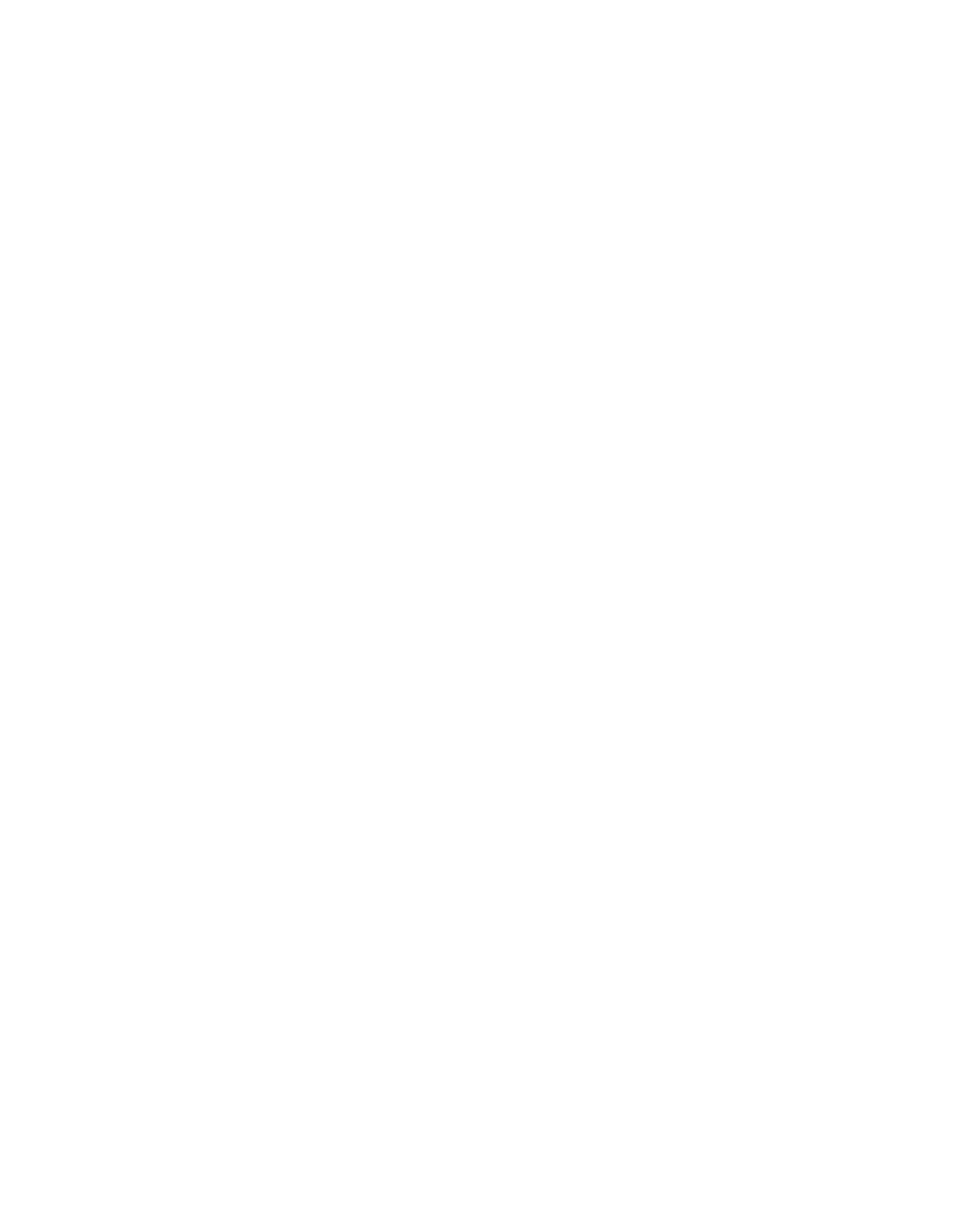# **Table of Contents**

| 1 | <b>OVERVIEW</b>                                                                                                    | 1                                       |
|---|--------------------------------------------------------------------------------------------------------------------|-----------------------------------------|
|   | 1.1 Introduction and Background                                                                                    | 1                                       |
|   | 1.2 Seattle's Commercial and Self-haul Waste Substreams<br>1.2.1 Commercial Substream<br>1.2.2 Self-haul Substream | $\boldsymbol{2}$<br>$\overline{2}$<br>3 |
|   | 1.3 Study Methodology                                                                                              | $\mathbf 3$                             |
|   | 1.3.1 Changes in Waste Component Categories                                                                        | 5                                       |
| 2 | <b>SUMMARY OF YEAR 2004 SAMPLING RESULTS</b>                                                                       | 7                                       |
|   | 2.1 Overall Commercial Substream                                                                                   | 8                                       |
|   | 2.2 Results by Commercial Subpopulation                                                                            | 10                                      |
|   | 2.3 Overall Self-haul Substream                                                                                    | 12                                      |
|   | 2.4 Results by Self-haul Subpopulation                                                                             | 14                                      |
| 3 | <b>COMMERCIAL RESULTS COMPARED TO PREVIOUS STUDIES</b>                                                             | 15                                      |
|   | 3.1 Trends in Disposed Commercial Waste                                                                            | 15                                      |
|   | 3.2 Changes in Commercial Waste: 1988/89 to 2004                                                                   | 16                                      |
|   | 3.3 Changes in Commercial Waste: 2000 to 2004                                                                      | 16                                      |
| 4 | <b>SELF-HAUL RESULTS COMPARED TO PREVIOUS STUDIES</b>                                                              | 17                                      |
|   | 4.1 Trends in Disposed Self-haul Waste                                                                             | 17                                      |
|   | 4.2 Changes in Self-haul Waste: 1988/89 to 2004                                                                    | 18                                      |
|   | 4.3 Changes in Self-haul Waste: 2000 to 2004                                                                       | 18                                      |
| 5 | <b>COMMERCIAL COMPOSITION RESULTS, BY SUBPOPULATION</b>                                                            | 19                                      |
|   | 5.1 Composition by Vehicle Type                                                                                    | 20                                      |
|   | 5.1.1 Front Loaders<br>5.1.2 Rear Loaders                                                                          | 21<br>22                                |
|   | 5.1.3 Compactor Roll-offs                                                                                          | 23                                      |
|   | 5.1.4 Loose Roll-offs                                                                                              | 24                                      |
|   | 5.1.5 Comparisons between Vehicle Types                                                                            | 24                                      |
|   | 5.2 Composition by Season                                                                                          | 29<br>30                                |
|   | 5.2.1 Spring<br>5.2.2 Summer                                                                                       | 30                                      |
|   | 5.2.3 Autumn                                                                                                       | 31                                      |
|   | 5.2.4 Winter                                                                                                       | 31                                      |
|   | 5.2.5 Comparisons between Seasons                                                                                  | 32                                      |
|   |                                                                                                                    |                                         |
|   | 5.3 Composition by Generator Type<br>5.3.1 Construction, Demolition, & Landclearing                                | 37<br>37                                |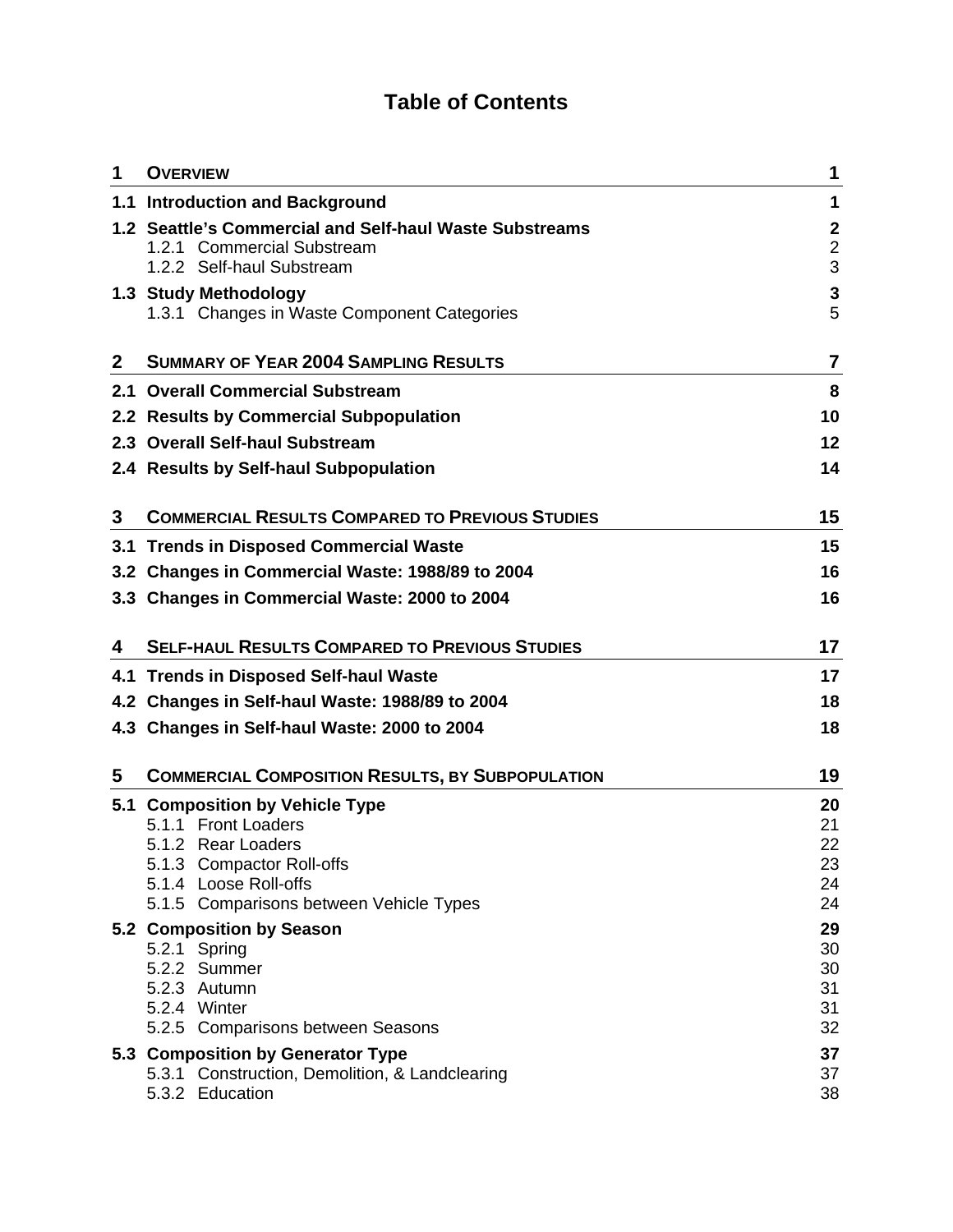|   | 5.3.3 Health Care<br>5.3.4 Hotel/Motel<br>5.3.5 Manufacturing<br>5.3.6 Office<br>5.3.7 Other Services<br>5.3.8 Retail<br>5.3.9 Transportation<br>5.3.10 Wholesale<br>5.3.11 Mixed Commercial Generators                                                       | 38<br>39<br>39<br>40<br>40<br>41<br>41<br>42<br>42 |
|---|---------------------------------------------------------------------------------------------------------------------------------------------------------------------------------------------------------------------------------------------------------------|----------------------------------------------------|
|   | 5.3.12 Comparisons between Generator Types                                                                                                                                                                                                                    | 43                                                 |
| 6 | <b>SELF-HAUL COMPOSITION RESULTS, BY SUBPOPULATION</b>                                                                                                                                                                                                        | 55                                                 |
|   | 6.1 Composition by Transfer Station<br>6.1.1 North Recycling and Disposal Station (NRDS)<br>6.1.2 South Recycling and Disposal Station (SRDS)<br>6.1.3 Comparisons between Transfer Stations                                                                  | 57<br>58<br>58<br>59                               |
|   | 6.2 Composition by Vehicle Type<br>6.2.1 Passenger Vehicles<br>6.2.2 Trucks<br>6.2.3 Comparisons between Vehicle Types                                                                                                                                        | 62<br>63<br>63<br>64                               |
|   | 6.3 Composition by Season<br>6.3.1 Spring<br>6.3.2 Summer<br>6.3.3 Autumn<br>6.3.4 Winter<br>6.3.5 Comparisons between Seasons                                                                                                                                | 67<br>68<br>68<br>69<br>69<br>70                   |
|   | 6.4 Composition by Generator Type, by Site<br>6.4.1 Residential Generators, by Site<br>6.4.2 Non-Residential Generators, by Site<br>6.4.3 Comparisons between Generator Types and Sites                                                                       | 75<br>76<br>77<br>78                               |
|   | <b>Appendix A Waste Component Categories</b><br><b>Appendix B Sampling Methodology</b><br><b>Appendix C Comments on Monthly Sampling Events</b><br><b>Appendix D Waste Composition Calculations</b><br><b>Appendix E Year to Year Comparison Calculations</b> |                                                    |

**Appendix F Field Forms**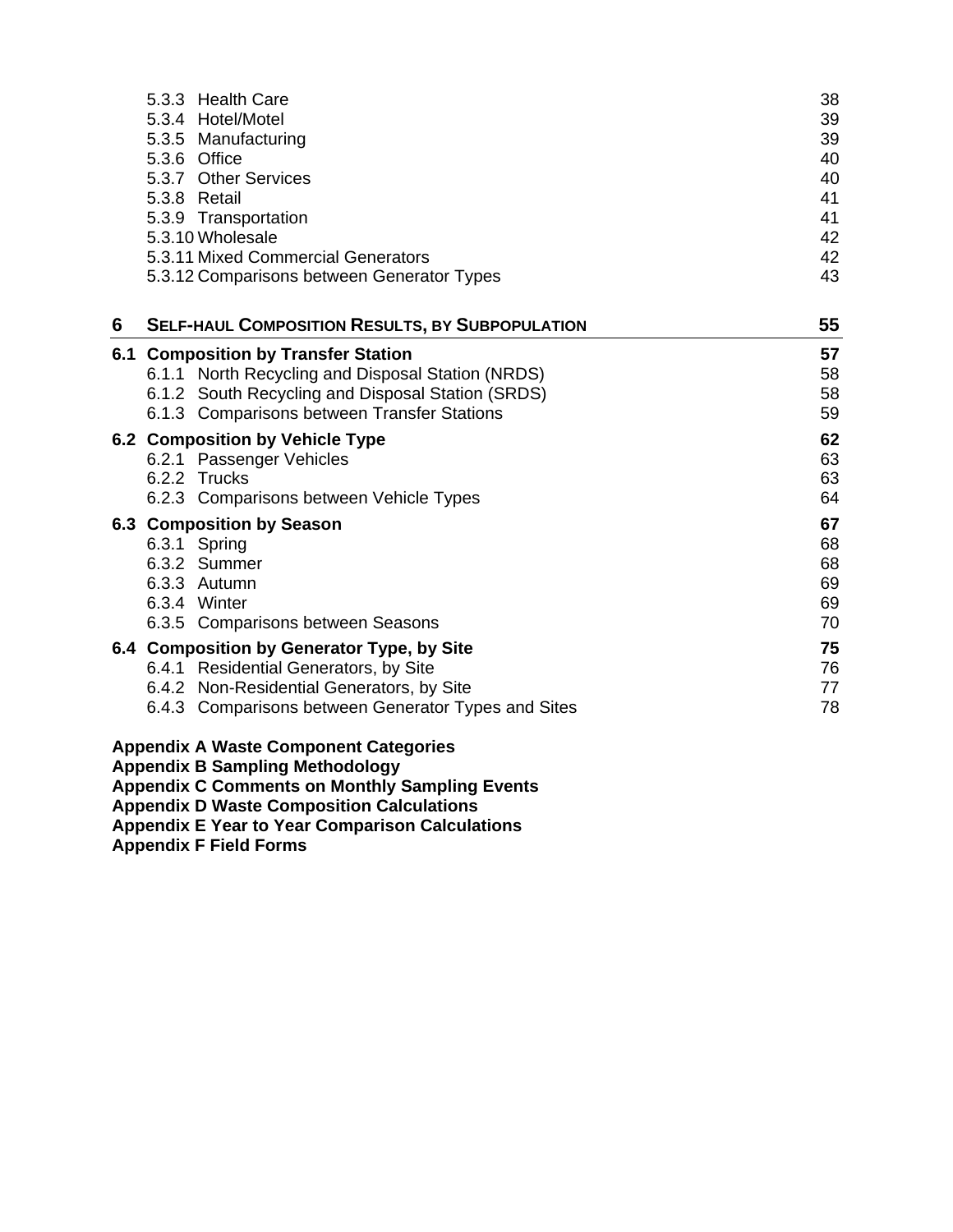## **Table of Tables**

| Table 2-3 Largest Waste Components: by Commercial Subpopulation  10       |  |
|---------------------------------------------------------------------------|--|
|                                                                           |  |
|                                                                           |  |
|                                                                           |  |
|                                                                           |  |
|                                                                           |  |
|                                                                           |  |
|                                                                           |  |
| Table 5-1 Description of Samples for each Commercial Subpopulation 19     |  |
|                                                                           |  |
|                                                                           |  |
|                                                                           |  |
|                                                                           |  |
|                                                                           |  |
|                                                                           |  |
|                                                                           |  |
|                                                                           |  |
|                                                                           |  |
|                                                                           |  |
|                                                                           |  |
|                                                                           |  |
|                                                                           |  |
|                                                                           |  |
|                                                                           |  |
|                                                                           |  |
| Table 5-18 Top Ten Components: Construction, Demolition, & Landclearing37 |  |
|                                                                           |  |
|                                                                           |  |
|                                                                           |  |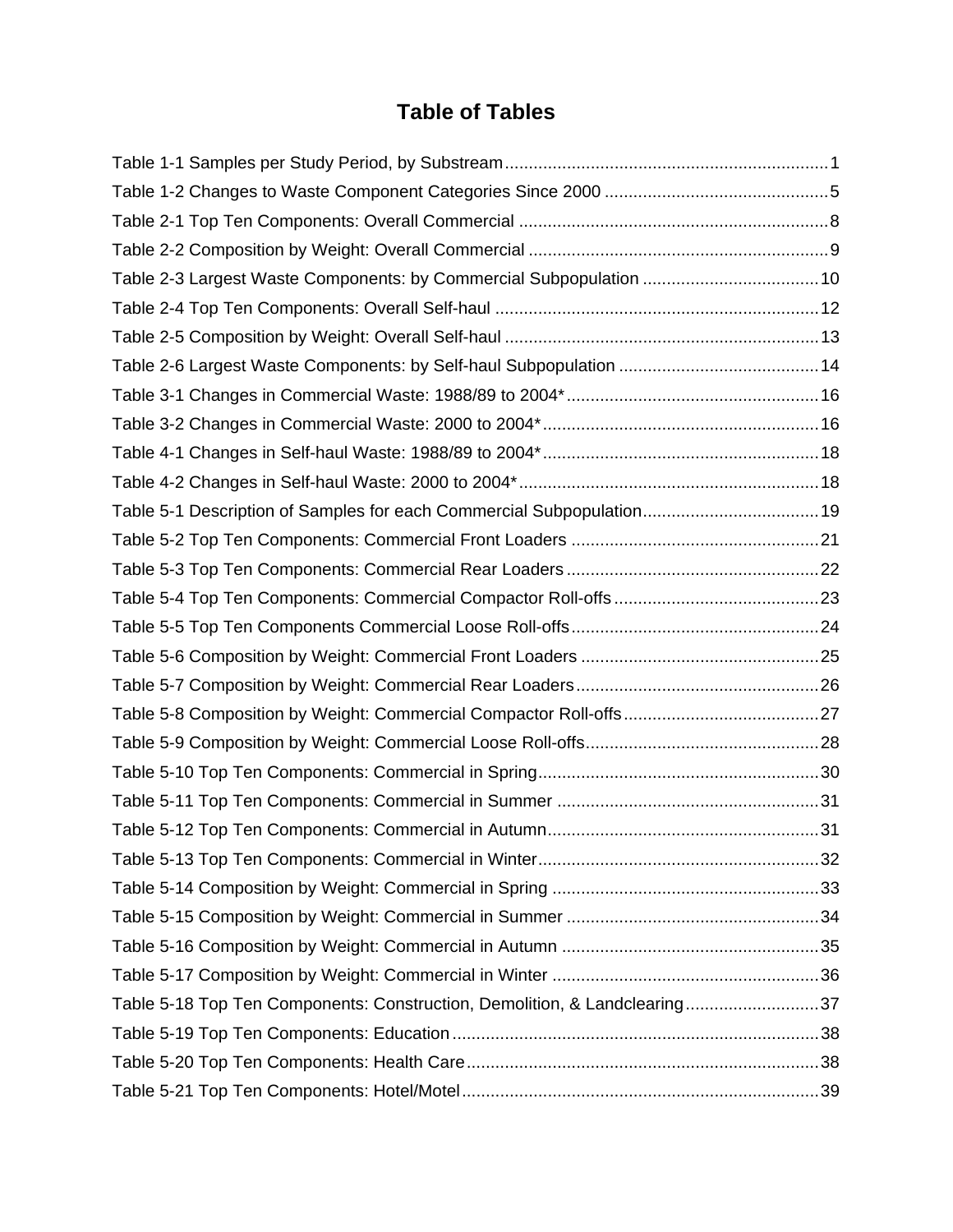| Table 5-29 Composition by Weight: Construction, Demolition & Landclearing44   |  |
|-------------------------------------------------------------------------------|--|
|                                                                               |  |
|                                                                               |  |
|                                                                               |  |
|                                                                               |  |
|                                                                               |  |
|                                                                               |  |
|                                                                               |  |
|                                                                               |  |
|                                                                               |  |
|                                                                               |  |
|                                                                               |  |
| Table 6-2 Self-haul Waste Trips and Tons by Residential and Non-residential56 |  |
| Table 6-3 Top Ten Components: North Recycling and Disposal Station58          |  |
| Table 6-4 Top Ten Components: South Recycling and Disposal Station 58         |  |
|                                                                               |  |
|                                                                               |  |
|                                                                               |  |
|                                                                               |  |
|                                                                               |  |
|                                                                               |  |
|                                                                               |  |
|                                                                               |  |
|                                                                               |  |
|                                                                               |  |
|                                                                               |  |
|                                                                               |  |
|                                                                               |  |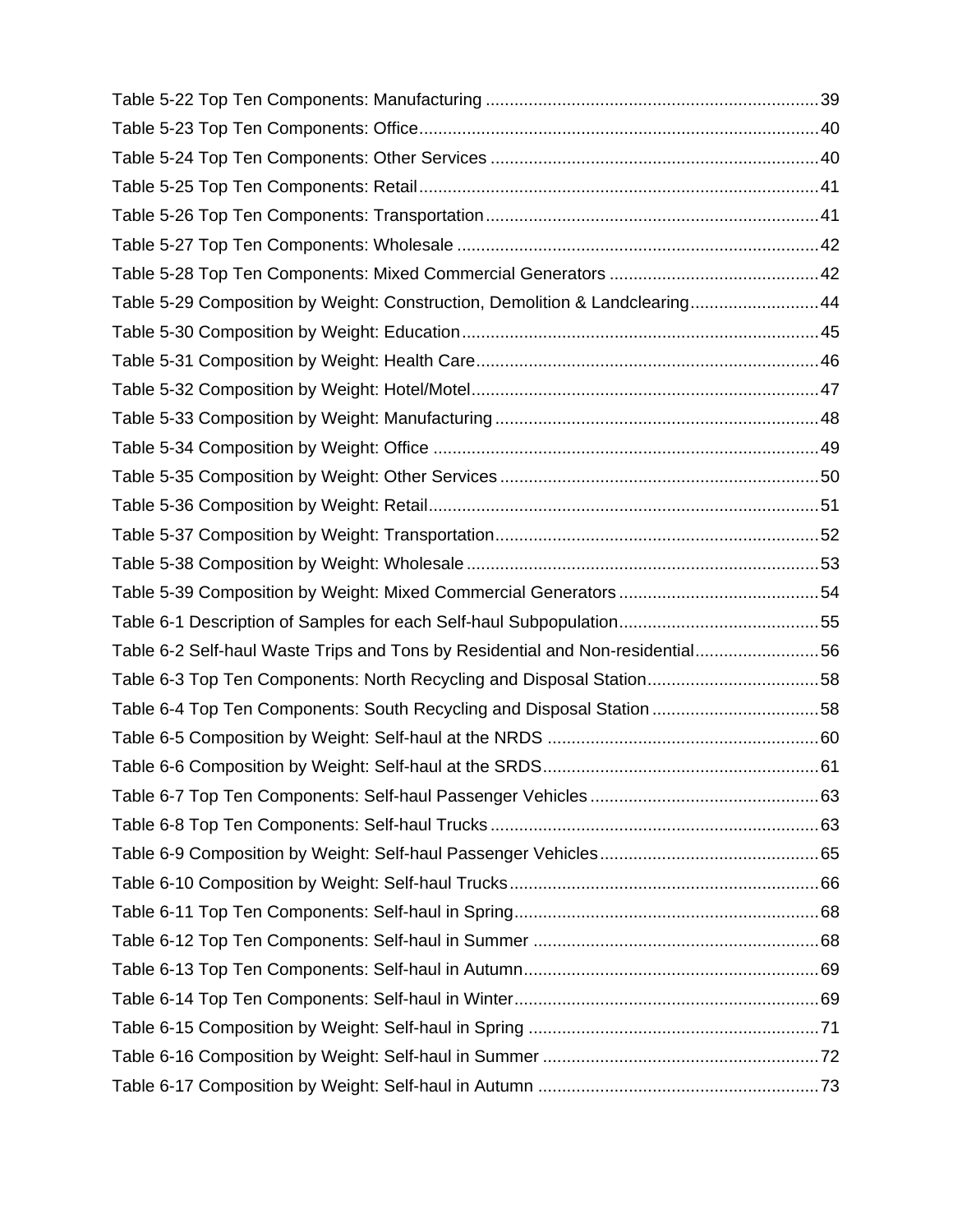| Table 6-21 Top Ten Components: Self-haul Non-Residential at NRDS 77 |  |
|---------------------------------------------------------------------|--|
|                                                                     |  |
|                                                                     |  |
|                                                                     |  |
|                                                                     |  |
|                                                                     |  |

# **Table of Figures**

| Figure 1-1 Commercial Subpopulations, by Service Area, Shift, and Vehicle Type 2 |  |
|----------------------------------------------------------------------------------|--|
| Figure 1-2 Self-haul Subpopulations, by Generator Type and Service Area3         |  |
|                                                                                  |  |
|                                                                                  |  |
|                                                                                  |  |
|                                                                                  |  |
|                                                                                  |  |
|                                                                                  |  |
|                                                                                  |  |
|                                                                                  |  |
|                                                                                  |  |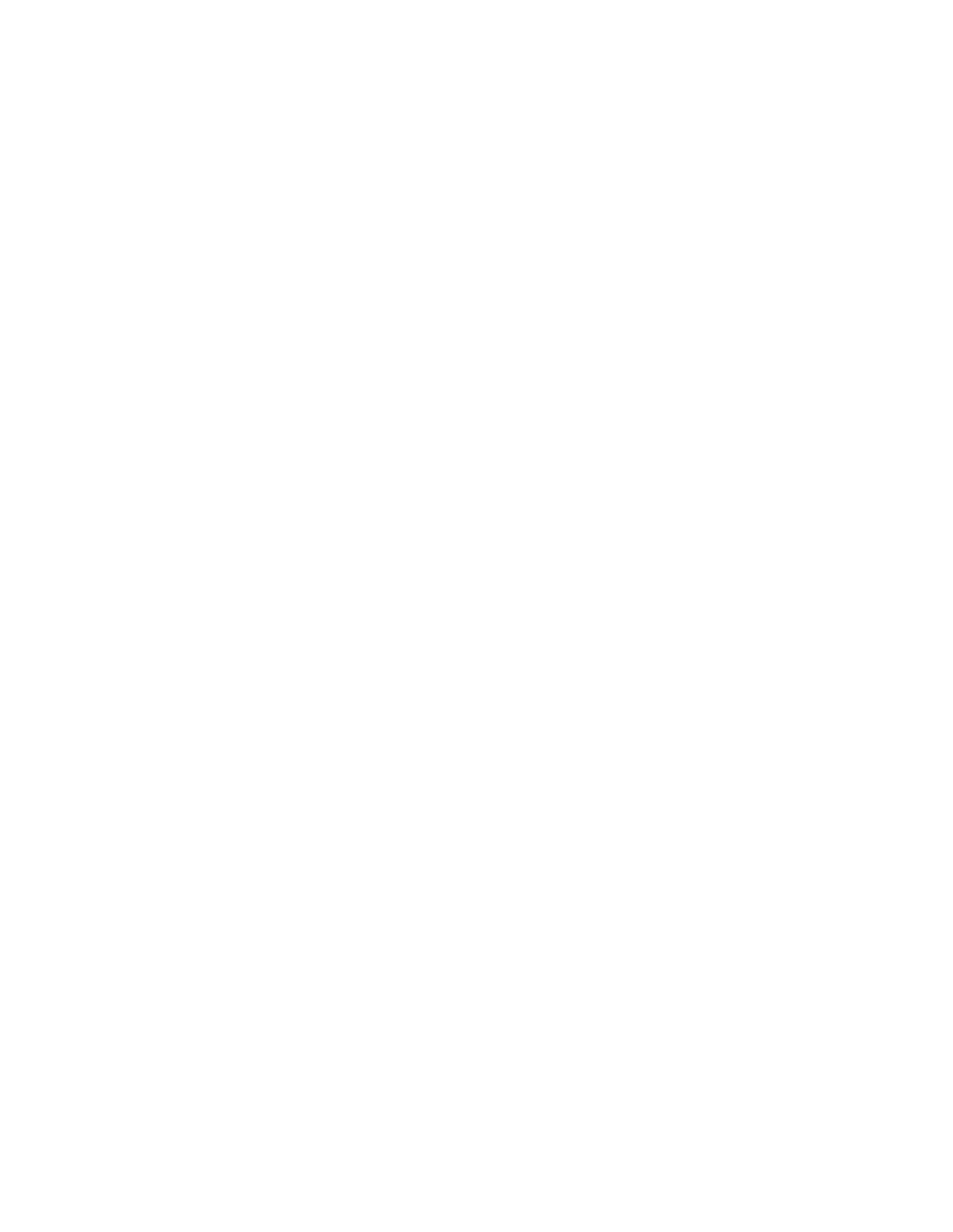# **1 Overview**

## **1.1 Introduction and Background**

Seattle Public Utilities (SPU) provides for the collection, transfer, and disposal of municipal solid waste (MSW) from within the City of Seattle. As part of this responsibility, SPU designs and implements programs intended to achieve a 60% recycling goal by 2008. To better understand the types and quantities of MSW disposed, and to assess the city's recycling potential, SPU has conducted waste composition studies since 1988. These studies analyze the residential, commercial, and self-haul waste streams at intervals of about four years. Table 1-1 shows the number of waste samples sorted by these three waste streams from 1988 through the current study in 2004.

|         | (Number of Samples) |                    |           |       |
|---------|---------------------|--------------------|-----------|-------|
| Year    | <b>Commercial</b>   | <b>Residential</b> | Self-Haul | Total |
| 1988-89 | 121                 | 212                | 217       | 550   |
| 1990    | 0                   | 114                | 203       | 317   |
| 1992    | 251                 | 0                  | 197       | 448   |
| 1994-95 | 0                   | 368                | 0         | 368   |
| 1996    | 348                 | 0                  | 199       | 547   |
| 1998-99 | 0                   | 360                | O         | 360   |
| 2000    | 347                 | O                  | 200       | 547   |
| 2002    | 0                   | 309                | 0         | 309   |
| 2004    | 270                 | 0                  | 216       | 486   |

#### **Table 1-1 Samples per Study Period, by Substream**

All of these studies share three common objectives, which include:

- Obtaining information about the City's residential, commercial, and self-haul waste substreams in order to estimate the recycling potential for each;
- Understanding differences between these three substreams so that targeted recycling programs can be designed, implemented, and monitored for each; and,
- Establishing a baseline for continued, long-term measurement of system performance.

This report, which consists of six sections, presents the results of the 2004 commercial and selfhaul waste study. Section 1 briefly introduces the project and the methodology, and Section 2 summarizes the findings. In Section 3, the 2004 commercial findings are compared with those from the 1988/89, 1992, 1996, and 2000 study periods. The same is done for the self-haul substream in Section  $4.1$  Detailed results of the 2004 commercial and self-haul waste composition study are presented in Section 5 and Section 6, respectively. Appendices follow the main body of the report and provide material definitions, study methodology, comments on sampling events, waste composition calculations, year-to-year comparison calculations, and copies of field forms.

  $1$  The self-haul substream was sampled in 1990, while the commercial substream was not. Therefore, self-haul results are compared across six studies, and commercial results are compared across five.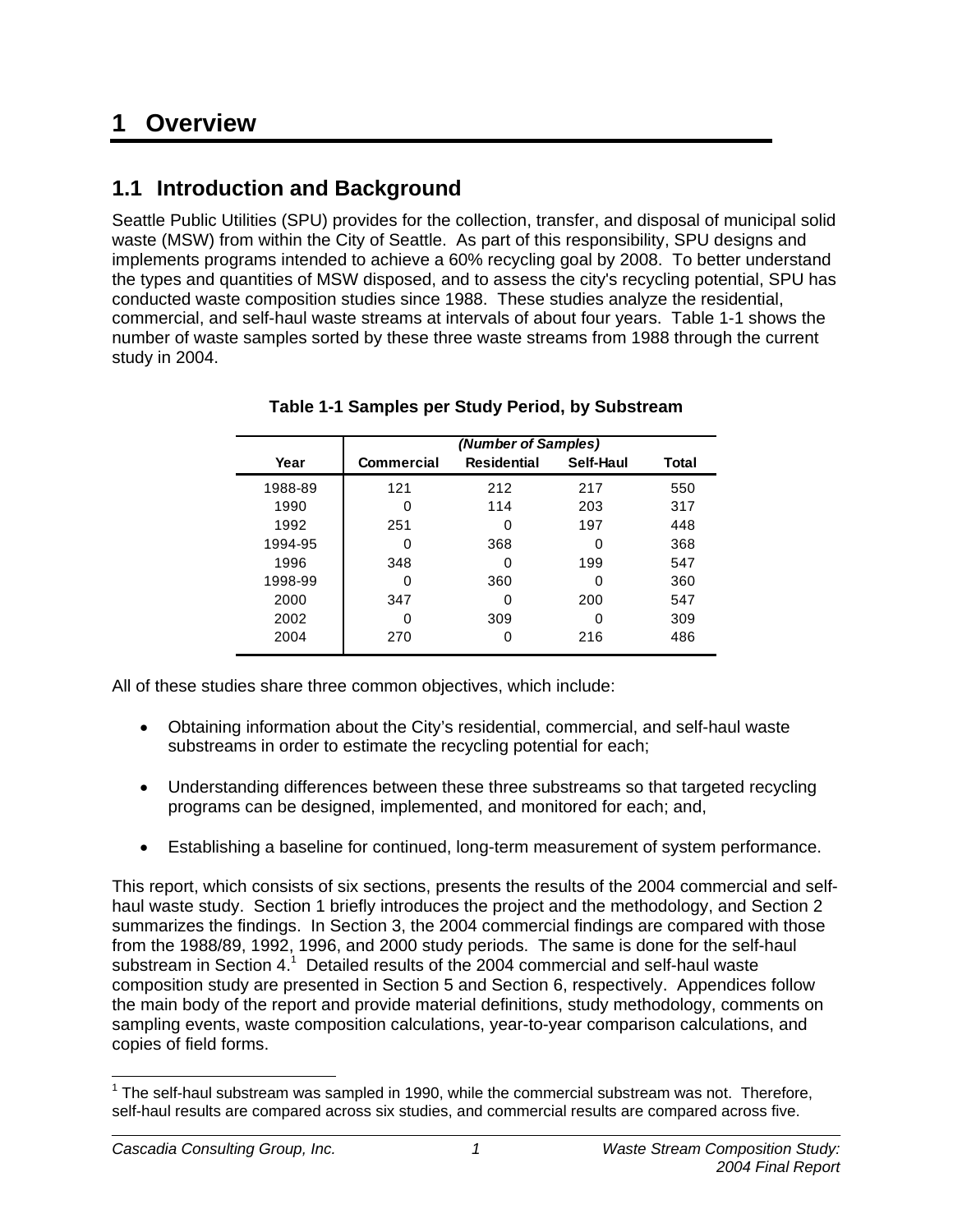# **1.2 Seattle's Commercial and Self-haul Waste Substreams**

For any specific geographic area, the total waste stream is composed of various substreams. A substream is determined by the particular generation, collection, or composition characteristics that make it a unique portion of the total waste stream. This study targets two of three main substreams in Seattle: the commercial and self-haul substreams.<sup>2</sup> These are described in detail below.

### **1.2.1 Commercial Substream**

The **commercial** substream is comprised of wastes that are a) generated at businesses and institutions and b) collected by contracted hauling companies. The commercial substream is composed of twelve subpopulations as shown in Figure 1-1. Subpopulations are defined according to three groupings: service area (north or south), shift (day or night), and vehicle type (front loader, rear loader, or roll-off).

|       |       | <b>Service Area</b>    |                   |                        |                     |                   |                             |
|-------|-------|------------------------|-------------------|------------------------|---------------------|-------------------|-----------------------------|
|       |       |                        | <b>North</b>      |                        | South               |                   |                             |
|       |       | <b>Vehicle Type</b>    |                   |                        | <b>Vehicle Type</b> |                   |                             |
|       |       | Front<br>loader        | Rear<br>loader    | Roll-off               | Front<br>loader     | Rear<br>loader    | Roll-off                    |
| Shift | Day   | Day FL<br><b>North</b> | Day RL<br>North   | Day RO<br><b>North</b> | Day FL<br>South     | Day RL<br>South   | Day RO<br>South             |
|       | Night | Night FL<br>North      | Night RL<br>North | Night<br>RO.<br>North  | Night FL<br>South   | Night RL<br>South | Night<br><b>RO</b><br>South |

### **Figure 1-1 Commercial Subpopulations, by Service Area, Shift, and Vehicle Type**

The two service areas from which Seattle's commercial waste is collected, *north* and *south*, are divided by Royal Brougham Way and Jackson Street, located south of downtown.

Commercial waste from the north and south service areas is hauled by private hauling companies. During the study period the majority of waste from both service areas – 53% of the total collected – was hauled to Third & Lander (owned by Allied Waste). Some waste from the south service area – 32% of the total collected – was hauled to two stations: Eastmont (owned by Waste Management) through June 2004; and, after the Eastmont station was closed in June, to the South Recycling & Disposal Station (SRDS). Also, 14% of the total waste collected was hauled to the North Recycling & Disposal Station (NRDS). Finally, a negligible amount of waste was hauled to the Rabanco station and was not included in this study. See Appendix B for the locations and dates of the sampling events. Since this study characterized municipal solid

 2 The residential substream was not included in this study. For the most recent analysis of Seattle's residential waste stream, please see the 2002 Residential Waste Composition Study Final Report prepared for the Seattle Public Utilities by Cascadia Consulting Group, Inc. available online at http://www.seattle.gov/util/About\_SPU/Garbage\_System/Reports/Garbage\_Reports/index.asp.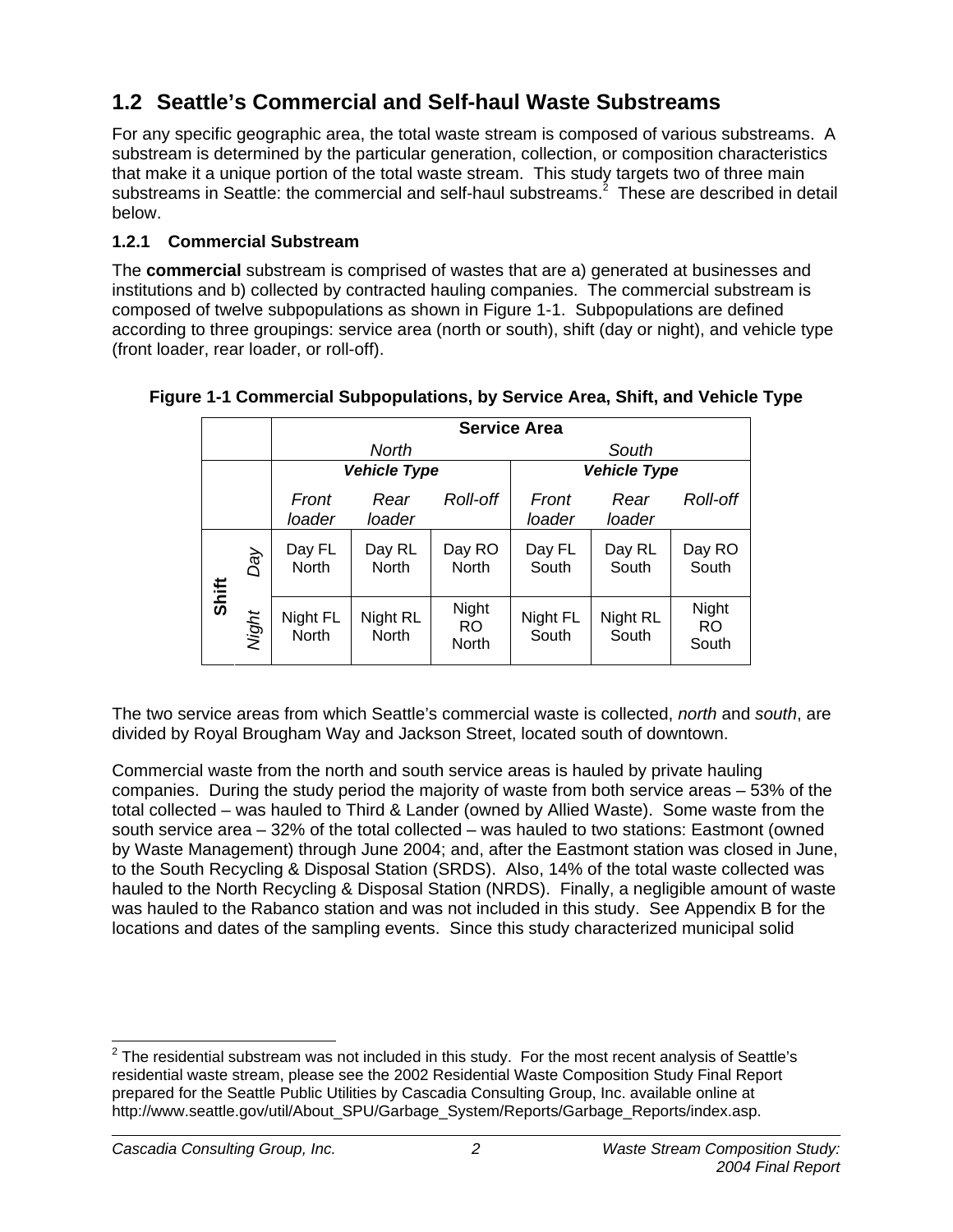waste (MSW) only, no samples were taken from construction, demolition, and landclearing waste (CDL) loads delivered to these facilities.<sup>3</sup>

### **1.2.2 Self-haul Substream**

The **self-haul** substream is comprised of wastes that are a) generated at residences as well as businesses and institutions and b) hauled by the household or business that generated the waste. The self-haul substream is composed of four subpopulations as shown in Figure 1-2. Subpopulations are defined according to generator type and disposal station. Generator types are defined as follows.

- *Self-haul commercial*: Waste that is hauled to the NRDS or SRDS (North and South Recycling and Disposal Stations, respectively) by a commercial enterprise (landscaper, contractor, etc.), including waste from residential dwellings.
- *Self-haul residential*: Waste that is hauled to the NRDS or SRDS by a resident from his or her home.

All self-haul waste included in the study is disposed at one of two City-owned disposal stations: NRDS or SRDS.

|      |             | <b>Generator Type</b>     |                            |  |  |  |
|------|-------------|---------------------------|----------------------------|--|--|--|
|      |             | Commercial Residential    |                            |  |  |  |
| ಡ    | <b>NRDS</b> | Commercial<br><b>NRDS</b> | Residential<br><b>NRDS</b> |  |  |  |
| Disp | <b>RDS</b>  | Commercial<br><b>SRDS</b> | Residential<br><b>SRDS</b> |  |  |  |

#### **Figure 1-2 Self-haul Subpopulations, by Generator Type and Service Area**

# **1.3 Study Methodology**

The following section provides an overview of the 2004 study methodology. As shown, there were four major steps involved in conducting this waste composition study. The steps are presented according to the order in which they occurred during the course of the study. Please see Appendix B for a detailed description of the methodology.

 3 For more detail regarding Seattle's CDL waste stream, please see the *Construction, Demolition and Landclearing (CDL) Report* electronically at http://www.seattle.gov/util/About\_SPU/Garbage\_System/Reports/CDL\_Reports/index.asp.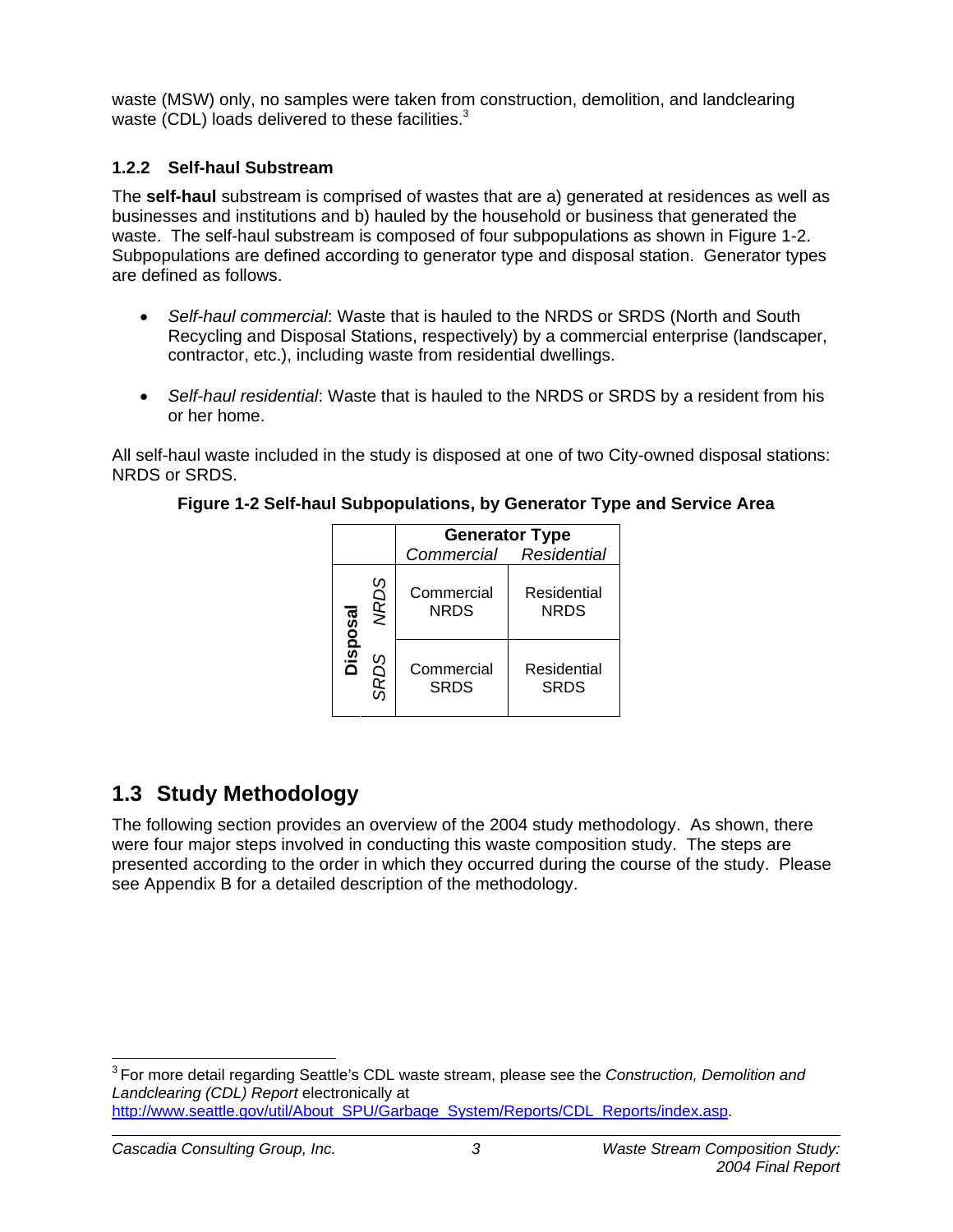#### **Step 1: Develop Sampling Plan**

- Commercial samples were evenly split between the north and south service areas and allocated to night and day shifts and vehicle types according to tonnage data from 2002.
- A sampling schedule was constructed for the 2004 calendar year so that 30 days of sampling, 18 days of commercial and 12 days of self-haul, were generally scheduled for five consecutive sampling days every other month. Sampling days were randomly selected to assure a representative distribution across the days of the week and weeks of the month.
- A complete list of Seattle's commercial routes was assembled in conjunction with the City's contracted waste haulers.



#### **Step 2: Schedule and Collect Waste Samples**

- Prior to each sampling event, vehicle routes were randomly selected from each of the twelve subpopulations.
- The contract haulers were sent a list of the routes chosen for each day of sampling. Waste was collected from the designated routes, and delivered to the appropriate transfer station for sampling.
- Self-haul vehicles were systematically selected for sampling using a pre-determined frequency.

#### **Step 3: Capture and Sort Samples**

- As each selected vehicle entered the facility, the sampling crew supervisor verified information with the driver about the waste collected and directed the front loader operator to scoop a portion of the waste being tipped out of the vehicle. About 250 pounds of this waste was placed on a tarpaulin for sorting.
- For this study, a total of 270 commercial and 216 self-haul samples were sorted into 83 distinct



component categories, such as office paper or PET plastic bottles. (Since the 2000 study, several materials were split apart or consolidated. See Appendix A for details about how the material types have been changed.)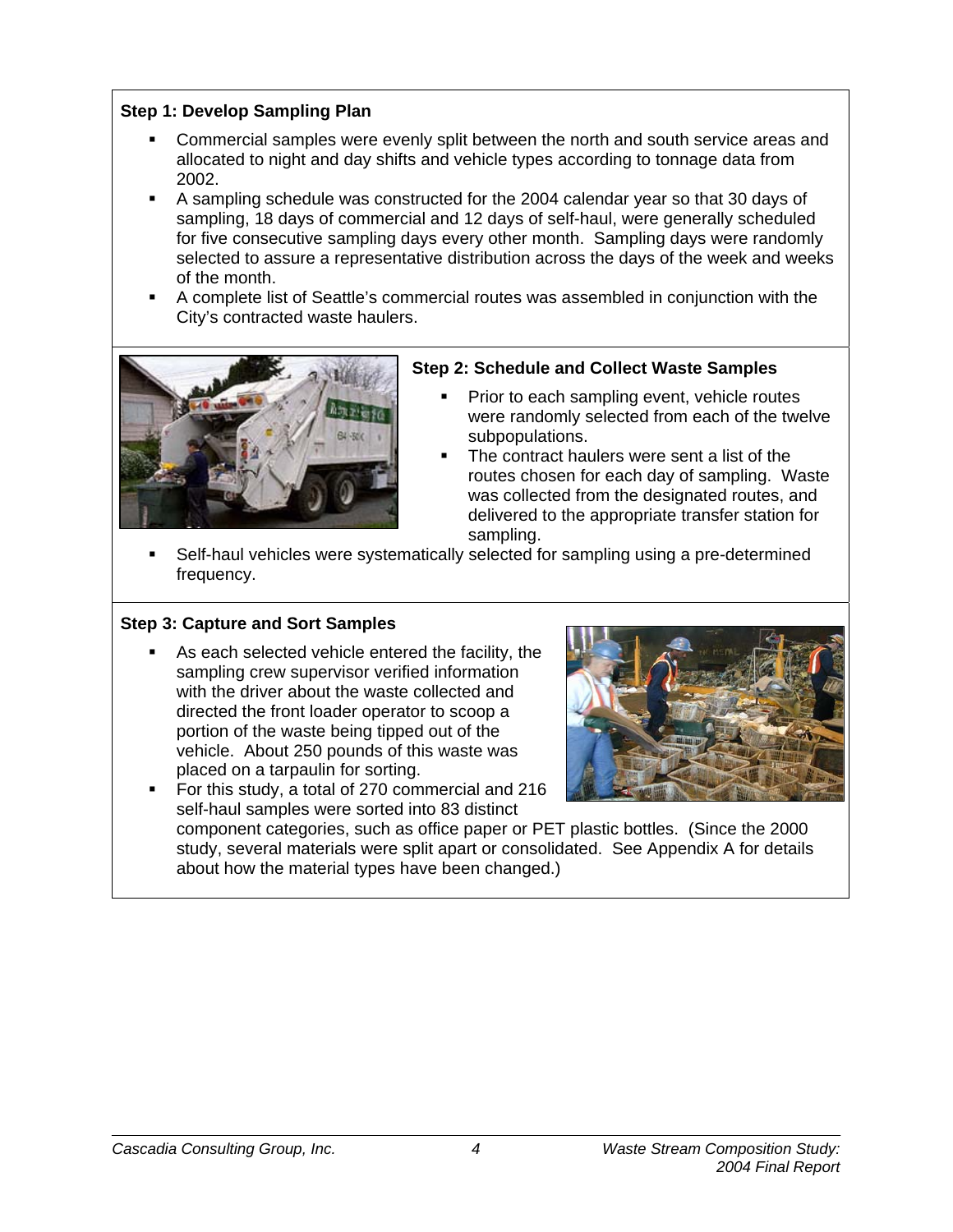### **Step 4: Analyze Data and Prepare Report**

 Following each sampling event, all sort data were entered into a customized database and reviewed for data entry errors. At the conclusion of the study, waste composition estimates were calculated by aggregating sampling data using a *weighted average* procedure. 2004 waste tonnage data provided by SPU and hauler estimates were used to perform these calculations. The weighted average procedure is detailed in

Appendix D.





 Once the data were analyzed, an accompanying report was prepared.

### **1.3.1 Changes in Waste Component Categories**

Several changes were made to the list of components included in the 2000 study. These changes were made in part to reflect changes in the waste stream, recycling industry, and disposal regulations, such as with electronic waste. An interest in increasing material specificity and worker safety was also taken into account.

A total of 83 components were included in this study, a net reduction of 5 compared to the list of 88 that was used in the 2000 study. As detailed in Table 1-2, some groups of components from the 2000 list were combined into a single component, and other single components were separated into two components.

| 2000 Broad Material Category / Component | 2004 Broad Material Category / Component |  |
|------------------------------------------|------------------------------------------|--|
| Paper / Office Paper                     | Paper / High Grade Paper                 |  |
| Paper / Computer Paper                   |                                          |  |
| Paper / Paper/Other Materials            | Paper / Mixed/Other Paper                |  |
| Paper / Other Paper                      |                                          |  |
| Paper / Mixed Low Grade                  | Paper Mixed Low Grade                    |  |
| Paper / Phone Books                      |                                          |  |
| Paper / Milk/Juice Polycoats             |                                          |  |
| Paper / Frozen Food Polycoats            | Paper / Polycoated Paper                 |  |

**Table 1-2 Changes to Waste Component Categories Since 2000**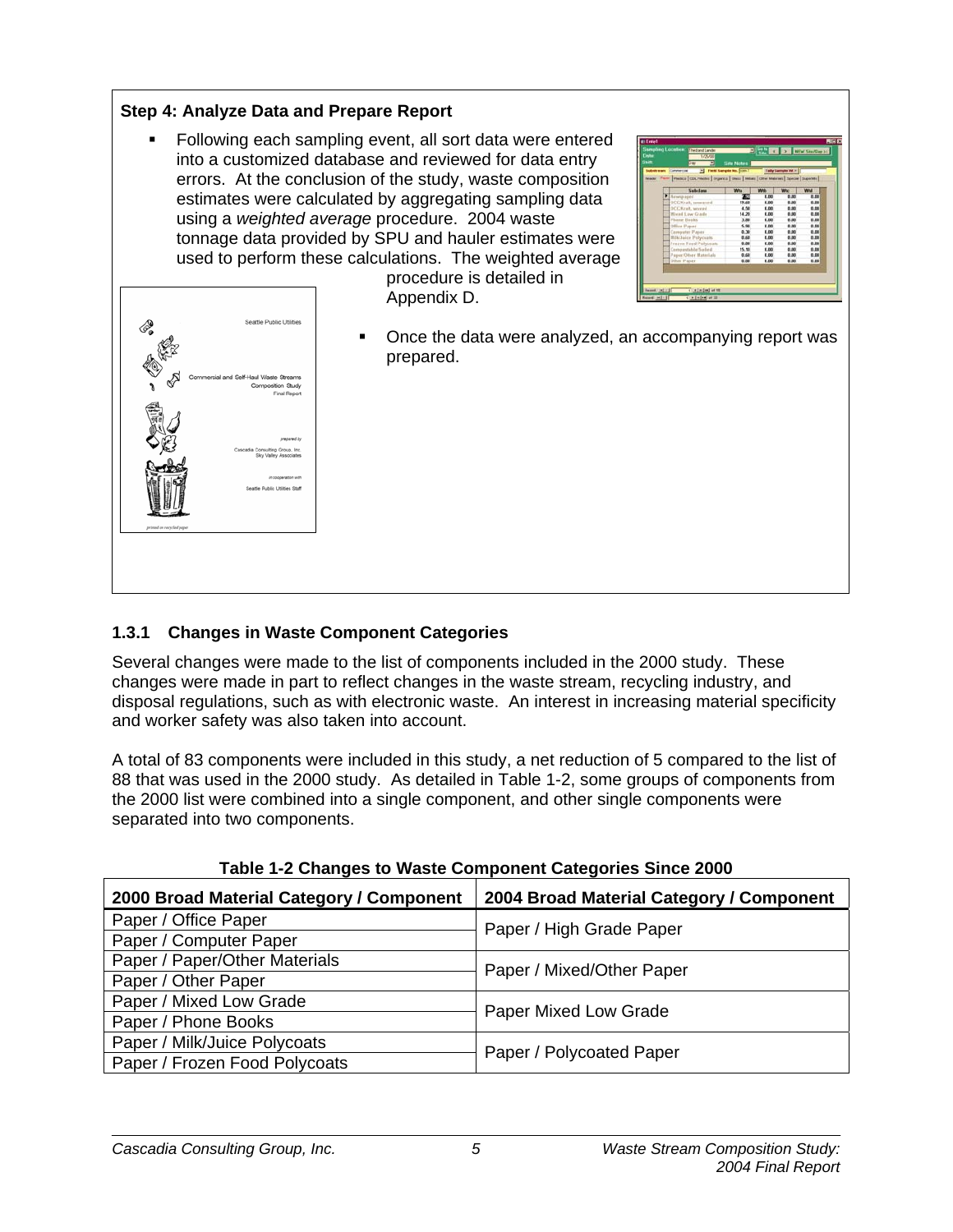| Plastic / Other PET Bottles                                   | Plastic / Other Plastic Bottles (added to the |  |
|---------------------------------------------------------------|-----------------------------------------------|--|
|                                                               | category)                                     |  |
| Plastic / Other HDPE Bottles                                  | Plastic / Other Plastic Bottles (added to the |  |
|                                                               | category)                                     |  |
| Plastic / HDPE Milk & Juice                                   | Plastic / #2 HDPE Natural Bottles             |  |
|                                                               | Plastic / #2 HDPE Colored Bottles             |  |
| Plastic / Garbage Bags                                        | Plastic / Other Film (added to the category)  |  |
| Plastic / Other Film                                          | Plastic / Other Film                          |  |
|                                                               | Plastic / Other Clean PE Film                 |  |
| Other Materials / Miscellaneous Organics                      | Fines & Miscellaneous Materials /             |  |
| <b>Other Materials / Leather</b>                              | Miscellaneous Organics                        |  |
| Other Materials / Ash                                         |                                               |  |
|                                                               | Appliances and Electronics / Computer         |  |
| Other Materials / Televisions and Computer<br><b>Monitors</b> | <b>Monitors</b>                               |  |
|                                                               | Appliances and Electronics / Television Sets  |  |
| Household Hazardous / Other Hazardous                         | Household Hazardous / Other Potentially       |  |
|                                                               | <b>Harmful Wastes</b>                         |  |
| Chemicals                                                     | Household Hazardous / Medical Wastes          |  |

In addition to the above changes, 8 components were renamed, a new broad material category was added, and 17 components were reassigned to different broad material categories. For a detailed description of the changes in broad material categories and component categories dating back to the original study in 1988-89 see Appendix A.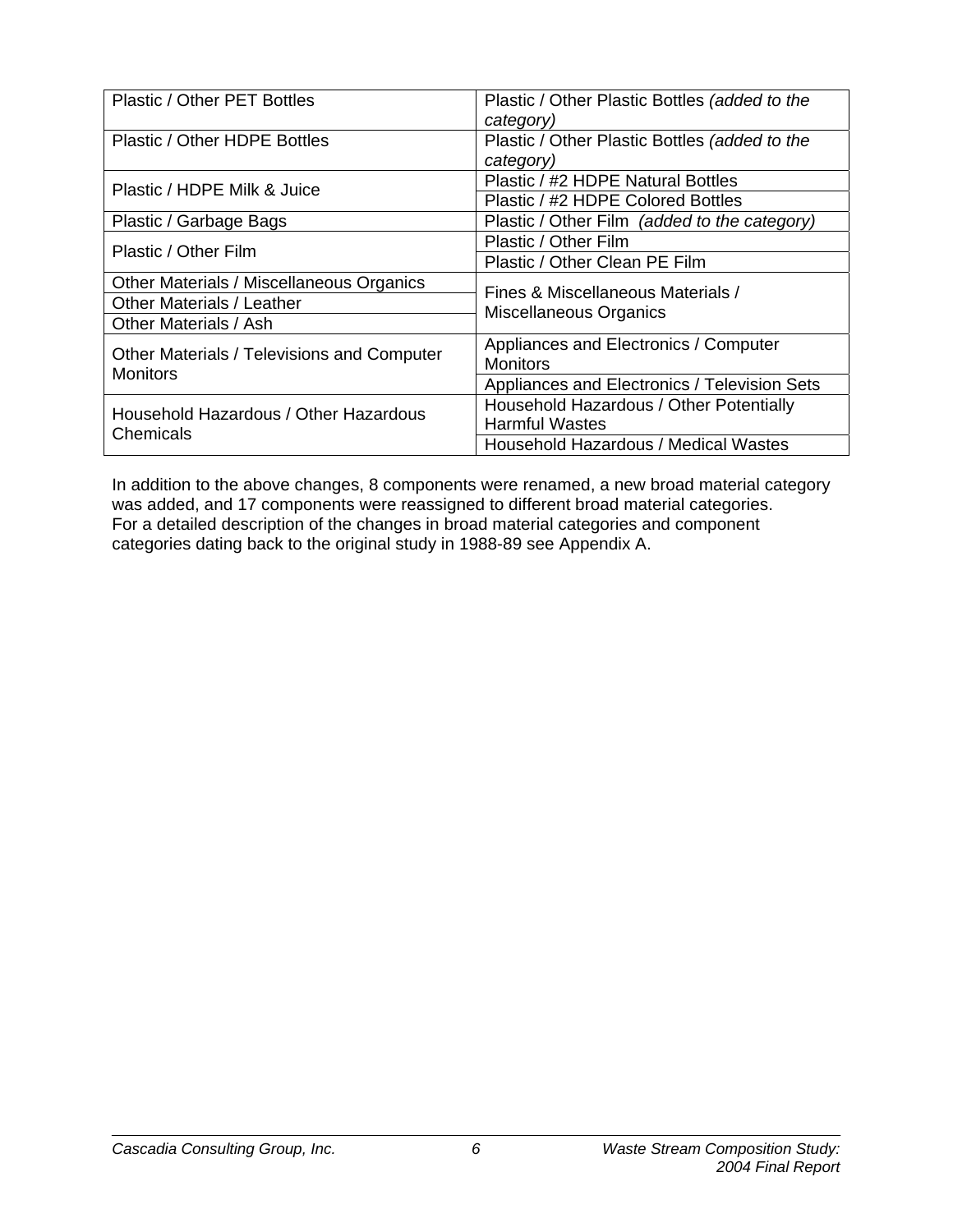# **2 Summary of Year 2004 Sampling Results**

The Year 2004 phase of Seattle's waste study focused on the commercial and self-haul substreams. Commercial samples were evenly split between the two service areas (north and south) and proportionally allocated by vehicle type and by shift (day or night), based upon the estimated tonnage of waste received. Because the amount of self-hauled waste that was received at the NRDS and SRDS was roughly equal, the number of self-haul samples was divided evenly between those two facilities.

The waste samples were sorted into nine broad material categories: *paper, plastic, glass, metal, organics, appliances & electronics, CDL wastes*, *hazardous*, and *fines and miscellaneous materials*. Each broad material category was then sorted into various components such as *newspaper* or *PET plastic bottles*. A total of 83 components were included in this study.

Composition results are presented in the following order in this report. First, a pie chart reflects the composition percentages of the nine broad material categories. A table that lists the top ten components, by weight, follows the pie charts. Lastly, a table depicting the full composition results of all 83 components is presented. Weighted averages were used to calculate composition estimates for the commercial and self-haul substreams. Please see Appendix D for more detail regarding these calculations.

Figure 2-1 summarizes the composition results. As shown, *paper* and *organics*, together, accounted for almost 65% of the commercial tonnage, while *CDL wastes* comprised approximately half of the self-haul waste. *CDL waste* (construction, demolition, and landclearing debris) includes components such as *dimension lumber, sand/soil/dirt,* and *gypsum scrap.* 



#### **Figure 2-1 Overview of Composition Estimates: by Substream (December 2003 – November 2004)**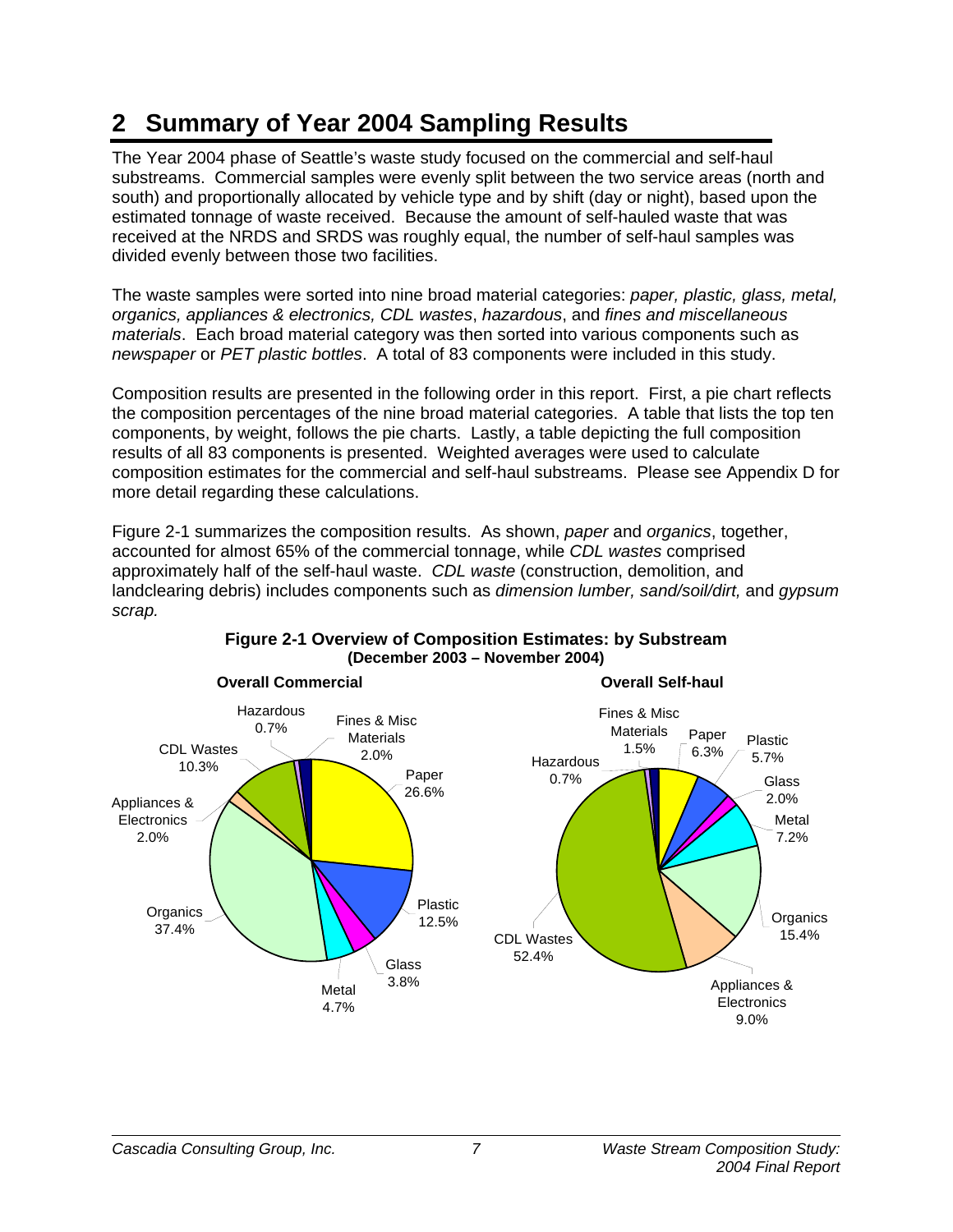# **2.1 Overall Commercial Substream**

A total of 270 loads were sampled from the commercial substream between December 2003 and November 2004. The commercial substream disposed approximately 216,000 tons of waste during the 2004 calendar year. The composition estimates for this substream were applied to the 216,000 tons to estimate the amount of waste disposed for each component category. The top ten components disposed in the commercial substream are listed in Table 2-1. When summed, they accounted for approximately 65% of the overall commercial tonnage. Accounting for nearly 30%, *food* stood out as the largest single component of the commercial substream. *Compostable/soiled paper*, *unwaxed OCC/Kraft paper,* and *mixed low grade paper* were large components (each more than 5%, by weight) of this substream as well. Table 2-2 lists the composition percentages, by weight, of each component in the overall commercial substream.<sup>4</sup>

| <b>Component</b>         | Mean  | <b>Cum.</b> % | Tons    |
|--------------------------|-------|---------------|---------|
| Food                     | 29.9% | 29.9%         | 64.581  |
| Compostable/Soiled Paper | 6.7%  | 36.6%         | 14.473  |
| Unwaxed OCC/Kraft Paper  | 5.5%  | 42.1%         | 11,826  |
| Mixed Low Grade Paper    | 5.4%  | 47.5%         | 11,740  |
| Other Plastic Film       | 4.7%  | 52.2%         | 10,156  |
| Pallets                  | 3.1%  | 55.4%         | 6,757   |
| Paper/Other Materials    | 2.8%  | 58.2%         | 6,153   |
| Leaves and Grass         | 2.3%  | 60.5%         | 4,930   |
| Newspaper                | 2.2%  | 62.7%         | 4.701   |
| High Grade Paper         | 2.1%  | 64.7%         | 4.455   |
| Total                    | 64.7% |               | 139,770 |

| <b>Table 2-1 Top Ten Components: Overall Commercial</b> |
|---------------------------------------------------------|
| (December 2003 – November 2004)                         |

  $<sup>4</sup>$  All waste composition results were derived using a 90% confidence level. This means that there is a</sup> 90% certainty that the actual composition is within the calculated range. In charts throughout this report, the values graphed represent the mean component percentage, not the range.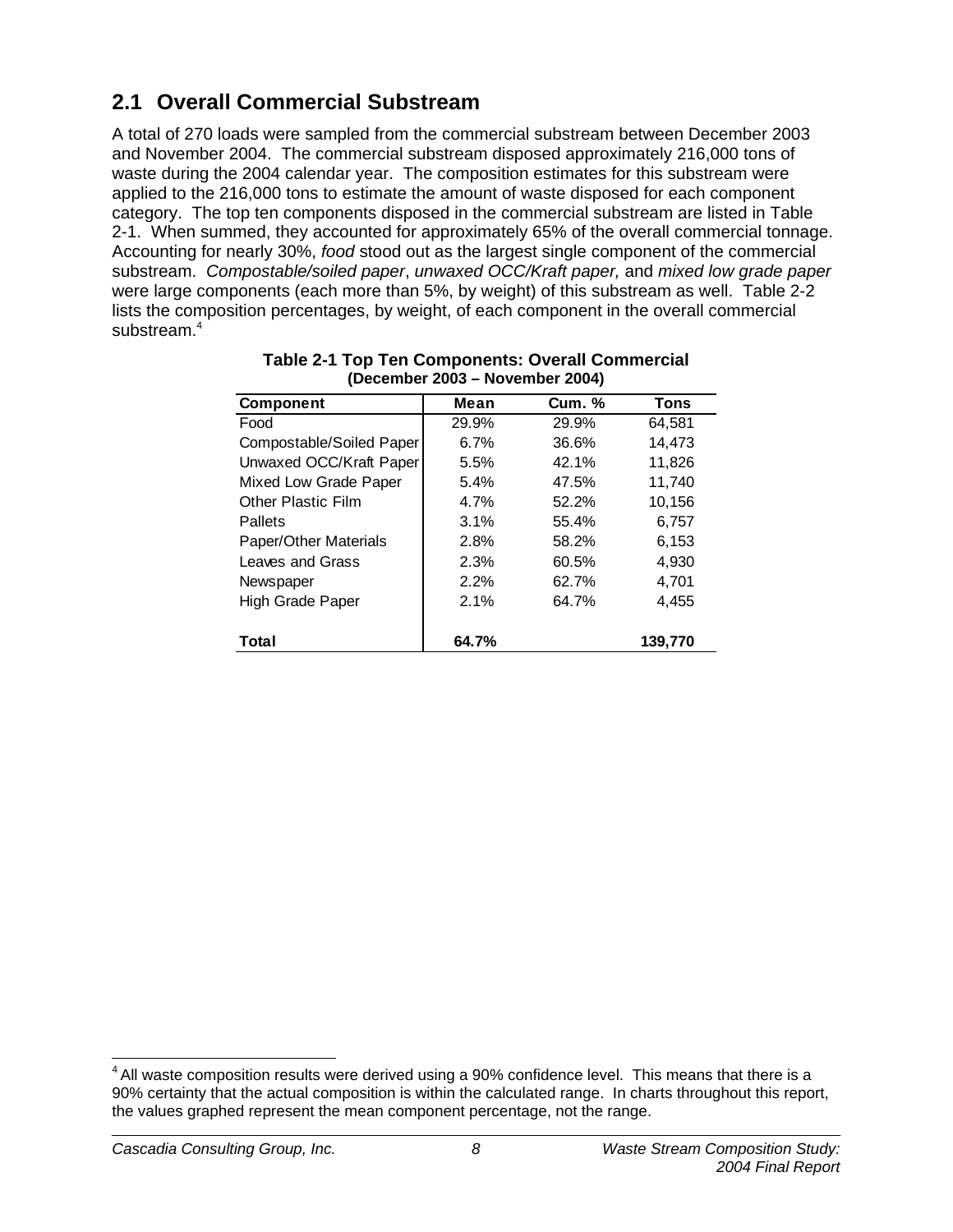#### **Table 2-2 Composition by Weight: Overall Commercial (December 2003 – November 2004)**

| Calculated at a 90% confidence level |        |       |       |       |                                         |                |       |      |      |
|--------------------------------------|--------|-------|-------|-------|-----------------------------------------|----------------|-------|------|------|
|                                      | Tons   | Mean  | Low   | High  |                                         | Tons           | Mean  | Low  | High |
| Paper                                | 57,401 | 26.6% |       |       | <b>Appliances &amp; Electronics</b>     | 4,252          | 2.0%  |      |      |
| Newspaper                            | 4.701  | 2.2%  | 1.9%  | 2.5%  | Furniture                               | 1.704          | 0.8%  | 0.4% | 1.2% |
| OCC/Kraft, unwaxed                   | 11,826 | 5.5%  | 4.9%  | 6.1%  | <b>Mattresses</b>                       | 157            | 0.1%  | 0.0% | 0.2% |
| OCC/Kraft, waxed                     | 3,181  | 1.5%  | 0.9%  | 2.0%  | <b>Small Appliances</b>                 | 109            | 0.1%  | 0.0% | 0.1% |
| <b>High Grade</b>                    | 4,455  | 2.1%  | 1.6%  | 2.5%  | A/V Equipment                           | 1,704          | 0.8%  | 0.0% | 1.9% |
| <b>Mixed Low Grade</b>               | 11.740 | 5.4%  | 4.7%  | 6.2%  | <b>Computer Monitors</b>                | 46             | 0.0%  | 0.0% | 0.1% |
| <b>Polycoated Paper</b>              | 873    | 0.4%  | 0.3%  | 0.5%  | TVs                                     | $\pmb{0}$      | 0.0%  | 0.0% | 0.0% |
| Compostable/Soiled                   | 14,473 | 6.7%  | 5.9%  | 7.5%  | <b>Other Computer Components</b>        | 532            | 0.2%  | 0.1% | 0.4% |
| <b>Paper/Other Materials</b>         | 6,153  | 2.8%  | 1.8%  | 3.9%  | <b>CDL Wastes</b>                       | 22,237         | 10.3% |      |      |
| <b>Plastic</b>                       | 27,019 | 12.5% |       |       | <b>Dimension Lumber</b>                 | 3,658          | 1.7%  | 1.3% | 2.1% |
| #1 PET Bottles                       | 1,302  | 0.6%  | 0.5%  | 0.7%  | <b>Pallets</b>                          | 6,757          | 3.1%  | 2.0% | 4.3% |
| #2 HDPE Natural Bottles              | 845    | 0.4%  | 0.2%  | 0.6%  | Crates                                  | 384            | 0.2%  | 0.1% | 0.3% |
| #2 HDPE Colored Bottles              | 260    | 0.1%  | 0.1%  | 0.1%  | <b>Other Untreated Wood</b>             | 447            | 0.2%  | 0.1% | 0.3% |
| <b>Other Plastic Bottles</b>         | 177    | 0.1%  | 0.1%  | 0.1%  | <b>Treated Wood</b>                     | 1,440          | 0.7%  | 0.5% | 0.9% |
| Jars and Tubs                        | 912    | 0.4%  | 0.3%  | 0.5%  | <b>Contaminated Wood</b>                | 1,745          | 0.8%  | 0.4% | 1.2% |
| <b>Expanded Polystyrene</b>          | 1,268  | 0.6%  | 0.5%  | 0.7%  | New Gypsum Scrap                        | 276            | 0.1%  | 0.0% | 0.2% |
| Other Rigid Packaging                | 2,997  | 1.4%  | 1.2%  | 1.5%  | Demo Gypsum Scrap                       | 957            | 0.4%  | 0.2% | 0.7% |
| Grocery/Bread Bags                   | 362    | 0.2%  | 0.1%  | 0.2%  | <b>Fiberglass Insulation</b>            | 31             | 0.0%  | 0.0% | 0.0% |
| Other Clean PE Bags                  | 3,418  | 1.6%  | 0.9%  | 2.2%  | Rock/Concrete/Brick                     | 3.702          | 1.7%  | 0.5% | 3.0% |
| Other Film                           | 10,156 | 4.7%  | 4.3%  | 5.1%  | Asphaltic Roofing                       | 72             | 0.0%  | 0.0% | 0.1% |
| <b>Plastic Products</b>              | 2,911  | 1.3%  | 1.1%  | 1.6%  | Ceramics/Porcelain                      | 1,091          | 0.5%  | 0.2% | 0.8% |
| <b>Plastic/Other Materials</b>       | 2,409  | 1.1%  | 0.8%  | 1.5%  | <b>Other Construction Debris</b>        | 1,679          | 0.8%  | 0.4% | 1.1% |
| Glass                                | 8,290  | 3.8%  |       |       | <b>Hazardous</b>                        | 1,596          | 0.7%  |      |      |
| <b>Clear Bottles</b>                 | 2,588  | 1.2%  | 0.7%  | 1.7%  | <b>Latex Paints</b>                     | 133            | 0.1%  | 0.0% | 0.1% |
| <b>Green Bottles</b>                 | 1,048  | 0.5%  | 0.4%  | 0.6%  | Solvent-based Adhesives/Glues           | 9              | 0.0%  | 0.0% | 0.0% |
| <b>Brown Bottles</b>                 | 1,138  | 0.5%  | 0.2%  | 0.8%  | Water-based Adhesives/Glues             | 88             | 0.0%  | 0.0% | 0.1% |
| <b>Container Glass</b>               | 200    | 0.1%  | 0.1%  | 0.1%  | <b>Oil-based Paints/Solvents</b>        | 23             | 0.0%  | 0.0% | 0.0% |
| <b>Fluorescent Tubes</b>             | 32     | 0.0%  | 0.0%  | 0.0%  | <b>Caustic Cleaners</b>                 | 37             | 0.0%  | 0.0% | 0.0% |
| <b>Other Glass</b>                   | 3,284  | 1.5%  | 0.6%  | 2.5%  | Pesticides/Herbicides                   | $\mathbf 0$    | 0.0%  | 0.0% | 0.0% |
| <b>Metal</b>                         | 10,066 | 4.7%  |       |       | Dry-Cell Batteries                      | 76             | 0.0%  | 0.0% | 0.0% |
| Aluminum Cans                        | 634    | 0.3%  | 0.3%  | 0.3%  | <b>Wet-Cell Batteries</b>               | $\overline{2}$ | 0.0%  | 0.0% | 0.0% |
| Alum. Foil/Containers                | 237    | 0.1%  | 0.1%  | 0.1%  | Gasoline/Kerosene                       | $\mathbf 0$    | 0.0%  | 0.0% | 0.0% |
| <b>Other Aluminum</b>                | 346    | 0.2%  | 0.0%  | 0.3%  | Motor Oil/Diesel Oil                    | 11             | 0.0%  | 0.0% | 0.0% |
| <b>Other Nonferrous</b>              | 51     | 0.0%  | 0.0%  | 0.0%  | Asbestos                                | $\mathbf 0$    | 0.0%  | 0.0% | 0.0% |
| Tin Food Cans                        | 1,589  | 0.7%  | 0.6%  | 0.9%  | <b>Explosives</b>                       | 0              | 0.0%  | 0.0% | 0.0% |
| <b>Empty Aerosol Cans</b>            | 174    | 0.1%  | 0.1%  | 0.1%  | <b>Medical Wastes</b>                   | 1,134          | 0.5%  | 0.2% | 0.9% |
| <b>Other Ferrous</b>                 | 2,662  | 1.2%  | 0.9%  | 1.5%  | <b>Other Cleaners/Chemicals</b>         | 68             | 0.0%  | 0.0% | 0.1% |
| Oil Filters                          | 95     | 0.0%  | 0.0%  | 0.1%  | <b>Other Potentially Harmful Wastes</b> | 13             | 0.0%  | 0.0% | 0.0% |
| <b>Mixed Metals/Materials</b>        | 4,279  | 2.0%  | 1.3%  | 2.7%  | <b>Fines &amp; Misc Materials</b>       | 4,288          | 2.0%  |      |      |
| <b>Organics</b>                      | 80,772 | 37.4% |       |       | Sand/Soil/Dirt                          | 2,461          | 1.1%  | 0.6% | 1.7% |
| Leaves and Grass                     | 4,930  | 2.3%  | 1.6%  | 3.0%  | <b>Non-distinct Fines</b>               | 973            | 0.5%  | 0.3% | 0.6% |
| Prunings                             | 1,431  | 0.7%  | 0.2%  | 1.1%  | Misc. Organics                          | 534            | 0.2%  | 0.2% | 0.3% |
| Food                                 | 64,581 | 29.9% | 27.2% | 32.7% | Misc. Inorganics                        | 320            | 0.1%  | 0.1% | 0.2% |
| Textiles/Clothing                    | 2,332  | 1.1%  | 0.8%  | 1.3%  |                                         |                |       |      |      |
| Carpet/Upholstery                    | 3,138  | 1.5%  | 0.9%  | 2.0%  |                                         |                |       |      |      |
| Disposable Diapers                   | 772    | 0.4%  | 0.3%  | 0.5%  |                                         |                |       |      |      |
| Animal By-Products                   | 2,320  | 1.1%  | 0.2%  | 1.9%  |                                         |                |       |      |      |
| <b>Rubber Products</b>               | 1,084  | 0.5%  | 0.3%  | 0.7%  | <b>Total Tons</b>                       | 215,921        |       |      |      |
| Tires                                | 185    | 0.1%  | 0.0%  | 0.2%  | <b>Sample Count</b>                     | 270            |       |      |      |
|                                      |        |       |       |       |                                         |                |       |      |      |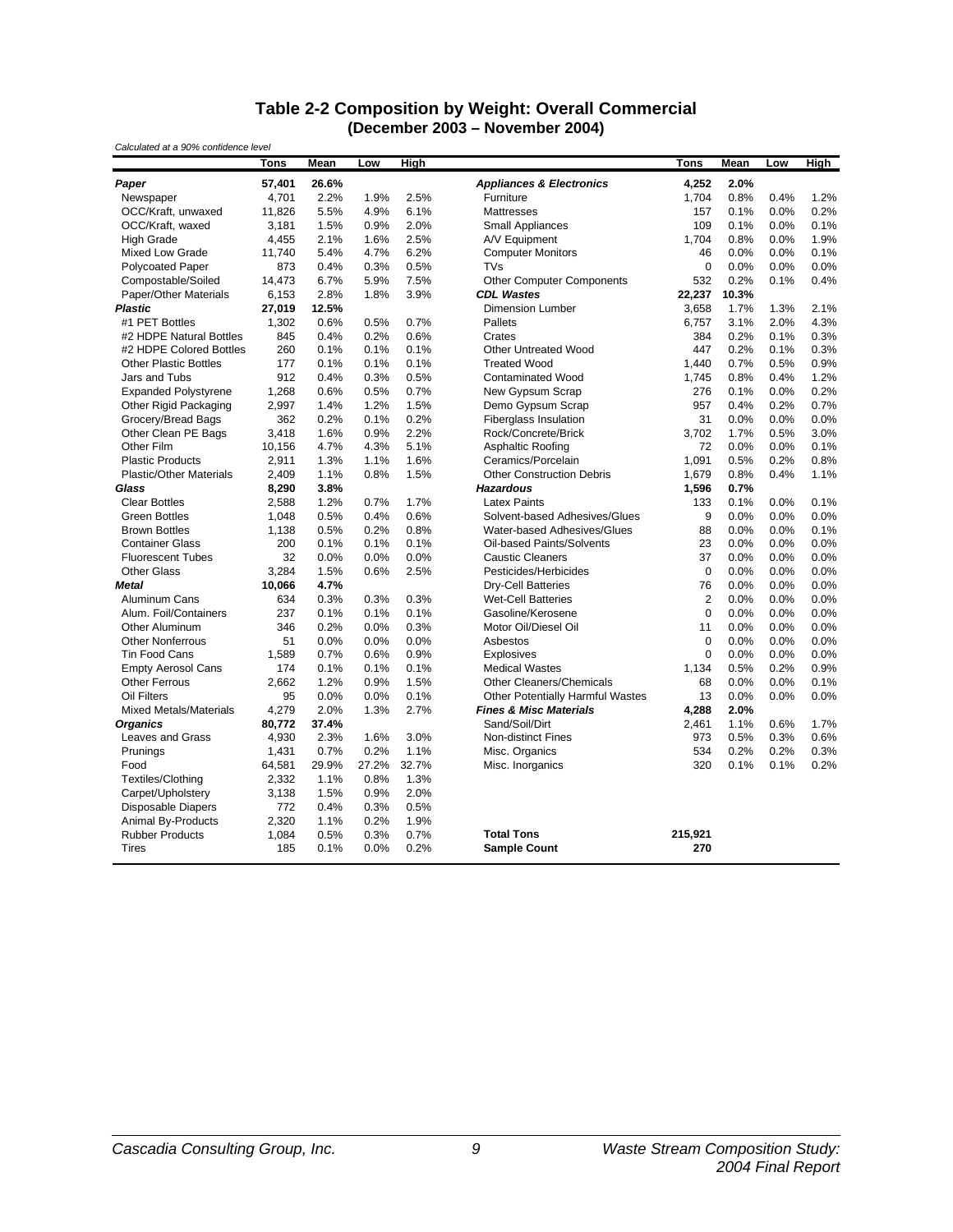## **2.2 Results by Commercial Subpopulation**

Commercial waste composition estimates were calculated for the overall commercial substream, each vehicle type, season, and generator type. The largest components for each subpopulation are shown in Table 2-3. The largest components are those that accounted for at least 5% of the subpopulation's total tonnage, by weight. *Food* was a large component disposed by all commercial subpopulations, except CDL. When the data are stratified, (according to generator type, etc.) the sample size for each analysis is smaller, which means that the calculations are subject to a more substantial range of error. Refer to Section 5 for more detail regarding the commercial substream.

| Subpopulation                |                            |        |        | Paper |       |              |                  | <b>Plastics</b> |         | <b>Metal</b>     |        |           | Organics |         |                        |
|------------------------------|----------------------------|--------|--------|-------|-------|--------------|------------------|-----------------|---------|------------------|--------|-----------|----------|---------|------------------------|
|                              |                            | OCC    | OCC    |       | Mixed |              | Paper/           |                 |         | Mixed            | Leaves |           |          |         |                        |
|                              |                            | Kraft, | Kraft, | High  | Low   | Compostable/ | Other            | Other           | Other   | Metals/          | and    |           |          | Carpet/ | Animal                 |
|                              | New spaper unw axed w axed |        |        | Grade | Grade | Soiled       | <b>Materials</b> | Film            | Ferrous | <b>Materials</b> | Grass  | Prunnings | Food     |         | Upholstery By-products |
| <b>Vehicle Type</b>          |                            |        |        |       |       |              |                  |                 |         |                  |        |           |          |         |                        |
| Front Loader                 |                            |        |        |       | 5.8%  | 6.7%         |                  |                 |         |                  |        |           | 32.2%    |         |                        |
| Rear Loader                  |                            |        |        |       | 5.9%  | 8.0%         |                  |                 |         | 10.7%            |        | 5.2%      | 21.5%    |         | 10.1%                  |
| Compactor Roll-off           |                            | 7.0%   |        |       | 5.9%  | 7.4%         |                  | 6.0%            |         |                  |        |           | 35.0%    |         |                        |
| Loose Roll-off               |                            | 5.3%   |        |       |       |              |                  |                 |         |                  |        |           | 10.9%    |         |                        |
| <b>Season</b>                |                            |        |        |       |       |              |                  |                 |         |                  |        |           |          |         |                        |
| Spring                       |                            |        |        |       | 5.3%  | 7.4%         |                  |                 |         |                  |        |           | 30.3%    |         |                        |
| Summer                       |                            | 5.5%   |        |       | 5.5%  | 7.3%         |                  | 5.2%            |         |                  |        |           | 32.8%    |         |                        |
| Autumn                       |                            |        |        |       | 6.1%  | 5.9%         |                  |                 |         |                  |        |           | 25.0%    |         |                        |
| Winter                       |                            | 6.0%   |        |       | 5.9%  | 7.4%         |                  |                 |         |                  |        |           | 26.1%    |         |                        |
| <b>Generator Type</b>        |                            |        |        |       |       |              |                  |                 |         |                  |        |           |          |         |                        |
| <b>CDL</b>                   |                            |        |        |       |       |              |                  |                 | 5.9%    |                  |        |           |          | 5.8%    |                        |
| Education                    |                            |        |        |       |       | 19.1%        |                  | 6.4%            |         |                  |        |           | 32.9%    |         |                        |
| Health Care                  |                            |        |        |       | 7.9%  | 9.3%         |                  |                 |         |                  |        |           | 22.7%    |         |                        |
| Hotel/Motel                  |                            |        |        |       | 24.4% |              |                  |                 |         |                  |        |           | 46.9%    |         |                        |
| Manufacturing                |                            | 6.3%   |        |       |       |              | 22.7%            | 5.7%            |         |                  |        |           | 14.8%    |         |                        |
| Office                       |                            |        |        | 7.1%  | 6.2%  | 16.6%        |                  | 5.5%            |         |                  |        |           | 20.5%    | 7.7%    |                        |
| <b>Other Services</b>        |                            |        |        |       |       |              |                  | 5.2%            |         | 5.4%             |        |           | 16.7%    |         |                        |
| Retail                       |                            | 8.6%   | 5.7%   |       |       |              |                  |                 |         |                  |        |           | 35.2%    | 5.2%    |                        |
| Transportation               | 5.5%                       |        |        |       |       | 9.4%         |                  |                 |         |                  |        |           | 22.0%    |         |                        |
| Wholesale                    |                            | 10.4%  |        |       |       |              | 6.7%             |                 | 5.1%    |                  | 5.3%   |           | 6.7%     | 20.8%   |                        |
| <b>Mixed Generator Types</b> |                            |        |        |       | 5.8%  | 7.0%         |                  |                 |         |                  |        |           | 31.0%    |         |                        |
| <b>Overall Commercial</b>    |                            | 5.5%   |        |       | 5.4%  | 6.7%         |                  |                 |         |                  |        |           | 29.9%    |         |                        |

#### **Table 2-3 Largest Waste Components: by Commercial Subpopulation (December 2003 – November 2004)**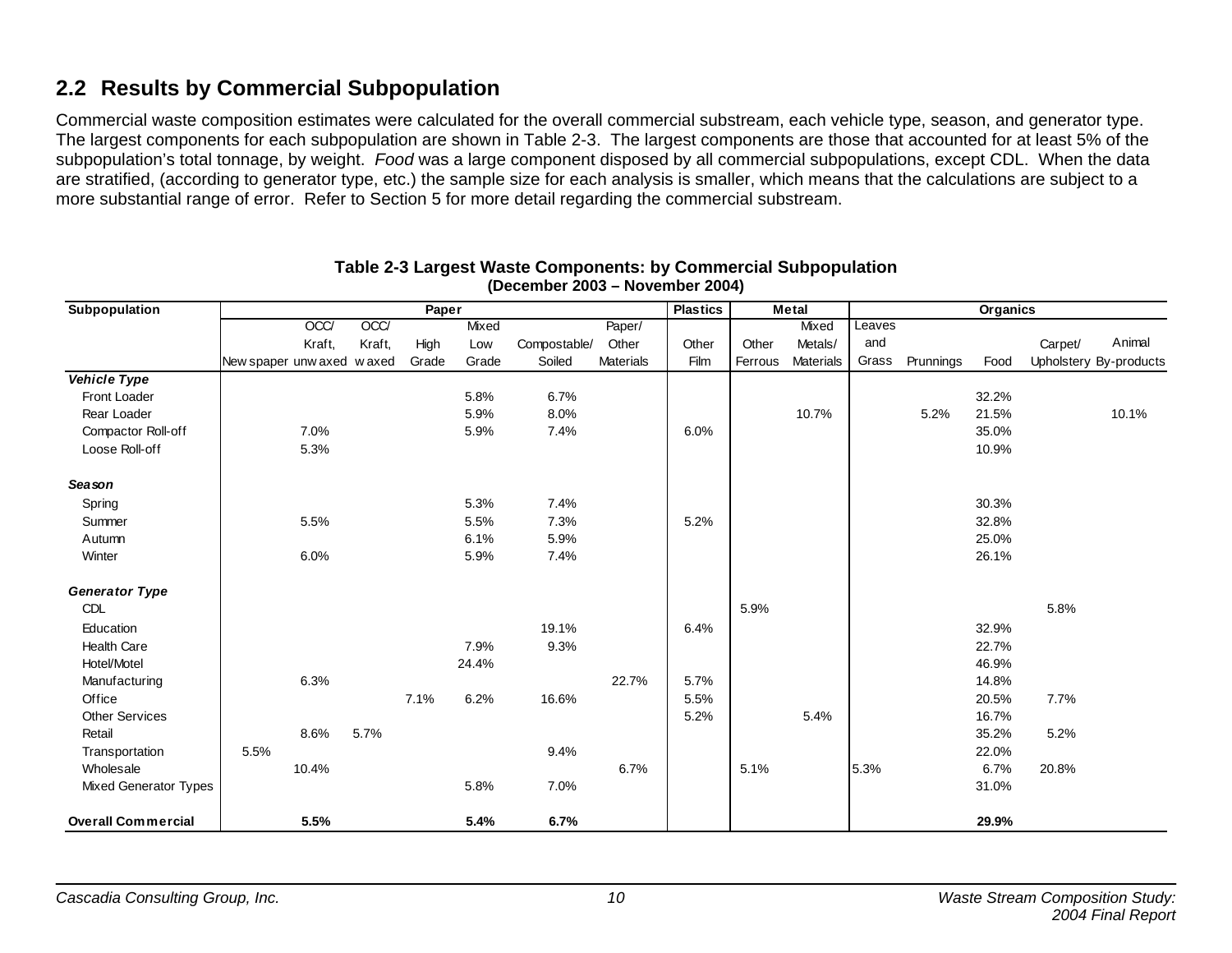| Subpopulation                |           | <b>Appliances &amp; Electronics</b> |           |         |      | <b>CDL Wastes</b>           |        |              |              | <b>Hazardous</b> | Fines & Misc. |         |
|------------------------------|-----------|-------------------------------------|-----------|---------|------|-----------------------------|--------|--------------|--------------|------------------|---------------|---------|
|                              |           |                                     |           |         |      |                             | Demo   | <b>Rock</b>  | Other        |                  | Soil/         | Sum     |
|                              |           | A/V                                 | Dimension |         |      | <b>Treated Contaminated</b> | Gypsum | Concrete/    | Construction | Medical          | Sand/         | of      |
|                              | Furniture | Equipment                           | Lumber    | Pallets | Wood | Wood                        | Scrap  | <b>Brick</b> | Debris       | Wastes           | Dirt          | Largest |
| <b>Vehicle Type</b>          |           |                                     |           |         |      |                             |        |              |              |                  |               |         |
| Front Loader                 |           |                                     |           |         |      |                             |        |              |              |                  |               | 44.7%   |
| Rear Loader                  |           |                                     |           |         |      |                             |        |              |              |                  |               | 61.5%   |
| Compactor Roll-off           |           |                                     |           |         |      |                             |        |              |              |                  |               | 61.3%   |
| Loose Roll-off               |           |                                     |           | 10.8%   |      |                             |        |              |              |                  |               | 27.0%   |
| Sea son                      |           |                                     |           |         |      |                             |        |              |              |                  |               |         |
| Spring                       |           |                                     |           |         |      |                             |        |              |              |                  |               | 42.9%   |
| Summer                       |           |                                     |           |         |      |                             |        |              |              |                  |               | 56.4%   |
| Autumn                       |           | 5.2%                                |           |         |      |                             |        |              |              |                  |               | 42.2%   |
| Winter                       |           |                                     |           |         |      |                             |        |              |              |                  |               | 45.4%   |
| <b>Generator Type</b>        |           |                                     |           |         |      |                             |        |              |              |                  |               |         |
| <b>CDL</b>                   |           |                                     | 10.1%     |         | 6.1% |                             | 8.4%   | 11.1%        | 5.2%         |                  | 16.2%         | 68.7%   |
| Education                    |           |                                     |           |         |      |                             |        |              |              |                  |               | 58.3%   |
| <b>Health Care</b>           |           |                                     |           |         |      |                             |        |              |              | 13.7%            |               | 53.6%   |
| Hotel/Motel                  |           |                                     |           |         |      |                             |        |              |              |                  |               | 71.3%   |
| Manufacturing                |           |                                     |           |         |      |                             |        |              |              |                  |               | 49.5%   |
| Office                       |           |                                     |           |         |      |                             |        |              |              |                  |               | 63.6%   |
| <b>Other Services</b>        | 7.7%      |                                     |           | 7.5%    |      |                             |        |              |              |                  |               | 42.4%   |
| Retail                       |           |                                     |           | 6.6%    |      |                             |        |              |              |                  |               | 61.2%   |
| Transportation               | 6.5%      |                                     | 8.8%      | 11.2%   |      |                             |        |              |              |                  |               | 63.3%   |
| Wholesale                    |           |                                     |           |         |      | 8.9%                        |        |              |              |                  |               | 63.9%   |
| <b>Mixed Generator Types</b> |           |                                     |           |         |      |                             |        |              |              |                  |               | 43.8%   |
| <b>Overall Commercial</b>    |           |                                     |           |         |      |                             |        |              |              |                  |               | 47.5%   |

#### **Table 2-3 Continued Largest Waste Components: by Commercial Subpopulation (December 2003 – November 2004)**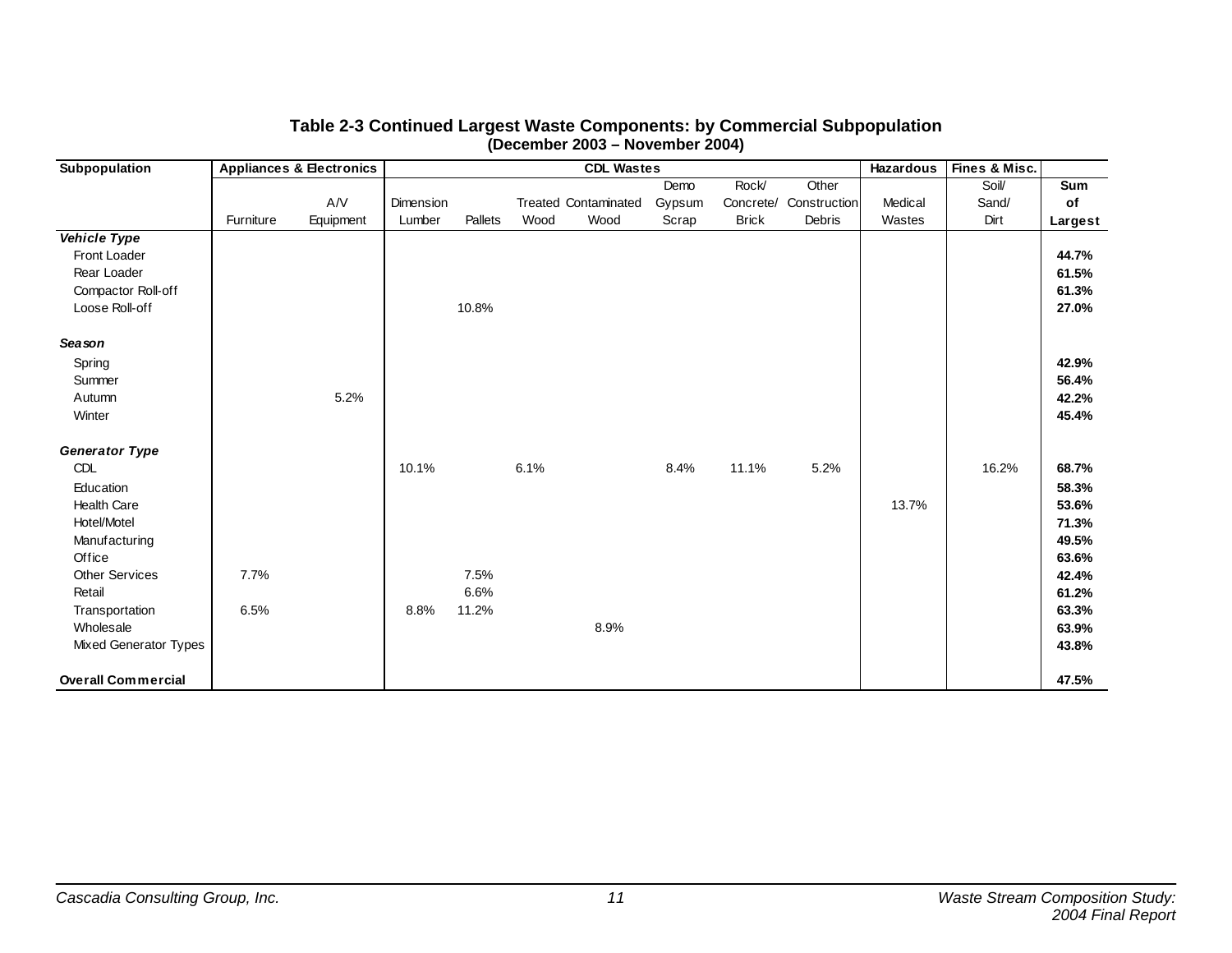# **2.3 Overall Self-haul Substream**

A total of 216 self-haul loads were sampled in 2004. The self-haul substream disposed approximately 100,000 tons of waste during the 2004 calendar year. The composition estimates for this substream were applied to the 100,000 tons to estimate the amount of waste disposed for each component category. Table 2-4 lists the top ten components disposed by the self-haul substream. Together, these ten components accounted for approximately 62% of the entire self-haul tonnage. *Dimension lumber, treated wood, new gypsum scrap, carpet/upholstery* and *furniture* are all large components of this substream. The composition percentages, by weight, of each component in the self-haul substream, are listed in Table 2-5.

| Component                        | Mean  | <b>Cum. %</b> | Tons   |
|----------------------------------|-------|---------------|--------|
| Dimension Lumber                 | 13.9% | 13.9%         | 13,867 |
| Treated Wood                     | 11.6% | 25.5%         | 11,592 |
| New Gypsum Scrap                 | 6.1%  | 31.6%         | 6.093  |
| Carpet/Upholstery                | 5.8%  | 37.4%         | 5,822  |
| <b>Furniture</b>                 | 5.5%  | 42.9%         | 5,545  |
| <b>Other Construction Debris</b> | 4.4%  | 47.4%         | 4,436  |
| Contaminated Wood                | 4.1%  | 51.5%         | 4,126  |
| Rock/Concrete/Brick              | 3.8%  | 55.3%         | 3,771  |
| Mixed Metals/Materials           | 3.4%  | 58.7%         | 3,441  |
| Other Ferrous Metal              | 3.3%  | 62.0%         | 3.315  |
| Total                            | 62.0% |               | 62,007 |

| Table 2-4 Top Ten Components: Overall Self-haul |
|-------------------------------------------------|
| (December 2003 – November 2004)                 |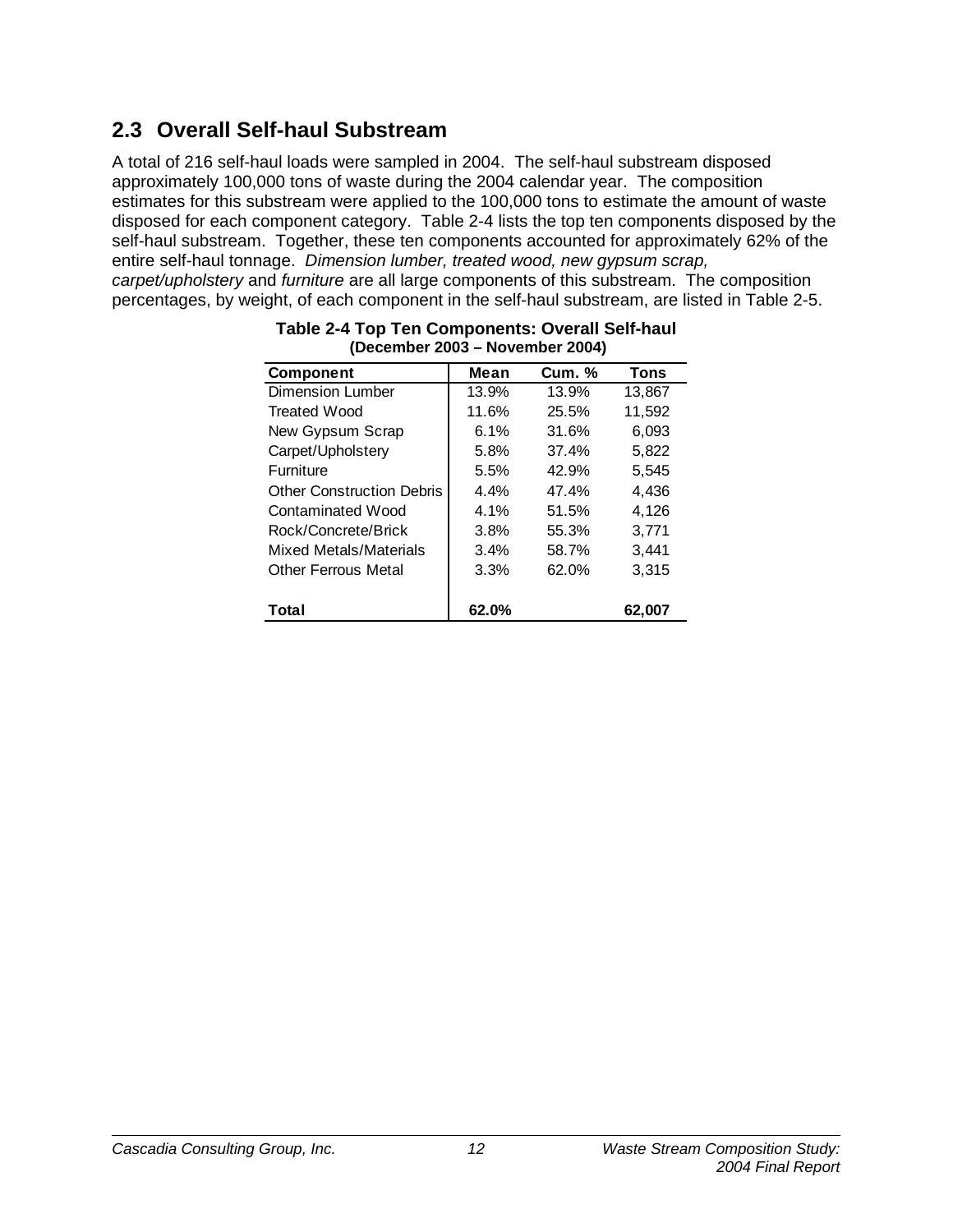#### **Table 2-5 Composition by Weight: Overall Self-haul (December 2003 – November 2004)**

| Calculated at a 90% confidence level |        |         |                |              |                                     |                |       |       |       |  |
|--------------------------------------|--------|---------|----------------|--------------|-------------------------------------|----------------|-------|-------|-------|--|
|                                      | Tons   | Mean    | Low            | High         |                                     | Tons           | Mean  | Low   | High  |  |
| Paper                                | 6,257  | 6.3%    |                |              | <b>Appliances &amp; Electronics</b> | 9,002          | 9.0%  |       |       |  |
| Newspaper                            | 185    | 0.2%    |                | 0.1% 0.2%    | Furniture                           | 5,545          | 5.5%  | 4.2%  | 6.9%  |  |
| OCC/Kraft, unwaxed                   | 2,173  | 2.2%    |                | 1.7% 2.6%    | <b>Mattresses</b>                   | 2,092          | 2.1%  | 1.1%  | 3.1%  |  |
| OCC/Kraft, waxed                     | 315    | 0.3%    |                | $0.0\%$ 0.8% | <b>Small Appliances</b>             | 574            | 0.6%  | 0.3%  | 0.9%  |  |
| <b>High Grade</b>                    | 766    | 0.8%    | 0.1%           | 1.4%         | A/V Equipment                       | 436            | 0.4%  | 0.2%  | 0.7%  |  |
| Mixed Low Grade                      | 1,422  | 1.4%    |                | 1.0% 1.8%    | <b>Computer Monitors</b>            | $\mathbf 0$    | 0.0%  | 0.0%  | 0.0%  |  |
| <b>Polycoated Paper</b>              | 8      | 0.0%    | $0.0\%$        | 0.0%         | TVs                                 | $\Omega$       | 0.0%  | 0.0%  | 0.0%  |  |
| Compostable/Soiled                   | 368    | 0.4%    |                | 0.2% 0.5%    | <b>Other Computer Components</b>    | 355            | 0.4%  | 0.1%  | 0.6%  |  |
| Paper/Other Materials                | 1,021  | 1.0%    |                | 0.6% 1.4%    | <b>CDL Wastes</b>                   | 52,349         | 52.4% |       |       |  |
| <b>Plastic</b>                       | 5,652  | 5.7%    |                |              | <b>Dimension Lumber</b>             | 13,867         | 13.9% | 11.6% | 16.1% |  |
| #1 PET Bottles                       | 53     |         | 0.1% 0.0% 0.1% |              | Pallets                             | 1,625          | 1.6%  | 0.7%  | 2.6%  |  |
| #2 HDPE Natural Bottles              | 29     | 0.0%    | 0.0%           | 0.0%         | Crates                              | 82             | 0.1%  | 0.0%  | 0.2%  |  |
| #2 HDPE Colored Bottles              | 68     | 0.1%    |                | 0.0% 0.1%    | <b>Other Untreated Wood</b>         | 1,275          | 1.3%  | 0.4%  | 2.1%  |  |
| <b>Other Plastic Bottles</b>         | 33     | 0.0%    | 0.0%           | 0.0%         | <b>Treated Wood</b>                 | 11,592         | 11.6% | 9.6%  | 13.5% |  |
| Jars and Tubs                        | 127    | 0.1%    | 0.1%           | 0.2%         | <b>Contaminated Wood</b>            | 4.126          | 4.1%  | 3.1%  | 5.2%  |  |
| <b>Expanded Polystyrene</b>          | 228    | 0.2%    | $0.2\%$ 0.3%   |              | New Gypsum Scrap                    | 6.093          | 6.1%  | 4.0%  | 8.2%  |  |
| Other Rigid Packaging                | 231    | 0.2%    |                | 0.2% 0.3%    | Demo Gypsum Scrap                   | 2,016          | 2.0%  | 0.8%  | 3.3%  |  |
| Grocery/Bread Bags                   | 21     | $0.0\%$ |                | $0.0\%$ 0.0% | <b>Fiberglass Insulation</b>        | 80             | 0.1%  | 0.0%  | 0.1%  |  |
| Other Clean PE Bags                  | 152    | 0.2%    | 0.1%           | 0.2%         | Rock/Concrete/Brick                 | 3,771          | 3.8%  | 2.4%  | 5.1%  |  |
| Other Film                           | 641    | 0.6%    |                | 0.4% 0.9%    | Asphaltic Roofing                   | 1,370          | 1.4%  | 0.5%  | 2.2%  |  |
| <b>Plastic Products</b>              | 2,522  | 2.5%    | 1.9%           | 3.2%         | Ceramics/Porcelain                  | 2,018          | 2.0%  | 1.2%  | 2.8%  |  |
| <b>Plastic/Other Materials</b>       | 1,547  | 1.5%    |                | 1.2% 1.9%    | <b>Other Construction Debris</b>    | 4,436          | 4.4%  | 3.4%  | 5.5%  |  |
| Glass                                | 2,018  | 2.0%    |                |              | <b>Hazardous</b>                    | 704            | 0.7%  |       |       |  |
| <b>Clear Bottles</b>                 | 116    | 0.1%    | 0.1%           | 0.2%         | <b>Latex Paints</b>                 | 353            | 0.4%  | 0.1%  | 0.6%  |  |
| <b>Green Bottles</b>                 | 159    | 0.2%    |                | $0.0\%$ 0.3% | Solvent-based Adhesives/Glues       | 42             | 0.0%  | 0.0%  | 0.1%  |  |
| <b>Brown Bottles</b>                 | 119    | 0.1%    |                | $0.0\%$ 0.2% | Water-based Adhesives/Glues         | 23             | 0.0%  | 0.0%  | 0.0%  |  |
| <b>Container Glass</b>               | 51     | 0.1%    |                | 0.0% 0.1%    | Oil-based Paints/Solvents           | 32             | 0.0%  | 0.0%  | 0.1%  |  |
| <b>Fluorescent Tubes</b>             | 9      | 0.0%    |                | 0.0% 0.0%    | <b>Caustic Cleaners</b>             | 28             | 0.0%  | 0.0%  | 0.1%  |  |
| <b>Other Glass</b>                   | 1,563  | 1.6%    |                | 0.8% 2.4%    | Pesticides/Herbicides               | 62             | 0.1%  | 0.0%  | 0.1%  |  |
| Metal                                | 7,163  | 7.2%    |                |              | <b>Dry-Cell Batteries</b>           | 12             | 0.0%  | 0.0%  | 0.0%  |  |
| Aluminum Cans                        | 51     | 0.1%    | $0.0\%$        | 0.1%         | <b>Wet-Cell Batteries</b>           | 0              | 0.0%  | 0.0%  | 0.0%  |  |
| Alum. Foil/Containers                | 11     | 0.0%    |                | $0.0\%$ 0.0% | Gasoline/Kerosene                   | $\overline{4}$ | 0.0%  | 0.0%  | 0.0%  |  |
| <b>Other Aluminum</b>                | 133    | 0.1%    |                | $0.1\%$ 0.2% | Motor Oil/Diesel Oil                | 9              | 0.0%  | 0.0%  | 0.0%  |  |
| <b>Other Nonferrous</b>              | 118    | 0.1%    |                | $0.0\%$ 0.2% | Asbestos                            | $\mathbf 0$    | 0.0%  | 0.0%  | 0.0%  |  |
| <b>Tin Food Cans</b>                 | 59     | 0.1%    |                | $0.0\%$ 0.1% | <b>Explosives</b>                   | $\mathbf 0$    | 0.0%  | 0.0%  | 0.0%  |  |
| <b>Empty Aerosol Cans</b>            | 16     | 0.0%    |                | $0.0\%$ 0.0% | <b>Medical Wastes</b>               | $\mathbf 0$    | 0.0%  | 0.0%  | 0.0%  |  |
| <b>Other Ferrous</b>                 | 3,315  | 3.3%    | 2.6% 4.1%      |              | <b>Other Cleaners/Chemicals</b>     | 98             | 0.1%  | 0.0%  | 0.2%  |  |
| Oil Filters                          | 18     | 0.0%    | 0.0%           | $0.0\%$      | Other Potentially Harmful Wastes    | 41             | 0.0%  | 0.0%  | 0.1%  |  |
| <b>Mixed Metals/Materials</b>        | 3,441  | 3.4%    |                | 2.5% 4.3%    | <b>Fines &amp; Misc Materials</b>   | 1,461          | 1.5%  |       |       |  |
| <b>Organics</b>                      | 15,375 | 15.4%   |                |              | Sand/Soil/Dirt                      | 1,162          | 1.2%  | 0.6%  | 1.8%  |  |
| Leaves and Grass                     | 1,785  | 1.8%    |                | 0.9% 2.7%    | <b>Non-distinct Fines</b>           | 26             | 0.0%  | 0.0%  | 0.1%  |  |
| Prunings                             | 1,855  | 1.9%    | 1.2%           | 2.6%         | Misc. Organics                      | 115            | 0.1%  | 0.1%  | 0.2%  |  |
| Food                                 | 2,614  | 2.6%    |                | 1.4% 3.8%    | Misc. Inorganics                    | 157            | 0.2%  | 0.0%  | 0.3%  |  |
| <b>Textiles/Clothing</b>             | 1,920  | 1.9%    | 1.4% 2.5%      |              |                                     |                |       |       |       |  |
| Carpet/Upholstery                    | 5,822  | 5.8%    |                | 3.9% 7.8%    |                                     |                |       |       |       |  |
| <b>Disposable Diapers</b>            | 82     |         | 0.1% 0.0% 0.2% |              |                                     |                |       |       |       |  |
| Animal By-Products                   | 491    | 0.5%    |                | 0.1% 0.9%    |                                     |                |       |       |       |  |
| <b>Rubber Products</b>               | 786    | 0.8%    |                | 0.2% 1.4%    | <b>Total Tons</b>                   | 99,980         |       |       |       |  |
| <b>Tires</b>                         | 21     |         | 0.0% 0.0% 0.0% |              | <b>Sample Count</b>                 | 216            |       |       |       |  |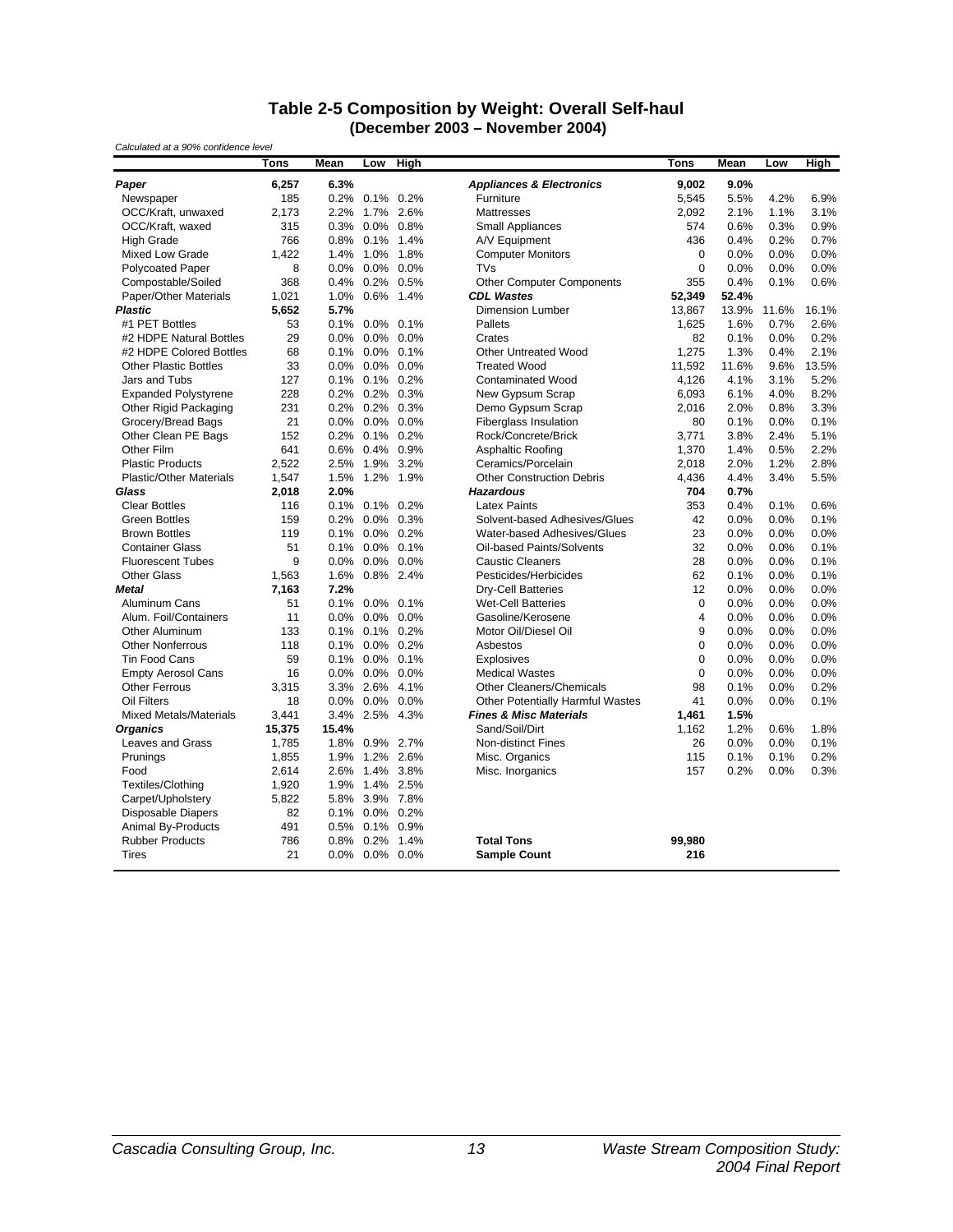# **2.4 Results by Self-haul Subpopulation**

Waste composition estimates were calculated for the various subpopulations of the self-haul substream, including:

- Transfer station: NRDS and SRDS
- Vehicle type: Passenger and Trucks
- Season: Spring, Summer, Autumn, and Winter
- Generator type, by Transfer Station: Residential and Non-Residential at the NRDS and SRDS

The largest components (each accounting for more than 5% of the total tonnage) for each subpopulation are shown in Table 2-6. *Treated wood*  and *dimension lumber* were large components of all self-haul subpopulations. In addition, *carpet/upholstery* and *furniture* were quite prevalent in most self-haul subpopulations. When the data are stratified, (according to season, etc.) the sample size for each analysis is smaller, which means that the calculations are subject to a more substantial range of error. Please see Section 6 for more detail regarding the self-haul substream.

| Subpopulation                              | Organics   | <b>Appliances</b> |            |           |                |              | <b>CDL Wastes</b> |        |              |               |         |            |
|--------------------------------------------|------------|-------------------|------------|-----------|----------------|--------------|-------------------|--------|--------------|---------------|---------|------------|
|                                            |            | and Electronics   |            |           |                |              |                   |        |              |               |         |            |
|                                            | Carpet/    | Furniture         | Mattresses | Dimension | <b>Treated</b> | Contaminated | <b>New</b>        | Demo   | Rock/        | Other         | Pallets | <b>Sum</b> |
|                                            | Upholstery |                   |            | Lumber    | Wood           | Wood         | Gypsum            | Gypsum | Concrete/    | Construction  |         | of         |
|                                            |            |                   |            |           |                |              | Scrap             | Scrap  | <b>Brick</b> | <b>Debris</b> |         | Largest    |
| <b>Transfer Station</b>                    |            |                   |            |           |                |              |                   |        |              |               |         |            |
| North                                      | 7.0%       |                   |            | 15.8%     | 14.0%          |              | 9.0%              |        |              | 5.8%          |         | 51.6%      |
| South                                      |            | 7.5%              |            | 11.6%     | 8.8%           |              |                   |        |              |               |         | 27.9%      |
| <b>Vehicle Type</b>                        |            |                   |            |           |                |              |                   |        |              |               |         |            |
| Passenger                                  |            |                   |            | 10.1%     | 15.9%          |              | 21.0%             |        |              | 9.7%          |         | 56.7%      |
| <b>Trucks</b>                              | 6.0%       | 5.7%              |            | 14.2%     | 11.2%          |              |                   |        |              |               |         | 37.1%      |
| <b>Season</b>                              |            |                   |            |           |                |              |                   |        |              |               |         |            |
| Spring                                     | 8.0%       |                   |            | 12.9%     | 14.7%          |              |                   |        | 5.9%         |               |         | 41.4%      |
| Summer                                     |            | 7.0%              |            | 16.7%     | 12.3%          | 5.0%         | 6.5%              |        |              |               |         | 47.4%      |
| Autumn                                     | 7.9%       |                   |            | 12.9%     | 9.9%           |              | 12.9%             |        |              | 5.8%          |         | 49.3%      |
| Winter                                     |            | 8.1%              | 5.2%       | 12.5%     | 9.1%           |              |                   |        |              |               |         | 34.9%      |
| <b>Generator Type, by Transfer Station</b> |            |                   |            |           |                |              |                   |        |              |               |         |            |
| Residential, NRDS                          | 5.3%       | 5.2%              |            | 17.0%     | 16.6%          |              | 7.4%              |        |              |               |         | 51.6%      |
| Residential, SRDS                          |            | 8.3%              |            | 10.5%     | 9.1%           |              |                   |        |              |               |         | 27.8%      |
| Non-Residential, NRDS                      | 5.8%       |                   |            | 19.1%     | 7.5%           |              | 5.2%              | 7.2%   |              | 7.8%          | 5.9%    | 58.5%      |
| Non-Residential, SRDS                      | 7.9%       | 9.4%              | 7.3%       | 9.9%      | 5.1%           | 6.5%         |                   |        | 7.4%         |               |         | 53.6%      |
| <b>Overall Self-Haul</b>                   | 5.8%       | 5.5%              |            | 13.9%     | 11.6%          |              | 6.1%              |        |              |               |         | 43.0%      |

#### **Table 2-6 Largest Waste Components: by Self-haul Subpopulation (December 2003 – November 2004)**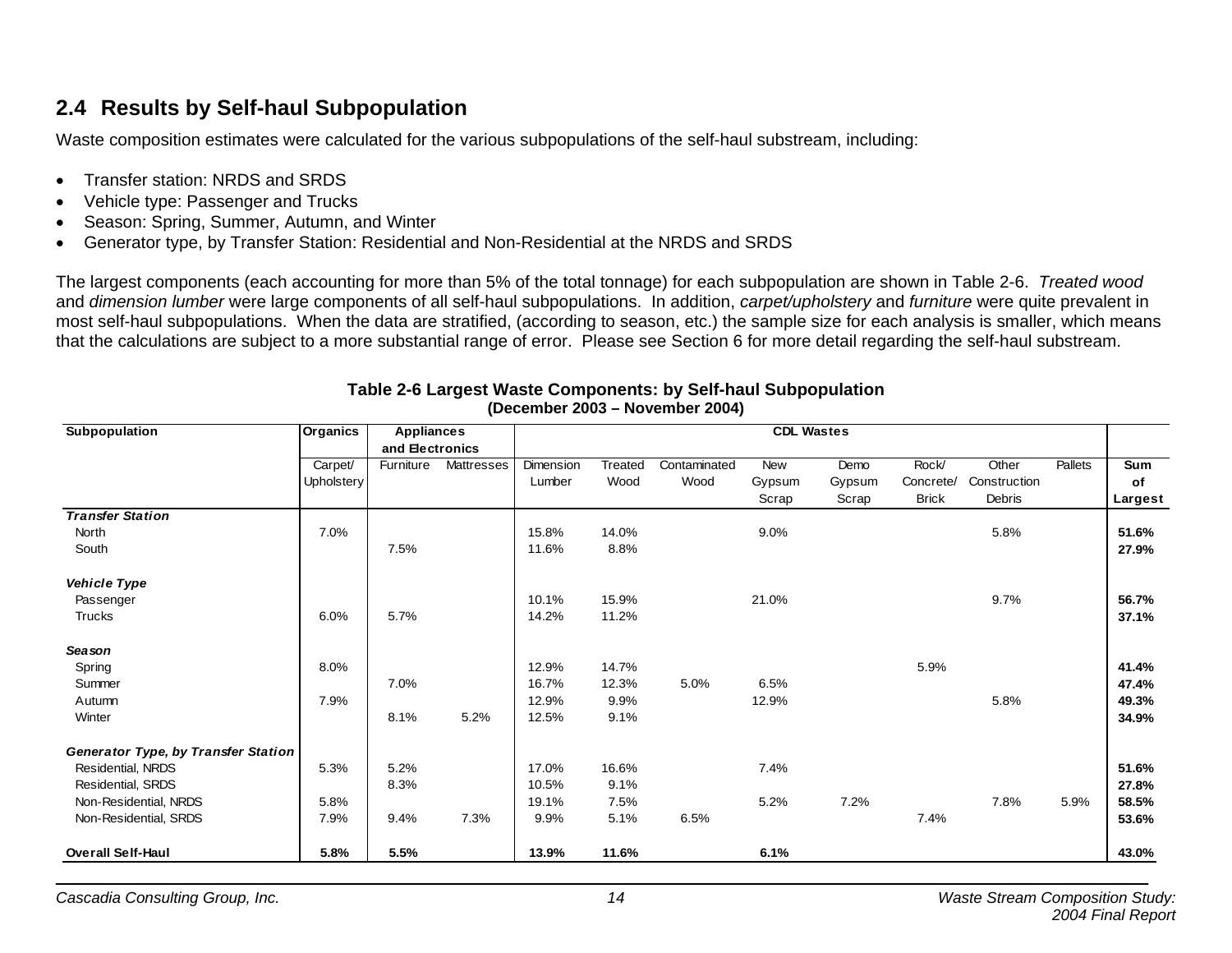# **3 Commercial Results Compared to Previous Studies**

In this section, the commercial results from the Year 2004 study are compared to the 1988/89, 1992, 1996, and 2000 findings. These studies followed the same basic methodology as the Year 2004 study. Changes in the composition percentages and the total amount of waste disposed of each broad waste category were analyzed to compare findings between study periods.<sup>5</sup> Section 3.1 provides an overview of the changes in the last 16 years. Sections 3.2 and 3.3 provide detailed results of the comparisons.

# **3.1 Trends in Disposed Commercial Waste**

Figure 3-1 illustrates the changes in disposed commercial waste over the last 16 years. Overall, the quantity of disposed commercial waste decreased from about 230,780 tons in 1988/89 to about 194,338 in 1992. Disposal remained relatively steady from 1992 to 1996 (about 194,000 tons). In 2000, approximately 225,435 tons were disposed (an increase of about 31,600 tons). In 2004, approximately 215,920 tons were disposed of, a decrease from the last study. Overall, the *paper, organics,* and *CDL wastes* broad material categories showed the greatest changes since the 1988/89 study year.<sup>6</sup>



**Figure 3-1 Changes in Commercial Disposed Tons, 1988/89 to 2004** 

-

 $5$  The composition percentages used to analyze the differences in disposed tonnage, and to perform statistical tests were calculated using unweighted averages. Please Appendix D for more detail. 6  $<sup>6</sup>$  For the purposes of comparisons with previous studies, material components in this section are</sup> organized into eight broad component categories as defined in the 2000 study: *paper*, *plastic*, *glass*, *metal*, *organics*, *other materials*, *CDL wastes*, and *hazardous*. Because of changes in the category definitions since 2000, the numbers reported in this section differ slightly from those in other parts of this report. Appendix A shows the history of how materials have changed throughout the studies and Appendix E lists material components included in the eight broad material categories.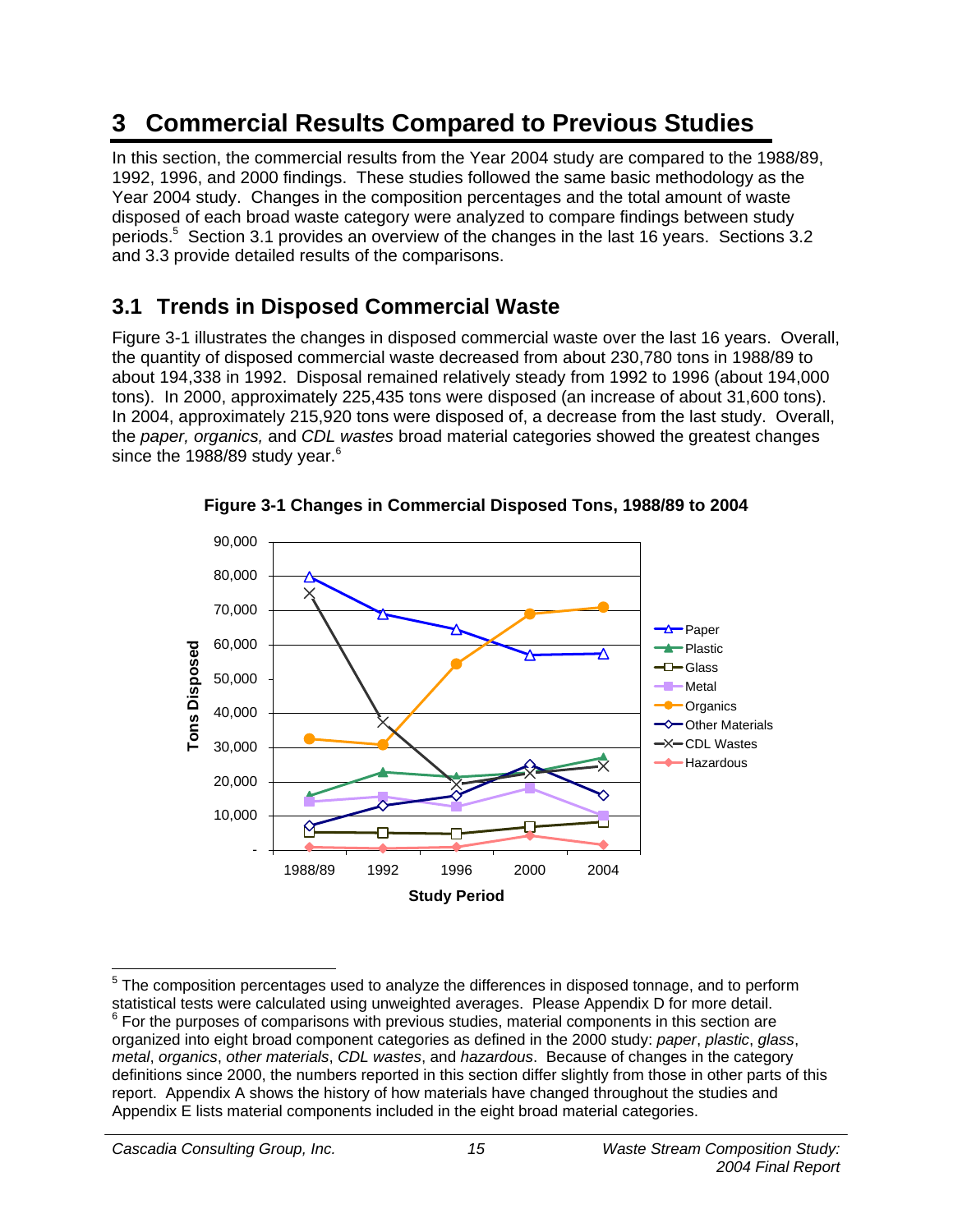# **3.2 Changes in Commercial Waste: 1988/89 to 2004**

In Table 3-1, broad material categories that are bolded showed significant differences between the 1988/89 and 2004 study periods. *Plastic, organics, other materials* (such as *textiles/clothing, carpet/upholstery* and *furniture*), and *CDL wastes* all experienced a significant change. 7 The proportion of *CDL wastes* decreased from about 32.5% (75,004 tons) in 1988/89 to 11.4% (24,581 tons) in 2004. *Organics* displayed the largest increase in proportion from 14.1% (32,517 tons) in 1988/89 to 32.9% (70,941 tons) in 2004.

|                        | <b>Percent</b> |         | Change                 | <b>Disposed Tons</b> |         |
|------------------------|----------------|---------|------------------------|----------------------|---------|
|                        |                |         | in                     |                      |         |
|                        | 1988/89        | 2004    | Composition %          | 1988/89              | 2004    |
| Paper                  | 34.6%          | 26.6%   | $-8.0\%$               | 79.827               | 57.401  |
| <b>Plastic</b>         | 6.9%           | 12.5%   | 5.6% $\blacksquare$    | 15,878               | 27,019  |
| Glass                  | 2.3%           | 3.8%    | 1.5%<br>$\blacksquare$ | 5.308                | 8,290   |
| Metal                  | 6.1%           | $4.7\%$ | $-1.5%$<br>Ш.          | 14,170               | 10,066  |
| Organics               | 14.1%          | 32.9%   | 18.8% <b>T</b>         | 32.517               | 70.941  |
| <b>Other Materials</b> | 3.1%           | 7.4%    | 4.3% $\blacksquare$    | 7.154                | 16,027  |
| <b>CDL Wastes</b>      | 32.5%          | 11.4%   | $-21.1\%$ <b>L</b>     | 75,004               | 24,581  |
| Hazardous              | 0.4%           | 0.7%    | 0.3%<br>$\blacksquare$ | 923                  | 1.596   |
| Total                  | 100%           | 100%    |                        | 230,780              | 215,921 |

**Table 3-1 Changes in Commercial Waste: 1988/89 to 2004\*** 

\* Bold type indicates statistically significant changes.

## **3.3 Changes in Commercial Waste: 2000 to 2004**

*Metal* and *organics* categories experienced significant changes between the 2000 and 2004 study periods. As shown in Table 3-2, the proportion of *metal* decreased from 8.0% (18,132 tons) in 2000 to 4.7% (10,066 tons) in 2004. In 2000, *organics* comprised 30.6% (68,964 tons) of the total commercial substream. This proportion increased to 32.9% (70,941 tons) in 2004.

|                                               | <b>Percent</b>  |       | Change                              | <b>Disposed Tons</b> |         |
|-----------------------------------------------|-----------------|-------|-------------------------------------|----------------------|---------|
|                                               |                 |       | in                                  |                      |         |
|                                               | 2000            | 2004  | <b>Composition %</b>                | 2000                 | 2004    |
| Paper                                         | 25.3%           | 26.6% | 1.3%                                | 56,994               | 57,401  |
| Plastic                                       | 10.1%           | 12.5% | 2.4%                                | 22.686               | 27,019  |
| Glass                                         | 3.0%            | 3.8%  | 0.8%<br><b>TI</b>                   | 6,850                | 8,290   |
| <b>Metal</b>                                  | 8.0%            | 4.7%  | $-3.4\%$                            | 18.132               | 10,066  |
| <b>Organics</b>                               | 30.6%           | 32.9% | 2.3% $\blacksquare$                 | 68.964               | 70.941  |
| <b>Other Materials</b>                        | 11.1%           | 7.4%  | $-3.7%$<br>$\overline{\phantom{a}}$ | 25,007               | 16,027  |
| <b>CDL Wastes</b>                             | 10.0%           | 11.4% | 1.4%<br>a de la c                   | 22.506               | 24,581  |
| Hazardous                                     | 1.9%            | 0.7%  | L<br>$-1.2%$                        | 4.295                | 1,596   |
|                                               |                 |       |                                     |                      |         |
| <b>Total</b><br>. <b>.</b><br>$\cdot$ $\cdot$ | 100%<br>$\cdot$ | 100%  |                                     | 225,435              | 215,921 |

**Table 3-2 Changes in Commercial Waste: 2000 to 2004\*** 

\* Bold type indicates statistically significant changes.

<sup>————————————————————&</sup>lt;br><sup>7</sup> For the purposes of this study, only those calculation results with a p-value of less than 1.25% are considered to be statistically significant*.* For more detail about these calculations, please see Appendix D.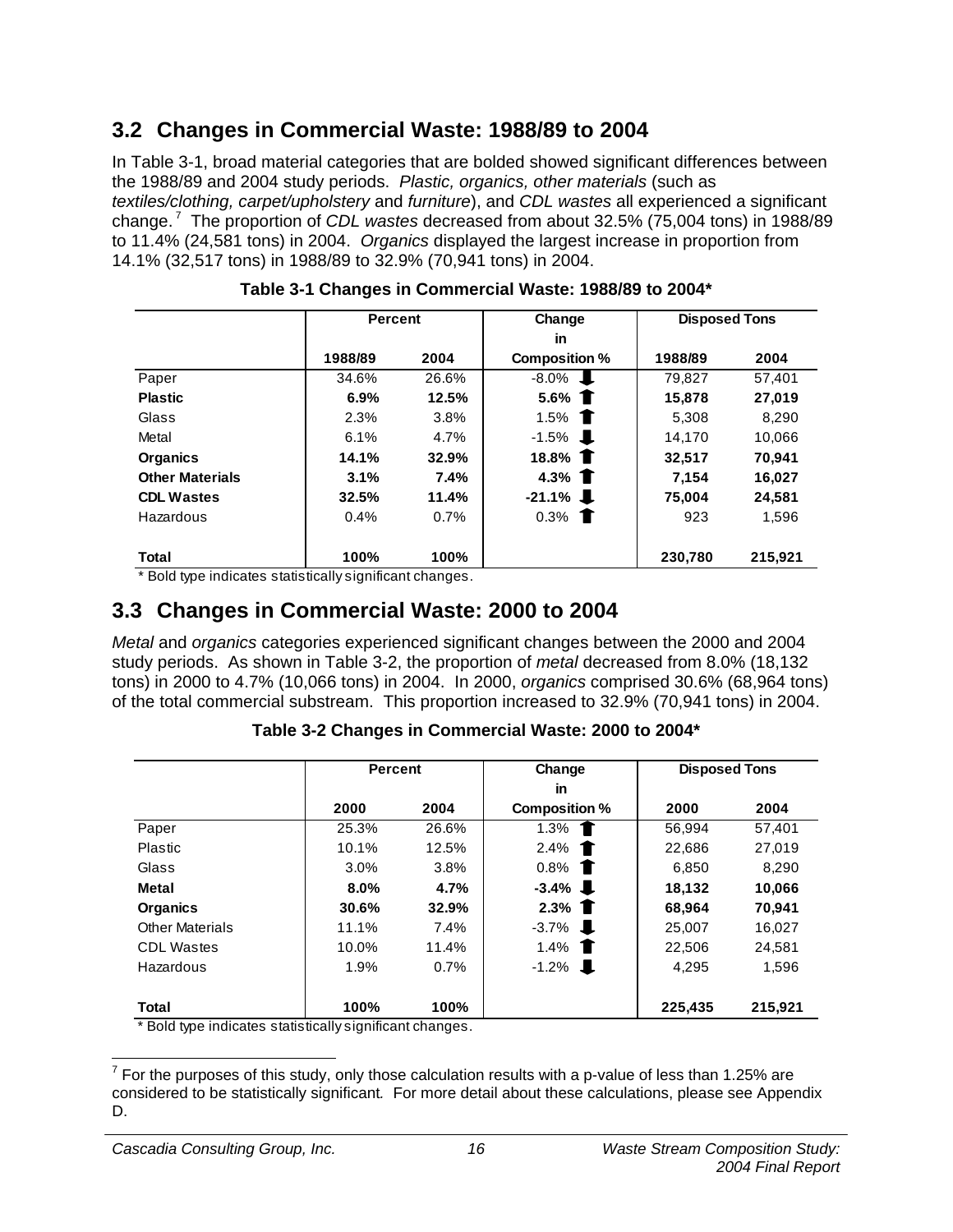# **4 Self-haul Results Compared to Previous Studies**

Self-haul results from 2004 are compared with the results of the 1988/89, 1990, 1992, 1996, and 2000 studies in this section. As with the commercial substream, both composition percentages and the total amount of waste disposed of each broad material category were analyzed for the self-haul substream. $8$  Section 4.1 provides an overview of the changes in the last 16 years. Sections 4.2 and Section 4.3 provide the detailed results of the comparisons.

# **4.1 Trends in Disposed Self-haul Waste**

Changes in the quantity of disposed self-haul waste over the last 16 years are depicted in Figure 4-1. The total amount of self-haul waste decreased from approximately 81,475 tons in 1988/89 to about 66,198 tons in 1990. Disposal then increased to about 89,308 tons in 1992, followed by a slight decrease to about 83,724 tons in 1996, and then an increased to approximately 101,882 tons in 2000. In 2004, the self-haul substream disposed of approximately 99,980 tons. Overall, *organics*, *other materials*, and *CDL wastes* showed the greatest changes over the last 16 years. $9$ 



**Figure 4-1 Changes in Self-haul Disposed Tons, 1988/89 to 2004** 

 8 As with the commercial substream comparisons in Section 3, the composition percentages used to analyze the differences in disposed tonnage, and to perform statistical tests were calculated using unweighted averages. Please Appendix D for more detail.

<sup>&</sup>lt;sup>9</sup> For the purposes of comparisons with previous studies, material components in this section are organized into eight broad component categories as defined in the 2000 study: *paper*, *plastic*, *glass*, *metal*, *organics*, *other materials*, *CDL wastes*, and *hazardous*. Because of changes in the category definitions since 2000, the numbers reported in this section differ slightly from those in other parts of this report. Appendix A shows the history of how materials have changed throughout the studies and Appendix E lists material components included in the eight broad material categories.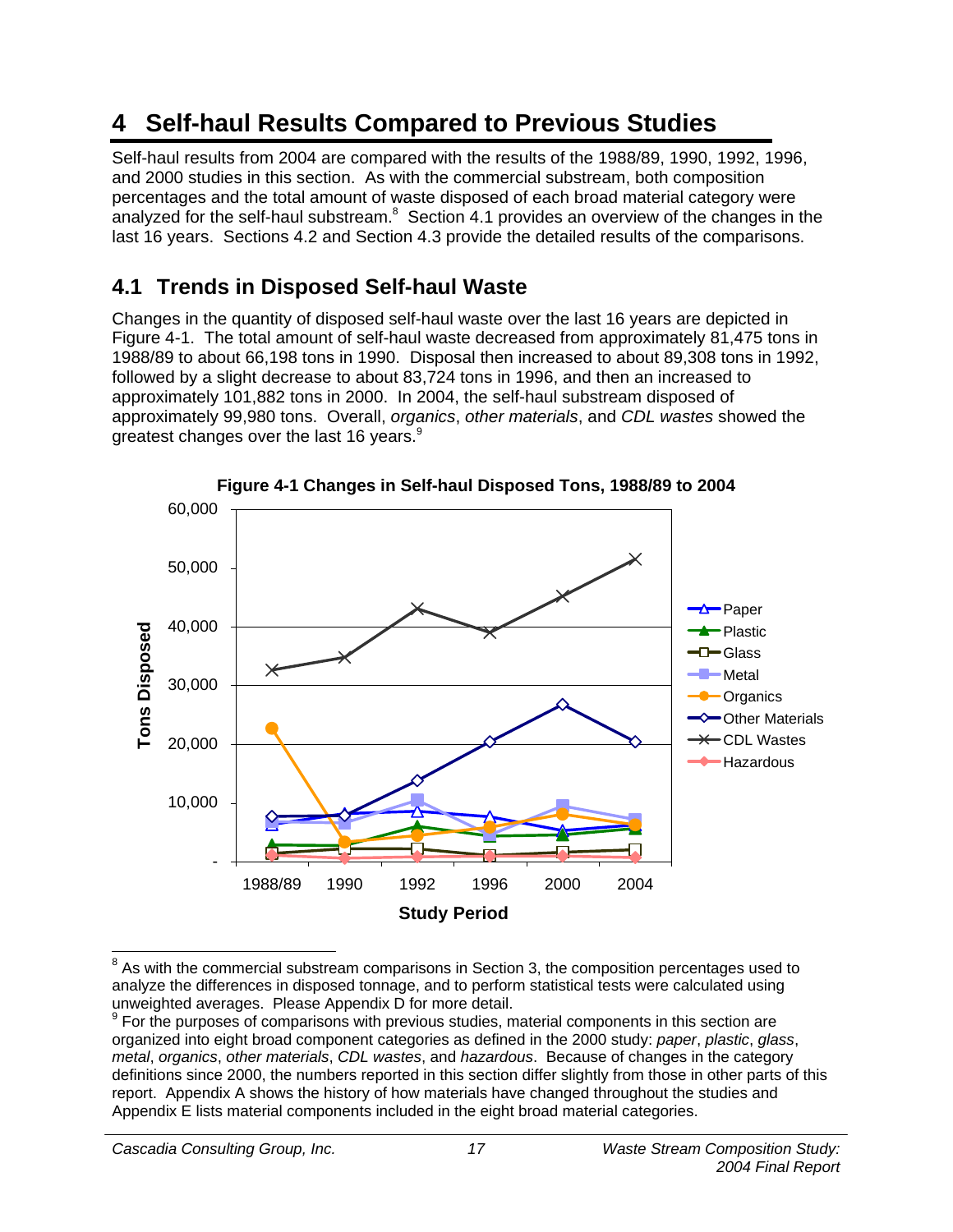# **4.2 Changes in Self-haul Waste: 1988/89 to 2004**

In Table 4-1, bolded broad material categories experienced significant differences between the 1988/89 and 2004 study periods. *Plastics*, o*rganics*, *other materials* and *CDL wastes* displayed a significant change. The proportion of *organics* decreased from about 27.9% (22,691 tons) in 1988/89 to 6.3% (6,254 tons) in 2004, while CDL wastes increased in proportion from 40.1% (32,639 tons) in 1988/89 to 51.5% (51,520 tons) in 2004.

|                        | <b>Percent</b> |       | Change                 | <b>Disposed Tons</b> |        |
|------------------------|----------------|-------|------------------------|----------------------|--------|
|                        |                |       | in                     |                      |        |
|                        | 1988/89        | 2004  | <b>Composition %</b>   | 1988/89              | 2004   |
| Paper                  | 7.8%           | 6.3%  | $-1.5%$                | 6.314                | 6.257  |
| <b>Plastic</b>         | 3.5%           | 5.7%  | 2.2% $\blacksquare$    | 2,852                | 5,652  |
| Glass                  | 1.7%           | 2.0%  | 0.3%<br>$\blacksquare$ | 1.401                | 2,018  |
| Metal                  | 8.3%           | 7.2%  | $-1.2\%$               | 6.787                | 7,163  |
| Organics               | 27.9%          | 6.3%  | $-21.6\%$              | 22,691               | 6,254  |
| <b>Other Materials</b> | 9.5%           | 20.4% | 11.0% <b>T</b>         | 7.708                | 20,414 |
| <b>CDL Wastes</b>      | 40.1%          | 51.5% | 11.5% <b>T</b>         | 32.639               | 51,520 |
| Hazardous              | 1.3%           | 0.7%  | $-0.6\%$ <b>L</b>      | 1.084                | 704    |
| <b>Total</b>           | 100%           | 100%  |                        | 81,475               | 99,980 |

#### **Table 4-1 Changes in Self-haul Waste: 1988/89 to 2004\***

\* Bold type indicates statistically significant changes.

## **4.3 Changes in Self-haul Waste: 2000 to 2004**

As shown in Table 4-2, no broad waste category showed a significant change in proportion from the 2000 study period to the 2004 study period.

|                        | <b>Percent</b> |         | Change                 | <b>Disposed Tons</b> |        |
|------------------------|----------------|---------|------------------------|----------------------|--------|
|                        |                |         | in                     |                      |        |
|                        | 2000           | 2004    | <b>Composition %</b>   | 2000                 | 2004   |
| Paper                  | 5.2%           | 6.3%    | 1.1%                   | 5,268                | 6,257  |
| Plastic                | 4.5%           | 5.7%    | 1.2%                   | 4,567                | 5,652  |
| Glass                  | 1.6%           | $2.0\%$ | 0.4%                   | 1.614                | 2.018  |
| Metal                  | 9.3%           | 7.2%    | $-2.1%$                | 9.468                | 7,163  |
| Organics               | 7.9%           | 6.3%    | $-1.6%$<br><b>July</b> | 8.045                | 6.254  |
| <b>Other Materials</b> | 26.3%          | 20.4%   | $-5.9%$<br>J.          | 26,774               | 20.414 |
| <b>CDL Wastes</b>      | 44.4%          | 51.5%   | 7.1%                   | 45,219               | 51,520 |
| Hazardous              | 0.9%           | 0.7%    | $-0.2%$<br>JL.         | 928                  | 704    |
| <b>Total</b>           | 100%           | 100%    |                        | 101,882              | 99,980 |

**Table 4-2 Changes in Self-haul Waste: 2000 to 2004\*** 

\* Bold type indicates statistically significant changes.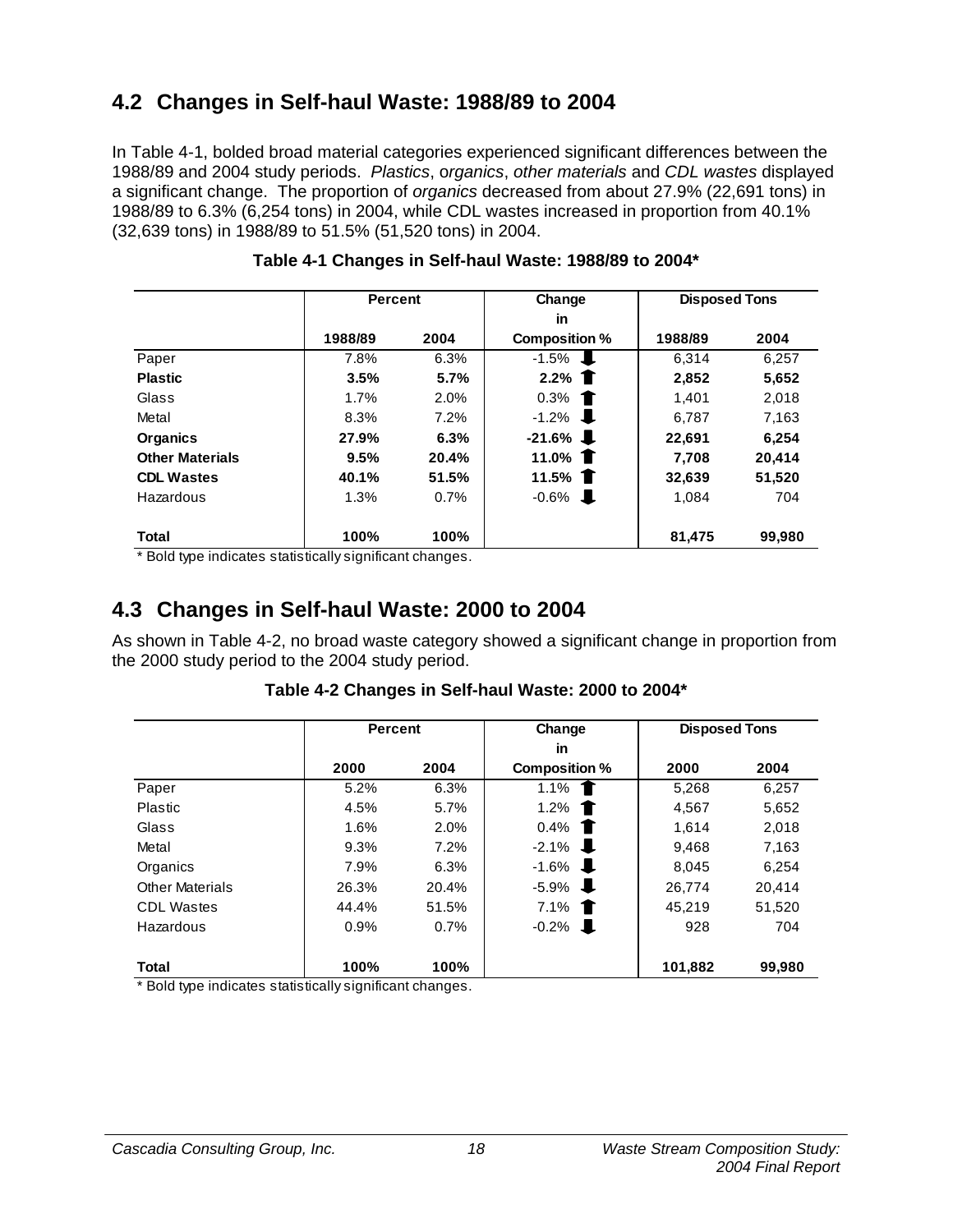# **5 Commercial Composition Results, by Subpopulation**

A total of 270 loads from the commercial substream were sampled from December 2003 to November 2004. Table 5-1 summarizes the sample information for each commercial subpopulation. The average sample weight for the 270 commercial samples was approximately 293 pounds. The City's authorized waste haulers provided the total 2004 disposal tonnages presented in this section of the report.

As shown in Table 5-1, many of the generator-specific analyses are based on a very small number of samples and are thus subject to a relatively wide margin of error. Generator-specific results are presented in order to provide rough estimates only.<sup>10</sup>

| Subpopulation                |                |               | (All Weights in pounds) |
|------------------------------|----------------|---------------|-------------------------|
|                              | <b>Sample</b>  | <b>Total</b>  | Average                 |
|                              | Count          | <b>Sample</b> | <b>Sample</b>           |
| <b>Vehicle Type</b>          |                |               |                         |
| <b>Front Loader</b>          | 146            | 43,112.7      | 295.3                   |
| Rear Loader                  | 12             | 3,226.9       | 268.9                   |
| <b>Compactor Roll-off</b>    | 61             | 17,750.6      | 291.0                   |
| Loose Roll-off               | 51             | 14,977.1      | 293.7                   |
| Season                       |                |               |                         |
| Spring                       | 51             | 15,888.2      | 311.5                   |
| Summer                       | 99             | 27,872.8      | 281.5                   |
| Autumn                       | 41             | 11,396.3      | 278.0                   |
| Winter                       | 79             | 23,909.9      | 302.7                   |
| <b>Generator Type</b>        |                |               |                         |
| CDL                          | 9              | 2,935.4       | 326.2                   |
| Education                    | 8              | 2,152.3       | 269.0                   |
| <b>Health Care</b>           | 5              | 1,295.8       | 259.2                   |
| Hotel/Motel                  | $\overline{2}$ | 657.4         | 328.7                   |
| Manufacturing                | 18             | 5,212.2       | 289.6                   |
| Office                       | 9              | 2,655.7       | 295.1                   |
| <b>Other Services</b>        | 15             | 4,392.6       | 292.8                   |
| Retail                       | 27             | 7,939.3       | 294.1                   |
| Transportation               | 8              | 2,482.0       | 310.3                   |
| Wholesale                    | $\overline{7}$ | 1,864.2       | 266.3                   |
| <b>Mixed Generator Types</b> | 162            | 47,480.5      | 293.1                   |
| <b>Overall Commercial</b>    | 270            | 79,067.2      | 292.8                   |

**Table 5-1 Description of Samples for each Commercial Subpopulation (December 2003 – November 2004)** 

In the following sections, commercial waste composition results are presented by vehicle type, season, and generator type. Results are depicted in three ways: a pie chart reflects composition by the nine broad material categories; then, a table lists the top ten components, by weight; and finally, the full composition results are presented in a detailed table. Following the

  $10$  There was no intent to capture a certain number of samples from any particular generator type. (Sample selection was based on vehicle type; please refer to Appendix C for more detail.)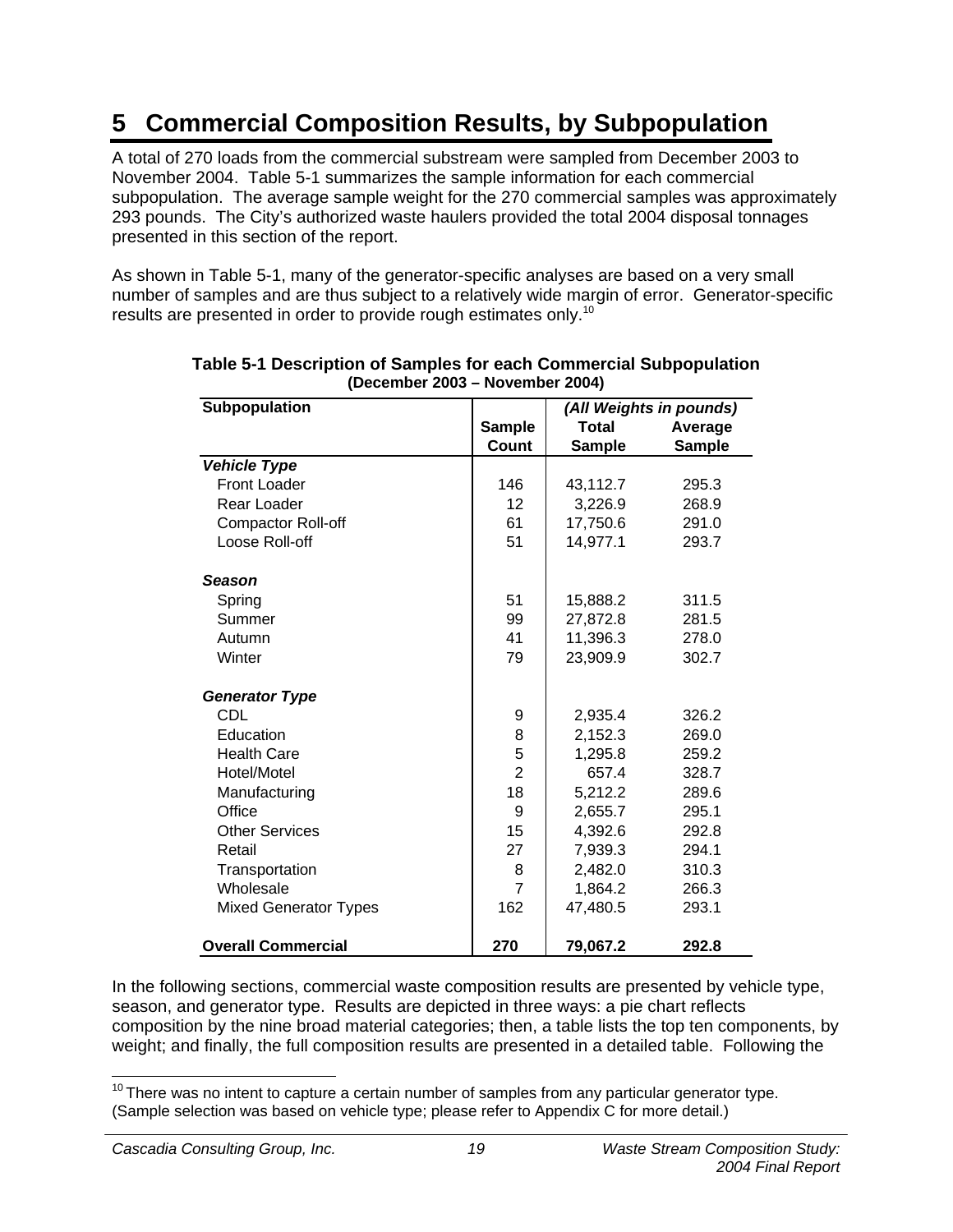top ten tables in Sections 5.1, 5.2, and 5.3, composition results from relevant subpopulations are compared.

# **5.1 Composition by Vehicle Type**

Figure 5-1 displays the overall composition results, by weight, of the waste disposed by front loaders, rear loaders, compactor roll-offs, and loose roll-offs. Combined, *paper* and *organics* accounted for over 40% of the waste for each vehicle type. The following sections examine each vehicle type's waste in more detail.



**Figure 5-1 Commercial Composition Summary: by Vehicle Type (December 2003 – November 2004)**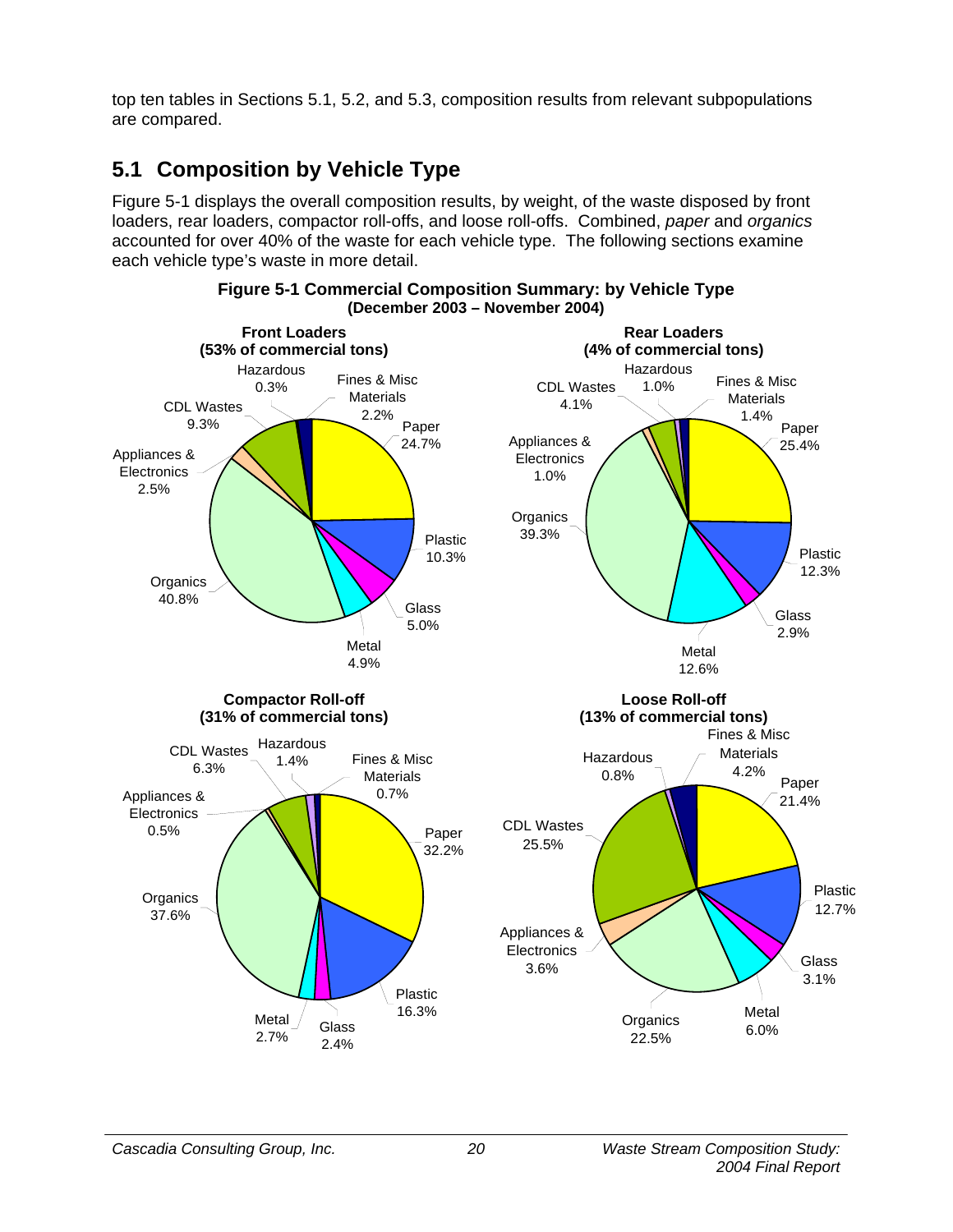### **5.1.1 Front Loaders**

A total of 146 front-loading packer truckloads were sampled during this study period. Commercial front loaders disposed approximately 114,000 tons of waste, or nearly 53% of the commercial waste stream, during the study period. The composition estimates for this subpopulation were applied to the 114,000 tons to estimate the amount of waste disposed for each component category. As shown in Table 5-2, *food* was the largest component, accounting for approximately 32% of the total tons disposed by front loaders in 2004. When added together, all of the top ten components summed to approximately 66% of the total, by weight. The full composition results for front loader trucks are presented in Table 5-6.

| <b>Component</b>          | Mean  | <b>Cum. %</b> | Tons   |
|---------------------------|-------|---------------|--------|
| Food                      | 32.2% | 32.2%         | 36,664 |
| Compostable/Soiled Paper  | 6.7%  | 39.0%         | 7,674  |
| Mixed Low Grade Paper     | 5.8%  | 44.7%         | 6,570  |
| Unwaxed OCC/Kraft Paper   | 4.7%  | 49.4%         | 5.341  |
| <b>Other Plastic Film</b> | 4.3%  | 53.7%         | 4.887  |
| Leaves and Grass          | 3.6%  | 57.3%         | 4,120  |
| Newspaper                 | 2.6%  | 59.9%         | 2,951  |
| <b>Other Glass</b>        | 2.2%  | 62.1%         | 2,484  |
| Dimension Lumber          | 2.1%  | 64.3%         | 2,441  |
| Mixed Metals/Materials    | 2.1%  | 66.4%         | 2,399  |
| Total                     | 66.4% |               | 75,531 |

#### **Table 5-2 Top Ten Components: Commercial Front Loaders (December 2003 – November 2004)**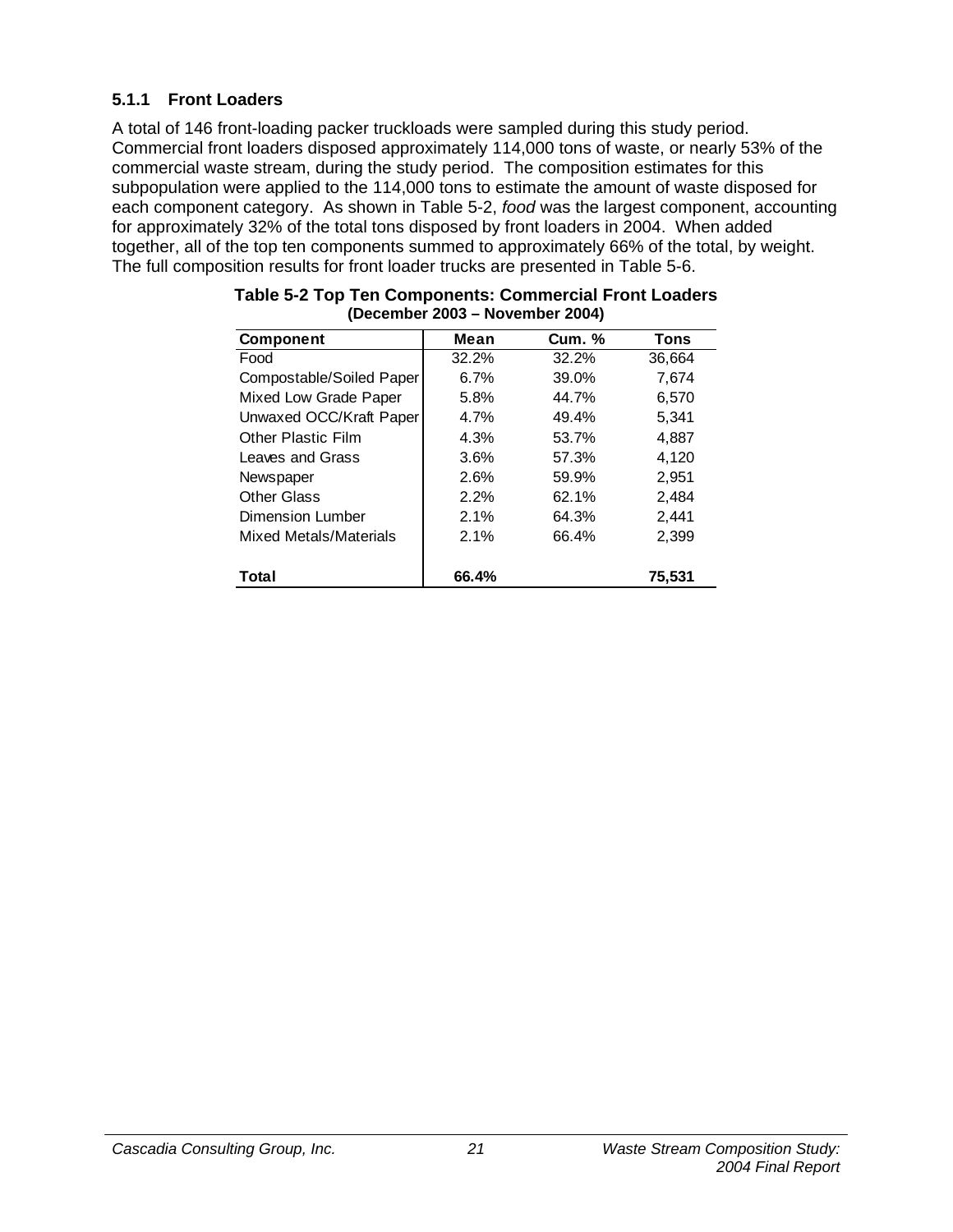### **5.1.2 Rear Loaders**

From the commercial substream, 12 rear loaders were sampled. Commercial rear loaders disposed approximately 8,000 tons of waste, or almost 4% of the commercial waste stream, during the study period. The composition estimates for this subpopulation were applied to the 8,000 tons to estimate the amount of waste disposed for each component category. Table 5-3 lists the top ten components disposed by rear loader trucks. *Food* alone accounted for almost 22%, by weight. *Mixed metals/materials* and *animal by-products* each made up slightly more than 10% of the total. The top ten components listed in Table 5-3 summed to approximately 76% of the total waste disposed by rear loaders. The full composition results for rear loaders are listed in Table 5-7.

| <b>Component</b>              | Mean  | <b>Cum. %</b> | Tons  |
|-------------------------------|-------|---------------|-------|
| Food                          | 21.5% | 21.5%         | 1,754 |
| Mixed Metals/Materials        | 10.7% | 32.3%         | 874   |
| Animal By-Products            | 10.1% | 42.3%         | 820   |
| Compostable/Soiled Paper      | 8.0%  | 50.3%         | 651   |
| Mixed Low Grade Paper         | 5.9%  | 56.2%         | 480   |
| Prunings                      | 5.2%  | 61.5%         | 427   |
| Unwaxed OCC/Kraft Paper       | 4.8%  | 66.3%         | 392   |
| <b>Other Plastic Film</b>     | 4.0%  | 70.3%         | 328   |
| High Grade Paper              | 3.3%  | 73.6%         | 267   |
| Other Clean Polyethylene Bags | 2.6%  | 76.2%         | 214   |
| Total                         | 76.2% |               | 6,207 |

| Table 5-3 Top Ten Components: Commercial Rear Loaders |  |
|-------------------------------------------------------|--|
| (December 2003 – November 2004)                       |  |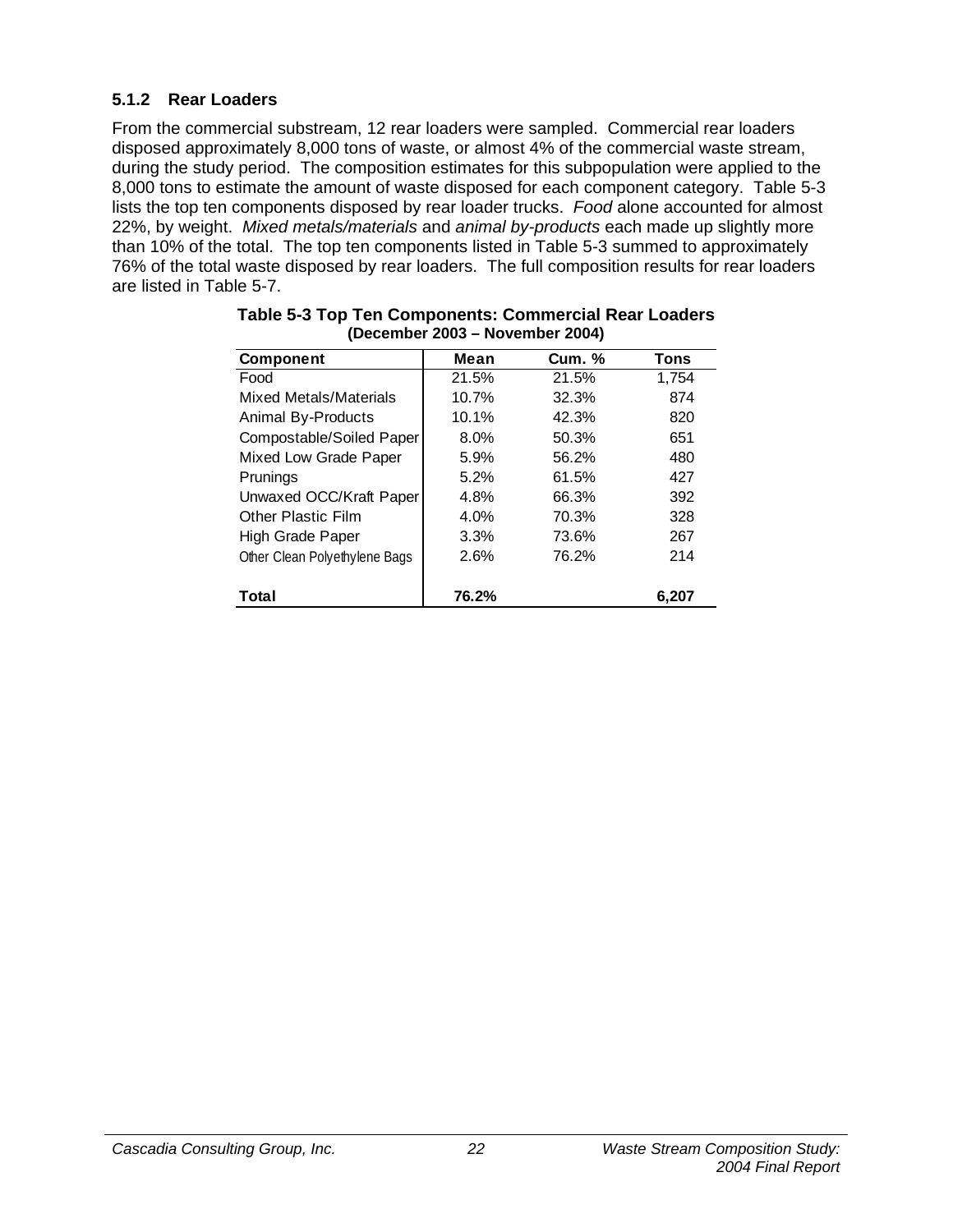### **5.1.3 Compactor Roll-offs**

There were a total of 61 samples taken from compactor roll-off boxes during this study period. Commercial compactor roll-offs disposed approximately 66,000 tons of waste (about 31% of the commercial waste stream) from December 2003 to November 2004. The composition estimates for this subpopulation were applied to the 66,000 tons to estimate the amount of waste disposed for each component category. As shown in Table 5-4, f*ood* was the largest component of waste hauled in compactors. It accounted for about 35% of the total compactor tonnage, by weight. *Compostable/soiled paper*, *unwaxed OCC/Kraft paper, other plastic film,* and *mixed low grade paper* were large components also. Together, the top ten components made up approximately 76% of the total, by weight. Table 5-8 contains detailed composition results for compactor roll-offs.

| <b>Component</b>              | Mean    | <b>Cum. %</b> | <b>Tons</b> |
|-------------------------------|---------|---------------|-------------|
| Food                          | 35.0%   | 35.0%         | 23,129      |
| Compostable/Soiled Paper      | 7.4%    | 42.4%         | 4,919       |
| Unwaxed OCC/Kraft Paper       | $7.0\%$ | 49.4%         | 4,627       |
| <b>Other Plastic Film</b>     | 6.0%    | 55.4%         | 3,969       |
| Mixed Low Grade Paper         | 5.9%    | 61.3%         | 3,899       |
| Paper/Other Materials         | 4.8%    | 66.1%         | 3,171       |
| Other Clean Polyethylene Bags | 3.1%    | 69.2%         | 2,060       |
| Waxed OCC/Kraft Paper         | 2.4%    | 71.7%         | 1,599       |
| High Grade Paper              | 2.3%    | 74.0%         | 1,516       |
| Pallets                       | 2.1%    | 76.1%         | 1,407       |
| Total                         | 76.1%   |               | 50.295      |

| Table 5-4 Top Ten Components: Commercial Compactor Roll-offs |  |
|--------------------------------------------------------------|--|
| (December 2003 – November 2004)                              |  |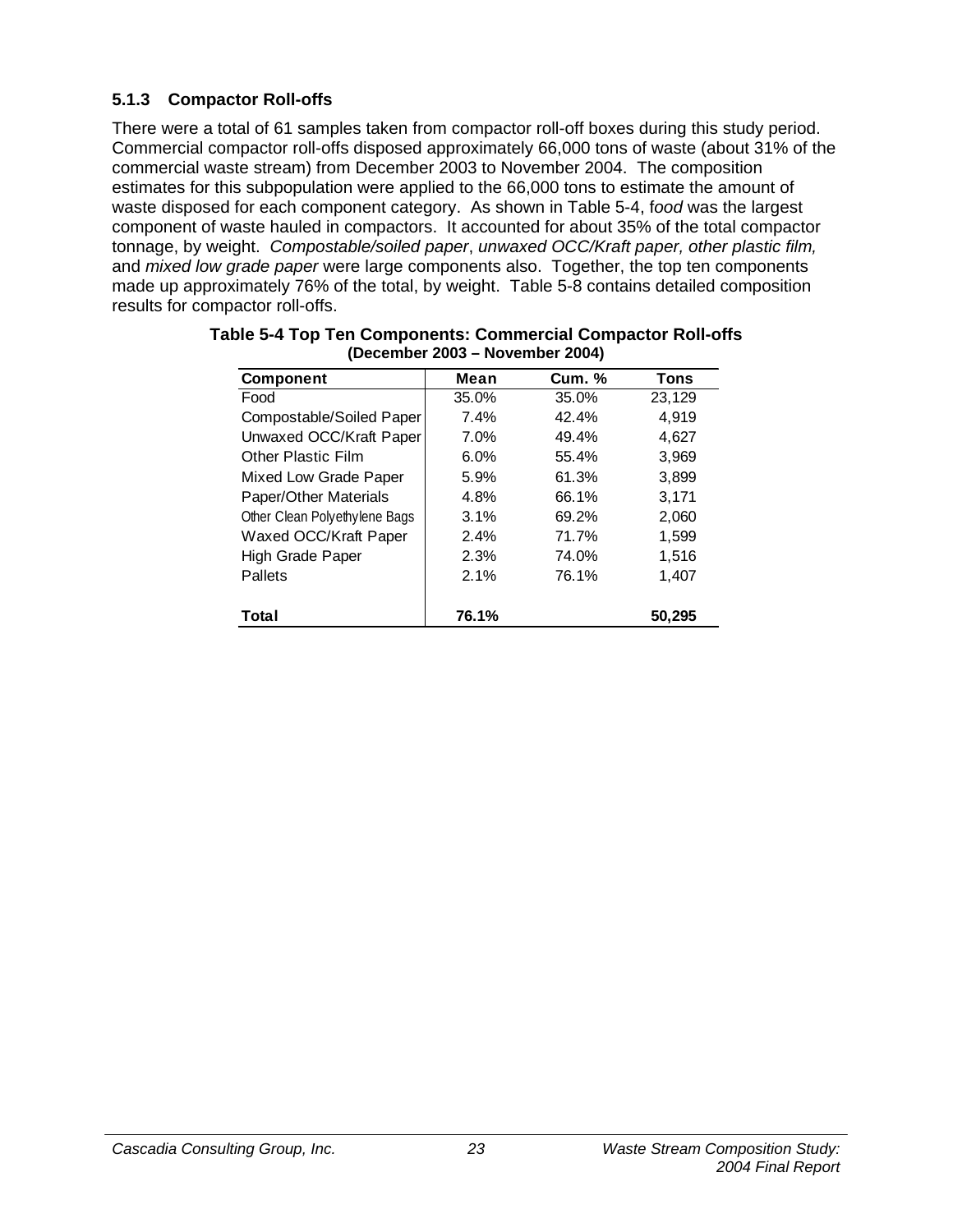### **5.1.4 Loose Roll-offs**

A total of 51 commercial samples were captured from loose roll-off dropboxes from December 2003 to November 2004. Commercial loose roll-offs disposed approximately 28,000 tons of waste during this period, making up approximately 13% of the commercial waste stream. The composition estimates for this subpopulation were applied to the 28,000 tons to estimate the amount of waste disposed for each component category. Table 5-5 lists the top ten components of waste hauled in loose roll-offs. *Food* and *pallets* were the largest components (each at almost 11% of loose roll-off tonnage, by weight). When summed, the top ten components made up about 54% of all loose roll-off waste, by weight. See Table 5-9 for the complete composition results for loose roll-offs.

| <b>Component</b>         | Mean    | <b>Cum. %</b> | <b>Tons</b> |
|--------------------------|---------|---------------|-------------|
| Food                     | 10.9%   | 10.9%         | 3,033       |
| Pallets                  | 10.8%   | 21.7%         | 3,020       |
| Unwaxed OCC/Kraft Paper  | 5.3%    | 27.0%         | 1,467       |
| Carpet/Upholstery        | 4.7%    | 31.7%         | 1,317       |
| Paper/Other Materials    | 4.6%    | 36.3%         | 1,289       |
| Compostable/Soiled Paper | $4.4\%$ | 40.7%         | 1,229       |
| Other Plastic Film       | 3.5%    | 44.2%         | 972         |
| Sand/Soil/Dirt           | 3.3%    | 47.5%         | 911         |
| Furniture                | 3.1%    | 50.6%         | 853         |
| Dimension Lumber         | 3.1%    | 53.6%         | 851         |
| <b>Total</b>             | 53.6%   |               | 14.944      |

| Table 5-5 Top Ten Components Commercial Loose Roll-offs |  |
|---------------------------------------------------------|--|
| (December 2003 – November 2004)                         |  |

### **5.1.5 Comparisons between Vehicle Types**

The wastes disposed by front and rear-loaders, and compactor and loose roll-offs contain many of the same top ten components. *Food* was the largest component for waste hauled by all vehicle types (32.2%, 21.5%, 35%, and 10.9%, respectively). *Compostable/soiled paper*, *unwaxed OCC/Kraft paper*, and *other plastic film* were top ten components for all vehicle types. *Mixed low grade paper* was a top ten component for all vehicle types except loose roll-offs.

There were also differences between the waste hauled by these vehicles. For example, *prunings* and *animal by-products* were top ten components for rear loaders only while *sand/soil/dirt*, *furniture*, and *dimension lumber* were top ten components for loose roll-offs only.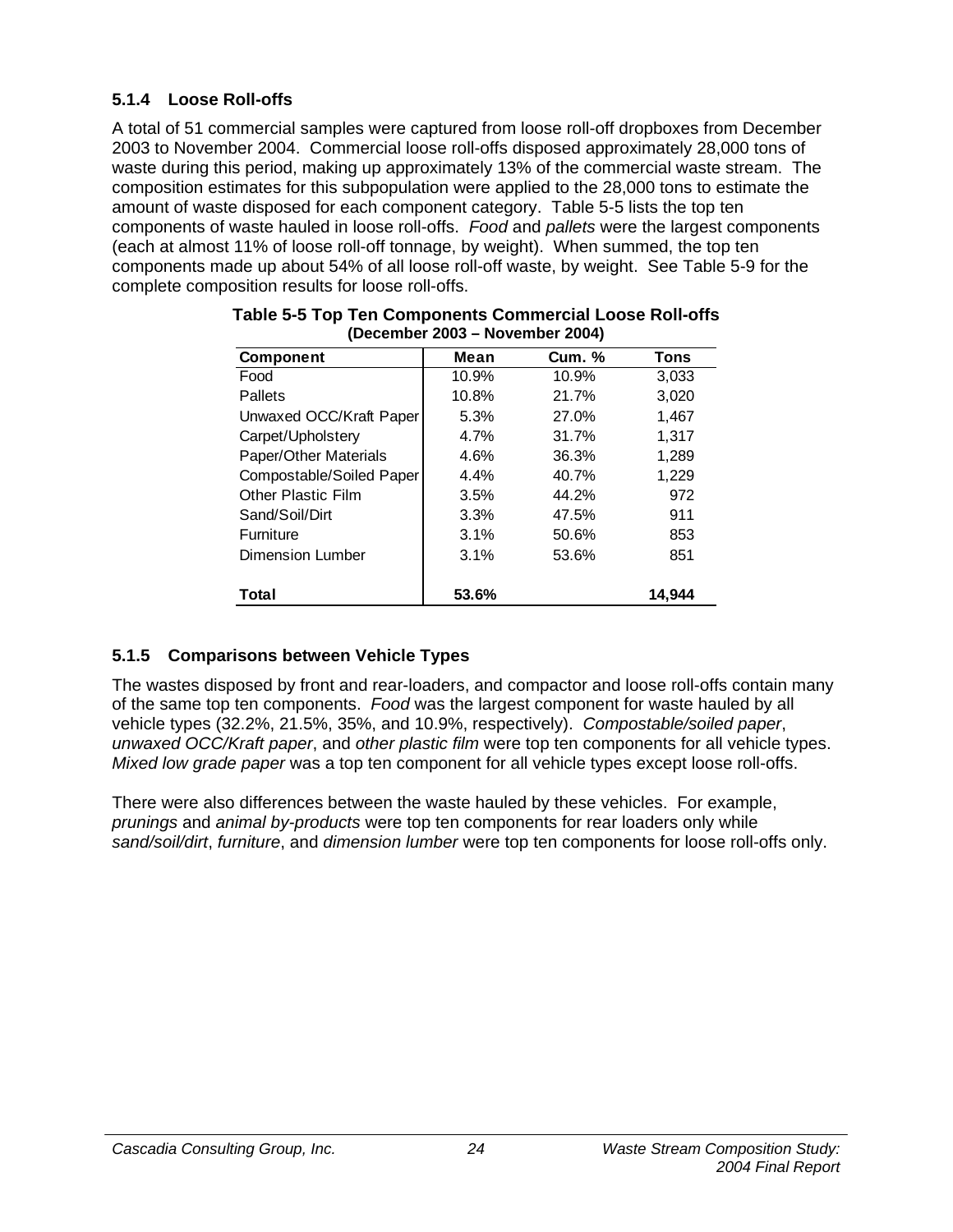#### **Table 5-6 Composition by Weight: Commercial Front Loaders (December 2003 – November 2004)**

| Calculated at a 90% confidence level |             |             |       |             |                                     |                |      |      |             |
|--------------------------------------|-------------|-------------|-------|-------------|-------------------------------------|----------------|------|------|-------------|
|                                      | <b>Tons</b> | <b>Mean</b> | Low   | <b>High</b> |                                     | <b>Tons</b>    | Mean | Low  | <b>High</b> |
| Paper                                | 28,086      | 24.7%       |       |             | <b>Appliances &amp; Electronics</b> | 2,838          | 2.5% |      |             |
| Newspaper                            | 2,951       | 2.6%        | 2.2%  | 3.0%        | Furniture                           | 720            | 0.6% | 0.2% | 1.1%        |
| OCC/Kraft, unwaxed                   | 5,341       | 4.7%        | 4.0%  | 5.4%        | <b>Mattresses</b>                   | $\mathbf 0$    | 0.0% | 0.0% | 0.0%        |
| OCC/Kraft, waxed                     | 1,246       | 1.1%        | 0.6%  | 1.5%        | <b>Small Appliances</b>             | 46             | 0.0% | 0.0% | 0.1%        |
| <b>High Grade</b>                    | 2,346       | 2.1%        | 1.7%  | 2.5%        | A/V Equipment                       | 1,687          | 1.5% | 0.0% | 3.7%        |
| Mixed Low Grade                      | 6,570       | 5.8%        | 4.6%  | 7.0%        | <b>Computer Monitors</b>            | 0              | 0.0% | 0.0% | 0.0%        |
| <b>Polycoated Paper</b>              | 421         | 0.4%        | 0.3%  | 0.5%        | <b>TVs</b>                          | $\mathbf 0$    | 0.0% | 0.0% | 0.0%        |
| Compostable/Soiled                   | 7.674       | 6.7%        | 5.8%  | 7.6%        | <b>Other Computer Components</b>    | 385            | 0.3% | 0.1% | 0.6%        |
| Paper/Other Materials                | 1,538       | 1.4%        | 1.1%  | 1.6%        | <b>CDL Wastes</b>                   | 10,624         | 9.3% |      |             |
| <b>Plastic</b>                       | 11,732      | 10.3%       |       |             | <b>Dimension Lumber</b>             | 2,441          | 2.1% | 1.4% | 2.9%        |
| #1 PET Bottles                       | 646         | 0.6%        | 0.5%  | 0.6%        | Pallets                             | 2,202          | 1.9% | 0.6% | 3.2%        |
| #2 HDPE Natural Bottles              | 386         | 0.3%        | 0.3%  | 0.4%        | Crates                              | 201            | 0.2% | 0.1% | 0.3%        |
| #2 HDPE Colored Bottles              | 176         | 0.2%        | 0.1%  | 0.2%        | <b>Other Untreated Wood</b>         | 155            | 0.1% | 0.0% | 0.3%        |
| <b>Other Plastic Bottles</b>         | 123         | 0.1%        | 0.1%  | 0.1%        | <b>Treated Wood</b>                 | 787            | 0.7% | 0.4% | 1.0%        |
| Jars and Tubs                        | 443         | 0.4%        | 0.3%  | 0.5%        | <b>Contaminated Wood</b>            | 1.068          | 0.9% | 0.4% | 1.4%        |
| <b>Expanded Polystyrene</b>          | 692         | 0.6%        | 0.5%  | 0.8%        | New Gypsum Scrap                    | 178            | 0.2% | 0.0% | 0.3%        |
| Other Rigid Packaging                | 1,539       | 1.4%        | 1.2%  | 1.5%        | Demo Gypsum Scrap                   | 307            | 0.3% | 0.1% | 0.5%        |
| Grocery/Bread Bags                   | 152         | 0.1%        | 0.1%  | 0.2%        | Fiberglass Insulation               | 28             | 0.0% | 0.0% | 0.1%        |
| Other Clean PE Bags                  | 613         | 0.5%        | 0.3%  | 0.7%        | Rock/Concrete/Brick                 | 2,036          | 1.8% | 0.0% | 3.6%        |
| Other Film                           | 4,887       | 4.3%        | 3.8%  | 4.7%        | Asphaltic Roofing                   | 50             | 0.0% | 0.0% | 0.1%        |
| <b>Plastic Products</b>              | 1,135       | 1.0%        | 0.7%  | 1.3%        | Ceramics/Porcelain                  | 373            | 0.3% | 0.1% | 0.6%        |
| <b>Plastic/Other Materials</b>       | 940         | 0.8%        | 0.6%  | 1.0%        | <b>Other Construction Debris</b>    | 797            | 0.7% | 0.3% | 1.1%        |
| Glass                                | 5,634       | 5.0%        |       |             | <b>Hazardous</b>                    | 350            | 0.3% |      |             |
| <b>Clear Bottles</b>                 | 1,302       | 1.1%        | 0.7%  | 1.6%        | <b>Latex Paints</b>                 | 15             | 0.0% | 0.0% | 0.0%        |
| <b>Green Bottles</b>                 | 744         | 0.7%        | 0.4%  | 0.9%        | Solvent-based Adhesives/Glues       | 9              | 0.0% | 0.0% | 0.0%        |
| <b>Brown Bottles</b>                 | 946         | 0.8%        | 0.3%  | 1.4%        | Water-based Adhesives/Glues         | 5              | 0.0% | 0.0% | 0.0%        |
| <b>Container Glass</b>               | 136         | 0.1%        | 0.1%  | 0.2%        | Oil-based Paints/Solvents           | 20             | 0.0% | 0.0% | 0.0%        |
| <b>Fluorescent Tubes</b>             | 22          | 0.0%        | 0.0%  | 0.0%        | <b>Caustic Cleaners</b>             | 16             | 0.0% | 0.0% | 0.0%        |
| <b>Other Glass</b>                   | 2,484       | 2.2%        | 0.5%  | 3.8%        | Pesticides/Herbicides               | $\mathbf 0$    | 0.0% | 0.0% | 0.0%        |
| <b>Metal</b>                         | 5,596       | 4.9%        |       |             | Dry-Cell Batteries                  | 48             | 0.0% | 0.0% | 0.1%        |
| Aluminum Cans                        | 362         | 0.3%        | 0.3%  | 0.4%        | <b>Wet-Cell Batteries</b>           | $\overline{2}$ | 0.0% | 0.0% | 0.0%        |
| Alum. Foil/Containers                | 154         | 0.1%        | 0.1%  | 0.2%        | Gasoline/Kerosene                   | $\pmb{0}$      | 0.0% | 0.0% | 0.0%        |
| Other Aluminum                       | 193         | 0.2%        | 0.0%  | 0.3%        | Motor Oil/Diesel Oil                | 8              | 0.0% | 0.0% | 0.0%        |
| <b>Other Nonferrous</b>              | 11          | 0.0%        | 0.0%  | 0.0%        | Asbestos                            | $\mathbf 0$    | 0.0% | 0.0% | 0.0%        |
| Tin Food Cans                        | 849         | 0.7%        | 0.6%  | 0.9%        | <b>Explosives</b>                   | $\mathbf 0$    | 0.0% | 0.0% | 0.0%        |
| <b>Empty Aerosol Cans</b>            | 122         | 0.1%        | 0.1%  | 0.1%        | <b>Medical Wastes</b>               | 195            | 0.2% | 0.0% | 0.3%        |
| <b>Other Ferrous</b>                 | 1.421       | 1.2%        | 0.9%  | 1.6%        | <b>Other Cleaners/Chemicals</b>     | 19             | 0.0% | 0.0% | 0.0%        |
| Oil Filters                          | 85          | 0.1%        | 0.0%  | 0.2%        | Other Potentially Harmful Wastes    | 13             | 0.0% | 0.0% | 0.0%        |
| <b>Mixed Metals/Materials</b>        | 2,399       | 2.1%        | 1.5%  | 2.8%        | <b>Fines &amp; Misc Materials</b>   | 2,529          | 2.2% |      |             |
| <b>Organics</b>                      | 46,418      | 40.8%       |       |             | Sand/Soil/Dirt                      | 1,514          | 1.3% | 0.6% | 2.1%        |
| Leaves and Grass                     | 4,120       | 3.6%        | 2.3%  | 4.9%        | Non-distinct Fines                  | 602            | 0.5% | 0.3% | 0.8%        |
| Prunings                             | 527         | 0.5%        | 0.2%  | 0.7%        | Misc. Organics                      | 293            | 0.3% | 0.1% | 0.4%        |
| Food                                 | 36.664      | 32.2%       | 28.2% | 36.2%       | Misc. Inorganics                    | 121            | 0.1% | 0.0% | 0.2%        |
| Textiles/Clothing                    | 1,615       | 1.4%        | 1.0%  | 1.8%        |                                     |                |      |      |             |
| Carpet/Upholstery                    | 1,180       | 1.0%        | 0.6%  | 1.5%        |                                     |                |      |      |             |
| Disposable Diapers                   | 604         | 0.5%        | 0.4%  | 0.7%        |                                     |                |      |      |             |
| Animal By-Products                   | 892         | 0.8%        | 0.0%  | 1.6%        |                                     |                |      |      |             |
| <b>Rubber Products</b>               | 667         | 0.6%        | 0.2%  | 1.0%        | <b>Total Tons</b>                   | 113,807        |      |      |             |
| <b>Tires</b>                         | 148         | 0.1%        | 0.0%  | 0.3%        | <b>Sample Count</b>                 | 146            |      |      |             |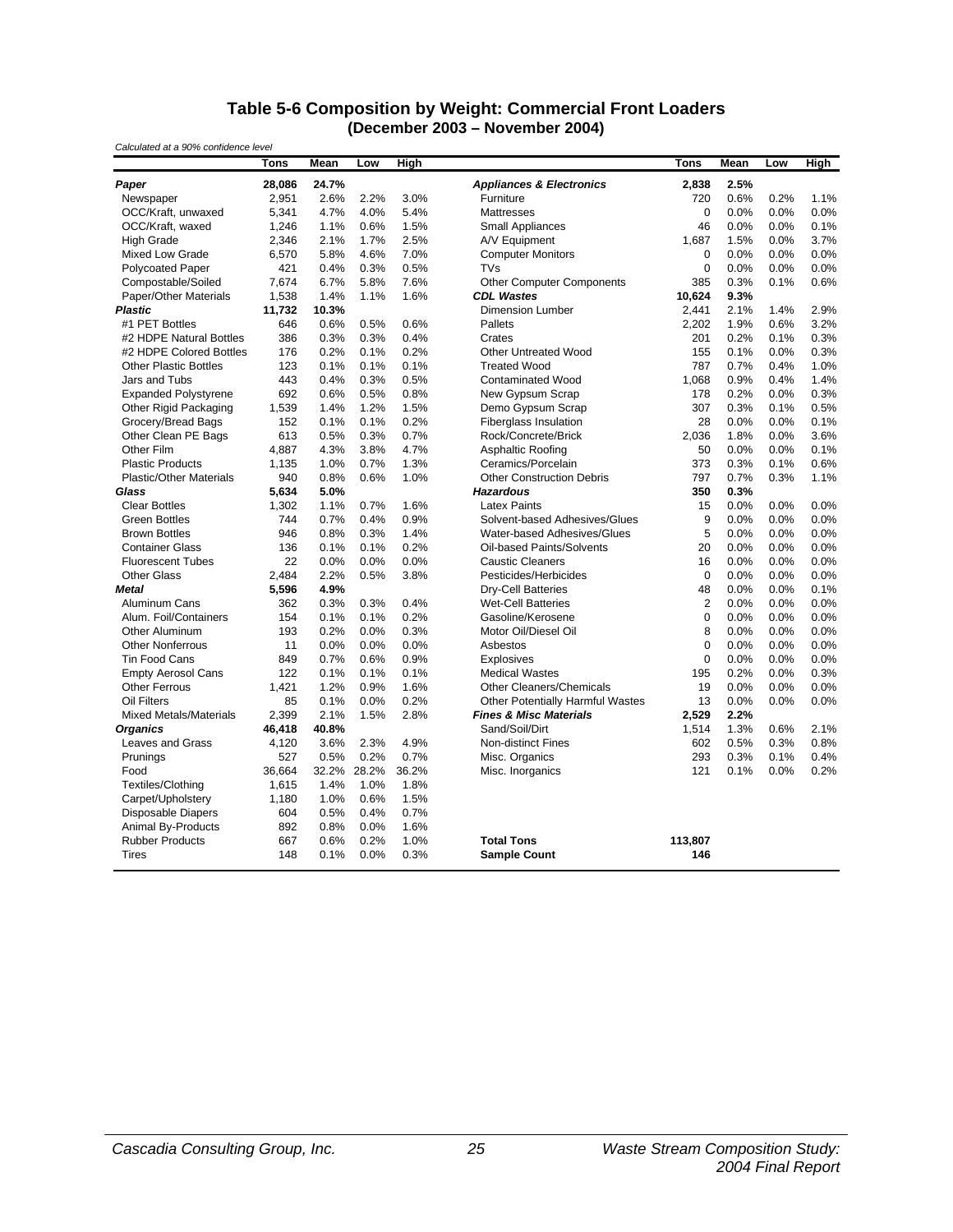#### **Table 5-7 Composition by Weight: Commercial Rear Loaders (December 2003 – November 2004)**

*Calculated at a 90% confidence level*

|                                | Tons           | Mean  | Low   | <b>High</b> |                                     | Tons           | Mean | Low  | High |
|--------------------------------|----------------|-------|-------|-------------|-------------------------------------|----------------|------|------|------|
| Paper                          | 2,070          | 25.4% |       |             | <b>Appliances &amp; Electronics</b> | 83             | 1.0% |      |      |
| Newspaper                      | 104            | 1.3%  | 0.5%  | 2.0%        | Furniture                           | 32             | 0.4% | 0.0% | 1.1% |
| OCC/Kraft, unwaxed             | 392            | 4.8%  | 2.9%  | 6.7%        | <b>Mattresses</b>                   | $\mathbf 0$    | 0.0% | 0.0% | 0.0% |
| OCC/Kraft, waxed               | $\overline{4}$ | 0.1%  | 0.0%  | 0.1%        | <b>Small Appliances</b>             | $\Omega$       | 0.0% | 0.0% | 0.0% |
| <b>High Grade</b>              | 267            | 3.3%  | 0.0%  | 7.2%        | A/V Equipment                       | $\overline{4}$ | 0.1% | 0.0% | 0.1% |
| Mixed Low Grade                | 480            | 5.9%  | 4.5%  | 7.3%        | <b>Computer Monitors</b>            | 46             | 0.6% | 0.0% | 1.5% |
| <b>Polycoated Paper</b>        | 17             | 0.2%  | 0.0%  | 0.4%        | <b>TVs</b>                          | $\Omega$       | 0.0% | 0.0% | 0.0% |
| Compostable/Soiled             | 651            | 8.0%  | 2.4%  | 13.6%       | <b>Other Computer Components</b>    | $\mathbf{1}$   | 0.0% | 0.0% | 0.0% |
| Paper/Other Materials          | 154            | 1.9%  | 0.4%  | 3.4%        | <b>CDL Wastes</b>                   | 335            | 4.1% |      |      |
| <b>Plastic</b>                 | 1,001          | 12.3% |       |             | <b>Dimension Lumber</b>             | 6              | 0.1% | 0.0% | 0.2% |
| #1 PET Bottles                 | 51             | 0.6%  | 0.4%  | 0.9%        | Pallets                             | 128            | 1.6% | 0.0% | 4.4% |
| #2 HDPE Natural Bottles        | 24             | 0.3%  | 0.0%  | 0.5%        | Crates                              | $\pmb{0}$      | 0.0% | 0.0% | 0.0% |
| #2 HDPE Colored Bottles        | 8              | 0.1%  | 0.0%  | 0.2%        | <b>Other Untreated Wood</b>         | $\Omega$       | 0.0% | 0.0% | 0.0% |
| <b>Other Plastic Bottles</b>   | 13             | 0.2%  | 0.0%  | 0.4%        | <b>Treated Wood</b>                 | 104            | 1.3% | 0.0% | 2.6% |
| Jars and Tubs                  | 35             | 0.4%  | 0.2%  | 0.7%        | <b>Contaminated Wood</b>            | 2              | 0.0% | 0.0% | 0.1% |
| <b>Expanded Polystyrene</b>    | 36             | 0.4%  | 0.2%  | 0.7%        | New Gypsum Scrap                    | $\mathbf 0$    | 0.0% | 0.0% | 0.0% |
| Other Rigid Packaging          | 100            | 1.2%  | 0.6%  | 1.8%        | Demo Gypsum Scrap                   | 9              | 0.1% | 0.0% | 0.2% |
| Grocery/Bread Bags             | 10             | 0.1%  | 0.1%  | 0.2%        | <b>Fiberglass Insulation</b>        | $\mathbf 0$    | 0.0% | 0.0% | 0.0% |
| Other Clean PE Bags            | 214            | 2.6%  | 0.0%  | 6.0%        | Rock/Concrete/Brick                 | 15             | 0.2% | 0.0% | 0.5% |
| Other Film                     | 328            | 4.0%  | 1.6%  | 6.5%        | Asphaltic Roofing                   | $\mathbf 0$    | 0.0% | 0.0% | 0.0% |
| <b>Plastic Products</b>        | 148            | 1.8%  | 0.0%  | 3.9%        | Ceramics/Porcelain                  | 6              | 0.1% | 0.0% | 0.2% |
| <b>Plastic/Other Materials</b> | 34             | 0.4%  | 0.2%  | 0.7%        | <b>Other Construction Debris</b>    | 65             | 0.8% | 0.0% | 2.1% |
| Glass                          | 237            | 2.9%  |       |             | <b>Hazardous</b>                    | 78             | 1.0% |      |      |
| <b>Clear Bottles</b>           | 68             | 0.8%  | 0.4%  | 1.3%        | <b>Latex Paints</b>                 | $\Omega$       | 0.0% | 0.0% | 0.0% |
| <b>Green Bottles</b>           | 47             | 0.6%  | 0.3%  | 0.9%        | Solvent-based Adhesives/Glues       | $\mathbf 0$    | 0.0% | 0.0% | 0.0% |
| <b>Brown Bottles</b>           | 31             | 0.4%  | 0.0%  | 0.7%        | Water-based Adhesives/Glues         | $\mathbf 0$    | 0.0% | 0.0% | 0.0% |
| <b>Container Glass</b>         | 11             | 0.1%  | 0.0%  | 0.2%        | Oil-based Paints/Solvents           | $\mathbf 0$    | 0.0% | 0.0% | 0.0% |
| <b>Fluorescent Tubes</b>       | $\mathbf 0$    | 0.0%  | 0.0%  | 0.0%        | <b>Caustic Cleaners</b>             | $\mathbf 0$    | 0.0% | 0.0% | 0.0% |
| <b>Other Glass</b>             | 80             | 1.0%  | 0.0%  | 2.1%        | Pesticides/Herbicides               | $\mathbf 0$    | 0.0% | 0.0% | 0.0% |
| <b>Metal</b>                   | 1,026          | 12.6% |       |             | Dry-Cell Batteries                  | 3              | 0.0% | 0.0% | 0.1% |
| Aluminum Cans                  | 26             | 0.3%  | 0.1%  | 0.5%        | <b>Wet-Cell Batteries</b>           | $\mathbf 0$    | 0.0% | 0.0% | 0.0% |
| Alum. Foil/Containers          | 18             | 0.2%  | 0.0%  | 0.5%        | Gasoline/Kerosene                   | $\mathbf 0$    | 0.0% | 0.0% | 0.0% |
| Other Aluminum                 | $\mathbf 0$    | 0.0%  | 0.0%  | 0.0%        | Motor Oil/Diesel Oil                | $\mathbf 0$    | 0.0% | 0.0% | 0.0% |
| <b>Other Nonferrous</b>        | $\mathbf 0$    | 0.0%  | 0.0%  | 0.0%        | Asbestos                            | $\mathbf 0$    | 0.0% | 0.0% | 0.0% |
| <b>Tin Food Cans</b>           | 28             | 0.3%  | 0.1%  | 0.6%        | <b>Explosives</b>                   | $\mathbf 0$    | 0.0% | 0.0% | 0.0% |
| <b>Empty Aerosol Cans</b>      | $\overline{4}$ | 0.1%  | 0.0%  | 0.1%        | <b>Medical Wastes</b>               | 31             | 0.4% | 0.0% | 0.9% |
| <b>Other Ferrous</b>           | 73             | 0.9%  | 0.0%  | 1.8%        | <b>Other Cleaners/Chemicals</b>     | 44             | 0.5% | 0.0% | 1.5% |
| Oil Filters                    | $\overline{2}$ | 0.0%  | 0.0%  | 0.1%        | Other Potentially Harmful Wastes    | $\pmb{0}$      | 0.0% | 0.0% | 0.0% |
| <b>Mixed Metals/Materials</b>  | 874            | 10.7% | 0.0%  | 25.8%       | <b>Fines &amp; Misc Materials</b>   | 112            | 1.4% |      |      |
| <b>Organics</b>                | 3,204          | 39.3% |       |             | Sand/Soil/Dirt                      | $\mathbf{1}$   | 0.0% | 0.0% | 0.0% |
| Leaves and Grass               | 69             | 0.8%  | 0.1%  | 1.6%        | <b>Non-distinct Fines</b>           | 29             | 0.4% | 0.0% | 0.7% |
| Prunings                       | 427            | 5.2%  | 0.0%  | 13.0%       | Misc. Organics                      | 20             | 0.2% | 0.0% | 0.5% |
| Food                           | 1,754          | 21.5% | 18.9% | 24.2%       | Misc. Inorganics                    | 62             | 0.8% | 0.0% | 1.9% |
| Textiles/Clothing              | 58             | 0.7%  | 0.0%  | 1.4%        |                                     |                |      |      |      |
| Carpet/Upholstery              | 11             | 0.1%  | 0.0%  | 0.3%        |                                     |                |      |      |      |
| Disposable Diapers             | $\overline{7}$ | 0.1%  | 0.0%  | 0.1%        |                                     |                |      |      |      |
| <b>Animal By-Products</b>      | 820            | 10.1% | 0.0%  | 25.3%       |                                     |                |      |      |      |
| <b>Rubber Products</b>         | 59             | 0.7%  | 0.0%  | 1.6%        | <b>Total Tons</b>                   | 8,145          |      |      |      |
| <b>Tires</b>                   | $\mathbf 0$    | 0.0%  | 0.0%  | 0.0%        | <b>Sample Count</b>                 | 12             |      |      |      |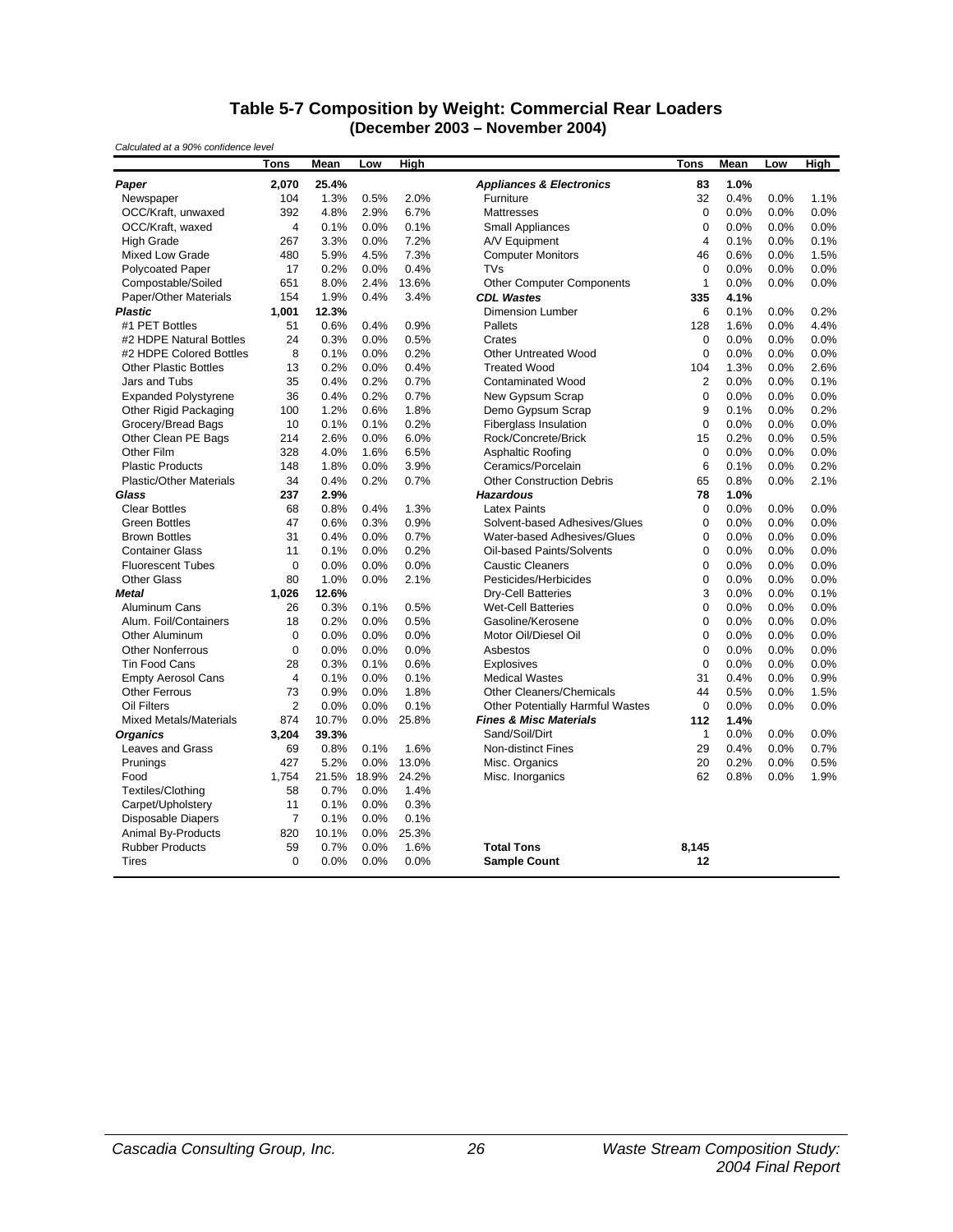#### **Table 5-8 Composition by Weight: Commercial Compactor Roll-offs (December 2003 – November 2004)**

| Calculated at a 90% confidence level |                |             |      |       |                                     |                |         |      |      |
|--------------------------------------|----------------|-------------|------|-------|-------------------------------------|----------------|---------|------|------|
|                                      | Tons           | Mean        | Low  | High  |                                     | Tons           | Mean    | Low  | High |
| Paper                                | 21,273         | 32.2%       |      |       | <b>Appliances &amp; Electronics</b> | 316            | 0.5%    |      |      |
| Newspaper                            | 1,163          | 1.8%        | 1.2% | 2.3%  | Furniture                           | 99             | 0.1%    | 0.0% | 0.3% |
| OCC/Kraft, unwaxed                   | 4,627          | 7.0%        | 5.5% | 8.5%  | <b>Mattresses</b>                   | $\mathbf 0$    | 0.0%    | 0.0% | 0.0% |
| OCC/Kraft, waxed                     | 1.599          | 2.4%        | 0.9% | 3.9%  | <b>Small Appliances</b>             | 61             | 0.1%    | 0.0% | 0.2% |
| <b>High Grade</b>                    | 1,516          | 2.3%        | 1.1% | 3.5%  | A/V Equipment                       | 13             | 0.0%    | 0.0% | 0.0% |
| <b>Mixed Low Grade</b>               | 3,899          | 5.9%        | 4.6% | 7.2%  | <b>Computer Monitors</b>            | $\mathbf 0$    | 0.0%    | 0.0% | 0.0% |
| <b>Polycoated Paper</b>              | 379            | 0.6%        | 0.2% | 0.9%  | <b>TVs</b>                          | $\mathbf 0$    | 0.0%    | 0.0% | 0.0% |
| Compostable/Soiled                   | 4,919          | 7.4%        | 5.7% | 9.2%  | <b>Other Computer Components</b>    | 144            | 0.2%    | 0.0% | 0.5% |
| <b>Paper/Other Materials</b>         | 3,171          | 4.8%        | 1.8% | 7.8%  | <b>CDL Wastes</b>                   | 4,161          | 6.3%    |      |      |
| <b>Plastic</b>                       | 10.751         | 16.3%       |      |       | <b>Dimension Lumber</b>             | 359            | 0.5%    | 0.3% | 0.8% |
| #1 PET Bottles                       | 488            | 0.7%        | 0.5% | 0.9%  | Pallets                             | 1,407          | 2.1%    | 0.2% | 4.0% |
| #2 HDPE Natural Bottles              | 374            | 0.6%        | 0.0% | 1.1%  | Crates                              | 160            | 0.2%    | 0.1% | 0.4% |
| #2 HDPE Colored Bottles              | 54             | 0.1%        | 0.0% | 0.1%  | <b>Other Untreated Wood</b>         | 31             | 0.0%    | 0.0% | 0.1% |
| <b>Other Plastic Bottles</b>         | 36             | 0.1%        | 0.0% | 0.1%  | <b>Treated Wood</b>                 | 63             | 0.1%    | 0.0% | 0.2% |
| Jars and Tubs                        | 294            | 0.4%        | 0.3% | 0.6%  | <b>Contaminated Wood</b>            | 203            | 0.3%    | 0.0% | 0.7% |
| <b>Expanded Polystyrene</b>          | 380            | 0.6%        | 0.4% | 0.8%  | New Gypsum Scrap                    | $\mathbf{0}$   | $0.0\%$ | 0.0% | 0.0% |
| Other Rigid Packaging                | 1,090          | 1.6%        | 1.3% | 2.0%  | Demo Gypsum Scrap                   | 19             | 0.0%    | 0.0% | 0.1% |
| Grocery/Bread Bags                   | 149            | 0.2%        | 0.1% | 0.3%  | <b>Fiberglass Insulation</b>        | $\mathbf 0$    | 0.0%    | 0.0% | 0.0% |
| Other Clean PE Bags                  | 2.060          | 3.1%        | 1.2% | 5.1%  | Rock/Concrete/Brick                 | 1,131          | 1.7%    | 0.0% | 4.3% |
| Other Film                           | 3,969          | 6.0%        | 5.0% | 7.0%  | Asphaltic Roofing                   | 0              | 0.0%    | 0.0% | 0.0% |
| <b>Plastic Products</b>              | 945            | 1.4%        | 0.8% | 2.1%  | Ceramics/Porcelain                  | 626            | 0.9%    | 0.0% | 2.0% |
| <b>Plastic/Other Materials</b>       | 911            | 1.4%        | 0.4% | 2.4%  | <b>Other Construction Debris</b>    | 161            | 0.2%    | 0.0% | 0.6% |
| Glass                                | 1,555          | 2.4%        |      |       | <b>Hazardous</b>                    | 949            | 1.4%    |      |      |
| <b>Clear Bottles</b>                 | 1,073          | 1.6%        | 0.1% | 3.2%  | <b>Latex Paints</b>                 | 3              | 0.0%    | 0.0% | 0.0% |
| <b>Green Bottles</b>                 | 211            | 0.3%        | 0.2% | 0.5%  | Solvent-based Adhesives/Glues       | $\mathbf 0$    | 0.0%    | 0.0% | 0.0% |
| <b>Brown Bottles</b>                 | 143            | 0.2%        | 0.1% | 0.3%  | Water-based Adhesives/Glues         | 0              | 0.0%    | 0.0% | 0.0% |
| <b>Container Glass</b>               | 40             | 0.1%        | 0.0% | 0.1%  | <b>Oil-based Paints/Solvents</b>    | $\overline{2}$ | 0.0%    | 0.0% | 0.0% |
| <b>Fluorescent Tubes</b>             | $\overline{4}$ | 0.0%        | 0.0% | 0.0%  | <b>Caustic Cleaners</b>             | 21             | 0.0%    | 0.0% | 0.1% |
| <b>Other Glass</b>                   | 84             | 0.1%        | 0.0% | 0.2%  | Pesticides/Herbicides               | 0              | 0.0%    | 0.0% | 0.0% |
| Metal                                | 1,759          | 2.7%        |      |       | Dry-Cell Batteries                  | 11             | $0.0\%$ | 0.0% | 0.0% |
| Aluminum Cans                        | 175            | 0.3%        | 0.2% | 0.3%  | <b>Wet-Cell Batteries</b>           | $\mathbf 0$    | 0.0%    | 0.0% | 0.0% |
| Alum. Foil/Containers                | 49             | 0.1%        | 0.0% | 0.1%  | Gasoline/Kerosene                   | 0              | 0.0%    | 0.0% | 0.0% |
| Other Aluminum                       | 143            | 0.2%        | 0.0% | 0.5%  | Motor Oil/Diesel Oil                | $\mathbf 0$    | 0.0%    | 0.0% | 0.0% |
| <b>Other Nonferrous</b>              | 32             | 0.0%        | 0.0% | 0.1%  | Asbestos                            | $\Omega$       | 0.0%    | 0.0% | 0.0% |
| <b>Tin Food Cans</b>                 | 542            | 0.8%        | 0.4% | 1.2%  | Explosives                          | 0              | 0.0%    | 0.0% | 0.0% |
| <b>Empty Aerosol Cans</b>            | 37             | 0.1%        | 0.0% | 0.1%  | <b>Medical Wastes</b>               | 909            | 1.4%    | 0.2% | 2.5% |
| <b>Other Ferrous</b>                 | 421            | 0.6%        | 0.2% | 1.1%  | <b>Other Cleaners/Chemicals</b>     | 4              | 0.0%    | 0.0% | 0.0% |
| Oil Filters                          | $\mathbf 0$    | 0.0%        | 0.0% | 0.0%  | Other Potentially Harmful Wastes    | $\pmb{0}$      | $0.0\%$ | 0.0% | 0.0% |
| <b>Mixed Metals/Materials</b>        | 360            | 0.5%        | 0.1% | 1.0%  | <b>Fines &amp; Misc Materials</b>   | 464            | 0.7%    |      |      |
| <b>Organics</b>                      | 24,872         | 37.6%       |      |       | Sand/Soil/Dirt                      | 35             | 0.1%    | 0.0% | 0.1% |
| Leaves and Grass                     | 305            | 0.5%        | 0.1% | 0.8%  | <b>Non-distinct Fines</b>           | 256            | 0.4%    | 0.1% | 0.7% |
| Prunings                             | 5              | 0.0%        | 0.0% | 0.0%  | Misc. Organics                      | 102            | 0.2%    | 0.1% | 0.2% |
| Food                                 | 23,129         | 35.0% 29.7% |      | 40.3% | Misc. Inorganics                    | 70             | 0.1%    | 0.0% | 0.2% |
| Textiles/Clothing                    | 306            | 0.5%        | 0.2% | 0.7%  |                                     |                |         |      |      |
| Carpet/Upholstery                    | 630            | 1.0%        | 0.0% | 2.0%  |                                     |                |         |      |      |
| <b>Disposable Diapers</b>            | 132            | 0.2%        | 0.1% | 0.3%  |                                     |                |         |      |      |
| Animal By-Products                   | 72             | 0.1%        | 0.0% | 0.2%  |                                     |                |         |      |      |
| <b>Rubber Products</b>               | 273            | 0.4%        | 0.2% | 0.7%  | <b>Total Tons</b>                   | 66,101         |         |      |      |
| Tires                                | 20             | 0.0%        | 0.0% | 0.1%  |                                     | 61             |         |      |      |
|                                      |                |             |      |       | <b>Sample Count</b>                 |                |         |      |      |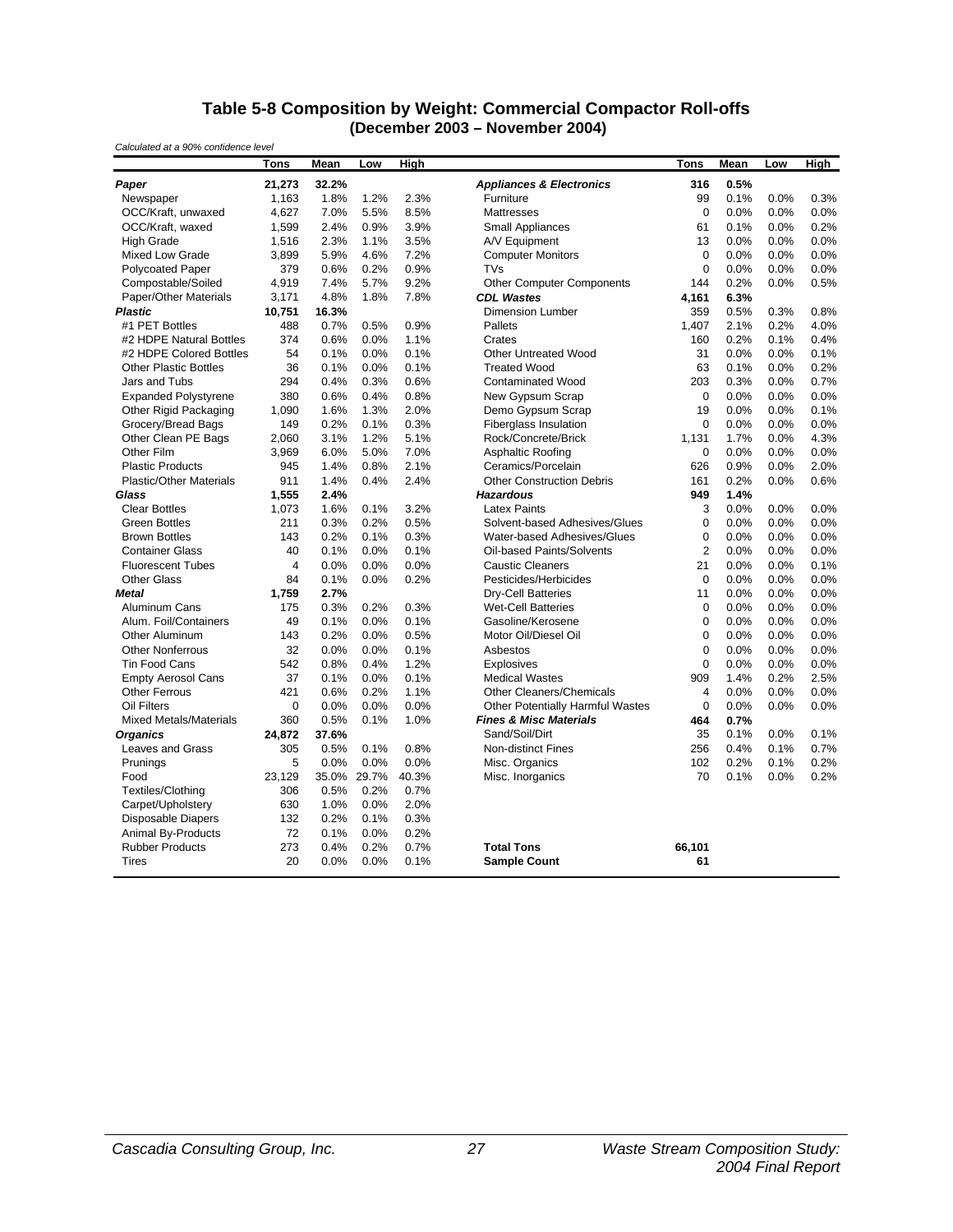#### **Table 5-9 Composition by Weight: Commercial Loose Roll-offs (December 2003 – November 2004)**

*Calculated at a 90% confidence level*

|                                | Tons           | Mean    | Low       | <b>High</b> |                                         | Tons           | Mean  | Low  | <b>High</b> |
|--------------------------------|----------------|---------|-----------|-------------|-----------------------------------------|----------------|-------|------|-------------|
| Paper                          | 5,972          | 21.4%   |           |             | <b>Appliances &amp; Electronics</b>     | 1,015          | 3.6%  |      |             |
| Newspaper                      | 482            |         | 1.7% 0.7% | 2.7%        | Furniture                               | 853            | 3.1%  | 0.6% | 5.5%        |
| OCC/Kraft, unwaxed             | 1.467          | 5.3%    | 3.9%      | 6.7%        | Mattresses                              | 157            | 0.6%  | 0.0% | 1.2%        |
| OCC/Kraft, waxed               | 333            | 1.2%    | 0.0%      | 2.4%        | <b>Small Appliances</b>                 | 3              | 0.0%  | 0.0% | 0.0%        |
| <b>High Grade</b>              | 325            | 1.2%    | 0.8%      | 1.5%        | A/V Equipment                           | $\mathbf 0$    | 0.0%  | 0.0% | 0.0%        |
| <b>Mixed Low Grade</b>         | 791            |         | 2.8% 2.0% | 3.7%        | <b>Computer Monitors</b>                | $\Omega$       | 0.0%  | 0.0% | 0.0%        |
| <b>Polycoated Paper</b>        | 56             | 0.2%    | 0.1%      | 0.3%        | <b>TVs</b>                              | $\Omega$       | 0.0%  | 0.0% | 0.0%        |
| Compostable/Soiled             | 1,229          | 4.4%    | 2.8%      | 6.0%        | <b>Other Computer Components</b>        | $\overline{2}$ | 0.0%  | 0.0% | 0.0%        |
| Paper/Other Materials          | 1,289          | 4.6%    | 1.7%      | 7.5%        | <b>CDL Wastes</b>                       | 7,118          | 25.5% |      |             |
| <b>Plastic</b>                 | 3,534          | 12.7%   |           |             | <b>Dimension Lumber</b>                 | 851            | 3.1%  | 1.8% | 4.3%        |
| #1 PET Bottles                 | 117            | 0.4%    | 0.3%      | 0.6%        | Pallets                                 | 3,020          | 10.8% | 5.0% | 16.7%       |
| #2 HDPE Natural Bottles        | 61             | 0.2%    | 0.0%      | 0.4%        | Crates                                  | 23             | 0.1%  | 0.0% | 0.2%        |
| #2 HDPE Colored Bottles        | 21             |         | 0.1% 0.0% | 0.1%        | <b>Other Untreated Wood</b>             | 261            | 0.9%  | 0.0% | 1.8%        |
| <b>Other Plastic Bottles</b>   | 5              |         | 0.0% 0.0% | 0.0%        | <b>Treated Wood</b>                     | 486            | 1.7%  | 0.7% | 2.8%        |
| Jars and Tubs                  | 140            |         | 0.5% 0.1% | 0.9%        | <b>Contaminated Wood</b>                | 471            | 1.7%  | 0.1% | 3.3%        |
| <b>Expanded Polystyrene</b>    | 160            |         | 0.6% 0.3% | 0.8%        | New Gypsum Scrap                        | 98             | 0.4%  | 0.0% | 0.8%        |
| Other Rigid Packaging          | 268            |         | 1.0% 0.4% | 1.5%        | Demo Gypsum Scrap                       | 621            | 2.2%  | 0.3% | 4.2%        |
| Grocery/Bread Bags             | 51             | 0.2%    | 0.1%      | 0.3%        | <b>Fiberglass Insulation</b>            | 3              | 0.0%  | 0.0% | 0.0%        |
| Other Clean PE Bags            | 531            | 1.9%    | 0.8%      | 3.0%        | Rock/Concrete/Brick                     | 521            | 1.9%  | 0.0% | 3.7%        |
| Other Film                     | 972            | 3.5%    | 2.5%      | 4.5%        | Asphaltic Roofing                       | 22             | 0.1%  | 0.0% | 0.2%        |
| <b>Plastic Products</b>        | 683            | 2.5%    | 1.4%      | 3.5%        | Ceramics/Porcelain                      | 86             | 0.3%  | 0.0% | 0.7%        |
| <b>Plastic/Other Materials</b> | 524            | 1.9%    | 0.9%      | 2.8%        | <b>Other Construction Debris</b>        | 656            | 2.4%  | 0.2% | 4.5%        |
| Glass                          | 864            | 3.1%    |           |             | <b>Hazardous</b>                        | 218            | 0.8%  |      |             |
| <b>Clear Bottles</b>           | 144            | 0.5%    | 0.3%      | 0.7%        | <b>Latex Paints</b>                     | 115            | 0.4%  | 0.0% | 0.8%        |
| <b>Green Bottles</b>           | 46             | 0.2%    | 0.0%      | 0.3%        | Solvent-based Adhesives/Glues           | $\mathbf 0$    | 0.0%  | 0.0% | 0.0%        |
| <b>Brown Bottles</b>           | 18             | 0.1%    | 0.0%      | 0.1%        | Water-based Adhesives/Glues             | 83             | 0.3%  | 0.0% | 0.8%        |
| <b>Container Glass</b>         | 13             | 0.0%    | 0.0%      | 0.1%        | Oil-based Paints/Solvents               | $\overline{2}$ | 0.0%  | 0.0% | 0.0%        |
| <b>Fluorescent Tubes</b>       | 6              | $0.0\%$ | 0.0%      | 0.0%        | <b>Caustic Cleaners</b>                 | $\mathbf 0$    | 0.0%  | 0.0% | 0.0%        |
| <b>Other Glass</b>             | 637            |         | 2.3% 0.0% | 5.2%        | Pesticides/Herbicides                   | $\mathbf 0$    | 0.0%  | 0.0% | 0.0%        |
| <b>Metal</b>                   | 1,686          | 6.0%    |           |             | Dry-Cell Batteries                      | 14             | 0.0%  | 0.0% | 0.1%        |
| Aluminum Cans                  | 70             | 0.3%    | 0.1%      | 0.4%        | <b>Wet-Cell Batteries</b>               | $\mathbf 0$    | 0.0%  | 0.0% | 0.0%        |
| Alum. Foil/Containers          | 16             | 0.1%    | 0.0%      | 0.1%        | Gasoline/Kerosene                       | $\mathbf 0$    | 0.0%  | 0.0% | 0.0%        |
| Other Aluminum                 | 10             | 0.0%    | 0.0%      | 0.1%        | Motor Oil/Diesel Oil                    | 3              | 0.0%  | 0.0% | 0.0%        |
| <b>Other Nonferrous</b>        | $\overline{7}$ | $0.0\%$ | 0.0%      | 0.1%        | Asbestos                                | $\mathbf 0$    | 0.0%  | 0.0% | 0.0%        |
| <b>Tin Food Cans</b>           | 170            | 0.6%    | 0.0%      | 1.2%        | Explosives                              | $\mathbf 0$    | 0.0%  | 0.0% | 0.0%        |
| <b>Empty Aerosol Cans</b>      | 10             | 0.0%    | 0.0%      | 0.1%        | <b>Medical Wastes</b>                   | $\mathbf 0$    | 0.0%  | 0.0% | 0.0%        |
| <b>Other Ferrous</b>           | 747            | 2.7%    | 1.3%      | 4.1%        | <b>Other Cleaners/Chemicals</b>         | $\mathbf{1}$   | 0.0%  | 0.0% | 0.0%        |
| Oil Filters                    | 9              | 0.0%    | 0.0%      | 0.1%        | <b>Other Potentially Harmful Wastes</b> | $\mathbf{1}$   | 0.0%  | 0.0% | 0.0%        |
| <b>Mixed Metals/Materials</b>  | 646            |         | 2.3% 0.6% | 4.1%        | <b>Fines &amp; Misc Materials</b>       | 1,183          | 4.2%  |      |             |
| <b>Organics</b>                | 6,279          | 22.5%   |           |             | Sand/Soil/Dirt                          | 911            | 3.3%  | 0.1% | 6.4%        |
| Leaves and Grass               | 435            |         | 1.6% 0.3% | 2.8%        | <b>Non-distinct Fines</b>               | 85             | 0.3%  | 0.0% | 0.7%        |
| Prunings                       | 472            | 1.7%    | 0.0%      | 3.8%        | Misc. Organics                          | 119            | 0.4%  | 0.1% | 0.7%        |
| Food                           | 3,033          | 10.9%   | 5.4%      | 16.3%       | Misc. Inorganics                        | 68             | 0.2%  | 0.0% | 0.5%        |
| <b>Textiles/Clothing</b>       | 354            | 1.3%    | 0.5%      | 2.1%        |                                         |                |       |      |             |
| Carpet/Upholstery              | 1.317          | 4.7%    | 1.5%      | 7.9%        |                                         |                |       |      |             |
| <b>Disposable Diapers</b>      | 30             | 0.1%    | 0.0%      | 0.2%        |                                         |                |       |      |             |
| <b>Animal By-Products</b>      | 535            |         | 1.9% 0.0% | 5.0%        |                                         |                |       |      |             |
| <b>Rubber Products</b>         | 86             | 0.3%    | 0.0%      | 0.6%        | <b>Total Tons</b>                       | 27,868         |       |      |             |
| Tires                          | 16             |         | 0.1% 0.0% | 0.1%        | <b>Sample Count</b>                     | 51             |       |      |             |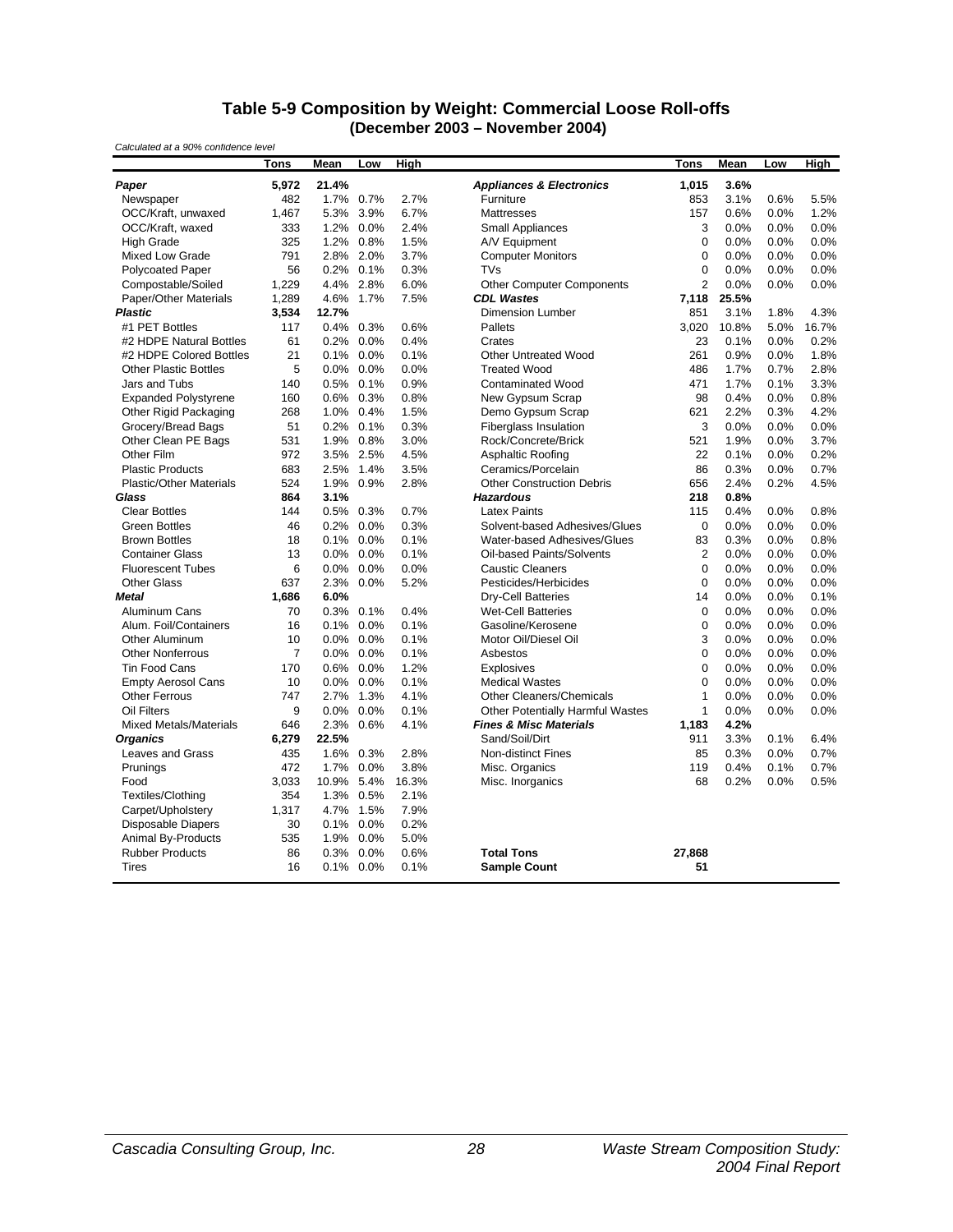# **5.2 Composition by Season**

Waste composition results were examined for seasonal variations. Samples were classified into four seasons according to the month in which they were captured: March, April, and May are spring months; June, July, and August are summer; September, October, and November are autumn; and December, January, and February are winter. Figure 5-2 summarizes the results of the broad material categories by season. When summed together, *paper* and *organics* accounted for at least 55% of the total tonnage for each of the four seasons.



#### **Figure 5-2 Commercial Composition Summary: by Season**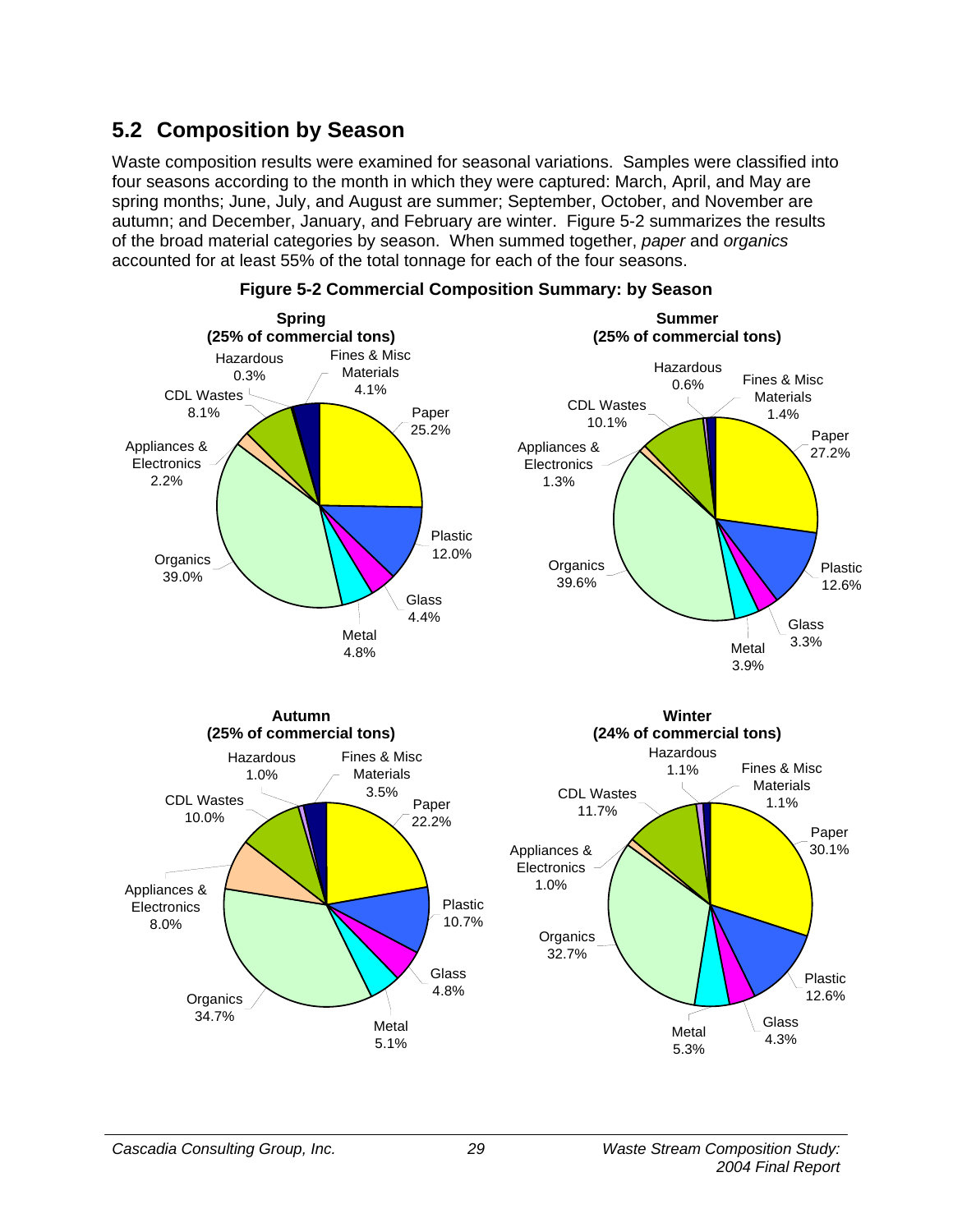## **5.2.1 Spring**

A total of 51 samples were captured from commercial loads between the months of March and May 2004. Approximately 55,000 tons of commercial waste, or about 25% of the commercial waste disposed during the entire study period, was disposed during the spring of 2004. The composition estimates for this subpopulation were applied to the 55,000 tons to estimate the amount of waste disposed for each component category. *Food* accounted for nearly one-third of the total tons disposed in the spring. *Compostable/soiled paper,* and *mixed low grade paper* were also large components (each more than 5%, by weight). The top ten components, which are listed in Table 5-10, sum to approximately 65% of the total, by weight. Table 5-14 lists the full composition results for commercial waste during this season.

| <b>Component</b>          | Mean    | <b>Cum. %</b> | <b>Tons</b> |
|---------------------------|---------|---------------|-------------|
| Food                      | 30.3%   | 30.3%         | 16,642      |
| Compostable/Soiled Paper  | 7.4%    | 37.7%         | 4,056       |
| Mixed Low Grade Paper     | 5.3%    | 42.9%         | 2,908       |
| <b>Other Plastic Film</b> | 4.5%    | 47.4%         | 2.448       |
| Unwaxed OCC/Kraft Paper   | 4.0%    | 51.4%         | 2,178       |
| High Grade Paper          | $3.0\%$ | 54.3%         | 1,623       |
| Sand/Soil/Dirt            | 2.9%    | 57.2%         | 1,598       |
| Paper/Other Materials     | 2.5%    | 59.7%         | 1,361       |
| Mixed Metals/Materials    | 2.5%    | 62.2%         | 1,356       |
| Rock/Concrete/Brick       | 2.4%    | 64.6%         | 1,345       |
| Total                     | 64.6%   |               | 35.517      |

| Table 5-10 Top Ten Components: Commercial in Spring |  |
|-----------------------------------------------------|--|
| (March – May 2004)                                  |  |

## **5.2.2 Summer**

In the summer of 2004, 99 samples were taken from the commercial substream. Approximately 55,000 tons of commercial waste (about 25% of the commercial waste disposed during the entire study period) was disposed during the summer of 2004. The composition estimates for this subpopulation were applied to the 55,000 tons to estimate the amount of waste disposed for each component category. As shown in Table 5-11, *food, compostable/soiled paper, mixed low grade paper, unwaxed OCC/Kraft,* and *other film* were all large components, accounting for approximately 32.8%, 7.3%, 5.5%, 5.5%, and 5.2% of commercial waste disposed between June and August 2004. See Table 5-15 for a complete list of the composition results for commercial waste disposed in the summer.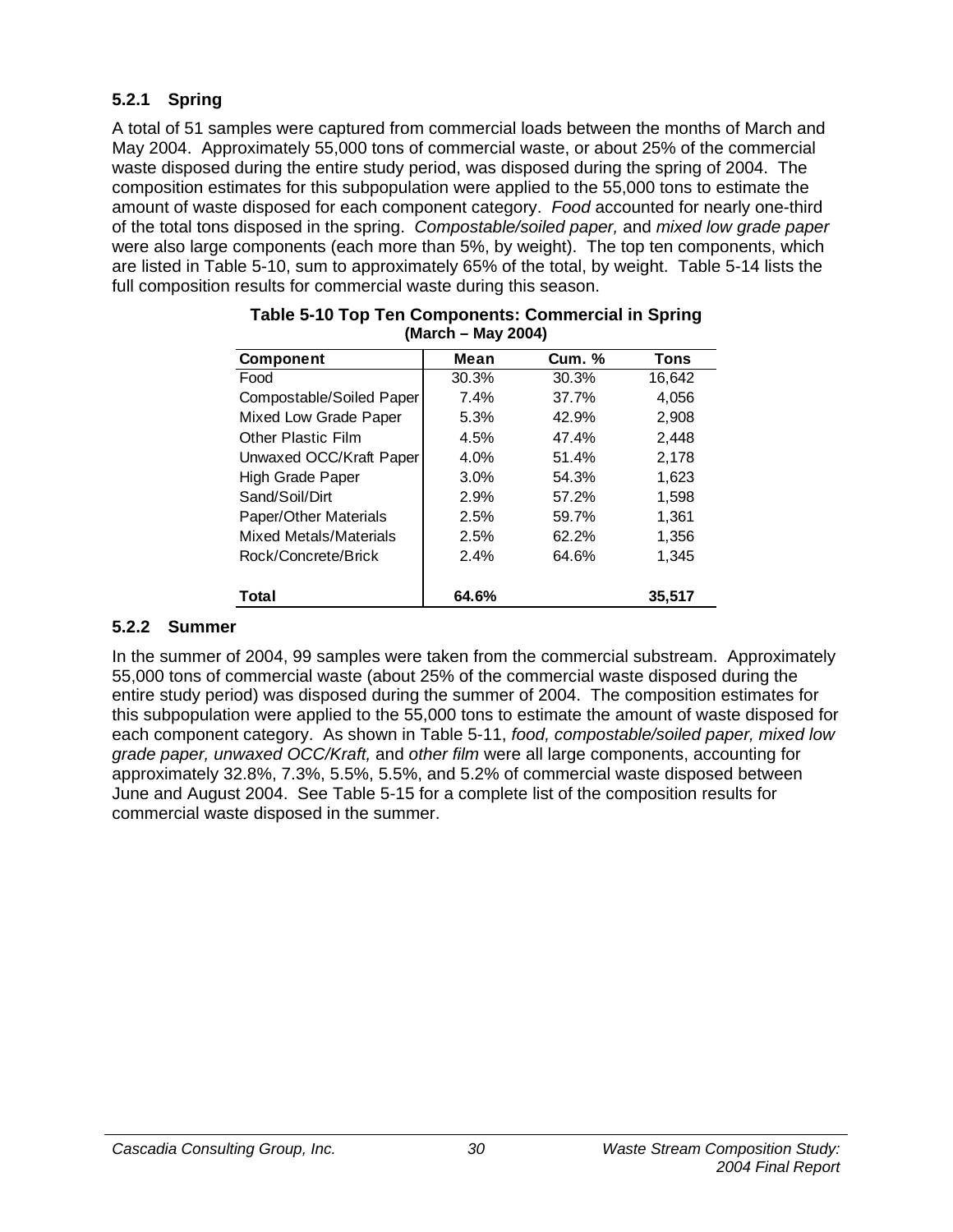| <b>Component</b>          | Mean  | <b>Cum. %</b> | Tons   |
|---------------------------|-------|---------------|--------|
| Food                      | 32.8% | 32.8%         | 17,920 |
| Compostable/Soiled Paper  | 7.3%  | 40.2%         | 4,003  |
| Mixed Low Grade Paper     | 5.5%  | 45.7%         | 3,026  |
| Unwaxed OCC/Kraft Paper   | 5.5%  | 51.2%         | 2,976  |
| <b>Other Plastic Film</b> | 5.2%  | 56.4%         | 2,835  |
| Pallets                   | 3.9%  | 60.3%         | 2,126  |
| Newspaper                 | 2.5%  | 62.8%         | 1,357  |
| High Grade Paper          | 2.2%  | 65.0%         | 1.198  |
| Paper/Other Materials     | 2.0%  | 66.9%         | 1,071  |
| Waxed OCC/Kraft Paper     | 1.8%  | 68.8%         | 1,007  |
| Total                     | 68.8% |               | 37,519 |

| Table 5-11 Top Ten Components: Commercial in Summer |  |
|-----------------------------------------------------|--|
| (June – August 2004)                                |  |

## **5.2.3 Autumn**

Between September and November of 2004, a total of 41 samples were captured from commercial loads. Approximately 25% of the commercial waste disposed during the study period, about 54,000 tons, was disposed during the autumn of 2004. Table 5-12 lists the top ten components of waste disposed in the autumn. *Food* composed about one quarter of the total, while *compostable/soiled paper* and *mixed low grade* each accounted for another 6%, by weight. When summed together, the top ten components made up about 65% of the total waste disposed in the autumn of 2004. Table 5-16 lists the composition results for this season in detail.

| <b>Component</b>         | Mean    | <b>Cum. %</b> | Tons   |
|--------------------------|---------|---------------|--------|
| Food                     | 25.0%   | 25.0%         | 13,544 |
| Mixed Low Grade Paper    | 6.1%    | 31.1%         | 3,320  |
| Compostable/Soiled Paper | 5.9%    | 37.0%         | 3,184  |
| A/V Equipment            | 5.2%    | 42.2%         | 2,846  |
| Other Plastic Film       | $4.0\%$ | 46.2%         | 2,163  |
| Unwaxed OCC/Kraft Paper  | $4.0\%$ | 50.2%         | 2,153  |
| Pallets                  | 3.9%    | 54.1%         | 2,132  |
| Leaves and Grass         | 3.8%    | 57.9%         | 2,086  |
| <b>Other Glass</b>       | $3.4\%$ | 61.3%         | 1,820  |
| Dimension Lumber         | 3.3%    | 64.6%         | 1,784  |
| Total                    | 64.6%   |               | 35,032 |

#### **Table 5-12 Top Ten Components: Commercial in Autumn (September – November 2004)**

## **5.2.4 Winter**

A total of 79 samples were sorted from commercial waste disposed during the winter of 2004. Commercial waste disposed during this season, about 54,000 tons, made up roughly 24% of the commercial waste disposed during the yearlong study period. The top ten components are listed in Table 5-13, and sum to approximately 64% of the total, by weight. *Food* was the largest component, at more than one-fourth of the total, followed by *compostable/soiled paper*, *unwaxed OCC/Kraft*, and *mixed low grade paper* (each more than 5%, by weight). Table 5-17 details the full composition results of commercial waste for winter 2004.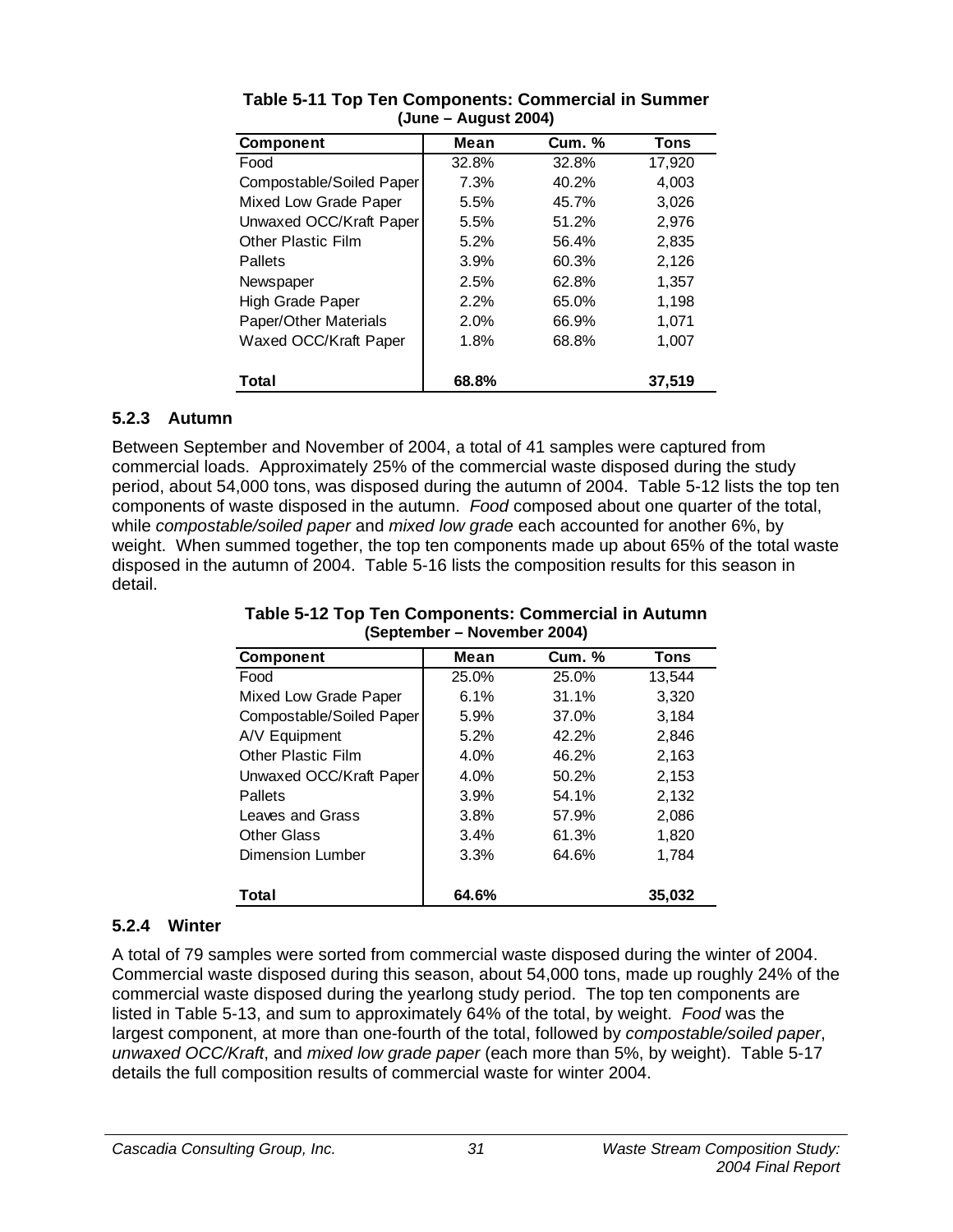| <b>Component</b>          | Mean    | <b>Cum.</b> % | Tons   |
|---------------------------|---------|---------------|--------|
| Food                      | 26.1%   | 26.1%         | 13,613 |
| Compostable/Soiled Paper  | 7.4%    | 33.5%         | 3,864  |
| Unwaxed OCC/Kraft Paper   | $6.0\%$ | 39.5%         | 3,118  |
| Mixed Low Grade Paper     | 5.9%    | 45.4%         | 3,068  |
| <b>Other Plastic Film</b> | 4.5%    | 49.8%         | 2,325  |
| Paper/Other Materials     | 3.6%    | 53.4%         | 1,883  |
| Newspaper                 | 3.1%    | 56.5%         | 1,610  |
| Pallets                   | 3.1%    | 59.6%         | 1,593  |
| High Grade Paper          | 2.4%    | 62.0%         | 1,277  |
| Leaves and Grass          | 2.4%    | 64.4%         | 1,229  |
|                           |         |               |        |
| Total                     | 64.4%   |               | 33,581 |

**Table 5-13 Top Ten Components: Commercial in Winter (December 2003 – February 2004)** 

## **5.2.5 Comparisons between Seasons**

*Food* was the largest component of commercial waste disposed in each of the four seasons. *Compostable/soiled paper* was either the second or third largest component of all four seasons. There were many common components making up the top ten components among the four seasons, *food, compostable/soiled paper, mixed low grade paper, unwaxed OCC/Kraft paper,*  and *other plastic film.* There were components specific to the top ten components for individual seasons: *A/V equipment* and *other glass* in the autumn and *sand/soil/dirt* and *rock/concrete/brick* in the spring.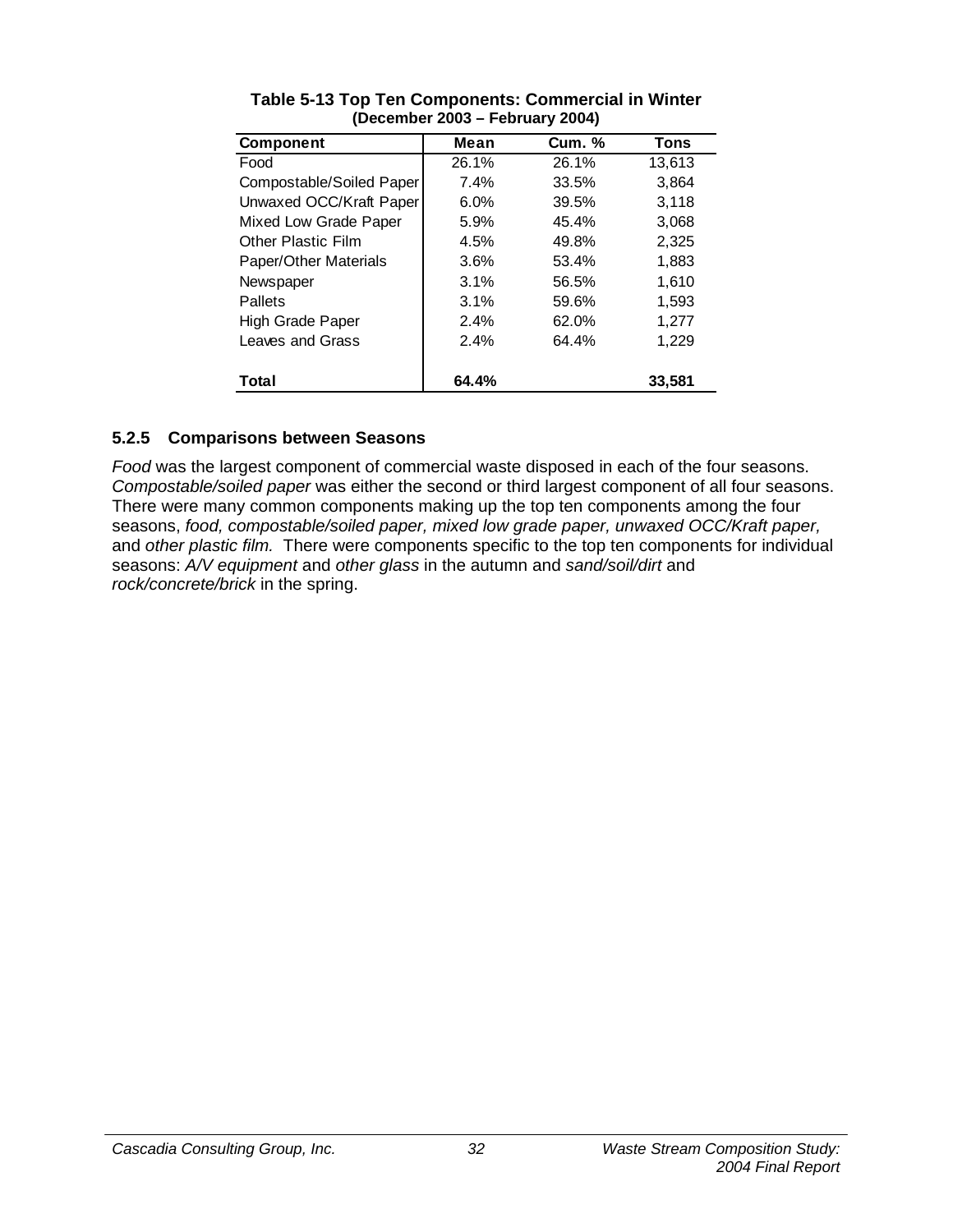#### **Table 5-14 Composition by Weight: Commercial in Spring (March – May 2004)**

*Calculated at a 90% confidence level* **Tons Mean Low High Tons Mean Low High** *Paper* **13,842 25.2%** *Appliances & Electronics* **1,220 2.2%** Newspaper 1,201 2.2% 1.7% 2.7% Furniture 710 1.3% 0.0% 2.7% OCC/Kraft, unwaxed 2,178 4.0% 3.0% 4.9% Mattresses 184 0.3% 0.0% 0.9% OCC/Kraft, waxed 377 0.7% 0.3% 1.0% Small Appliances 14 0.0% 0.0% 0.1% High Grade 1,623 3.0% 2.0% 3.9% A/V Equipment 44 0.1% 0.0% 0.2% Mixed Low Grade 2,908 5.3% 3.7% 6.9% Computer Monitors 195 0.4% 0.0% 0.9% Polycoated Paper 137 0.2% 0.2% 0.3% TVs 0 0.0% 0.0% 0.0% Compostable/Soiled 4,056 7.4% 5.8% 9.0% Other Computer Components 75 0.1% 0.0% 0.3%<br>Paper/Other Materials 1.361 2.5% 0.1% 4.8% CDL Wastes 4.463 8.1% 8.1% Paper/Other Materials 1,361 2.5% 0.1% 4.8% *CDL Wastes* **4,463 8.1%** *Plastic* **6,582 12.0%** Dimension Lumber 740 1.3% 0.5% 2.2% #1 PET Bottles 376 0.7% 0.5% 0.9% Pallets 850 1.5% 0.1% 3.0% #2 HDPE Natural Bottles 123 0.2% 0.2% 0.3% Crates 89 0.2% 0.0% 0.3% #2 HDPE Colored Bottles 83 0.2% 0.1% 0.2% Other Untreated Wood 231 0.4% 0.0% 1.0% Other Plastic Bottles 53 0.1% 0.1% 0.1% Treated Wood 559 1.0% 0.0% 2.2% Jars and Tubs 148 0.3% 0.2% 0.3% Contaminated Wood 244 0.4% 0.0% 0.9% Expanded Polystyrene 307 0.6% 0.3% 0.8% New Gypsum Scrap 0 0.0% 0.0% 0.0% 0.0% Other Rigid Packaging 781 1.4% 1.2% 1.7% Demo Gypsum Scrap 28 0.1% 0.0% 0.1% Grocery/Bread Bags 123 0.2% 0.1% 0.3% Fiberglass Insulation 19 0.0% 0.0% 0.1% Other Clean PE Bags 874 1.6% 0.2% 2.9% Rock/Concrete/Brick 1,345 2.4% 0.0% 5.1% Other Film 2,448 4.5% 3.7% 5.3% Asphaltic Roofing 34 0.1% 0.0% 0.1% Plastic Products **743** 1.4% 0.6% 2.1% Ceramics/Porcelain 262 0.5% 0.0% 1.2% <br>Plastic/Other Materials 524 1.0% 0.5% 1.4% Other Construction Debris 63 0.1% 0.0% 0.2% Plastic/Other Materials 524 1.0% 0.5% 1.4% Other Construction Debris 63 0.1% 0.0% 0.2% *Glass* **2,396 4.4%** *Hazardous* **150 0.3%** Clear Bottles 782 1.4% 0.7% 2.2% Latex Paints 2 0.0% 0.0% 0.0% Green Bottles 290 0.5% 0.4% 0.7% Solvent-based Adhesives/Glues 12 0.0% 0.0% 0.0% Brown Bottles 510 0.9% 0.1% 1.8% Water-based Adhesives/Glues 12 0.0% 0.0% 0.1% Container Glass 88 0.2% 0.1% 0.3% Oil-based Paints/Solvents 2 0.0% 0.0% 0.0% Fluorescent Tubes 6 0.0% 0.0% 0.0% Caustic Cleaners 29 0.1% 0.0% 0.1% Other Glass 720 1.3% 0.0% 2.9% Pesticides/Herbicides 0 0.0% 0.0% 0.0% *Metal* **2,652 4.8%** Dry-Cell Batteries 20 0.0% 0.0% 0.1% Aluminum Cans 152 0.3% 0.2% 0.3% Wet-Cell Batteries 0 0.0% 0.0% 0.0% Alum. Foil/Containers 46 0.1% 0.1% 0.1% Gasoline/Kerosene 0 0.0% 0.0% 0.0% Other Aluminum 90 0.2% 0.0% 0.4% Motor Oil/Diesel Oil 9 0.0% 0.0% 0.0% Other Nonferrous Tin Food Cans 340 0.6% 0.4% 0.8% Explosives 0 0.0% 0.0% 0.0% Empty Aerosol Cans 38 0.1% 0.0% 0.1% Medical Wastes 61 0.1% 0.0% 0.2% Other Ferrous 568 1.0% 0.6% 1.5% Other Cleaners/Chemicals 1 0.0% 0.0% 0.0% Oil Filters 26 0.0% 0.0% 0.1% Other Potentially Harmful Wastes 1 0.0% 0.0% 0.0% Mixed Metals/Materials 1,356 2.5% 0.9% 4.1% *Fines & Misc Materials* **2,229 4.1%** *Organics* **21,439 39.0%** Sand/Soil/Dirt 1,598 2.9% 0.6% 5.2% Leaves and Grass 1,277 2.3% 0.7% 3.9% Non-distinct Fines 445 0.8% 0.5% 1.2% Prunings 260 0.5% 0.2% 0.8% Misc. Organics 131 0.2% 0.1% 0.3% Food 16,642 30.3% 25.0% 35.6% Misc. Inorganics 54 0.1% 0.0% 0.2% Textiles/Clothing 1,001 1.8% 0.8% 2.8%<br>Carpet/Upholstery 1.265 2.3% 0.2% 4.4% Carpet/Upholstery 1,265 2.3% 0.2% 4.4%<br>Disposable Dianers 125 0.2% 0.1% 0.3% Disposable Diapers 125 0.2% Animal By-Products 601 1.1% 0.0% 2.4% Rubber Products 217 0.4% 0.2% 0.6% **Total Tons 54,973** Tires 51 0.1% 0.0% 0.2% **Sample Count 51**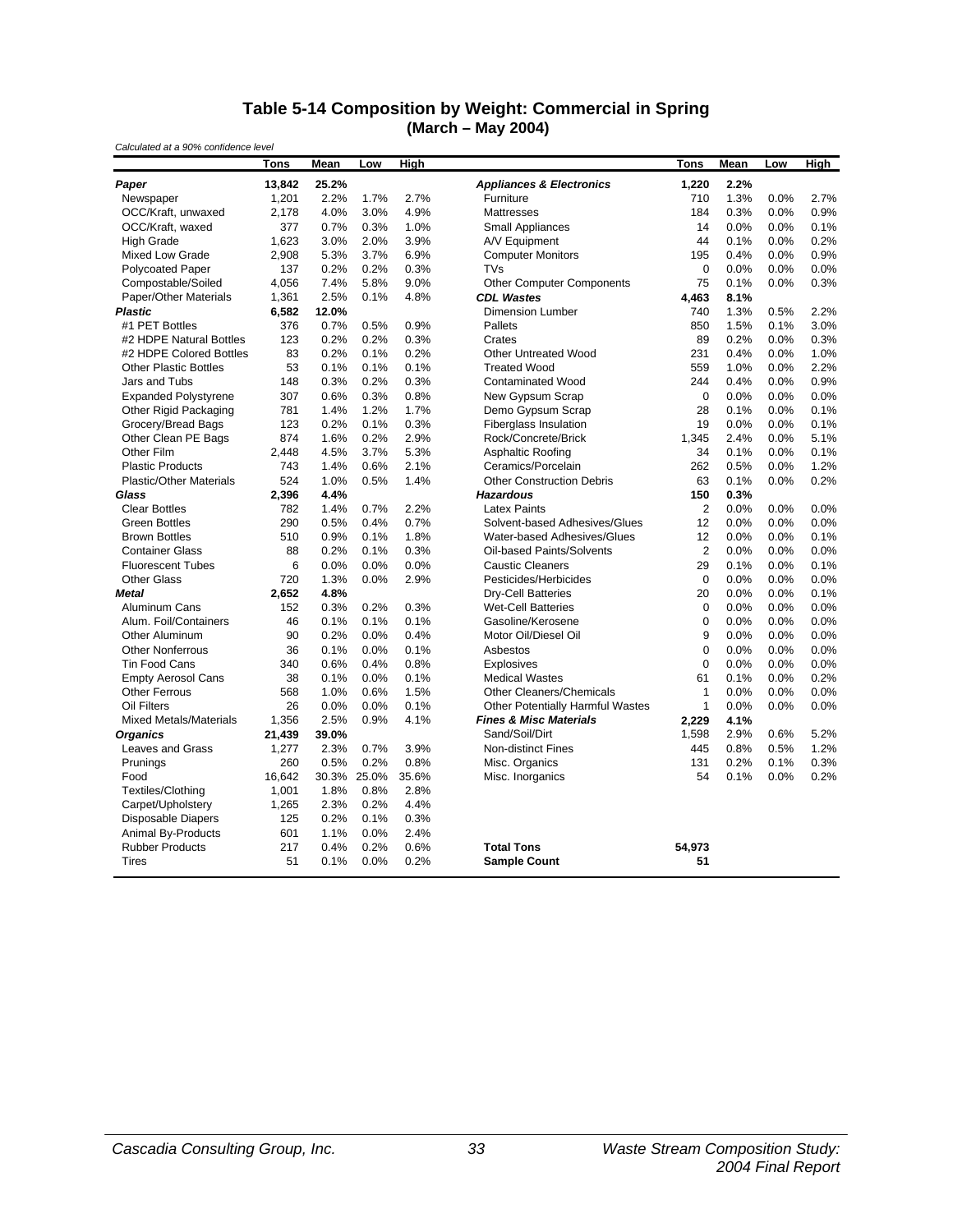#### **Table 5-15 Composition by Weight: Commercial in Summer (June – August 2004)**

*Calculated at a 90% confidence level* **Tons Mean Low High Tons Mean Low High** *Paper* **14,845 27.2%** *Appliances & Electronics* **689 1.3%** Newspaper 1,357 2.5% 1.9% 3.0% Furniture 516 0.9% 0.2% 1.7% OCC/Kraft, unwaxed 2,976 5.5% 4.3% 6.6% Mattresses 0 0.0% 0.0% 0.0% OCC/Kraft, waxed 1,007 1.8% 0.8% 2.9% Small Appliances 1 0.0% 0.0% 0.0% High Grade 1,198 2.2% 1.5% 2.9% A/V Equipment 46 0.1% 0.0% 0.1% Mixed Low Grade 3,026 5.5% 3.9% 7.2% Computer Monitors 0 0.0% 0.0% 0.0% Polycoated Paper 207 0.4% 0.3% 0.5% TVs 0 0.0% 0.0% 0.0% Compostable/Soiled 4,003 7.3% 5.8% 8.8% Other Computer Components 126 0.2% 0.0% 0.5%<br>Paper/Other Materials 1.071 2.0% 1.4% 2.6% CDI Wastes 5.531 1.01% 5.531 10.1% Paper/Other Materials 1,071 2.0% 1.4% 2.6% *CDL Wastes* **5,531 10.1% Plastic 6,855 12.6%** Dimension Lumber 939 1.7% 1.0% 2.5%<br>  $\#$ 1 PET Bottles 407 0.7% 0.6% 0.9% Pallets 9 2.126 3.9% 1.5% 6.3% #1 PET Bottles 407 0.7% 0.6% 0.9% Pallets 2,126 3.9% 1.5% 6.3% #2 HDPE Natural Bottles 169 0.3% 0.2% 0.4% Crates 60 0.1% 0.0% 0.2% #2 HDPE Colored Bottles 52 0.1% 0.1% 0.1% Other Untreated Wood 92 0.2% 0.0% 0.4% Other Plastic Bottles 47 0.1% 0.1% 0.1% Treated Wood 344 0.6% 0.3% 0.9% Jars and Tubs 228 0.4% 0.3% 0.5% Contaminated Wood 321 0.6% 0.1% 1.1% Expanded Polystyrene 366 0.7% 0.5% 0.8% New Gypsum Scrap 148 0.3% 0.0% 0.6% Other Rigid Packaging 824 1.5% 1.3% 1.8% Demo Gypsum Scrap 44 0.1% 0.0% 0.2% Grocerv/Bread Bags 65 0.1% 0.1% 0.2% Fiberglass Insulation 8 0.0% 0.0% 0.0% 0.0% Other Clean PE Bags 728 1.3% 0.7% 2.0% Rock/Concrete/Brick 873 1.6% 0.0% 3.6% Other Film 2,835 5.2% 4.5% 5.9% Asphaltic Roofing 18 0.0% 0.0% 0.1% Asphaltic Roofing 18 0.0% 0.0% 0.1% 0.9% 1.1%<br>Plastic Products 195 0.9% 0.6% 1.2% Ceramics/Porcelain 309 0.6% 0.2% 1.0% Plastic Products **495** 0.9% 0.6% 1.2% Ceramics/Porcelain 309 0.6% 0.2% 1.0% 9.8% 0.5% 0.2% 1.0%<br>Plastic/Other Materials 640 1.2% 0.6% 1.8% Other Construction Debris 248 0.5% 0.1% 0.8% Plastic/Other Materials 640 1.2% 0.6% 1.8% Other Construction Debris 248 0.5% 0.1% 0.8% *Glass* **1,800 3.3%** *Hazardous* **324 0.6%** Clear Bottles 953 1.7% 0.6% 2.9% Latex Paints 49 0.1% 0.0% 0.2% Green Bottles 265 0.5% 0.3% 0.7% Solvent-based Adhesives/Glues 1 0.0% 0.0% 0.0% Brown Bottles 279 0.5% 0.3% 0.7% Water-based Adhesives/Glues 0 0.0% 0.0% 0.0% Container Glass 36 0.1% 0.0% 0.1% Oil-based Paints/Solvents 18 0.0% 0.0% 0.1% Fluorescent Tubes 8 0.0% 0.0% 0.0% Caustic Cleaners 0 0.0% 0.0% 0.0% Other Glass 258 0.5% 0.1% 0.9% Pesticides/Herbicides 0 0.0% 0.0% 0.0% *Metal* **2,144 3.9%** Dry-Cell Batteries 21 0.0% 0.0% 0.1% Aluminum Cans 214 0.4% 0.3% 0.5% Wet-Cell Batteries 11 0.0% 0.0% 0.1% Alum. Foil/Containers 51 0.1% 0.1% 0.1% Gasoline/Kerosene 0 0.0% 0.0% 0.0% Other Aluminum 26 0.0% 0.0% 0.1% Motor Oil/Diesel Oil 1 0.0% 0.0% 0.0% Other Nonferrous **5** 0.0% 0.0% 0.0% Asbestos<br>
Tin Food Cans 371 0.7% 0.5% 0.9% Explosives Tin Food Cans 371 0.7% 0.5% 0.9% Explosives 0 0.0% 0.0% 0.0% Empty Aerosol Cans 52 0.1% 0.1% 0.1% Medical Wastes 193 0.4% 0.0% 0.7% Other Ferrous 721 1.3% 0.7% 1.9% Other Cleaners/Chemicals 19 0.0% 0.0% 0.1% Oil Filters 12 0.0% 0.0% 0.0% Other Potentially Harmful Wastes 10 0.0% 0.0% 0.0% Mixed Metals/Materials 692 1.3% 0.7% 1.8% *Fines & Misc Materials* **782 1.4%** *Organics* **21,586 39.6%** Sand/Soil/Dirt 290 0.5% 0.1% 1.0% Leaves and Grass 957 1.8% 1.1% 2.4% Non-distinct Fines 292 0.5% 0.1% 0.9% Prunings 188 0.3% 0.1% 0.6% Misc. Organics 78 0.1% 0.1% 0.2% Food 17,920 32.8% 28.1% 37.6% Misc. Inorganics 122 0.2% 0.1% 0.4% Textiles/Clothing 583 1.1% 0.7% 1.5%<br>Carpet/Upholstery 729 1.3% 0.4% 2.2% Carpet/Upholstery 729 1.3% 0.4% 2.2%<br>Disposable Diapers 261 0.5% 0.3% 0.7% Disposable Diapers 261 Animal By-Products 655 1.2% 0.0% 2.4% Rubber Products 206 0.4% 0.2% 0.5% **Total Tons 54,558** Tires 88 0.2% 0.0% 0.4% **Sample Count 99**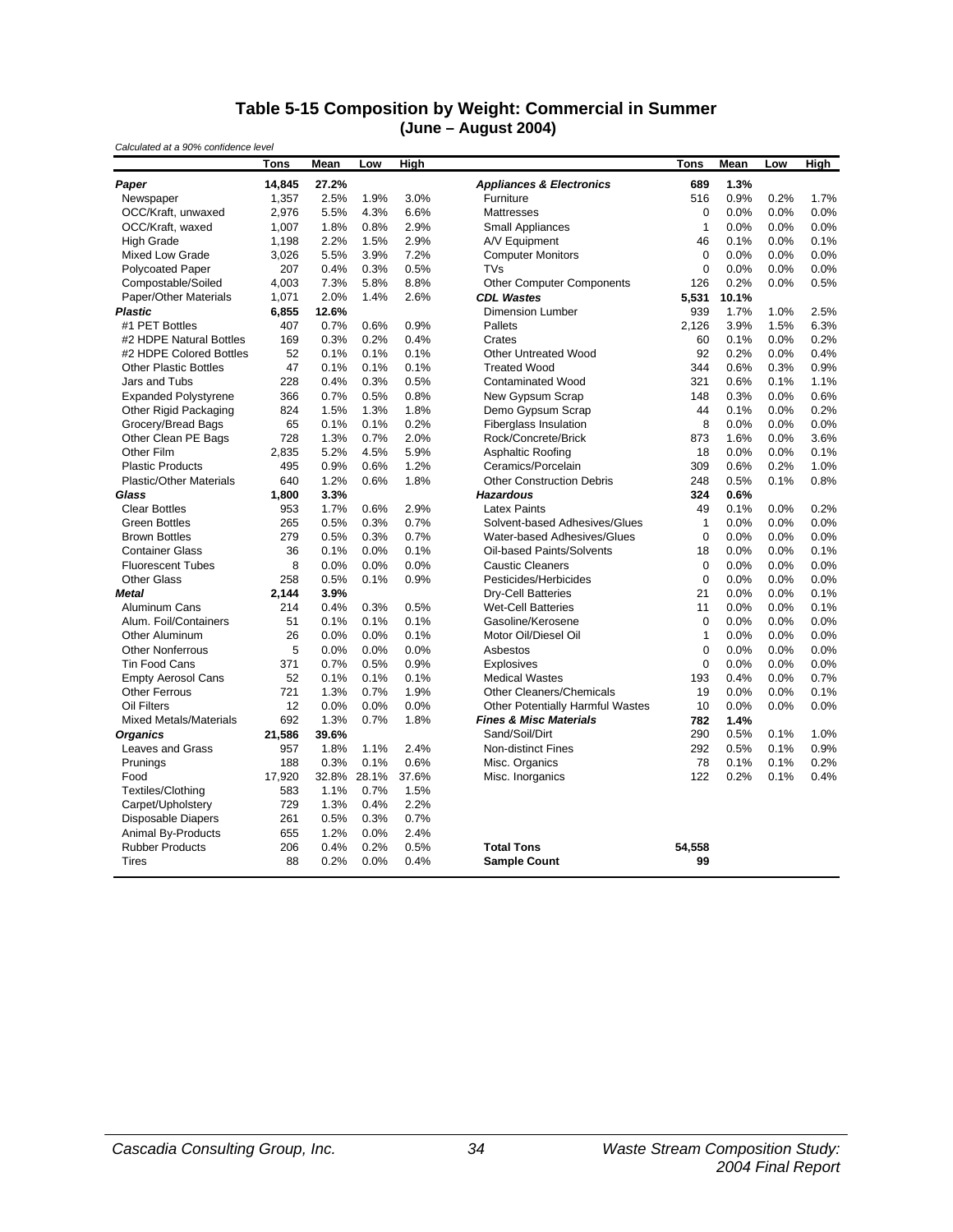#### **Table 5-16 Composition by Weight: Commercial in Autumn (September – November 2004)**

| Calculated at a 90% confidence level |             |             |      |       |                                     |             |       |      |       |
|--------------------------------------|-------------|-------------|------|-------|-------------------------------------|-------------|-------|------|-------|
|                                      | Tons        | Mean        | Low  | High  |                                     | Tons        | Mean  | Low  | High  |
| Paper                                | 12,025      | 22.2%       |      |       | <b>Appliances &amp; Electronics</b> | 4,326       | 8.0%  |      |       |
| Newspaper                            | 1,024       | 1.9%        | 0.9% | 2.9%  | Furniture                           | 1,178       | 2.2%  | 0.0% | 4.5%  |
| OCC/Kraft, unwaxed                   | 2,153       | 4.0%        | 2.7% | 5.2%  | <b>Mattresses</b>                   | 161         | 0.3%  | 0.0% | 0.8%  |
| OCC/Kraft, waxed                     | 388         | 0.7%        | 0.0% | 1.5%  | <b>Small Appliances</b>             | 53          | 0.1%  | 0.0% | 0.2%  |
| <b>High Grade</b>                    | 423         | 0.8%        | 0.5% | 1.1%  | A/V Equipment                       | 2.846       | 5.2%  | 0.0% | 13.4% |
| Mixed Low Grade                      | 3,320       | 6.1%        | 4.3% | 7.9%  | <b>Computer Monitors</b>            | 0           | 0.0%  | 0.0% | 0.0%  |
| <b>Polycoated Paper</b>              | 152         | 0.3%        | 0.1% | 0.4%  | TVs                                 | $\mathbf 0$ | 0.0%  | 0.0% | 0.0%  |
| Compostable/Soiled                   | 3.184       | 5.9%        | 3.8% | 8.0%  | <b>Other Computer Components</b>    | 87          | 0.2%  | 0.0% | 0.3%  |
| Paper/Other Materials                | 1,381       | 2.5%        | 0.9% | 4.2%  | <b>CDL Wastes</b>                   | 5,417       | 10.0% |      |       |
| <b>Plastic</b>                       | 5,779       | 10.7%       |      |       | <b>Dimension Lumber</b>             | 1,784       | 3.3%  | 1.3% | 5.3%  |
| #1 PET Bottles                       | 190         | 0.4%        | 0.2% | 0.5%  | Pallets                             | 2,132       | 3.9%  | 0.4% | 7.4%  |
| #2 HDPE Natural Bottles              | 108         | 0.2%        | 0.1% | 0.3%  | Crates                              | 316         | 0.6%  | 0.1% | 1.1%  |
| #2 HDPE Colored Bottles              | 53          | 0.1%        | 0.0% | 0.1%  | <b>Other Untreated Wood</b>         | 12          | 0.0%  | 0.0% | 0.0%  |
| <b>Other Plastic Bottles</b>         | 58          | 0.1%        | 0.1% | 0.2%  | <b>Treated Wood</b>                 | 621         | 1.1%  | 0.4% | 1.9%  |
| Jars and Tubs                        | 234         | 0.4%        | 0.2% | 0.7%  | <b>Contaminated Wood</b>            | 232         | 0.4%  | 0.0% | 0.9%  |
| <b>Expanded Polystyrene</b>          | 213         | 0.4%        | 0.2% | 0.6%  | New Gypsum Scrap                    | 14          | 0.0%  | 0.0% | 0.1%  |
| Other Rigid Packaging                | 759         | 1.4%        | 0.9% | 1.9%  | Demo Gypsum Scrap                   | 65          | 0.1%  | 0.0% | 0.3%  |
| Grocery/Bread Bags                   | 60          | 0.1%        | 0.1% | 0.2%  | <b>Fiberglass Insulation</b>        | 0           | 0.0%  | 0.0% | 0.0%  |
| Other Clean PE Bags                  | 471         | 0.9%        | 0.2% | 1.5%  | Rock/Concrete/Brick                 | 133         | 0.2%  | 0.0% | 0.5%  |
| Other Film                           | 2,163       | 4.0%        | 2.9% | 5.1%  | Asphaltic Roofing                   | 0           | 0.0%  | 0.0% | 0.0%  |
| <b>Plastic Products</b>              | 871         | 1.6%        | 0.8% | 2.4%  | Ceramics/Porcelain                  | 58          | 0.1%  | 0.0% | 0.3%  |
| <b>Plastic/Other Materials</b>       | 600         | 1.1%        | 0.5% | 1.7%  | <b>Other Construction Debris</b>    | 50          | 0.1%  | 0.0% | 0.2%  |
| Glass                                | 2,623       | 4.8%        |      |       | <b>Hazardous</b>                    | 562         | 1.0%  |      |       |
| <b>Clear Bottles</b>                 | 212         | 0.4%        | 0.2% | 0.6%  | <b>Latex Paints</b>                 | 16          | 0.0%  | 0.0% | 0.1%  |
| <b>Green Bottles</b>                 | 334         | 0.6%        | 0.1% | 1.1%  | Solvent-based Adhesives/Glues       | 0           | 0.0%  | 0.0% | 0.0%  |
| <b>Brown Bottles</b>                 | 226         | 0.4%        | 0.1% | 0.8%  | Water-based Adhesives/Glues         | $\mathbf 0$ | 0.0%  | 0.0% | 0.0%  |
| <b>Container Glass</b>               | 32          | 0.1%        | 0.0% | 0.1%  | <b>Oil-based Paints/Solvents</b>    | 6           | 0.0%  | 0.0% | 0.0%  |
| <b>Fluorescent Tubes</b>             | $\mathbf 0$ | 0.0%        | 0.0% | 0.0%  | <b>Caustic Cleaners</b>             | $\mathbf 0$ | 0.0%  | 0.0% | 0.0%  |
| <b>Other Glass</b>                   | 1,820       | 3.4%        | 0.0% | 7.5%  | Pesticides/Herbicides               | $\mathbf 0$ | 0.0%  | 0.0% | 0.0%  |
| <b>Metal</b>                         | 2.769       | 5.1%        |      |       | <b>Dry-Cell Batteries</b>           | 28          | 0.1%  | 0.0% | 0.1%  |
| Aluminum Cans                        | 88          | 0.2%        | 0.1% | 0.2%  | <b>Wet-Cell Batteries</b>           | 0           | 0.0%  | 0.0% | 0.0%  |
| Alum. Foil/Containers                | 40          | 0.1%        | 0.0% | 0.1%  | Gasoline/Kerosene                   | 0           | 0.0%  | 0.0% | 0.0%  |
| <b>Other Aluminum</b>                | 210         | 0.4%        | 0.0% | 1.0%  | Motor Oil/Diesel Oil                | $\mathbf 0$ | 0.0%  | 0.0% | 0.0%  |
| <b>Other Nonferrous</b>              | 6           | 0.0%        | 0.0% | 0.0%  | Asbestos                            | $\mathbf 0$ | 0.0%  | 0.0% | 0.0%  |
| Tin Food Cans                        | 176         | 0.3%        | 0.1% | 0.6%  | Explosives                          | $\mathbf 0$ | 0.0%  | 0.0% | 0.0%  |
| <b>Empty Aerosol Cans</b>            | 9           | 0.0%        | 0.0% | 0.0%  | <b>Medical Wastes</b>               | 511         | 0.9%  | 0.0% | 2.4%  |
| <b>Other Ferrous</b>                 | 811         | 1.5%        | 0.6% | 2.4%  | <b>Other Cleaners/Chemicals</b>     | $\mathbf 0$ | 0.0%  | 0.0% | 0.0%  |
| Oil Filters                          | 67          | 0.1%        | 0.0% | 0.3%  | Other Potentially Harmful Wastes    | 0           | 0.0%  | 0.0% | 0.0%  |
| <b>Mixed Metals/Materials</b>        | 1,361       | 2.5%        | 0.1% | 4.9%  | <b>Fines &amp; Misc Materials</b>   | 1,915       | 3.5%  |      |       |
| <b>Organics</b>                      | 18,825      | 34.7%       |      |       | Sand/Soil/Dirt                      | 1,631       | 3.0%  | 0.2% | 5.8%  |
| Leaves and Grass                     | 2,086       | 3.8%        | 0.0% | 7.7%  | Non-distinct Fines                  | 120         | 0.2%  | 0.0% | 0.4%  |
| Prunings                             | 1,091       | 2.0%        | 0.2% | 3.8%  | Misc. Organics                      | 97          | 0.2%  | 0.0% | 0.3%  |
| Food                                 | 13,544      | 25.0% 17.7% |      | 32.3% | Misc. Inorganics                    | 66          | 0.1%  | 0.0% | 0.3%  |
| Textiles/Clothing                    | 344         | 0.6%        | 0.3% | 1.0%  |                                     |             |       |      |       |
| Carpet/Upholstery                    | 305         | 0.6%        | 0.1% | 1.0%  |                                     |             |       |      |       |
| <b>Disposable Diapers</b>            | 379         | 0.7%        | 0.1% | 1.3%  |                                     |             |       |      |       |
| <b>Animal By-Products</b>            | 229         | 0.4%        | 0.0% | 0.9%  |                                     |             |       |      |       |
| <b>Rubber Products</b>               | 826         | 1.5%        | 0.0% | 3.5%  | <b>Total Tons</b>                   | 54.240      |       |      |       |
| <b>Tires</b>                         | 22          | 0.0%        | 0.0% | 0.1%  | <b>Sample Count</b>                 | 41          |       |      |       |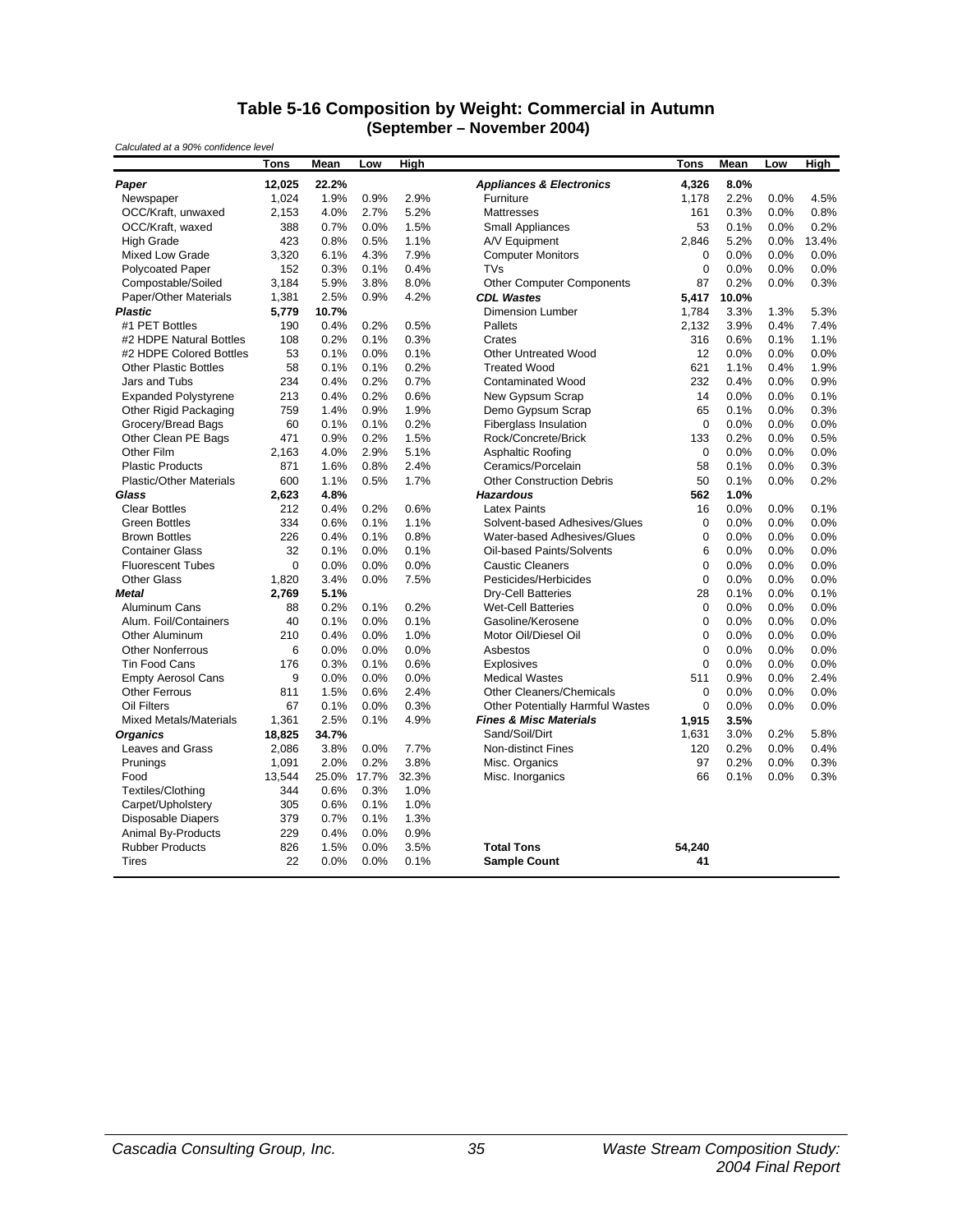#### **Table 5-17 Composition by Weight: Commercial in Winter (December 2003 – February 2004)**

| Calculated at a 90% confidence level |        |             |      |       |                                     |                |       |      |      |
|--------------------------------------|--------|-------------|------|-------|-------------------------------------|----------------|-------|------|------|
|                                      | Tons   | <b>Mean</b> | Low  | High  |                                     | Tons           | Mean  | Low  | High |
| Paper                                | 15,713 | 30.1%       |      |       | <b>Appliances &amp; Electronics</b> | 522            | 1.0%  |      |      |
| Newspaper                            | 1,610  | 3.1%        | 2.3% | 3.8%  | Furniture                           | 266            | 0.5%  | 0.0% | 1.1% |
| OCC/Kraft, unwaxed                   | 3.118  | 6.0%        | 5.2% | 6.8%  | <b>Mattresses</b>                   | $\Omega$       | 0.0%  | 0.0% | 0.0% |
| OCC/Kraft, waxed                     | 631    | 1.2%        | 0.3% | 2.2%  | <b>Small Appliances</b>             | 34             | 0.1%  | 0.0% | 0.1% |
| <b>High Grade</b>                    | 1,277  | 2.4%        | 1.8% | 3.1%  | A/V Equipment                       | 12             | 0.0%  | 0.0% | 0.1% |
| Mixed Low Grade                      | 3,068  | 5.9%        | 4.9% | 6.9%  | <b>Computer Monitors</b>            | $\mathbf 0$    | 0.0%  | 0.0% | 0.0% |
| <b>Polycoated Paper</b>              | 262    | 0.5%        | 0.3% | 0.7%  | TVS                                 | 0              | 0.0%  | 0.0% | 0.0% |
| Compostable/Soiled                   | 3,864  | 7.4%        | 6.0% | 8.9%  | <b>Other Computer Components</b>    | 210            | 0.4%  | 0.1% | 0.7% |
| Paper/Other Materials                | 1,883  | 3.6%        | 1.7% | 5.5%  | <b>CDL Wastes</b>                   | 6,095          | 11.7% |      |      |
| <b>Plastic</b>                       | 6,588  | 12.6%       |      |       | <b>Dimension Lumber</b>             | 819            | 1.6%  | 1.1% | 2.1% |
| #1 PET Bottles                       | 325    | 0.6%        | 0.5% | 0.7%  | Pallets                             | 1,593          | 3.1%  | 1.1% | 5.1% |
| #2 HDPE Natural Bottles              | 334    | 0.6%        | 0.3% | 1.0%  | Crates                              | 0              | 0.0%  | 0.0% | 0.0% |
| #2 HDPE Colored Bottles              | 72     | 0.1%        | 0.1% | 0.2%  | <b>Other Untreated Wood</b>         | 129            | 0.2%  | 0.1% | 0.4% |
| <b>Other Plastic Bottles</b>         | 40     | 0.1%        | 0.0% | 0.1%  | <b>Treated Wood</b>                 | 260            | 0.5%  | 0.2% | 0.8% |
| Jars and Tubs                        | 268    | 0.5%        | 0.3% | 0.7%  | <b>Contaminated Wood</b>            | 669            | 1.3%  | 0.5% | 2.1% |
| <b>Expanded Polystyrene</b>          | 314    | 0.6%        | 0.4% | 0.8%  | New Gypsum Scrap                    | 144            | 0.3%  | 0.0% | 0.6% |
| Other Rigid Packaging                | 661    | 1.3%        | 1.0% | 1.5%  | Demo Gypsum Scrap                   | 739            | 1.4%  | 0.4% | 2.4% |
| Grocery/Bread Bags                   | 113    | 0.2%        | 0.2% | 0.3%  | <b>Fiberglass Insulation</b>        | $\overline{c}$ | 0.0%  | 0.0% | 0.0% |
| Other Clean PE Bags                  | 701    | 1.3%        | 0.8% | 1.9%  | Rock/Concrete/Brick                 | 500            | 1.0%  | 0.0% | 1.9% |
| Other Film                           | 2.325  | 4.5%        | 3.8% | 5.1%  | Asphaltic Roofing                   | 9              | 0.0%  | 0.0% | 0.0% |
| <b>Plastic Products</b>              | 770    | 1.5%        | 1.0% | 1.9%  | Ceramics/Porcelain                  | 192            | 0.4%  | 0.1% | 0.6% |
| <b>Plastic/Other Materials</b>       | 665    | 1.3%        | 0.7% | 1.9%  | <b>Other Construction Debris</b>    | 1,038          | 2.0%  | 1.0% | 3.0% |
| Glass                                | 2,245  | 4.3%        |      |       | <b>Hazardous</b>                    | 570            | 1.1%  |      |      |
| <b>Clear Bottles</b>                 | 394    | 0.8%        | 0.6% | 0.9%  | <b>Latex Paints</b>                 | 35             | 0.1%  | 0.0% | 0.1% |
| <b>Green Bottles</b>                 | 463    | 0.9%        | 0.2% | 1.6%  | Solvent-based Adhesives/Glues       | $\mathbf{1}$   | 0.0%  | 0.0% | 0.0% |
| <b>Brown Bottles</b>                 | 299    | 0.6%        | 0.2% | 1.0%  | Water-based Adhesives/Glues         | 41             | 0.1%  | 0.0% | 0.2% |
| <b>Container Glass</b>               | 53     | 0.1%        | 0.1% | 0.1%  | Oil-based Paints/Solvents           | $\mathbf{1}$   | 0.0%  | 0.0% | 0.0% |
| <b>Fluorescent Tubes</b>             | 17     | 0.0%        | 0.0% | 0.1%  | <b>Caustic Cleaners</b>             | 11             | 0.0%  | 0.0% | 0.0% |
| <b>Other Glass</b>                   | 1,021  | 2.0%        | 0.1% | 3.8%  | Pesticides/Herbicides               | $\mathbf 0$    | 0.0%  | 0.0% | 0.0% |
| <b>Metal</b>                         | 2,769  | 5.3%        |      |       | Dry-Cell Batteries                  | 24             | 0.0%  | 0.0% | 0.1% |
| Aluminum Cans                        | 169    | 0.3%        | 0.3% | 0.4%  | <b>Wet-Cell Batteries</b>           | 0              | 0.0%  | 0.0% | 0.0% |
| Alum. Foil/Containers                | 73     | 0.1%        | 0.1% | 0.2%  | Gasoline/Kerosene                   | 0              | 0.0%  | 0.0% | 0.0% |
| <b>Other Aluminum</b>                | 67     | 0.1%        | 0.1% | 0.2%  | Motor Oil/Diesel Oil                | 6              | 0.0%  | 0.0% | 0.0% |
| <b>Other Nonferrous</b>              | 15     | 0.0%        | 0.0% | 0.1%  | Asbestos                            | 0              | 0.0%  | 0.0% | 0.0% |
| <b>Tin Food Cans</b>                 | 438    | 0.8%        | 0.6% | 1.1%  | Explosives                          | 0              | 0.0%  | 0.0% | 0.0% |
| <b>Empty Aerosol Cans</b>            | 54     | 0.1%        | 0.1% | 0.1%  | <b>Medical Wastes</b>               | 423            | 0.8%  | 0.0% | 1.6% |
| <b>Other Ferrous</b>                 | 791    | 1.5%        | 0.8% | 2.2%  | <b>Other Cleaners/Chemicals</b>     | 15             | 0.0%  | 0.0% | 0.1% |
| Oil Filters                          | 3      | 0.0%        | 0.0% | 0.0%  | Other Potentially Harmful Wastes    | 12             | 0.0%  | 0.0% | 0.1% |
| <b>Mixed Metals/Materials</b>        | 1,160  | 2.2%        | 1.3% | 3.2%  | <b>Fines &amp; Misc Materials</b>   | 571            | 1.1%  |      |      |
| <b>Organics</b>                      | 17,077 | 32.7%       |      |       | Sand/Soil/Dirt                      | 145            | 0.3%  | 0.0% | 0.6% |
| Leaves and Grass                     | 1,229  | 2.4%        | 1.4% | 3.3%  | <b>Non-distinct Fines</b>           | 113            | 0.2%  | 0.0% | 0.4% |
| Prunings                             | 29     | 0.1%        | 0.0% | 0.1%  | Misc. Organics                      | 219            | 0.4%  | 0.2% | 0.6% |
| Food                                 | 13,613 | 26.1% 21.8% |      | 30.4% | Misc. Inorganics                    | 94             | 0.2%  | 0.0% | 0.5% |
| Textiles/Clothing                    | 576    | 1.1%        | 0.8% | 1.4%  |                                     |                |       |      |      |
| Carpet/Upholstery                    | 1,110  | 2.1%        | 0.7% | 3.5%  |                                     |                |       |      |      |
| <b>Disposable Diapers</b>            | 146    | 0.3%        | 0.2% | 0.4%  |                                     |                |       |      |      |
| Animal By-Products                   | 133    | 0.3%        | 0.0% | 0.5%  |                                     |                |       |      |      |
| <b>Rubber Products</b>               | 233    | 0.4%        | 0.2% | 0.6%  | <b>Total Tons</b>                   | 52,150         |       |      |      |
| Tires                                | 9      | 0.0%        | 0.0% | 0.0%  | <b>Sample Count</b>                 | 79             |       |      |      |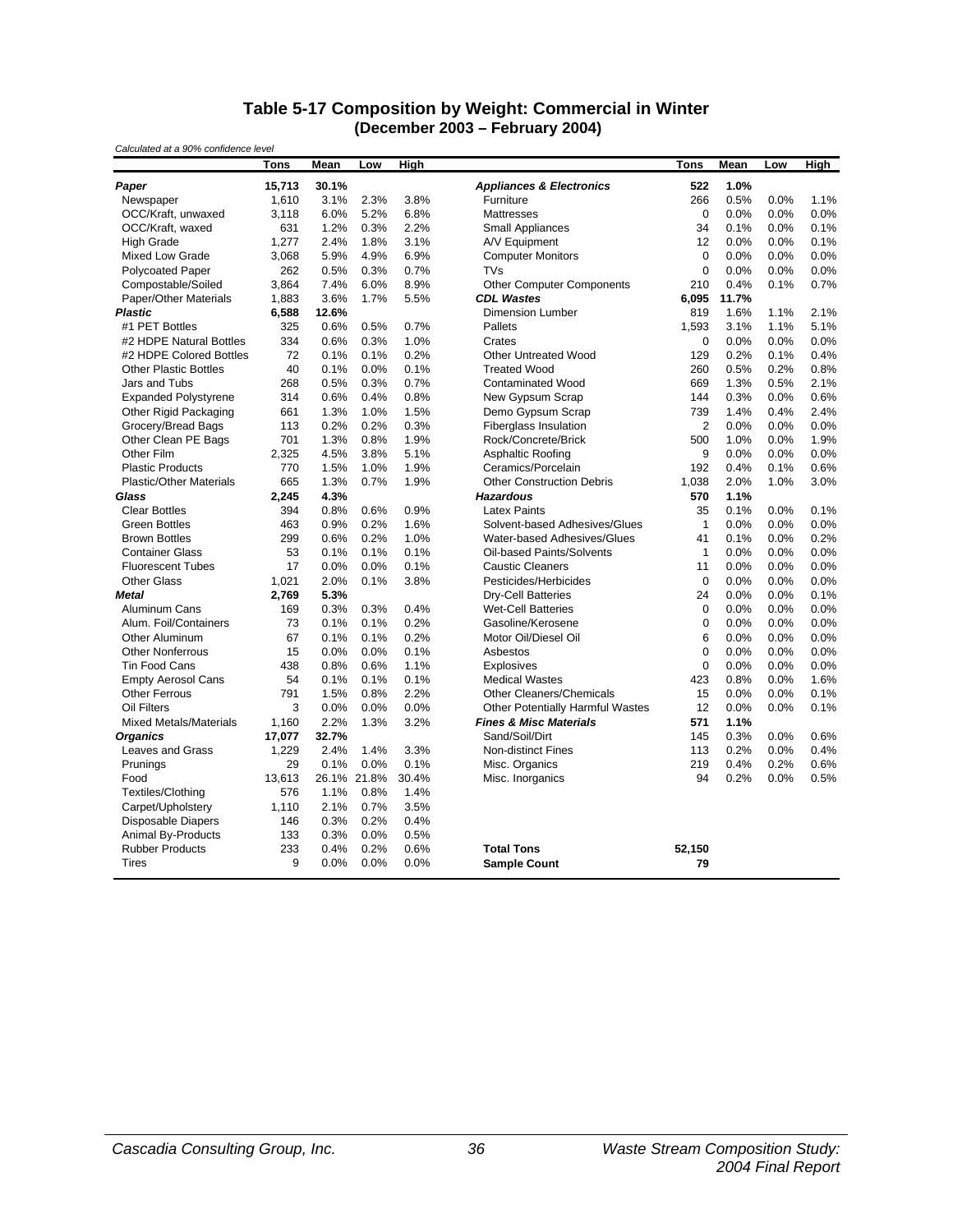# **5.3 Composition by Generator Type**

As discussed at the beginning of this section, drivers were asked to identify from which type of business they had collected the sample load.<sup>11</sup> Since commercial garbage trucks often haul waste from a variety of different business types, most samples are of the *mixed generator type*. The remaining generator-specific analyses are based on a very small number of samples and are thus subject to a relatively wide margin of error. These results provide rough estimates only.

This section first presents the top ten components for each of the 11 commercial generator types.<sup>12</sup> Following the top ten tables are the detailed composition tables for each commercial generator group.

## **5.3.1 Construction, Demolition, & Landclearing**

A total of 9 *CDL* loads were sampled. As shown in Table 5-18, the top ten components accounted for an estimated 76% of the tonnage. Table 5-29 shows the detailed composition results for the samples taken from *CDL* generators.

| <b>Component</b>                 | Mean  | <b>Cum.</b> % |
|----------------------------------|-------|---------------|
| Sand/Soil/Dirt                   | 16.2% | 16.2%         |
| Rock/Concrete/Brick              | 11.1% | 27.3%         |
| Dimension Lumber                 | 10.1% | 37.3%         |
| Demo Gypsum Scrap                | 8.4%  | 45.7%         |
| <b>Treated Wood</b>              | 6.1%  | 51.8%         |
| <b>Other Ferrous Metal</b>       | 5.9%  | 57.7%         |
| Carpet/Upholstery                | 5.8%  | 63.5%         |
| <b>Other Construction Debris</b> | 5.2%  | 68.7%         |
| Food                             | 4.2%  | 72.9%         |
| Mixed Metals/Materials           | 3.2%  | 76.1%         |
| Total                            | 76.1% |               |

| Table 5-18 Top Ten Components: Construction, Demolition, & Landclearing |  |
|-------------------------------------------------------------------------|--|
| (December 2003 – November 2004)                                         |  |

<sup>&</sup>lt;sup>11</sup> These generator types are defined by Standard Industry Codes (SIC) in Appendix B.

<sup>&</sup>lt;sup>12</sup> Restaurant and other non-residential, in this study, were combined with *mixed generator types* because of their small sample size. Results for *mixed generator types* are presented in Table 5-28 and Table 5-39.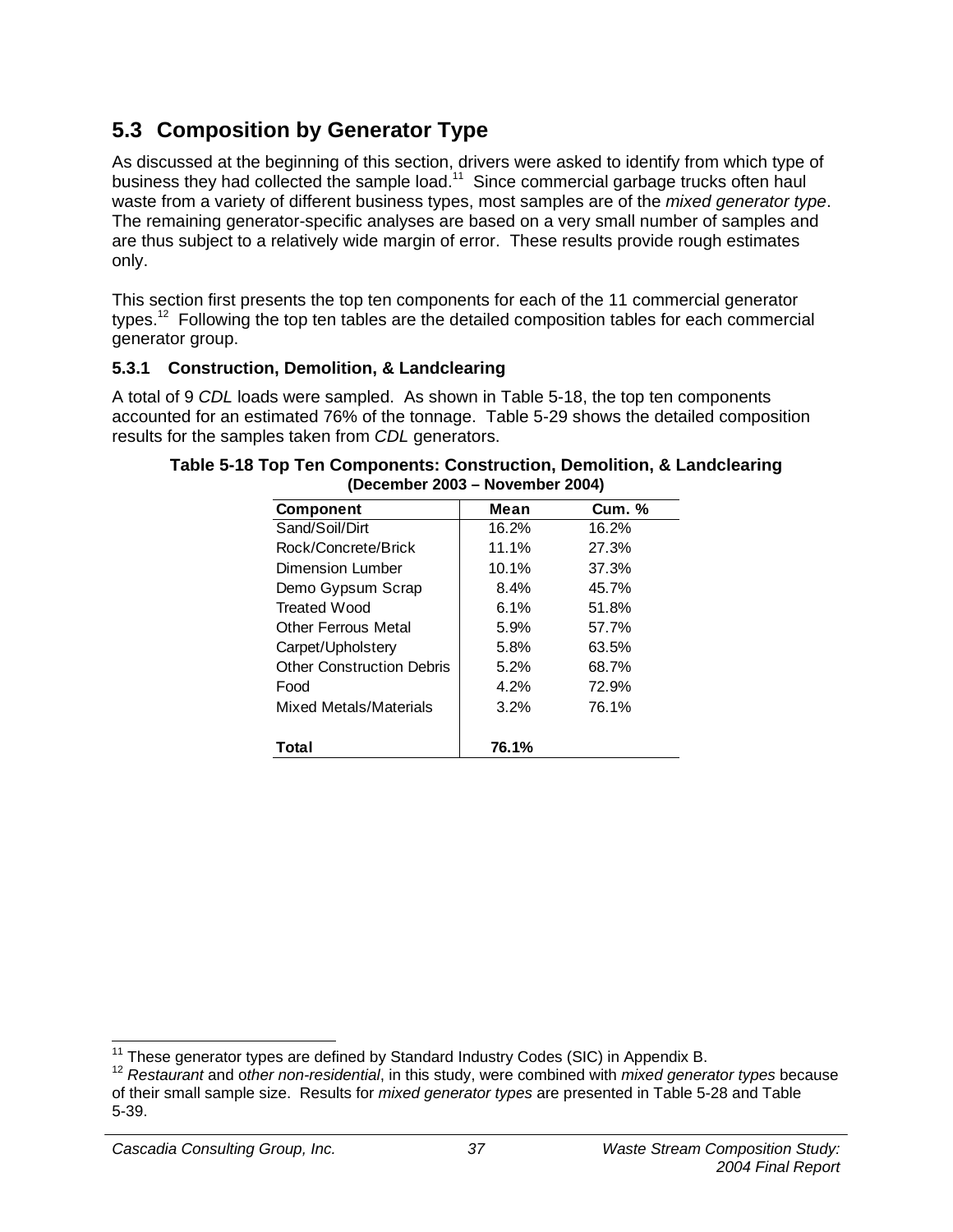## **5.3.2 Education**

A total of 8 loads from *educational* institutions were sampled. As shown in Table 5-19, the top ten components accounted over 80% of the tonnage. Table 5-30 shows the detailed composition results for the samples taken from educational institutions.

| (December 2003 – November 2004) |         |               |  |  |
|---------------------------------|---------|---------------|--|--|
| <b>Component</b>                | Mean    | <b>Cum.</b> % |  |  |
| Food                            | 32.9%   | 32.9%         |  |  |
| Compostable/Soiled Paper        | 19.1%   | 52.0%         |  |  |
| <b>Other Plastic Film</b>       | 6.4%    | 58.3%         |  |  |
| Mixed Low Grade Paper           | 4.4%    | 62.7%         |  |  |
| Unwaxed OCC/Kraft Paper         | 4.2%    | 67.0%         |  |  |
| Newspaper                       | 3.8%    | 70.7%         |  |  |
| <b>High Grade Paper</b>         | 3.5%    | 74.2%         |  |  |
| Leaves and Grass                | $3.2\%$ | 77.4%         |  |  |
| <b>Clear Glass Bottles</b>      | 2.7%    | 80.2%         |  |  |
| #1 PET Bottles                  | 2.6%    | 82.8%         |  |  |
| Total                           | 82.8%   |               |  |  |

| <b>Table 5-19 Top Ten Components: Education</b> |  |
|-------------------------------------------------|--|
| (December 2003 – November 2004)                 |  |

### **5.3.3 Health Care**

A total of 5 loads from *health care* facilities were sampled. As shown in Table 5-20, the top ten components accounted for a combined total of 74% of the tonnage. Table 5-31 shows the detailed composition results for the samples taken from health care facilities.

|                             | 1101101100120011 |               |
|-----------------------------|------------------|---------------|
| <b>Component</b>            | Mean             | <b>Cum. %</b> |
| Food                        | 22.7%            | 22.7%         |
| <b>Medical Wastes</b>       | 13.7%            | 36.4%         |
| Compostable/Soiled Paper    | 9.3%             | 45.7%         |
| Mixed Low Grade             | 7.9%             | 53.6%         |
| Unwaxed OCC/Kraft Paper     | 4.9%             | 58.4%         |
| <b>Other Plastic Film</b>   | 4.8%             | 63.2%         |
| <b>Other Ferrous Metal</b>  | 2.9%             | 66.1%         |
| <b>Other Glass</b>          | 2.8%             | 68.9%         |
| Misc. Inorganics            | 2.6%             | 71.6%         |
| <b>Expanded Polystyrene</b> | 2.4%             | 73.9%         |
|                             |                  |               |
| Total                       | 73.9%            |               |

#### **Table 5-20 Top Ten Components: Health Care (December 2003 – November 2004)**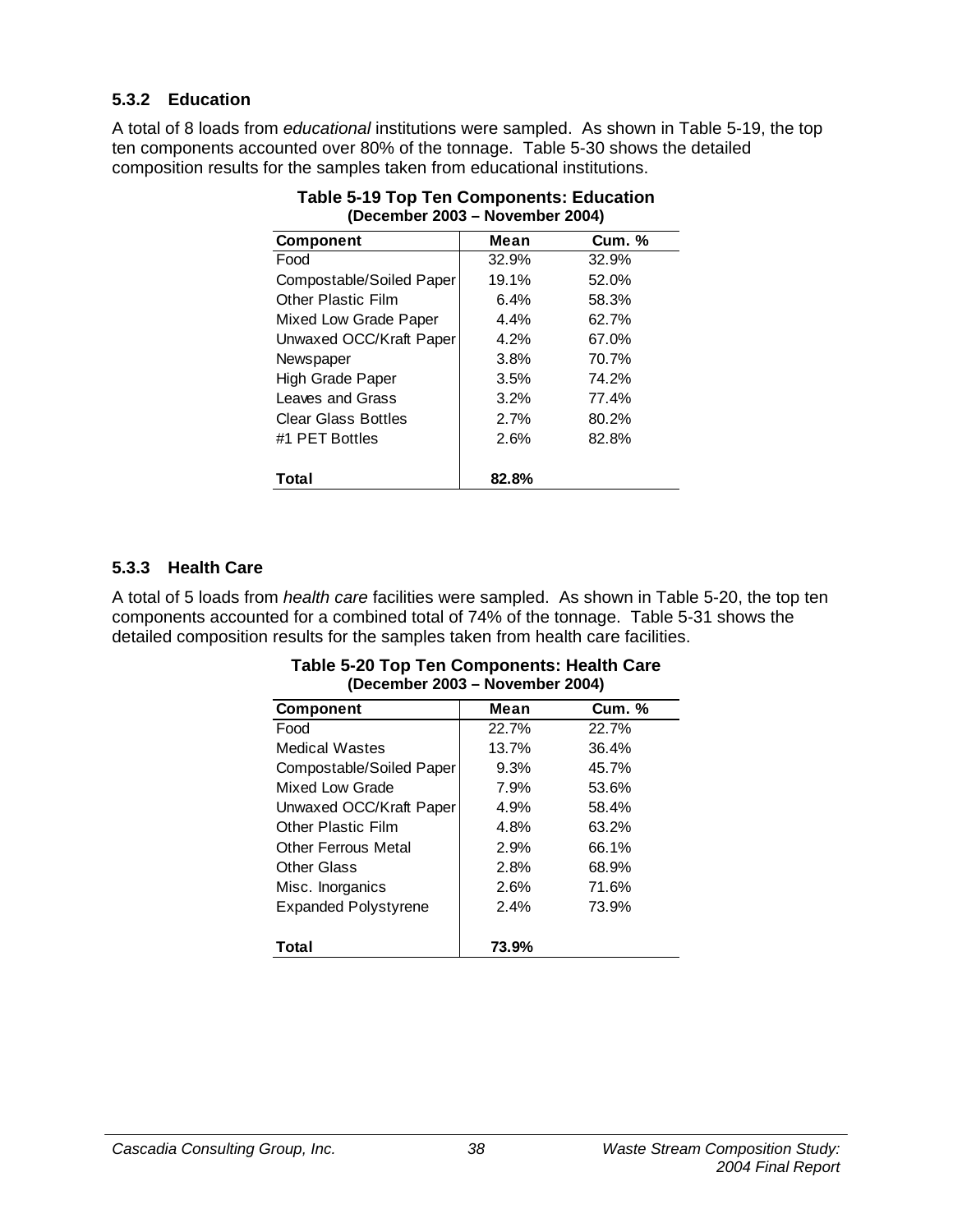## **5.3.4 Hotel/Motel**

A total of 2 loads were sampled from *hotel/motel* generators. As shown in Table 5-21, the top ten components accounted for a combined total of about 94% of the tonnage. Table 5-32 shows the detailed composition results for the samples taken from *hotel/motel* generators.

| (December 2003 – November 2004) |       |        |
|---------------------------------|-------|--------|
| <b>Component</b>                | Mean  | Cum. % |
| Food                            | 46.9% | 46.9%  |
| Mixed Low Grade Paper           | 24.4% | 71.3%  |
| High Grade Paper                | 4.5%  | 75.8%  |
| <b>Other Plastic Film</b>       | 4.2%  | 79.9%  |
| Newspaper                       | 3.8%  | 83.7%  |
| Carpet/Upholstery               | 3.0%  | 86.7%  |
| Compostable/Soiled Paper        | 2.8%  | 89.5%  |
| Unwaxed OCC/Kraft Paper         | 2.5%  | 91.9%  |
| Rock/Concrete/Brick             | 1.3%  | 93.3%  |
| Green Glass Bottles             | 0.9%  | 94.2%  |
|                                 |       |        |
| Total                           | 94.2% |        |

**Table 5-21 Top Ten Components: Hotel/Motel (December 2003 – November 2004)** 

## **5.3.5 Manufacturing**

A total of 18 loads from *manufacturing* businesses were sampled. As shown in Table 5-22, the top ten components accounted for a combined total of 72% of the tonnage. Table 5-33 shows the detailed composition results for the samples taken from manufacturing businesses.

| IPANGIINGI LUVU               |       |               |
|-------------------------------|-------|---------------|
| <b>Component</b>              | Mean  | <b>Cum. %</b> |
| Paper/Other Materials         | 22.7% | 22.7%         |
| Food                          | 14.8% | 37.5%         |
| Unwaxed OCC/Kraft Paper       | 6.3%  | 43.8%         |
| <b>Other Plastic Film</b>     | 5.7%  | 49.5%         |
| Other Clean Polyethylene Bags | 4.1%  | 53.5%         |
| Rock/Concrete/Brick           | 3.8%  | 57.4%         |
| High Grade Paper              | 3.8%  | 61.2%         |
| Mixed Low Grade Paper         | 3.6%  | 64.7%         |
| Demo Gypsum Scrap             | 3.4%  | 68.1%         |
| Compostable/Soiled Paper      | 3.3%  | 71.5%         |
|                               |       |               |
| Total                         | 71.5% |               |

#### **Table 5-22 Top Ten Components: Manufacturing (December 2003 – November 2004)**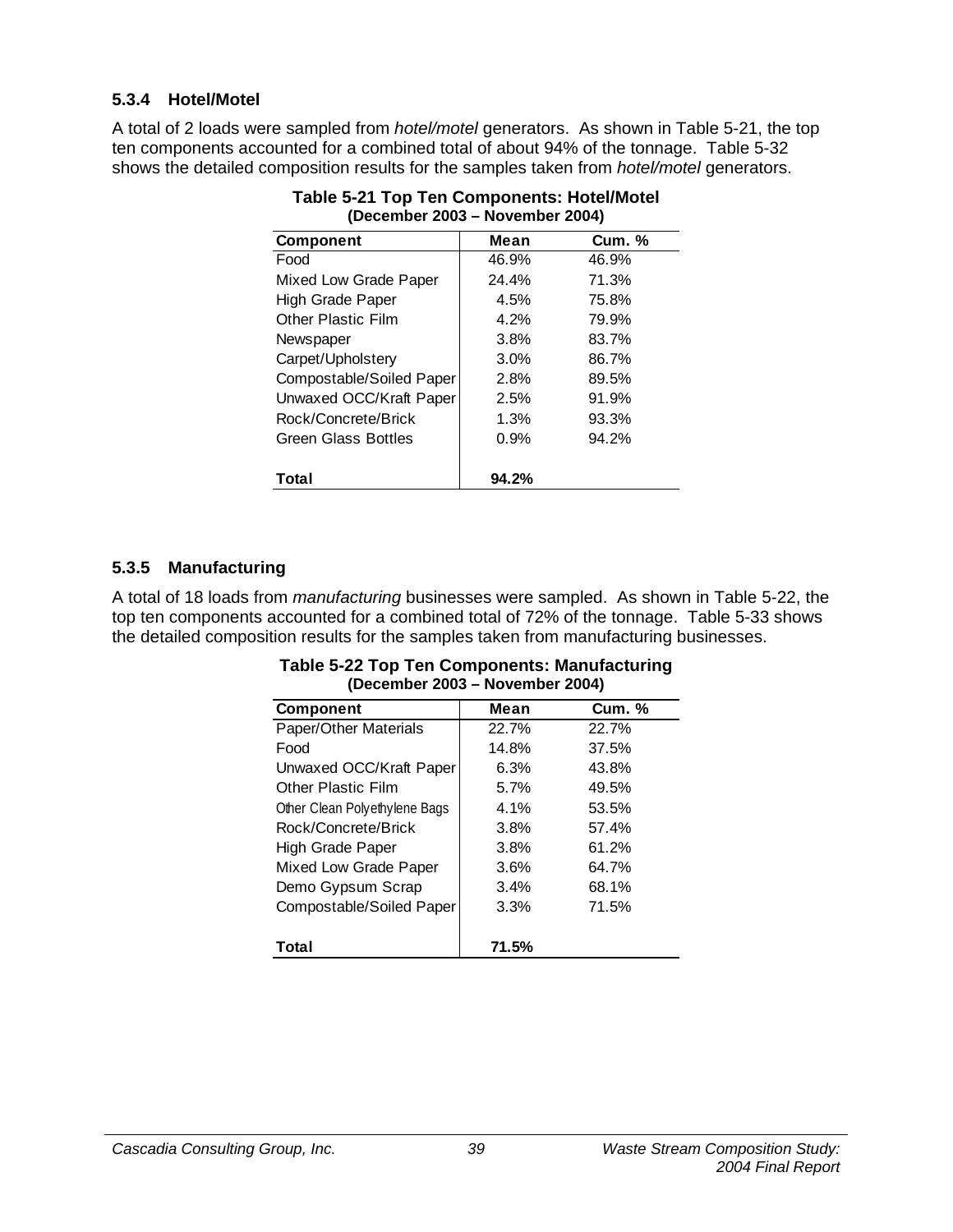## **5.3.6 Office**

A total of 9 samples were taken from *office* waste loads. As shown in Table 5-23, the top ten components accounted for a combined total of 76% of the tonnage. Table 5-34 shows the detailed composition results for the samples taken from *office* waste loads.

| (December 2003 – November 2004) |       |               |
|---------------------------------|-------|---------------|
| <b>Component</b>                | Mean  | <b>Cum. %</b> |
| Food                            | 20.5% | 20.5%         |
| Compostable/Soiled Paper        | 16.6% | 37.1%         |
| Carpet/Upholstery               | 7.7%  | 44.8%         |
| High Grade Paper                | 7.1%  | 51.9%         |
| Mixed Low Grade Paper           | 6.2%  | 58.1%         |
| <b>Other Plastic Film</b>       | 5.5%  | 63.6%         |
| Unwaxed OCC/Kraft Paper         | 4.6%  | 68.2%         |
| Pallets                         | 3.1%  | 71.4%         |
| Other Rigid Plastic Packaging   | 2.5%  | 73.9%         |
| <b>Plastic/Other Materials</b>  | 2.5%  | 76.4%         |
|                                 |       |               |
| Total                           | 76.4% |               |

| <b>Table 5-23 Top Ten Components: Office</b> |  |
|----------------------------------------------|--|
| (December 2003 – November 2004)              |  |

### **5.3.7 Other Services**

A total of 15 samples were taken from *other services* loads. As shown in Table 5-24, the top ten components accounted for a combined total of 63% of the tonnage. Table 5-35 shows the detailed composition results for the samples taken from *other services* loads.

| IPANGIINGI LUVU<br>$\begin{array}{c} \textbf{1121} & \textbf{221} \\ \textbf{231} & \textbf{242} \\ \textbf{251} & \textbf{262} \\ \textbf{262} & \textbf{272} \\ \textbf{283} & \textbf{293} \\ \textbf{294} & \textbf{293} \\ \textbf{206} & \textbf{293} \\ \textbf{217} & \textbf{293} \\ \textbf{218} & \textbf{293} \\ \textbf{218} & \textbf{293} \\ \textbf{218} & \textbf{293} \\ \textbf{218} & \textbf{2$ |       |               |
|----------------------------------------------------------------------------------------------------------------------------------------------------------------------------------------------------------------------------------------------------------------------------------------------------------------------------------------------------------------------------------------------------------------------|-------|---------------|
| <b>Component</b>                                                                                                                                                                                                                                                                                                                                                                                                     | Mean  | <b>Cum. %</b> |
| Food                                                                                                                                                                                                                                                                                                                                                                                                                 | 16.7% | 16.7%         |
| Furniture                                                                                                                                                                                                                                                                                                                                                                                                            | 7.7%  | 24.4%         |
| Pallets                                                                                                                                                                                                                                                                                                                                                                                                              | 7.5%  | 31.8%         |
| Mixed Metals/Materials                                                                                                                                                                                                                                                                                                                                                                                               | 5.4%  | 37.2%         |
| <b>Other Plastic Film</b>                                                                                                                                                                                                                                                                                                                                                                                            | 5.2%  | 42.4%         |
| Compostable/Soiled Paper                                                                                                                                                                                                                                                                                                                                                                                             | 4.8%  | 47.2%         |
| Unwaxed OCC/Kraft Paper                                                                                                                                                                                                                                                                                                                                                                                              | 4.4%  | 51.7%         |
| Paper/Other Materials                                                                                                                                                                                                                                                                                                                                                                                                | 4.1%  | 55.7%         |
| Mixed Low Grade Paper                                                                                                                                                                                                                                                                                                                                                                                                | 4.0%  | 59.7%         |
| Other Clean Polyethylene Bags                                                                                                                                                                                                                                                                                                                                                                                        | 3.7%  | 63.5%         |
| Total                                                                                                                                                                                                                                                                                                                                                                                                                | 63.5% |               |

#### **Table 5-24 Top Ten Components: Other Services (December 2003 – November 2004)**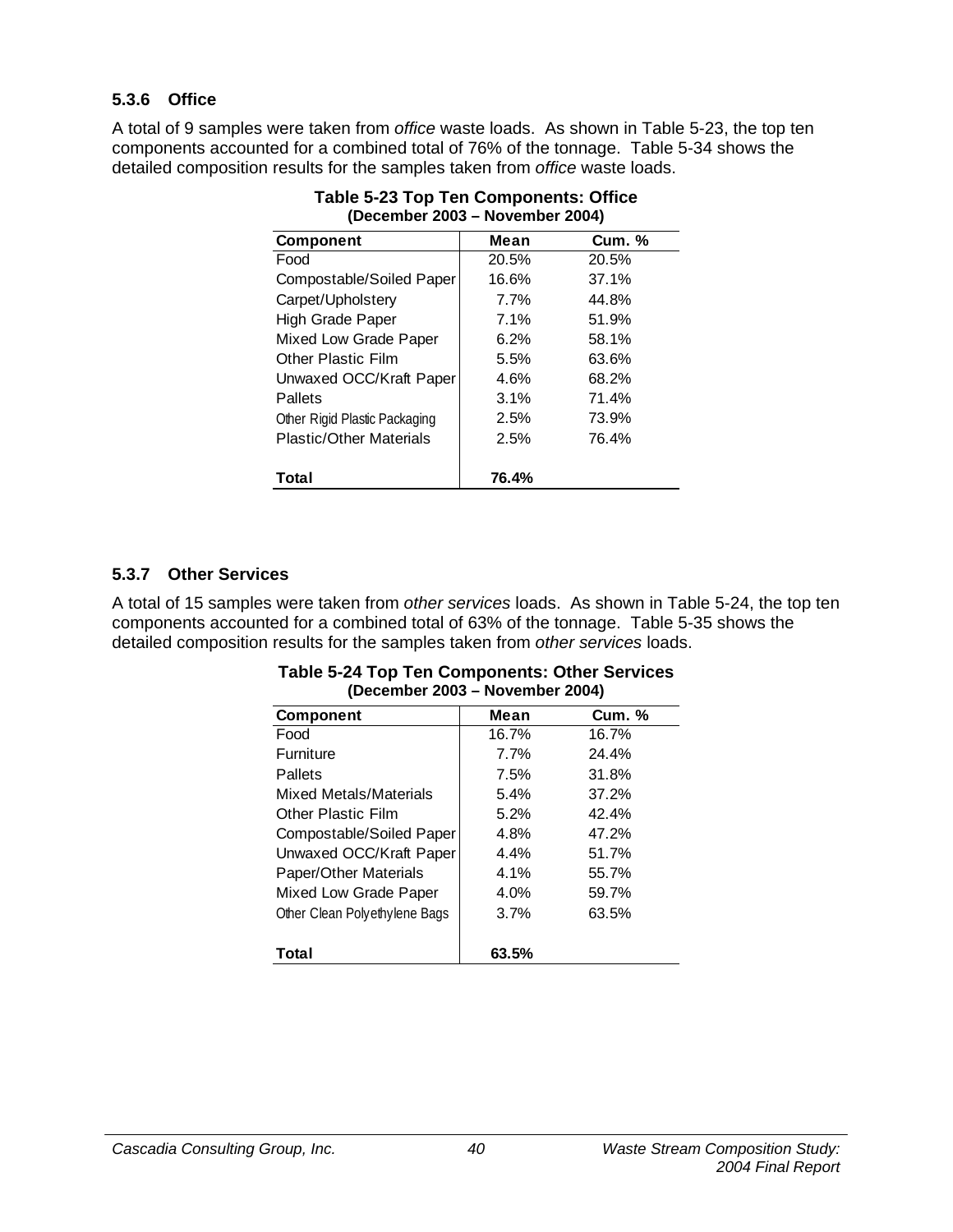## **5.3.8 Retail**

A total of 27 samples were taken from *retail* business loads. As shown in Table 5-25, the top ten components accounted for a combined total of nearly 80% of the tonnage. Table 5-36 shows the detailed composition results for the samples taken from retail business loads.

| (Deceniner 2003 – November 2004) |       |               |
|----------------------------------|-------|---------------|
| <b>Component</b>                 | Mean  | <b>Cum. %</b> |
| Food                             | 35.2% | 35.2%         |
| Unwaxed OCC/Kraft Paper          | 8.6%  | 43.8%         |
| <b>Pallets</b>                   | 6.6%  | 50.3%         |
| Waxed OCC/Kraft Paper            | 5.7%  | 56.1%         |
| Carpet/Upholstery                | 5.2%  | 61.2%         |
| <b>Other Plastic Film</b>        | 4.3%  | 65.5%         |
| Other Glass                      | 4.1%  | 69.6%         |
| Mixed Low Grade Paper            | 3.8%  | 73.4%         |
| Compostable/Soiled Paper         | 3.1%  | 76.6%         |
| Other Clean Polyethylene Bags    | 2.2%  | 78.8%         |
| Total                            | 78.8% |               |

**Table 5-25 Top Ten Components: Retail (December 2003 – November 2004)** 

## **5.3.9 Transportation**

A total of 8 samples were taken from the *transportation* industry. As shown in Table 5-26, the top ten components accounted for a combined total of nearly 80% of the tonnage. Table 5-37 shows the detailed composition results for the samples taken from the transportation industry.

| <b>Component</b>              | Mean  | <b>Cum.</b> % |
|-------------------------------|-------|---------------|
| Food                          | 22.0% | 22.0%         |
| Pallets                       | 11.2% | 33.2%         |
| Compostable/Soiled Paper      | 9.4%  | 42.6%         |
| Dimension Lumber              | 8.8%  | 51.3%         |
| <b>Furniture</b>              | 6.5%  | 57.8%         |
| Newspaper                     | 5.5%  | 63.3%         |
| <b>Other Plastic Film</b>     | 4.4%  | 67.7%         |
| Mixed Low Grade Paper         | 3.9%  | 71.6%         |
| Other Clean Polyethylene Bags | 3.9%  | 75.5%         |
| Unwaxed OCC/Kraft Paper       | 3.5%  | 78.9%         |
|                               |       |               |
| Total                         | 78.9% |               |

#### **Table 5-26 Top Ten Components: Transportation (December 2003 – November 2004)**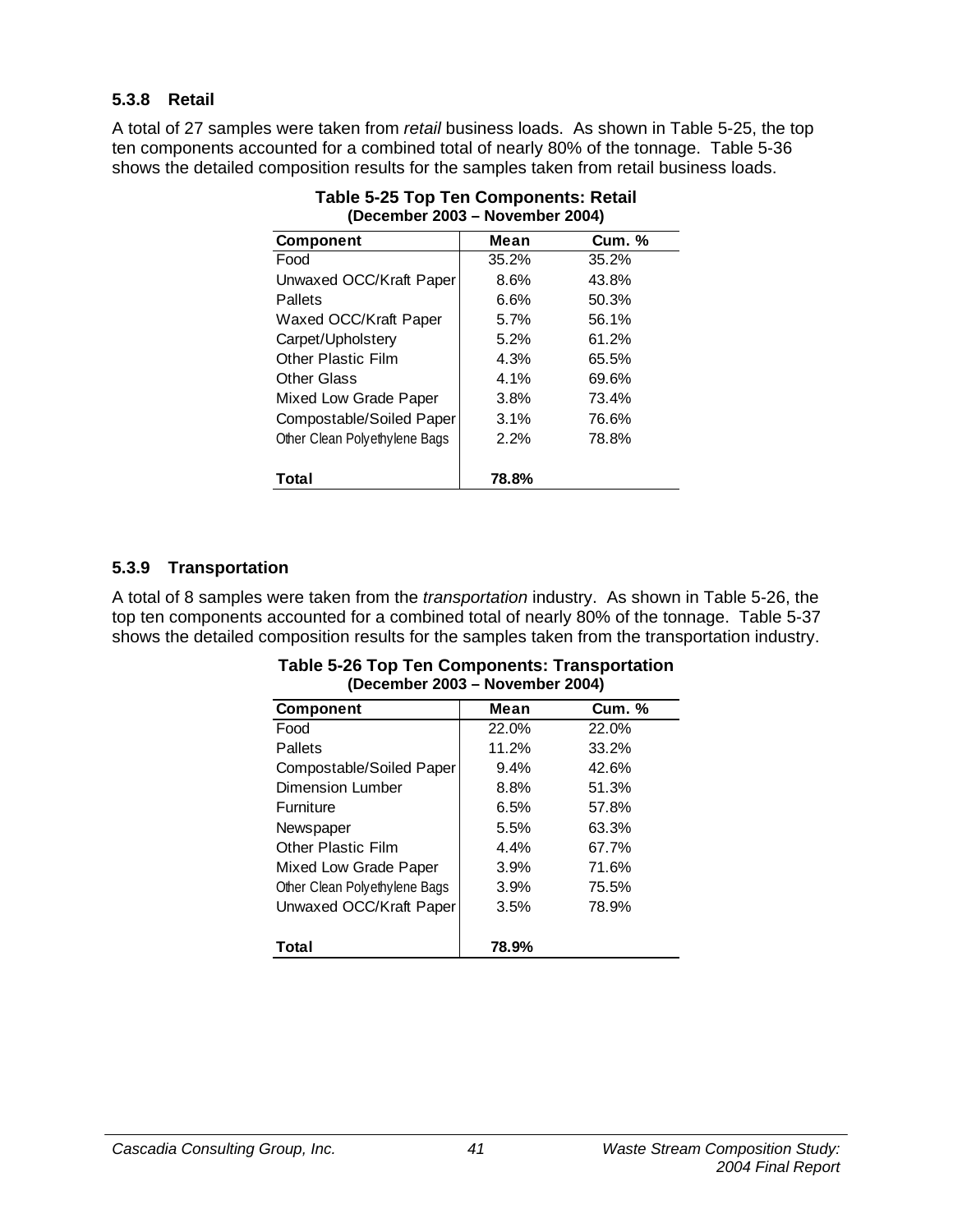### **5.3.10 Wholesale**

A total of 7 samples were taken from *wholesale* establishments. As shown in Table 5-27, the top ten components accounted for approximately 75% of the tonnage. Table 5-38 shows the detailed composition results for the samples taken from wholesale establishments.

| <b>Component</b>               | Mean    | <b>Cum. %</b> |
|--------------------------------|---------|---------------|
| Carpet/Upholstery              | 20.8%   | 20.8%         |
| Unwaxed OCC/Kraft Paper        | 10.4%   | 31.2%         |
| Contaminated Wood              | 8.9%    | 40.1%         |
| Paper/Other Materials          | $6.7\%$ | 46.8%         |
| Food                           | $6.7\%$ | 53.6%         |
| Leaves and Grass               | 5.3%    | 58.9%         |
| <b>Other Ferrous Metal</b>     | 5.1%    | 63.9%         |
| Mixed Low Grade Paper          | 4.6%    | 68.5%         |
| <b>Plastic/Other Materials</b> | 3.7%    | 72.2%         |
| Tin Food Cans                  | 3.3%    | 75.5%         |
|                                |         |               |
| Total                          | 75.5%   |               |

| Table 5-27 Top Ten Components: Wholesale |
|------------------------------------------|
| (December 2003 – November 2004)          |

### **5.3.11 Mixed Commercial Generators**

A total of 162 samples were taken from *mixed commercial generator* loads. Also included in this generator type is one *other non-residential* and one *restaurant* sample. As shown in Table 5-28, the top ten components accounted for a combined total of 66% of the tonnage. Table 5-39 shows the detailed composition results for the samples taken from *mixed commercial generator* loads.

| <b>Component</b>          | Mean    | <b>Cum.</b> % |
|---------------------------|---------|---------------|
| Food                      | 31.0%   | 31.0%         |
| Compostable/Soiled Paper  | $7.0\%$ | 37.9%         |
| Mixed Low Grade Paper     | 5.8%    | 43.8%         |
| <b>Other Plastic Film</b> | 4.7%    | 48.5%         |
| Unwaxed OCC/Kraft Paper   | 4.5%    | 53.0%         |
| Leaves and Grass          | $3.0\%$ | 56.0%         |
| Dimension Lumber          | 2.6%    | 58.7%         |
| Mixed Metals/Materials    | 2.6%    | 61.3%         |
| Newspaper                 | 2.6%    | 63.9%         |
| High Grade Paper          | 2.3%    | 66.2%         |
| Total                     | 66.2%   |               |

**Table 5-28 Top Ten Components: Mixed Commercial Generators (December 2003 – November 2004)**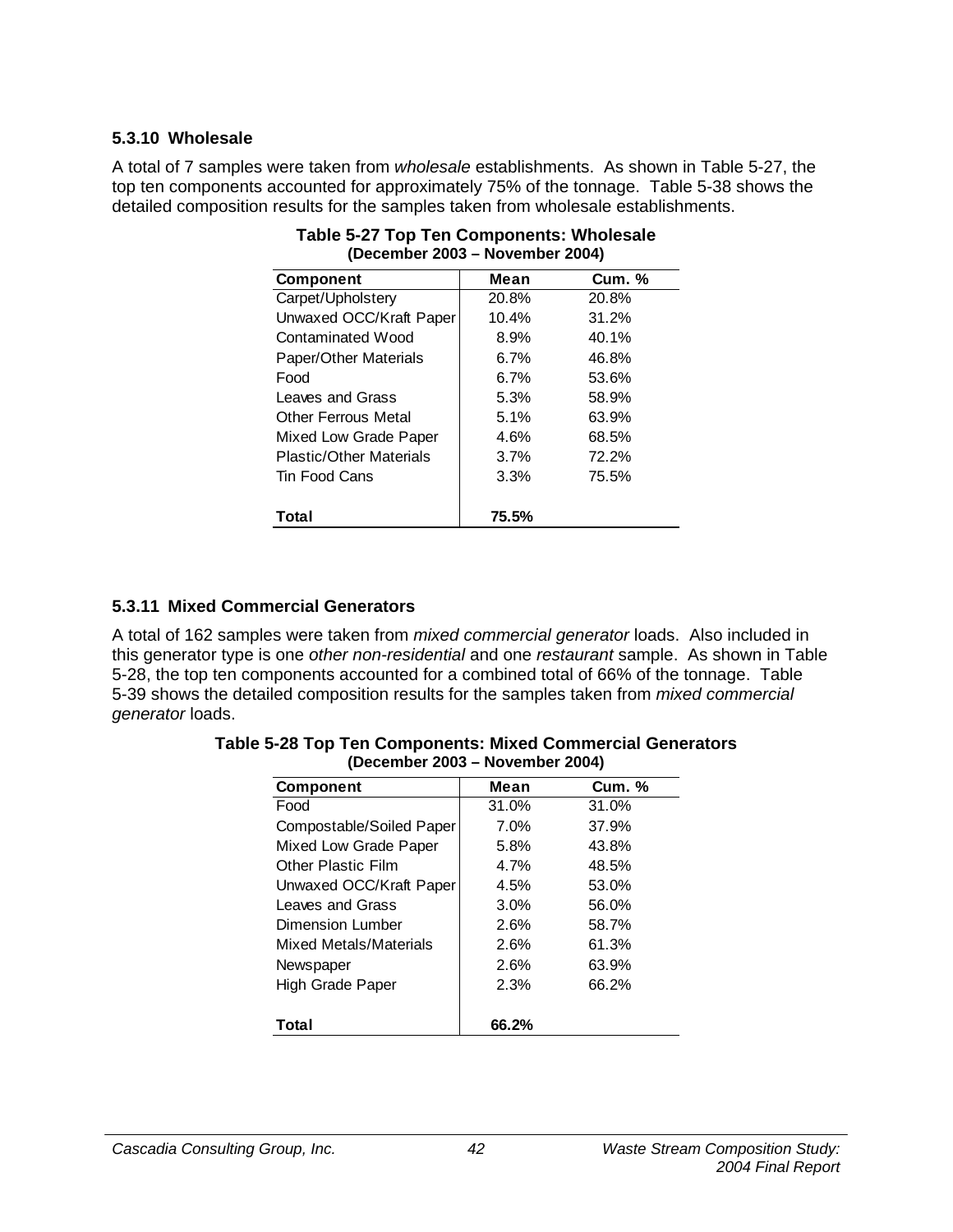## **5.3.12 Comparisons between Generator Types**

*Food* was a large waste component disposed by all 11 generator types. *Unwaxed OCC/Kraft paper* was a large component of waste from ten generator types. On the other hand, *#1 PET bottles* from *education* generators, and *tin food cans* from *wholesale* generators were among the top ten components only from these generator groups.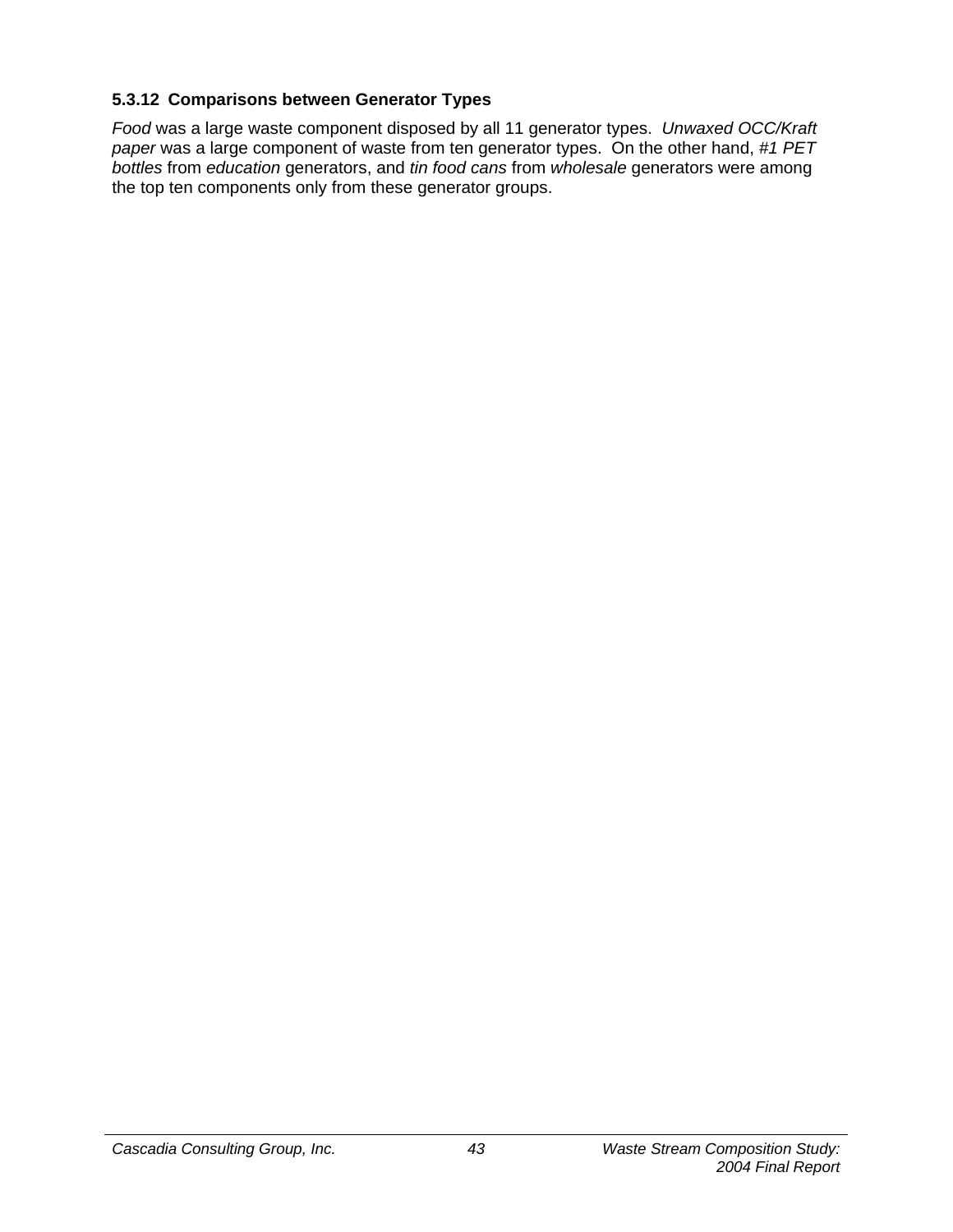| Table 5-29 Composition by Weight: Construction, Demolition & Landclearing |
|---------------------------------------------------------------------------|
| (December 2003 – November 2004)                                           |

| Calculated at a 90% confidence level |         |              |             |                                         |         |      |             |
|--------------------------------------|---------|--------------|-------------|-----------------------------------------|---------|------|-------------|
|                                      | Mean    | Low          | <b>High</b> |                                         | Mean    | Low  | <b>High</b> |
| Paper                                | 8.1%    |              |             | <b>Appliances &amp; Electronics</b>     | 4.5%    |      |             |
| Newspaper                            | 1.2%    | 0.0%         | 2.5%        | Furniture                               | 3.1%    | 0.0% | 8.2%        |
| OCC/Kraft, unwaxed                   | 2.6%    | 0.5%         | 4.7%        | <b>Mattresses</b>                       | 1.4%    | 0.0% | 3.6%        |
| OCC/Kraft, waxed                     | $0.0\%$ | 0.0%         | 0.0%        | Small Appliances                        | 0.0%    | 0.0% | 0.0%        |
| High Grade                           | 0.3%    | 0.0%         | 0.9%        | A/V Equipment                           | 0.0%    | 0.0% | 0.0%        |
| <b>Mixed Low Grade</b>               | 2.3%    | 0.0%         | 5.0%        | <b>Computer Monitors</b>                | 0.0%    | 0.0% | 0.0%        |
| <b>Polycoated Paper</b>              | 0.2%    | 0.0%         | 0.4%        | TVs                                     | 0.0%    | 0.0% | 0.0%        |
| Compostable/Soiled                   | 0.7%    | 0.0%         | 1.9%        | <b>Other Computer Components</b>        | 0.0%    | 0.0% | 0.0%        |
| Paper/Other Materials                | 0.7%    | 0.0%         | 1.7%        | <b>CDL Wastes</b>                       | 44.6%   |      |             |
| <b>Plastic</b>                       | 3.3%    |              |             | Dimension Lumber                        | 10.1%   | 6.2% | 14.0%       |
| #1 PET Bottles                       | 0.1%    | 0.0%         | 0.2%        | Pallets                                 | 0.7%    | 0.0% | 1.8%        |
| #2 HDPE Natural Bottles              | $0.0\%$ | 0.0%         | 0.0%        | Crates                                  | 0.0%    | 0.0% | 0.0%        |
| #2 HDPE Colored Bottles              | $0.0\%$ | 0.0%         | 0.1%        | <b>Other Untreated Wood</b>             | 0.4%    | 0.0% | 1.1%        |
| <b>Other Plastic Bottles</b>         | 0.0%    | 0.0%         | 0.0%        | <b>Treated Wood</b>                     | 6.1%    | 0.9% | 11.3%       |
| Jars and Tubs                        | 0.1%    | 0.0%         | 0.2%        | <b>Contaminated Wood</b>                | 0.7%    | 0.0% | 1.4%        |
| <b>Expanded Polystyrene</b>          | 0.1%    | 0.0%         | 0.2%        | New Gypsum Scrap                        | 1.7%    | 0.0% | 4.5%        |
| Other Rigid Packaging                | 0.1%    | 0.0%         | 0.3%        | Demo Gypsum Scrap                       | 8.4%    | 1.2% | 15.7%       |
| Grocery/Bread Bags                   | $0.0\%$ | 0.0%         | 0.0%        | Fiberglass Insulation                   | 0.1%    | 0.0% | 0.2%        |
| Other Clean PE Bags                  | 0.6%    | 0.0%         | 1.6%        | Rock/Concrete/Brick                     | 11.1%   | 0.7% | 21.5%       |
| Other Film                           | 0.8%    | 0.0%         | 1.8%        | Asphaltic Roofing                       | 0.2%    | 0.0% | 0.6%        |
| <b>Plastic Products</b>              | 0.9%    | 0.0%         | 1.8%        | Ceramics/Porcelain                      | 0.0%    | 0.0% | 0.0%        |
| <b>Plastic/Other Materials</b>       | 0.4%    | 0.0%         | 0.9%        | <b>Other Construction Debris</b>        | 5.2%    | 0.0% | 11.8%       |
| Glass                                | 1.0%    |              |             | <b>Hazardous</b>                        | 0.1%    |      |             |
| <b>Clear Bottles</b>                 | $0.0\%$ | 0.0%         | 0.0%        | <b>Latex Paints</b>                     | 0.0%    | 0.0% | 0.0%        |
| <b>Green Bottles</b>                 | $0.0\%$ | 0.0%         | 0.0%        | Solvent-based Adhesives/Glues           | 0.0%    | 0.0% | 0.0%        |
| <b>Brown Bottles</b>                 | $0.0\%$ | 0.0%         | 0.0%        | Water-based Adhesives/Glues             | 0.0%    | 0.0% | 0.0%        |
| <b>Container Glass</b>               | 0.1%    | 0.0%         | 0.3%        | Oil-based Paints/Solvents               | 0.0%    | 0.0% | 0.0%        |
| <b>Fluorescent Tubes</b>             | $0.0\%$ | 0.0%         | 0.1%        | <b>Caustic Cleaners</b>                 | 0.0%    | 0.0% | 0.0%        |
| <b>Other Glass</b>                   | 0.8%    | 0.0%         | 2.2%        | Pesticides/Herbicides                   | 0.0%    | 0.0% | 0.0%        |
| Metal                                | 9.9%    |              |             | <b>Dry-Cell Batteries</b>               | 0.0%    | 0.0% | 0.0%        |
| Aluminum Cans                        | 0.1%    | 0.0%         | 0.1%        | <b>Wet-Cell Batteries</b>               | 0.0%    | 0.0% | 0.0%        |
| Alum. Foil/Containers                | 0.1%    | 0.0%         | 0.2%        | Gasoline/Kerosene                       | 0.0%    | 0.0% | 0.0%        |
| Other Aluminum                       | $0.1\%$ | 0.0%         | 0.2%        | Motor Oil/Diesel Oil                    | 0.1%    | 0.0% | 0.2%        |
| <b>Other Nonferrous</b>              | 0.1%    | 0.0%         | 0.3%        | Asbestos                                | 0.0%    | 0.0% | 0.0%        |
| <b>Tin Food Cans</b>                 | 0.5%    | 0.0%         | 1.2%        | <b>Explosives</b>                       | 0.0%    | 0.0% | 0.0%        |
| <b>Empty Aerosol Cans</b>            | $0.0\%$ | 0.0%         | 0.1%        | <b>Medical Wastes</b>                   | 0.0%    | 0.0% | 0.0%        |
| <b>Other Ferrous</b>                 | 5.9%    | 0.0%         | 12.4%       | <b>Other Cleaners/Chemicals</b>         | 0.0%    | 0.0% | 0.0%        |
| Oil Filters                          | $0.0\%$ | 0.0%         | 0.0%        | <b>Other Potentially Harmful Wastes</b> | 0.0%    | 0.0% | 0.0%        |
| <b>Mixed Metals/Materials</b>        | 3.2%    | 1.3%         | 5.0%        | <b>Fines &amp; Misc Materials</b>       | 16.3%   |      |             |
| <b>Organics</b>                      | 12.3%   |              |             | Sand/Soil/Dirt                          | 16.2%   | 0.0% | 34.0%       |
| Leaves and Grass                     |         | 0.9% 0.0%    | 2.0%        | <b>Non-distinct Fines</b>               | 0.0%    | 0.0% | 0.0%        |
| Prunings                             |         | 0.3% 0.0%    | 0.8%        | Misc. Organics                          | 0.1%    | 0.0% | 0.1%        |
| Food                                 |         | 4.2% 0.0%    | 11.1%       | Misc. Inorganics                        | $0.0\%$ | 0.0% | $0.0\%$     |
| Textiles/Clothing                    |         | $0.6\%$ 0.1% | 1.0%        |                                         |         |      |             |
| Carpet/Upholstery                    | 5.8%    | 0.0%         | 13.8%       |                                         |         |      |             |
| <b>Disposable Diapers</b>            |         | 0.2% 0.0%    | 0.4%        |                                         |         |      |             |
| Animal By-Products                   |         | $0.0\%$ 0.0% | $0.0\%$     |                                         |         |      |             |
| <b>Rubber Products</b>               | $0.2\%$ | 0.0%         | 0.4%        |                                         |         |      |             |
| <b>Tires</b>                         |         | 0.3% 0.0%    | 0.7%        | <b>Sample Count</b>                     | 9       |      |             |
|                                      |         |              |             |                                         |         |      |             |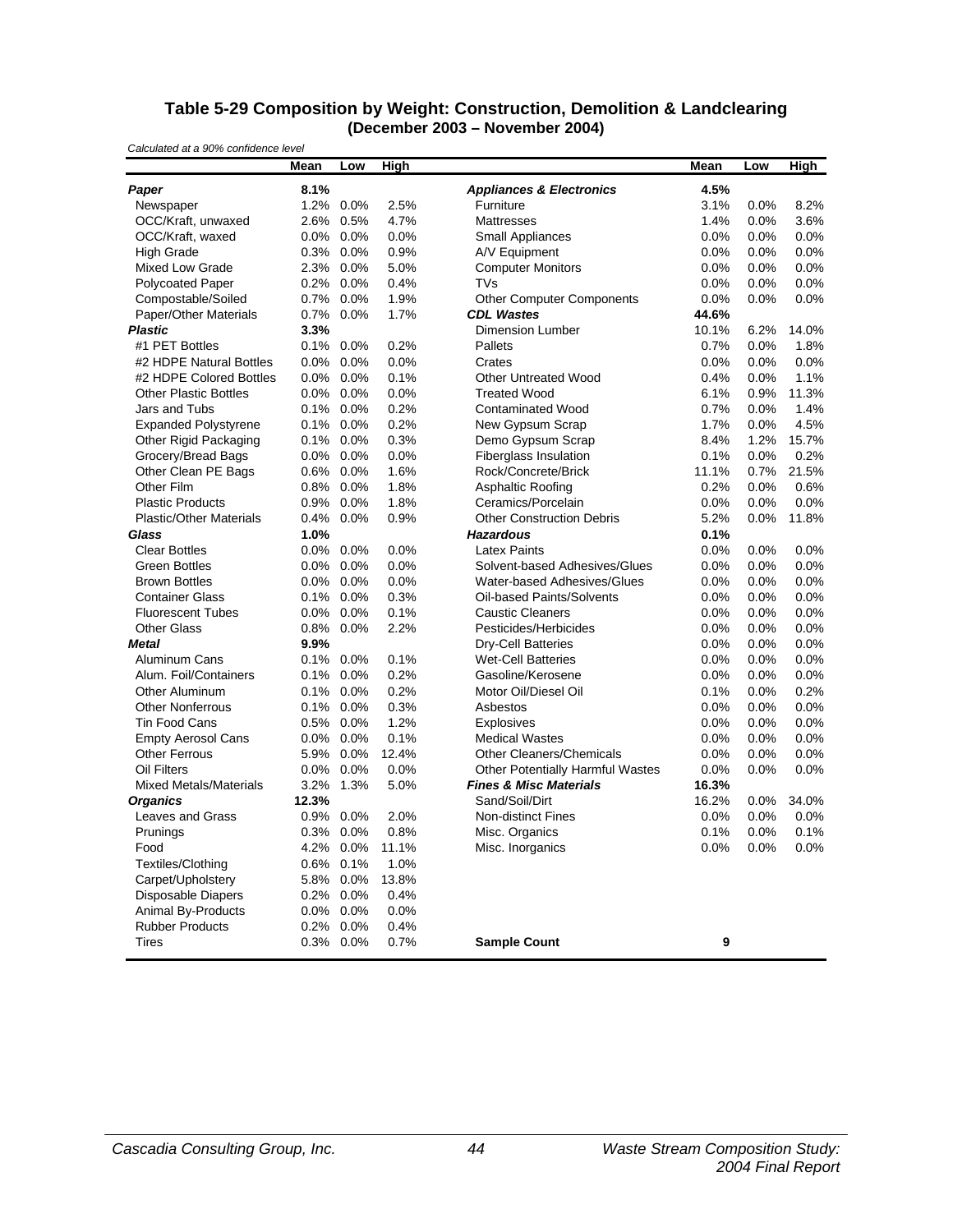#### **Table 5-30 Composition by Weight: Education (December 2003 – November 2004)**

| Calculated at a 90% confidence level            |              | Low          |              |                                                                              | Mean         | Low          | High         |
|-------------------------------------------------|--------------|--------------|--------------|------------------------------------------------------------------------------|--------------|--------------|--------------|
|                                                 | Mean         |              | <b>High</b>  |                                                                              |              |              |              |
| Paper                                           | 37.6%        |              |              | <b>Appliances &amp; Electronics</b>                                          | 0.0%         |              |              |
| Newspaper                                       | 3.8%         | 2.1%         | 5.5%         | Furniture                                                                    | 0.0%         | 0.0%         | 0.0%         |
| OCC/Kraft, unwaxed                              | 4.2%         | 2.0%         | 6.4%         | <b>Mattresses</b>                                                            | 0.0%         | 0.0%         | 0.0%         |
| OCC/Kraft, waxed                                | 0.1%         | 0.0%         | 0.3%         | <b>Small Appliances</b>                                                      | 0.0%         | 0.0%         | 0.0%         |
| <b>High Grade</b>                               | 3.5%         | 1.8%         | 5.1%         | A/V Equipment                                                                | 0.0%         | 0.0%         | 0.0%         |
| Mixed Low Grade                                 | 4.4%         | 3.2%         | 5.6%         | <b>Computer Monitors</b>                                                     | 0.0%         | 0.0%         | 0.0%         |
| <b>Polycoated Paper</b>                         | 0.8%         | 0.4%         | 1.1%         | TVs                                                                          | 0.0%         | 0.0%         | 0.0%         |
| Compostable/Soiled                              | 19.1%        | 15.2%        | 23.1%        | <b>Other Computer Components</b>                                             | 0.0%         | 0.0%         | 0.0%         |
| Paper/Other Materials                           | 1.7%         | 0.9%         | 2.6%         | <b>CDL Wastes</b>                                                            | 0.6%         |              |              |
| <b>Plastic</b>                                  | 15.4%        |              |              | <b>Dimension Lumber</b>                                                      | 0.3%         | 0.0%         | 0.7%         |
| #1 PET Bottles                                  | 2.6%         | 1.9%         | 3.3%         | Pallets                                                                      | 0.0%         | 0.0%         | 0.0%         |
| #2 HDPE Natural Bottles                         | 0.8%         | 0.6%         | 1.0%         | Crates                                                                       | 0.0%         | 0.0%         | 0.0%         |
| #2 HDPE Colored Bottles                         | 0.2%         | 0.1%         | 0.3%         | <b>Other Untreated Wood</b>                                                  | 0.0%         | 0.0%         | 0.1%         |
| <b>Other Plastic Bottles</b>                    | 0.1%         | 0.0%         | 0.1%         | <b>Treated Wood</b>                                                          | 0.0%         | 0.0%         | 0.0%         |
| Jars and Tubs                                   | 0.9%         | 0.6%         | 1.1%         | <b>Contaminated Wood</b>                                                     | 0.0%         | 0.0%         | 0.0%         |
| <b>Expanded Polystyrene</b>                     | 0.3%         | 0.2%         | 0.5%         | New Gypsum Scrap                                                             | 0.0%         | 0.0%         | 0.0%         |
| Other Rigid Packaging                           | 1.8%         | 1.3%         | 2.4%         | Demo Gypsum Scrap                                                            | 0.0%         | 0.0%         | 0.0%         |
| Grocery/Bread Bags                              | 0.5%         | 0.2%         | 0.7%         | <b>Fiberglass Insulation</b>                                                 | 0.0%         | 0.0%         | 0.0%         |
| Other Clean PE Bags                             | 0.5%         | 0.0%         | 1.2%         | Rock/Concrete/Brick                                                          | 0.0%         | 0.0%         | 0.0%         |
| Other Film                                      | 6.4%         | 4.8%         | 7.9%         | Asphaltic Roofing                                                            | 0.0%         | 0.0%         | 0.1%         |
| <b>Plastic Products</b>                         | 1.1%         | 0.7%         | 1.5%         | Ceramics/Porcelain                                                           | 0.3%         | 0.0%         | 0.6%         |
| <b>Plastic/Other Materials</b>                  | 0.3%         | 0.1%         | 0.5%         | <b>Other Construction Debris</b>                                             | 0.0%         | 0.0%         | 0.0%         |
| Glass                                           | 4.0%         |              |              | <b>Hazardous</b>                                                             | 0.5%         |              |              |
| <b>Clear Bottles</b>                            | 2.7%         | 1.3%         | 4.2%         | <b>Latex Paints</b>                                                          | 0.0%         | 0.0%         | 0.0%         |
| <b>Green Bottles</b>                            | 0.1%         | 0.0%         | 0.3%         | Solvent-based Adhesives/Glues                                                | 0.0%         | 0.0%         | 0.0%         |
| <b>Brown Bottles</b>                            | 0.6%         | 0.2%         | 1.0%         | Water-based Adhesives/Glues<br>Oil-based Paints/Solvents                     | 0.0%         | 0.0%         | 0.0%         |
| <b>Container Glass</b>                          | 0.4%         | 0.1%         | 0.8%         |                                                                              | 0.0%         | 0.0%         | 0.0%         |
| <b>Fluorescent Tubes</b>                        | 0.0%         | 0.0%         | 0.0%         | <b>Caustic Cleaners</b>                                                      | 0.4%         | 0.0%         | 1.0%         |
| <b>Other Glass</b>                              | 0.1%         | 0.0%         | 0.1%         | Pesticides/Herbicides                                                        | 0.0%         | 0.0%         | 0.0%         |
| Metal                                           | 2.8%         |              |              | <b>Dry-Cell Batteries</b>                                                    | 0.1%         | 0.0%         | 0.1%         |
| Aluminum Cans                                   | 0.6%         | 0.4%         | 0.9%         | <b>Wet-Cell Batteries</b><br>Gasoline/Kerosene                               | 0.0%         | 0.0%         | 0.0%         |
| Alum. Foil/Containers                           | 0.1%         | 0.0%         | 0.1%         |                                                                              | 0.0%         | 0.0%         | 0.0%         |
| Other Aluminum                                  | 0.0%         | 0.0%         | 0.0%         | Motor Oil/Diesel Oil                                                         | 0.0%         | 0.0%         | 0.0%         |
| <b>Other Nonferrous</b><br><b>Tin Food Cans</b> | 0.0%<br>0.8% | 0.0%<br>0.5% | 0.0%<br>1.1% | Asbestos                                                                     | 0.0%<br>0.0% | 0.0%<br>0.0% | 0.0%<br>0.0% |
|                                                 | 0.2%         | 0.1%         | 0.3%         | Explosives<br><b>Medical Wastes</b>                                          | 0.0%         | 0.0%         | 0.0%         |
| <b>Empty Aerosol Cans</b>                       |              |              |              |                                                                              |              |              |              |
| <b>Other Ferrous</b><br>Oil Filters             | 1.0%<br>0.0% | 0.0%<br>0.0% | 2.5%<br>0.0% | <b>Other Cleaners/Chemicals</b>                                              | 0.0%<br>0.0% | 0.0%<br>0.0% | 0.0%<br>0.0% |
|                                                 | 0.0%         |              |              | <b>Other Potentially Harmful Wastes</b><br><b>Fines &amp; Misc Materials</b> | 0.8%         |              |              |
| <b>Mixed Metals/Materials</b>                   | 38.2%        | 0.0%         | 0.1%         | Sand/Soil/Dirt                                                               |              |              |              |
| <b>Organics</b>                                 | 3.2%         | 0.0%         | 8.2%         |                                                                              | 0.0%<br>0.4% | 0.0%         | 0.0%<br>1.2% |
| Leaves and Grass                                | 1.0%         | 0.0%         | 2.5%         | <b>Non-distinct Fines</b>                                                    |              | 0.0%<br>0.1% | 0.5%         |
| Prunings<br>Food                                | 32.9%        | 23.3%        | 42.4%        | Misc. Organics<br>Misc. Inorganics                                           | 0.3%<br>0.0% | 0.0%         | 0.0%         |
| Textiles/Clothing                               | 0.3%         | 0.1%         | 0.5%         |                                                                              |              |              |              |
|                                                 |              |              |              |                                                                              |              |              |              |
| Carpet/Upholstery                               | 0.4%         | 0.0%<br>0.1% | 0.8%         |                                                                              |              |              |              |
| <b>Disposable Diapers</b>                       | 0.3%<br>0.0% |              | 0.5%<br>0.0% |                                                                              |              |              |              |
| Animal By-Products<br><b>Rubber Products</b>    | 0.1%         | 0.0%<br>0.0% | 0.2%         |                                                                              |              |              |              |
| Tires                                           | 0.0%         | 0.0%         | 0.0%         | <b>Sample Count</b>                                                          | 8            |              |              |
|                                                 |              |              |              |                                                                              |              |              |              |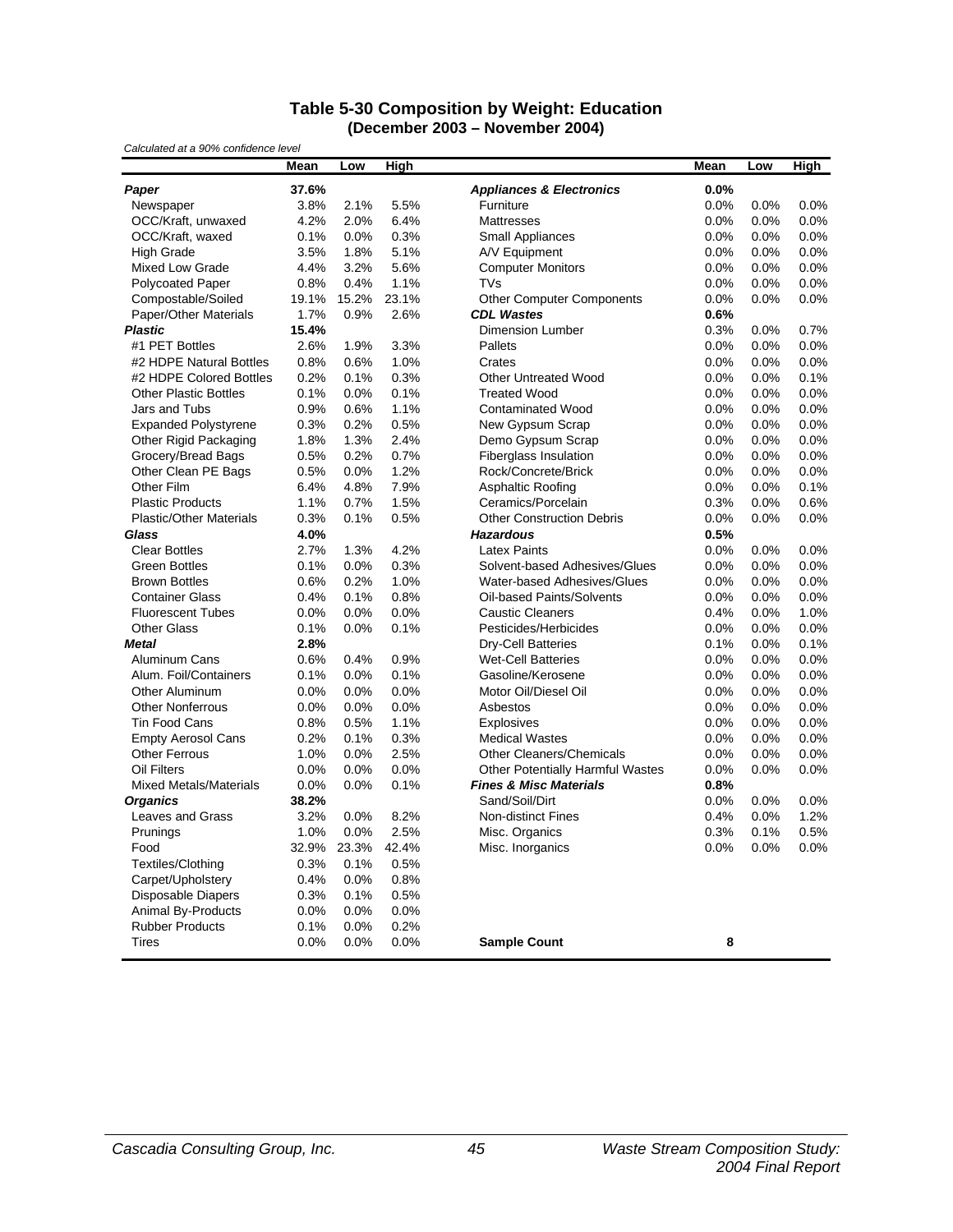#### **Table 5-31 Composition by Weight: Health Care (December 2003 – November 2004)**

| Calculated at a 90% confidence level |         |              |       |                                         |       |      |       |
|--------------------------------------|---------|--------------|-------|-----------------------------------------|-------|------|-------|
|                                      | Mean    | Low          | High  |                                         | Mean  | Low  | High  |
| Paper                                | 28.1%   |              |       | <b>Appliances &amp; Electronics</b>     | 0.0%  |      |       |
| Newspaper                            | 2.2%    | 1.6%         | 2.8%  | Furniture                               | 0.0%  | 0.0% | 0.0%  |
| OCC/Kraft, unwaxed                   | 4.9%    | 0.7%         | 9.0%  | <b>Mattresses</b>                       | 0.0%  | 0.0% | 0.0%  |
| OCC/Kraft, waxed                     | 0.0%    | $0.0\%$      | 0.0%  | Small Appliances                        | 0.0%  | 0.0% | 0.0%  |
| <b>High Grade</b>                    | 1.6%    | 0.3%         | 2.9%  | A/V Equipment                           | 0.0%  | 0.0% | 0.0%  |
| <b>Mixed Low Grade</b>               |         | 7.9% 0.8%    | 14.9% | <b>Computer Monitors</b>                | 0.0%  | 0.0% | 0.0%  |
| <b>Polycoated Paper</b>              | 0.2%    | 0.1%         | 0.3%  | <b>TVs</b>                              | 0.0%  | 0.0% | 0.0%  |
| Compostable/Soiled                   | 9.3%    | 2.3%         | 16.2% | <b>Other Computer Components</b>        | 0.0%  | 0.0% | 0.0%  |
| Paper/Other Materials                | 2.1%    | 0.2%         | 3.9%  | <b>CDL Wastes</b>                       | 4.9%  |      |       |
| <b>Plastic</b>                       | 14.6%   |              |       | <b>Dimension Lumber</b>                 | 1.9%  | 0.0% | 3.9%  |
| #1 PET Bottles                       | 0.6%    | 0.3%         | 0.9%  | Pallets                                 | 0.3%  | 0.0% | 0.7%  |
| #2 HDPE Natural Bottles              | 0.1%    | 0.0%         | 0.1%  | Crates                                  | 0.5%  | 0.0% | 1.3%  |
| #2 HDPE Colored Bottles              | 0.1%    | 0.0%         | 0.3%  | Other Untreated Wood                    | 0.1%  | 0.0% | 0.2%  |
| <b>Other Plastic Bottles</b>         | 0.0%    | 0.0%         | 0.0%  | <b>Treated Wood</b>                     | 0.4%  | 0.0% | 1.1%  |
| Jars and Tubs                        | 0.3%    | 0.1%         | 0.5%  | <b>Contaminated Wood</b>                | 0.0%  | 0.0% | 0.0%  |
| <b>Expanded Polystyrene</b>          | 2.4%    | 0.9%         | 3.9%  | New Gypsum Scrap                        | 0.0%  | 0.0% | 0.0%  |
| Other Rigid Packaging                |         | 1.9% 0.6%    | 3.1%  | Demo Gypsum Scrap                       | 0.2%  | 0.0% | 0.5%  |
| Grocery/Bread Bags                   | 0.2%    | 0.0%         | 0.5%  | Fiberglass Insulation                   | 0.0%  | 0.0% | 0.0%  |
| Other Clean PE Bags                  | 2.1%    | 0.2%         | 4.0%  | Rock/Concrete/Brick                     | 0.0%  | 0.0% | 0.0%  |
| Other Film                           | 4.8%    | 2.6%         | 6.9%  | Asphaltic Roofing                       | 0.0%  | 0.0% | 0.0%  |
| <b>Plastic Products</b>              | 1.9%    | 0.5%         | 3.4%  | Ceramics/Porcelain                      | 0.0%  | 0.0% | 0.1%  |
| <b>Plastic/Other Materials</b>       | 0.3%    | 0.1%         | 0.4%  | <b>Other Construction Debris</b>        | 1.4%  | 0.0% | 3.6%  |
| Glass                                | 4.1%    |              |       | <b>Hazardous</b>                        | 13.9% |      |       |
| <b>Clear Bottles</b>                 | 1.1%    | 0.2%         | 2.0%  | <b>Latex Paints</b>                     | 0.0%  | 0.0% | 0.1%  |
| <b>Green Bottles</b>                 | 0.0%    | 0.0%         | 0.0%  | Solvent-based Adhesives/Glues           | 0.0%  | 0.0% | 0.0%  |
| <b>Brown Bottles</b>                 | 0.1%    | 0.0%         | 0.2%  | Water-based Adhesives/Glues             | 0.0%  | 0.0% | 0.0%  |
| <b>Container Glass</b>               | 0.0%    | 0.0%         | 0.1%  | Oil-based Paints/Solvents               | 0.0%  | 0.0% | 0.0%  |
| <b>Fluorescent Tubes</b>             | 0.1%    | 0.0%         | 0.3%  | <b>Caustic Cleaners</b>                 | 0.0%  | 0.0% | 0.0%  |
| <b>Other Glass</b>                   | 2.8%    | 0.0%         | 7.2%  | Pesticides/Herbicides                   | 0.0%  | 0.0% | 0.0%  |
| <b>Metal</b>                         | 5.5%    |              |       | Dry-Cell Batteries                      | 0.2%  | 0.0% | 0.4%  |
| Aluminum Cans                        | 0.4%    | 0.2%         | 0.6%  | <b>Wet-Cell Batteries</b>               | 0.0%  | 0.0% | 0.0%  |
| Alum. Foil/Containers                | 0.1%    | 0.0%         | 0.1%  | Gasoline/Kerosene                       | 0.0%  | 0.0% | 0.0%  |
| Other Aluminum                       | 0.0%    | 0.0%         | 0.0%  | Motor Oil/Diesel Oil                    | 0.0%  | 0.0% | 0.0%  |
| <b>Other Nonferrous</b>              | 0.0%    | 0.0%         | 0.0%  | Asbestos                                | 0.0%  | 0.0% | 0.0%  |
| <b>Tin Food Cans</b>                 | 0.3%    | 0.2%         | 0.5%  | Explosives                              | 0.0%  | 0.0% | 0.0%  |
| <b>Empty Aerosol Cans</b>            | $0.0\%$ | 0.0%         | 0.0%  | <b>Medical Wastes</b>                   | 13.7% | 3.4% | 24.0% |
| <b>Other Ferrous</b>                 | 2.9%    | 0.0%         | 7.0%  | <b>Other Cleaners/Chemicals</b>         | 0.0%  | 0.0% | 0.0%  |
| Oil Filters                          | 0.0%    | 0.0%         | 0.0%  | <b>Other Potentially Harmful Wastes</b> | 0.0%  | 0.0% | 0.0%  |
| <b>Mixed Metals/Materials</b>        | 1.8%    | 0.0%         | 4.0%  | <b>Fines &amp; Misc Materials</b>       | 4.0%  |      |       |
| <b>Organics</b>                      | 24.9%   |              |       | Sand/Soil/Dirt                          | 0.0%  | 0.0% | 0.1%  |
| Leaves and Grass                     | $0.0\%$ | $0.0\%$      | 0.1%  | <b>Non-distinct Fines</b>               | 0.0%  | 0.0% | 0.0%  |
| Prunings                             | $0.0\%$ | 0.0%         | 0.0%  | Misc. Organics                          | 1.4%  | 0.0% | 2.7%  |
| Food                                 | 22.7%   | 3.8%         | 41.7% | Misc. Inorganics                        | 2.6%  | 0.0% | 6.4%  |
| Textiles/Clothing                    | 0.6%    | 0.2%         | 0.9%  |                                         |       |      |       |
| Carpet/Upholstery                    | 0.0%    | 0.0%         | 0.0%  |                                         |       |      |       |
| <b>Disposable Diapers</b>            | 0.6%    | 0.2%         | 1.0%  |                                         |       |      |       |
| Animal By-Products                   | 0.0%    | 0.0%         | 0.0%  |                                         |       |      |       |
| <b>Rubber Products</b>               | 0.9%    | 0.0%         | 1.8%  |                                         |       |      |       |
| Tires                                |         | $0.0\%$ 0.0% | 0.0%  | <b>Sample Count</b>                     | 5     |      |       |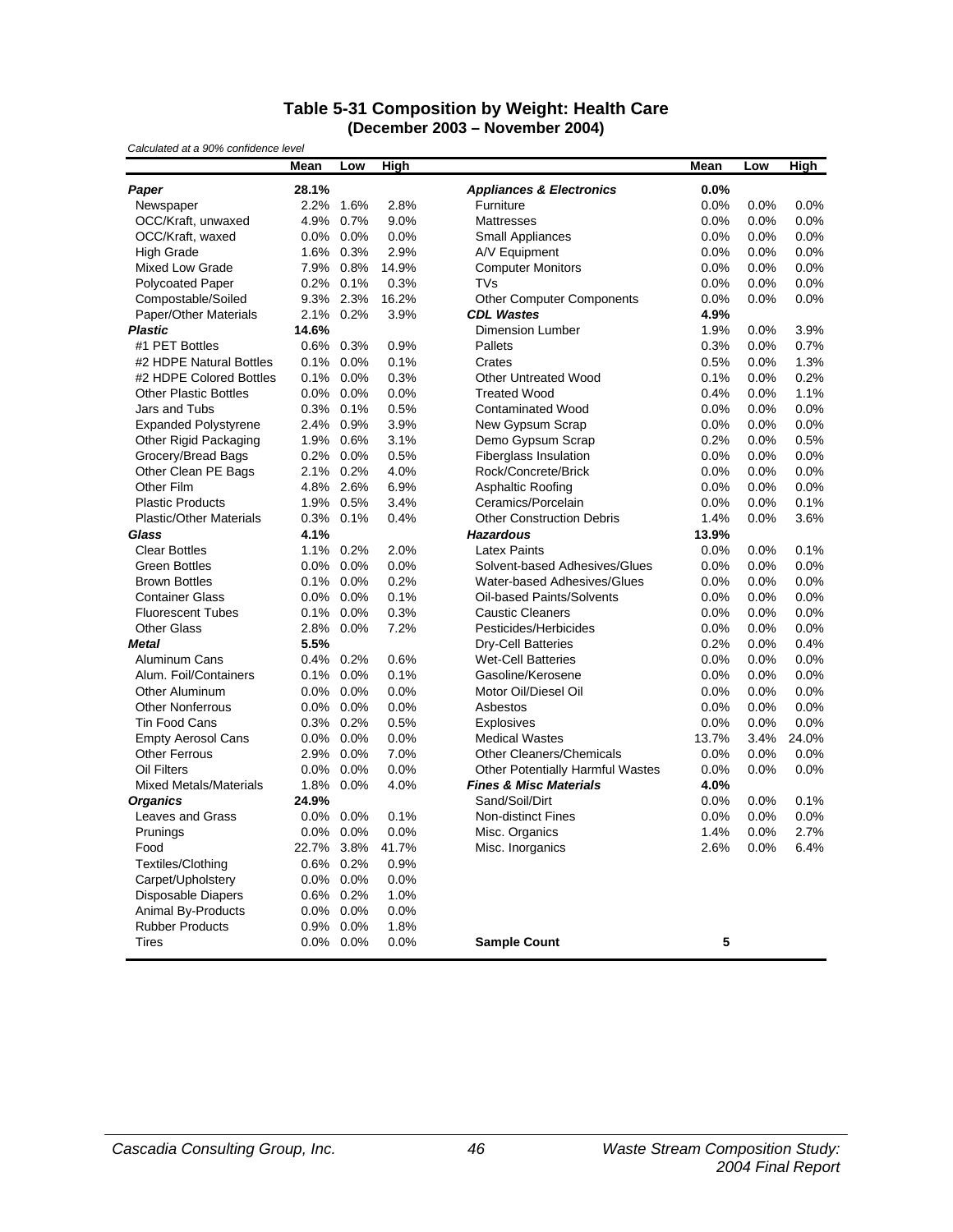#### **Table 5-32 Composition by Weight: Hotel/Motel (December 2003 – November 2004)**

*Calculated at a 90% confidence level*

|                                | Mean         | Low   | <b>High</b> |                                         | Mean           | Low  | High |
|--------------------------------|--------------|-------|-------------|-----------------------------------------|----------------|------|------|
| Paper                          | 38.8%        |       |             | <b>Appliances &amp; Electronics</b>     | 0.0%           |      |      |
| Newspaper                      | 3.8%         | 2.4%  | 5.1%        | Furniture                               | 0.0%           | 0.0% | 0.0% |
| OCC/Kraft, unwaxed             | 2.5%         | 0.0%  | 5.8%        | <b>Mattresses</b>                       | 0.0%           | 0.0% | 0.0% |
| OCC/Kraft, waxed               | 0.0%         | 0.0%  | 0.0%        | <b>Small Appliances</b>                 | 0.0%           | 0.0% | 0.0% |
| <b>High Grade</b>              | 4.5%         | 0.0%  | 11.6%       | A/V Equipment                           | 0.0%           | 0.0% | 0.0% |
| Mixed Low Grade                | 24.4%        | 0.0%  | 60.7%       | <b>Computer Monitors</b>                | 0.0%           | 0.0% | 0.0% |
| <b>Polycoated Paper</b>        | 0.6%         | 0.2%  | 1.1%        | <b>TVs</b>                              | 0.0%           | 0.0% | 0.0% |
| Compostable/Soiled             | 2.8%         | 0.5%  | 5.0%        | <b>Other Computer Components</b>        | 0.0%           | 0.0% | 0.0% |
| Paper/Other Materials          | 0.3%         | 0.0%  | 0.6%        | <b>CDL Wastes</b>                       | 1.7%           |      |      |
| <b>Plastic</b>                 | 5.9%         |       |             | <b>Dimension Lumber</b>                 | 0.0%           | 0.0% | 0.0% |
| #1 PET Bottles                 | 0.4%         | 0.3%  | 0.5%        | Pallets                                 | 0.0%           | 0.0% | 0.0% |
| #2 HDPE Natural Bottles        | 0.2%         | 0.1%  | 0.2%        | Crates                                  | 0.0%           | 0.0% | 0.0% |
| #2 HDPE Colored Bottles        | 0.3%         | 0.2%  | 0.3%        | <b>Other Untreated Wood</b>             | 0.0%           | 0.0% | 0.0% |
| <b>Other Plastic Bottles</b>   | 0.0%         | 0.0%  | 0.0%        | <b>Treated Wood</b>                     | 0.0%           | 0.0% | 0.0% |
| Jars and Tubs                  | 0.1%         | 0.0%  | 0.3%        | <b>Contaminated Wood</b>                | 0.0%           | 0.0% | 0.0% |
| <b>Expanded Polystyrene</b>    | 0.2%         | 0.0%  | 0.6%        | New Gypsum Scrap                        | 0.0%           | 0.0% | 0.0% |
| Other Rigid Packaging          | 0.6%         | 0.5%  | 0.7%        | Demo Gypsum Scrap                       | 0.0%           | 0.0% | 0.0% |
| Grocery/Bread Bags             | 0.0%         | 0.0%  | 0.1%        | <b>Fiberglass Insulation</b>            | 0.0%           | 0.0% | 0.0% |
| Other Clean PE Bags            | 0.0%         | 0.0%  | 0.0%        | Rock/Concrete/Brick                     | 1.3%           | 0.0% | 3.5% |
| Other Film                     | 4.2%         | 2.1%  | 6.2%        | <b>Asphaltic Roofing</b>                | 0.0%           | 0.0% | 0.0% |
| <b>Plastic Products</b>        | 0.0%         | 0.0%  | 0.0%        | Ceramics/Porcelain                      | 0.4%           | 0.0% | 1.0% |
| <b>Plastic/Other Materials</b> | 0.0%         | 0.0%  | 0.0%        | <b>Other Construction Debris</b>        | 0.0%           | 0.0% | 0.0% |
| Glass                          | 1.9%         |       |             | <b>Hazardous</b>                        | 0.0%           |      |      |
| <b>Clear Bottles</b>           | 0.7%         | 0.2%  | 1.2%        | <b>Latex Paints</b>                     | 0.0%           | 0.0% | 0.0% |
| <b>Green Bottles</b>           | 0.9%         | 0.5%  | 1.3%        | Solvent-based Adhesives/Glues           | 0.0%           | 0.0% | 0.0% |
| <b>Brown Bottles</b>           | 0.1%         | 0.0%  | 0.2%        | Water-based Adhesives/Glues             | 0.0%           | 0.0% | 0.0% |
| <b>Container Glass</b>         | 0.0%         | 0.0%  | 0.0%        | Oil-based Paints/Solvents               | 0.0%           | 0.0% | 0.0% |
| <b>Fluorescent Tubes</b>       | 0.0%         | 0.0%  | 0.0%        | <b>Caustic Cleaners</b>                 | 0.0%           | 0.0% | 0.0% |
| <b>Other Glass</b>             |              |       |             | Pesticides/Herbicides                   |                |      |      |
|                                | 0.2%<br>1.2% | 0.0%  | 0.3%        |                                         | 0.0%           | 0.0% | 0.0% |
| Metal                          |              |       |             | <b>Dry-Cell Batteries</b>               | 0.0%           | 0.0% | 0.0% |
| Aluminum Cans                  | 0.2%         | 0.1%  | 0.2%        | <b>Wet-Cell Batteries</b>               | 0.0%           | 0.0% | 0.0% |
| Alum. Foil/Containers          | 0.0%         | 0.0%  | 0.1%        | Gasoline/Kerosene                       | 0.0%           | 0.0% | 0.0% |
| Other Aluminum                 | 0.0%         | 0.0%  | 0.1%        | Motor Oil/Diesel Oil                    | 0.0%           | 0.0% | 0.0% |
| <b>Other Nonferrous</b>        | 0.2%         | 0.0%  | 0.5%        | Asbestos                                | 0.0%           | 0.0% | 0.0% |
| Tin Food Cans                  | 0.2%         | 0.2%  | 0.3%        | <b>Explosives</b>                       | 0.0%           | 0.0% | 0.0% |
| <b>Empty Aerosol Cans</b>      | 0.1%         | 0.0%  | 0.2%        | <b>Medical Wastes</b>                   | 0.0%           | 0.0% | 0.0% |
| <b>Other Ferrous</b>           | 0.2%         | 0.0%  | 0.6%        | <b>Other Cleaners/Chemicals</b>         | 0.0%           | 0.0% | 0.0% |
| Oil Filters                    | 0.0%         | 0.0%  | 0.0%        | <b>Other Potentially Harmful Wastes</b> | 0.0%           | 0.0% | 0.0% |
| <b>Mixed Metals/Materials</b>  | 0.2%         | 0.0%  | 0.4%        | <b>Fines &amp; Misc Materials</b>       | 0.2%           |      |      |
| <b>Organics</b>                | 50.3%        |       |             | Sand/Soil/Dirt                          | 0.0%           | 0.0% | 0.0% |
| Leaves and Grass               | 0.0%         | 0.0%  | 0.0%        | <b>Non-distinct Fines</b>               | 0.0%           | 0.0% | 0.0% |
| Prunings                       | 0.0%         | 0.0%  | 0.0%        | Misc. Organics                          | 0.2%           | 0.2% | 0.2% |
| Food                           | 46.9%        | 13.4% | 80.4%       | Misc. Inorganics                        | 0.0%           | 0.0% | 0.0% |
| Textiles/Clothing              | 0.3%         | 0.0%  | 0.8%        |                                         |                |      |      |
| Carpet/Upholstery              | 3.0%         | 0.0%  | 7.4%        |                                         |                |      |      |
| <b>Disposable Diapers</b>      | 0.0%         | 0.0%  | 0.0%        |                                         |                |      |      |
| <b>Animal By-Products</b>      | 0.0%         | 0.0%  | 0.0%        |                                         |                |      |      |
| <b>Rubber Products</b>         | 0.1%         | 0.0%  | 0.3%        |                                         |                |      |      |
| <b>Tires</b>                   | 0.0%         | 0.0%  | 0.0%        | <b>Sample Count</b>                     | $\overline{2}$ |      |      |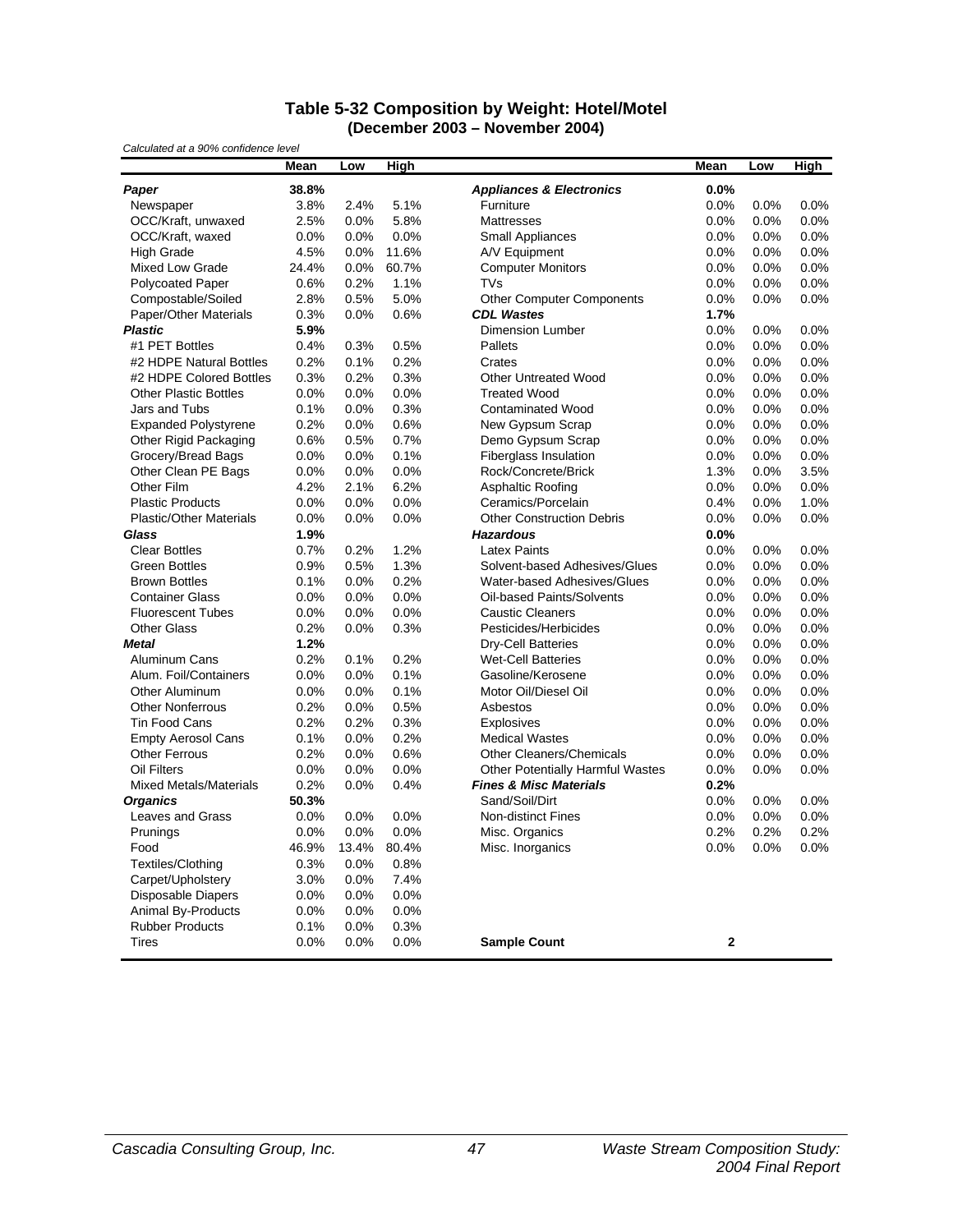#### **Table 5-33 Composition by Weight: Manufacturing (December 2003 – November 2004)**

| Calculated at a 90% confidence level |         |              |       |                                         |       |      |      |
|--------------------------------------|---------|--------------|-------|-----------------------------------------|-------|------|------|
|                                      | Mean    | Low          | High  |                                         | Mean  | Low  | High |
| Paper                                | 41.5%   |              |       | <b>Appliances &amp; Electronics</b>     | 0.8%  |      |      |
| Newspaper                            | 0.9%    | $0.0\%$      | 1.8%  | Furniture                               | 0.8%  | 0.0% | 2.1% |
| OCC/Kraft, unwaxed                   | 6.3%    | 3.2%         | 9.4%  | <b>Mattresses</b>                       | 0.0%  | 0.0% | 0.0% |
| OCC/Kraft, waxed                     | 0.0%    | 0.0%         | 0.1%  | Small Appliances                        | 0.0%  | 0.0% | 0.0% |
| <b>High Grade</b>                    | 3.8%    | 0.0%         | 8.9%  | A/V Equipment                           | 0.0%  | 0.0% | 0.1% |
| <b>Mixed Low Grade</b>               | 3.6%    | 1.8%         | 5.3%  | <b>Computer Monitors</b>                | 0.0%  | 0.0% | 0.0% |
| <b>Polycoated Paper</b>              | 1.0%    | 0.0%         | 2.4%  | <b>TVs</b>                              | 0.0%  | 0.0% | 0.0% |
| Compostable/Soiled                   | 3.3%    | 1.3%         | 5.3%  | <b>Other Computer Components</b>        | 0.0%  | 0.0% | 0.0% |
| Paper/Other Materials                | 22.7%   | 8.9%         | 36.5% | <b>CDL Wastes</b>                       | 14.5% |      |      |
| <b>Plastic</b>                       | 17.7%   |              |       | <b>Dimension Lumber</b>                 | 0.8%  | 0.3% | 1.4% |
| #1 PET Bottles                       | 0.2%    | 0.1%         | 0.3%  | Pallets                                 | 3.2%  | 0.0% | 6.4% |
| #2 HDPE Natural Bottles              | 2.2%    | 0.0%         | 4.6%  | Crates                                  | 0.0%  | 0.0% | 0.0% |
| #2 HDPE Colored Bottles              | 0.1%    | 0.0%         | 0.1%  | <b>Other Untreated Wood</b>             | 0.0%  | 0.0% | 0.0% |
| <b>Other Plastic Bottles</b>         | 0.0%    | 0.0%         | 0.1%  | <b>Treated Wood</b>                     | 0.1%  | 0.0% | 0.2% |
| Jars and Tubs                        | 0.3%    | 0.0%         | 0.5%  | <b>Contaminated Wood</b>                | 0.1%  | 0.0% | 0.3% |
| <b>Expanded Polystyrene</b>          | 0.9%    | 0.0%         | 1.8%  | New Gypsum Scrap                        | 0.7%  | 0.0% | 1.9% |
| Other Rigid Packaging                |         | 0.8% 0.2%    | 1.3%  | Demo Gypsum Scrap                       | 3.4%  | 0.0% | 9.0% |
| Grocery/Bread Bags                   | 0.1%    | 0.0%         | 0.2%  | <b>Fiberglass Insulation</b>            | 0.0%  | 0.0% | 0.0% |
| Other Clean PE Bags                  | 4.1%    | 0.0%         | 8.2%  | Rock/Concrete/Brick                     | 3.8%  | 0.0% | 9.9% |
| Other Film                           | 5.7%    | 2.9%         | 8.4%  | Asphaltic Roofing                       | 0.0%  | 0.0% | 0.0% |
| <b>Plastic Products</b>              | 1.9%    | 0.8%         | 3.0%  | Ceramics/Porcelain                      | 0.4%  | 0.0% | 1.2% |
| <b>Plastic/Other Materials</b>       | 1.5%    | 0.4%         | 2.7%  | <b>Other Construction Debris</b>        | 1.9%  | 0.0% | 4.0% |
| Glass                                | 0.8%    |              |       | <b>Hazardous</b>                        | 1.3%  |      |      |
| <b>Clear Bottles</b>                 | 0.2%    | 0.0%         | 0.3%  | <b>Latex Paints</b>                     | 0.0%  | 0.0% | 0.0% |
| <b>Green Bottles</b>                 | 0.3%    | 0.0%         | 0.6%  | Solvent-based Adhesives/Glues           | 0.0%  | 0.0% | 0.0% |
| <b>Brown Bottles</b>                 | 0.0%    | $0.0\%$      | 0.0%  | Water-based Adhesives/Glues             | 0.0%  | 0.0% | 0.0% |
| <b>Container Glass</b>               | 0.0%    | 0.0%         | 0.1%  | Oil-based Paints/Solvents               | 0.0%  | 0.0% | 0.1% |
| <b>Fluorescent Tubes</b>             | 0.0%    | 0.0%         | 0.0%  | <b>Caustic Cleaners</b>                 | 0.0%  | 0.0% | 0.0% |
| <b>Other Glass</b>                   | 0.4%    | 0.0%         | 0.8%  | Pesticides/Herbicides                   | 0.0%  | 0.0% | 0.0% |
| <b>Metal</b>                         | 4.4%    |              |       | <b>Dry-Cell Batteries</b>               | 0.0%  | 0.0% | 0.1% |
| Aluminum Cans                        | 0.2%    | 0.1%         | 0.3%  | <b>Wet-Cell Batteries</b>               | 0.0%  | 0.0% | 0.0% |
| Alum. Foil/Containers                | 0.0%    | 0.0%         | 0.1%  | Gasoline/Kerosene                       | 0.0%  | 0.0% | 0.0% |
| Other Aluminum                       | 0.0%    | 0.0%         | 0.0%  | Motor Oil/Diesel Oil                    | 0.0%  | 0.0% | 0.0% |
| <b>Other Nonferrous</b>              | 0.0%    | 0.0%         | 0.0%  | Asbestos                                | 0.0%  | 0.0% | 0.0% |
| <b>Tin Food Cans</b>                 | 1.0%    | 0.0%         | 2.4%  | <b>Explosives</b>                       | 0.0%  | 0.0% | 0.0% |
| <b>Empty Aerosol Cans</b>            | 0.1%    | 0.0%         | 0.1%  | <b>Medical Wastes</b>                   | 1.2%  | 0.0% | 3.3% |
| <b>Other Ferrous</b>                 | 1.7%    | 0.0%         | 3.7%  | <b>Other Cleaners/Chemicals</b>         | 0.0%  | 0.0% | 0.1% |
| Oil Filters                          | 0.1%    | 0.0%         | 0.3%  | <b>Other Potentially Harmful Wastes</b> | 0.0%  | 0.0% | 0.0% |
| <b>Mixed Metals/Materials</b>        | 1.2%    | 0.0%         | 2.6%  | <b>Fines &amp; Misc Materials</b>       | 0.4%  |      |      |
| <b>Organics</b>                      | 18.6%   |              |       | Sand/Soil/Dirt                          | 0.2%  | 0.0% | 0.4% |
| Leaves and Grass                     | $0.0\%$ | 0.0%         | 0.0%  | Non-distinct Fines                      | 0.2%  | 0.0% | 0.4% |
| Prunings                             | 0.6%    | 0.0%         | 1.6%  | Misc. Organics                          | 0.0%  | 0.0% | 0.0% |
| Food                                 | 14.8%   | 6.1%         | 23.6% | Misc. Inorganics                        | 0.0%  | 0.0% | 0.0% |
| Textiles/Clothing                    | 1.7%    | 0.0%         | 4.1%  |                                         |       |      |      |
| Carpet/Upholstery                    | 0.1%    | 0.0%         | 0.3%  |                                         |       |      |      |
| Disposable Diapers                   | 0.1%    | 0.0%         | 0.2%  |                                         |       |      |      |
| Animal By-Products                   | 0.0%    | 0.0%         | 0.0%  |                                         |       |      |      |
| <b>Rubber Products</b>               | 1.0%    | 0.0%         | 2.0%  |                                         |       |      |      |
| <b>Tires</b>                         |         | $0.1\%$ 0.0% | 0.3%  | <b>Sample Count</b>                     | 18    |      |      |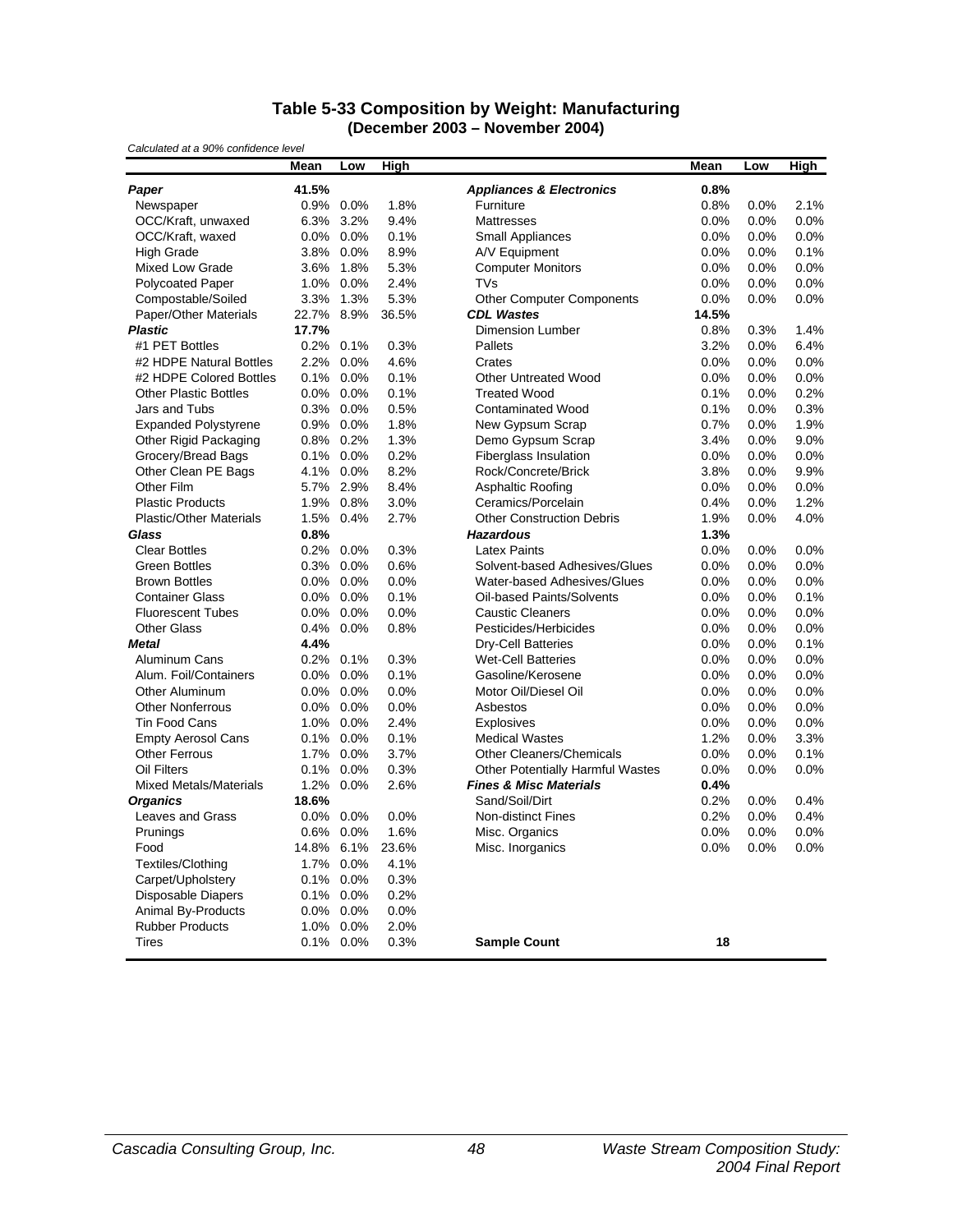#### **Table 5-34 Composition by Weight: Office (December 2003 – November 2004)**

| Calculated at a 90% confidence level |       |             |       |                                     |      |      |         |
|--------------------------------------|-------|-------------|-------|-------------------------------------|------|------|---------|
|                                      | Mean  | Low         | High  |                                     | Mean | Low  | High    |
| Paper                                | 39.3% |             |       | <b>Appliances &amp; Electronics</b> | 3.4% |      |         |
| Newspaper                            | 2.3%  | 1.5%        | 3.1%  | Furniture                           | 1.9% | 0.0% | 4.4%    |
| OCC/Kraft, unwaxed                   | 4.6%  | 2.1%        | 7.1%  | <b>Mattresses</b>                   | 0.0% | 0.0% | 0.0%    |
| OCC/Kraft, waxed                     | 0.0%  | 0.0%        | 0.0%  | <b>Small Appliances</b>             | 0.0% | 0.0% | 0.0%    |
| High Grade                           | 7.1%  | 3.5%        | 10.6% | A/V Equipment                       | 0.0% | 0.0% | 0.0%    |
| <b>Mixed Low Grade</b>               | 6.2%  | 4.9%        | 7.6%  | <b>Computer Monitors</b>            | 0.0% | 0.0% | 0.0%    |
| <b>Polycoated Paper</b>              | 0.5%  | 0.3%        | 0.6%  | <b>TVs</b>                          | 0.0% | 0.0% | 0.0%    |
| Compostable/Soiled                   | 16.6% | 10.4%       | 22.8% | <b>Other Computer Components</b>    | 1.4% | 0.0% | 2.9%    |
| Paper/Other Materials                | 2.0%  | 1.3%        | 2.8%  | <b>CDL Wastes</b>                   | 4.0% |      |         |
| <b>Plastic</b>                       | 16.4% |             |       | <b>Dimension Lumber</b>             | 0.2% | 0.0% | 0.4%    |
| #1 PET Bottles                       | 1.3%  | 1.0%        | 1.6%  | <b>Pallets</b>                      | 3.1% | 0.0% | 6.8%    |
| #2 HDPE Natural Bottles              | 0.3%  | 0.1%        | 0.4%  | Crates                              | 0.0% | 0.0% | 0.0%    |
| #2 HDPE Colored Bottles              | 0.0%  | 0.0%        | 0.1%  | <b>Other Untreated Wood</b>         | 0.1% | 0.0% | 0.1%    |
| <b>Other Plastic Bottles</b>         | 0.0%  | 0.0%        | 0.0%  | <b>Treated Wood</b>                 | 0.0% | 0.0% | 0.1%    |
| Jars and Tubs                        | 0.4%  | 0.2%        | 0.5%  | <b>Contaminated Wood</b>            | 0.1% | 0.0% | 0.2%    |
| <b>Expanded Polystyrene</b>          | 0.9%  | 0.4%        | 1.4%  | New Gypsum Scrap                    | 0.0% | 0.0% | 0.0%    |
| Other Rigid Packaging                | 2.5%  | 1.5%        | 3.5%  | Demo Gypsum Scrap                   | 0.0% | 0.0% | 0.0%    |
| Grocery/Bread Bags                   | 0.5%  | 0.0%        | 1.1%  | <b>Fiberglass Insulation</b>        | 0.0% | 0.0% | 0.0%    |
| Other Clean PE Bags                  | 0.6%  | 0.0%        | 1.4%  | Rock/Concrete/Brick                 | 0.0% | 0.0% | 0.0%    |
| Other Film                           | 5.5%  | 4.5%        | 6.5%  | Asphaltic Roofing                   | 0.0% | 0.0% | 0.0%    |
| <b>Plastic Products</b>              | 1.8%  | 0.2%        | 3.4%  | Ceramics/Porcelain                  | 0.3% | 0.0% | 0.8%    |
| <b>Plastic/Other Materials</b>       | 2.5%  | 0.0%        | 5.7%  | <b>Other Construction Debris</b>    | 0.1% | 0.0% | 0.3%    |
| Glass                                | 1.7%  |             |       | <b>Hazardous</b>                    | 1.1% |      |         |
| <b>Clear Bottles</b>                 | 1.1%  | 0.6%        | 1.6%  | <b>Latex Paints</b>                 | 0.0% | 0.0% | 0.0%    |
| <b>Green Bottles</b>                 | 0.2%  | 0.0%        | 0.5%  | Solvent-based Adhesives/Glues       | 0.0% | 0.0% | 0.0%    |
| <b>Brown Bottles</b>                 | 0.2%  | 0.0%        | 0.5%  | Water-based Adhesives/Glues         | 0.0% | 0.0% | 0.0%    |
| <b>Container Glass</b>               | 0.1%  | 0.0%        | 0.2%  | Oil-based Paints/Solvents           | 0.0% | 0.0% | 0.0%    |
| <b>Fluorescent Tubes</b>             | 0.0%  | 0.0%        | 0.0%  | <b>Caustic Cleaners</b>             | 0.0% | 0.0% | 0.0%    |
| <b>Other Glass</b>                   | 0.0%  | 0.0%        | 0.0%  | Pesticides/Herbicides               | 0.0% | 0.0% | 0.0%    |
| <b>Metal</b>                         | 3.2%  |             |       | <b>Dry-Cell Batteries</b>           | 0.0% | 0.0% | 0.1%    |
| <b>Aluminum Cans</b>                 | 0.5%  | 0.4%        | 0.6%  | <b>Wet-Cell Batteries</b>           | 0.0% | 0.0% | 0.0%    |
| Alum. Foil/Containers                | 0.1%  | 0.0%        | 0.1%  | Gasoline/Kerosene                   | 0.0% | 0.0% | 0.0%    |
| Other Aluminum                       | 0.0%  | 0.0%        | 0.0%  | Motor Oil/Diesel Oil                | 0.0% | 0.0% | 0.0%    |
| <b>Other Nonferrous</b>              | 0.0%  | 0.0%        | 0.0%  | Asbestos                            | 0.0% | 0.0% | 0.0%    |
| <b>Tin Food Cans</b>                 | 0.8%  | 0.4%        | 1.3%  | <b>Explosives</b>                   | 0.0% | 0.0% | 0.0%    |
| <b>Empty Aerosol Cans</b>            | 0.0%  | 0.0%        | 0.1%  | <b>Medical Wastes</b>               | 1.0% | 0.0% | 2.2%    |
| <b>Other Ferrous</b>                 | 0.7%  | 0.0%        | 1.7%  | <b>Other Cleaners/Chemicals</b>     | 0.0% | 0.0% | 0.0%    |
| Oil Filters                          | 0.0%  | 0.0%        | 0.0%  | Other Potentially Harmful Wastes    | 0.0% | 0.0% | 0.0%    |
| <b>Mixed Metals/Materials</b>        | 1.0%  | 0.0%        | 2.0%  | <b>Fines &amp; Misc Materials</b>   | 1.0% |      |         |
| <b>Organics</b>                      | 30.0% |             |       | Sand/Soil/Dirt                      | 0.3% | 0.0% | 0.7%    |
| Leaves and Grass                     | 0.8%  | 0.0%        | 1.9%  | <b>Non-distinct Fines</b>           | 0.1% | 0.0% | 0.4%    |
| Prunings                             | 0.1%  | 0.0%        | 0.2%  | Misc. Organics                      | 0.6% | 0.0% | 1.2%    |
| Food                                 |       | 20.5% 12.2% | 28.8% | Misc. Inorganics                    | 0.1% | 0.0% | $0.2\%$ |
| Textiles/Clothing                    | 0.3%  | 0.1%        | 0.6%  |                                     |      |      |         |
| Carpet/Upholstery                    | 7.7%  | 0.0%        | 20.5% |                                     |      |      |         |
| <b>Disposable Diapers</b>            | 0.1%  | 0.0%        | 0.2%  |                                     |      |      |         |
| Animal By-Products                   | 0.0%  | 0.0%        | 0.0%  |                                     |      |      |         |
| <b>Rubber Products</b>               | 0.5%  | 0.0%        | 1.0%  |                                     |      |      |         |
| Tires                                | 0.0%  | 0.0%        | 0.0%  | <b>Sample Count</b>                 | 9    |      |         |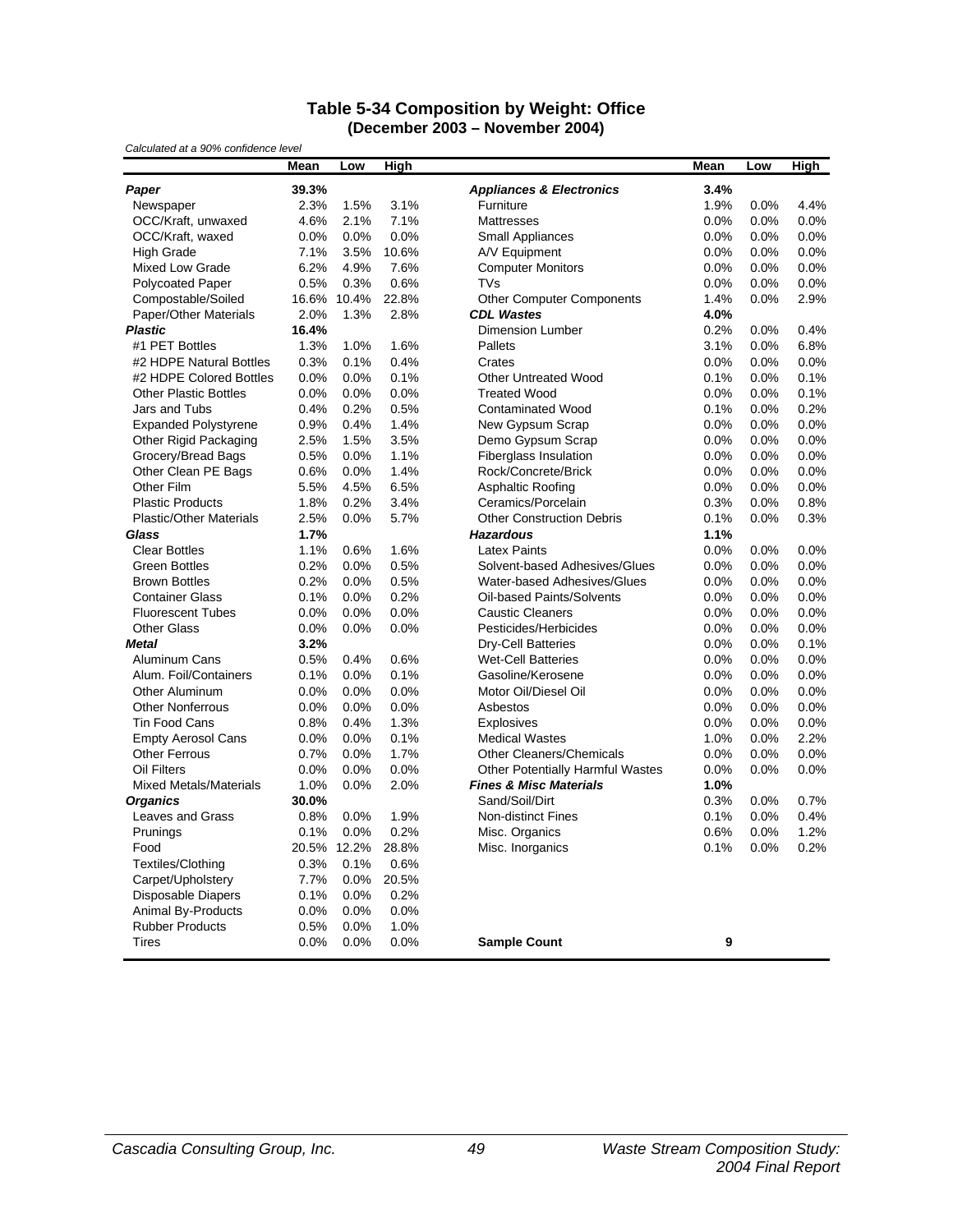#### **Table 5-35 Composition by Weight: Other Services (December 2003 – November 2004)**

| Calculated at a 90% confidence level |       |              |       |                                         |       |      |       |
|--------------------------------------|-------|--------------|-------|-----------------------------------------|-------|------|-------|
|                                      | Mean  | Low          | High  |                                         | Mean  | Low  | High  |
| Paper                                | 23.9% |              |       | <b>Appliances &amp; Electronics</b>     | 9.0%  |      |       |
| Newspaper                            |       | 1.8% 0.4%    | 3.1%  | Furniture                               | 7.7%  | 0.0% | 16.5% |
| OCC/Kraft, unwaxed                   | 4.4%  | 2.7%         | 6.2%  | <b>Mattresses</b>                       | 1.4%  | 0.0% | 3.6%  |
| OCC/Kraft, waxed                     |       | 3.7% 0.0%    | 9.7%  | Small Appliances                        | 0.0%  | 0.0% | 0.0%  |
| <b>High Grade</b>                    | 1.0%  | 0.5%         | 1.5%  | A/V Equipment                           | 0.0%  | 0.0% | 0.0%  |
| Mixed Low Grade                      |       | 4.0% 2.3%    | 5.7%  | <b>Computer Monitors</b>                | 0.0%  | 0.0% | 0.0%  |
| <b>Polycoated Paper</b>              | 0.2%  | 0.1%         | 0.3%  | <b>TVs</b>                              | 0.0%  | 0.0% | 0.0%  |
| Compostable/Soiled                   | 4.8%  | 2.6%         | 6.9%  | <b>Other Computer Components</b>        | 0.0%  | 0.0% | 0.0%  |
| Paper/Other Materials                | 4.1%  | 0.0%         | 9.7%  | <b>CDL Wastes</b>                       | 13.4% |      |       |
| <b>Plastic</b>                       | 16.2% |              |       | Dimension Lumber                        | 1.3%  | 0.2% | 2.3%  |
| #1 PET Bottles                       | 0.8%  | 0.4%         | 1.2%  | Pallets                                 | 7.5%  | 0.9% | 14.0% |
| #2 HDPE Natural Bottles              | 0.1%  | 0.1%         | 0.2%  | Crates                                  | 0.1%  | 0.0% | 0.3%  |
| #2 HDPE Colored Bottles              | 0.0%  | $0.0\%$      | 0.0%  | Other Untreated Wood                    | 0.9%  | 0.0% | 2.2%  |
| <b>Other Plastic Bottles</b>         | 0.0%  | 0.0%         | 0.0%  | <b>Treated Wood</b>                     | 1.3%  | 0.1% | 2.5%  |
| Jars and Tubs                        | 0.9%  | 0.0%         | 2.0%  | <b>Contaminated Wood</b>                | 1.1%  | 0.0% | 2.3%  |
| <b>Expanded Polystyrene</b>          | 0.2%  | 0.1%         | 0.3%  | New Gypsum Scrap                        | 0.0%  | 0.0% | 0.0%  |
| Other Rigid Packaging                | 0.8%  | 0.4%         | 1.2%  | Demo Gypsum Scrap                       | 0.0%  | 0.0% | 0.0%  |
| Grocery/Bread Bags                   | 0.1%  | 0.0%         | 0.2%  | Fiberglass Insulation                   | 0.0%  | 0.0% | 0.0%  |
| Other Clean PE Bags                  | 3.7%  | 0.6%         | 6.9%  | Rock/Concrete/Brick                     | 0.0%  | 0.0% | 0.1%  |
| Other Film                           | 5.2%  | 3.0%         | 7.4%  | Asphaltic Roofing                       | 0.0%  | 0.0% | 0.1%  |
| <b>Plastic Products</b>              | 2.9%  | 1.1%         | 4.7%  | Ceramics/Porcelain                      | 0.0%  | 0.0% | 0.1%  |
| <b>Plastic/Other Materials</b>       | 1.3%  | 0.0%         | 2.7%  | <b>Other Construction Debris</b>        | 1.2%  | 0.0% | 3.1%  |
| Glass                                | 4.1%  |              |       | <b>Hazardous</b>                        | 0.5%  |      |       |
| <b>Clear Bottles</b>                 | 3.4%  | 0.0%         | 7.8%  | <b>Latex Paints</b>                     | 0.2%  | 0.0% | 0.5%  |
| <b>Green Bottles</b>                 | 0.3%  | 0.0%         | 0.6%  | Solvent-based Adhesives/Glues           | 0.0%  | 0.0% | 0.0%  |
| <b>Brown Bottles</b>                 |       | $0.1\%$ 0.0% | 0.3%  | Water-based Adhesives/Glues             | 0.3%  | 0.0% | 0.8%  |
| <b>Container Glass</b>               | 0.1%  | 0.0%         | 0.1%  | Oil-based Paints/Solvents               | 0.0%  | 0.0% | 0.0%  |
| <b>Fluorescent Tubes</b>             | 0.0%  | 0.0%         | 0.0%  | <b>Caustic Cleaners</b>                 | 0.0%  | 0.0% | 0.0%  |
| <b>Other Glass</b>                   | 0.1%  | 0.0%         | 0.3%  | Pesticides/Herbicides                   | 0.0%  | 0.0% | 0.0%  |
| <b>Metal</b>                         | 9.8%  |              |       | Dry-Cell Batteries                      | 0.0%  | 0.0% | 0.0%  |
| Aluminum Cans                        | 0.6%  | 0.0%         | 1.4%  | <b>Wet-Cell Batteries</b>               | 0.0%  | 0.0% | 0.0%  |
| Alum. Foil/Containers                | 0.0%  | 0.0%         | 0.1%  | Gasoline/Kerosene                       | 0.0%  | 0.0% | 0.0%  |
| Other Aluminum                       | 0.0%  | 0.0%         | 0.0%  | Motor Oil/Diesel Oil                    | 0.0%  | 0.0% | 0.0%  |
| <b>Other Nonferrous</b>              | 0.0%  | 0.0%         | 0.0%  | Asbestos                                | 0.0%  | 0.0% | 0.0%  |
| <b>Tin Food Cans</b>                 | 0.2%  | 0.1%         | 0.3%  | Explosives                              | 0.0%  | 0.0% | 0.0%  |
| <b>Empty Aerosol Cans</b>            | 0.0%  | 0.0%         | 0.1%  | <b>Medical Wastes</b>                   | 0.0%  | 0.0% | 0.0%  |
| <b>Other Ferrous</b>                 | 3.6%  | 1.2%         | 5.9%  | <b>Other Cleaners/Chemicals</b>         | 0.0%  | 0.0% | 0.0%  |
| Oil Filters                          | 0.0%  | 0.0%         | 0.0%  | <b>Other Potentially Harmful Wastes</b> | 0.0%  | 0.0% | 0.0%  |
| <b>Mixed Metals/Materials</b>        | 5.4%  | 0.0%         | 12.0% | <b>Fines &amp; Misc Materials</b>       | 1.1%  |      |       |
| <b>Organics</b>                      | 22.0% |              |       | Sand/Soil/Dirt                          | 0.0%  | 0.0% | 0.1%  |
| Leaves and Grass                     | 1.7%  | 0.0%         | 3.5%  | <b>Non-distinct Fines</b>               | 0.1%  | 0.0% | 0.3%  |
| Prunings                             | 1.4%  | 0.0%         | 3.6%  | Misc. Organics                          | 0.2%  | 0.1% | 0.4%  |
| Food                                 | 16.7% | 6.8%         | 26.6% | Misc. Inorganics                        | 0.7%  | 0.0% | 1.7%  |
| Textiles/Clothing                    | 0.7%  | 0.4%         | 1.0%  |                                         |       |      |       |
| Carpet/Upholstery                    | 0.2%  | 0.0%         | 0.5%  |                                         |       |      |       |
| <b>Disposable Diapers</b>            | 0.1%  | 0.0%         | 0.2%  |                                         |       |      |       |
| Animal By-Products                   | 0.1%  | 0.0%         | 0.3%  |                                         |       |      |       |
| <b>Rubber Products</b>               | 0.9%  | 0.0%         | 2.1%  |                                         |       |      |       |
| <b>Tires</b>                         |       | 0.1% 0.0%    | 0.3%  | <b>Sample Count</b>                     | 15    |      |       |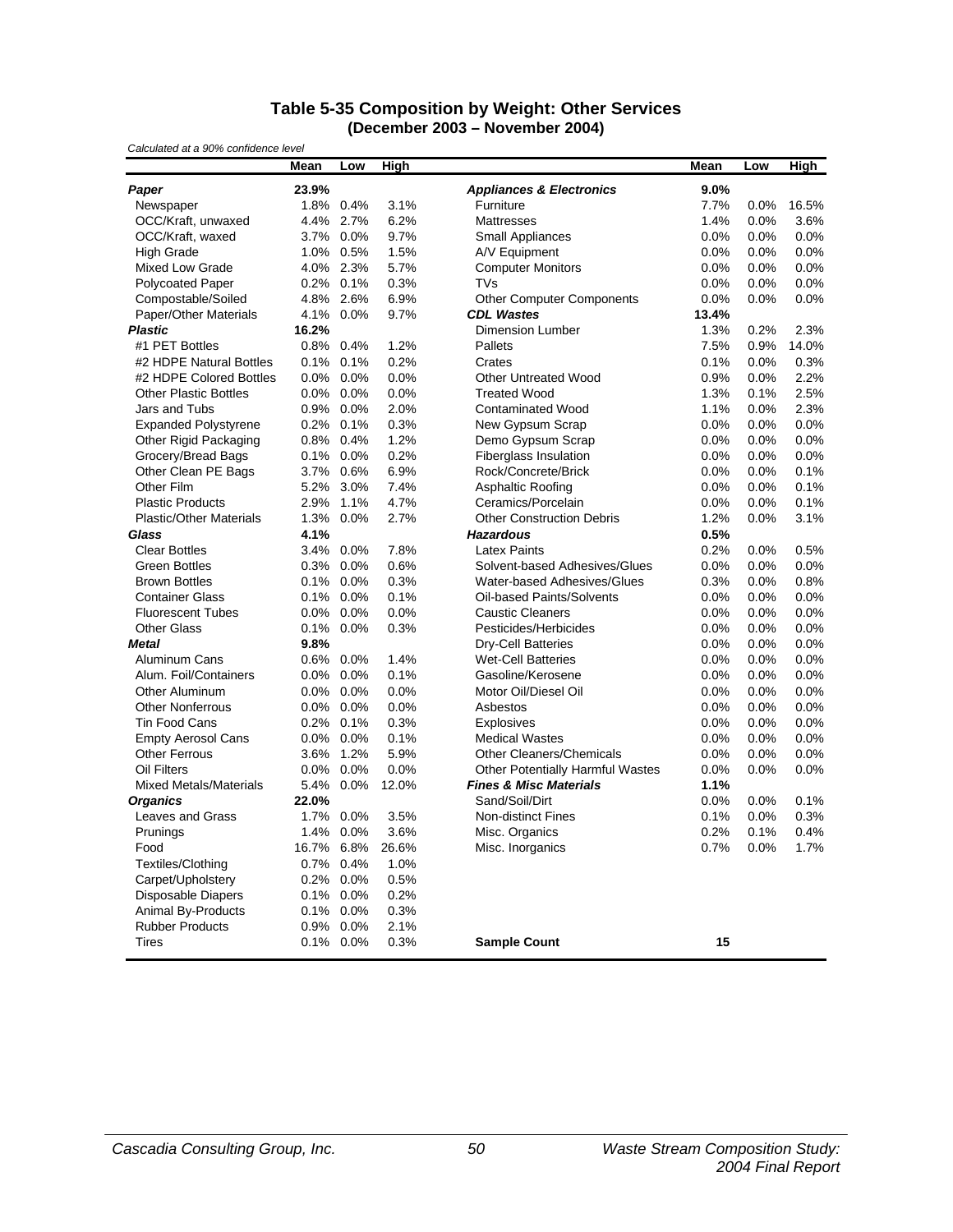#### **Table 5-36 Composition by Weight: Retail (December 2003 – November 2004)**

| Calculated at a 90% confidence level |       |             |       |                                         |       |      |             |
|--------------------------------------|-------|-------------|-------|-----------------------------------------|-------|------|-------------|
|                                      | Mean  | Low         | High  |                                         | Mean  | Low  | <b>High</b> |
| Paper                                | 25.5% |             |       | <b>Appliances &amp; Electronics</b>     | 0.2%  |      |             |
| Newspaper                            | 1.6%  | 0.4%        | 2.8%  | Furniture                               | 0.0%  | 0.0% | 0.0%        |
| OCC/Kraft, unwaxed                   | 8.6%  | 6.4%        | 10.7% | Mattresses                              | 0.0%  | 0.0% | 0.0%        |
| OCC/Kraft, waxed                     | 5.7%  | 3.0%        | 8.5%  | <b>Small Appliances</b>                 | 0.1%  | 0.0% | 0.4%        |
| <b>High Grade</b>                    | 0.8%  | 0.5%        | 1.1%  | A/V Equipment                           | 0.0%  | 0.0% | 0.0%        |
| <b>Mixed Low Grade</b>               | 3.8%  | 2.4%        | 5.3%  | <b>Computer Monitors</b>                | 0.0%  | 0.0% | 0.0%        |
| <b>Polycoated Paper</b>              | 0.3%  | 0.1%        | 0.5%  | <b>TVs</b><br>0.0%                      |       | 0.0% | 0.0%        |
| Compostable/Soiled                   | 3.1%  | 2.1%        | 4.1%  | <b>Other Computer Components</b>        | 0.0%  | 0.0% | 0.1%        |
| Paper/Other Materials                | 1.6%  | 0.9%        | 2.3%  | <b>CDL Wastes</b>                       | 11.4% |      |             |
| <b>Plastic</b>                       | 13.1% |             |       | <b>Dimension Lumber</b>                 | 1.1%  | 0.3% | 1.9%        |
| #1 PET Bottles                       | 0.3%  | 0.2%        | 0.4%  | Pallets                                 | 6.6%  | 1.6% | 11.6%       |
| #2 HDPE Natural Bottles              | 0.1%  | 0.1%        | 0.2%  | Crates                                  | 0.7%  | 0.0% | 1.4%        |
| #2 HDPE Colored Bottles              | 0.0%  | 0.0%        | 0.1%  | <b>Other Untreated Wood</b>             | 0.4%  | 0.0% | 0.9%        |
| <b>Other Plastic Bottles</b>         | 0.0%  | 0.0%        | 0.0%  | <b>Treated Wood</b>                     | 0.3%  | 0.0% | 0.6%        |
| Jars and Tubs                        | 0.3%  | 0.1%        | 0.4%  | <b>Contaminated Wood</b>                | 0.7%  | 0.0% | 1.7%        |
| <b>Expanded Polystyrene</b>          | 0.6%  | 0.3%        | 1.0%  | New Gypsum Scrap                        | 0.0%  | 0.0% | 0.0%        |
| Other Rigid Packaging                | 1.3%  | 0.8%        | 1.9%  | Demo Gypsum Scrap                       | 0.1%  | 0.0% | 0.3%        |
| Grocery/Bread Bags                   | 0.2%  | 0.1%        | 0.3%  | <b>Fiberglass Insulation</b>            | 0.0%  | 0.0% | 0.0%        |
| Other Clean PE Bags                  | 2.2%  | 0.9%        | 3.6%  | Rock/Concrete/Brick                     | 0.1%  | 0.0% | 0.4%        |
| Other Film                           | 4.3%  | 3.1%        | 5.5%  | Asphaltic Roofing                       | 0.0%  | 0.0% | 0.0%        |
| <b>Plastic Products</b>              | 2.1%  | 0.7%        | 3.5%  | Ceramics/Porcelain                      | 1.4%  | 0.0% | 3.1%        |
| <b>Plastic/Other Materials</b>       | 1.5%  | 0.0%        | 3.0%  | <b>Other Construction Debris</b>        | 0.0%  | 0.0% | 0.0%        |
| Glass                                | 4.6%  |             |       | <b>Hazardous</b>                        | 0.1%  |      |             |
| <b>Clear Bottles</b>                 | 0.4%  | 0.2%        | 0.5%  | <b>Latex Paints</b>                     | 0.1%  | 0.0% | 0.3%        |
| <b>Green Bottles</b>                 | 0.1%  | 0.0%        | 0.1%  | Solvent-based Adhesives/Glues           | 0.0%  | 0.0% | 0.0%        |
| <b>Brown Bottles</b>                 | 0.1%  | 0.0%        | 0.2%  | Water-based Adhesives/Glues             | 0.0%  | 0.0% | 0.0%        |
| <b>Container Glass</b>               | 0.0%  | 0.0%        | 0.0%  | <b>Oil-based Paints/Solvents</b>        | 0.0%  | 0.0% | 0.0%        |
| <b>Fluorescent Tubes</b>             | 0.0%  | 0.0%        | 0.0%  | <b>Caustic Cleaners</b>                 | 0.0%  | 0.0% | 0.0%        |
| <b>Other Glass</b>                   | 4.1%  | 0.0%        | 10.6% | Pesticides/Herbicides                   | 0.0%  | 0.0% | 0.0%        |
| <b>Metal</b>                         | 1.7%  |             |       | <b>Dry-Cell Batteries</b>               | 0.0%  | 0.0% | 0.0%        |
| Aluminum Cans                        | 0.1%  | 0.1%        | 0.2%  | <b>Wet-Cell Batteries</b>               | 0.0%  | 0.0% | 0.0%        |
| Alum. Foil/Containers                | 0.1%  | 0.0%        | 0.2%  | Gasoline/Kerosene                       | 0.0%  | 0.0% | 0.0%        |
| Other Aluminum                       | 0.3%  | 0.0%        | 0.8%  | Motor Oil/Diesel Oil                    | 0.0%  | 0.0% | 0.0%        |
| <b>Other Nonferrous</b>              | 0.1%  | 0.0%        | 0.2%  | Asbestos                                | 0.0%  | 0.0% | 0.0%        |
| <b>Tin Food Cans</b>                 | 0.4%  | 0.1%        | 0.7%  | <b>Explosives</b>                       | 0.0%  | 0.0% | 0.0%        |
| <b>Empty Aerosol Cans</b>            | 0.0%  | 0.0%        | 0.1%  | <b>Medical Wastes</b>                   | 0.0%  | 0.0% | 0.0%        |
| <b>Other Ferrous</b>                 | 0.3%  | 0.0%        | 0.5%  | <b>Other Cleaners/Chemicals</b>         | 0.0%  | 0.0% | 0.0%        |
| Oil Filters                          | 0.0%  | 0.0%        | 0.0%  | <b>Other Potentially Harmful Wastes</b> | 0.0%  | 0.0% | 0.0%        |
| <b>Mixed Metals/Materials</b>        | 0.4%  | 0.1%        | 0.8%  | <b>Fines &amp; Misc Materials</b>       | 1.1%  |      |             |
| <b>Organics</b>                      | 42.2% |             |       | Sand/Soil/Dirt                          | 0.3%  | 0.0% | 0.9%        |
| Leaves and Grass                     | 0.2%  | 0.0%        | 0.4%  | <b>Non-distinct Fines</b>               | 0.6%  | 0.1% | 1.2%        |
| Prunings                             | 0.0%  | 0.0%        | 0.0%  | Misc. Organics                          | 0.1%  | 0.0% | 0.3%        |
| Food                                 |       | 35.2% 26.6% | 43.8% | Misc. Inorganics                        | 0.0%  | 0.0% | 0.0%        |
| Textiles/Clothing                    | 0.4%  | 0.0%        | 0.8%  |                                         |       |      |             |
| Carpet/Upholstery                    | 5.2%  | 0.0%        | 10.8% |                                         |       |      |             |
| <b>Disposable Diapers</b>            | 0.0%  | 0.0%        | 0.1%  |                                         |       |      |             |
| Animal By-Products                   | 1.1%  | 0.0%        | 2.9%  |                                         |       |      |             |
| <b>Rubber Products</b>               | 0.1%  | 0.0%        | 0.2%  |                                         |       |      |             |
| Tires                                | 0.0%  | 0.0%        | 0.0%  | <b>Sample Count</b>                     | 27    |      |             |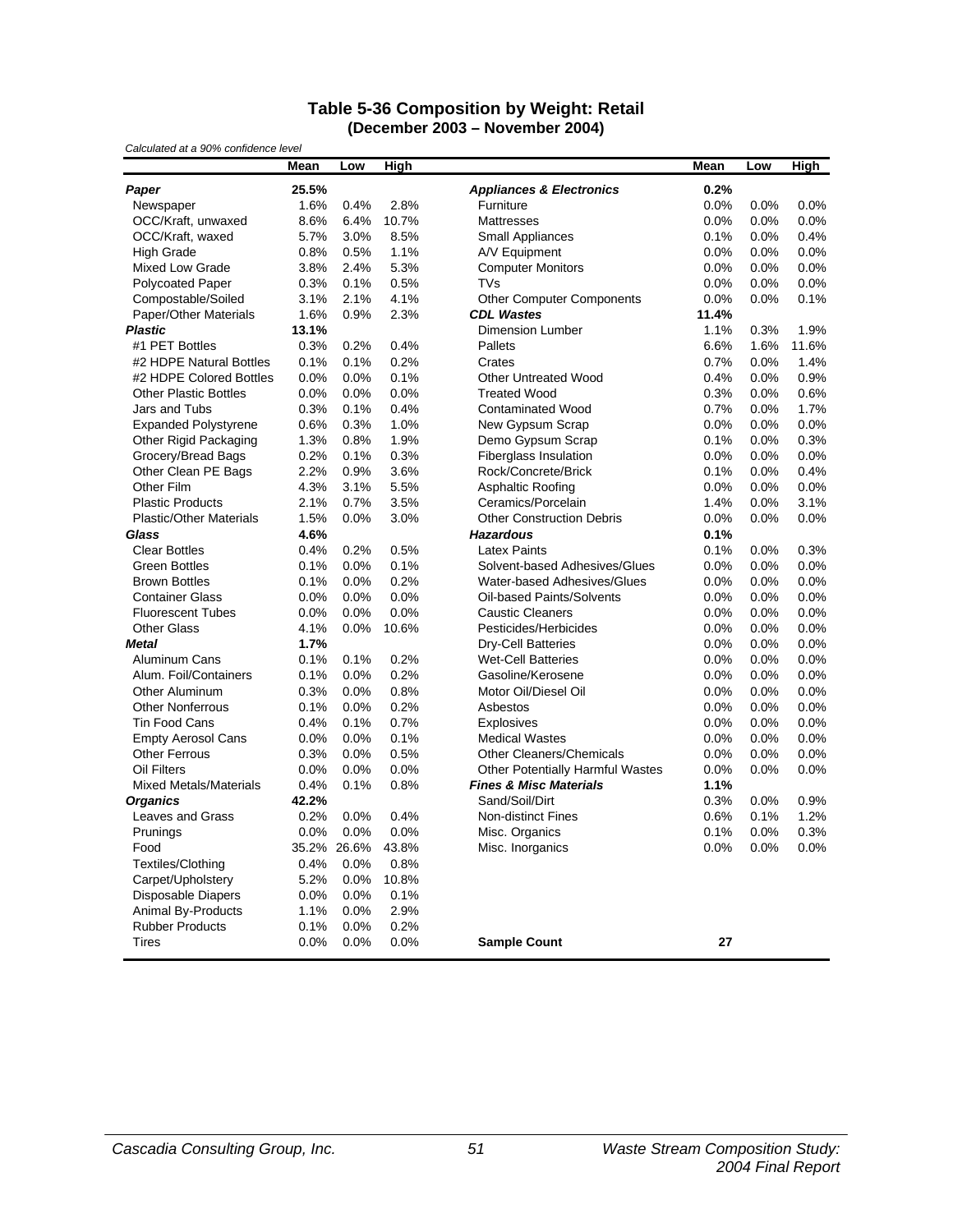#### **Table 5-37 Composition by Weight: Transportation (December 2003 – November 2004)**

| Calculated at a 90% confidence level |       |           |       |                                         |       |      |       |
|--------------------------------------|-------|-----------|-------|-----------------------------------------|-------|------|-------|
|                                      | Mean  | Low       | High  |                                         | Mean  | Low  | High  |
| Paper                                | 24.6% |           |       | <b>Appliances &amp; Electronics</b>     | 6.5%  |      |       |
| Newspaper                            | 5.5%  | 1.5%      | 9.4%  | Furniture                               | 6.5%  | 0.0% | 17.1% |
| OCC/Kraft, unwaxed                   | 3.5%  | 1.7%      | 5.3%  | <b>Mattresses</b>                       | 0.0%  | 0.0% | 0.0%  |
| OCC/Kraft, waxed                     | 0.0%  | 0.0%      | 0.0%  | Small Appliances                        | 0.0%  | 0.0% | 0.0%  |
| <b>High Grade</b>                    | 1.6%  | 0.7%      | 2.5%  | A/V Equipment                           | 0.0%  | 0.0% | 0.0%  |
| Mixed Low Grade                      | 3.9%  | 1.1%      | 6.6%  | <b>Computer Monitors</b>                | 0.0%  | 0.0% | 0.0%  |
| <b>Polycoated Paper</b>              | 0.3%  | 0.1%      | 0.5%  | <b>TVs</b>                              | 0.0%  | 0.0% | 0.0%  |
| Compostable/Soiled                   | 9.4%  | 2.8%      | 15.9% | <b>Other Computer Components</b>        | 0.0%  | 0.0% | 0.0%  |
| Paper/Other Materials                | 0.5%  | 0.1%      | 1.0%  | <b>CDL Wastes</b>                       | 20.6% |      |       |
| <b>Plastic</b>                       | 14.1% |           |       | Dimension Lumber                        | 8.8%  | 0.0% | 19.8% |
| #1 PET Bottles                       | 1.4%  | 0.6%      | 2.2%  | Pallets                                 | 11.2% | 0.0% | 22.4% |
| #2 HDPE Natural Bottles              | 0.1%  | 0.0%      | 0.2%  | Crates                                  | 0.0%  | 0.0% | 0.0%  |
| #2 HDPE Colored Bottles              | 0.0%  | 0.0%      | 0.1%  | Other Untreated Wood                    | 0.0%  | 0.0% | 0.0%  |
| <b>Other Plastic Bottles</b>         | 0.1%  | 0.0%      | 0.1%  | <b>Treated Wood</b>                     | 0.5%  | 0.0% | 1.4%  |
| Jars and Tubs                        | 0.3%  | 0.0%      | 0.5%  | <b>Contaminated Wood</b>                | 0.0%  | 0.0% | 0.0%  |
| <b>Expanded Polystyrene</b>          | 0.3%  | 0.1%      | 0.6%  | New Gypsum Scrap                        | 0.0%  | 0.0% | 0.0%  |
| Other Rigid Packaging                |       | 1.4% 0.4% | 2.4%  | Demo Gypsum Scrap                       | 0.0%  | 0.0% | 0.0%  |
| Grocery/Bread Bags                   | 0.1%  | 0.1%      | 0.2%  | Fiberglass Insulation                   | 0.0%  | 0.0% | 0.0%  |
| Other Clean PE Bags                  | 3.9%  | 0.0%      | 8.4%  | Rock/Concrete/Brick                     | 0.0%  | 0.0% | 0.0%  |
| Other Film                           | 4.4%  | 1.9%      | 6.9%  | Asphaltic Roofing                       | 0.0%  | 0.0% | 0.0%  |
| <b>Plastic Products</b>              | 0.4%  | 0.1%      | 0.6%  | Ceramics/Porcelain                      | 0.0%  | 0.0% | 0.1%  |
| <b>Plastic/Other Materials</b>       | 1.7%  | 0.1%      | 3.3%  | <b>Other Construction Debris</b>        | 0.0%  | 0.0% | 0.0%  |
| Glass                                | 4.4%  |           |       | <b>Hazardous</b>                        | 0.3%  |      |       |
| <b>Clear Bottles</b>                 | 1.8%  | 0.3%      | 3.3%  | <b>Latex Paints</b>                     | 0.0%  | 0.0% | 0.0%  |
| <b>Green Bottles</b>                 | 0.4%  | 0.1%      | 0.8%  | Solvent-based Adhesives/Glues           | 0.0%  | 0.0% | 0.0%  |
| <b>Brown Bottles</b>                 | 0.4%  | 0.0%      | 0.9%  | Water-based Adhesives/Glues             | 0.0%  | 0.0% | 0.0%  |
| <b>Container Glass</b>               | 0.2%  | 0.0%      | 0.6%  | Oil-based Paints/Solvents               | 0.0%  | 0.0% | 0.0%  |
| <b>Fluorescent Tubes</b>             | 0.0%  | 0.0%      | 0.0%  | <b>Caustic Cleaners</b>                 | 0.0%  | 0.0% | 0.0%  |
| <b>Other Glass</b>                   | 1.6%  | 0.0%      | 4.1%  | Pesticides/Herbicides                   | 0.0%  | 0.0% | 0.0%  |
| <b>Metal</b>                         | 2.3%  |           |       | Dry-Cell Batteries                      | 0.2%  | 0.0% | 0.6%  |
| Aluminum Cans                        | 0.5%  | 0.2%      | 0.8%  | <b>Wet-Cell Batteries</b>               | 0.0%  | 0.0% | 0.0%  |
| Alum. Foil/Containers                | 0.1%  | 0.0%      | 0.2%  | Gasoline/Kerosene                       | 0.0%  | 0.0% | 0.0%  |
| Other Aluminum                       | 0.0%  | 0.0%      | 0.0%  | Motor Oil/Diesel Oil                    | 0.0%  | 0.0% | 0.0%  |
| <b>Other Nonferrous</b>              | 0.0%  | 0.0%      | 0.0%  | Asbestos                                | 0.0%  | 0.0% | 0.0%  |
| <b>Tin Food Cans</b>                 | 0.2%  | 0.1%      | 0.3%  | Explosives                              | 0.0%  | 0.0% | 0.0%  |
| <b>Empty Aerosol Cans</b>            | 0.0%  | 0.0%      | 0.1%  | <b>Medical Wastes</b>                   | 0.0%  | 0.0% | 0.0%  |
| <b>Other Ferrous</b>                 | 0.8%  | 0.1%      | 1.6%  | <b>Other Cleaners/Chemicals</b>         | 0.1%  | 0.0% | 0.1%  |
| Oil Filters                          | 0.0%  | 0.0%      | 0.0%  | <b>Other Potentially Harmful Wastes</b> | 0.0%  | 0.0% | 0.0%  |
| <b>Mixed Metals/Materials</b>        | 0.6%  | 0.0%      | 1.1%  | <b>Fines &amp; Misc Materials</b>       | 0.1%  |      |       |
| <b>Organics</b>                      | 27.1% |           |       | Sand/Soil/Dirt                          | 0.0%  | 0.0% | 0.0%  |
| Leaves and Grass                     | 1.1%  | 0.0%      | 2.8%  | <b>Non-distinct Fines</b>               | 0.0%  | 0.0% | 0.0%  |
| Prunings                             | 0.0%  | 0.0%      | 0.0%  | Misc. Organics                          | 0.1%  | 0.0% | 0.3%  |
| Food                                 | 22.0% | 2.6%      | 41.4% | Misc. Inorganics                        | 0.0%  | 0.0% | 0.0%  |
| Textiles/Clothing                    | 2.1%  | 0.6%      | 3.7%  |                                         |       |      |       |
| Carpet/Upholstery                    | 1.2%  | 0.3%      | 2.2%  |                                         |       |      |       |
| <b>Disposable Diapers</b>            | 0.2%  | 0.0%      | 0.5%  |                                         |       |      |       |
| Animal By-Products                   | 0.3%  | 0.0%      | 0.9%  |                                         |       |      |       |
| <b>Rubber Products</b>               | 0.0%  | 0.0%      | 0.0%  |                                         |       |      |       |
| <b>Tires</b>                         |       | 0.0% 0.0% | 0.0%  | <b>Sample Count</b>                     | 8     |      |       |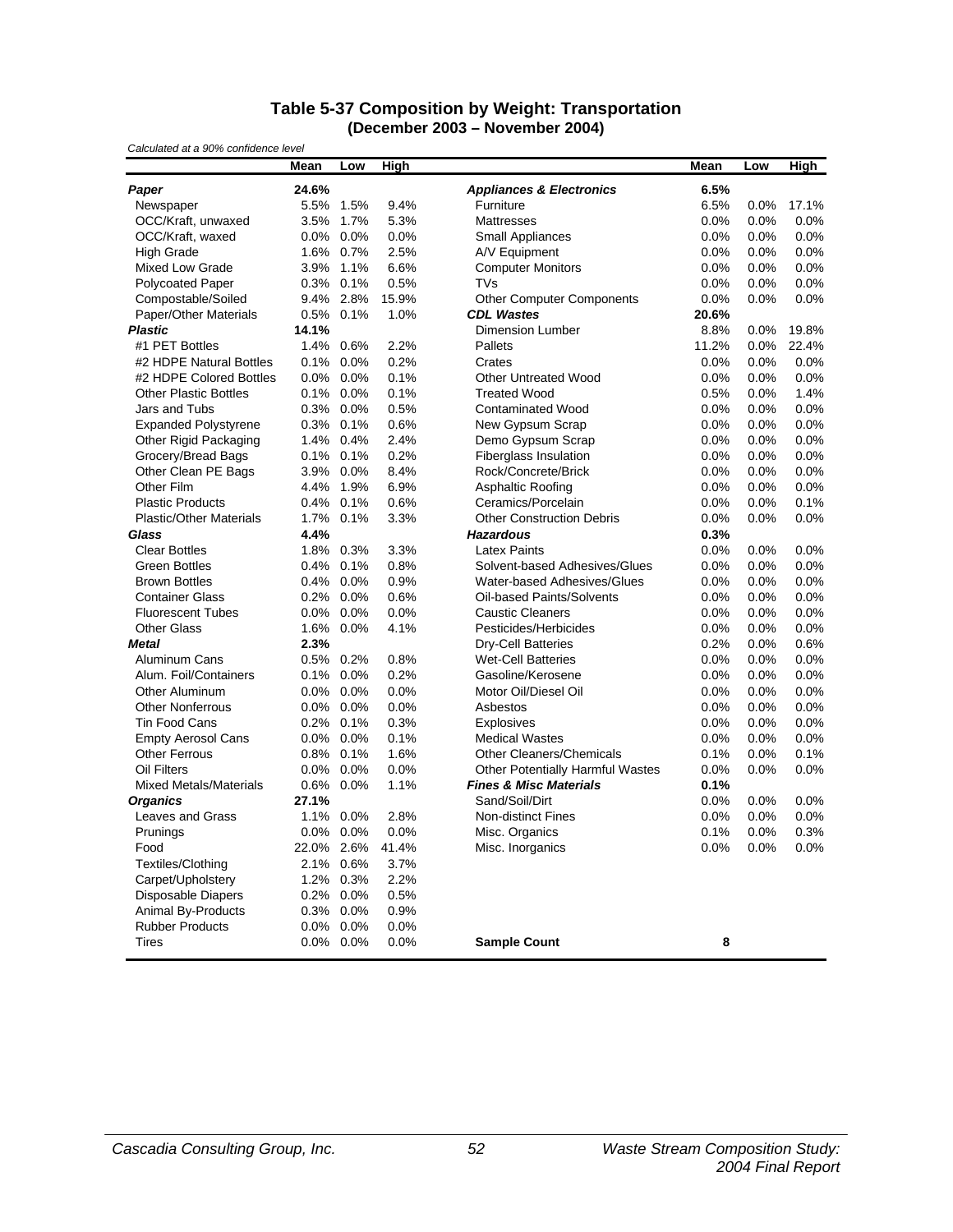#### **Table 5-38 Composition by Weight: Wholesale (December 2003 – November 2004)**

| Calculated at a 90% confidence level |       |           |       |                                         |                |      |             |
|--------------------------------------|-------|-----------|-------|-----------------------------------------|----------------|------|-------------|
|                                      | Mean  | Low       | High  |                                         | <b>Mean</b>    | Low  | <b>High</b> |
| Paper                                | 24.4% |           |       | <b>Appliances &amp; Electronics</b>     | 0.1%           |      |             |
| Newspaper                            | 0.2%  | 0.0%      | 0.4%  | Furniture                               | 0.0%           | 0.0% | 0.0%        |
| OCC/Kraft, unwaxed                   | 10.4% | 3.0%      | 17.8% | <b>Mattresses</b>                       | 0.0%           | 0.0% | 0.0%        |
| OCC/Kraft, waxed                     | 0.0%  | 0.0%      | 0.0%  | Small Appliances                        | 0.1%           | 0.0% | 0.2%        |
| <b>High Grade</b>                    | 1.0%  | 0.1%      | 1.9%  | A/V Equipment                           | 0.0%           | 0.0% | 0.0%        |
| Mixed Low Grade                      | 4.6%  | 0.0%      | 9.4%  | <b>Computer Monitors</b>                | 0.0%           | 0.0% | 0.0%        |
| <b>Polycoated Paper</b>              | 0.0%  | 0.0%      | 0.0%  | <b>TVs</b>                              | 0.0%           | 0.0% | 0.0%        |
| Compostable/Soiled                   | 1.5%  | 0.0%      | 3.2%  | <b>Other Computer Components</b>        | 0.0%           | 0.0% | 0.0%        |
| Paper/Other Materials                | 6.7%  | 0.0%      | 17.3% | <b>CDL Wastes</b>                       | 16.8%          |      |             |
| <b>Plastic</b>                       | 12.6% |           |       | <b>Dimension Lumber</b>                 | 1.4%           | 0.7% | 2.1%        |
| #1 PET Bottles                       | 0.1%  | 0.0%      | 0.2%  | Pallets                                 | 2.0%           | 0.0% | 5.3%        |
| #2 HDPE Natural Bottles              | 0.1%  | 0.0%      | 0.2%  | Crates                                  | 0.0%           | 0.0% | 0.0%        |
| #2 HDPE Colored Bottles              | 0.0%  | 0.0%      | 0.1%  | <b>Other Untreated Wood</b>             | 1.1%           | 0.0% | 2.7%        |
| <b>Other Plastic Bottles</b>         | 0.0%  | 0.0%      | 0.0%  | <b>Treated Wood</b>                     | 0.6%           | 0.0% | 1.5%        |
| Jars and Tubs                        | 0.0%  | $0.0\%$   | 0.0%  | <b>Contaminated Wood</b>                | 8.9%           | 0.0% | 19.7%       |
| <b>Expanded Polystyrene</b>          | 0.1%  | 0.0%      | 0.2%  | New Gypsum Scrap                        | 0.1%           | 0.0% | 0.2%        |
| Other Rigid Packaging                | 0.4%  | 0.0%      | 0.8%  | Demo Gypsum Scrap                       | 0.0%           | 0.0% | 0.0%        |
| Grocery/Bread Bags                   | 0.0%  | 0.0%      | 0.0%  | Fiberglass Insulation                   | 0.0%           | 0.0% | 0.0%        |
| Other Clean PE Bags                  | 1.5%  | 0.0%      | 3.2%  | Rock/Concrete/Brick                     | 0.3%           | 0.0% | 0.9%        |
| Other Film                           | 3.3%  | 0.0%      | 8.4%  | Asphaltic Roofing                       | 0.1%           | 0.0% | 0.3%        |
| <b>Plastic Products</b>              | 3.3%  | 0.5%      | 6.1%  | Ceramics/Porcelain                      | 2.3%           | 0.0% | 6.0%        |
| <b>Plastic/Other Materials</b>       | 3.7%  | 0.0%      | 7.7%  | <b>Other Construction Debris</b>        | 0.0%           | 0.0% | 0.1%        |
| Glass                                | 0.1%  |           |       | <b>Hazardous</b>                        | 1.1%           |      |             |
| <b>Clear Bottles</b>                 | 0.0%  | 0.0%      | 0.1%  | <b>Latex Paints</b>                     | 1.1%           | 0.0% | 2.8%        |
| <b>Green Bottles</b>                 | 0.0%  | 0.0%      | 0.0%  | Solvent-based Adhesives/Glues           | 0.0%           | 0.0% | 0.0%        |
| <b>Brown Bottles</b>                 |       | 0.1% 0.0% | 0.1%  | Water-based Adhesives/Glues             | 0.0%           | 0.0% | 0.0%        |
| <b>Container Glass</b>               | 0.0%  | 0.0%      | 0.0%  | Oil-based Paints/Solvents               | 0.0%           | 0.0% | 0.0%        |
| <b>Fluorescent Tubes</b>             | 0.1%  | 0.0%      | 0.2%  | <b>Caustic Cleaners</b>                 | 0.0%           | 0.0% | 0.0%        |
| <b>Other Glass</b>                   | 0.0%  | 0.0%      | 0.0%  | Pesticides/Herbicides                   | 0.0%           | 0.0% | 0.0%        |
| <b>Metal</b>                         | 9.0%  |           |       | Dry-Cell Batteries                      | 0.0%           | 0.0% | 0.1%        |
| Aluminum Cans                        | 0.1%  | 0.0%      | 0.1%  | <b>Wet-Cell Batteries</b>               | 0.0%           | 0.0% | 0.0%        |
| Alum. Foil/Containers                | 0.0%  | 0.0%      | 0.0%  | Gasoline/Kerosene                       | 0.0%           | 0.0% | 0.0%        |
| Other Aluminum                       | 0.4%  | 0.0%      | 0.9%  | Motor Oil/Diesel Oil                    | 0.0%           | 0.0% | 0.0%        |
| <b>Other Nonferrous</b>              | 0.0%  | 0.0%      | 0.0%  | Asbestos                                | 0.0%           | 0.0% | 0.0%        |
| <b>Tin Food Cans</b>                 | 3.3%  | 0.0%      | 6.8%  | <b>Explosives</b>                       | 0.0%           | 0.0% | 0.0%        |
| <b>Empty Aerosol Cans</b>            | 0.0%  | 0.0%      | 0.0%  | <b>Medical Wastes</b>                   | 0.0%           | 0.0% | 0.0%        |
| <b>Other Ferrous</b>                 | 5.1%  | 0.0%      | 12.9% | <b>Other Cleaners/Chemicals</b>         | 0.0%           | 0.0% | 0.0%        |
| Oil Filters                          | 0.0%  | 0.0%      | 0.0%  | <b>Other Potentially Harmful Wastes</b> | 0.0%           | 0.0% | 0.0%        |
| <b>Mixed Metals/Materials</b>        | 0.2%  | 0.0%      | 0.4%  | <b>Fines &amp; Misc Materials</b>       | 0.0%           |      |             |
| <b>Organics</b>                      | 35.9% |           |       | Sand/Soil/Dirt                          | 0.0%           | 0.0% | 0.0%        |
| Leaves and Grass                     | 5.3%  | 0.0%      | 13.9% | <b>Non-distinct Fines</b>               | 0.0%           | 0.0% | 0.0%        |
| Prunings                             | 0.7%  | 0.0%      | 1.9%  | Misc. Organics                          | 0.0%           | 0.0% | 0.0%        |
| Food                                 | 6.7%  | 0.0%      | 16.1% | Misc. Inorganics                        | 0.0%           | 0.0% | 0.0%        |
| Textiles/Clothing                    | 1.9%  | 0.0%      | 3.8%  |                                         |                |      |             |
| Carpet/Upholstery                    | 20.8% | 0.0%      | 41.6% |                                         |                |      |             |
| <b>Disposable Diapers</b>            | 0.0%  | 0.0%      | 0.0%  |                                         |                |      |             |
| Animal By-Products                   | 0.0%  | 0.0%      | 0.0%  |                                         |                |      |             |
| <b>Rubber Products</b>               | 0.5%  | 0.0%      | 1.1%  |                                         |                |      |             |
| <b>Tires</b>                         | 0.0%  | 0.0%      | 0.0%  | <b>Sample Count</b>                     | $\overline{7}$ |      |             |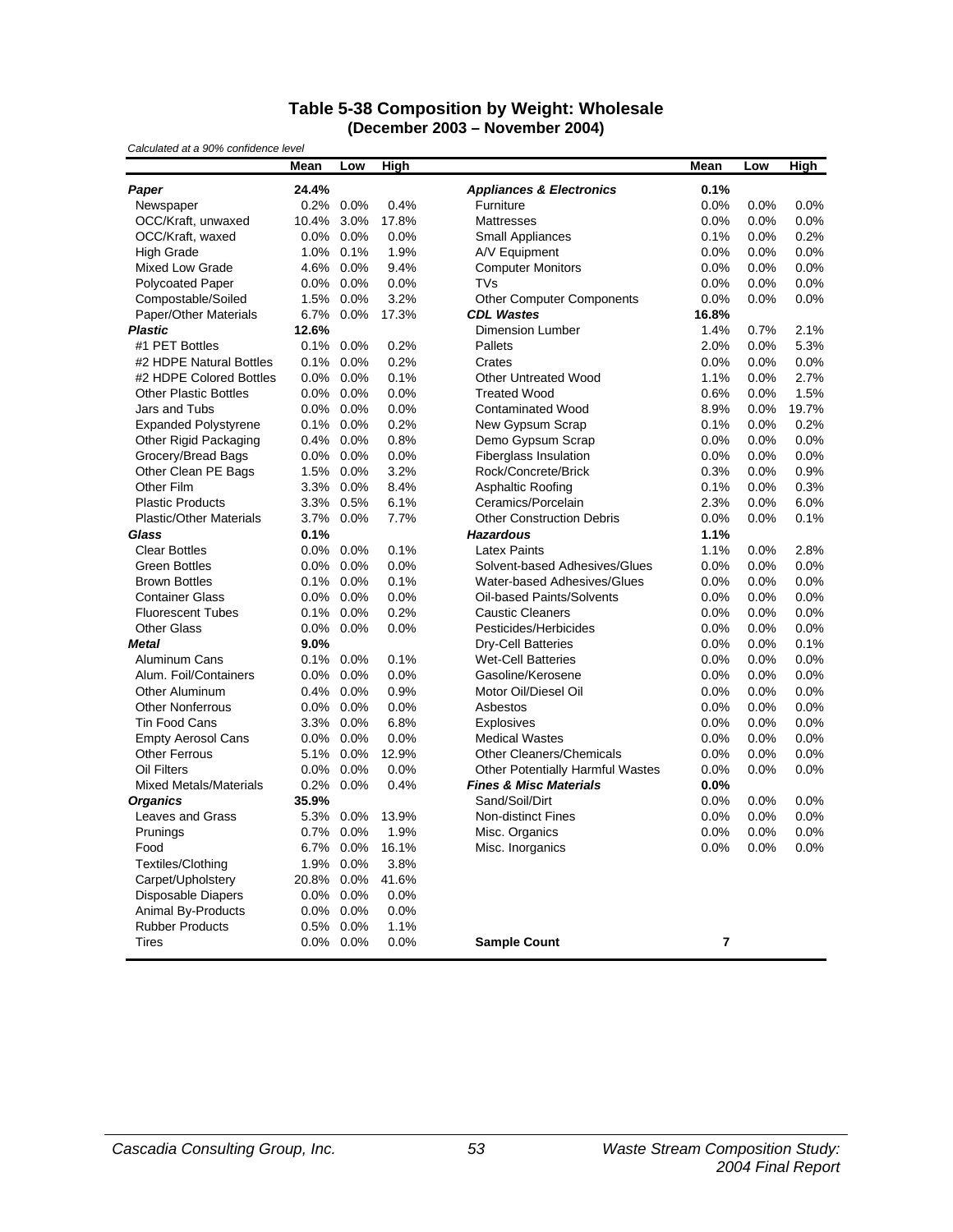#### **Table 5-39 Composition by Weight: Mixed Commercial Generators (December 2003 – November 2004)**

| Calculated at a 90% confidence level |       |       |       |                                         |      |      |             |
|--------------------------------------|-------|-------|-------|-----------------------------------------|------|------|-------------|
|                                      | Mean  | Low   | High  |                                         | Mean | Low  | <b>High</b> |
| Paper                                | 25.1% |       |       | <b>Appliances &amp; Electronics</b>     | 2.1% |      |             |
| Newspaper                            | 2.6%  | 2.2%  | 3.0%  | Furniture                               | 0.6% | 0.2% | 1.0%        |
| OCC/Kraft, unwaxed                   | 4.5%  | 4.0%  | 5.1%  | Mattresses                              | 0.0% | 0.0% | 0.0%        |
| OCC/Kraft, waxed                     | 1.1%  | 0.6%  | 1.5%  | <b>Small Appliances</b>                 | 0.1% | 0.0% | 0.1%        |
| <b>High Grade</b>                    | 2.3%  | 1.9%  | 2.7%  | A/V Equipment                           | 0.9% | 0.0% | 2.1%        |
| <b>Mixed Low Grade</b>               | 5.8%  | 5.0%  | 6.6%  | <b>Computer Monitors</b>                | 0.1% | 0.0% | 0.2%        |
| <b>Polycoated Paper</b>              | 0.4%  | 0.3%  | 0.4%  | <b>TVs</b>                              | 0.0% | 0.0% | 0.0%        |
| Compostable/Soiled                   | 7.0%  | 6.1%  | 7.8%  | <b>Other Computer Components</b>        | 0.5% | 0.2% | 0.8%        |
| Paper/Other Materials                | 1.5%  | 1.2%  | 1.8%  | <b>CDL Wastes</b>                       | 9.7% |      |             |
| <b>Plastic</b>                       | 11.2% |       |       | <b>Dimension Lumber</b>                 | 2.6% | 1.6% | 3.7%        |
| #1 PET Bottles                       | 0.6%  | 0.5%  | 0.7%  | Pallets                                 | 2.0% | 0.9% | 3.0%        |
| #2 HDPE Natural Bottles              | 0.3%  | 0.2%  | 0.4%  | Crates                                  | 0.3% | 0.0% | 0.5%        |
| #2 HDPE Colored Bottles              | 0.2%  | 0.1%  | 0.2%  | <b>Other Untreated Wood</b>             | 0.1% | 0.0% | 0.3%        |
| <b>Other Plastic Bottles</b>         | 0.1%  | 0.1%  | 0.1%  | <b>Treated Wood</b>                     | 0.8% | 0.5% | 1.1%        |
| Jars and Tubs                        | 0.4%  | 0.3%  | 0.6%  | <b>Contaminated Wood</b>                | 0.7% | 0.4% | 1.0%        |
| <b>Expanded Polystyrene</b>          | 0.6%  | 0.5%  | 0.7%  | New Gypsum Scrap                        | 0.3% | 0.0% | 0.7%        |
| Other Rigid Packaging                | 1.4%  | 1.3%  | 1.6%  | Demo Gypsum Scrap                       | 0.2% | 0.1% | 0.4%        |
| Grocery/Bread Bags                   | 0.1%  | 0.1%  | 0.2%  | <b>Fiberglass Insulation</b>            | 0.0% | 0.0% | 0.1%        |
| Other Clean PE Bags                  | 0.8%  | 0.6%  | 1.1%  | Rock/Concrete/Brick                     | 1.3% | 0.2% | 2.4%        |
| Other Film                           | 4.7%  | 4.3%  | 5.2%  | Asphaltic Roofing                       | 0.0% | 0.0% | 0.1%        |
| <b>Plastic Products</b>              | 0.9%  | 0.7%  | 1.2%  | Ceramics/Porcelain                      | 0.3% | 0.1% | 0.5%        |
| <b>Plastic/Other Materials</b>       | 1.0%  | 0.8%  | 1.2%  | <b>Other Construction Debris</b>        | 0.9% | 0.5% | 1.4%        |
| Glass                                | 4.4%  |       |       | <b>Hazardous</b>                        | 0.4% |      |             |
| <b>Clear Bottles</b>                 | 1.1%  | 0.8%  | 1.4%  | <b>Latex Paints</b>                     | 0.0% | 0.0% | 0.0%        |
| <b>Green Bottles</b>                 | 0.8%  | 0.5%  | 1.1%  | Solvent-based Adhesives/Glues           | 0.0% | 0.0% | 0.0%        |
| <b>Brown Bottles</b>                 | 0.9%  | 0.5%  | 1.3%  | Water-based Adhesives/Glues             | 0.0% | 0.0% | 0.0%        |
| <b>Container Glass</b>               | 0.1%  | 0.1%  | 0.2%  | <b>Oil-based Paints/Solvents</b>        | 0.0% | 0.0% | 0.1%        |
| <b>Fluorescent Tubes</b>             | 0.0%  | 0.0%  | 0.0%  | <b>Caustic Cleaners</b>                 | 0.0% | 0.0% | 0.0%        |
| <b>Other Glass</b>                   | 1.6%  | 0.6%  | 2.5%  | Pesticides/Herbicides                   | 0.0% | 0.0% | 0.0%        |
| <b>Metal</b>                         | 5.3%  |       |       | Dry-Cell Batteries                      | 0.1% | 0.0% | 0.1%        |
| Aluminum Cans                        | 0.3%  | 0.3%  | 0.4%  | <b>Wet-Cell Batteries</b>               | 0.0% | 0.0% | 0.0%        |
| Alum. Foil/Containers                | 0.1%  | 0.1%  | 0.1%  | Gasoline/Kerosene                       | 0.0% | 0.0% | 0.0%        |
| Other Aluminum                       | 0.1%  | 0.0%  | 0.2%  | Motor Oil/Diesel Oil                    | 0.0% | 0.0% | 0.0%        |
| <b>Other Nonferrous</b>              | 0.0%  | 0.0%  | 0.0%  | Asbestos                                | 0.0% | 0.0% | 0.0%        |
| <b>Tin Food Cans</b>                 | 0.7%  | 0.6%  | 0.8%  | <b>Explosives</b>                       | 0.0% | 0.0% | 0.0%        |
| <b>Empty Aerosol Cans</b>            | 0.1%  | 0.1%  | 0.1%  | <b>Medical Wastes</b>                   | 0.2% | 0.1% | 0.2%        |
| <b>Other Ferrous</b>                 | 1.3%  | 0.9%  | 1.6%  | <b>Other Cleaners/Chemicals</b>         | 0.0% | 0.0% | 0.0%        |
| <b>Oil Filters</b>                   | 0.1%  | 0.0%  | 0.2%  | <b>Other Potentially Harmful Wastes</b> | 0.0% | 0.0% | 0.1%        |
| <b>Mixed Metals/Materials</b>        | 2.6%  | 1.7%  | 3.5%  | <b>Fines &amp; Misc Materials</b>       | 2.1% |      |             |
| <b>Organics</b>                      | 39.6% |       |       | Sand/Soil/Dirt                          | 1.1% | 0.5% | 1.8%        |
| Leaves and Grass                     | 3.0%  | 2.1%  | 3.9%  | <b>Non-distinct Fines</b>               | 0.6% | 0.3% | 0.8%        |
| Prunings                             | 0.6%  | 0.3%  | 0.9%  | Misc. Organics                          | 0.3% | 0.1% | 0.4%        |
| Food                                 | 31.0% | 28.0% | 34.0% | Misc. Inorganics                        | 0.2% | 0.1% | 0.3%        |
| Textiles/Clothing                    | 1.6%  | 1.2%  | 2.1%  |                                         |      |      |             |
| Carpet/Upholstery                    | 0.9%  | 0.5%  | 1.2%  |                                         |      |      |             |
| <b>Disposable Diapers</b>            | 0.5%  | 0.4%  | 0.7%  |                                         |      |      |             |
| Animal By-Products                   | 0.9%  | 0.3%  | 1.5%  |                                         |      |      |             |
| <b>Rubber Products</b>               | 0.9%  | 0.0%  | 1.8%  |                                         |      |      |             |
| <b>Tires</b>                         | 0.2%  | 0.0%  | 0.5%  | <b>Sample Count</b>                     | 162  |      |             |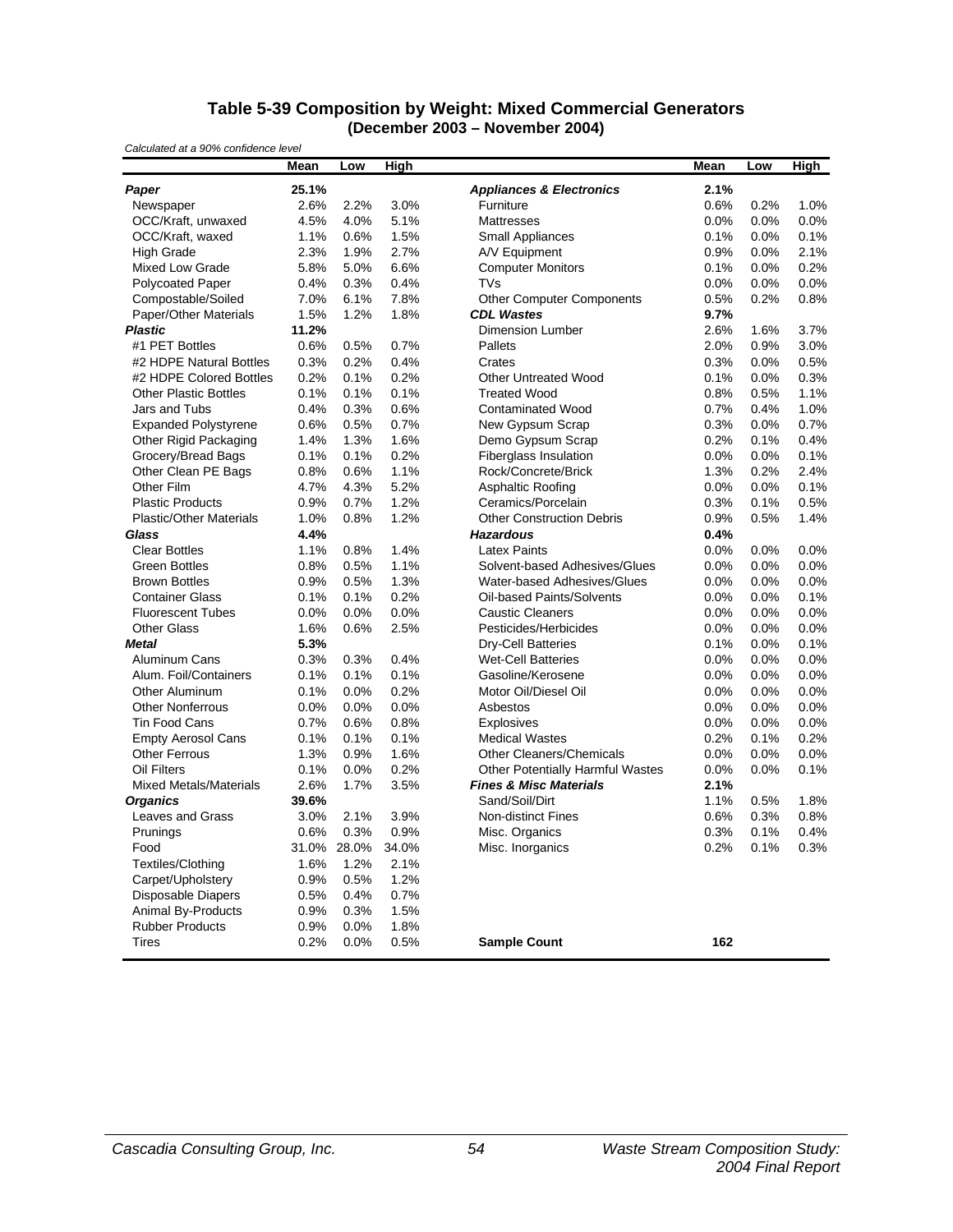# **6 Self-haul Composition Results, by Subpopulation**

A total of 216 self-haul loads were sampled from December 2003 to November 2004. Descriptive data about samples from each subpopulation are summarized in Table 6-1. As shown, many of the analyses are based on a very small number of samples. Consequently, these calculations are subject to a relatively wide margin of error. For example, a 90% confidence level for components in the Spring sampling period (based on only 36 samples) results in an error range of up to plus or minus six percentage points. See Table 6-15 for details. The sampling plan was designed to provide statistically valid results for the overall selfhaul substream. The more detailed composition results are provided as rough estimates only.

| Subpopulation            |               |          | (All Weights in pounds) |                    |
|--------------------------|---------------|----------|-------------------------|--------------------|
|                          | <b>Sample</b> | Total    | Average                 | <b>Average Net</b> |
|                          | Count         | Sample   | <b>Sample</b>           | <b>Load Weight</b> |
| <b>Transfer Station</b>  |               |          |                         |                    |
| <b>NRDS</b>              | 108           | 34,880.6 | 323.0                   | 520.2              |
| <b>SRDS</b>              | 108           | 34,477.7 | 319.2                   | 662.0              |
| <b>Vehicle Type</b>      |               |          |                         |                    |
| Passenger                | 18            | 5,878.3  | 326.6                   | 484.6              |
| <b>Trucks</b>            | 198           | 63,480.0 | 320.6                   | 599.7              |
| <b>Season</b>            |               |          |                         |                    |
| Spring                   | 36            | 11,729.4 | 325.8                   | 631.9              |
| Summer                   | 72            | 22,947.7 | 318.7                   | 634.7              |
| Autumn                   | 36            | 11,535.7 | 320.4                   | 335.8              |
| Winter                   | 72            | 23,145.6 | 321.5                   | 651.2              |
| Generator Type, by Site  |               |          |                         |                    |
| Residential, NRDS        | 77            | 24,832.6 | 322.5                   | 472.9              |
| Residential, SRDS        | 80            | 25,036.5 | 313.0                   | 589.7              |
| Non-Residential, NRDS    | 31            | 10,048.0 | 324.1                   | 631.6              |
| Non-Residential, SRDS    | 27            | 9,173.5  | 339.8                   | 865.5              |
| <b>Overall Self-Haul</b> | 216           | 69,358   | 321.1                   | 590.8              |

#### **Table 6-1 Description of Samples for each Self-haul Subpopulation<sup>13</sup> (December 2003 – November 2004)**

  $13$  One self-haul survey form was not completely filled out. The driver omitted whether the load was from a residential or a non-residential generator. Thus while 216 self-haul samples were sorted the generator type is only known for 215 self haul samples.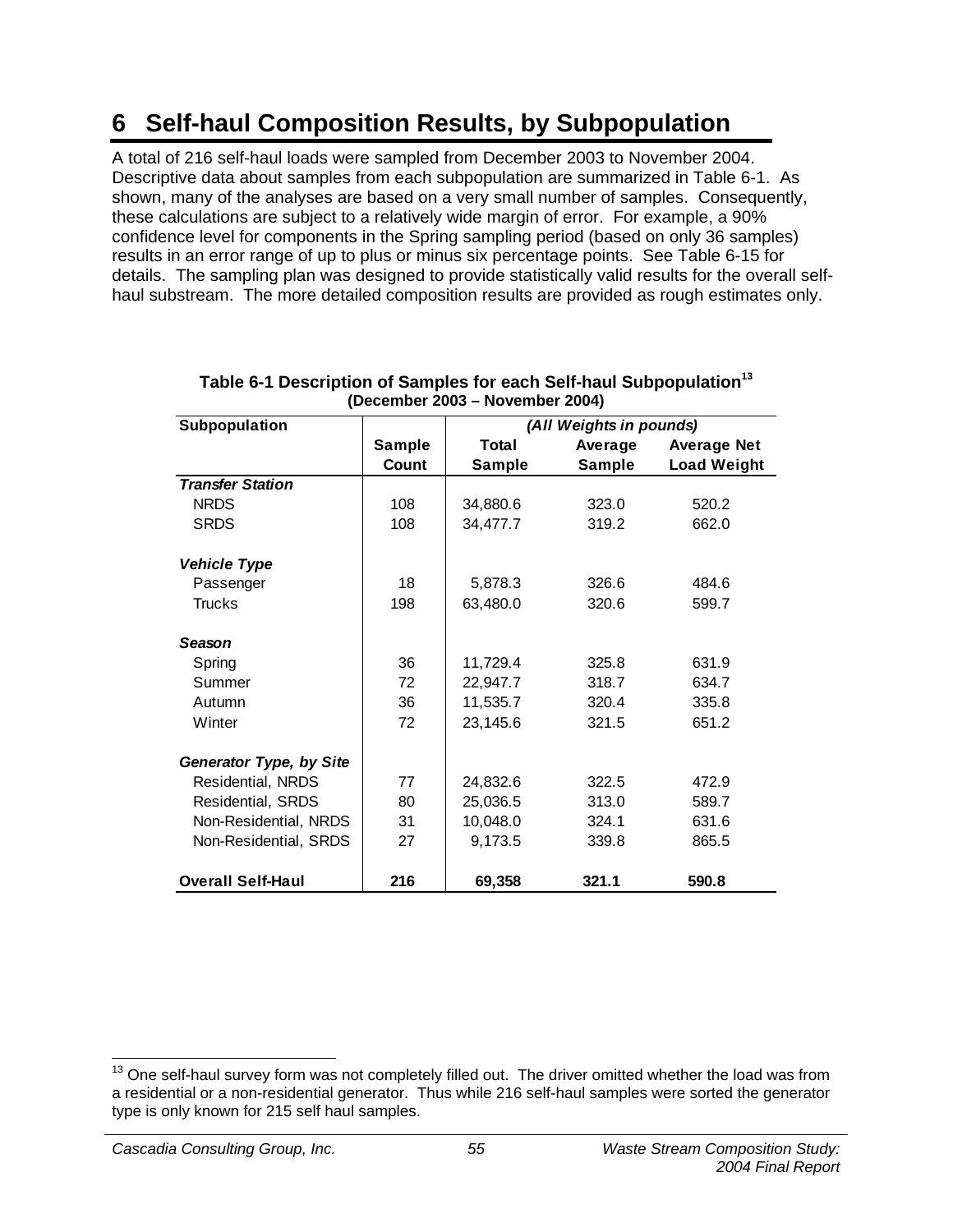Seattle Public Utilities provided total disposal quantities for the study period for the following waste populations: 1) total self-haul, 2) self-haul by vehicle type, and 3) self-haul by season. One of the purposes of this study was to determine the ratio of residential to non-residential selfhaul waste. The 2004 disposal quantities were calculated from the sampling results: 1) residential and non-residential self-haul waste, 2) residential and non-residential passenger vehicle self-haul waste, and 3) residential and non-residential truck self-haul waste.

Approximately 65% of 2004 self-haul waste was residential, while the remaining 36% was from non-residential sources. For self-haul passenger vehicles, about 94% was residential and 6% was non-residential. About 63% of the self-haul truck waste was from residential sources; nonresidential generators disposed of the remaining 37%. As illustrated in the following equations, self-haul tonnage for total self-haul and by vehicle type can be allocated to residential and nonresidential sources. This data is summarized in Table 6-2.

### **Total Self-haul:**

Estimated 2004 Self-hauled Residential Tonnage =  $99.980 \times .6491 = 64.897$  tons Estimated 2004 Self-hauled Non-Residential Tonnage = 99,980 x .3509 = 35,083

## **Self-haul Passenger Vehicles:**

Estimated 2004 Self-hauled Residential Tonnage =  $7,728 \times .9370 = 7,241$  tons Estimated 2004 Self-hauled Non-Residential Tonnage = 7,728 x .0630 = 487 tons

## **Self-haul Trucks:**

Estimated 2004 Self-hauled Residential Tonnage =  $92,253 \times .6327 = 58,364$  tons Estimated 2004 Self-hauled Non-Residential Tonnage =  $92,253 \times 0.3673 = 33,889$  tons

|                         | <b>Residential</b> | <b>Residential</b> | <b>Commercial</b> | <b>Commercial</b> | Total         |
|-------------------------|--------------------|--------------------|-------------------|-------------------|---------------|
|                         | Amount             | Percentage         | Amount            | Percentage        | <b>Amount</b> |
| <b>Tons</b>             |                    |                    |                   |                   |               |
| Passenger Vehicles      | 7.240              | 93.7%              | 487               | 6.3%              | 7.727         |
| <b>Self-haul Trucks</b> | 58,364             | 63.3%              | 33,889            | 36.7%             | 92,253        |
| <b>Total Tonsl</b>      | 65,609             |                    | 34,371            |                   | 99,980        |
| <b>Trips</b>            |                    |                    |                   |                   |               |
| Passenger Vehicles      | 38.227             | 93.7%              | 2.570             | 6.3%              | 40.797        |
| Self-haul Trucks        | 128,651            | 63.3%              | 74,685            | 36.7%             | 203,336       |
| <b>Total Trips</b>      | 166,877            |                    | 77,256            |                   | 244,133       |

## **Table 6-2 Self-haul Waste Trips and Tons by Residential and Non-residential**

In the following sections, self-haul waste composition results are presented by transfer station, vehicle type, season, and generator type, by site. Results are depicted in three ways: a pie chart reflects composition by the nine broad material categories; then, a table lists the top ten components, by weight; and finally, the full composition results are presented in a detailed table. Following the top ten tables in Sections 6.1, 6.2, and 6.3 composition results from the relevant subpopulations are compared.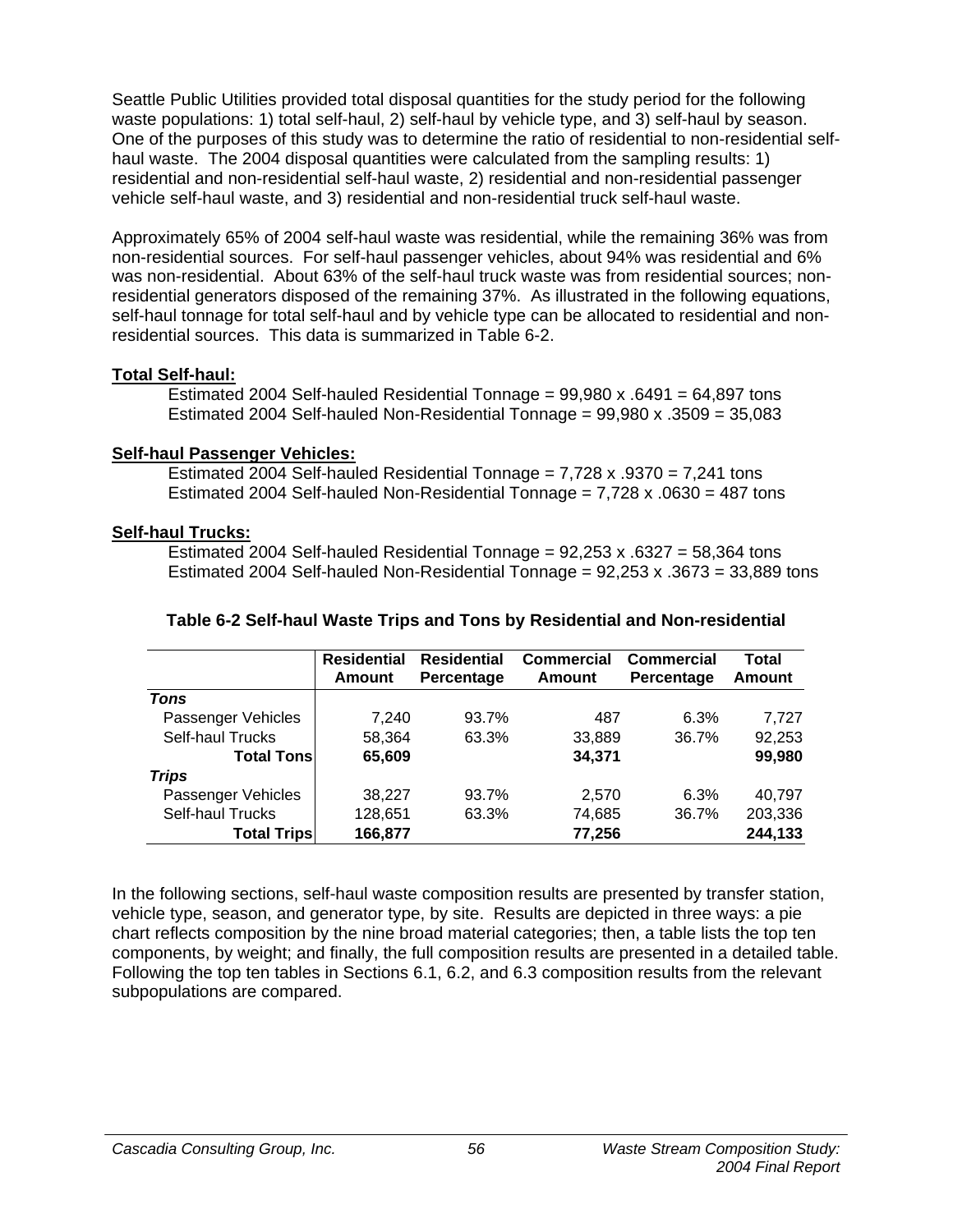# **6.1 Composition by Transfer Station**

This section examines the composition of wastes self-hauled to the North and South Recycling and Disposal Stations (NRDS and SRDS). Figure 6-1 summarizes the results on a broad material category level. *Organics* comprised a relatively large percentage of the waste hauled to both of the transfer stations. When combined, *CDL wastes* and *organics* accounted for a large percentage of waste hauled to both transfer stations (approximately 74% at the NRDS and 60% at the SRDS). *CDL wastes* (construction, demolition, and landclearing) includes components such as *dimension lumber, treated lumber,* and *rock/concrete/brick*, while *organics* includes components such as *carpet/upholstery, food*, and *leaves and grass*. The following sections examine self-hauled waste from each transfer station in more detail.



**Figure 6-1 Self-haul Composition Summary: by Transfer Station** 

12.9%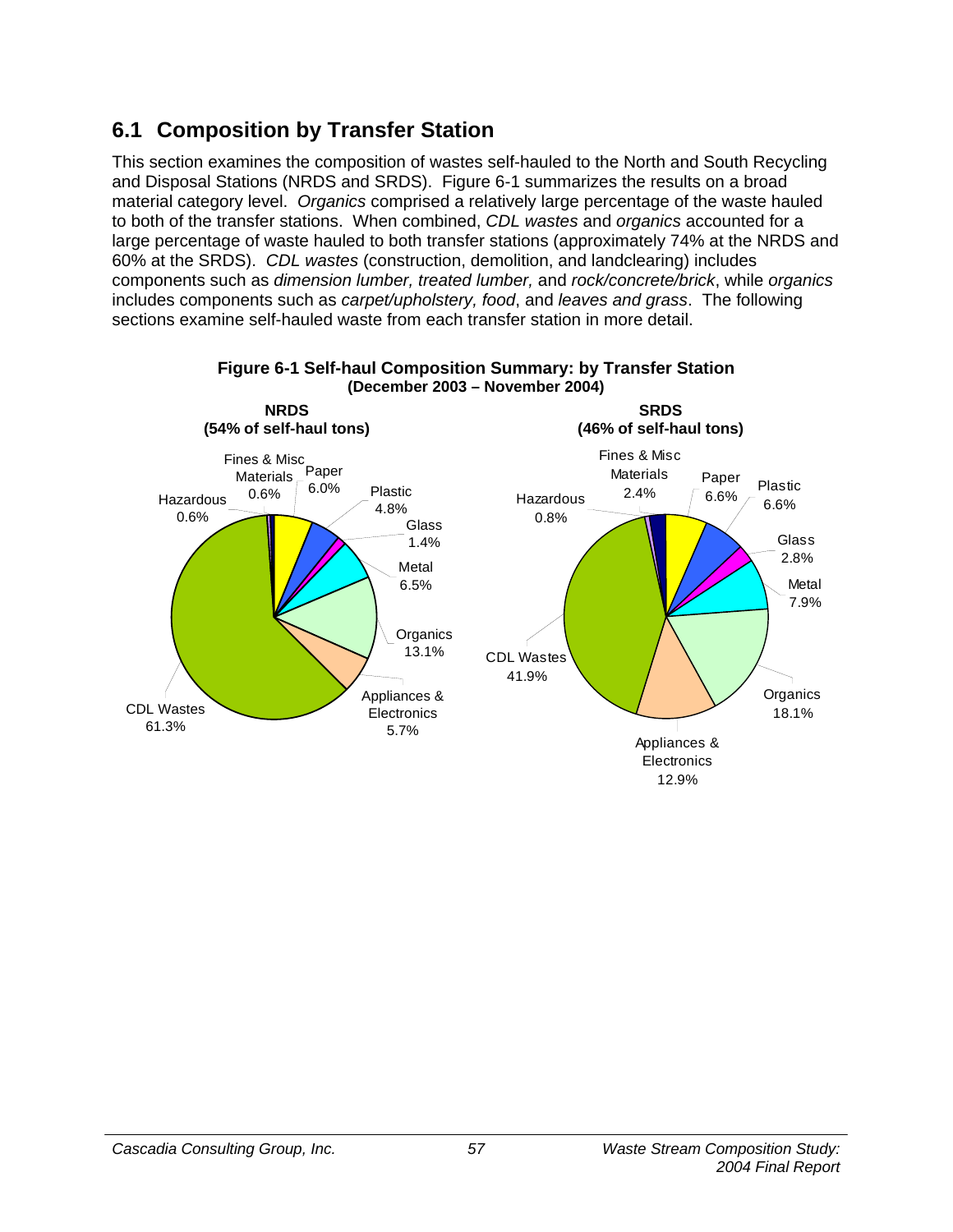## **6.1.1 North Recycling and Disposal Station (NRDS)**

A total of 108 samples were taken from loads that were delivered to the NRDS during the year 2004. Approximately 54,000 tons of self-haul waste was disposed at the NRDS during the 2004 calendar year. The composition estimates for this subpopulation were applied to the 54,000 tons to estimate the amount of waste disposed for each component category. Of the top ten components listed in Table 6-3, *dimension lumber*, *treated wood*, *new gypsum scrap*, *carpet/upholstery*, and *other construction debris* composed more than 5% of the total tonnage. Please see Table 6-5 for a detailed listing of the full composition results for waste sampled at the NRDS.

| <b>Component</b>                 | Mean  | <b>Cum.</b> % | Tons   |
|----------------------------------|-------|---------------|--------|
| <b>Dimension Lumber</b>          | 15.8% | 15.8%         | 8,498  |
| Treated Wood                     | 14.0% | 29.8%         | 7.515  |
| New Gypsum Scrap                 | 9.0%  | 38.8%         | 4.831  |
| Carpet/Upholstery                | 7.0%  | 45.8%         | 3,749  |
| <b>Other Construction Debris</b> | 5.8%  | 51.6%         | 3,115  |
| <b>Furniture</b>                 | 3.8%  | 55.4%         | 2,061  |
| Contaminated Wood                | 3.7%  | 59.2%         | 1,987  |
| Rock/Concrete/Brick              | 3.4%  | 62.6%         | 1,833  |
| Other Ferrous Metal              | 3.4%  | 65.9%         | 1.805  |
| Demo Gypsum Scrap                | 3.0%  | 68.9%         | 1,592  |
| Total                            | 68.9% |               | 36,986 |

| Table 6-3 Top Ten Components: North Recycling and Disposal Station |
|--------------------------------------------------------------------|
| (December 2003 – November 2004)                                    |

## **6.1.2 South Recycling and Disposal Station (SRDS)**

A total of 108 samples from the SRDS were examined during this study period. In 2004, approximately 46,000 tons of self-haul waste was disposed at the SRDS. The composition estimates for this subpopulation were applied to the 46,000 tons to estimate the amount of waste disposed for each component category. Table 6-4 illustrates that *dimension lumber, treated wood,* and *furniture* accounted for greater than 5%, by weight of the self-haul waste disposed at the SRDS. The top ten components accounted for almost 56% of the total, by weight. Please see Table 6-6 for a full list of the composition results for the SRDS.

**Table 6-4 Top Ten Components: South Recycling and Disposal Station (December 2003 – November 2004)** 

| <b>Component</b>       | Mean    | <b>Cum. %</b> | Tons   |
|------------------------|---------|---------------|--------|
| Dimension Lumber       | 11.6%   | 11.6%         | 5,369  |
| Treated Wood           | 8.8%    | 20.4%         | 4,078  |
| <b>Furniture</b>       | 7.5%    | 27.9%         | 3,484  |
| Contaminated Wood      | 4.6%    | 32.5%         | 2,138  |
| Carpet/Upholstery      | 4.5%    | 37.0%         | 2,073  |
| Rock/Concrete/Brick    | 4.2%    | 41.2%         | 1,938  |
| Mixed Metals/Materials | $4.1\%$ | 45.3%         | 1,911  |
| Food                   | 3.7%    | 49.1%         | 1.722  |
| Mattresses             | 3.6%    | 52.7%         | 1,673  |
| Other Ferrous Metal    | 3.3%    | 55.9%         | 1,510  |
| Total                  | 55.9%   |               | 25,896 |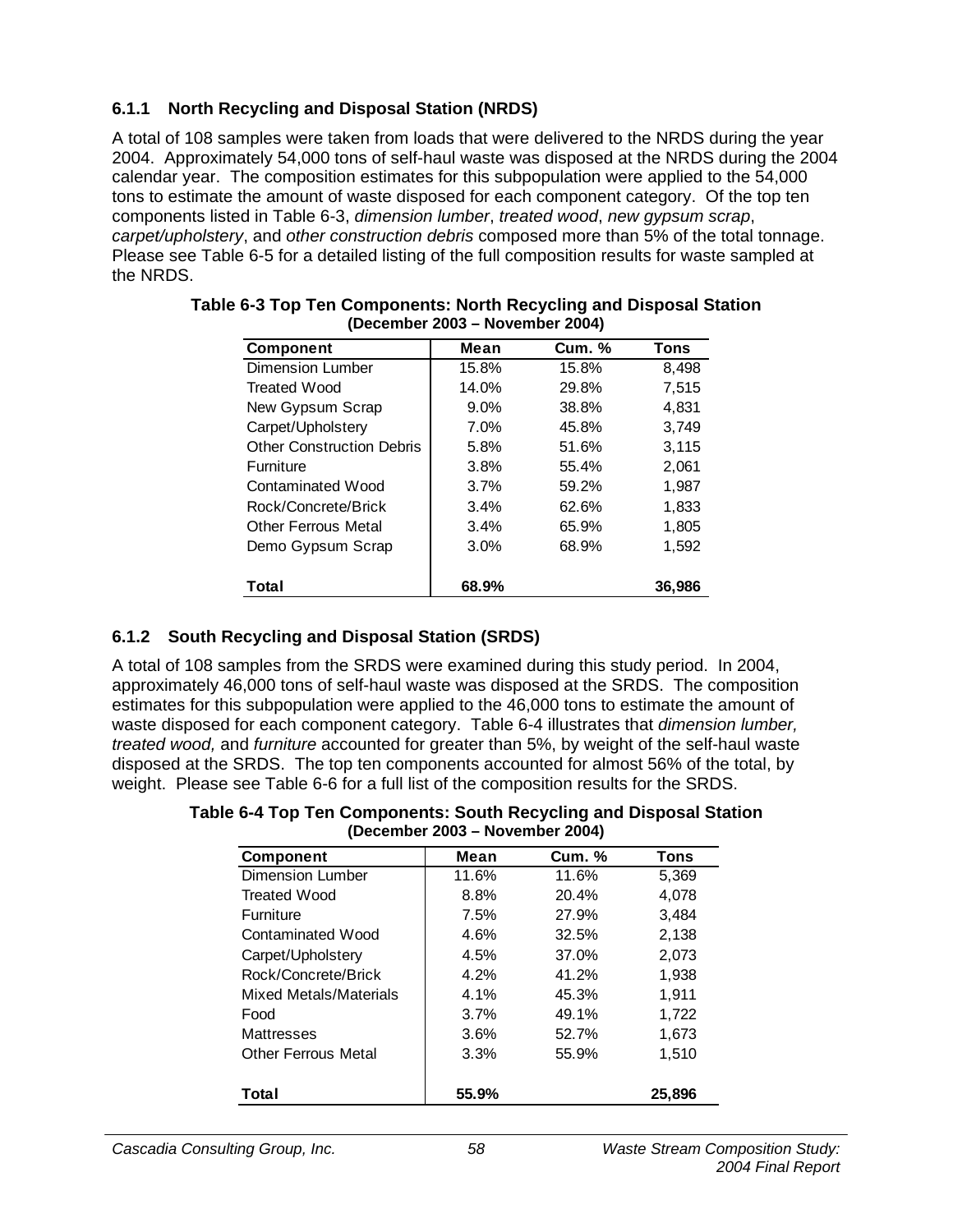## **6.1.3 Comparisons between Transfer Stations**

Several of the top ten components for both the NRDS and the SRDS were types of *CDL wastes* (construction, demolition, and landclearing). These included *dimension lumber, contaminated wood*, *rock/concrete/brick,* and *treated wood*. Other top ten components shared between the two transfer stations were *furniture, carpet/upholstery,* and *other ferrous metal*.

On the other hand, *new gypsum scrap* and *other construction debris* were among the top ten components of the NRDS waste, but not among the top ten components of the SRDS waste. *Food* and *mattresses* were top ten components of the SRDS waste stream, but not of the NRDS.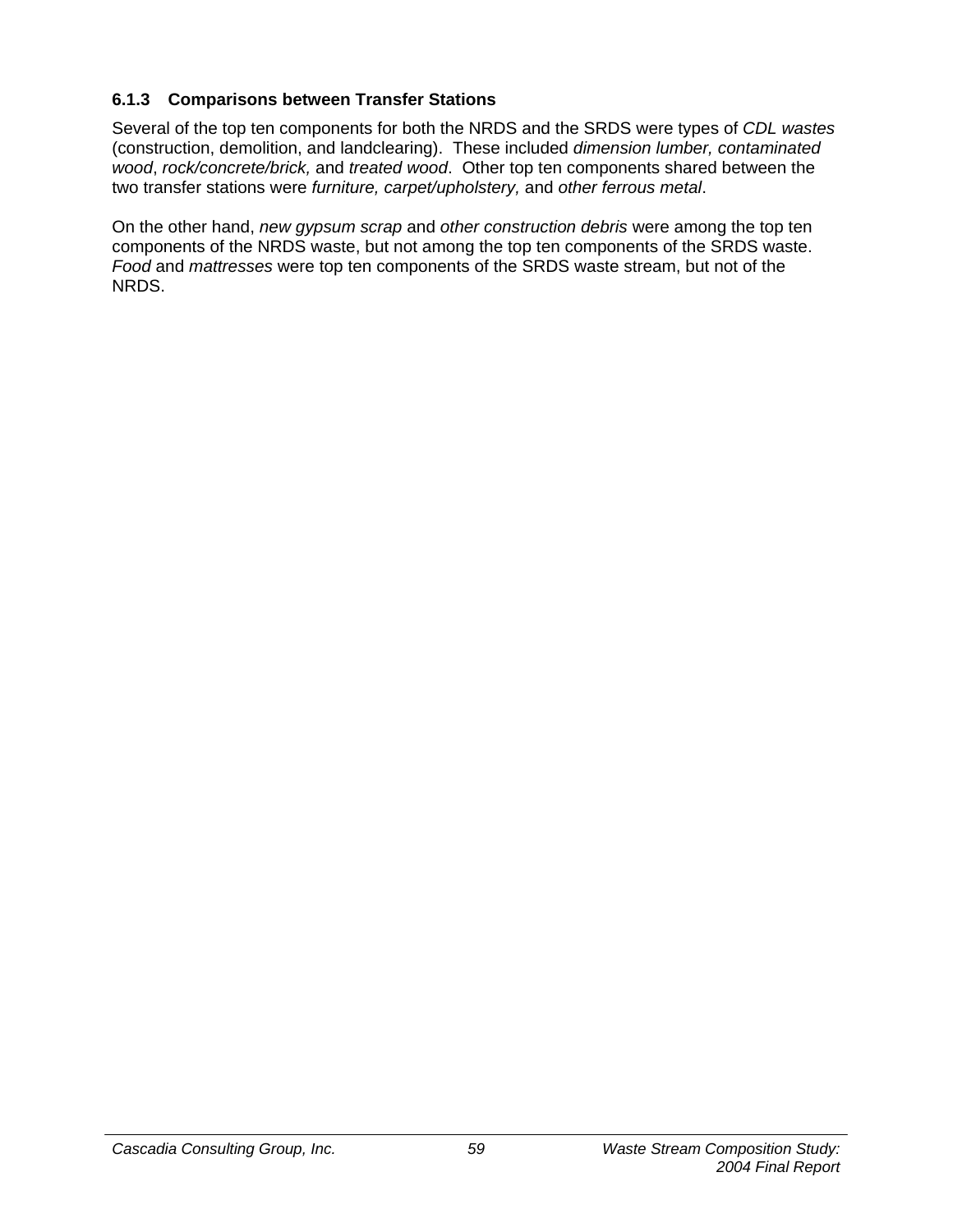#### **Table 6-5 Composition by Weight: Self-haul at the NRDS (December 2003 –November 2004)**

*Calculated at a 90% confidence level* **Tons Mean Low High Tons Mean Low High** *Paper* **3,220 6.0%** *Appliances & Electronics* **3,041 5.7%** Newspaper 86 0.2% 0.1% 0.3% Furniture 2,061 3.8% 2.4% 5.3% OCC/Kraft, unwaxed 1,146 2.1% 1.5% 2.8% Mattresses 419 0.8% 0.0% 1.5% OCC/Kraft, waxed 21 0.0% 0.0% 0.1% Small Appliances 160 0.3% 0.1% 0.5% High Grade 677 1.3% 0.0% 2.5% A/V Equipment 202 0.4% 0.0% 0.7% Computer Monitors Polycoated Paper  $4$  0.0% 0.0% 0.0% TVs 0 0.0% 0.0% 0.0% 0.0% 0.0% Compostable/Soiled 168 0.3% 0.1% 0.6% Other Computer Components 200 0.4% 0.0% 0.7% Paper/Other Materials 646 1.2% 0.5% 1.9% *CDL Wastes* **32,936 61.3%** *Plastic* **2,586 4.8%** Dimension Lumber 8,498 15.8% 12.7% 18.9% #1 PET Bottles 27 0.1% 0.0% 0.1% Pallets 866 1.6% 0.3% 2.9% #2 HDPE Natural Bottles 14 0.0% 0.0% 0.1% Crates 4 0.0% 0.0% 0.0% #2 HDPE Colored Bottles 24 0.0% 0.0% 0.1% Other Untreated Wood 495 0.9% 0.2% 1.6% Other Plastic Bottles 16 0.0% 0.0% 0.1% Treated Wood 7,515 14.0% 11.1% 16.9% 0.1% 0.0% 0.0% 0.1% Treated Wood 7,515 14.0% 17.9% 2.3% 5.1% Contaminated Wood Expanded Polystyrene 102 0.2% 0.1% 0.3% New Gypsum Scrap 4,831 9.0% 5.6% 12.3% Other Rigid Packaging 122 0.2% 0.1% 0.3% Demo Gypsum Scrap 1,592 3.0% 0.8% 5.1% Grocery/Bread Bags 7 0.0% 0.0% 0.0% Fiberglass Insulation 42 0.1% 0.0% 0.2% Other Clean PE Bags 116 0.2% 0.1% 0.4% Rock/Concrete/Brick 1,833 3.4% 1.4% 5.4% Other Film 412 0.8% 0.3% 1.3% Asphaltic Roofing 767 1.4% 0.2% 2.6% Plastic Products 1,099 2.0% 1.2% 2.9% Ceramics/Porcelain 1,391 2.6% 1.4% 3.8% Plastic/Other Materials 621 1.2% 0.8% 1.5% Other Construction Debris 3,115 5.8% 4.2% 7.4% *Glass* **735 1.4%** *Hazardous* **324 0.6%** Clear Bottles 63 0.1% 0.0% 0.2% Latex Paints 166 0.3% 0.0% 0.7% Green Bottles 137 0.3% 0.0% 0.6% Solvent-based Adhesives/Glues 11 0.0% 0.0% 0.0% Brown Bottles 73 0.1% 0.0% 0.3% Water-based Adhesives/Glues 5 0.0% 0.0% 0.0% Container Glass 16 0.0% 0.0% 0.0% Oil-based Paints/Solvents 4 0.0% 0.0% 0.0% Fluorescent Tubes 3 0.0% 0.0% 0.0% Caustic Cleaners 28 0.1% 0.0% 0.1% Other Glass 443 0.8% 0.3% 1.3% Pesticides/Herbicides 40 0.1% 0.0% 0.1% **Metal 3,506 6.5%** Dry-Cell Batteries 8 0.0% 0.0% 0.0% Aluminum Cans 24 0.0% 0.0% 0.1% Wet-Cell Batteries 0 0.0% 0.0% 0.0% Alum. Foil/Containers 6 0.0% 0.0% 0.0% Gasoline/Kerosene 0 0.0% 0.0% 0.0% 0.0% 0.0%<br>Other Aluminum 71 0.1% 0.0% 0.2% Motor Oil/Diesel Oil 0 2 0.0% 0.0% 0.0% Other Aluminum 71 0.1% 0.0% 0.2% Motor Oil/Diesel Oil 2 0.0% 0.0% 0.0% Other Nonferrous 28 0.1% 0.0% 0.1% Asbestos 0 0.0% 0.0% 0.0% Tin Food Cans 17 0.0% 0.0% 0.1% Explosives 0 0.0% 0.0% 0.0% Empty Aerosol Cans 8 0.0% 0.0% 0.0% Medical Wastes 0 0.0% 0.0% 0.0% Other Ferrous 1,805 3.4% 2.3% 4.5% Other Cleaners/Chemicals 35 0.1% 0.0% 0.1% Oil Filters 16 0.0% 0.0% 0.1% Other Potentially Harmful Wastes 25 0.0% 0.0% 0.1% Mixed Metals/Materials 1,530 2.8% 1.9% 3.8% *Fines & Misc Materials* **329 0.6%** *Organics* **7,009 13.1%** Sand/Soil/Dirt 225 0.4% 0.1% 0.8% Leaves and Grass 399 0.7% 0.3% 1.2% Non-distinct Fines 23 0.0% 0.0% 0.1% 0.1% 0.1% 0.2% 0.2% Prunings 881 1.6% 0.7% 2.6% Misc. Organics 47 0.1% 0.0% 0.2% Food 892 1.7% 0.3% 3.0% Misc. Inorganics 34 0.1% 0.0% 0.1% Textiles/Clothing 451 0.8% 0.4% 1.3% Carpet/Upholstery 3,749 7.0% 3.7% 10.3% Disposable Diapers 8 0.0% 0.0% 0.0% Animal By-Products 195 0.4% 0.0% 1.0% Rubber Products 429 0.8% 0.0% 1.8% **Total Tons 53,686** Tires 4 0.0% 0.0% 0.0% **Sample Count 108**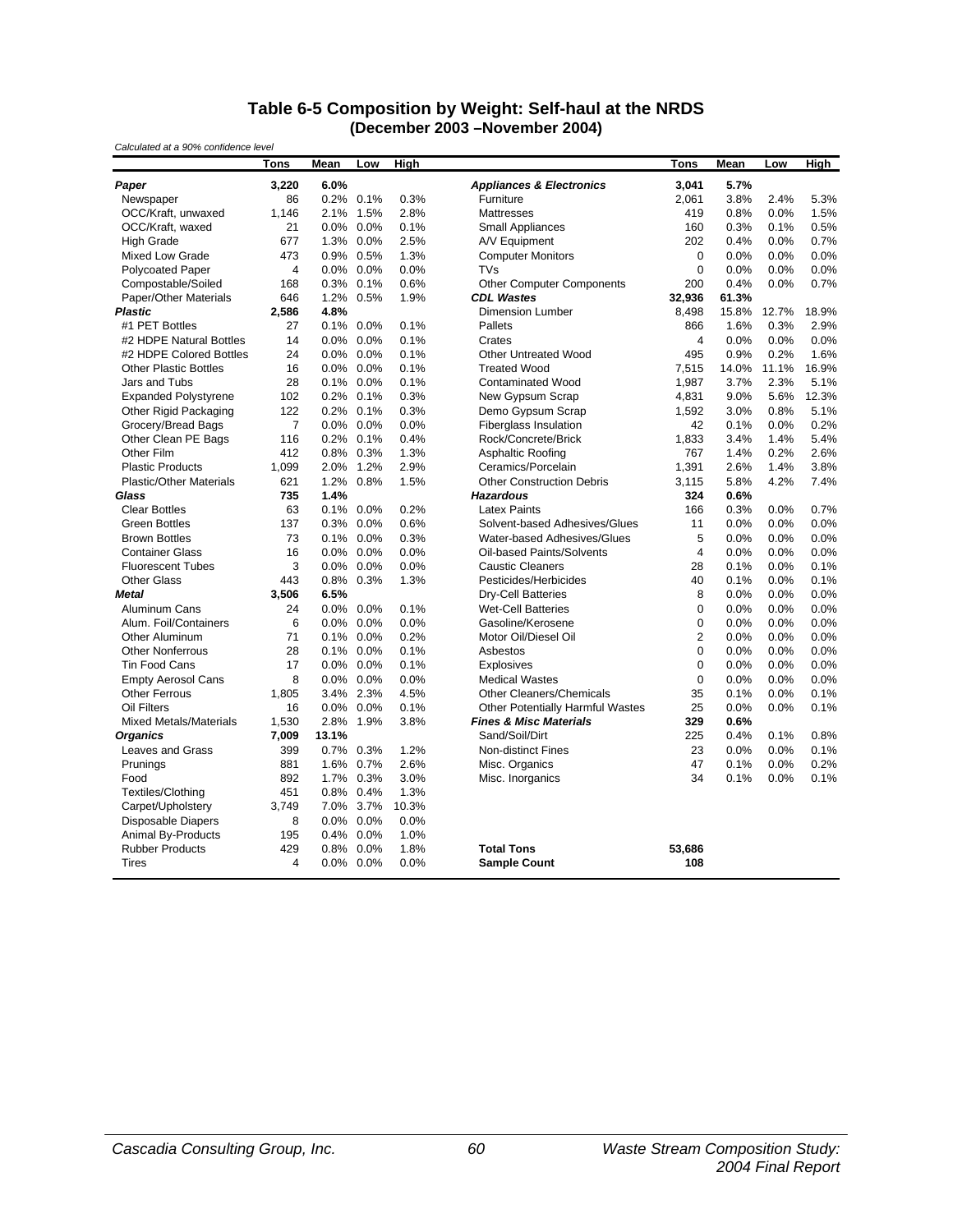#### **Table 6-6 Composition by Weight: Self-haul at the SRDS (December 2003 – November 2004)**

| High<br>High<br>Tons<br>Mean<br>Low<br>Tons<br>Mean<br>Low<br>6.6%<br>3.037<br><b>Appliances &amp; Electronics</b><br>5.961<br>12.9%<br>Paper<br>7.5%<br>99<br>0.2% 0.1%<br>0.3%<br>Furniture<br>3,484<br>5.2%<br>9.9%<br>Newspaper<br>1,027<br>2.2%<br>1.7%<br>2.8%<br>1,673<br>3.6%<br>1.7%<br>5.5%<br>OCC/Kraft, unwaxed<br><b>Mattresses</b><br>294<br>0.6%<br>0.0%<br>1.7%<br>415<br>0.9%<br>1.5%<br>OCC/Kraft, waxed<br><b>Small Appliances</b><br>0.3%<br>0.2%<br>0.3%<br>235<br>0.8%<br>89<br>0.1%<br>A/V Equipment<br>0.5%<br>0.2%<br><b>High Grade</b><br>2.0%<br>1.3%<br>2.8%<br>0.0%<br>0.0%<br><b>Mixed Low Grade</b><br>948<br><b>Computer Monitors</b><br>$\mathbf 0$<br>0.0%<br>$\overline{\mathbf{4}}$<br>0.0%<br>0<br>0.0%<br>0.0%<br><b>Polycoated Paper</b><br>$0.0\%$ 0.0%<br>TVs<br>0.0%<br>0.7%<br>Compostable/Soiled<br>200<br>0.4% 0.2%<br>Other Computer Components<br>155<br>0.3%<br>0.1%<br>0.6%<br>Paper/Other Materials<br>375<br>0.8%<br>0.4%<br>1.2%<br><b>CDL Wastes</b><br>19,413<br>41.9%<br><b>Plastic</b><br>3,065<br>6.6%<br><b>Dimension Lumber</b><br>5,369<br>11.6%<br>8.4%<br>14.8%<br>#1 PET Bottles<br>26<br>0.1% 0.0%<br>0.1%<br>Pallets<br>759<br>1.6%<br>0.3%<br>3.0%<br>#2 HDPE Natural Bottles<br>$0.0\%$<br>0.0%<br>78<br>0.2%<br>0.4%<br>15<br>0.0%<br>Crates<br>0.0%<br>#2 HDPE Colored Bottles<br>44<br>0.1%<br>0.0%<br>0.2%<br><b>Other Untreated Wood</b><br>780<br>1.7%<br>0.0%<br>3.4%<br>0.1%<br>11.4%<br><b>Other Plastic Bottles</b><br>17<br>$0.0\%$<br>0.0%<br><b>Treated Wood</b><br>4,078<br>8.8%<br>6.2%<br>0.4%<br>4.6%<br>Jars and Tubs<br>100<br>0.2% 0.1%<br><b>Contaminated Wood</b><br>2,138<br>3.1%<br>6.1%<br>126<br>0.3% 0.2%<br>0.4%<br>2.7%<br>4.9%<br><b>Expanded Polystyrene</b><br>New Gypsum Scrap<br>1,261<br>0.6%<br>109<br>0.2% 0.2%<br>0.3%<br>424<br>0.9%<br>1.8%<br>Other Rigid Packaging<br>Demo Gypsum Scrap<br>0.1%<br>14<br>0.0% 0.0%<br>0.0%<br>37<br>0.1%<br>0.1%<br>Grocery/Bread Bags<br><b>Fiberglass Insulation</b><br>0.0%<br>4.2%<br>Other Clean PE Bags<br>36<br>$0.1\%$ 0.0%<br>0.1%<br>Rock/Concrete/Brick<br>1.938<br>2.5%<br>5.9%<br>Other Film<br>230<br>1.3%<br>2.5%<br>0.5%<br>0.4%<br>0.6%<br>Asphaltic Roofing<br>602<br>0.1%<br><b>Plastic Products</b><br>1,423<br>3.1%<br>2.1%<br>4.0%<br>Ceramics/Porcelain<br>627<br>1.4%<br>0.4%<br>2.3%<br>927<br>2.9%<br><b>Plastic/Other Materials</b><br>2.0%<br>1.4%<br>2.6%<br><b>Other Construction Debris</b><br>1,321<br>1.5%<br>4.2%<br>Glass<br>1,283<br>2.8%<br><b>Hazardous</b><br>380<br>0.8%<br>54<br>0.1%<br>0.1%<br>0.2%<br>187<br>0.4%<br>0.0%<br>0.8%<br><b>Clear Bottles</b><br><b>Latex Paints</b><br>22<br>0.0% 0.0%<br>0.1%<br>31<br>0.2%<br>Solvent-based Adhesives/Glues<br>0.1%<br>0.0%<br><b>Green Bottles</b><br>0.1% 0.0%<br>0.2%<br>0.0%<br>0.1%<br><b>Brown Bottles</b><br>47<br>Water-based Adhesives/Glues<br>18<br>0.0%<br>35<br>0.1%<br>Oil-based Paints/Solvents<br>29<br>0.1%<br><b>Container Glass</b><br>0.1%<br>0.0%<br>0.1%<br>0.0%<br>6<br>$\mathbf{1}$<br>0.0%<br><b>Fluorescent Tubes</b><br>$0.0\%$<br>0.0%<br>0.0%<br><b>Caustic Cleaners</b><br>0.0%<br>0.0%<br>1,120<br>2.4%<br>0.8%<br>4.0%<br>Pesticides/Herbicides<br>0.0%<br>0.1%<br><b>Other Glass</b><br>21<br>0.0%<br>4<br>0.0%<br>0.0%<br>3,657<br>7.9%<br><b>Dry-Cell Batteries</b><br>0.0%<br><b>Metal</b><br>Aluminum Cans<br>27<br>0.1%<br>0.0%<br>0.1%<br><b>Wet-Cell Batteries</b><br>0<br>0.0%<br>0.0%<br>0.0%<br>5<br>$0.0\%$<br>0.0%<br>$\overline{4}$<br>0.0%<br>0.0%<br>Alum. Foil/Containers<br>0.0%<br>Gasoline/Kerosene<br>0.0%<br>0.2%<br>$\overline{7}$<br>62<br>0.1% 0.0%<br>Motor Oil/Diesel Oil<br>0.0%<br>0.0%<br>0.0%<br>Other Aluminum<br>0.0%<br><b>Other Nonferrous</b><br>90<br>0.2%<br>0.0%<br>0.3%<br>Asbestos<br>0<br>0.0%<br>0.0%<br>$\mathbf 0$<br>0.0%<br><b>Tin Food Cans</b><br>41<br>0.1% 0.0%<br>0.1%<br>Explosives<br>0.0%<br>0.0%<br>$\mathbf 0$<br>8<br>0.0% 0.0%<br>0.0%<br>0.0%<br>0.0%<br><b>Empty Aerosol Cans</b><br><b>Medical Wastes</b><br>0.0%<br><b>Other Ferrous</b><br>3.3% 2.3%<br>4.2%<br>0.1%<br>0.2%<br>1,510<br>Other Cleaners/Chemicals<br>64<br>0.0%<br>$\overline{2}$<br>0.0%<br>0.0%<br>16<br>0.0%<br>Oil Filters<br>0.0%<br>Other Potentially Harmful Wastes<br>0.0%<br>0.1%<br><b>Mixed Metals/Materials</b><br>1.911<br>4.1% 2.5%<br>5.7%<br><b>Fines &amp; Misc Materials</b><br>1,132<br>2.4%<br><b>Organics</b><br>8,366<br>18.1%<br>Sand/Soil/Dirt<br>937<br>2.0%<br>0.8%<br>3.3%<br>1,386<br>3.0% 1.1%<br>4.9%<br>3<br>0.0%<br>0.0%<br>Leaves and Grass<br><b>Non-distinct Fines</b><br>0.0%<br>974<br>2.1% 1.1%<br>3.1%<br>68<br>0.1%<br>0.1%<br>0.2%<br>Prunings<br>Misc. Organics<br>Food<br>1,722<br>3.7% 1.6%<br>5.8%<br>Misc. Inorganics<br>124<br>0.3%<br>0.0%<br>0.5%<br>3.2% 2.1%<br>4.3%<br>Textiles/Clothing<br>1,469<br>6.4%<br>Carpet/Upholstery<br>2.073<br>4.5%<br>2.6%<br>0.2% 0.0%<br><b>Disposable Diapers</b><br>74<br>0.3%<br>Animal By-Products<br>295<br>0.6% 0.1%<br>1.1%<br>357<br>0.8% 0.3%<br>1.3%<br><b>Total Tons</b><br>46,294<br><b>Rubber Products</b><br>0.0% 0.0%<br>0.1%<br>108<br><b>Tires</b><br>16<br><b>Sample Count</b> | Calculated at a 90% confidence level |  |  |  |  |  |
|---------------------------------------------------------------------------------------------------------------------------------------------------------------------------------------------------------------------------------------------------------------------------------------------------------------------------------------------------------------------------------------------------------------------------------------------------------------------------------------------------------------------------------------------------------------------------------------------------------------------------------------------------------------------------------------------------------------------------------------------------------------------------------------------------------------------------------------------------------------------------------------------------------------------------------------------------------------------------------------------------------------------------------------------------------------------------------------------------------------------------------------------------------------------------------------------------------------------------------------------------------------------------------------------------------------------------------------------------------------------------------------------------------------------------------------------------------------------------------------------------------------------------------------------------------------------------------------------------------------------------------------------------------------------------------------------------------------------------------------------------------------------------------------------------------------------------------------------------------------------------------------------------------------------------------------------------------------------------------------------------------------------------------------------------------------------------------------------------------------------------------------------------------------------------------------------------------------------------------------------------------------------------------------------------------------------------------------------------------------------------------------------------------------------------------------------------------------------------------------------------------------------------------------------------------------------------------------------------------------------------------------------------------------------------------------------------------------------------------------------------------------------------------------------------------------------------------------------------------------------------------------------------------------------------------------------------------------------------------------------------------------------------------------------------------------------------------------------------------------------------------------------------------------------------------------------------------------------------------------------------------------------------------------------------------------------------------------------------------------------------------------------------------------------------------------------------------------------------------------------------------------------------------------------------------------------------------------------------------------------------------------------------------------------------------------------------------------------------------------------------------------------------------------------------------------------------------------------------------------------------------------------------------------------------------------------------------------------------------------------------------------------------------------------------------------------------------------------------------------------------------------------------------------------------------------------------------------------------------------------------------------------------------------------------------------------------------------------------------------------------------------------------------------------------------------------------------------------------------------------------------------------------------------------------------------------------------------------------------------------------------------------------------------------------------------------------------------------------------------------------------------------------------------------------------------------------------------------------------------------------------------------------------------------------------------------------------------------------------------------------------------------------------------------------------------------------------------------------------------------------------------------------------------------------------------------|--------------------------------------|--|--|--|--|--|
|                                                                                                                                                                                                                                                                                                                                                                                                                                                                                                                                                                                                                                                                                                                                                                                                                                                                                                                                                                                                                                                                                                                                                                                                                                                                                                                                                                                                                                                                                                                                                                                                                                                                                                                                                                                                                                                                                                                                                                                                                                                                                                                                                                                                                                                                                                                                                                                                                                                                                                                                                                                                                                                                                                                                                                                                                                                                                                                                                                                                                                                                                                                                                                                                                                                                                                                                                                                                                                                                                                                                                                                                                                                                                                                                                                                                                                                                                                                                                                                                                                                                                                                                                                                                                                                                                                                                                                                                                                                                                                                                                                                                                                                                                                                                                                                                                                                                                                                                                                                                                                                                                                                                                                                             |                                      |  |  |  |  |  |
|                                                                                                                                                                                                                                                                                                                                                                                                                                                                                                                                                                                                                                                                                                                                                                                                                                                                                                                                                                                                                                                                                                                                                                                                                                                                                                                                                                                                                                                                                                                                                                                                                                                                                                                                                                                                                                                                                                                                                                                                                                                                                                                                                                                                                                                                                                                                                                                                                                                                                                                                                                                                                                                                                                                                                                                                                                                                                                                                                                                                                                                                                                                                                                                                                                                                                                                                                                                                                                                                                                                                                                                                                                                                                                                                                                                                                                                                                                                                                                                                                                                                                                                                                                                                                                                                                                                                                                                                                                                                                                                                                                                                                                                                                                                                                                                                                                                                                                                                                                                                                                                                                                                                                                                             |                                      |  |  |  |  |  |
|                                                                                                                                                                                                                                                                                                                                                                                                                                                                                                                                                                                                                                                                                                                                                                                                                                                                                                                                                                                                                                                                                                                                                                                                                                                                                                                                                                                                                                                                                                                                                                                                                                                                                                                                                                                                                                                                                                                                                                                                                                                                                                                                                                                                                                                                                                                                                                                                                                                                                                                                                                                                                                                                                                                                                                                                                                                                                                                                                                                                                                                                                                                                                                                                                                                                                                                                                                                                                                                                                                                                                                                                                                                                                                                                                                                                                                                                                                                                                                                                                                                                                                                                                                                                                                                                                                                                                                                                                                                                                                                                                                                                                                                                                                                                                                                                                                                                                                                                                                                                                                                                                                                                                                                             |                                      |  |  |  |  |  |
|                                                                                                                                                                                                                                                                                                                                                                                                                                                                                                                                                                                                                                                                                                                                                                                                                                                                                                                                                                                                                                                                                                                                                                                                                                                                                                                                                                                                                                                                                                                                                                                                                                                                                                                                                                                                                                                                                                                                                                                                                                                                                                                                                                                                                                                                                                                                                                                                                                                                                                                                                                                                                                                                                                                                                                                                                                                                                                                                                                                                                                                                                                                                                                                                                                                                                                                                                                                                                                                                                                                                                                                                                                                                                                                                                                                                                                                                                                                                                                                                                                                                                                                                                                                                                                                                                                                                                                                                                                                                                                                                                                                                                                                                                                                                                                                                                                                                                                                                                                                                                                                                                                                                                                                             |                                      |  |  |  |  |  |
|                                                                                                                                                                                                                                                                                                                                                                                                                                                                                                                                                                                                                                                                                                                                                                                                                                                                                                                                                                                                                                                                                                                                                                                                                                                                                                                                                                                                                                                                                                                                                                                                                                                                                                                                                                                                                                                                                                                                                                                                                                                                                                                                                                                                                                                                                                                                                                                                                                                                                                                                                                                                                                                                                                                                                                                                                                                                                                                                                                                                                                                                                                                                                                                                                                                                                                                                                                                                                                                                                                                                                                                                                                                                                                                                                                                                                                                                                                                                                                                                                                                                                                                                                                                                                                                                                                                                                                                                                                                                                                                                                                                                                                                                                                                                                                                                                                                                                                                                                                                                                                                                                                                                                                                             |                                      |  |  |  |  |  |
|                                                                                                                                                                                                                                                                                                                                                                                                                                                                                                                                                                                                                                                                                                                                                                                                                                                                                                                                                                                                                                                                                                                                                                                                                                                                                                                                                                                                                                                                                                                                                                                                                                                                                                                                                                                                                                                                                                                                                                                                                                                                                                                                                                                                                                                                                                                                                                                                                                                                                                                                                                                                                                                                                                                                                                                                                                                                                                                                                                                                                                                                                                                                                                                                                                                                                                                                                                                                                                                                                                                                                                                                                                                                                                                                                                                                                                                                                                                                                                                                                                                                                                                                                                                                                                                                                                                                                                                                                                                                                                                                                                                                                                                                                                                                                                                                                                                                                                                                                                                                                                                                                                                                                                                             |                                      |  |  |  |  |  |
|                                                                                                                                                                                                                                                                                                                                                                                                                                                                                                                                                                                                                                                                                                                                                                                                                                                                                                                                                                                                                                                                                                                                                                                                                                                                                                                                                                                                                                                                                                                                                                                                                                                                                                                                                                                                                                                                                                                                                                                                                                                                                                                                                                                                                                                                                                                                                                                                                                                                                                                                                                                                                                                                                                                                                                                                                                                                                                                                                                                                                                                                                                                                                                                                                                                                                                                                                                                                                                                                                                                                                                                                                                                                                                                                                                                                                                                                                                                                                                                                                                                                                                                                                                                                                                                                                                                                                                                                                                                                                                                                                                                                                                                                                                                                                                                                                                                                                                                                                                                                                                                                                                                                                                                             |                                      |  |  |  |  |  |
|                                                                                                                                                                                                                                                                                                                                                                                                                                                                                                                                                                                                                                                                                                                                                                                                                                                                                                                                                                                                                                                                                                                                                                                                                                                                                                                                                                                                                                                                                                                                                                                                                                                                                                                                                                                                                                                                                                                                                                                                                                                                                                                                                                                                                                                                                                                                                                                                                                                                                                                                                                                                                                                                                                                                                                                                                                                                                                                                                                                                                                                                                                                                                                                                                                                                                                                                                                                                                                                                                                                                                                                                                                                                                                                                                                                                                                                                                                                                                                                                                                                                                                                                                                                                                                                                                                                                                                                                                                                                                                                                                                                                                                                                                                                                                                                                                                                                                                                                                                                                                                                                                                                                                                                             |                                      |  |  |  |  |  |
|                                                                                                                                                                                                                                                                                                                                                                                                                                                                                                                                                                                                                                                                                                                                                                                                                                                                                                                                                                                                                                                                                                                                                                                                                                                                                                                                                                                                                                                                                                                                                                                                                                                                                                                                                                                                                                                                                                                                                                                                                                                                                                                                                                                                                                                                                                                                                                                                                                                                                                                                                                                                                                                                                                                                                                                                                                                                                                                                                                                                                                                                                                                                                                                                                                                                                                                                                                                                                                                                                                                                                                                                                                                                                                                                                                                                                                                                                                                                                                                                                                                                                                                                                                                                                                                                                                                                                                                                                                                                                                                                                                                                                                                                                                                                                                                                                                                                                                                                                                                                                                                                                                                                                                                             |                                      |  |  |  |  |  |
|                                                                                                                                                                                                                                                                                                                                                                                                                                                                                                                                                                                                                                                                                                                                                                                                                                                                                                                                                                                                                                                                                                                                                                                                                                                                                                                                                                                                                                                                                                                                                                                                                                                                                                                                                                                                                                                                                                                                                                                                                                                                                                                                                                                                                                                                                                                                                                                                                                                                                                                                                                                                                                                                                                                                                                                                                                                                                                                                                                                                                                                                                                                                                                                                                                                                                                                                                                                                                                                                                                                                                                                                                                                                                                                                                                                                                                                                                                                                                                                                                                                                                                                                                                                                                                                                                                                                                                                                                                                                                                                                                                                                                                                                                                                                                                                                                                                                                                                                                                                                                                                                                                                                                                                             |                                      |  |  |  |  |  |
|                                                                                                                                                                                                                                                                                                                                                                                                                                                                                                                                                                                                                                                                                                                                                                                                                                                                                                                                                                                                                                                                                                                                                                                                                                                                                                                                                                                                                                                                                                                                                                                                                                                                                                                                                                                                                                                                                                                                                                                                                                                                                                                                                                                                                                                                                                                                                                                                                                                                                                                                                                                                                                                                                                                                                                                                                                                                                                                                                                                                                                                                                                                                                                                                                                                                                                                                                                                                                                                                                                                                                                                                                                                                                                                                                                                                                                                                                                                                                                                                                                                                                                                                                                                                                                                                                                                                                                                                                                                                                                                                                                                                                                                                                                                                                                                                                                                                                                                                                                                                                                                                                                                                                                                             |                                      |  |  |  |  |  |
|                                                                                                                                                                                                                                                                                                                                                                                                                                                                                                                                                                                                                                                                                                                                                                                                                                                                                                                                                                                                                                                                                                                                                                                                                                                                                                                                                                                                                                                                                                                                                                                                                                                                                                                                                                                                                                                                                                                                                                                                                                                                                                                                                                                                                                                                                                                                                                                                                                                                                                                                                                                                                                                                                                                                                                                                                                                                                                                                                                                                                                                                                                                                                                                                                                                                                                                                                                                                                                                                                                                                                                                                                                                                                                                                                                                                                                                                                                                                                                                                                                                                                                                                                                                                                                                                                                                                                                                                                                                                                                                                                                                                                                                                                                                                                                                                                                                                                                                                                                                                                                                                                                                                                                                             |                                      |  |  |  |  |  |
|                                                                                                                                                                                                                                                                                                                                                                                                                                                                                                                                                                                                                                                                                                                                                                                                                                                                                                                                                                                                                                                                                                                                                                                                                                                                                                                                                                                                                                                                                                                                                                                                                                                                                                                                                                                                                                                                                                                                                                                                                                                                                                                                                                                                                                                                                                                                                                                                                                                                                                                                                                                                                                                                                                                                                                                                                                                                                                                                                                                                                                                                                                                                                                                                                                                                                                                                                                                                                                                                                                                                                                                                                                                                                                                                                                                                                                                                                                                                                                                                                                                                                                                                                                                                                                                                                                                                                                                                                                                                                                                                                                                                                                                                                                                                                                                                                                                                                                                                                                                                                                                                                                                                                                                             |                                      |  |  |  |  |  |
|                                                                                                                                                                                                                                                                                                                                                                                                                                                                                                                                                                                                                                                                                                                                                                                                                                                                                                                                                                                                                                                                                                                                                                                                                                                                                                                                                                                                                                                                                                                                                                                                                                                                                                                                                                                                                                                                                                                                                                                                                                                                                                                                                                                                                                                                                                                                                                                                                                                                                                                                                                                                                                                                                                                                                                                                                                                                                                                                                                                                                                                                                                                                                                                                                                                                                                                                                                                                                                                                                                                                                                                                                                                                                                                                                                                                                                                                                                                                                                                                                                                                                                                                                                                                                                                                                                                                                                                                                                                                                                                                                                                                                                                                                                                                                                                                                                                                                                                                                                                                                                                                                                                                                                                             |                                      |  |  |  |  |  |
|                                                                                                                                                                                                                                                                                                                                                                                                                                                                                                                                                                                                                                                                                                                                                                                                                                                                                                                                                                                                                                                                                                                                                                                                                                                                                                                                                                                                                                                                                                                                                                                                                                                                                                                                                                                                                                                                                                                                                                                                                                                                                                                                                                                                                                                                                                                                                                                                                                                                                                                                                                                                                                                                                                                                                                                                                                                                                                                                                                                                                                                                                                                                                                                                                                                                                                                                                                                                                                                                                                                                                                                                                                                                                                                                                                                                                                                                                                                                                                                                                                                                                                                                                                                                                                                                                                                                                                                                                                                                                                                                                                                                                                                                                                                                                                                                                                                                                                                                                                                                                                                                                                                                                                                             |                                      |  |  |  |  |  |
|                                                                                                                                                                                                                                                                                                                                                                                                                                                                                                                                                                                                                                                                                                                                                                                                                                                                                                                                                                                                                                                                                                                                                                                                                                                                                                                                                                                                                                                                                                                                                                                                                                                                                                                                                                                                                                                                                                                                                                                                                                                                                                                                                                                                                                                                                                                                                                                                                                                                                                                                                                                                                                                                                                                                                                                                                                                                                                                                                                                                                                                                                                                                                                                                                                                                                                                                                                                                                                                                                                                                                                                                                                                                                                                                                                                                                                                                                                                                                                                                                                                                                                                                                                                                                                                                                                                                                                                                                                                                                                                                                                                                                                                                                                                                                                                                                                                                                                                                                                                                                                                                                                                                                                                             |                                      |  |  |  |  |  |
|                                                                                                                                                                                                                                                                                                                                                                                                                                                                                                                                                                                                                                                                                                                                                                                                                                                                                                                                                                                                                                                                                                                                                                                                                                                                                                                                                                                                                                                                                                                                                                                                                                                                                                                                                                                                                                                                                                                                                                                                                                                                                                                                                                                                                                                                                                                                                                                                                                                                                                                                                                                                                                                                                                                                                                                                                                                                                                                                                                                                                                                                                                                                                                                                                                                                                                                                                                                                                                                                                                                                                                                                                                                                                                                                                                                                                                                                                                                                                                                                                                                                                                                                                                                                                                                                                                                                                                                                                                                                                                                                                                                                                                                                                                                                                                                                                                                                                                                                                                                                                                                                                                                                                                                             |                                      |  |  |  |  |  |
|                                                                                                                                                                                                                                                                                                                                                                                                                                                                                                                                                                                                                                                                                                                                                                                                                                                                                                                                                                                                                                                                                                                                                                                                                                                                                                                                                                                                                                                                                                                                                                                                                                                                                                                                                                                                                                                                                                                                                                                                                                                                                                                                                                                                                                                                                                                                                                                                                                                                                                                                                                                                                                                                                                                                                                                                                                                                                                                                                                                                                                                                                                                                                                                                                                                                                                                                                                                                                                                                                                                                                                                                                                                                                                                                                                                                                                                                                                                                                                                                                                                                                                                                                                                                                                                                                                                                                                                                                                                                                                                                                                                                                                                                                                                                                                                                                                                                                                                                                                                                                                                                                                                                                                                             |                                      |  |  |  |  |  |
|                                                                                                                                                                                                                                                                                                                                                                                                                                                                                                                                                                                                                                                                                                                                                                                                                                                                                                                                                                                                                                                                                                                                                                                                                                                                                                                                                                                                                                                                                                                                                                                                                                                                                                                                                                                                                                                                                                                                                                                                                                                                                                                                                                                                                                                                                                                                                                                                                                                                                                                                                                                                                                                                                                                                                                                                                                                                                                                                                                                                                                                                                                                                                                                                                                                                                                                                                                                                                                                                                                                                                                                                                                                                                                                                                                                                                                                                                                                                                                                                                                                                                                                                                                                                                                                                                                                                                                                                                                                                                                                                                                                                                                                                                                                                                                                                                                                                                                                                                                                                                                                                                                                                                                                             |                                      |  |  |  |  |  |
|                                                                                                                                                                                                                                                                                                                                                                                                                                                                                                                                                                                                                                                                                                                                                                                                                                                                                                                                                                                                                                                                                                                                                                                                                                                                                                                                                                                                                                                                                                                                                                                                                                                                                                                                                                                                                                                                                                                                                                                                                                                                                                                                                                                                                                                                                                                                                                                                                                                                                                                                                                                                                                                                                                                                                                                                                                                                                                                                                                                                                                                                                                                                                                                                                                                                                                                                                                                                                                                                                                                                                                                                                                                                                                                                                                                                                                                                                                                                                                                                                                                                                                                                                                                                                                                                                                                                                                                                                                                                                                                                                                                                                                                                                                                                                                                                                                                                                                                                                                                                                                                                                                                                                                                             |                                      |  |  |  |  |  |
|                                                                                                                                                                                                                                                                                                                                                                                                                                                                                                                                                                                                                                                                                                                                                                                                                                                                                                                                                                                                                                                                                                                                                                                                                                                                                                                                                                                                                                                                                                                                                                                                                                                                                                                                                                                                                                                                                                                                                                                                                                                                                                                                                                                                                                                                                                                                                                                                                                                                                                                                                                                                                                                                                                                                                                                                                                                                                                                                                                                                                                                                                                                                                                                                                                                                                                                                                                                                                                                                                                                                                                                                                                                                                                                                                                                                                                                                                                                                                                                                                                                                                                                                                                                                                                                                                                                                                                                                                                                                                                                                                                                                                                                                                                                                                                                                                                                                                                                                                                                                                                                                                                                                                                                             |                                      |  |  |  |  |  |
|                                                                                                                                                                                                                                                                                                                                                                                                                                                                                                                                                                                                                                                                                                                                                                                                                                                                                                                                                                                                                                                                                                                                                                                                                                                                                                                                                                                                                                                                                                                                                                                                                                                                                                                                                                                                                                                                                                                                                                                                                                                                                                                                                                                                                                                                                                                                                                                                                                                                                                                                                                                                                                                                                                                                                                                                                                                                                                                                                                                                                                                                                                                                                                                                                                                                                                                                                                                                                                                                                                                                                                                                                                                                                                                                                                                                                                                                                                                                                                                                                                                                                                                                                                                                                                                                                                                                                                                                                                                                                                                                                                                                                                                                                                                                                                                                                                                                                                                                                                                                                                                                                                                                                                                             |                                      |  |  |  |  |  |
|                                                                                                                                                                                                                                                                                                                                                                                                                                                                                                                                                                                                                                                                                                                                                                                                                                                                                                                                                                                                                                                                                                                                                                                                                                                                                                                                                                                                                                                                                                                                                                                                                                                                                                                                                                                                                                                                                                                                                                                                                                                                                                                                                                                                                                                                                                                                                                                                                                                                                                                                                                                                                                                                                                                                                                                                                                                                                                                                                                                                                                                                                                                                                                                                                                                                                                                                                                                                                                                                                                                                                                                                                                                                                                                                                                                                                                                                                                                                                                                                                                                                                                                                                                                                                                                                                                                                                                                                                                                                                                                                                                                                                                                                                                                                                                                                                                                                                                                                                                                                                                                                                                                                                                                             |                                      |  |  |  |  |  |
|                                                                                                                                                                                                                                                                                                                                                                                                                                                                                                                                                                                                                                                                                                                                                                                                                                                                                                                                                                                                                                                                                                                                                                                                                                                                                                                                                                                                                                                                                                                                                                                                                                                                                                                                                                                                                                                                                                                                                                                                                                                                                                                                                                                                                                                                                                                                                                                                                                                                                                                                                                                                                                                                                                                                                                                                                                                                                                                                                                                                                                                                                                                                                                                                                                                                                                                                                                                                                                                                                                                                                                                                                                                                                                                                                                                                                                                                                                                                                                                                                                                                                                                                                                                                                                                                                                                                                                                                                                                                                                                                                                                                                                                                                                                                                                                                                                                                                                                                                                                                                                                                                                                                                                                             |                                      |  |  |  |  |  |
|                                                                                                                                                                                                                                                                                                                                                                                                                                                                                                                                                                                                                                                                                                                                                                                                                                                                                                                                                                                                                                                                                                                                                                                                                                                                                                                                                                                                                                                                                                                                                                                                                                                                                                                                                                                                                                                                                                                                                                                                                                                                                                                                                                                                                                                                                                                                                                                                                                                                                                                                                                                                                                                                                                                                                                                                                                                                                                                                                                                                                                                                                                                                                                                                                                                                                                                                                                                                                                                                                                                                                                                                                                                                                                                                                                                                                                                                                                                                                                                                                                                                                                                                                                                                                                                                                                                                                                                                                                                                                                                                                                                                                                                                                                                                                                                                                                                                                                                                                                                                                                                                                                                                                                                             |                                      |  |  |  |  |  |
|                                                                                                                                                                                                                                                                                                                                                                                                                                                                                                                                                                                                                                                                                                                                                                                                                                                                                                                                                                                                                                                                                                                                                                                                                                                                                                                                                                                                                                                                                                                                                                                                                                                                                                                                                                                                                                                                                                                                                                                                                                                                                                                                                                                                                                                                                                                                                                                                                                                                                                                                                                                                                                                                                                                                                                                                                                                                                                                                                                                                                                                                                                                                                                                                                                                                                                                                                                                                                                                                                                                                                                                                                                                                                                                                                                                                                                                                                                                                                                                                                                                                                                                                                                                                                                                                                                                                                                                                                                                                                                                                                                                                                                                                                                                                                                                                                                                                                                                                                                                                                                                                                                                                                                                             |                                      |  |  |  |  |  |
|                                                                                                                                                                                                                                                                                                                                                                                                                                                                                                                                                                                                                                                                                                                                                                                                                                                                                                                                                                                                                                                                                                                                                                                                                                                                                                                                                                                                                                                                                                                                                                                                                                                                                                                                                                                                                                                                                                                                                                                                                                                                                                                                                                                                                                                                                                                                                                                                                                                                                                                                                                                                                                                                                                                                                                                                                                                                                                                                                                                                                                                                                                                                                                                                                                                                                                                                                                                                                                                                                                                                                                                                                                                                                                                                                                                                                                                                                                                                                                                                                                                                                                                                                                                                                                                                                                                                                                                                                                                                                                                                                                                                                                                                                                                                                                                                                                                                                                                                                                                                                                                                                                                                                                                             |                                      |  |  |  |  |  |
|                                                                                                                                                                                                                                                                                                                                                                                                                                                                                                                                                                                                                                                                                                                                                                                                                                                                                                                                                                                                                                                                                                                                                                                                                                                                                                                                                                                                                                                                                                                                                                                                                                                                                                                                                                                                                                                                                                                                                                                                                                                                                                                                                                                                                                                                                                                                                                                                                                                                                                                                                                                                                                                                                                                                                                                                                                                                                                                                                                                                                                                                                                                                                                                                                                                                                                                                                                                                                                                                                                                                                                                                                                                                                                                                                                                                                                                                                                                                                                                                                                                                                                                                                                                                                                                                                                                                                                                                                                                                                                                                                                                                                                                                                                                                                                                                                                                                                                                                                                                                                                                                                                                                                                                             |                                      |  |  |  |  |  |
|                                                                                                                                                                                                                                                                                                                                                                                                                                                                                                                                                                                                                                                                                                                                                                                                                                                                                                                                                                                                                                                                                                                                                                                                                                                                                                                                                                                                                                                                                                                                                                                                                                                                                                                                                                                                                                                                                                                                                                                                                                                                                                                                                                                                                                                                                                                                                                                                                                                                                                                                                                                                                                                                                                                                                                                                                                                                                                                                                                                                                                                                                                                                                                                                                                                                                                                                                                                                                                                                                                                                                                                                                                                                                                                                                                                                                                                                                                                                                                                                                                                                                                                                                                                                                                                                                                                                                                                                                                                                                                                                                                                                                                                                                                                                                                                                                                                                                                                                                                                                                                                                                                                                                                                             |                                      |  |  |  |  |  |
|                                                                                                                                                                                                                                                                                                                                                                                                                                                                                                                                                                                                                                                                                                                                                                                                                                                                                                                                                                                                                                                                                                                                                                                                                                                                                                                                                                                                                                                                                                                                                                                                                                                                                                                                                                                                                                                                                                                                                                                                                                                                                                                                                                                                                                                                                                                                                                                                                                                                                                                                                                                                                                                                                                                                                                                                                                                                                                                                                                                                                                                                                                                                                                                                                                                                                                                                                                                                                                                                                                                                                                                                                                                                                                                                                                                                                                                                                                                                                                                                                                                                                                                                                                                                                                                                                                                                                                                                                                                                                                                                                                                                                                                                                                                                                                                                                                                                                                                                                                                                                                                                                                                                                                                             |                                      |  |  |  |  |  |
|                                                                                                                                                                                                                                                                                                                                                                                                                                                                                                                                                                                                                                                                                                                                                                                                                                                                                                                                                                                                                                                                                                                                                                                                                                                                                                                                                                                                                                                                                                                                                                                                                                                                                                                                                                                                                                                                                                                                                                                                                                                                                                                                                                                                                                                                                                                                                                                                                                                                                                                                                                                                                                                                                                                                                                                                                                                                                                                                                                                                                                                                                                                                                                                                                                                                                                                                                                                                                                                                                                                                                                                                                                                                                                                                                                                                                                                                                                                                                                                                                                                                                                                                                                                                                                                                                                                                                                                                                                                                                                                                                                                                                                                                                                                                                                                                                                                                                                                                                                                                                                                                                                                                                                                             |                                      |  |  |  |  |  |
|                                                                                                                                                                                                                                                                                                                                                                                                                                                                                                                                                                                                                                                                                                                                                                                                                                                                                                                                                                                                                                                                                                                                                                                                                                                                                                                                                                                                                                                                                                                                                                                                                                                                                                                                                                                                                                                                                                                                                                                                                                                                                                                                                                                                                                                                                                                                                                                                                                                                                                                                                                                                                                                                                                                                                                                                                                                                                                                                                                                                                                                                                                                                                                                                                                                                                                                                                                                                                                                                                                                                                                                                                                                                                                                                                                                                                                                                                                                                                                                                                                                                                                                                                                                                                                                                                                                                                                                                                                                                                                                                                                                                                                                                                                                                                                                                                                                                                                                                                                                                                                                                                                                                                                                             |                                      |  |  |  |  |  |
|                                                                                                                                                                                                                                                                                                                                                                                                                                                                                                                                                                                                                                                                                                                                                                                                                                                                                                                                                                                                                                                                                                                                                                                                                                                                                                                                                                                                                                                                                                                                                                                                                                                                                                                                                                                                                                                                                                                                                                                                                                                                                                                                                                                                                                                                                                                                                                                                                                                                                                                                                                                                                                                                                                                                                                                                                                                                                                                                                                                                                                                                                                                                                                                                                                                                                                                                                                                                                                                                                                                                                                                                                                                                                                                                                                                                                                                                                                                                                                                                                                                                                                                                                                                                                                                                                                                                                                                                                                                                                                                                                                                                                                                                                                                                                                                                                                                                                                                                                                                                                                                                                                                                                                                             |                                      |  |  |  |  |  |
|                                                                                                                                                                                                                                                                                                                                                                                                                                                                                                                                                                                                                                                                                                                                                                                                                                                                                                                                                                                                                                                                                                                                                                                                                                                                                                                                                                                                                                                                                                                                                                                                                                                                                                                                                                                                                                                                                                                                                                                                                                                                                                                                                                                                                                                                                                                                                                                                                                                                                                                                                                                                                                                                                                                                                                                                                                                                                                                                                                                                                                                                                                                                                                                                                                                                                                                                                                                                                                                                                                                                                                                                                                                                                                                                                                                                                                                                                                                                                                                                                                                                                                                                                                                                                                                                                                                                                                                                                                                                                                                                                                                                                                                                                                                                                                                                                                                                                                                                                                                                                                                                                                                                                                                             |                                      |  |  |  |  |  |
|                                                                                                                                                                                                                                                                                                                                                                                                                                                                                                                                                                                                                                                                                                                                                                                                                                                                                                                                                                                                                                                                                                                                                                                                                                                                                                                                                                                                                                                                                                                                                                                                                                                                                                                                                                                                                                                                                                                                                                                                                                                                                                                                                                                                                                                                                                                                                                                                                                                                                                                                                                                                                                                                                                                                                                                                                                                                                                                                                                                                                                                                                                                                                                                                                                                                                                                                                                                                                                                                                                                                                                                                                                                                                                                                                                                                                                                                                                                                                                                                                                                                                                                                                                                                                                                                                                                                                                                                                                                                                                                                                                                                                                                                                                                                                                                                                                                                                                                                                                                                                                                                                                                                                                                             |                                      |  |  |  |  |  |
|                                                                                                                                                                                                                                                                                                                                                                                                                                                                                                                                                                                                                                                                                                                                                                                                                                                                                                                                                                                                                                                                                                                                                                                                                                                                                                                                                                                                                                                                                                                                                                                                                                                                                                                                                                                                                                                                                                                                                                                                                                                                                                                                                                                                                                                                                                                                                                                                                                                                                                                                                                                                                                                                                                                                                                                                                                                                                                                                                                                                                                                                                                                                                                                                                                                                                                                                                                                                                                                                                                                                                                                                                                                                                                                                                                                                                                                                                                                                                                                                                                                                                                                                                                                                                                                                                                                                                                                                                                                                                                                                                                                                                                                                                                                                                                                                                                                                                                                                                                                                                                                                                                                                                                                             |                                      |  |  |  |  |  |
|                                                                                                                                                                                                                                                                                                                                                                                                                                                                                                                                                                                                                                                                                                                                                                                                                                                                                                                                                                                                                                                                                                                                                                                                                                                                                                                                                                                                                                                                                                                                                                                                                                                                                                                                                                                                                                                                                                                                                                                                                                                                                                                                                                                                                                                                                                                                                                                                                                                                                                                                                                                                                                                                                                                                                                                                                                                                                                                                                                                                                                                                                                                                                                                                                                                                                                                                                                                                                                                                                                                                                                                                                                                                                                                                                                                                                                                                                                                                                                                                                                                                                                                                                                                                                                                                                                                                                                                                                                                                                                                                                                                                                                                                                                                                                                                                                                                                                                                                                                                                                                                                                                                                                                                             |                                      |  |  |  |  |  |
|                                                                                                                                                                                                                                                                                                                                                                                                                                                                                                                                                                                                                                                                                                                                                                                                                                                                                                                                                                                                                                                                                                                                                                                                                                                                                                                                                                                                                                                                                                                                                                                                                                                                                                                                                                                                                                                                                                                                                                                                                                                                                                                                                                                                                                                                                                                                                                                                                                                                                                                                                                                                                                                                                                                                                                                                                                                                                                                                                                                                                                                                                                                                                                                                                                                                                                                                                                                                                                                                                                                                                                                                                                                                                                                                                                                                                                                                                                                                                                                                                                                                                                                                                                                                                                                                                                                                                                                                                                                                                                                                                                                                                                                                                                                                                                                                                                                                                                                                                                                                                                                                                                                                                                                             |                                      |  |  |  |  |  |
|                                                                                                                                                                                                                                                                                                                                                                                                                                                                                                                                                                                                                                                                                                                                                                                                                                                                                                                                                                                                                                                                                                                                                                                                                                                                                                                                                                                                                                                                                                                                                                                                                                                                                                                                                                                                                                                                                                                                                                                                                                                                                                                                                                                                                                                                                                                                                                                                                                                                                                                                                                                                                                                                                                                                                                                                                                                                                                                                                                                                                                                                                                                                                                                                                                                                                                                                                                                                                                                                                                                                                                                                                                                                                                                                                                                                                                                                                                                                                                                                                                                                                                                                                                                                                                                                                                                                                                                                                                                                                                                                                                                                                                                                                                                                                                                                                                                                                                                                                                                                                                                                                                                                                                                             |                                      |  |  |  |  |  |
|                                                                                                                                                                                                                                                                                                                                                                                                                                                                                                                                                                                                                                                                                                                                                                                                                                                                                                                                                                                                                                                                                                                                                                                                                                                                                                                                                                                                                                                                                                                                                                                                                                                                                                                                                                                                                                                                                                                                                                                                                                                                                                                                                                                                                                                                                                                                                                                                                                                                                                                                                                                                                                                                                                                                                                                                                                                                                                                                                                                                                                                                                                                                                                                                                                                                                                                                                                                                                                                                                                                                                                                                                                                                                                                                                                                                                                                                                                                                                                                                                                                                                                                                                                                                                                                                                                                                                                                                                                                                                                                                                                                                                                                                                                                                                                                                                                                                                                                                                                                                                                                                                                                                                                                             |                                      |  |  |  |  |  |
|                                                                                                                                                                                                                                                                                                                                                                                                                                                                                                                                                                                                                                                                                                                                                                                                                                                                                                                                                                                                                                                                                                                                                                                                                                                                                                                                                                                                                                                                                                                                                                                                                                                                                                                                                                                                                                                                                                                                                                                                                                                                                                                                                                                                                                                                                                                                                                                                                                                                                                                                                                                                                                                                                                                                                                                                                                                                                                                                                                                                                                                                                                                                                                                                                                                                                                                                                                                                                                                                                                                                                                                                                                                                                                                                                                                                                                                                                                                                                                                                                                                                                                                                                                                                                                                                                                                                                                                                                                                                                                                                                                                                                                                                                                                                                                                                                                                                                                                                                                                                                                                                                                                                                                                             |                                      |  |  |  |  |  |
|                                                                                                                                                                                                                                                                                                                                                                                                                                                                                                                                                                                                                                                                                                                                                                                                                                                                                                                                                                                                                                                                                                                                                                                                                                                                                                                                                                                                                                                                                                                                                                                                                                                                                                                                                                                                                                                                                                                                                                                                                                                                                                                                                                                                                                                                                                                                                                                                                                                                                                                                                                                                                                                                                                                                                                                                                                                                                                                                                                                                                                                                                                                                                                                                                                                                                                                                                                                                                                                                                                                                                                                                                                                                                                                                                                                                                                                                                                                                                                                                                                                                                                                                                                                                                                                                                                                                                                                                                                                                                                                                                                                                                                                                                                                                                                                                                                                                                                                                                                                                                                                                                                                                                                                             |                                      |  |  |  |  |  |
|                                                                                                                                                                                                                                                                                                                                                                                                                                                                                                                                                                                                                                                                                                                                                                                                                                                                                                                                                                                                                                                                                                                                                                                                                                                                                                                                                                                                                                                                                                                                                                                                                                                                                                                                                                                                                                                                                                                                                                                                                                                                                                                                                                                                                                                                                                                                                                                                                                                                                                                                                                                                                                                                                                                                                                                                                                                                                                                                                                                                                                                                                                                                                                                                                                                                                                                                                                                                                                                                                                                                                                                                                                                                                                                                                                                                                                                                                                                                                                                                                                                                                                                                                                                                                                                                                                                                                                                                                                                                                                                                                                                                                                                                                                                                                                                                                                                                                                                                                                                                                                                                                                                                                                                             |                                      |  |  |  |  |  |
|                                                                                                                                                                                                                                                                                                                                                                                                                                                                                                                                                                                                                                                                                                                                                                                                                                                                                                                                                                                                                                                                                                                                                                                                                                                                                                                                                                                                                                                                                                                                                                                                                                                                                                                                                                                                                                                                                                                                                                                                                                                                                                                                                                                                                                                                                                                                                                                                                                                                                                                                                                                                                                                                                                                                                                                                                                                                                                                                                                                                                                                                                                                                                                                                                                                                                                                                                                                                                                                                                                                                                                                                                                                                                                                                                                                                                                                                                                                                                                                                                                                                                                                                                                                                                                                                                                                                                                                                                                                                                                                                                                                                                                                                                                                                                                                                                                                                                                                                                                                                                                                                                                                                                                                             |                                      |  |  |  |  |  |
|                                                                                                                                                                                                                                                                                                                                                                                                                                                                                                                                                                                                                                                                                                                                                                                                                                                                                                                                                                                                                                                                                                                                                                                                                                                                                                                                                                                                                                                                                                                                                                                                                                                                                                                                                                                                                                                                                                                                                                                                                                                                                                                                                                                                                                                                                                                                                                                                                                                                                                                                                                                                                                                                                                                                                                                                                                                                                                                                                                                                                                                                                                                                                                                                                                                                                                                                                                                                                                                                                                                                                                                                                                                                                                                                                                                                                                                                                                                                                                                                                                                                                                                                                                                                                                                                                                                                                                                                                                                                                                                                                                                                                                                                                                                                                                                                                                                                                                                                                                                                                                                                                                                                                                                             |                                      |  |  |  |  |  |
|                                                                                                                                                                                                                                                                                                                                                                                                                                                                                                                                                                                                                                                                                                                                                                                                                                                                                                                                                                                                                                                                                                                                                                                                                                                                                                                                                                                                                                                                                                                                                                                                                                                                                                                                                                                                                                                                                                                                                                                                                                                                                                                                                                                                                                                                                                                                                                                                                                                                                                                                                                                                                                                                                                                                                                                                                                                                                                                                                                                                                                                                                                                                                                                                                                                                                                                                                                                                                                                                                                                                                                                                                                                                                                                                                                                                                                                                                                                                                                                                                                                                                                                                                                                                                                                                                                                                                                                                                                                                                                                                                                                                                                                                                                                                                                                                                                                                                                                                                                                                                                                                                                                                                                                             |                                      |  |  |  |  |  |
|                                                                                                                                                                                                                                                                                                                                                                                                                                                                                                                                                                                                                                                                                                                                                                                                                                                                                                                                                                                                                                                                                                                                                                                                                                                                                                                                                                                                                                                                                                                                                                                                                                                                                                                                                                                                                                                                                                                                                                                                                                                                                                                                                                                                                                                                                                                                                                                                                                                                                                                                                                                                                                                                                                                                                                                                                                                                                                                                                                                                                                                                                                                                                                                                                                                                                                                                                                                                                                                                                                                                                                                                                                                                                                                                                                                                                                                                                                                                                                                                                                                                                                                                                                                                                                                                                                                                                                                                                                                                                                                                                                                                                                                                                                                                                                                                                                                                                                                                                                                                                                                                                                                                                                                             |                                      |  |  |  |  |  |
|                                                                                                                                                                                                                                                                                                                                                                                                                                                                                                                                                                                                                                                                                                                                                                                                                                                                                                                                                                                                                                                                                                                                                                                                                                                                                                                                                                                                                                                                                                                                                                                                                                                                                                                                                                                                                                                                                                                                                                                                                                                                                                                                                                                                                                                                                                                                                                                                                                                                                                                                                                                                                                                                                                                                                                                                                                                                                                                                                                                                                                                                                                                                                                                                                                                                                                                                                                                                                                                                                                                                                                                                                                                                                                                                                                                                                                                                                                                                                                                                                                                                                                                                                                                                                                                                                                                                                                                                                                                                                                                                                                                                                                                                                                                                                                                                                                                                                                                                                                                                                                                                                                                                                                                             |                                      |  |  |  |  |  |
|                                                                                                                                                                                                                                                                                                                                                                                                                                                                                                                                                                                                                                                                                                                                                                                                                                                                                                                                                                                                                                                                                                                                                                                                                                                                                                                                                                                                                                                                                                                                                                                                                                                                                                                                                                                                                                                                                                                                                                                                                                                                                                                                                                                                                                                                                                                                                                                                                                                                                                                                                                                                                                                                                                                                                                                                                                                                                                                                                                                                                                                                                                                                                                                                                                                                                                                                                                                                                                                                                                                                                                                                                                                                                                                                                                                                                                                                                                                                                                                                                                                                                                                                                                                                                                                                                                                                                                                                                                                                                                                                                                                                                                                                                                                                                                                                                                                                                                                                                                                                                                                                                                                                                                                             |                                      |  |  |  |  |  |
|                                                                                                                                                                                                                                                                                                                                                                                                                                                                                                                                                                                                                                                                                                                                                                                                                                                                                                                                                                                                                                                                                                                                                                                                                                                                                                                                                                                                                                                                                                                                                                                                                                                                                                                                                                                                                                                                                                                                                                                                                                                                                                                                                                                                                                                                                                                                                                                                                                                                                                                                                                                                                                                                                                                                                                                                                                                                                                                                                                                                                                                                                                                                                                                                                                                                                                                                                                                                                                                                                                                                                                                                                                                                                                                                                                                                                                                                                                                                                                                                                                                                                                                                                                                                                                                                                                                                                                                                                                                                                                                                                                                                                                                                                                                                                                                                                                                                                                                                                                                                                                                                                                                                                                                             |                                      |  |  |  |  |  |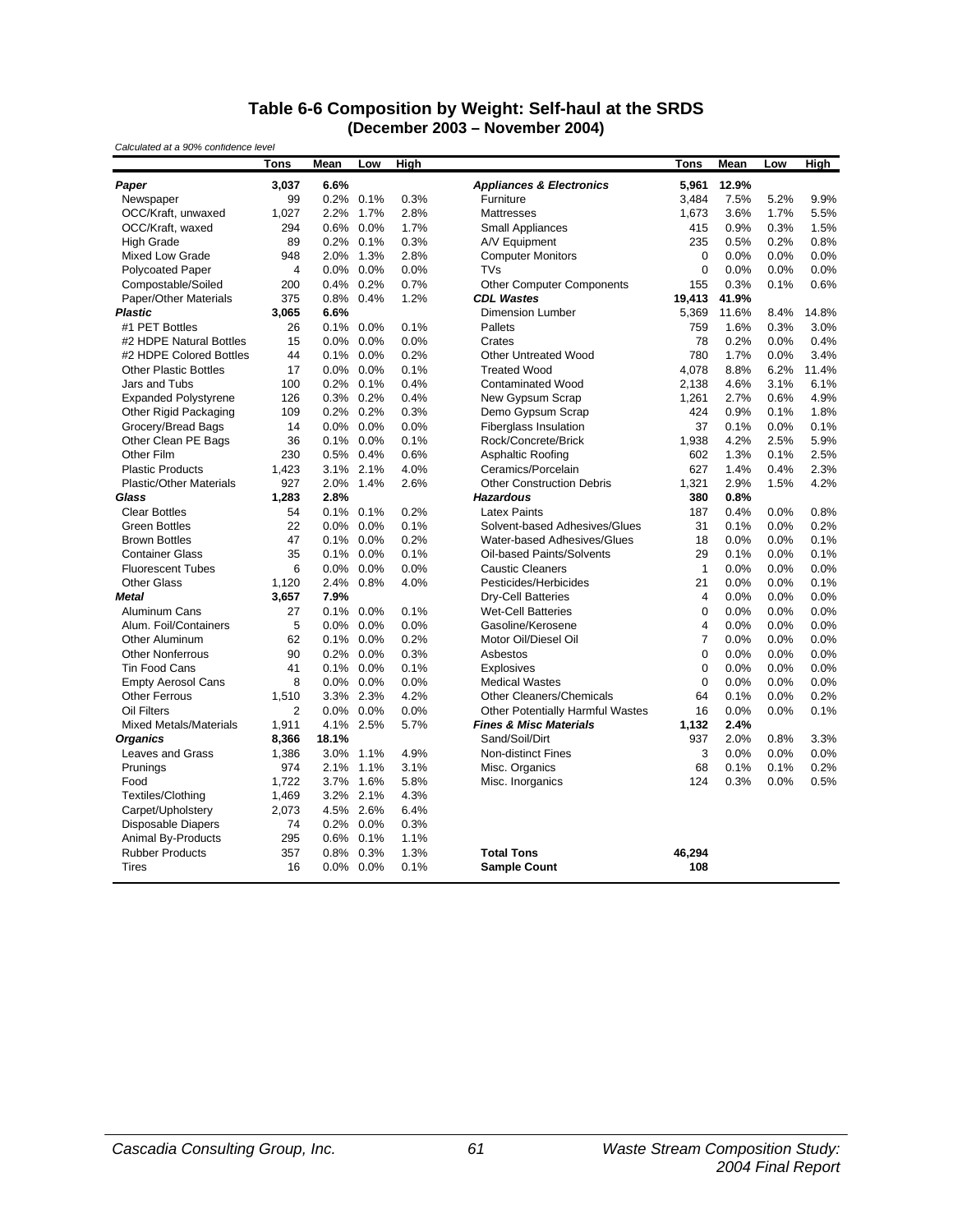# **6.2 Composition by Vehicle Type**

Wastes are self-hauled to Seattle's transfer stations in a variety of vehicles that can be categorized into two subpopulations: passenger vehicles and trucks. Passenger vehicles include cars, station wagons, and sport utility vehicles (all without trailers); all others (mostly pick-up trucks, vans, and vehicles with trailers) are classified as trucks.

Figure 6-2 provides an overview of waste disposed by both vehicle types. This figure illustrates that *CDL wastes* (construction, demolition, and landclearing debris) accounted for a relatively large percentage of the total tonnage both for passenger vehicles and trucks, about 67% and 51%, respectively. *CDL waste* includes such components as *dimension lumber, rock/concrete/brick,* and *gypsum scrap*. *Organics* were largely prevalent both in passenger vehicles and truck waste, composing approximately 9% and 16% of the total tonnage respectively. *Organics* includes components such as *textiles/clothing, carpet/upholstery,* and *food*.

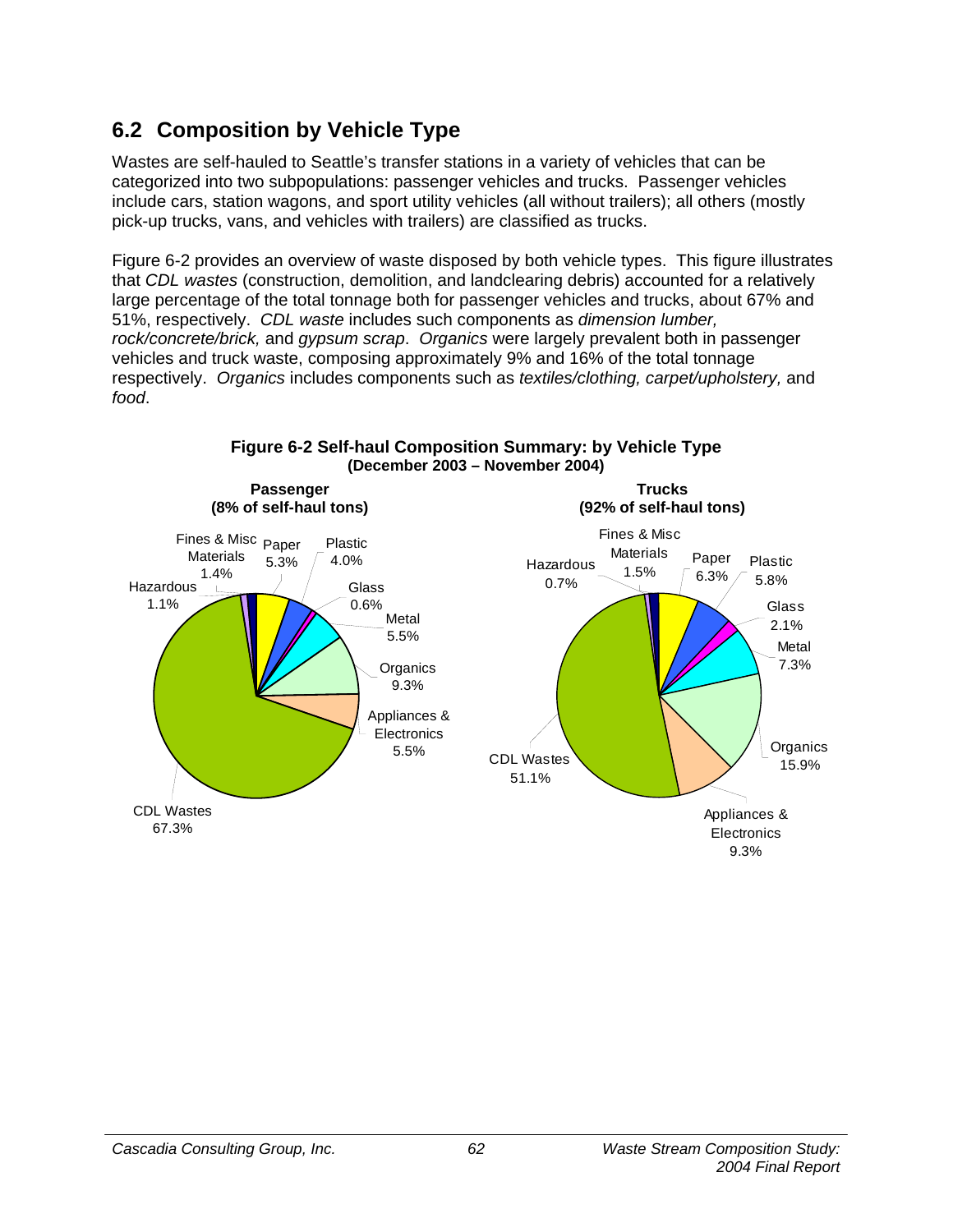## **6.2.1 Passenger Vehicles**

There were 18 passenger vehicle samples taken between December 2003 and November 2004. Passenger vehicles disposed approximately 7,700 tons of self-haul waste during this time. The composition estimates for this subpopulation were applied to the 7,700 tons to estimate the amount of waste disposed for each component category. *New gypsum scrap* was the largest component, accounting for approximately 21% of total. *Treated wood, dimension lumber*, and *other construction debris* were other large components of waste disposed by passenger vehicles (each accounting for more than 5%, by weight). As shown in Table 6-7, summed together, the top ten components equal approximately 76% of the total tonnage. The full composition results for passenger vehicles are listed in Table 6-9.

| <b>Component</b>                 | Mean  | <b>Cum. %</b> | <b>Tons</b> |
|----------------------------------|-------|---------------|-------------|
| New Gypsum Scrap                 | 21.0% | 21.0%         | 1,623       |
| <b>Treated Wood</b>              | 15.9% | 36.9%         | 1,230       |
| Dimension Lumber                 | 10.1% | 47.0%         | 782         |
| <b>Other Construction Debris</b> | 9.7%  | 56.7%         | 750         |
| <b>Furniture</b>                 | 4.3%  | 61.0%         | 330         |
| Carpet/Upholstery                | 3.9%  | 64.9%         | 300         |
| Pallets                          | 3.1%  | 68.0%         | 240         |
| Textiles/Clothing                | 2.9%  | 71.0%         | 227         |
| Mixed Metals/Materials           | 2.7%  | 73.7%         | 211         |
| <b>Other Ferrous Metal</b>       | 2.5%  | 76.2%         | 192         |
| Total                            | 76.2% |               | 5,886       |

| Table 6-7 Top Ten Components: Self-haul Passenger Vehicles |  |
|------------------------------------------------------------|--|
| (December 2003 – November 2004)                            |  |

## **6.2.2 Trucks**

A total of 198 self-haul truckloads were sampled during this study period. Trucks disposed approximately 92,000 tons of self-haul waste during the 2004 calendar year. The composition estimates for this subpopulation were applied to the 92,000 tons to estimate the amount of waste disposed for each component category. As shown in Table 6-8, four of the top ten components accounted for greater than 5% of the total, by weight. These large components accounted for approximately 61% of the total waste disposed by self-haul trucks in 2004. Please see Table 6-10 to view the full composition results for self-haul trucks.

| $\sim$                           |       |               |             |  |  |  |
|----------------------------------|-------|---------------|-------------|--|--|--|
| <b>Component</b>                 | Mean  | <b>Cum.</b> % | <b>Tons</b> |  |  |  |
| Dimension Lumber                 | 14.2% | 14.2%         | 13.085      |  |  |  |
| <b>Treated Wood</b>              | 11.2% | 25.4%         | 10,362      |  |  |  |
| Carpet/Upholstery                | 6.0%  | 31.4%         | 5,521       |  |  |  |
| Furniture                        | 5.7%  | 37.1%         | 5,215       |  |  |  |
| New Gypsum Scrap                 | 4.8%  | 41.9%         | 4,470       |  |  |  |
| Contaminated Wood                | 4.3%  | 46.2%         | 3.991       |  |  |  |
| <b>Other Construction Debris</b> | 4.0%  | 50.2%         | 3,686       |  |  |  |
| Rock/Concrete/Brick              | 3.9%  | 54.1%         | 3,589       |  |  |  |
| Mixed Metals/Materials           | 3.5%  | 57.6%         | 3,230       |  |  |  |
| <b>Other Ferrous Metal</b>       | 3.4%  | 61.0%         | 3,123       |  |  |  |
| Total                            | 61.0% |               | 56,272      |  |  |  |

#### **Table 6-8 Top Ten Components: Self-haul Trucks (December 2003 – November 2004)**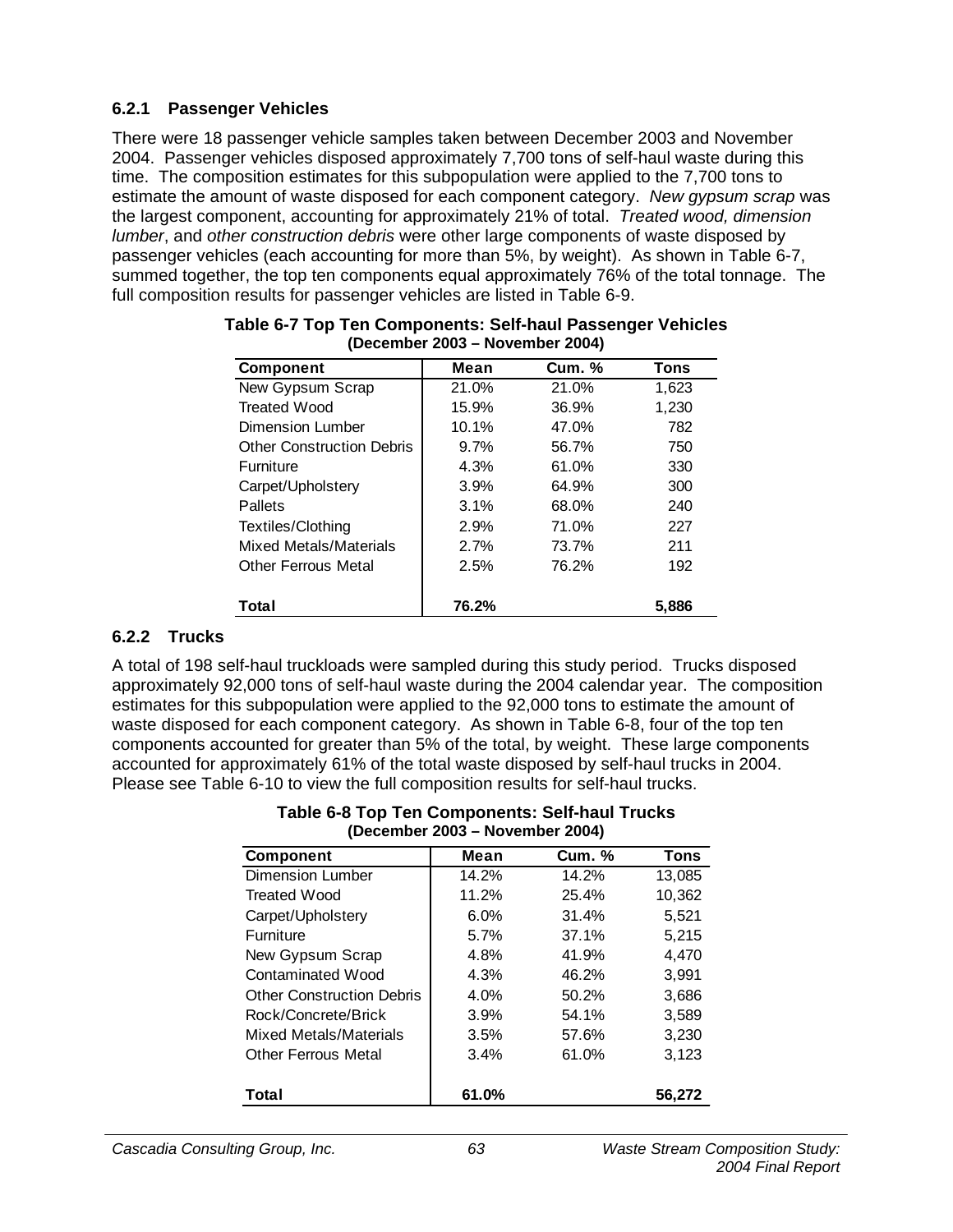## **6.2.3 Comparisons between Vehicle Types**

*Carpet/upholstery, furniture, dimension lumber, new gypsum scrap, treated wood, other construction debris,* and *mixed metals/materials* were top ten components shared between passenger vehicles and trucks. *Pallets* and *textiles/clothing* were among the top ten components for passenger vehicles, but not for trucks. On the other hand, *contaminated wood*  and *rock/concrete/brick* were top ten components for trucks, but not for passenger vehicles.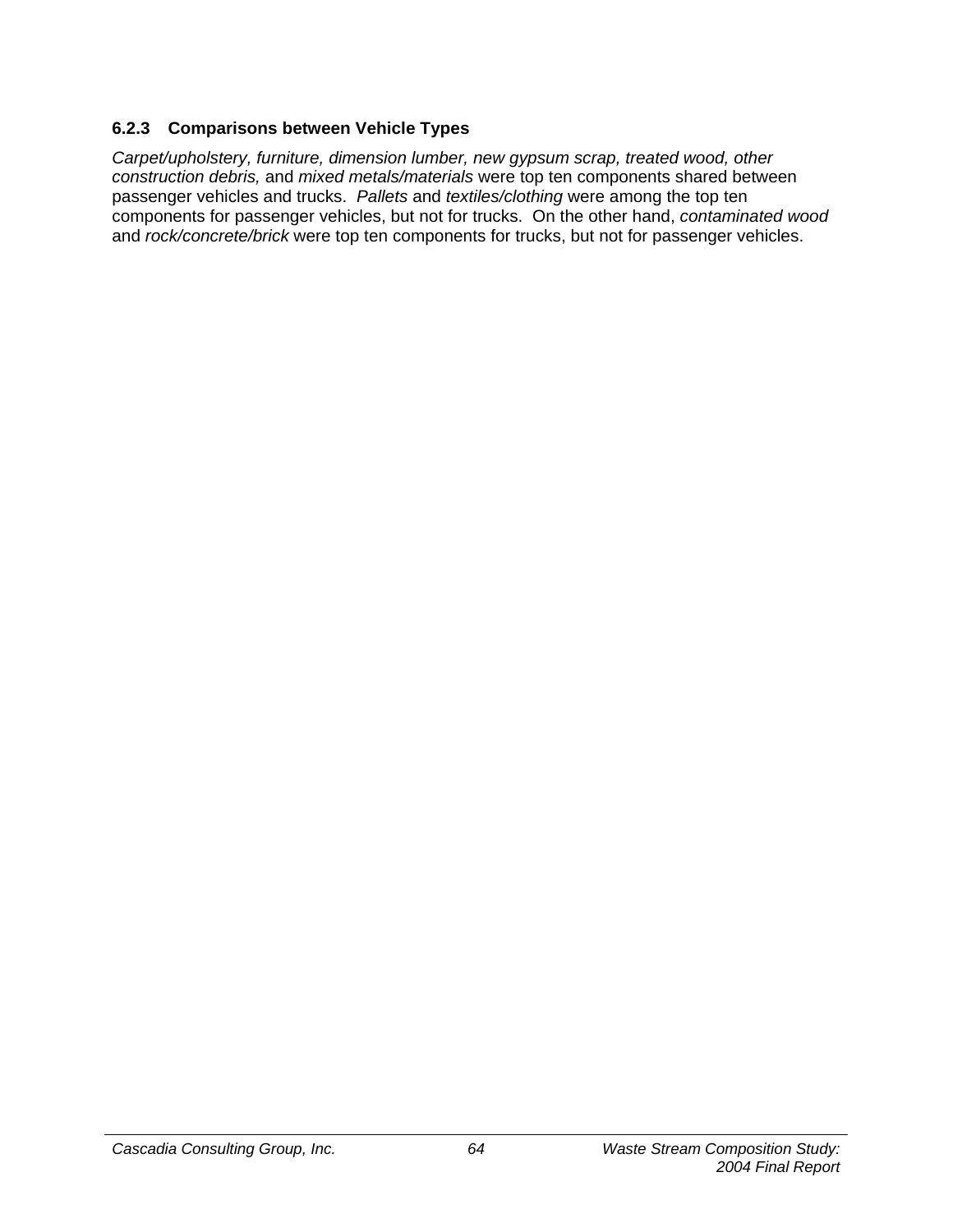#### **Table 6-9 Composition by Weight: Self-haul Passenger Vehicles (December 2003 – November 2004)**

| Calculated at a 90% confidence level |                |      |              |      |                                         |             |       |       |       |
|--------------------------------------|----------------|------|--------------|------|-----------------------------------------|-------------|-------|-------|-------|
|                                      | Tons           | Mean | Low          | High |                                         | <b>Tons</b> | Mean  | Low   | High  |
| Paper                                | 409            | 5.3% |              |      | <b>Appliances &amp; Electronics</b>     | 424         | 5.5%  |       |       |
| Newspaper                            | $\overline{2}$ |      | 0.0% 0.0%    | 0.1% | Furniture                               | 330         | 4.3%  | 0.9%  | 7.6%  |
| OCC/Kraft, unwaxed                   | 148            |      | 1.9% 0.7%    | 3.2% | <b>Mattresses</b>                       | 64          | 0.8%  | 0.0%  | 1.8%  |
| OCC/Kraft, waxed                     | $\Omega$       |      | 0.0% 0.0%    | 0.0% | <b>Small Appliances</b>                 | 10          | 0.1%  | 0.0%  | 0.3%  |
| <b>High Grade</b>                    | 157            |      | 2.0% 0.0%    | 5.3% | A/V Equipment                           | 19          | 0.3%  | 0.0%  | 0.5%  |
| Mixed Low Grade                      | 24             |      | 0.3% 0.1%    | 0.5% | <b>Computer Monitors</b>                | $\mathbf 0$ | 0.0%  | 0.0%  | 0.0%  |
| <b>Polycoated Paper</b>              | $\mathbf 0$    |      | 0.0% 0.0%    | 0.0% | <b>TVs</b>                              | 0           | 0.0%  | 0.0%  | 0.0%  |
| Compostable/Soiled                   | 10             |      | 0.1% 0.0%    | 0.2% | <b>Other Computer Components</b>        | $\Omega$    | 0.0%  | 0.0%  | 0.0%  |
| Paper/Other Materials                | 67             |      | 0.9% 0.1%    | 1.6% | <b>CDL Wastes</b>                       | 5,199       | 67.3% |       |       |
| <b>Plastic</b>                       | 309            | 4.0% |              |      | Dimension Lumber                        | 782         | 10.1% | 7.3%  | 12.9% |
| #1 PET Bottles                       | $\Omega$       |      | 0.0% 0.0%    | 0.0% | Pallets                                 | 240         | 3.1%  | 0.4%  | 5.8%  |
| #2 HDPE Natural Bottles              | 1              |      | $0.0\%$ 0.0% | 0.0% | Crates                                  | $\Omega$    | 0.0%  | 0.0%  | 0.0%  |
| #2 HDPE Colored Bottles              | 2              |      | 0.0% 0.0%    | 0.1% | <b>Other Untreated Wood</b>             | 38          | 0.5%  | 0.1%  | 0.9%  |
| <b>Other Plastic Bottles</b>         | $\mathbf 0$    |      | 0.0% 0.0%    | 0.0% | <b>Treated Wood</b>                     | 1,230       | 15.9% | 11.4% | 20.5% |
| Jars and Tubs                        | 2              |      | 0.0% 0.0%    | 0.0% | <b>Contaminated Wood</b>                | 134         | 1.7%  | 1.1%  | 2.4%  |
| <b>Expanded Polystyrene</b>          | 24             |      | 0.3% 0.0%    | 0.6% | New Gypsum Scrap                        | 1,623       | 21.0% | 20.0% | 22.0% |
| Other Rigid Packaging                | 13             |      | 0.2% 0.0%    | 0.4% | Demo Gypsum Scrap                       | 135         | 1.8%  | 0.4%  | 3.1%  |
| Grocery/Bread Bags                   | $\mathbf{1}$   |      | 0.0% 0.0%    | 0.0% | <b>Fiberglass Insulation</b>            | 4           | 0.1%  | 0.0%  | 0.1%  |
| Other Clean PE Bags                  | 6              |      | 0.1% 0.0%    | 0.1% | Rock/Concrete/Brick                     | 182         | 2.4%  | 0.0%  | 4.7%  |
| Other Film                           | 40             |      | 0.5% 0.4%    | 0.6% | Asphaltic Roofing                       | 13          | 0.2%  | 0.0%  | 0.4%  |
| <b>Plastic Products</b>              | 152            |      | 2.0% 0.4%    | 3.6% | Ceramics/Porcelain                      | 68          | 0.9%  | 0.1%  | 1.7%  |
| <b>Plastic/Other Materials</b>       | 69             |      | 0.9% 0.7%    | 1.1% | <b>Other Construction Debris</b>        | 750         | 9.7%  | 7.5%  | 11.9% |
| Glass                                | 50             | 0.6% |              |      | <b>Hazardous</b>                        | 88          | 1.1%  |       |       |
| <b>Clear Bottles</b>                 | $\overline{2}$ |      | 0.0% 0.0%    | 0.1% | <b>Latex Paints</b>                     | 36          | 0.5%  | 0.0%  | 1.1%  |
| <b>Green Bottles</b>                 | 3              |      | $0.0\%$ 0.0% | 0.1% | Solvent-based Adhesives/Glues           | $\mathbf 0$ | 0.0%  | 0.0%  | 0.0%  |
| <b>Brown Bottles</b>                 | 5              |      | 0.1% 0.0%    | 0.1% | Water-based Adhesives/Glues             | 0           | 0.0%  | 0.0%  | 0.0%  |
| <b>Container Glass</b>               | 1              |      | 0.0% 0.0%    | 0.0% | Oil-based Paints/Solvents               | 0           | 0.0%  | 0.0%  | 0.0%  |
| <b>Fluorescent Tubes</b>             | $\overline{2}$ |      | 0.0% 0.0%    | 0.1% | <b>Caustic Cleaners</b>                 | 0           | 0.0%  | 0.0%  | 0.0%  |
| <b>Other Glass</b>                   | 37             |      | 0.5% 0.1%    | 0.8% | Pesticides/Herbicides                   | 6           | 0.1%  | 0.0%  | 0.2%  |
| <b>Metal</b>                         | 423            | 5.5% |              |      | <b>Dry-Cell Batteries</b>               | 0           | 0.0%  | 0.0%  | 0.0%  |
| Aluminum Cans                        | 1              |      | 0.0% 0.0%    | 0.0% | <b>Wet-Cell Batteries</b>               | 0           | 0.0%  | 0.0%  | 0.0%  |
| Alum. Foil/Containers                | $\mathbf{1}$   |      | 0.0% 0.0%    | 0.0% | Gasoline/Kerosene                       | 0           | 0.0%  | 0.0%  | 0.0%  |
| <b>Other Aluminum</b>                | $\mathbf{1}$   |      | 0.0% 0.0%    | 0.0% | Motor Oil/Diesel Oil                    | 0           | 0.0%  | 0.0%  | 0.0%  |
| <b>Other Nonferrous</b>              | 12             |      | 0.2% 0.0%    | 0.3% | Asbestos                                | 0           | 0.0%  | 0.0%  | 0.0%  |
| Tin Food Cans                        | 4              |      | 0.0% 0.0%    | 0.1% | Explosives                              | 0           | 0.0%  | 0.0%  | 0.0%  |
| <b>Empty Aerosol Cans</b>            | 1              |      | 0.0% 0.0%    | 0.0% | <b>Medical Wastes</b>                   | 0           | 0.0%  | 0.0%  | 0.0%  |
| <b>Other Ferrous</b>                 | 192            |      | 2.5% 1.5%    | 3.5% | <b>Other Cleaners/Chemicals</b>         | 37          | 0.5%  | 0.0%  | 1.1%  |
| Oil Filters                          | 0              |      | 0.0% 0.0%    | 0.0% | <b>Other Potentially Harmful Wastes</b> | 9           | 0.1%  | 0.0%  | 0.3%  |
| <b>Mixed Metals/Materials</b>        | 211            |      | 2.7% 1.3%    | 4.2% | <b>Fines &amp; Misc Materials</b>       | 106         | 1.4%  |       |       |
| <b>Organics</b>                      | 721            | 9.3% |              |      | Sand/Soil/Dirt                          | 68          | 0.9%  | 0.2%  | 1.5%  |
| Leaves and Grass                     | 12             |      | 0.2% 0.0%    | 0.3% | <b>Non-distinct Fines</b>               | 3           | 0.0%  | 0.0%  | 0.1%  |
| Prunings                             | 98             |      | 1.3% 0.9%    | 1.6% | Misc. Organics                          | 13          | 0.2%  | 0.0%  | 0.3%  |
| Food                                 | 61             |      | 0.8% 0.3%    | 1.3% | Misc. Inorganics                        | 21          | 0.3%  | 0.0%  | 0.7%  |
| Textiles/Clothing                    | 227            |      | 2.9% 0.2%    | 5.7% |                                         |             |       |       |       |
| Carpet/Upholstery                    | 300            |      | 3.9% 1.5%    | 6.3% |                                         |             |       |       |       |
| <b>Disposable Diapers</b>            | 1              |      | 0.0% 0.0%    | 0.0% |                                         |             |       |       |       |
| <b>Animal By-Products</b>            | $\mathbf 0$    |      | 0.0% 0.0%    | 0.0% |                                         |             |       |       |       |
| <b>Rubber Products</b>               | 20             |      | 0.3% 0.1%    | 0.4% | <b>Total Tons</b>                       | 7,728       |       |       |       |
| <b>Tires</b>                         | 0              |      | 0.0% 0.0%    | 0.0% | <b>Sample Count</b>                     | 18          |       |       |       |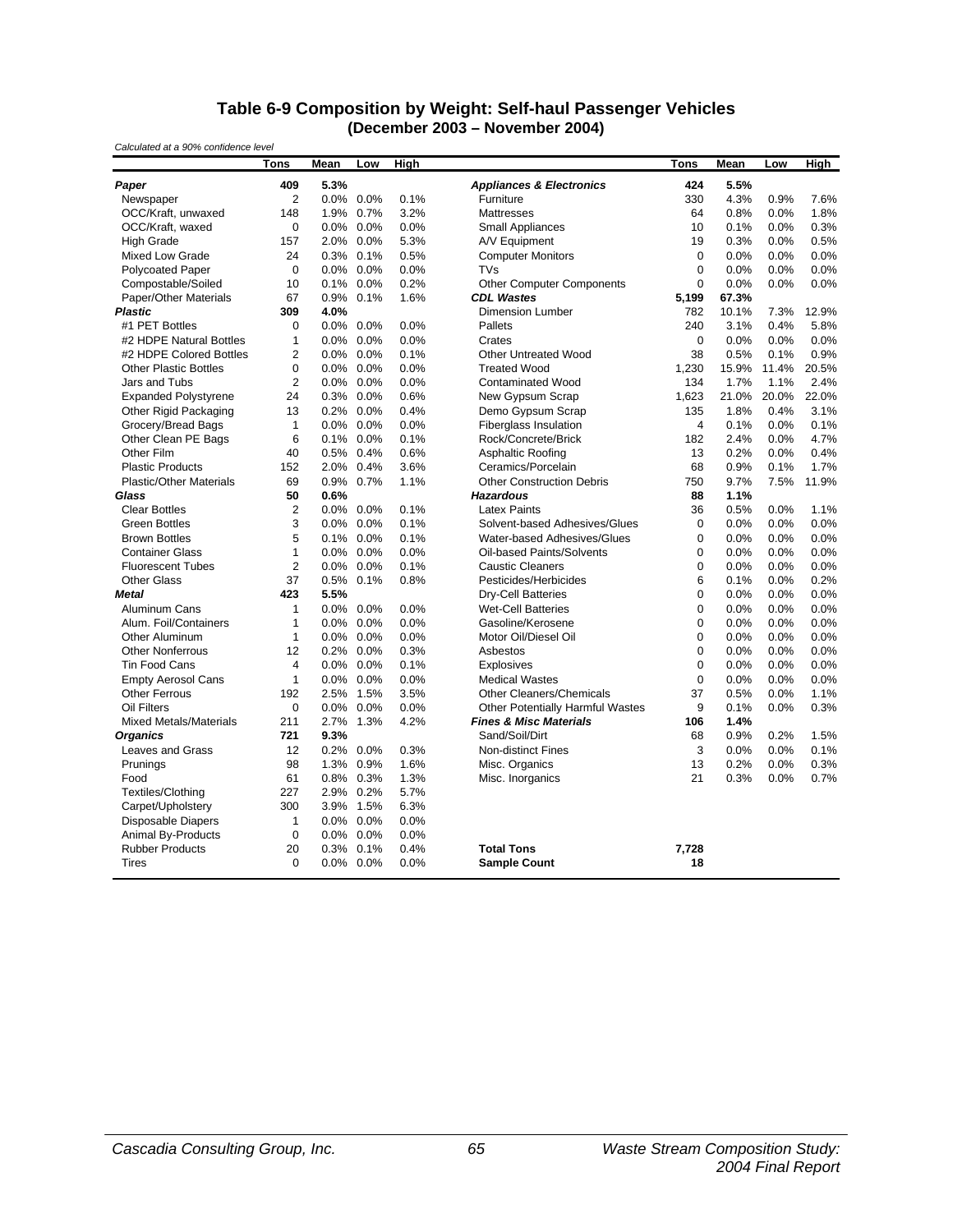#### **Table 6-10 Composition by Weight: Self-haul Trucks (December 2003 – November 2004)**

| Calculated at a 90% confidence level |                |       |              |      |                                     |             |       |       |       |
|--------------------------------------|----------------|-------|--------------|------|-------------------------------------|-------------|-------|-------|-------|
|                                      | Tons           | Mean  | Low          | High |                                     | Tons        | Mean  | Low   | High  |
| Paper                                | 5,848          | 6.3%  |              |      | <b>Appliances &amp; Electronics</b> | 8,578       | 9.3%  |       |       |
| Newspaper                            | 183            |       | 0.2% 0.1%    | 0.3% | Furniture                           | 5,215       | 5.7%  | 4.2%  | 7.1%  |
| OCC/Kraft, unwaxed                   | 2.024          | 2.2%  | 1.7%         | 2.7% | <b>Mattresses</b>                   | 2,027       | 2.2%  | 1.2%  | 3.2%  |
| OCC/Kraft, waxed                     | 315            |       | 0.3% 0.0%    | 0.9% | <b>Small Appliances</b>             | 564         | 0.6%  | 0.3%  | 0.9%  |
| <b>High Grade</b>                    | 609            |       | 0.7% 0.0%    | 1.3% | A/V Equipment                       | 417         | 0.5%  | 0.2%  | 0.7%  |
| Mixed Low Grade                      | 1,398          |       | 1.5% 1.1%    | 2.0% | <b>Computer Monitors</b>            | $\mathbf 0$ | 0.0%  | 0.0%  | 0.0%  |
| <b>Polycoated Paper</b>              | 8              |       | 0.0% 0.0%    | 0.0% | <b>TVs</b>                          | $\Omega$    | 0.0%  | 0.0%  | 0.0%  |
| Compostable/Soiled                   | 357            |       | 0.4% 0.2%    | 0.6% | <b>Other Computer Components</b>    | 355         | 0.4%  | 0.1%  | 0.6%  |
| Paper/Other Materials                | 954            |       | 1.0% 0.6%    | 1.5% | <b>CDL Wastes</b>                   | 47,150      | 51.1% |       |       |
| <b>Plastic</b>                       | 5,342          | 5.8%  |              |      | <b>Dimension Lumber</b>             | 13,085      | 14.2% | 11.8% | 16.6% |
| #1 PET Bottles                       | 53             |       | 0.1% 0.0%    | 0.1% | Pallets                             | 1,385       | 1.5%  | 0.5%  | 2.5%  |
| #2 HDPE Natural Bottles              | 28             |       | 0.0% 0.0%    | 0.0% | Crates                              | 82          | 0.1%  | 0.0%  | 0.2%  |
| #2 HDPE Colored Bottles              | 66             |       | 0.1% 0.0%    | 0.1% | <b>Other Untreated Wood</b>         | 1,237       | 1.3%  | 0.4%  | 2.3%  |
| <b>Other Plastic Bottles</b>         | 32             |       | 0.0% 0.0%    | 0.1% | <b>Treated Wood</b>                 | 10,362      | 11.2% | 9.2%  | 13.3% |
| Jars and Tubs                        | 125            |       | 0.1% 0.1%    | 0.2% | <b>Contaminated Wood</b>            | 3,991       | 4.3%  | 3.2%  | 5.4%  |
| <b>Expanded Polystyrene</b>          | 204            |       | 0.2% 0.2%    | 0.3% | New Gypsum Scrap                    | 4,470       | 4.8%  | 2.6%  | 7.1%  |
| Other Rigid Packaging                | 218            |       | 0.2% 0.2%    | 0.3% | Demo Gypsum Scrap                   | 1,881       | 2.0%  | 0.7%  | 3.4%  |
| Grocery/Bread Bags                   | 19             |       | $0.0\%$ 0.0% | 0.0% | <b>Fiberglass Insulation</b>        | 76          | 0.1%  | 0.0%  | 0.1%  |
| Other Clean PE Bags                  | 147            |       | 0.2% 0.1%    | 0.3% | Rock/Concrete/Brick                 | 3,589       | 3.9%  | 2.5%  | 5.3%  |
| Other Film                           | 602            |       | 0.7% 0.3%    | 1.0% | Asphaltic Roofing                   | 1,357       | 1.5%  | 0.5%  | 2.4%  |
| <b>Plastic Products</b>              | 2.370          |       | 2.6% 1.9%    | 3.3% | Ceramics/Porcelain                  | 1,949       | 2.1%  | 1.3%  | 3.0%  |
| <b>Plastic/Other Materials</b>       | 1,479          |       | 1.6% 1.2%    | 2.0% | <b>Other Construction Debris</b>    | 3,686       | 4.0%  | 2.8%  | 5.1%  |
| Glass                                | 1,968          | 2.1%  |              |      | <b>Hazardous</b>                    | 616         | 0.7%  |       |       |
| <b>Clear Bottles</b>                 | 114            |       | 0.1% 0.1%    | 0.2% | <b>Latex Paints</b>                 | 317         | 0.3%  | 0.0%  | 0.6%  |
| <b>Green Bottles</b>                 | 156            |       | 0.2% 0.0%    | 0.4% | Solvent-based Adhesives/Glues       | 42          | 0.0%  | 0.0%  | 0.1%  |
| <b>Brown Bottles</b>                 | 114            |       | 0.1% 0.0%    | 0.2% | Water-based Adhesives/Glues         | 23          | 0.0%  | 0.0%  | 0.1%  |
| <b>Container Glass</b>               | 51             |       | 0.1% 0.0%    | 0.1% | Oil-based Paints/Solvents           | 32          | 0.0%  | 0.0%  | 0.1%  |
| <b>Fluorescent Tubes</b>             | $\overline{7}$ |       | 0.0% 0.0%    | 0.0% | <b>Caustic Cleaners</b>             | 28          | 0.0%  | 0.0%  | 0.1%  |
| <b>Other Glass</b>                   | 1,526          |       | 1.7% 0.8%    | 2.5% | Pesticides/Herbicides               | 56          | 0.1%  | 0.0%  | 0.1%  |
| <b>Metal</b>                         | 6.740          | 7.3%  |              |      | <b>Dry-Cell Batteries</b>           | 11          | 0.0%  | 0.0%  | 0.0%  |
| Aluminum Cans                        | 50             |       | 0.1% 0.0%    | 0.1% | <b>Wet-Cell Batteries</b>           | 0           | 0.0%  | 0.0%  | 0.0%  |
| Alum. Foil/Containers                | 11             |       | 0.0% 0.0%    | 0.0% | Gasoline/Kerosene                   | 4           | 0.0%  | 0.0%  | 0.0%  |
| <b>Other Aluminum</b>                | 132            |       | 0.1% 0.1%    | 0.2% | Motor Oil/Diesel Oil                | 9           | 0.0%  | 0.0%  | 0.0%  |
| <b>Other Nonferrous</b>              | 106            |       | 0.1% 0.0%    | 0.2% | Asbestos                            | 0           | 0.0%  | 0.0%  | 0.0%  |
| Tin Food Cans                        | 55             |       | 0.1% 0.0%    | 0.1% | <b>Explosives</b>                   | $\mathbf 0$ | 0.0%  | 0.0%  | 0.0%  |
| <b>Empty Aerosol Cans</b>            | 15             |       | 0.0% 0.0%    | 0.0% | <b>Medical Wastes</b>               | $\mathbf 0$ | 0.0%  | 0.0%  | 0.0%  |
| <b>Other Ferrous</b>                 | 3,123          |       | 3.4% 2.6%    | 4.2% | <b>Other Cleaners/Chemicals</b>     | 62          | 0.1%  | 0.0%  | 0.1%  |
| Oil Filters                          | 18             |       | 0.0% 0.0%    | 0.0% | Other Potentially Harmful Wastes    | 32          | 0.0%  | 0.0%  | 0.1%  |
| <b>Mixed Metals/Materials</b>        | 3,230          |       | 3.5% 2.5%    | 4.5% | <b>Fines &amp; Misc Materials</b>   | 1,355       | 1.5%  |       |       |
| <b>Organics</b>                      | 14,654         | 15.9% |              |      | Sand/Soil/Dirt                      | 1,094       | 1.2%  | 0.5%  | 1.8%  |
| <b>Leaves and Grass</b>              | 1,772          |       | 1.9% 0.9%    | 2.9% | <b>Non-distinct Fines</b>           | 24          | 0.0%  | 0.0%  | 0.1%  |
| Prunings                             | 1,756          |       | 1.9% 1.1%    | 2.7% | Misc. Organics                      | 102         | 0.1%  | 0.1%  | 0.2%  |
| Food                                 | 2,553          |       | 2.8% 1.5%    | 4.1% | Misc. Inorganics                    | 136         | 0.1%  | 0.0%  | 0.3%  |
| Textiles/Clothing                    | 1,693          |       | 1.8% 1.3%    | 2.4% |                                     |             |       |       |       |
| Carpet/Upholstery                    | 5,521          |       | 6.0% 3.9%    | 8.1% |                                     |             |       |       |       |
| <b>Disposable Diapers</b>            | 81             |       | 0.1% 0.0%    | 0.2% |                                     |             |       |       |       |
| <b>Animal By-Products</b>            | 491            |       | 0.5% 0.1%    | 1.0% |                                     |             |       |       |       |
| <b>Rubber Products</b>               | 766            |       | 0.8% 0.2%    | 1.5% | <b>Total Tons</b>                   | 92,253      |       |       |       |
| Tires                                | 21             |       | 0.0% 0.0%    | 0.0% | <b>Sample Count</b>                 | 198         |       |       |       |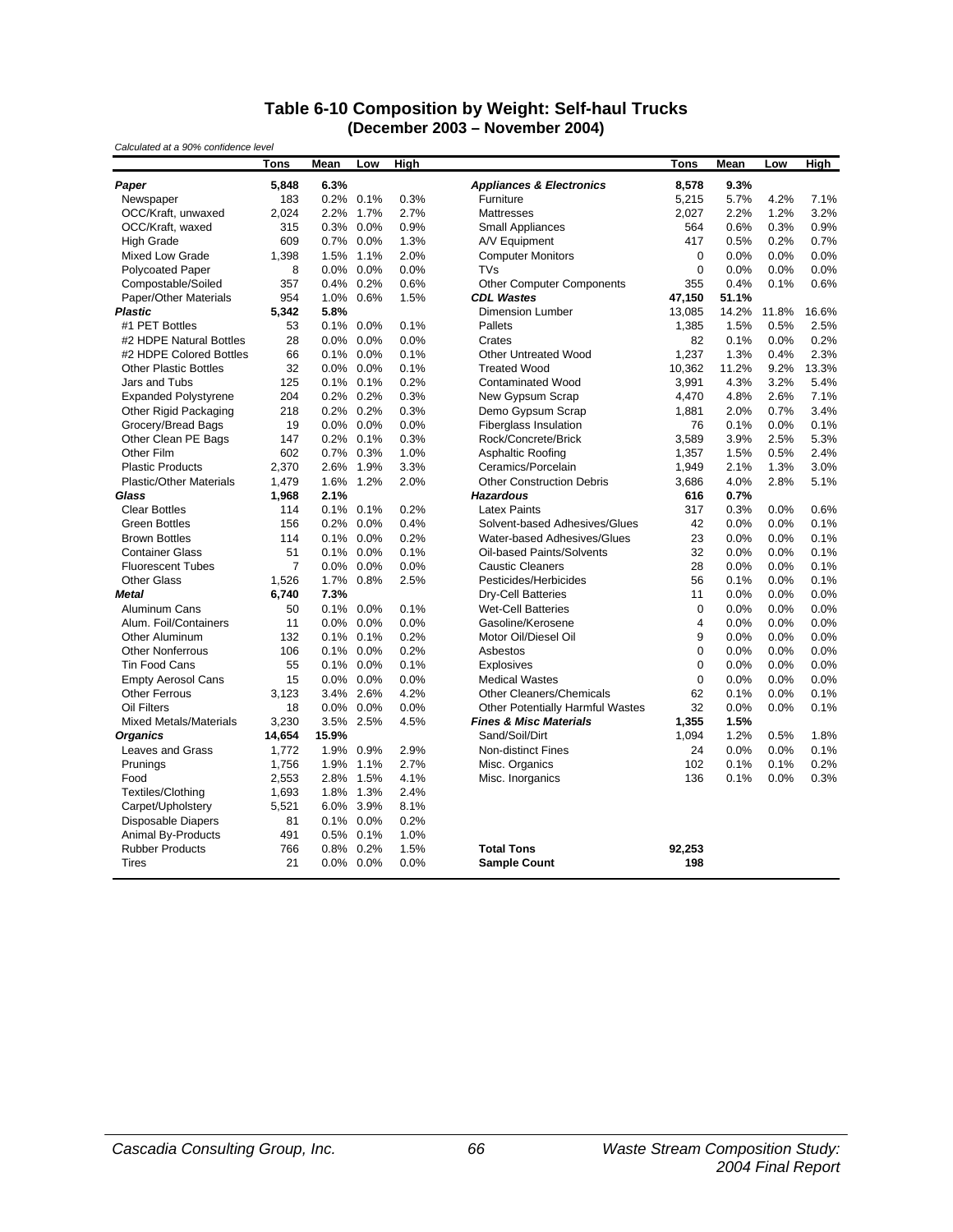# **6.3 Composition by Season**

As shown in Figure 6-3, *CDL wastes* accounted for a substantial portion of the self-haul substream during the year 2004. CDL disposal appeared to reach a peak of approximately 56% in the summer. In addition, *organics* comprised a relatively large percentage of self-haul waste across seasons: 18% in the spring, 13% in the summer, 17% in the autumn, and 14% in the winter*. CDL wastes* includes such components as *dimension lumber, rock/concrete/brick,* and *gypsum scrap*. *Organics* includes components such as *textiles/clothing, carpet/upholstery, food,* and *leaves and grass*.



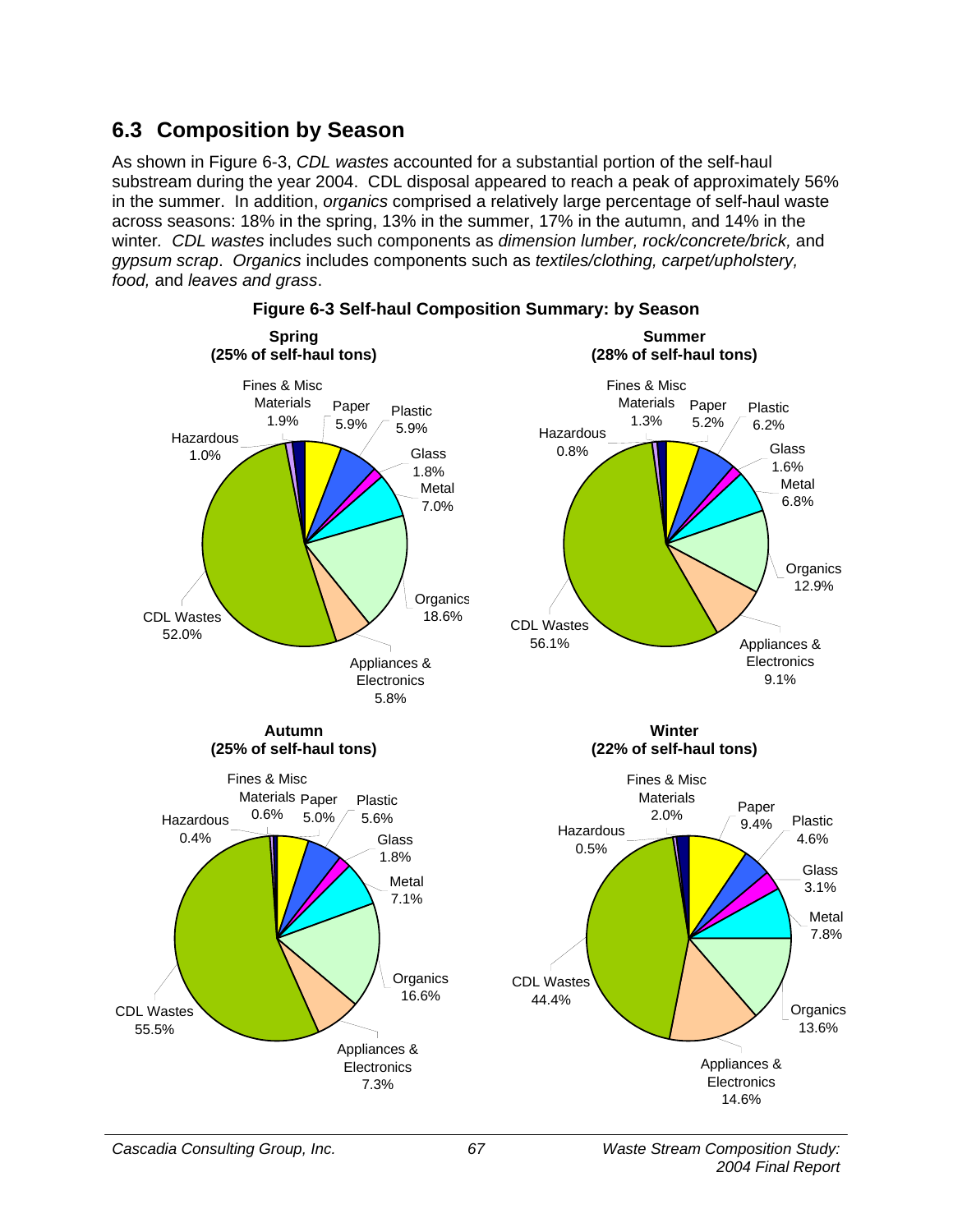### **6.3.1 Spring**

A total of 36 self-haul samples were taken during the spring months of 2004 (March – May). Approximately 25,000 tons of self-haul waste was disposed during the spring of 2004. The composition estimates for this subpopulation were applied to the 25,000 tons to estimate the amount of waste disposed for each component category. As shown in Table 6-11, the top ten components summed to approximately 65% of the total spring tonnage. *Treated wood* was the largest single component, accounting for about 15% of the total, by weight. *Dimension lumber*, *carpet/upholstery*, and *rock/concrete/brick* were also large components of waste sampled in the spring. Table 6-15 lists the full composition results for self-haul waste disposed in the spring.

| <b>Component</b>                 | Mean    | <b>Cum.</b> % | <b>Tons</b> |
|----------------------------------|---------|---------------|-------------|
| <b>Treated Wood</b>              | 14.7%   | 14.7%         | 3,694       |
| Dimension Lumber                 | 12.9%   | 27.5%         | 3,246       |
| Carpet/Upholstery                | 8.0%    | 35.5%         | 2,011       |
| Rock/Concrete/Brick              | 5.9%    | 41.4%         | 1.495       |
| Contaminated Wood                | $4.4\%$ | 45.8%         | 1,111       |
| <b>Furniture</b>                 | 4.4%    | 50.2%         | 1,097       |
| Food                             | 4.2%    | 54.4%         | 1,067       |
| <b>Other Construction Debris</b> | 3.8%    | 58.2%         | 959         |
| <b>Other Ferrous Metal</b>       | 3.7%    | 62.0%         | 941         |
| Textiles/Clothing                | 3.3%    | 65.2%         | 823         |
| Total                            | 65.2%   |               | 16.444      |

#### **Table 6-11 Top Ten Components: Self-haul in Spring (March – May 2004)**

### **6.3.2 Summer**

During the summer (June – August, 2004), 72 self-haul loads were sampled. Approximately 28,000 tons of self-haul waste was disposed during the summer of 2004. The composition estimates for this subpopulation were applied to the 28,000 tons to estimate the amount of waste disposed for each component category. *Dimension lumber, treated wood, furniture, new gypsum scrap,* and *contaminated wood* were all large components of waste disposed in the summer (each greater than 5%, by weight). Table 6-12 contains a list of the top ten components, which summed to about 64% of the total summer tonnage. Refer to Table 6-16 for the complete composition results of self-haul waste disposed during the summer of 2004.

| Table 6-12 Top Ten Components: Self-haul in Summer |
|----------------------------------------------------|
| $(June - August 2004)$                             |

| <b>Component</b>                 | Mean  | <b>Cum.</b> % | Tons   |
|----------------------------------|-------|---------------|--------|
| <b>Dimension Lumber</b>          | 16.7% | 16.7%         | 4,738  |
| <b>Treated Wood</b>              | 12.3% | 29.0%         | 3,487  |
| <b>Furniture</b>                 | 7.0%  | 35.9%         | 1,981  |
| New Gypsum Scrap                 | 6.5%  | 42.4%         | 1,848  |
| <b>Contaminated Wood</b>         | 5.0%  | 47.4%         | 1,408  |
| <b>Other Construction Debris</b> | 4.3%  | 51.7%         | 1,227  |
| Carpet/Upholstery                | 3.7%  | 55.4%         | 1,042  |
| <b>Other Ferrous Metal</b>       | 3.7%  | 59.0%         | 1,037  |
| Demo Gypsum Scrap                | 2.9%  | 61.9%         | 817    |
| <b>Mixed Metals/Materials</b>    | 2.5%  | 64.4%         | 714    |
| Total                            | 64.4% |               | 18,300 |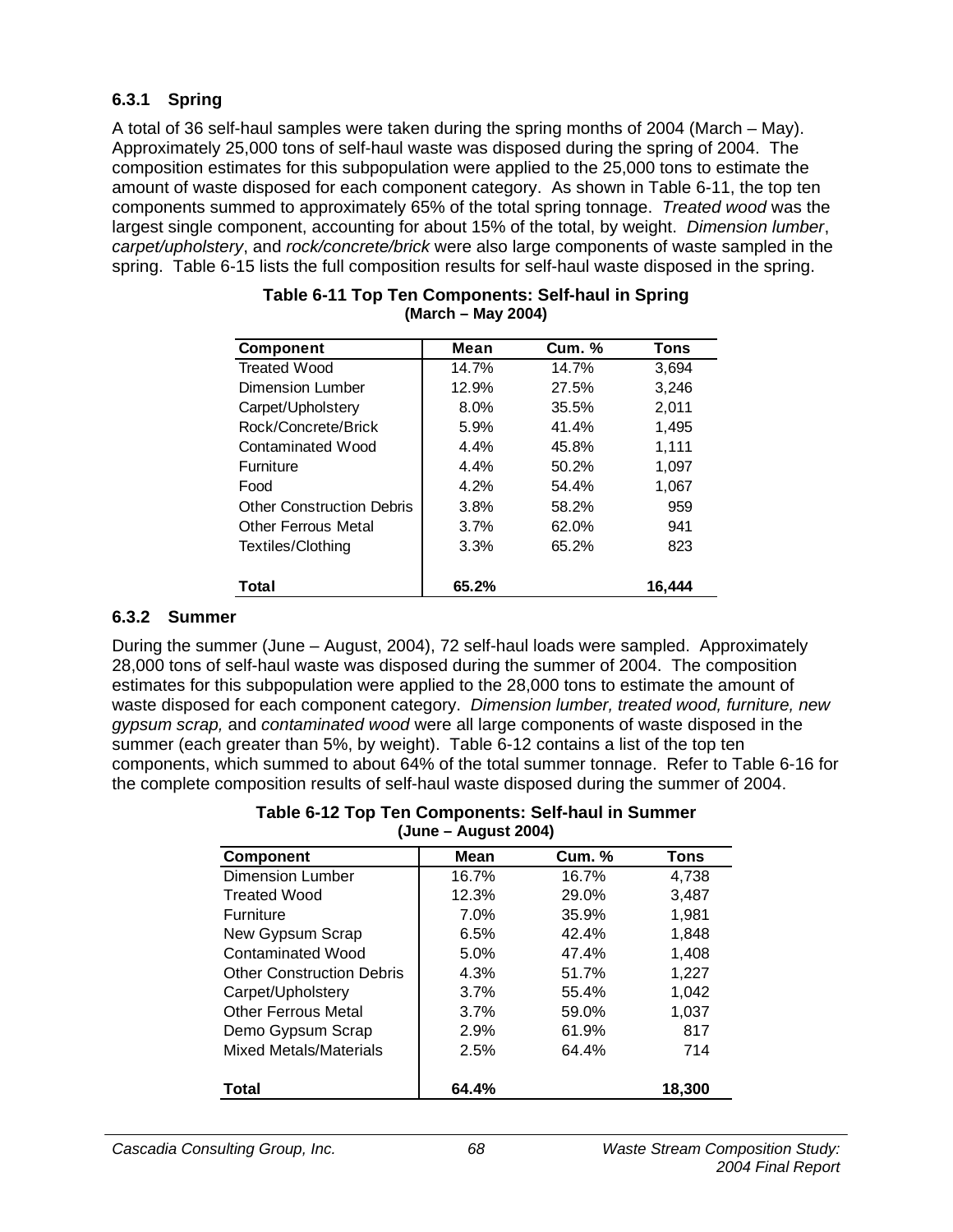### **6.3.3 Autumn**

A total of 36 self-haul loads were sampled during the autumn (September – November, 2004). Approximately 25,000 tons of self-haul waste was disposed during the autumn of 2004. The composition estimates for this subpopulation were applied to the 25,000 tons to estimate the amount of waste disposed for each component category. As shown in Table 6-13, *dimension lumber, new gypsum scrap, treated wood, carpet/upholstery,* and *other construction debris* were all large components of self-haul waste disposed during the autumn months. When combined, the top ten components accounted for almost 68% of the total, by weight. Table 6-17 lists the detailed composition results for samples taken from September to November 2000.

| <b>Component</b>                 | Mean  | <b>Cum. %</b> | <b>Tons</b> |
|----------------------------------|-------|---------------|-------------|
| <b>Dimension Lumber</b>          | 12.9% | 12.9%         | 3,163       |
| New Gypsum Scrap                 | 12.9% | 25.7%         | 3,156       |
| <b>Treated Wood</b>              | 9.9%  | 35.6%         | 2,421       |
| Carpet/Upholstery                | 7.9%  | 43.5%         | 1,930       |
| <b>Other Construction Debris</b> | 5.8%  | 49.3%         | 1,421       |
| <b>Mixed Metals/Materials</b>    | 4.7%  | 53.9%         | 1.143       |
| <b>Plastic Products</b>          | 4.0%  | 57.9%         | 983         |
| Rock/Concrete/Brick              | 3.9%  | 61.8%         | 957         |
| Contaminated Wood                | 3.2%  | 65.0%         | 776         |
| Furniture                        | 2.8%  | 67.8%         | 697         |
| Total                            | 67.8% |               | 16.646      |

| Table 6-13 Top Ten Components: Self-haul in Autumn |
|----------------------------------------------------|
| (September – November 2004)                        |

### **6.3.4 Winter**

From December through February 2004, a total of 72 samples were taken from self-haul loads. Approximately 22,000 tons of self-haul waste was disposed during the winter of 2004. The composition estimates for this subpopulation were applied to the 22,000 tons to estimate the amount of waste disposed for each component category. Table 6-14 lists the top ten components of waste disposed during the winter. *Dimension lumber, treated wood, furniture,*  and *mattresses* were all large components of this waste, summing to approximately 57% of the total, by weight. Please see Table 6-18 for a list of the detailed composition results.

| (Decennoer 2003 – February 2004) |       |               |        |  |  |  |  |  |  |
|----------------------------------|-------|---------------|--------|--|--|--|--|--|--|
| <b>Component</b>                 | Mean  | <b>Cum. %</b> | Tons   |  |  |  |  |  |  |
| <b>Dimension Lumber</b>          | 12.5% | 12.5%         | 2,721  |  |  |  |  |  |  |
| <b>Treated Wood</b>              | 9.1%  | 21.6%         | 1,990  |  |  |  |  |  |  |
| Furniture                        | 8.1%  | 29.7%         | 1,770  |  |  |  |  |  |  |
| <b>Mattresses</b>                | 5.2%  | 34.9%         | 1,125  |  |  |  |  |  |  |
| Carpet/Upholstery                | 3.8%  | 38.7%         | 839    |  |  |  |  |  |  |
| <b>Contaminated Wood</b>         | 3.8%  | 42.5%         | 831    |  |  |  |  |  |  |
| <b>Other Construction Debris</b> | 3.8%  | 46.3%         | 829    |  |  |  |  |  |  |
| Mixed Metals/Materials           | 3.8%  | 50.1%         | 821    |  |  |  |  |  |  |
| Rock/Concrete/Brick              | 3.7%  | 53.8%         | 803    |  |  |  |  |  |  |
| <b>Other Ferrous Metal</b>       | 3.6%  | 57.4%         | 786    |  |  |  |  |  |  |
| Total                            | 57.4% |               | 12,515 |  |  |  |  |  |  |

#### **Table 6-14 Top Ten Components: Self-haul in Winter (December 2003 – February 2004)**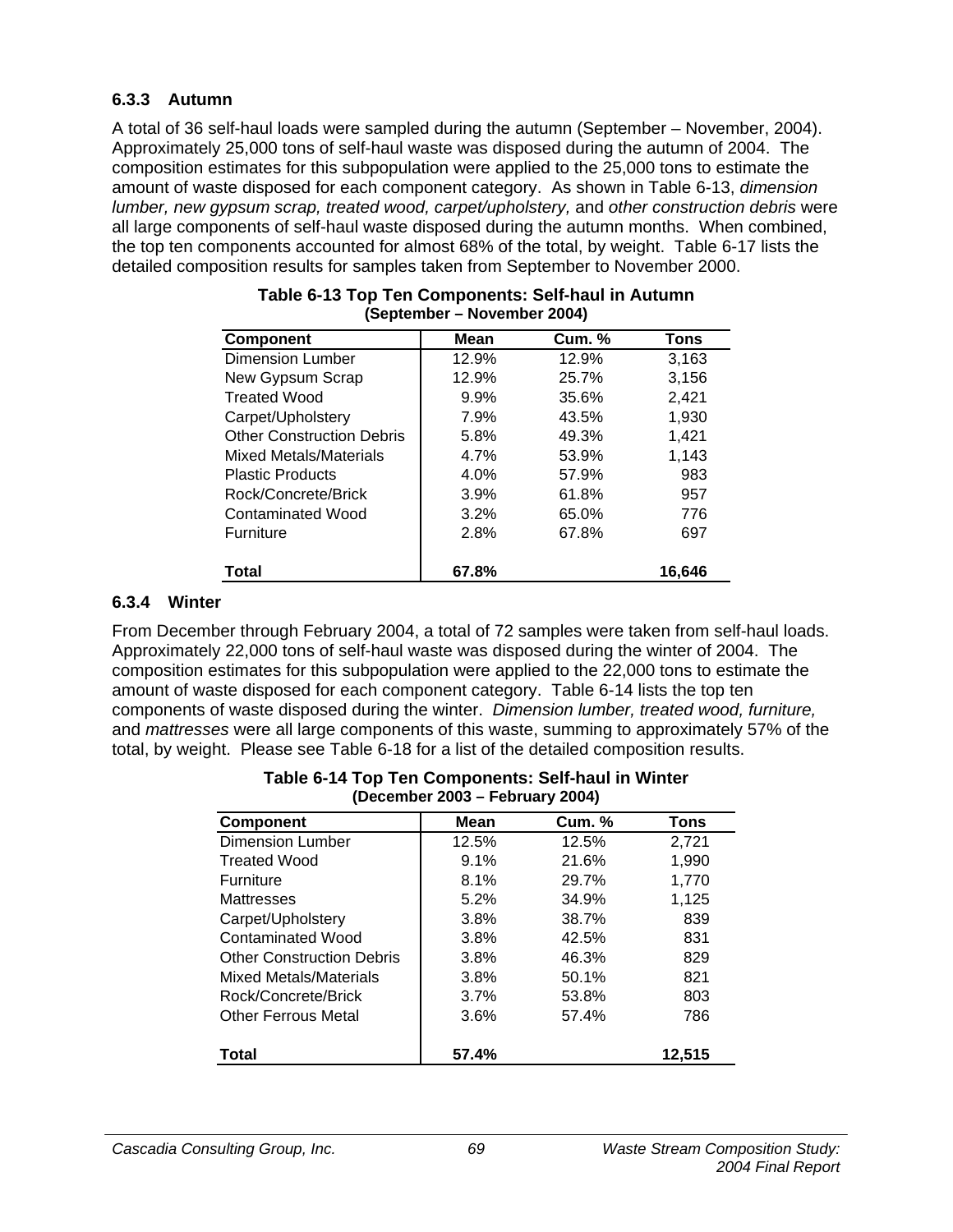### **6.3.5 Comparisons between Seasons**

*Treated wood, dimension lumber, carpet/upholstery*, *contaminated wood,* and *furniture* were top ten components across all four seasons. *Food* and *textiles/clothing* were top ten components only during the spring, while *demo gypsum scrap* was a top ten component specific to the summer. *Plastic products* only made it to the top ten components during autumn. *Mattresses* was a top ten component in the winter only.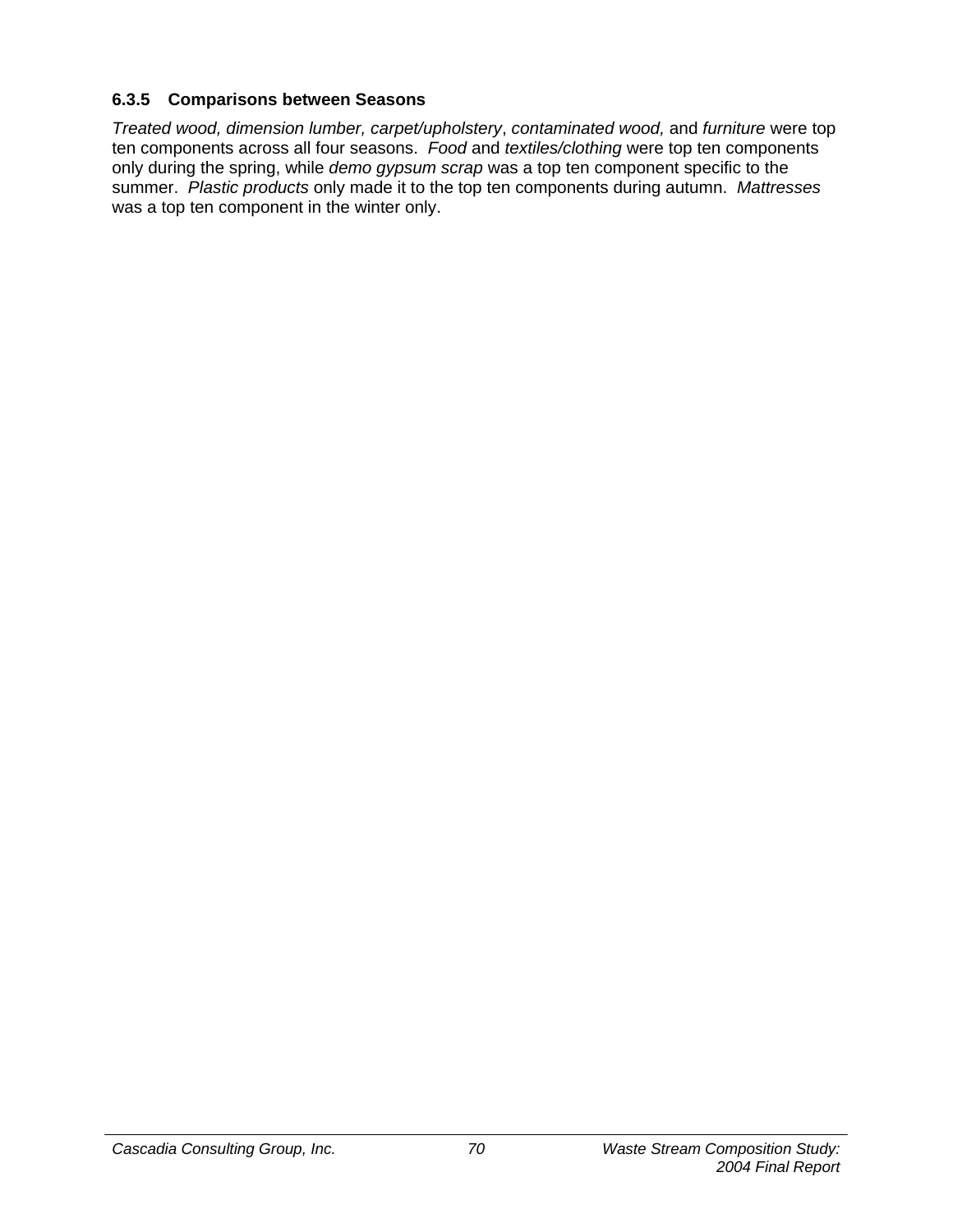#### **Table 6-15 Composition by Weight: Self-haul in Spring (March – May 2004)**

*Calculated at a 90% confidence level*

|                                | <b>Tons</b>    | Mean  | Low          | <b>High</b> |                                         | Tons           | Mean  | Low  | <b>High</b> |
|--------------------------------|----------------|-------|--------------|-------------|-----------------------------------------|----------------|-------|------|-------------|
| Paper                          | 1.497          | 5.9%  |              |             | <b>Appliances &amp; Electronics</b>     | 1.458          | 5.8%  |      |             |
| Newspaper                      | 17             |       | 0.1% 0.0%    | 0.1%        | Furniture                               | 1,097          | 4.4%  | 2.6% | 6.1%        |
| OCC/Kraft, unwaxed             | 485            |       | 1.9% 1.1%    | 2.8%        | Mattresses                              | 150            | 0.6%  | 0.0% | 1.4%        |
| OCC/Kraft, waxed               | $\mathbf{1}$   |       | 0.0% 0.0%    | 0.0%        | <b>Small Appliances</b>                 | 49             | 0.2%  | 0.0% | 0.4%        |
| <b>High Grade</b>              | 118            |       | 0.5% 0.0%    | 0.9%        | A/V Equipment                           | 16             | 0.1%  | 0.0% | 0.1%        |
| Mixed Low Grade                | 454            |       | 1.8% 0.6%    | 3.0%        | <b>Computer Monitors</b>                | $\mathbf 0$    | 0.0%  | 0.0% | 0.0%        |
| Polycoated Paper               | 4              |       | 0.0% 0.0%    | 0.0%        | TVs                                     | $\mathbf 0$    | 0.0%  | 0.0% | 0.0%        |
| Compostable/Soiled             | 116            |       | 0.5% 0.0%    | 1.0%        | <b>Other Computer Components</b>        | 146            | 0.6%  | 0.0% | 1.2%        |
| Paper/Other Materials          | 302            |       | 1.2% 0.0%    | 2.4%        | <b>CDL Wastes</b>                       | 13,113         | 52.0% |      |             |
| <b>Plastic</b>                 | 1.495          | 5.9%  |              |             | <b>Dimension Lumber</b>                 | 3,246          | 12.9% | 8.0% | 17.7%       |
| #1 PET Bottles                 | 6              |       | 0.0% 0.0%    | 0.0%        | <b>Pallets</b>                          | 408            | 1.6%  | 0.0% | 3.7%        |
| #2 HDPE Natural Bottles        | 9              |       | 0.0% 0.0%    | 0.1%        | Crates                                  | 10             | 0.0%  | 0.0% | 0.1%        |
| #2 HDPE Colored Bottles        | 48             |       | 0.2% 0.1%    | 0.3%        | <b>Other Untreated Wood</b>             | 164            | 0.7%  | 0.0% | 1.4%        |
| <b>Other Plastic Bottles</b>   | 8              |       | 0.0% 0.0%    | 0.1%        | <b>Treated Wood</b>                     | 3,694          | 14.7% | 9.1% | 20.2%       |
| Jars and Tubs                  | $\overline{2}$ |       | $0.0\%$ 0.0% | 0.0%        | <b>Contaminated Wood</b>                | 1,111          | 4.4%  | 1.9% | 6.9%        |
| <b>Expanded Polystyrene</b>    | 63             |       | 0.3% 0.1%    | 0.4%        | New Gypsum Scrap                        | 697            | 2.8%  | 0.1% | 5.4%        |
| Other Rigid Packaging          | 8              |       | 0.0% 0.0%    | 0.1%        | Demo Gypsum Scrap                       | 406            | 1.6%  | 0.0% | 3.4%        |
| Grocery/Bread Bags             | 8              |       | 0.0% 0.0%    | 0.1%        | <b>Fiberglass Insulation</b>            | 9              | 0.0%  | 0.0% | 0.1%        |
| Other Clean PE Bags            | 59             |       | 0.2% 0.0%    | 0.5%        | Rock/Concrete/Brick                     | 1,495          | 5.9%  | 2.4% | 9.4%        |
| Other Film                     | 273            | 1.1%  | 0.0%         | 2.1%        | Asphaltic Roofing                       | 106            | 0.4%  | 0.0% | 1.0%        |
| <b>Plastic Products</b>        | 606            | 2.4%  | 1.4%         | 3.5%        | Ceramics/Porcelain                      | 809            | 3.2%  | 1.0% | 5.5%        |
| <b>Plastic/Other Materials</b> | 406            | 1.6%  | 0.9%         | 2.4%        | <b>Other Construction Debris</b>        | 959            | 3.8%  | 1.2% | 6.4%        |
| Glass                          | 464            | 1.8%  |              |             | <b>Hazardous</b>                        | 260            | 1.0%  |      |             |
| <b>Clear Bottles</b>           | 55             | 0.2%  | $0.0\%$      | 0.4%        | <b>Latex Paints</b>                     | 176            | 0.7%  | 0.0% | 1.6%        |
| <b>Green Bottles</b>           | 11             |       | $0.0\%$ 0.0% | 0.1%        | Solvent-based Adhesives/Glues           | 25             | 0.1%  | 0.0% | 0.3%        |
| <b>Brown Bottles</b>           | 16             | 0.1%  | 0.0%         | 0.1%        | Water-based Adhesives/Glues             | $\overline{2}$ | 0.0%  | 0.0% | 0.0%        |
| <b>Container Glass</b>         | $\mathbf{1}$   |       | 0.0% 0.0%    | 0.0%        | Oil-based Paints/Solvents               | 13             | 0.1%  | 0.0% | 0.1%        |
| <b>Fluorescent Tubes</b>       | $\overline{4}$ |       | 0.0% 0.0%    | 0.0%        | <b>Caustic Cleaners</b>                 | 3              | 0.0%  | 0.0% | 0.0%        |
| <b>Other Glass</b>             | 378            |       | 1.5% 0.4%    | 2.6%        | Pesticides/Herbicides                   | 11             | 0.0%  | 0.0% | 0.1%        |
| <b>Metal</b>                   | 1,759          | 7.0%  |              |             | Dry-Cell Batteries                      | 1              | 0.0%  | 0.0% | 0.0%        |
| Aluminum Cans                  | 7              |       | 0.0% 0.0%    | 0.0%        | <b>Wet-Cell Batteries</b>               | $\mathbf 0$    | 0.0%  | 0.0% | 0.0%        |
| Alum. Foil/Containers          | $\mathbf{1}$   |       | 0.0% 0.0%    | 0.0%        | Gasoline/Kerosene                       | $\mathbf 0$    | 0.0%  | 0.0% | 0.0%        |
| Other Aluminum                 | 5              |       | 0.0% 0.0%    | 0.0%        | Motor Oil/Diesel Oil                    | $\overline{2}$ | 0.0%  | 0.0% | 0.0%        |
| <b>Other Nonferrous</b>        | 13             |       | 0.1% 0.0%    | 0.1%        | Asbestos                                | $\mathbf 0$    | 0.0%  | 0.0% | 0.0%        |
| Tin Food Cans                  | 14             |       | 0.1% 0.0%    | 0.1%        | <b>Explosives</b>                       | $\mathbf 0$    | 0.0%  | 0.0% | 0.0%        |
| <b>Empty Aerosol Cans</b>      | 3              |       | 0.0% 0.0%    | 0.0%        | <b>Medical Wastes</b>                   | $\mathbf 0$    | 0.0%  | 0.0% | 0.0%        |
| <b>Other Ferrous</b>           | 941            |       | 3.7% 2.4%    | 5.0%        | <b>Other Cleaners/Chemicals</b>         | 19             | 0.1%  | 0.0% | 0.1%        |
| Oil Filters                    | 11             |       | 0.0% 0.0%    | 0.1%        | <b>Other Potentially Harmful Wastes</b> | 9              | 0.0%  | 0.0% | 0.1%        |
| <b>Mixed Metals/Materials</b>  | 763            |       | 3.0% 1.6%    | 4.5%        | <b>Fines &amp; Misc Materials</b>       | 484            | 1.9%  |      |             |
| <b>Organics</b>                | 4,677          | 18.6% |              |             | Sand/Soil/Dirt                          | 433            | 1.7%  | 0.0% | 3.7%        |
| <b>Leaves and Grass</b>        | 337            |       | 1.3% 0.4%    | 2.3%        | <b>Non-distinct Fines</b>               | 1              | 0.0%  | 0.0% | 0.0%        |
| Prunings                       | 122            |       | 0.5% 0.1%    | 0.8%        | Misc. Organics                          | 46             | 0.2%  | 0.0% | 0.3%        |
| Food                           | 1,067          |       | 4.2% 0.0%    | 8.6%        | Misc. Inorganics                        | $\overline{4}$ | 0.0%  | 0.0% | 0.0%        |
| Textiles/Clothing              | 823            | 3.3%  | 1.5%         | 5.0%        |                                         |                |       |      |             |
| Carpet/Upholstery              | 2,011          |       | 8.0% 3.0%    | 13.0%       |                                         |                |       |      |             |
| <b>Disposable Diapers</b>      | $\mathbf{1}$   |       | 0.0% 0.0%    | 0.0%        |                                         |                |       |      |             |
| <b>Animal By-Products</b>      | 195            |       | 0.8% 0.0%    | 2.1%        |                                         |                |       |      |             |
| <b>Rubber Products</b>         | 116            |       | 0.5% 0.0%    | 1.0%        | <b>Total Tons</b>                       | 25.209         |       |      |             |
| Tires                          | $\overline{4}$ |       | 0.0% 0.0%    | 0.0%        | <b>Sample Count</b>                     | 36             |       |      |             |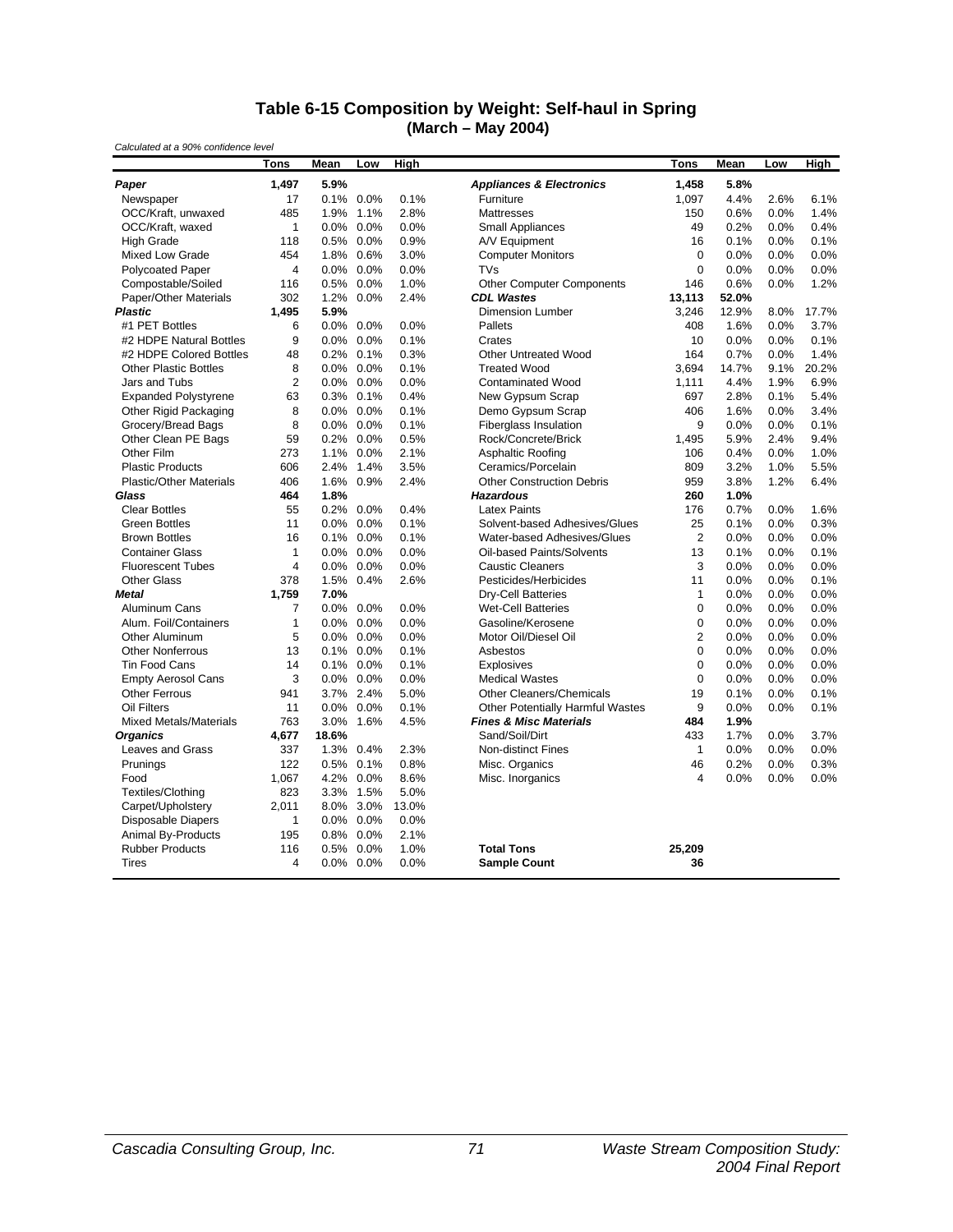#### **Table 6-16 Composition by Weight: Self-haul in Summer (June – August 2004)**

*Calculated at a 90% confidence level*

|                                | <b>Tons</b>    | Mean  | Low          | High |                                         | Tons           | Mean  | Low   | High  |
|--------------------------------|----------------|-------|--------------|------|-----------------------------------------|----------------|-------|-------|-------|
| Paper                          | 1,474          | 5.2%  |              |      | <b>Appliances &amp; Electronics</b>     | 2,573          | 9.1%  |       |       |
| Newspaper                      | 42             |       | 0.1% 0.1%    | 0.2% | Furniture                               | 1,981          | 7.0%  | 3.8%  | 10.1% |
| OCC/Kraft, unwaxed             | 600            |       | 2.1% 1.4%    | 2.8% | <b>Mattresses</b>                       | 325            | 1.1%  | 0.4%  | 1.9%  |
| OCC/Kraft, waxed               | 22             | 0.1%  | 0.0%         | 0.2% | <b>Small Appliances</b>                 | 132            | 0.5%  | 0.0%  | 0.9%  |
| <b>High Grade</b>              | 51             |       | 0.2% 0.0%    | 0.3% | A/V Equipment                           | 84             | 0.3%  | 0.0%  | 0.6%  |
| Mixed Low Grade                | 352            |       | 1.2% 0.7%    | 1.8% | <b>Computer Monitors</b>                | $\mathbf 0$    | 0.0%  | 0.0%  | 0.0%  |
| Polycoated Paper               | 2              |       | 0.0% 0.0%    | 0.0% | <b>TVs</b>                              | $\mathbf 0$    | 0.0%  | 0.0%  | 0.0%  |
| Compostable/Soiled             | 134            |       | 0.5% 0.1%    | 0.9% | Other Computer Components               | 52             | 0.2%  | 0.0%  | 0.4%  |
| Paper/Other Materials          | 271            |       | 1.0% 0.4%    | 1.5% | <b>CDL Wastes</b>                       | 15,937         | 56.1% |       |       |
| <b>Plastic</b>                 | 1.770          | 6.2%  |              |      | <b>Dimension Lumber</b>                 | 4,738          | 16.7% | 12.4% | 20.9% |
| #1 PET Bottles                 | 23             |       | $0.1\%$ 0.0% | 0.1% | <b>Pallets</b>                          | 584            | 2.1%  | 0.0%  | 4.1%  |
| #2 HDPE Natural Bottles        | 5              |       | $0.0\%$ 0.0% | 0.0% | Crates                                  | 72             | 0.3%  | 0.0%  | 0.6%  |
| #2 HDPE Colored Bottles        | 9              |       | 0.0% 0.0%    | 0.1% | Other Untreated Wood                    | 236            | 0.8%  | 0.2%  | 1.5%  |
| <b>Other Plastic Bottles</b>   | $\overline{7}$ |       | 0.0% 0.0%    | 0.0% | <b>Treated Wood</b>                     | 3,487          | 12.3% | 9.7%  | 14.9% |
| Jars and Tubs                  | 35             |       | 0.1% 0.0%    | 0.2% | <b>Contaminated Wood</b>                | 1,408          | 5.0%  | 2.8%  | 7.1%  |
| <b>Expanded Polystyrene</b>    | 82             |       | 0.3% 0.1%    | 0.4% | New Gypsum Scrap                        | 1,848          | 6.5%  | 3.2%  | 9.8%  |
| Other Rigid Packaging          | 162            |       | 0.6% 0.3%    | 0.8% | Demo Gypsum Scrap                       | 817            | 2.9%  | 0.0%  | 6.2%  |
| Grocery/Bread Bags             | $\overline{2}$ |       | 0.0% 0.0%    | 0.0% | <b>Fiberglass Insulation</b>            | 27             | 0.1%  | 0.0%  | 0.2%  |
| Other Clean PE Bags            | 36             |       | 0.1% 0.1%    | 0.2% | Rock/Concrete/Brick                     | 516            | 1.8%  | 0.6%  | 3.0%  |
| Other Film                     | 174            |       | 0.6% 0.4%    | 0.9% | Asphaltic Roofing                       | 650            | 2.3%  | 0.0%  | 4.5%  |
| <b>Plastic Products</b>        | 658            |       | 2.3% 1.2%    | 3.4% | Ceramics/Porcelain                      | 327            | 1.1%  | 0.3%  | 2.0%  |
| <b>Plastic/Other Materials</b> | 576            | 2.0%  | 1.2%         | 2.8% | <b>Other Construction Debris</b>        | 1,227          | 4.3%  | 3.0%  | 5.7%  |
| Glass                          | 450            | 1.6%  |              |      | <b>Hazardous</b>                        | 224            | 0.8%  |       |       |
| <b>Clear Bottles</b>           | 23             | 0.1%  | 0.0%         | 0.1% | <b>Latex Paints</b>                     | 121            | 0.4%  | 0.0%  | 1.0%  |
| <b>Green Bottles</b>           | 125            |       | 0.4% 0.0%    | 1.1% | Solvent-based Adhesives/Glues           | 14             | 0.0%  | 0.0%  | 0.1%  |
| <b>Brown Bottles</b>           | 63             |       | 0.2% 0.0%    | 0.5% | Water-based Adhesives/Glues             | 17             | 0.1%  | 0.0%  | 0.1%  |
| <b>Container Glass</b>         | 36             |       | 0.1% 0.0%    | 0.2% | Oil-based Paints/Solvents               | 16             | 0.1%  | 0.0%  | 0.1%  |
| <b>Fluorescent Tubes</b>       | 3              |       | 0.0% 0.0%    | 0.0% | <b>Caustic Cleaners</b>                 | $\mathbf 0$    | 0.0%  | 0.0%  | 0.0%  |
| <b>Other Glass</b>             | 200            |       | 0.7% 0.1%    | 1.3% | Pesticides/Herbicides                   | 43             | 0.2%  | 0.0%  | 0.3%  |
| <b>Metal</b>                   | 1,946          | 6.8%  |              |      | Dry-Cell Batteries                      | 1              | 0.0%  | 0.0%  | 0.0%  |
| Aluminum Cans                  | 27             |       | 0.1% 0.0%    | 0.2% | <b>Wet-Cell Batteries</b>               | $\mathbf 0$    | 0.0%  | 0.0%  | 0.0%  |
| Alum. Foil/Containers          | $\overline{7}$ |       | 0.0% 0.0%    | 0.0% | Gasoline/Kerosene                       | $\overline{2}$ | 0.0%  | 0.0%  | 0.0%  |
| <b>Other Aluminum</b>          | 49             | 0.2%  | 0.1%         | 0.3% | Motor Oil/Diesel Oil                    | $\mathbf{1}$   | 0.0%  | 0.0%  | 0.0%  |
| <b>Other Nonferrous</b>        | 91             |       | 0.3% 0.1%    | 0.6% | Asbestos                                | $\mathbf 0$    | 0.0%  | 0.0%  | 0.0%  |
| Tin Food Cans                  | 10             |       | 0.0% 0.0%    | 0.1% | <b>Explosives</b>                       | $\mathbf 0$    | 0.0%  | 0.0%  | 0.0%  |
| <b>Empty Aerosol Cans</b>      | 5              |       | 0.0% 0.0%    | 0.0% | <b>Medical Wastes</b>                   | $\mathbf 0$    | 0.0%  | 0.0%  | 0.0%  |
| <b>Other Ferrous</b>           | 1.037          |       | 3.7% 1.8%    | 5.5% | <b>Other Cleaners/Chemicals</b>         | 5              | 0.0%  | 0.0%  | 0.0%  |
| Oil Filters                    | 6              |       | 0.0% 0.0%    | 0.1% | <b>Other Potentially Harmful Wastes</b> | 3              | 0.0%  | 0.0%  | 0.0%  |
| <b>Mixed Metals/Materials</b>  | 714            |       | 2.5% 1.3%    | 3.7% | <b>Fines &amp; Misc Materials</b>       | 379            | 1.3%  |       |       |
| <b>Organics</b>                | 3,658          | 12.9% |              |      | Sand/Soil/Dirt                          | 341            | 1.2%  | 0.4%  | 2.0%  |
| Leaves and Grass               | 671            |       | 2.4% 1.0%    | 3.7% | <b>Non-distinct Fines</b>               | $\overline{2}$ | 0.0%  | 0.0%  | 0.0%  |
| Prunings                       | 545            | 1.9%  | 0.7%         | 3.2% | Misc. Organics                          | 24             | 0.1%  | 0.0%  | 0.2%  |
| Food                           | 645            |       | 2.3% 1.0%    | 3.6% | Misc. Inorganics                        | 12             | 0.0%  | 0.0%  | 0.1%  |
| Textiles/Clothing              | 485            |       | 1.7% 0.9%    | 2.5% |                                         |                |       |       |       |
| Carpet/Upholstery              | 1,042          |       | 3.7% 1.3%    | 6.0% |                                         |                |       |       |       |
| <b>Disposable Diapers</b>      | 12             |       | 0.0% 0.0%    | 0.1% |                                         |                |       |       |       |
| <b>Animal By-Products</b>      | 141            |       | 0.5% 0.0%    | 1.0% |                                         |                |       |       |       |
| <b>Rubber Products</b>         | 100            |       | 0.4% 0.1%    | 0.6% | <b>Total Tons</b>                       | 28,411         |       |       |       |
| <b>Tires</b>                   | 16             |       | 0.1% 0.0%    | 0.1% | <b>Sample Count</b>                     | 72             |       |       |       |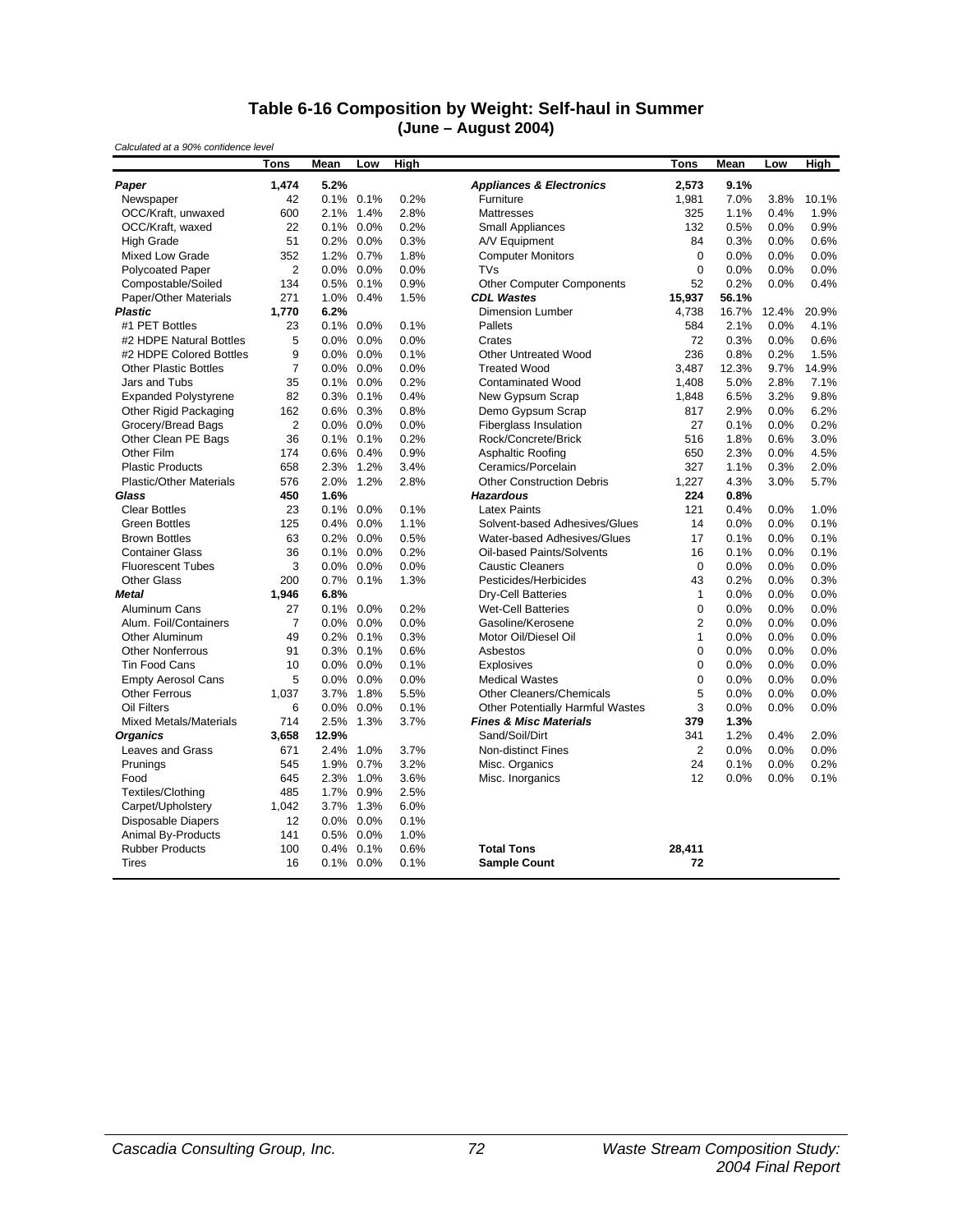#### **Table 6-17 Composition by Weight: Self-haul in Autumn (September – November 2004)**

| Mean<br>Tons                                    |       | Low          | High  |                                     | <b>Tons</b>    | Mean  | Low  | High  |
|-------------------------------------------------|-------|--------------|-------|-------------------------------------|----------------|-------|------|-------|
| 1,233<br>Paper                                  | 5.0%  |              |       | <b>Appliances &amp; Electronics</b> | 1,782          | 7.3%  |      |       |
| 15<br>Newspaper                                 |       | $0.1\%$ 0.0% | 0.1%  | Furniture                           | 697            | 2.8%  | 0.9% | 4.8%  |
| OCC/Kraft, unwaxed<br>325                       |       | 1.3% 0.7%    | 1.9%  | <b>Mattresses</b>                   | 492            | 2.0%  | 0.0% | 4.4%  |
| OCC/Kraft, waxed<br>0                           |       | 0.0% 0.0%    | 0.0%  | <b>Small Appliances</b>             | 296            | 1.2%  | 0.3% | 2.2%  |
| <b>High Grade</b><br>387                        |       | 1.6% 0.0%    | 4.0%  | A/V Equipment                       | 206            | 0.8%  | 0.0% | 1.7%  |
| 238<br>Mixed Low Grade                          |       | 1.0% 0.3%    | 1.7%  | <b>Computer Monitors</b>            | $\mathbf 0$    | 0.0%  | 0.0% | 0.0%  |
| $\mathbf{1}$<br><b>Polycoated Paper</b>         |       | 0.0% 0.0%    | 0.0%  | <b>TVs</b>                          | $\mathbf 0$    | 0.0%  | 0.0% | 0.0%  |
| 28<br>Compostable/Soiled                        |       | 0.1% 0.0%    | 0.2%  | <b>Other Computer Components</b>    | 91             | 0.4%  | 0.0% | 0.9%  |
| Paper/Other Materials<br>240                    |       | 1.0% 0.1%    | 1.9%  | <b>CDL Wastes</b>                   | 13,620         | 55.5% |      |       |
| <b>Plastic</b><br>1.382                         | 5.6%  |              |       | <b>Dimension Lumber</b>             | 3,163          | 12.9% | 7.8% | 18.0% |
| #1 PET Bottles<br>$\overline{7}$                |       | $0.0\%$ 0.0% | 0.0%  | Pallets                             | 216            | 0.9%  | 0.0% | 2.1%  |
| $\overline{2}$<br>#2 HDPE Natural Bottles       |       | $0.0\%$ 0.0% | 0.0%  | Crates                              | $\mathbf 0$    | 0.0%  | 0.0% | 0.0%  |
| $\overline{c}$<br>#2 HDPE Colored Bottles       |       | 0.0% 0.0%    | 0.0%  | <b>Other Untreated Wood</b>         | 477            | 1.9%  | 0.0% | 4.9%  |
| <b>Other Plastic Bottles</b><br>5               |       | 0.0% 0.0%    | 0.0%  | <b>Treated Wood</b>                 | 2,421          | 9.9%  | 6.1% | 13.7% |
| Jars and Tubs<br>26                             |       | 0.1% 0.0%    | 0.2%  | <b>Contaminated Wood</b>            | 776            | 3.2%  | 1.5% | 4.8%  |
| <b>Expanded Polystyrene</b><br>26               |       | 0.1% 0.1%    | 0.2%  | New Gypsum Scrap                    | 3,156          | 12.9% | 6.1% | 19.7% |
| Other Rigid Packaging<br>32                     |       | 0.1% 0.1%    | 0.2%  | Demo Gypsum Scrap                   | 303            | 1.2%  | 0.0% | 3.3%  |
| Grocery/Bread Bags<br>$\mathbf{1}$              |       | 0.0% 0.0%    | 0.0%  | <b>Fiberglass Insulation</b>        | 19             | 0.1%  | 0.0% | 0.1%  |
| Other Clean PE Bags<br>21                       |       | 0.1% 0.0%    | 0.2%  | Rock/Concrete/Brick                 | 957            | 3.9%  | 0.8% | 7.0%  |
| Other Film<br>87                                |       | 0.4% 0.2%    | 0.5%  | Asphaltic Roofing                   | 473            | 1.9%  | 0.0% | 4.1%  |
| <b>Plastic Products</b><br>983                  |       | 4.0% 2.0%    | 6.1%  | Ceramics/Porcelain                  | 237            | 1.0%  | 0.0% | 2.3%  |
| <b>Plastic/Other Materials</b><br>191           |       | 0.8% 0.3%    | 1.3%  | <b>Other Construction Debris</b>    | 1,421          | 5.8%  | 3.0% | 8.5%  |
| 435<br>Glass                                    | 1.8%  |              |       | <b>Hazardous</b>                    | 107            | 0.4%  |      |       |
| 5<br><b>Clear Bottles</b>                       |       | 0.0% 0.0%    | 0.0%  | <b>Latex Paints</b>                 | $\mathbf 0$    | 0.0%  | 0.0% | 0.0%  |
| <b>Green Bottles</b><br>$\overline{\mathbf{4}}$ |       | 0.0% 0.0%    | 0.0%  | Solvent-based Adhesives/Glues       | 3              | 0.0%  | 0.0% | 0.0%  |
| 3<br><b>Brown Bottles</b>                       |       | 0.0% 0.0%    | 0.0%  | Water-based Adhesives/Glues         | 0              | 0.0%  | 0.0% | 0.0%  |
| <b>Container Glass</b><br>3                     |       | 0.0% 0.0%    | 0.0%  | Oil-based Paints/Solvents           | $\overline{2}$ | 0.0%  | 0.0% | 0.0%  |
| $\overline{2}$<br><b>Fluorescent Tubes</b>      |       | 0.0% 0.0%    | 0.0%  | <b>Caustic Cleaners</b>             | 25             | 0.1%  | 0.0% | 0.2%  |
| Other Glass<br>419                              |       | 1.7% 0.0%    | 3.4%  | Pesticides/Herbicides               | $\overline{7}$ | 0.0%  | 0.0% | 0.1%  |
| 1,746<br><b>Metal</b>                           | 7.1%  |              |       | Dry-Cell Batteries                  | 8              | 0.0%  | 0.0% | 0.1%  |
| Aluminum Cans<br>$\overline{\mathbf{4}}$        |       | 0.0% 0.0%    | 0.0%  | <b>Wet-Cell Batteries</b>           | 0              | 0.0%  | 0.0% | 0.0%  |
| Alum. Foil/Containers<br>$\mathbf{1}$           |       | 0.0% 0.0%    | 0.0%  | Gasoline/Kerosene                   | 0              | 0.0%  | 0.0% | 0.0%  |
| 33<br><b>Other Aluminum</b>                     |       | 0.1% 0.0%    | 0.3%  | Motor Oil/Diesel Oil                | 0              | 0.0%  | 0.0% | 0.0%  |
| <b>Other Nonferrous</b><br>9                    |       | 0.0% 0.0%    | 0.1%  | Asbestos                            | $\mathbf 0$    | 0.0%  | 0.0% | 0.0%  |
| $\overline{4}$<br>Tin Food Cans                 |       | 0.0% 0.0%    | 0.0%  | Explosives                          | $\mathbf 0$    | 0.0%  | 0.0% | 0.0%  |
| 0<br><b>Empty Aerosol Cans</b>                  |       | 0.0% 0.0%    | 0.0%  | <b>Medical Wastes</b>               | $\mathbf 0$    | 0.0%  | 0.0% | 0.0%  |
| <b>Other Ferrous</b><br>552                     |       | 2.2% 1.3%    | 3.2%  | <b>Other Cleaners/Chemicals</b>     | 48             | 0.2%  | 0.0% | 0.4%  |
| Oil Filters<br>$\Omega$                         |       | $0.0\%$ 0.0% | 0.0%  | Other Potentially Harmful Wastes    | 14             | 0.1%  | 0.0% | 0.1%  |
| <b>Mixed Metals/Materials</b><br>1,143          |       | 4.7% 1.8%    | 7.5%  | <b>Fines &amp; Misc Materials</b>   | 156            | 0.6%  |      |       |
| 4,080<br><b>Organics</b>                        | 16.6% |              |       | Sand/Soil/Dirt                      | 21             | 0.1%  | 0.0% | 0.2%  |
| Leaves and Grass<br>612                         |       | 2.5% 0.0%    | 5.7%  | <b>Non-distinct Fines</b>           | 21             | 0.1%  | 0.0% | 0.2%  |
| 680<br>Prunings                                 |       | 2.8% 0.8%    | 4.8%  | Misc. Organics                      | 24             | 0.1%  | 0.0% | 0.2%  |
| 256<br>Food                                     |       | 1.0% 0.3%    | 1.8%  | Misc. Inorganics                    | 89             | 0.4%  | 0.0% | 0.9%  |
| Textiles/Clothing<br>250                        |       | 1.0% 0.3%    | 1.8%  |                                     |                |       |      |       |
| 1,930<br>Carpet/Upholstery                      |       | 7.9% 2.6%    | 13.1% |                                     |                |       |      |       |
| <b>Disposable Diapers</b><br>$\mathbf 0$        |       | 0.0% 0.0%    | 0.0%  |                                     |                |       |      |       |
| Animal By-Products<br>$\mathbf 0$               |       | 0.0% 0.0%    | 0.0%  |                                     |                |       |      |       |
| <b>Rubber Products</b><br>351                   |       | 1.4% 0.0%    | 3.6%  | <b>Total Tons</b>                   | 24,541         |       |      |       |
| <b>Tires</b><br>0                               |       | 0.0% 0.0%    | 0.0%  | <b>Sample Count</b>                 | 36             |       |      |       |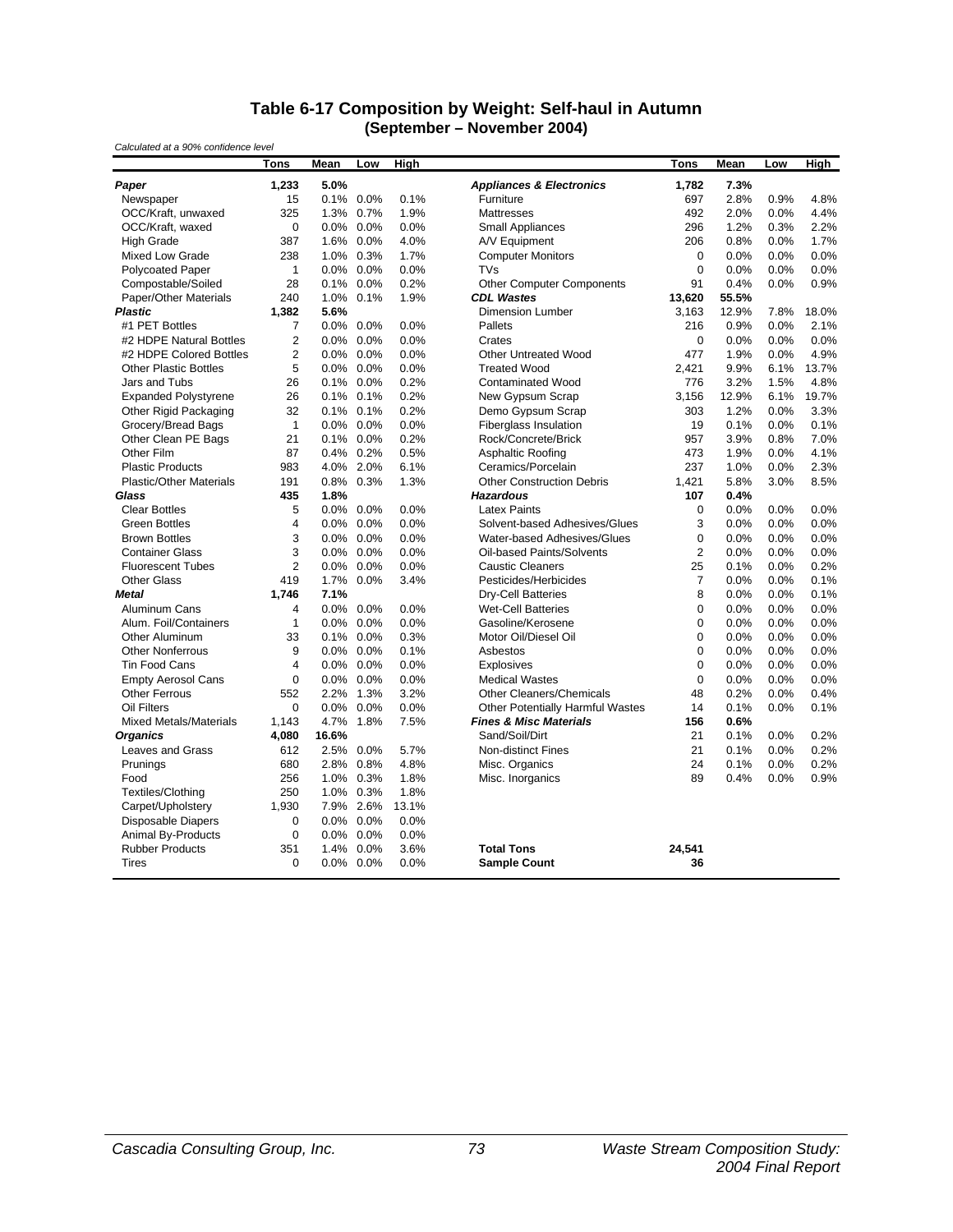#### **Table 6-18 Composition by Weight: Self-haul in Winter (December 2003 – February 2004)**

| Calculated at a 90% confidence level |                |       |              |      |                                         |                |       |      |             |
|--------------------------------------|----------------|-------|--------------|------|-----------------------------------------|----------------|-------|------|-------------|
|                                      | Tons           | Mean  | Low          | High |                                         | <b>Tons</b>    | Mean  | Low  | <b>High</b> |
| Paper                                | 2,053          | 9.4%  |              |      | <b>Appliances &amp; Electronics</b>     | 3,188          | 14.6% |      |             |
| Newspaper                            | 111            |       | 0.5% 0.3%    | 0.8% | Furniture                               | 1,770          | 8.1%  | 4.7% | 11.5%       |
| OCC/Kraft, unwaxed                   | 763            |       | 3.5% 2.2%    | 4.8% | <b>Mattresses</b>                       | 1,125          | 5.2%  | 1.9% | 8.4%        |
| OCC/Kraft, waxed                     | 292            |       | 1.3% 0.0%    | 3.5% | <b>Small Appliances</b>                 | 97             | 0.4%  | 0.0% | 0.9%        |
| <b>High Grade</b>                    | 210            |       | 1.0% 0.0%    | 2.1% | A/V Equipment                           | 131            | 0.6%  | 0.2% | 0.9%        |
| <b>Mixed Low Grade</b>               | 378            |       | 1.7% 1.1%    | 2.4% | <b>Computer Monitors</b>                | $\mathbf 0$    | 0.0%  | 0.0% | 0.0%        |
| <b>Polycoated Paper</b>              | 1              |       | 0.0% 0.0%    | 0.0% | <b>TVs</b>                              | $\mathbf 0$    | 0.0%  | 0.0% | 0.0%        |
| Compostable/Soiled                   | 90             |       | 0.4% 0.2%    | 0.6% | <b>Other Computer Components</b>        | 65             | 0.3%  | 0.0% | 0.6%        |
| Paper/Other Materials                | 208            |       | 1.0% 0.5%    | 1.4% | <b>CDL Wastes</b>                       | 9,679          | 44.4% |      |             |
| <b>Plastic</b>                       | 1,004          | 4.6%  |              |      | <b>Dimension Lumber</b>                 | 2,721          | 12.5% | 9.0% | 15.9%       |
| #1 PET Bottles                       | 17             |       | 0.1% 0.0%    | 0.1% | Pallets                                 | 416            | 1.9%  | 0.0% | 3.9%        |
| #2 HDPE Natural Bottles              | 13             |       | 0.1% 0.0%    | 0.1% | Crates                                  | $\mathbf 0$    | 0.0%  | 0.0% | 0.0%        |
| #2 HDPE Colored Bottles              | 9              |       | 0.0% 0.0%    | 0.1% | <b>Other Untreated Wood</b>             | 397            | 1.8%  | 0.2% | 3.5%        |
| <b>Other Plastic Bottles</b>         | 12             |       | 0.1% 0.0%    | 0.1% | <b>Treated Wood</b>                     | 1,990          | 9.1%  | 6.2% | 12.1%       |
| Jars and Tubs                        | 65             |       | 0.3% 0.0%    | 0.6% | <b>Contaminated Wood</b>                | 831            | 3.8%  | 2.2% | 5.4%        |
| <b>Expanded Polystyrene</b>          | 56             |       | 0.3% 0.1%    | 0.4% | New Gypsum Scrap                        | 392            | 1.8%  | 0.1% | 3.4%        |
| Other Rigid Packaging                | 29             |       | 0.1% 0.1%    | 0.2% | Demo Gypsum Scrap                       | 490            | 2.2%  | 0.3% | 4.2%        |
| Grocery/Bread Bags                   | 9              |       | 0.0% 0.0%    | 0.1% | <b>Fiberglass Insulation</b>            | 25             | 0.1%  | 0.0% | 0.3%        |
| Other Clean PE Bags                  | 36             |       | 0.2% 0.0%    | 0.3% | Rock/Concrete/Brick                     | 803            | 3.7%  | 1.2% | 6.2%        |
| Other Film                           | 107            |       | 0.5% 0.3%    | 0.7% | Asphaltic Roofing                       | 141            | 0.6%  | 0.1% | 1.2%        |
| <b>Plastic Products</b>              | 275            |       | 1.3% 0.8%    | 1.7% | Ceramics/Porcelain                      | 645            | 3.0%  | 1.4% | 4.5%        |
| <b>Plastic/Other Materials</b>       | 374            |       | 1.7% 1.0%    | 2.4% | <b>Other Construction Debris</b>        | 829            | 3.8%  | 2.2% | 5.4%        |
| Glass                                | 668            | 3.1%  |              |      | <b>Hazardous</b>                        | 113            | 0.5%  |      |             |
| <b>Clear Bottles</b>                 | 34             | 0.2%  | 0.0%         | 0.3% | <b>Latex Paints</b>                     | 56             | 0.3%  | 0.0% | 0.5%        |
| <b>Green Bottles</b>                 | 19             |       | 0.1% 0.0%    | 0.2% | Solvent-based Adhesives/Glues           | 0              | 0.0%  | 0.0% | 0.0%        |
| <b>Brown Bottles</b>                 | 37             |       | 0.2% 0.0%    | 0.4% | Water-based Adhesives/Glues             | 3              | 0.0%  | 0.0% | 0.0%        |
| <b>Container Glass</b>               | 12             |       | 0.1% 0.0%    | 0.1% | Oil-based Paints/Solvents               | $\overline{2}$ | 0.0%  | 0.0% | 0.0%        |
| <b>Fluorescent Tubes</b>             | 0              |       | 0.0% 0.0%    | 0.0% | <b>Caustic Cleaners</b>                 | 1              | 0.0%  | 0.0% | 0.0%        |
| <b>Other Glass</b>                   | 566            |       | 2.6% 0.0%    | 5.3% | Pesticides/Herbicides                   | 0              | 0.0%  | 0.0% | 0.0%        |
| <b>Metal</b>                         | 1,712          | 7.8%  |              |      | <b>Dry-Cell Batteries</b>               | $\overline{2}$ | 0.0%  | 0.0% | 0.0%        |
| Aluminum Cans                        | 13             |       | 0.1% 0.0%    | 0.1% | <b>Wet-Cell Batteries</b>               | 0              | 0.0%  | 0.0% | 0.0%        |
| Alum. Foil/Containers                | $\overline{2}$ |       | 0.0% 0.0%    | 0.0% | Gasoline/Kerosene                       | 2              | 0.0%  | 0.0% | 0.0%        |
| <b>Other Aluminum</b>                | 46             |       | 0.2% 0.0%    | 0.4% | Motor Oil/Diesel Oil                    | 6              | 0.0%  | 0.0% | 0.1%        |
| <b>Other Nonferrous</b>              | 5              |       | 0.0% 0.0%    | 0.0% | Asbestos                                | $\mathbf 0$    | 0.0%  | 0.0% | 0.0%        |
| Tin Food Cans                        | 30             |       | 0.1% 0.1%    | 0.2% | Explosives                              | $\mathbf 0$    | 0.0%  | 0.0% | 0.0%        |
| <b>Empty Aerosol Cans</b>            | 8              |       | $0.0\%$ 0.0% | 0.1% | <b>Medical Wastes</b>                   | $\mathbf 0$    | 0.0%  | 0.0% | 0.0%        |
| <b>Other Ferrous</b>                 | 786            |       | 3.6% 1.9%    | 5.3% | <b>Other Cleaners/Chemicals</b>         | 26             | 0.1%  | 0.0% | 0.2%        |
| Oil Filters                          | 1              |       | 0.0% 0.0%    | 0.0% | <b>Other Potentially Harmful Wastes</b> | 16             | 0.1%  | 0.0% | 0.2%        |
| <b>Mixed Metals/Materials</b>        | 821            |       | 3.8% 2.5%    | 5.0% | <b>Fines &amp; Misc Materials</b>       | 442            | 2.0%  |      |             |
| <b>Organics</b>                      | 2,960          | 13.6% |              |      | Sand/Soil/Dirt                          | 367            | 1.7%  | 0.6% | 2.8%        |
| Leaves and Grass                     | 164            |       | 0.7% 0.2%    | 1.3% | <b>Non-distinct Fines</b>               | $\overline{2}$ | 0.0%  | 0.0% | 0.0%        |
| Prunings                             | 507            |       | 2.3% 0.8%    | 3.8% | Misc. Organics                          | 20             | 0.1%  | 0.0% | 0.2%        |
| Food                                 | 646            |       | 3.0% 1.5%    | 4.4% | Misc. Inorganics                        | 52             | 0.2%  | 0.0% | 0.4%        |
| Textiles/Clothing                    | 362            |       | 1.7% 0.9%    | 2.4% |                                         |                |       |      |             |
| Carpet/Upholstery                    | 839            |       | 3.8% 2.0%    | 5.7% |                                         |                |       |      |             |
| <b>Disposable Diapers</b>            | 69             |       | 0.3% 0.0%    | 0.6% |                                         |                |       |      |             |
| Animal By-Products                   | 155            |       | 0.7% 0.0%    | 1.6% |                                         |                |       |      |             |
| <b>Rubber Products</b>               | 219            |       | 1.0% 0.1%    | 1.9% | <b>Total Tons</b>                       | 21.820         |       |      |             |
| Tires                                | 0              |       | 0.0% 0.0%    | 0.0% | <b>Sample Count</b>                     | 72             |       |      |             |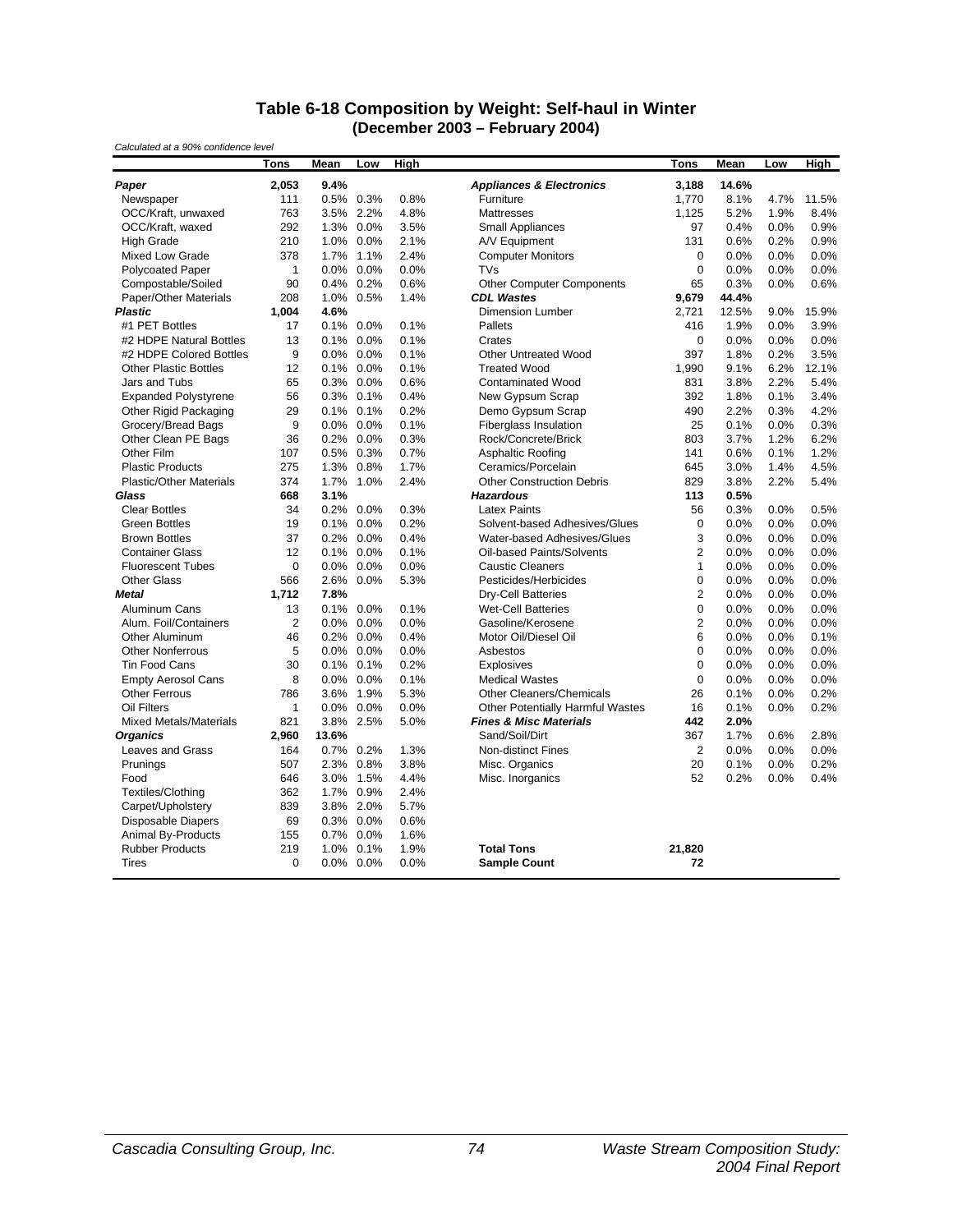# **6.4 Composition by Generator Type, by Site**

This section provides a brief overview of the wastes self-hauled by residential and nonresidential generators to the NRDS and SRDS. One of the purposes of this study was to determine the ratio of residential to non-residential self-haul waste. To accomplish this, selfhaul samples were not stratified by vehicle type as they were for the 1996 study.

As shown in Figure 6-4, *CDL wastes* accounted for over 30% of the total for residential and nonresidential waste at both the NRDS and the SRDS. *CDL wastes* includes such components as *dimension lumber, sand/soil/dirt*, and *new gypsum scrap.*



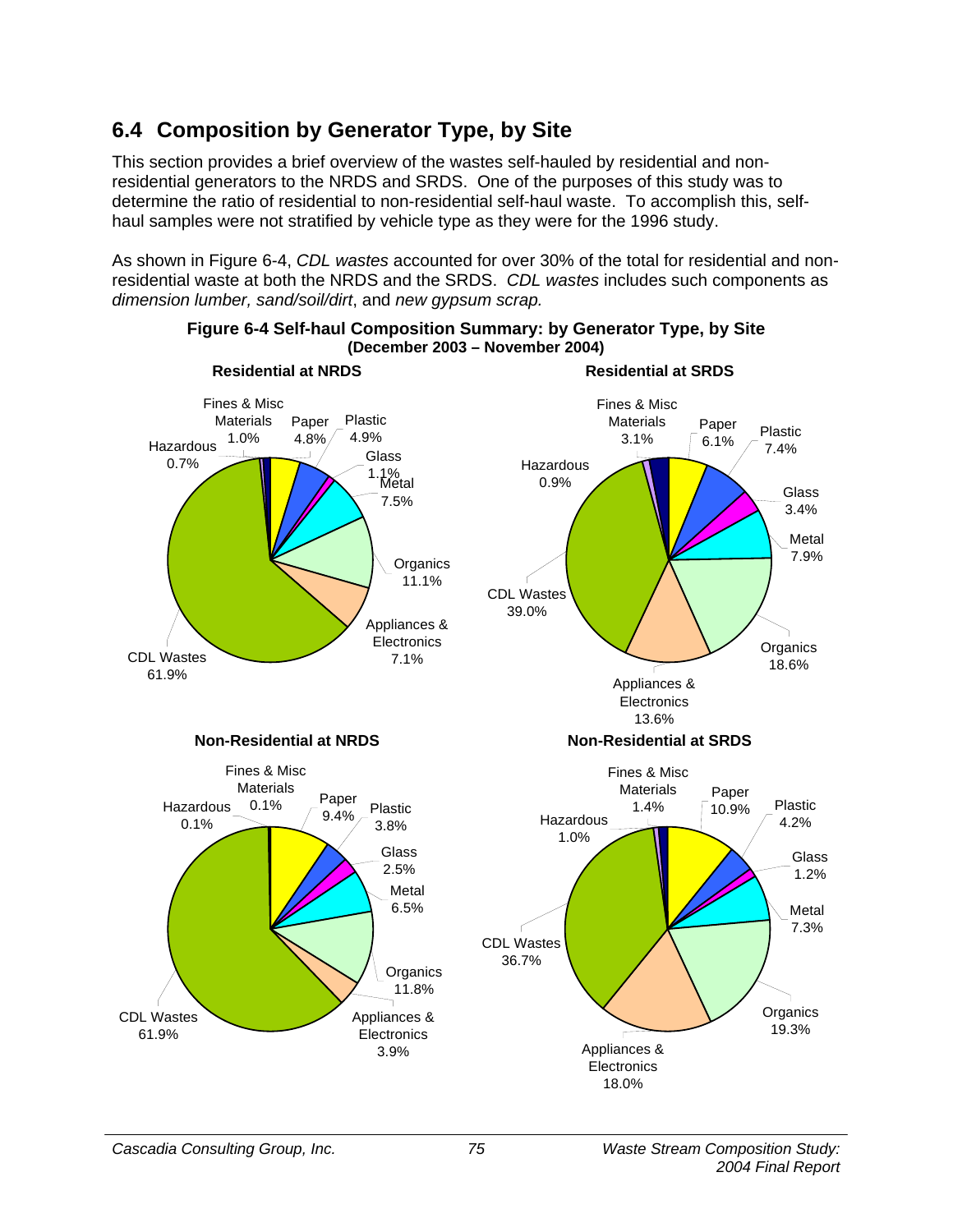### **6.4.1 Residential Generators, by Site**

### **6.4.1.1 North Recycling and Disposal Station (NRDS)**

A total of 77 samples were taken from residential loads at the NRDS. As shown in Table 6-19, the top ten components accounted for a combined total of about 71% of the tonnage. Table 6-23 lists detailed composition results for the residential waste disposed at the NRDS.

| $\sim$ $\sim$ $\sim$ $\sim$ $\sim$ $\sim$ $\sim$ $\sim$ |       |               |
|---------------------------------------------------------|-------|---------------|
| <b>Component</b>                                        | Mean  | <b>Cum. %</b> |
| Dimension Lumber                                        | 17.0% | 17.0%         |
| <b>Treated Wood</b>                                     | 16.6% | 33.6%         |
| New Gypsum Scrap                                        | 7.4%  | 41.1%         |
| Carpet/Upholstery                                       | 5.3%  | 46.4%         |
| Furniture                                               | 5.2%  | 51.6%         |
| <b>Other Construction Debris</b>                        | 4.3%  | 55.9%         |
| Contaminated Wood                                       | 4.3%  | 60.2%         |
| <b>Other Ferrous Metal</b>                              | 4.0%  | 64.2%         |
| Ceramics/Porcelain                                      | 3.4%  | 67.6%         |
| Mixed Metals/Materials                                  | 3.3%  | 70.9%         |
| Total                                                   | 70.9% |               |

#### **Table 6-19 Top Ten Components: Self-haul Residential at NRDS (December 2003 – November 2004)**

## **6.4.1.2 South Recycling and Disposal Station (SRDS)**

A total of 80 samples were taken from residential loads at the SRDS. As shown in Table 6-20, the top ten components accounted for a combined total of approximately 54% of the tonnage. Table 6-24 lists detailed composition results for the residential waste disposed at the SRDS.

| <b>Component</b>       | Mean    | <b>Cum.</b> % |
|------------------------|---------|---------------|
| Dimension Lumber       | 10.5%   | 10.5%         |
| <b>Treated Wood</b>    | 9.1%    | 19.6%         |
| Furniture              | 8.3%    | 27.8%         |
| Mixed Metals/Materials | 4.4%    | 32.2%         |
| Contaminated Wood      | 4.3%    | 36.5%         |
| Carpet/Upholstery      | $4.0\%$ | 40.5%         |
| Food                   | 3.8%    | 44.3%         |
| Mattresses             | 3.5%    | 47.8%         |
| Leaves and Grass       | 3.3%    | 51.1%         |
| Textiles/Clothing      | 3.2%    | 54.3%         |
|                        |         |               |
| Total                  | 54.3%   |               |

#### **Table 6-20 Top Ten Components: Self-haul Residential at SRDS (December 2003 – November 2004)**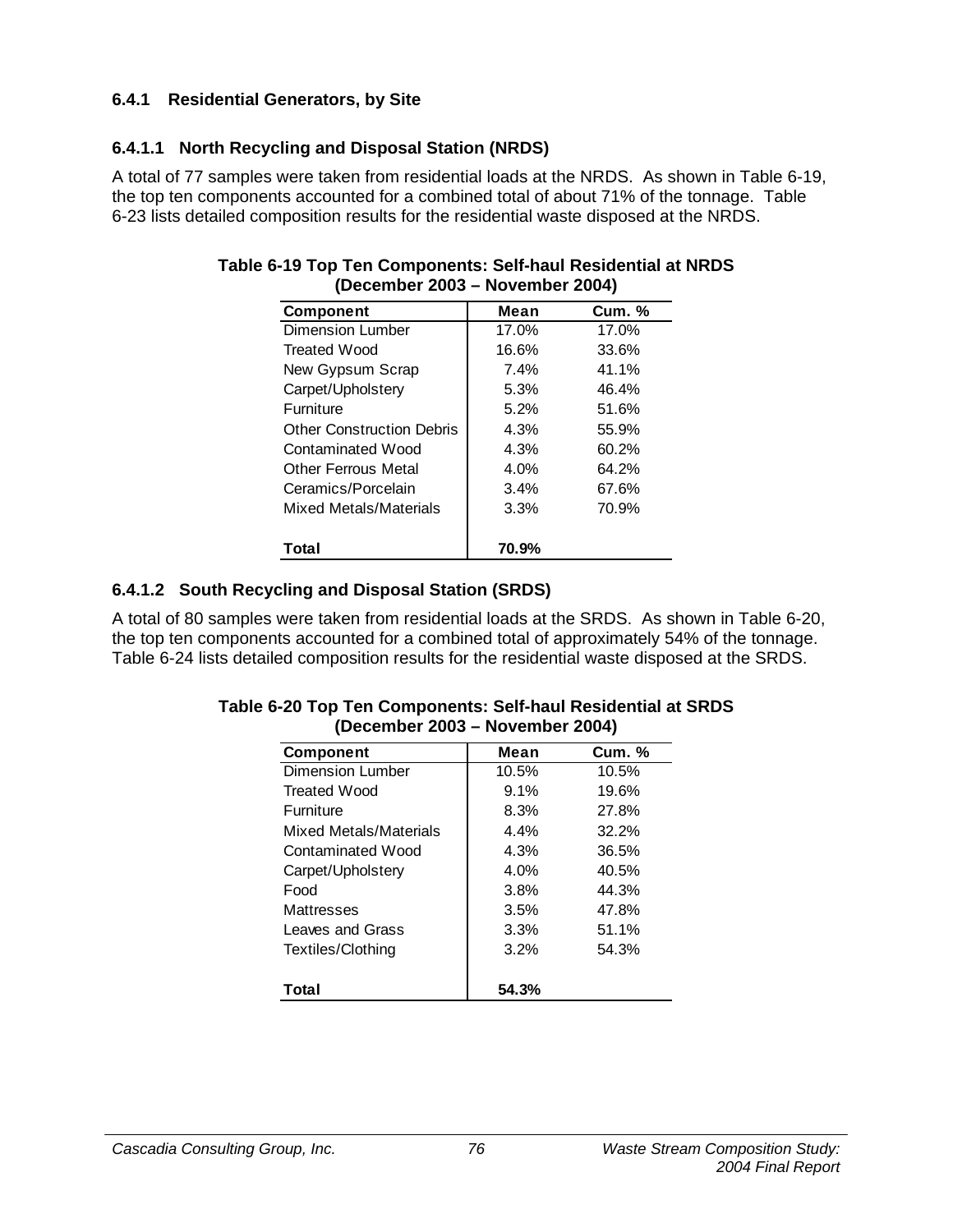## **6.4.2 Non-Residential Generators, by Site**

# **6.4.2.1 North Recycling and Disposal Station (NRDS)**

A total of 31 samples were taken from non-residential loads at the NRDS. As shown in Table 6-21, the top ten components accounted for a combined total of nearly 69% of the tonnage. Table 6-25 lists detailed composition results for the non-residential waste disposed at the NRDS.

| <b>Component</b>                 | Mean  | <b>Cum.</b> % |
|----------------------------------|-------|---------------|
| <b>Dimension Lumber</b>          | 19.1% | 19.1%         |
| <b>Other Construction Debris</b> | 7.8%  | 26.9%         |
| <b>Treated Wood</b>              | 7.5%  | 34.4%         |
| Demo Gypsum Scrap                | 7.2%  | 41.6%         |
| Pallets                          | 5.9%  | 47.5%         |
| Carpet/Upholstery                | 5.8%  | 53.3%         |
| New Gypsum Scrap                 | 5.2%  | 58.5%         |
| <b>Other Ferrous Metal</b>       | 3.7%  | 62.2%         |
| Rock/Concrete/Brick              | 3.5%  | 65.7%         |
| Food                             | 2.8%  | 68.5%         |
| Total                            | 68.5% |               |

#### **Table 6-21 Top Ten Components: Self-haul Non-Residential at NRDS (December 2003 – November 2004)**

# **6.4.2.2 South Recycling and Disposal Station (SRDS)**

A total of 27 samples were taken from non-residential loads at the SRDS. As shown in Table 6-22, the top ten components accounted for a combined total of roughly 66% of the tonnage. Table 6-26 lists detailed composition results for the non-residential waste disposed at the SRDS.

| <b>Component</b>        | Mean  | <b>Cum. %</b> |
|-------------------------|-------|---------------|
| <b>Dimension Lumber</b> | 9.9%  | 9.9%          |
| <b>Furniture</b>        | 9.4%  | 19.3%         |
| Carpet/Upholstery       | 7.9%  | 27.3%         |
| Rock/Concrete/Brick     | 7.4%  | 34.7%         |
| Mattresses              | 7.3%  | 42.0%         |
| Contaminated Wood       | 6.5%  | 48.5%         |
| Treated Wood            | 5.1%  | 53.6%         |
| Food                    | 4.7%  | 58.4%         |
| Other Ferrous Metal     | 4.3%  | 62.6%         |
| New Gypsum Scrap        | 3.5%  | 66.1%         |
| Total                   | 66.1% |               |

#### **Table 6-22 Top Ten Components: Self-haul Non-Residential at SRDS (December 2003 – November 2004)**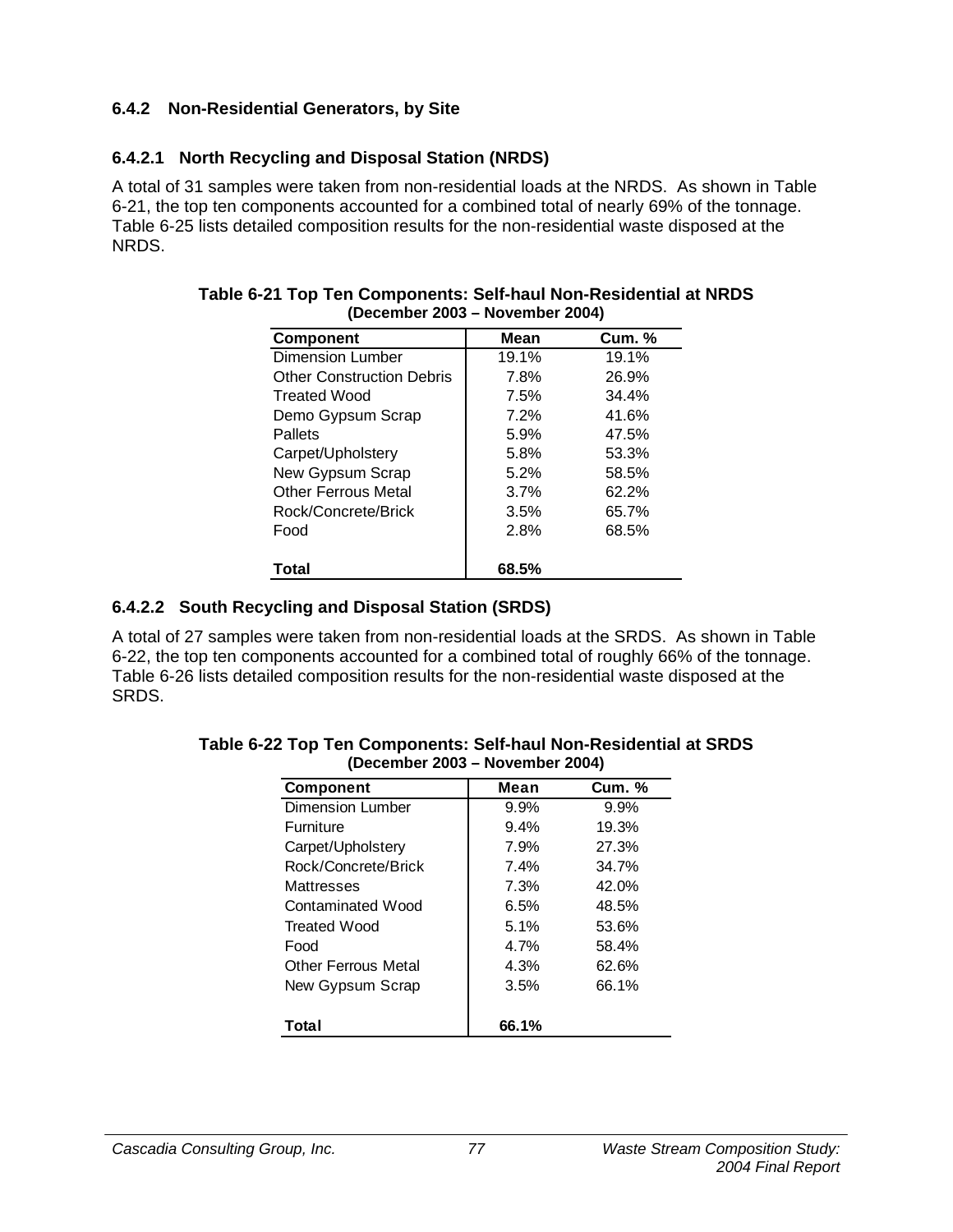## **6.4.3 Comparisons between Generator Types and Sites**

*Dimension lumber*, *treated wood*, and *carpet/upholstery* were top ten components for both generators at both sites. Materials particular to the top ten components for only one group include *ceramics/porcelain* for self-haul residential at NRDS; *leaves and grass* and *textiles/clothing* for self-haul residential at SRDS; and *demo gypsum scrap* and *pallets* for selfhaul non-residential at NRDS.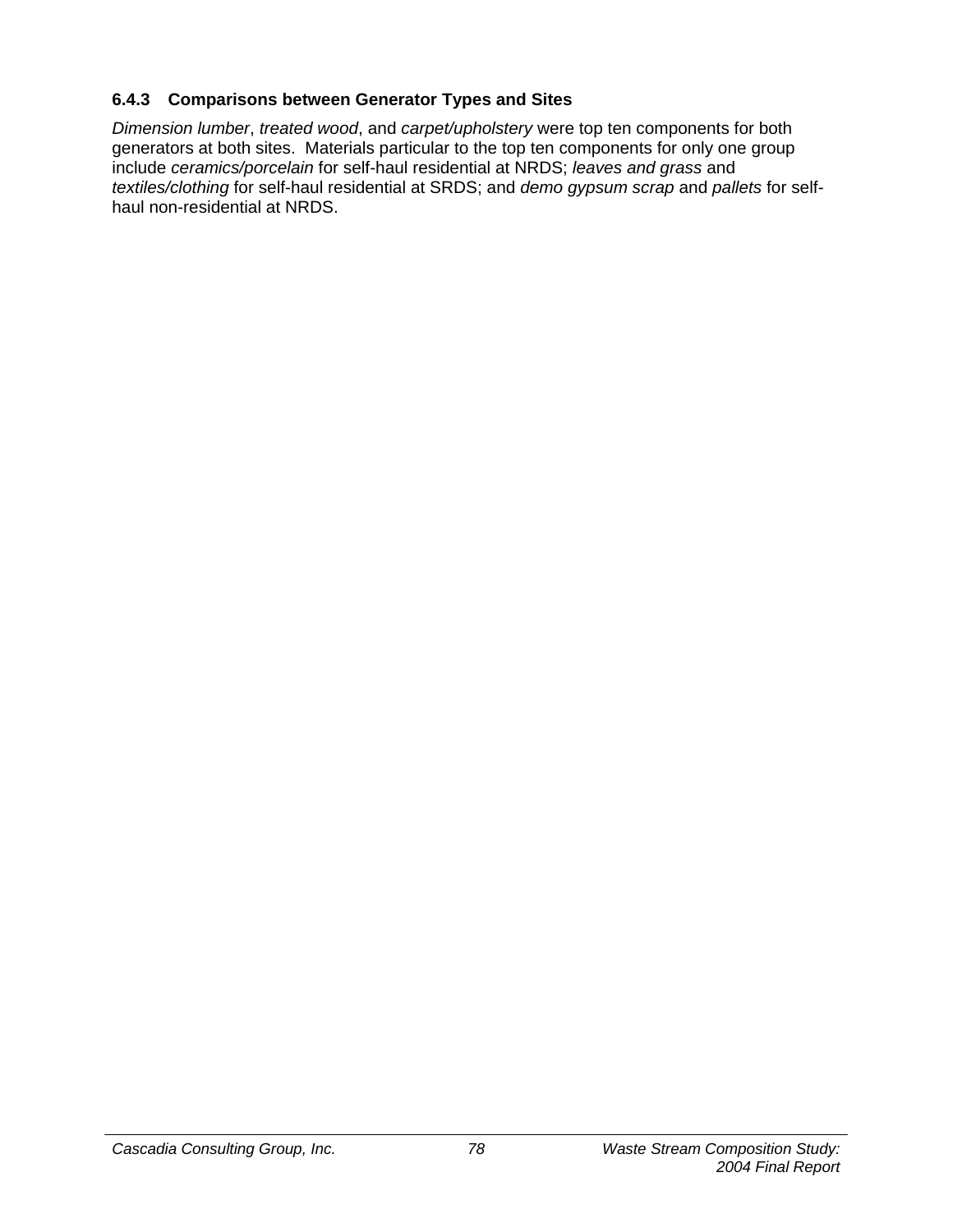#### **Table 6-23 Composition by Weight: Self-haul Residential at NRDS (December 2003 – November 2004)**

*Calculated at a 90% confidence level*

|                                | <b>Mean</b> | Low          | High |                                         | <b>Mean</b> | Low   | High  |
|--------------------------------|-------------|--------------|------|-----------------------------------------|-------------|-------|-------|
| Paper                          | 4.8%        |              |      | <b>Appliances &amp; Electronics</b>     | 7.1%        |       |       |
| Newspaper                      |             | 0.3% 0.1%    | 0.4% | Furniture                               | 5.2%        | 3.0%  | 7.3%  |
| OCC/Kraft, unwaxed             | 2.3%        | 1.2%         | 3.4% | <b>Mattresses</b>                       | 1.1%        | 0.2%  | 2.0%  |
| OCC/Kraft, waxed               | 0.0%        | 0.0%         | 0.0% | <b>Small Appliances</b>                 | 0.3%        | 0.1%  | 0.5%  |
| <b>High Grade</b>              | 0.8%        | 0.0%         | 2.0% | A/V Equipment                           | 0.3%        | 0.1%  | 0.5%  |
| <b>Mixed Low Grade</b>         |             | 0.6% 0.3%    | 0.9% | <b>Computer Monitors</b>                | 0.0%        | 0.0%  | 0.0%  |
| <b>Polycoated Paper</b>        |             | 0.0% 0.0%    | 0.0% | <b>TVs</b>                              | 0.0%        | 0.0%  | 0.0%  |
| Compostable/Soiled             | 0.1%        | 0.0%         | 0.2% | <b>Other Computer Components</b>        | 0.2%        | 0.0%  | 0.4%  |
| Paper/Other Materials          |             | 0.7% 0.3%    | 1.1% | <b>CDL Wastes</b>                       | 61.9%       |       |       |
| <b>Plastic</b>                 | 4.9%        |              |      | <b>Dimension Lumber</b>                 | 17.0%       | 13.6% | 20.5% |
| #1 PET Bottles                 |             | 0.0% 0.0%    | 0.1% | Pallets                                 | 0.8%        | 0.0%  | 1.6%  |
| #2 HDPE Natural Bottles        |             | $0.0\%$ 0.0% | 0.0% | Crates                                  | 0.0%        | 0.0%  | 0.0%  |
| #2 HDPE Colored Bottles        | 0.0%        | 0.0%         | 0.0% | <b>Other Untreated Wood</b>             | 0.8%        | 0.1%  | 1.5%  |
| <b>Other Plastic Bottles</b>   | $0.0\%$     | 0.0%         | 0.0% | <b>Treated Wood</b>                     | 16.6%       | 13.1% | 20.1% |
| Jars and Tubs                  | 0.1%        | 0.0%         | 0.2% | <b>Contaminated Wood</b>                | 4.3%        | 2.7%  | 5.9%  |
| <b>Expanded Polystyrene</b>    | 0.2%        | 0.1%         | 0.4% | New Gypsum Scrap                        | 7.4%        | 3.1%  | 11.7% |
| Other Rigid Packaging          |             | 0.3% 0.1%    | 0.5% | Demo Gypsum Scrap                       | 2.0%        | 0.6%  | 3.4%  |
| Grocery/Bread Bags             |             | 0.0% 0.0%    | 0.0% | <b>Fiberglass Insulation</b>            | 0.0%        | 0.0%  | 0.1%  |
| Other Clean PE Bags            |             | 0.1% 0.0%    | 0.2% | Rock/Concrete/Brick                     | 2.7%        | 1.1%  | 4.4%  |
| Other Film                     |             | 0.4% 0.3%    | 0.6% | Asphaltic Roofing                       | 2.4%        | 0.2%  | 4.7%  |
| <b>Plastic Products</b>        |             | 2.4% 1.3%    | 3.5% | Ceramics/Porcelain                      | 3.4%        | 1.8%  | 5.0%  |
| <b>Plastic/Other Materials</b> | 1.2%        | 0.7%         | 1.6% | <b>Other Construction Debris</b>        | 4.3%        | 3.0%  | 5.7%  |
| Glass                          | 1.1%        |              |      | <b>Hazardous</b>                        | 0.7%        |       |       |
| <b>Clear Bottles</b>           | 0.0%        | $0.0\%$      | 0.0% | <b>Latex Paints</b>                     | 0.3%        | 0.0%  | 0.7%  |
| <b>Green Bottles</b>           | 0.1%        | 0.0%         | 0.2% | Solvent-based Adhesives/Glues           | 0.0%        | 0.0%  | 0.1%  |
| <b>Brown Bottles</b>           | 0.0%        | 0.0%         | 0.0% | Water-based Adhesives/Glues             | 0.0%        | 0.0%  | 0.0%  |
| <b>Container Glass</b>         |             | 0.0% 0.0%    | 0.1% | Oil-based Paints/Solvents               | 0.0%        | 0.0%  | 0.0%  |
| <b>Fluorescent Tubes</b>       |             | 0.0% 0.0%    | 0.0% | <b>Caustic Cleaners</b>                 | 0.1%        | 0.0%  | 0.1%  |
| <b>Other Glass</b>             |             | 0.9% 0.3%    | 1.5% | Pesticides/Herbicides                   | 0.1%        | 0.0%  | 0.2%  |
| <b>Metal</b>                   | 7.5%        |              |      | <b>Dry-Cell Batteries</b>               | 0.0%        | 0.0%  | 0.0%  |
| Aluminum Cans                  |             | 0.0% 0.0%    | 0.0% | <b>Wet-Cell Batteries</b>               | 0.0%        | 0.0%  | 0.0%  |
| Alum. Foil/Containers          |             | 0.0% 0.0%    | 0.0% | Gasoline/Kerosene                       | 0.0%        | 0.0%  | 0.0%  |
| Other Aluminum                 | 0.0%        | 0.0%         | 0.1% | Motor Oil/Diesel Oil                    | 0.0%        | 0.0%  | 0.0%  |
| <b>Other Nonferrous</b>        | 0.1%        | 0.0%         | 0.1% | Asbestos                                | 0.0%        | 0.0%  | 0.0%  |
| Tin Food Cans                  | 0.0%        | 0.0%         | 0.0% | Explosives                              | 0.0%        | 0.0%  | 0.0%  |
| <b>Empty Aerosol Cans</b>      |             | 0.0% 0.0%    | 0.0% | <b>Medical Wastes</b>                   | 0.0%        | 0.0%  | 0.0%  |
| <b>Other Ferrous</b>           |             | 4.0% 2.1%    | 5.8% | <b>Other Cleaners/Chemicals</b>         | 0.1%        | 0.0%  | 0.1%  |
| Oil Filters                    |             | 0.0% 0.0%    | 0.0% | <b>Other Potentially Harmful Wastes</b> | 0.1%        | 0.0%  | 0.1%  |
| <b>Mixed Metals/Materials</b>  |             | 3.3% 2.1%    | 4.5% | <b>Fines &amp; Misc Materials</b>       | 1.0%        |       |       |
| <b>Organics</b>                | 11.1%       |              |      | Sand/Soil/Dirt                          | 0.8%        | 0.1%  | 1.4%  |
| Leaves and Grass               |             | 0.8% 0.3%    | 1.3% | <b>Non-distinct Fines</b>               | 0.0%        | 0.0%  | 0.1%  |
| Prunings                       |             | 1.8% 0.6%    | 3.0% | Misc. Organics                          | 0.1%        | 0.0%  | 0.1%  |
| Food                           |             | 0.9% 0.5%    | 1.3% | Misc. Inorganics                        | 0.1%        | 0.0%  | 0.3%  |
| Textiles/Clothing              | 1.2%        | 0.5%         | 2.0% |                                         |             |       |       |
| Carpet/Upholstery              |             | 5.3% 2.7%    | 8.0% |                                         |             |       |       |
| Disposable Diapers             | 0.0%        | 0.0%         | 0.1% |                                         |             |       |       |
| Animal By-Products             | 0.3%        | 0.0%         | 0.7% |                                         |             |       |       |
| <b>Rubber Products</b>         | 0.8%        | 0.0%         | 1.8% |                                         |             |       |       |
| Tires                          |             | 0.0% 0.0%    | 0.0% | <b>Sample Count</b>                     | 77          |       |       |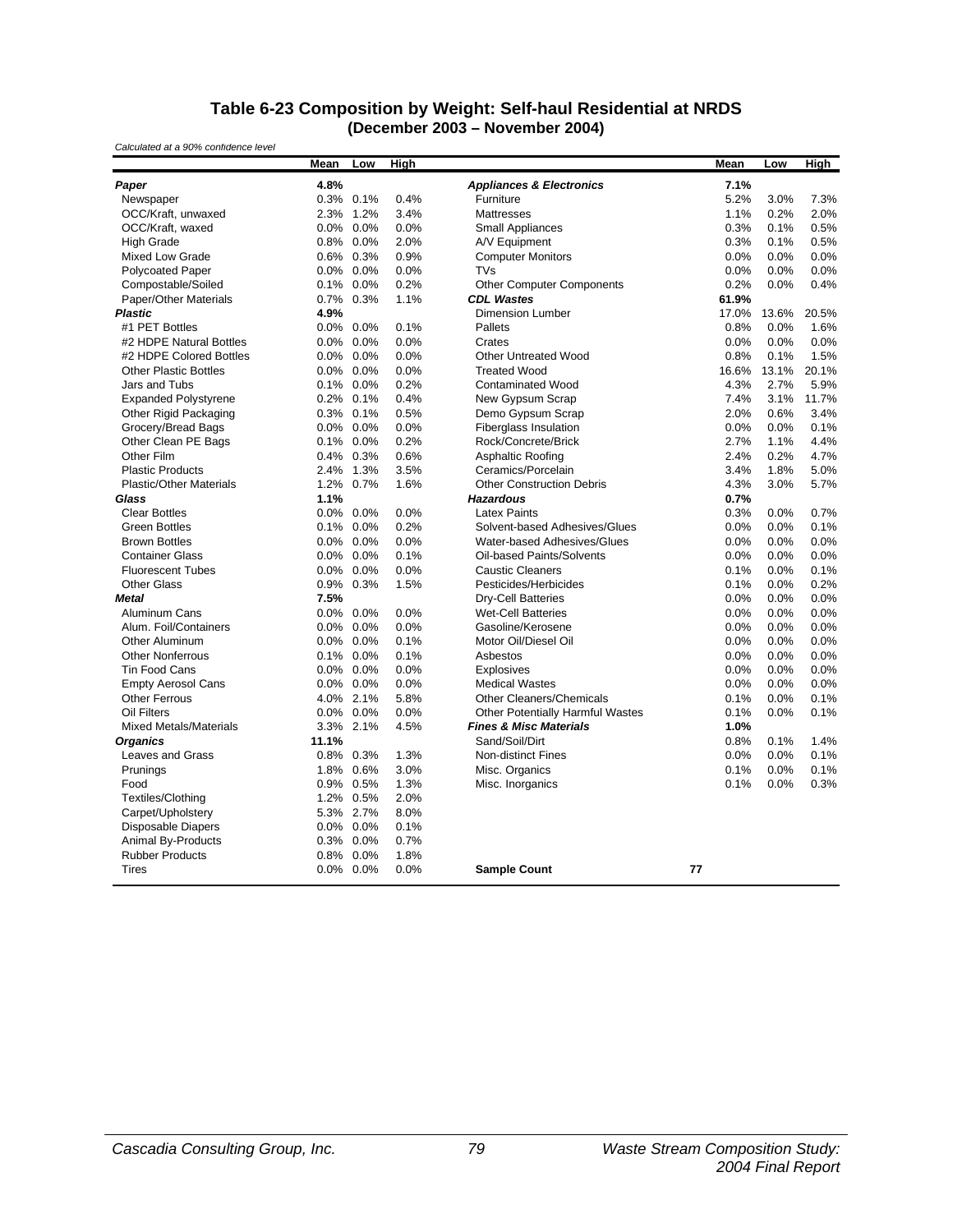#### **Table 6-24 Composition by Weight: Self-haul Residential at SRDS (December 2003 – November 2004)**

*Calculated at a 90% confidence level*

|                                | Mean    | Low       | <b>High</b> |                                         | Mean  | Low  | <b>High</b> |
|--------------------------------|---------|-----------|-------------|-----------------------------------------|-------|------|-------------|
| Paper                          | 6.1%    |           |             | <b>Appliances &amp; Electronics</b>     | 13.6% |      |             |
| Newspaper                      |         | 0.3% 0.2% | 0.5%        | Furniture                               | 8.3%  | 4.8% | 11.7%       |
| OCC/Kraft, unwaxed             | 2.2%    | 1.6%      | 2.7%        | <b>Mattresses</b>                       | 3.5%  | 1.5% | 5.5%        |
| OCC/Kraft, waxed               | $0.0\%$ | $0.0\%$   | 0.1%        | <b>Small Appliances</b>                 | 0.8%  | 0.2% | 1.3%        |
| <b>High Grade</b>              | 0.2%    | 0.1%      | 0.4%        | A/V Equipment                           | 0.6%  | 0.2% | 1.0%        |
| Mixed Low Grade                | 2.0%    | 1.2%      | 2.8%        | <b>Computer Monitors</b>                | 0.0%  | 0.0% | 0.0%        |
| <b>Polycoated Paper</b>        | $0.0\%$ | 0.0%      | 0.0%        | <b>TVs</b>                              | 0.0%  | 0.0% | 0.0%        |
| Compostable/Soiled             | $0.6\%$ | 0.3%      | 0.9%        | <b>Other Computer Components</b>        | 0.5%  | 0.1% | 0.9%        |
| Paper/Other Materials          | 0.7%    | 0.3%      | 1.1%        | <b>CDL Wastes</b>                       | 39.0% |      |             |
| <b>Plastic</b>                 | 7.4%    |           |             | <b>Dimension Lumber</b>                 | 10.5% | 7.3% | 13.7%       |
| #1 PET Bottles                 | 0.1%    | 0.0%      | 0.1%        | Pallets                                 | 1.7%  | 0.3% | 3.1%        |
| #2 HDPE Natural Bottles        | 0.1%    | 0.0%      | 0.1%        | Crates                                  | 0.2%  | 0.0% | 0.6%        |
| #2 HDPE Colored Bottles        | 0.1%    | 0.0%      | 0.1%        | <b>Other Untreated Wood</b>             | 1.7%  | 0.2% | 3.1%        |
| <b>Other Plastic Bottles</b>   | $0.0\%$ | $0.0\%$   | 0.1%        | <b>Treated Wood</b>                     | 9.1%  | 6.2% | 12.0%       |
| Jars and Tubs                  | 0.1%    | 0.1%      | 0.2%        | <b>Contaminated Wood</b>                | 4.3%  | 2.9% | 5.8%        |
| <b>Expanded Polystyrene</b>    | 0.3%    | 0.1%      | 0.4%        | New Gypsum Scrap                        | 1.8%  | 0.2% | 3.3%        |
| Other Rigid Packaging          |         | 0.3% 0.2% | 0.4%        | Demo Gypsum Scrap                       | 1.3%  | 0.2% | 2.5%        |
| Grocery/Bread Bags             | $0.0\%$ | 0.0%      | 0.1%        | <b>Fiberglass Insulation</b>            | 0.1%  | 0.0% | 0.1%        |
| Other Clean PE Bags            |         | 0.1% 0.0% | 0.2%        | Rock/Concrete/Brick                     | 2.9%  | 1.4% | 4.4%        |
| Other Film                     | 0.7%    | 0.4%      | 0.9%        | Asphaltic Roofing                       | 1.2%  | 0.2% | 2.3%        |
| <b>Plastic Products</b>        |         | 3.1% 2.2% | 4.1%        | Ceramics/Porcelain                      | 1.5%  | 0.5% | 2.5%        |
| <b>Plastic/Other Materials</b> | 2.6%    | 1.7%      | 3.5%        | <b>Other Construction Debris</b>        | 2.8%  | 1.4% | 4.1%        |
| Glass                          | 3.4%    |           |             | <b>Hazardous</b>                        | 0.9%  |      |             |
| <b>Clear Bottles</b>           | 0.2%    | 0.1%      | 0.3%        | <b>Latex Paints</b>                     | 0.5%  | 0.0% | 1.0%        |
| <b>Green Bottles</b>           | 0.1%    | 0.0%      | 0.1%        | Solvent-based Adhesives/Glues           | 0.1%  | 0.0% | 0.2%        |
| <b>Brown Bottles</b>           | 0.1%    | 0.0%      | 0.1%        | Water-based Adhesives/Glues             | 0.1%  | 0.0% | 0.1%        |
| <b>Container Glass</b>         |         | 0.1% 0.0% | 0.2%        | Oil-based Paints/Solvents               | 0.1%  | 0.0% | 0.2%        |
| <b>Fluorescent Tubes</b>       |         | 0.0% 0.0% | 0.0%        | <b>Caustic Cleaners</b>                 | 0.0%  | 0.0% | 0.0%        |
| <b>Other Glass</b>             | 3.0%    | 0.5%      | 5.6%        | Pesticides/Herbicides                   | 0.1%  | 0.0% | 0.2%        |
| <b>Metal</b>                   | 7.9%    |           |             | Dry-Cell Batteries                      | 0.0%  | 0.0% | 0.0%        |
| Aluminum Cans                  | 0.1%    | 0.0%      | 0.1%        | <b>Wet-Cell Batteries</b>               | 0.0%  | 0.0% | 0.0%        |
| Alum. Foil/Containers          | $0.0\%$ | 0.0%      | 0.0%        | Gasoline/Kerosene                       | 0.0%  | 0.0% | 0.0%        |
| Other Aluminum                 | 0.2%    | 0.0%      | 0.3%        | Motor Oil/Diesel Oil                    | 0.0%  | 0.0% | 0.0%        |
| <b>Other Nonferrous</b>        | 0.2%    | 0.1%      | 0.3%        | Asbestos                                | 0.0%  | 0.0% | 0.0%        |
| Tin Food Cans                  | 0.1%    | 0.0%      | 0.1%        | Explosives                              | 0.0%  | 0.0% | 0.0%        |
| <b>Empty Aerosol Cans</b>      | $0.0\%$ | 0.0%      | 0.0%        | <b>Medical Wastes</b>                   | 0.0%  | 0.0% | 0.0%        |
| <b>Other Ferrous</b>           | 3.0%    | 2.1%      | 3.9%        | Other Cleaners/Chemicals                | 0.0%  | 0.0% | 0.1%        |
| Oil Filters                    | $0.0\%$ | 0.0%      | 0.0%        | <b>Other Potentially Harmful Wastes</b> | 0.1%  | 0.0% | 0.2%        |
| <b>Mixed Metals/Materials</b>  | 4.4%    | 2.8%      | 5.9%        | <b>Fines &amp; Misc Materials</b>       | 3.1%  |      |             |
| <b>Organics</b>                | 18.6%   |           |             | Sand/Soil/Dirt                          | 2.6%  | 1.1% | 4.0%        |
| <b>Leaves and Grass</b>        | 3.3%    | 1.5%      | 5.2%        | <b>Non-distinct Fines</b>               | 0.0%  | 0.0% | 0.0%        |
| Prunings                       | 2.4%    | 1.1%      | 3.7%        | Misc. Organics                          | 0.3%  | 0.1% | 0.4%        |
| Food                           |         | 3.8% 2.1% | 5.5%        | Misc. Inorganics                        | 0.3%  | 0.0% | 0.5%        |
| Textiles/Clothing              |         | 3.2% 2.0% | 4.3%        |                                         |       |      |             |
| Carpet/Upholstery              |         | 4.0% 2.2% | 5.7%        |                                         |       |      |             |
| <b>Disposable Diapers</b>      | 0.3%    | 0.0%      | 0.6%        |                                         |       |      |             |
| Animal By-Products             | 1.1%    | 0.2%      | 2.0%        |                                         |       |      |             |
| <b>Rubber Products</b>         | 0.5%    | 0.1%      | 0.8%        |                                         |       |      |             |
| Tires                          |         | 0.1% 0.0% | 0.1%        | <b>Sample Count</b>                     | 80    |      |             |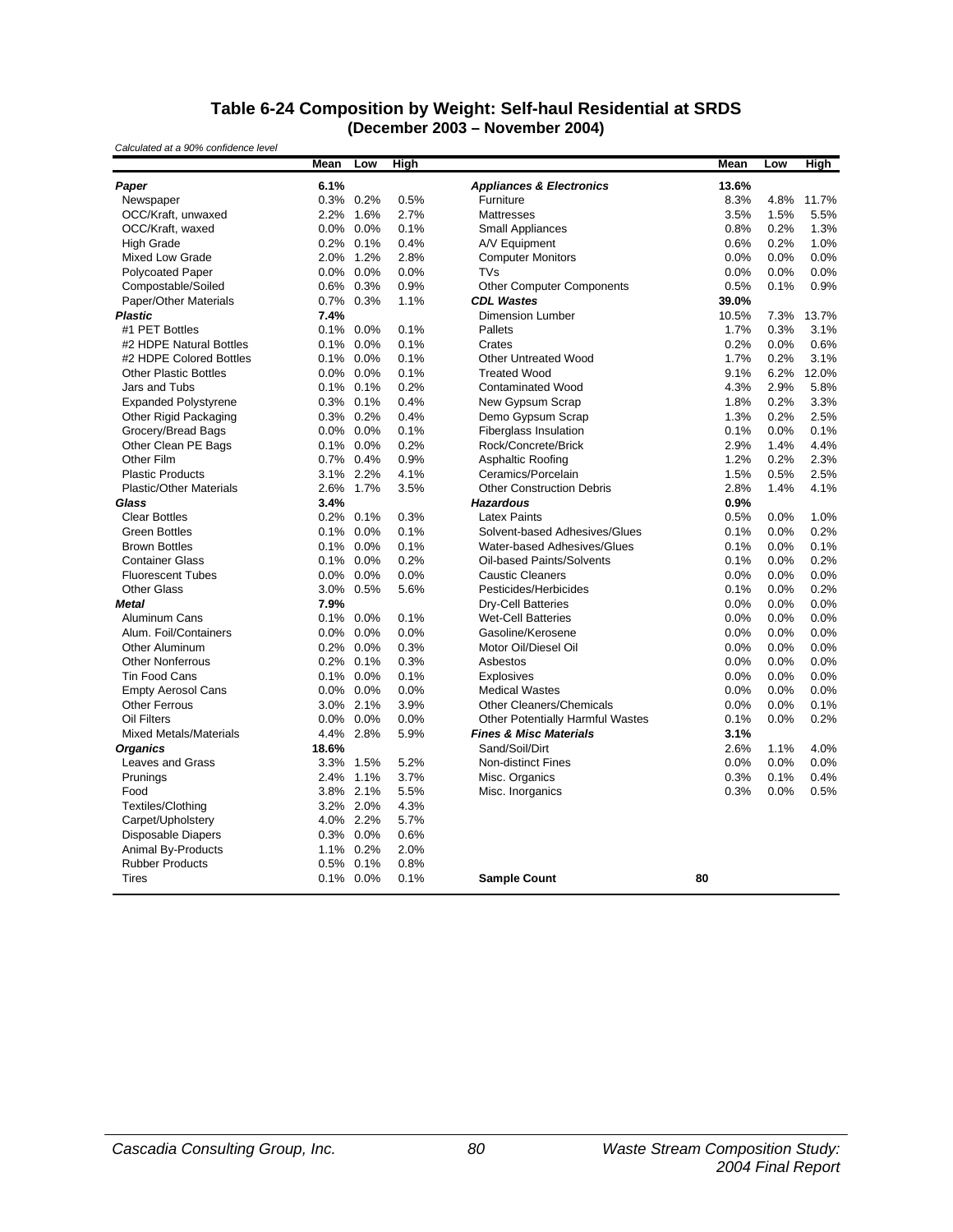#### **Table 6-25 Composition by Weight: Self-haul Non-Residential at NRDS<sup>14</sup> (December 2003 – November 2004)**

*Calculated at a 90% confidence level*

|                                | Mean    | Low       | High  |                                         | Mean  | Low   | High  |
|--------------------------------|---------|-----------|-------|-----------------------------------------|-------|-------|-------|
| Paper                          | 9.4%    |           |       | <b>Appliances &amp; Electronics</b>     | 3.9%  |       |       |
| Newspaper                      | 0.1%    | 0.0%      | 0.2%  | Furniture                               | 2.6%  | 0.3%  | 4.9%  |
| OCC/Kraft, unwaxed             | 2.6%    | 1.4%      | 3.7%  | <b>Mattresses</b>                       | 0.0%  | 0.0%  | 0.0%  |
| OCC/Kraft, waxed               | 0.2%    | 0.0%      | 0.4%  | <b>Small Appliances</b>                 | 0.3%  | 0.0%  | 0.7%  |
| <b>High Grade</b>              | 2.2%    | 0.0%      | 5.0%  | A/V Equipment                           | 0.5%  | 0.0%  | 1.4%  |
| <b>Mixed Low Grade</b>         | 1.4%    | 0.5%      | 2.3%  | <b>Computer Monitors</b>                | 0.0%  | 0.0%  | 0.0%  |
| <b>Polycoated Paper</b>        | 0.0%    | 0.0%      | 0.0%  | <b>TVs</b>                              | 0.0%  | 0.0%  | 0.0%  |
| Compostable/Soiled             | 0.8%    | 0.0%      | 1.8%  | <b>Other Computer Components</b>        | 0.5%  | 0.0%  | 1.1%  |
| Paper/Other Materials          | 2.1%    | 0.6%      | 3.7%  | <b>CDL Wastes</b>                       | 61.9% |       |       |
| <b>Plastic</b>                 | 3.8%    |           |       | <b>Dimension Lumber</b>                 | 19.1% | 10.1% | 28.0% |
| #1 PET Bottles                 | 0.1%    | 0.0%      | 0.2%  | Pallets                                 | 5.9%  | 0.0%  | 11.8% |
| #2 HDPE Natural Bottles        | 0.1%    | 0.0%      | 0.1%  | Crates                                  | 0.0%  | 0.0%  | 0.0%  |
| #2 HDPE Colored Bottles        |         | 0.1% 0.0% | 0.1%  | <b>Other Untreated Wood</b>             | 2.6%  | 0.0%  | 6.0%  |
| <b>Other Plastic Bottles</b>   | $0.0\%$ | 0.0%      | 0.0%  | <b>Treated Wood</b>                     | 7.5%  | 3.7%  | 11.3% |
| Jars and Tubs                  |         | 0.0% 0.0% | 0.0%  | <b>Contaminated Wood</b>                | 1.3%  | 0.4%  | 2.3%  |
| <b>Expanded Polystyrene</b>    | 0.2%    | 0.1%      | 0.3%  | New Gypsum Scrap                        | 5.2%  | 0.0%  | 10.4% |
| Other Rigid Packaging          | 0.1%    | 0.0%      | 0.2%  | Demo Gypsum Scrap                       | 7.2%  | 0.0%  | 15.7% |
| Grocery/Bread Bags             | 0.0%    | 0.0%      | 0.0%  | <b>Fiberglass Insulation</b>            | 0.2%  | 0.0%  | 0.6%  |
| Other Clean PE Bags            | 0.4%    | 0.0%      | 0.8%  | Rock/Concrete/Brick                     | 3.5%  | 0.0%  | 7.2%  |
| Other Film                     | 1.0%    | 0.1%      | 2.0%  | Asphaltic Roofing                       | 0.4%  | 0.0%  | 1.1%  |
| <b>Plastic Products</b>        | 0.9%    | 0.3%      | 1.4%  | Ceramics/Porcelain                      | 1.0%  | 0.0%  | 2.3%  |
| <b>Plastic/Other Materials</b> | 0.9%    | 0.3%      | 1.6%  | <b>Other Construction Debris</b>        | 7.8%  | 3.7%  | 12.0% |
| Glass                          | 2.5%    |           |       | <b>Hazardous</b>                        | 0.1%  |       |       |
| <b>Clear Bottles</b>           | 0.2%    | 0.0%      | 0.4%  | <b>Latex Paints</b>                     | 0.1%  | 0.0%  | 0.2%  |
| <b>Green Bottles</b>           | 1.0%    | 0.0%      | 2.6%  | Solvent-based Adhesives/Glues           | 0.0%  | 0.0%  | 0.1%  |
| <b>Brown Bottles</b>           | 0.5%    | 0.0%      | 1.2%  | Water-based Adhesives/Glues             | 0.0%  | 0.0%  | 0.1%  |
| <b>Container Glass</b>         | 0.0%    | 0.0%      | 0.1%  | Oil-based Paints/Solvents               | 0.0%  | 0.0%  | 0.0%  |
| <b>Fluorescent Tubes</b>       | 0.0%    | 0.0%      | 0.0%  | <b>Caustic Cleaners</b>                 | 0.0%  | 0.0%  | 0.0%  |
| <b>Other Glass</b>             | 0.8%    | 0.0%      | 1.8%  | Pesticides/Herbicides                   | 0.0%  | 0.0%  | 0.0%  |
| <b>Metal</b>                   | 6.5%    |           |       | Dry-Cell Batteries                      | 0.0%  | 0.0%  | 0.0%  |
| Aluminum Cans                  | 0.1%    | 0.0%      | 0.2%  | <b>Wet-Cell Batteries</b>               | 0.0%  | 0.0%  | 0.0%  |
| Alum. Foil/Containers          | 0.0%    | 0.0%      | 0.1%  | Gasoline/Kerosene                       | 0.0%  | 0.0%  | 0.0%  |
| Other Aluminum                 | 0.6%    | 0.1%      | 1.0%  | Motor Oil/Diesel Oil                    | 0.0%  | 0.0%  | 0.0%  |
| <b>Other Nonferrous</b>        | $0.0\%$ | 0.0%      | 0.0%  | Asbestos                                | 0.0%  | 0.0%  | 0.0%  |
| <b>Tin Food Cans</b>           | 0.1%    | 0.0%      | 0.1%  | Explosives                              | 0.0%  | 0.0%  | 0.0%  |
| <b>Empty Aerosol Cans</b>      | 0.0%    | 0.0%      | 0.1%  | <b>Medical Wastes</b>                   | 0.0%  | 0.0%  | 0.0%  |
| <b>Other Ferrous</b>           | 3.7%    | 2.0%      | 5.4%  | Other Cleaners/Chemicals                | 0.0%  | 0.0%  | 0.0%  |
| <b>Oil Filters</b>             | 0.0%    | 0.0%      | 0.1%  | <b>Other Potentially Harmful Wastes</b> | 0.0%  | 0.0%  | 0.0%  |
| <b>Mixed Metals/Materials</b>  | 2.0%    | 0.8%      | 3.1%  | <b>Fines &amp; Misc Materials</b>       | 0.1%  |       |       |
| <b>Organics</b>                | 11.8%   |           |       | Sand/Soil/Dirt                          | 0.0%  | 0.0%  | 0.1%  |
| Leaves and Grass               | 1.2%    | 0.0%      | 2.6%  | Non-distinct Fines                      | 0.0%  | 0.0%  | 0.0%  |
| Prunings                       | 1.5%    | 0.0%      | 3.4%  | Misc. Organics                          | 0.1%  | 0.0%  | 0.1%  |
| Food                           | 2.8%    | 0.1%      | 5.4%  | Misc. Inorganics                        | 0.0%  | 0.0%  | 0.0%  |
| Textiles/Clothing              |         | 0.2% 0.0% | 0.3%  |                                         |       |       |       |
| Carpet/Upholstery              | 5.8%    | 0.1%      | 11.6% |                                         |       |       |       |
| <b>Disposable Diapers</b>      | 0.0%    | 0.0%      | 0.0%  |                                         |       |       |       |
| <b>Animal By-Products</b>      | 0.0%    | 0.0%      | 0.0%  |                                         |       |       |       |
| <b>Rubber Products</b>         | 0.3%    | 0.0%      | 0.8%  |                                         |       |       |       |
| <b>Tires</b>                   |         | 0.0% 0.0% | 0.0%  | <b>Sample Count</b>                     | 31    |       |       |

-

 $14$  The error rates for this subpopulation are relatively large. This is because the number of nonresidential self-haul samples captured at the NRDS is relatively small.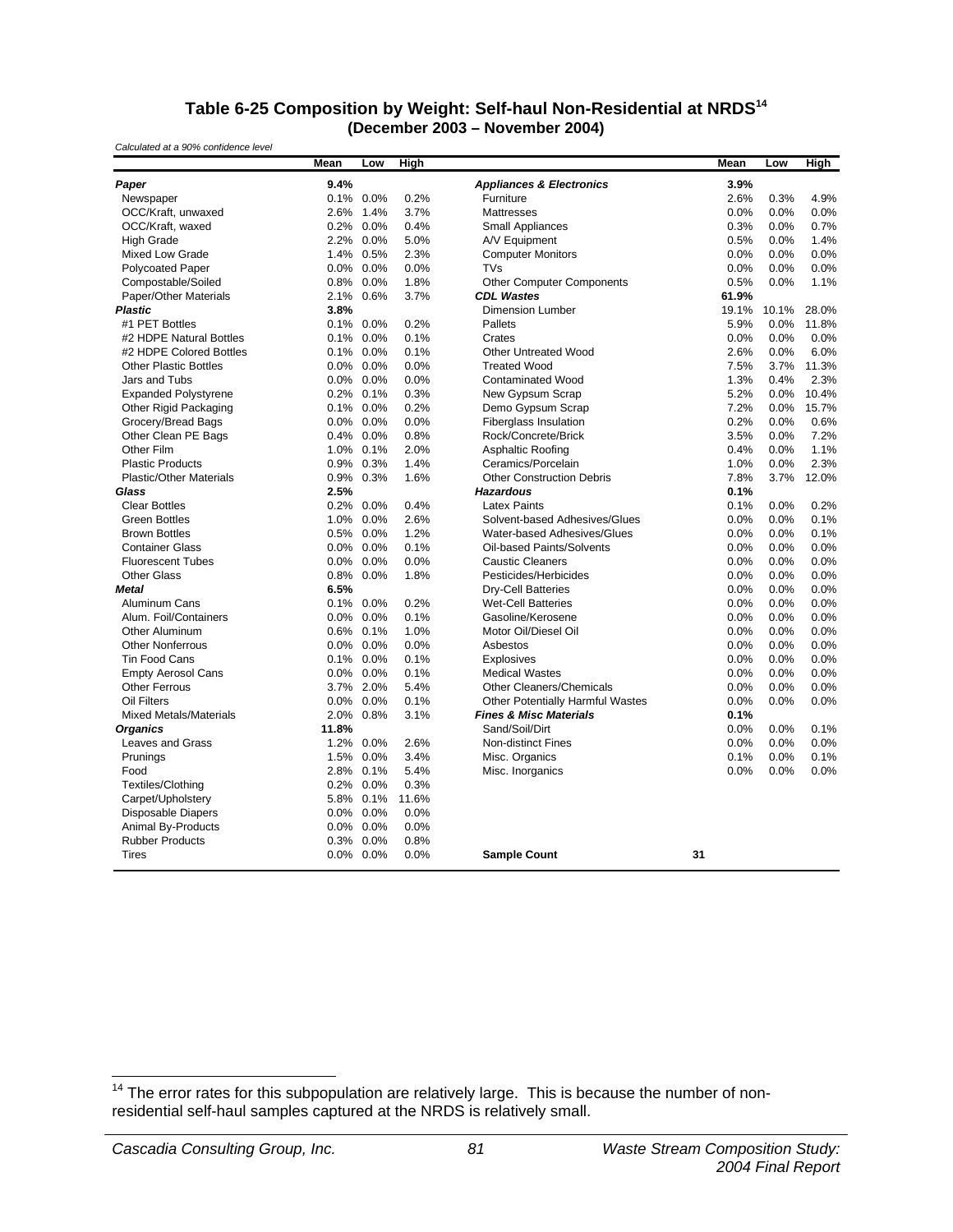#### **Table 6-26 Composition by Weight: Self-haul Non-Residential at SRDS (December 2003 – November 2004)**

*Calculated at a 90% confidence level*

|                                | Mean  | Low          | High  |                                         | Mean  | Low  | <b>High</b> |
|--------------------------------|-------|--------------|-------|-----------------------------------------|-------|------|-------------|
| Paper                          | 10.9% |              |       | <b>Appliances &amp; Electronics</b>     | 18.0% |      |             |
| Newspaper                      |       | $0.1\%$ 0.0% | 0.3%  | Furniture                               | 9.4%  | 3.9% | 15.0%       |
| OCC/Kraft, unwaxed             | 3.1%  | 1.4%         | 4.8%  | <b>Mattresses</b>                       | 7.3%  | 0.3% | 14.3%       |
| OCC/Kraft, waxed               |       | 3.2% 0.0%    | 8.5%  | <b>Small Appliances</b>                 | 0.8%  | 0.0% | 2.0%        |
| <b>High Grade</b>              |       | 0.2% 0.0%    | 0.4%  | A/V Equipment                           | 0.5%  | 0.0% | 1.3%        |
| <b>Mixed Low Grade</b>         |       | 2.5% 0.9%    | 4.2%  | <b>Computer Monitors</b>                | 0.0%  | 0.0% | 0.0%        |
| <b>Polycoated Paper</b>        |       | 0.0% 0.0%    | 0.0%  | <b>TVs</b>                              | 0.0%  | 0.0% | 0.0%        |
| Compostable/Soiled             |       | 0.3% 0.0%    | 0.7%  | <b>Other Computer Components</b>        | 0.0%  | 0.0% | 0.0%        |
| Paper/Other Materials          |       | 1.3% 0.2%    | 2.5%  | <b>CDL Wastes</b>                       | 36.7% |      |             |
| <b>Plastic</b>                 | 4.2%  |              |       | <b>Dimension Lumber</b>                 | 9.9%  | 4.4% | 15.5%       |
| #1 PET Bottles                 | 0.1%  | 0.0%         | 0.1%  | Pallets                                 | 0.4%  | 0.0% | 1.0%        |
| #2 HDPE Natural Bottles        |       | 0.0% 0.0%    | 0.0%  | Crates                                  | 0.1%  | 0.0% | 0.2%        |
| #2 HDPE Colored Bottles        |       | 0.1% 0.0%    | 0.3%  | <b>Other Untreated Wood</b>             | 0.4%  | 0.0% | 1.1%        |
| <b>Other Plastic Bottles</b>   |       | $0.1\%$ 0.0% | 0.1%  | <b>Treated Wood</b>                     | 5.1%  | 2.2% | 7.9%        |
| Jars and Tubs                  |       | 0.6% 0.0%    | 1.3%  | <b>Contaminated Wood</b>                | 6.5%  | 1.7% | 11.4%       |
| <b>Expanded Polystyrene</b>    |       | 0.3% 0.1%    | 0.6%  | New Gypsum Scrap                        | 3.5%  | 0.0% | 7.5%        |
| Other Rigid Packaging          |       | 0.3% 0.1%    | 0.5%  | Demo Gypsum Scrap                       | 0.0%  | 0.0% | 0.0%        |
| Grocery/Bread Bags             |       | 0.0% 0.0%    | 0.1%  | <b>Fiberglass Insulation</b>            | 0.2%  | 0.0% | 0.4%        |
| Other Clean PE Bags            |       | 0.0% 0.0%    | 0.1%  | Rock/Concrete/Brick                     | 7.4%  | 2.2% | 12.7%       |
| Other Film                     |       | 0.3% 0.1%    | 0.5%  | <b>Asphaltic Roofing</b>                | 0.2%  | 0.0% | 0.4%        |
| <b>Plastic Products</b>        |       | 1.3% 0.6%    | 2.1%  | Ceramics/Porcelain                      | 0.5%  | 0.0% | 0.9%        |
| <b>Plastic/Other Materials</b> |       | 1.0% 0.3%    | 1.7%  | <b>Other Construction Debris</b>        | 2.5%  | 0.5% | 4.6%        |
| Glass                          | 1.2%  |              |       | <b>Hazardous</b>                        | 1.0%  |      |             |
| <b>Clear Bottles</b>           | 0.1%  | 0.0%         | 0.3%  | <b>Latex Paints</b>                     | 0.4%  | 0.0% | 0.9%        |
| <b>Green Bottles</b>           |       | 0.0% 0.0%    | 0.1%  | Solvent-based Adhesives/Glues           | 0.0%  | 0.0% | 0.0%        |
| <b>Brown Bottles</b>           |       | 0.3% 0.0%    | 0.9%  | Water-based Adhesives/Glues             | 0.0%  | 0.0% | 0.0%        |
| <b>Container Glass</b>         |       | 0.0% 0.0%    | 0.1%  | <b>Oil-based Paints/Solvents</b>        | 0.0%  | 0.0% | 0.0%        |
| <b>Fluorescent Tubes</b>       |       | $0.0\%$ 0.0% | 0.0%  | <b>Caustic Cleaners</b>                 | 0.0%  | 0.0% | 0.0%        |
| <b>Other Glass</b>             |       | 0.7% 0.0%    | 1.5%  | Pesticides/Herbicides                   | 0.0%  | 0.0% | 0.0%        |
| <b>Metal</b>                   | 7.3%  |              |       | <b>Dry-Cell Batteries</b>               | 0.0%  | 0.0% | 0.0%        |
| Aluminum Cans                  |       | 0.1% 0.0%    | 0.1%  | <b>Wet-Cell Batteries</b>               | 0.0%  | 0.0% | 0.0%        |
| Alum. Foil/Containers          |       | 0.0% 0.0%    | 0.0%  | Gasoline/Kerosene                       | 0.0%  | 0.0% | 0.0%        |
| <b>Other Aluminum</b>          |       | 0.0% 0.0%    | 0.0%  | Motor Oil/Diesel Oil                    | 0.0%  | 0.0% | 0.1%        |
| <b>Other Nonferrous</b>        |       | 0.4% 0.0%    | 0.9%  | Asbestos                                | 0.0%  | 0.0% | 0.0%        |
| Tin Food Cans                  |       | 0.2% 0.0%    | 0.3%  | Explosives                              | 0.0%  | 0.0% | 0.0%        |
| <b>Empty Aerosol Cans</b>      |       | 0.0% 0.0%    | 0.1%  | <b>Medical Wastes</b>                   | 0.0%  | 0.0% | 0.0%        |
| <b>Other Ferrous</b>           |       | 4.3% 1.3%    | 7.3%  | <b>Other Cleaners/Chemicals</b>         | 0.6%  | 0.0% | 1.3%        |
| Oil Filters                    |       | 0.0% 0.0%    | 0.0%  | <b>Other Potentially Harmful Wastes</b> | 0.0%  | 0.0% | 0.0%        |
| <b>Mixed Metals/Materials</b>  |       | 2.4% 0.3%    | 4.5%  | <b>Fines &amp; Misc Materials</b>       | 1.4%  |      |             |
| <b>Organics</b>                | 19.3% |              |       | Sand/Soil/Dirt                          | 1.3%  | 0.0% | 3.0%        |
| <b>Leaves and Grass</b>        |       | 0.2% 0.0%    | 0.4%  | Non-distinct Fines                      | 0.0%  | 0.0% | 0.0%        |
| Prunings                       |       | 1.6% 0.0%    | 3.4%  | Misc. Organics                          | 0.0%  | 0.0% | 0.0%        |
| Food                           |       | 4.7% 0.0%    | 10.1% | Misc. Inorganics                        | 0.0%  | 0.0% | 0.0%        |
| Textiles/Clothing              |       | 2.7% 0.6%    | 4.8%  |                                         |       |      |             |
| Carpet/Upholstery              |       | 7.9% 0.2%    | 15.6% |                                         |       |      |             |
| <b>Disposable Diapers</b>      |       | 0.1% 0.0%    | 0.1%  |                                         |       |      |             |
| Animal By-Products             |       | 0.0% 0.0%    | 0.0%  |                                         |       |      |             |
| <b>Rubber Products</b>         | 2.1%  | 0.0%         | 4.3%  |                                         |       |      |             |
| Tires                          |       | $0.0\%$ 0.0% | 0.0%  | <b>Sample Count</b>                     | 27    |      |             |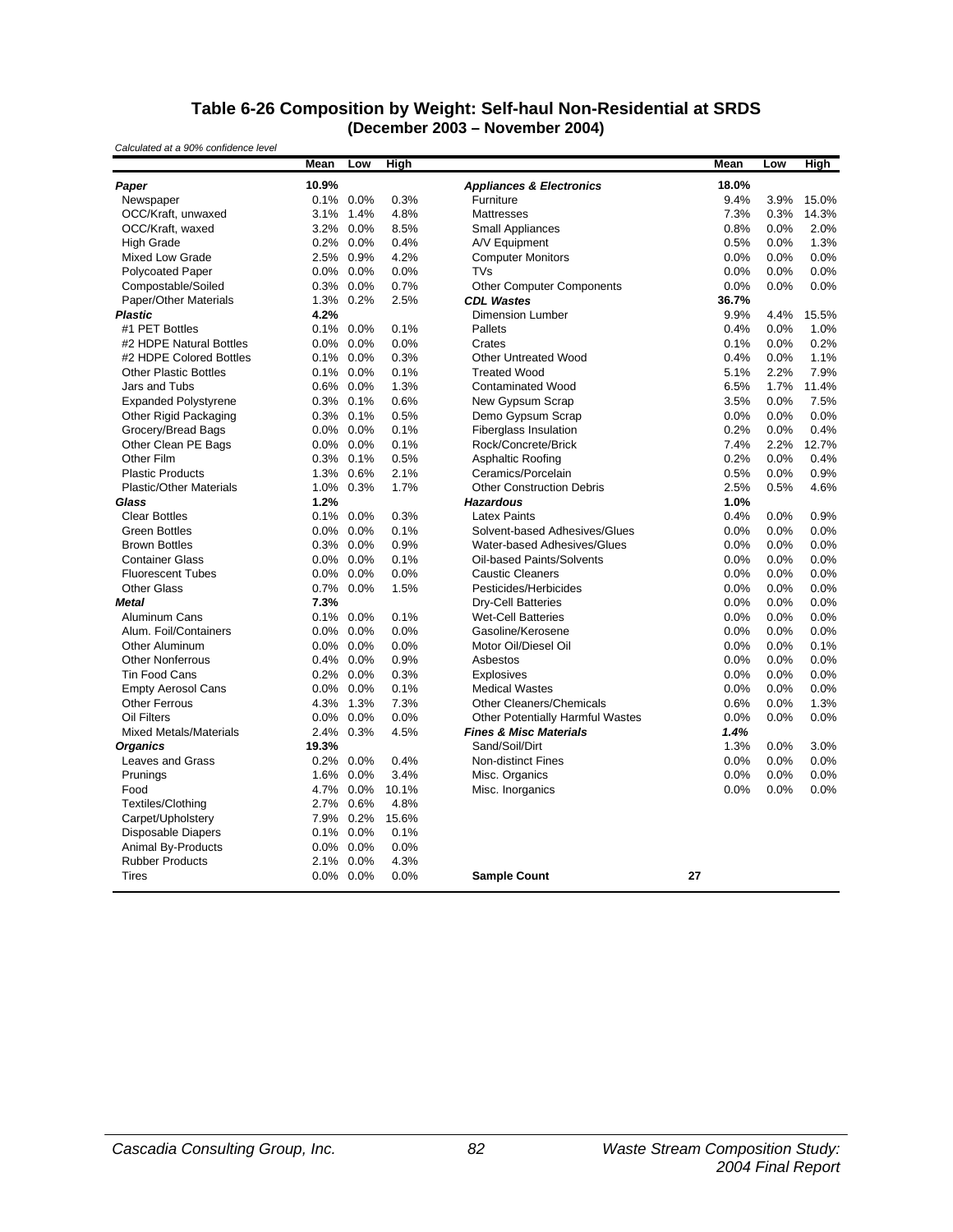# **Appendix A Waste Component Categories**

Waste samples were sorted by hand into 83 waste component categories. The waste categories in the 2004 study had some significant changes from those used in Seattle's previous waste composition study (the 2000 commercial and self-haul waste streams composition study). Two new broad material categories were created: *appliances and electronics* and *fines and miscellaneous materials*. Most components from the *other materials*  category were moved to the new *appliances and electronics* category, although some were reclassified into the new *fines and miscellaneous materials*, *organics* and *construction, demolition, and landclearing* categories.

Medical wastes were not sorted; virtually all other waste was weighed and recorded. A list of component categories and definitions follows:

# **Paper**

*NEWSPAPER*: Printed ground wood newsprint (Advertising "slicks" (glossy paper), if found mixed with newspaper; otherwise, ad slicks are included with mixed low grade).

*PLAIN OCC/KRAFT PAPER*: Old unwaxed/uncoated corrugated container boxes and Kraft paper, and brown paper bags.

*WAXED OCC/KRAFT PAPER*: Old waxed/coated corrugated container boxes and Kraft paper, and brown paper bags.

*HIGH GRADE PAPER*: White and lightly colored bond, rag, or stationary grade paper. This includes white or lightly colored sulfite/sulfate bond, copy papers, notebook paper, envelopes, Continuous-feed sulfite/sulfate computer printouts and forms of all types, excluding carbonless paper.

*MIXED LOW GRADE PAPER*: Mixed paper acceptable in Seattle's residential curbside program. This includes junk mail, magazines, colored papers, bleached Kraft, boxboard, mailing tubes, carbonless copy paper, ground wood computer printouts, paperback books, and telephone directories.

*POLYCOATED PAPER*: Bleached and unbleached paperboard coated with HDPE film. This includes polycoated milk, ice cream, and aseptic juice containers, including those with plastic spouts attached, and frozen/refrigerator packaging. Excludes juice concentrate cans.

*COMPOSTABLE/SOILED PAPER*: Paper towels, paper plates, waxed paper, tissues, and other papers that were soiled with food during use (e.g., pizza box inserts).

*MIXED/OTHER PAPER*: Predominantly paper with other materials attached (e.g. orange juice cans and spiral notebooks), and other non-recyclable papers such as carbon copy paper, hardcover books, and photographs.

# **Plastic**

*PET BOTTLES*: Polyethylene terephthalate translucent bottles.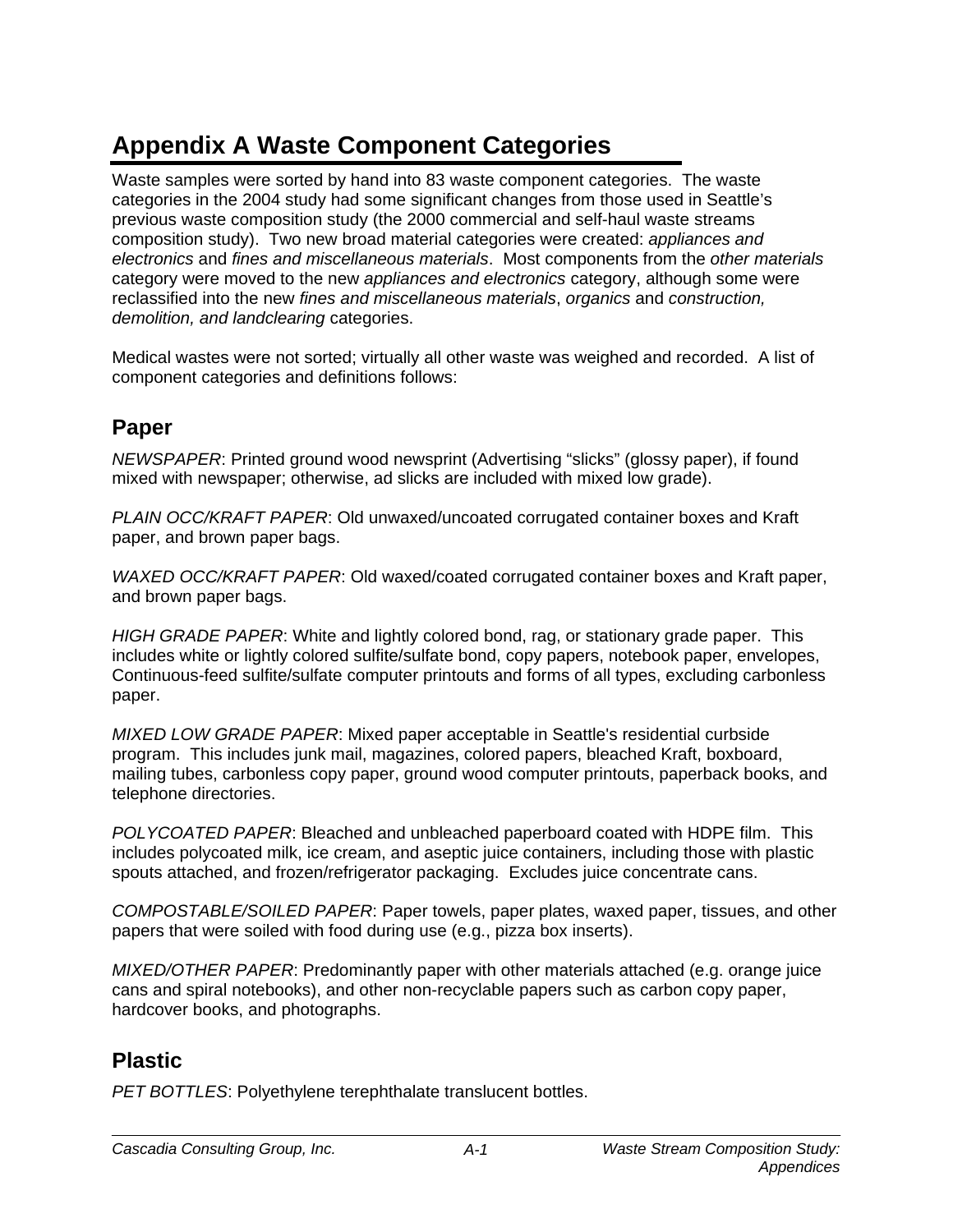*HDPE NATURAL BOTTLES*: High-density translucent polyethylene (#2) milk, juice, beverage, oil, vinegar, distilled water bottles with necks.

*HDPE COLORED BOTTLES*: High-density colored polyethylene (#2) bottles. Liquid detergent bottles, some hair care bottles with necks. Petroleum bottles are not included.

*OTHER PLASTIC BOTTLES*: Plastic bottles not classified in the above-defined PET or HDPE categories; also includes #3-#7, unknown bottles, petroleum bottles, and other dark colored bottles with necks.

*JARS & TUBS:* #1-#7 wide mouth jars and tubs, without a neck, such as yogurt, cottage cheese, and margarine.

*EXPANDED POLYSTYRENE*: Includes packaging and finished products made of expanded polystyrene. Includes Styrofoam products such as plates and bowls.

*OTHER RIGID PACKAGING*: #1-#7 and unmarked rigid plastic packaging (excluding expanded polystyrene). Includes clamshells, salad trays, lids, cookie tray inserts, plastic spools, and toothpaste tubes.

*CLEAN SHOPPING/DRY CLEANER BAGS*: Labeled grocery and merchandise, dry cleaner, and newspaper polyethylene film bags that were not contaminated with food, liquid or grit during use.

*OTHER CLEAN POLYETHYLENE FILM*: Polyethylene film and bags, other than those identified above, which were not contaminated with food, liquid or grit during use.

*OTHER FILM*: Film packaging not defined above, or: was contaminated with food, liquid or grit during use; is woven together (e.g., grain bags); contains multiple layers of film or other materials that have been fused together (e.g., potato chip bags). This category also includes plastic sheeting, photographic negatives, shower curtains, any bags used to contain food or liquid (e.g., produce and bread bags), and used garbage bags.

*PLASTIC PRODUCTS*: Finished plastic products made entirely of plastic such as toys, toothbrushes, vinyl hose, forks and spoons, plastic lawn furniture. Includes fiberglass resin products and materials.

*PLASTIC/OTHER MATERIALS*: Items that are predominately plastic with other materials attached such as disposable razors, pens, lighters, toys, and 3-ring binders.

# **Glass**

*CLEAR BEVERAGE*: Bottles that are clear in color, including pop, liquor, wine, juice, beer, and vinegar bottles.

*GREEN BEVERAGE*: Bottles that are green in color, including green pop, liquor, wine, beer, and lemon juice bottles.

*BROWN BEVERAGE*: Bottles that are brown in color, including brown pop, beer, liquor, juice, and extract bottles.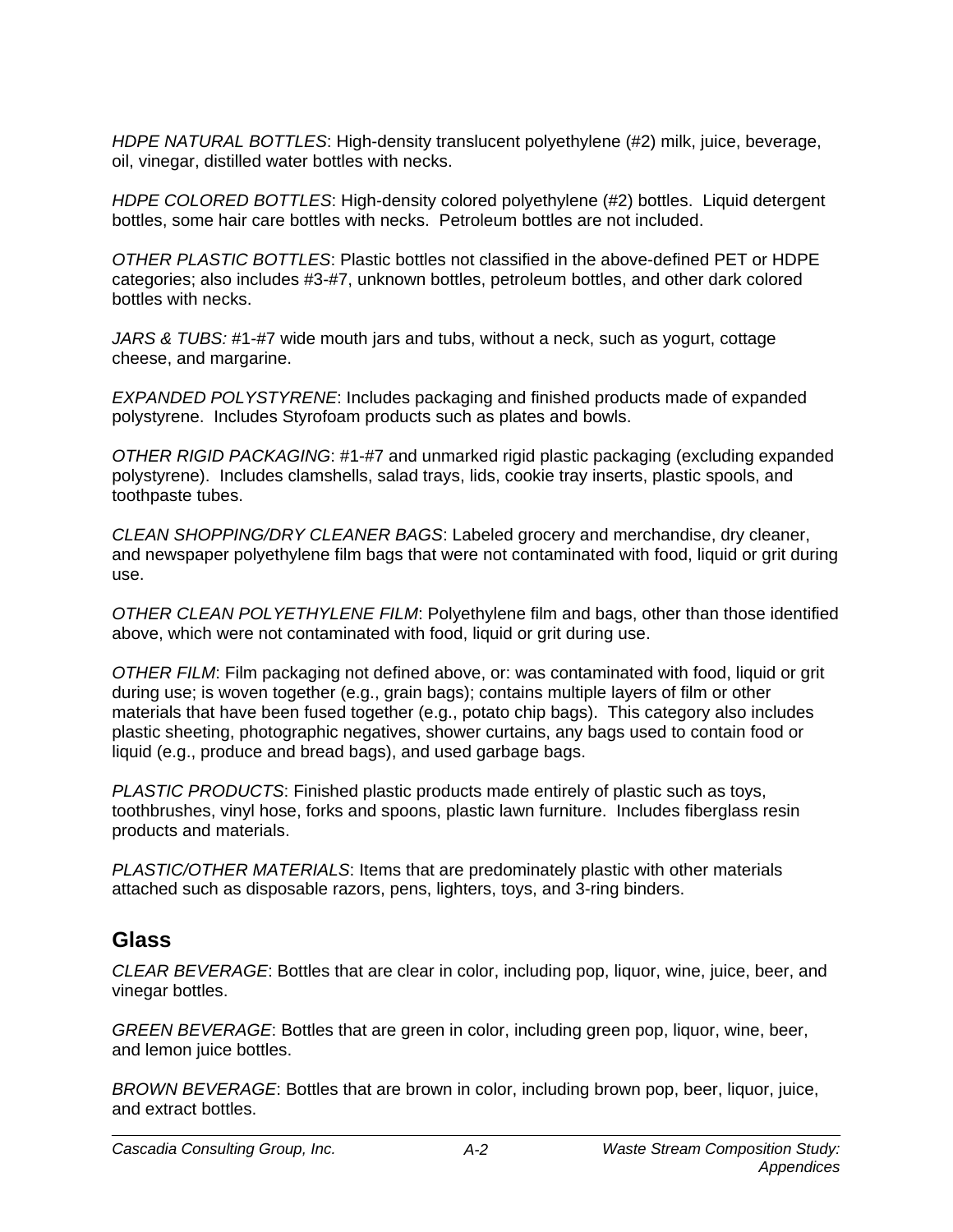*CONTAINER GLASS*: Glass containers of all colors, holding solid materials such as mayonnaise, non-dairy creamer, and facial cream containers.

FLUORESCENT TUBES: Fluorescent light tubes and compact fluorescent bulbs (CFL).

*OTHER GLASS*: Window glass, mirrors, light bulbs (except fluorescent tubes), glassware, and blue glass bottles.

# **Metal**

*ALUMINUM CANS*: Aluminum beverage cans (UBC) and bi-metal cans made mostly of aluminum.

*ALUMINUM FOIL/CONTAINERS*: Aluminum food containers, trays, and foil.

*OTHER ALUMINUM*: Aluminum products and scrap such as window frames, cookware.

*OTHER NONFERROUS*: Metals not derived from iron to which a magnet will not adhere, and which are not significantly contaminated with other metals or materials.

*TIN FOOD CANS*: Tinned steel food containers, including bi-metal cans mostly of steel.

*EMPTY AEROSOL CANS:* Empty, mixed material/metal aerosol cans. (Aerosols that still contain product are sorted according to that material—for instance, solvent-based paint.)

*OTHER FERROUS*: Ferrous and alloyed ferrous scrap metals to which a magnet adheres and which are not significantly contaminated with other metals or materials.

*OIL FILTERS:* Metal oil filters used in cars and other automobiles.

*MIXED METALS/MATERIALS*: Items that are predominately metal with other materials attached such as motors, insulated wire, and finished products containing a mixture of metals, or metals and other materials. White goods are banned from Seattle's disposal. However, segments of large appliances are occasionally found; they are included in this category.

# **Organic**

*LEAVES AND GRASS*: Non-woody plant materials from a yard or garden area, including grass clippings, leaves, weeds, and garden wastes.

*PRUNINGS*: Cut prunings, 6" or less in diameter, from bushes, shrubs, and trees.

*FOOD*: Food wastes and scraps, including bone, rinds, etc. Excludes the weight of food containers, except when container weight is not appreciable compared to the food inside. Biodegradable peanuts also included in this category.

*TEXTILES*: Rag stock fabric materials including natural and synthetic textiles such as cotton, wool, silk, woven nylon, rayon, and polyester.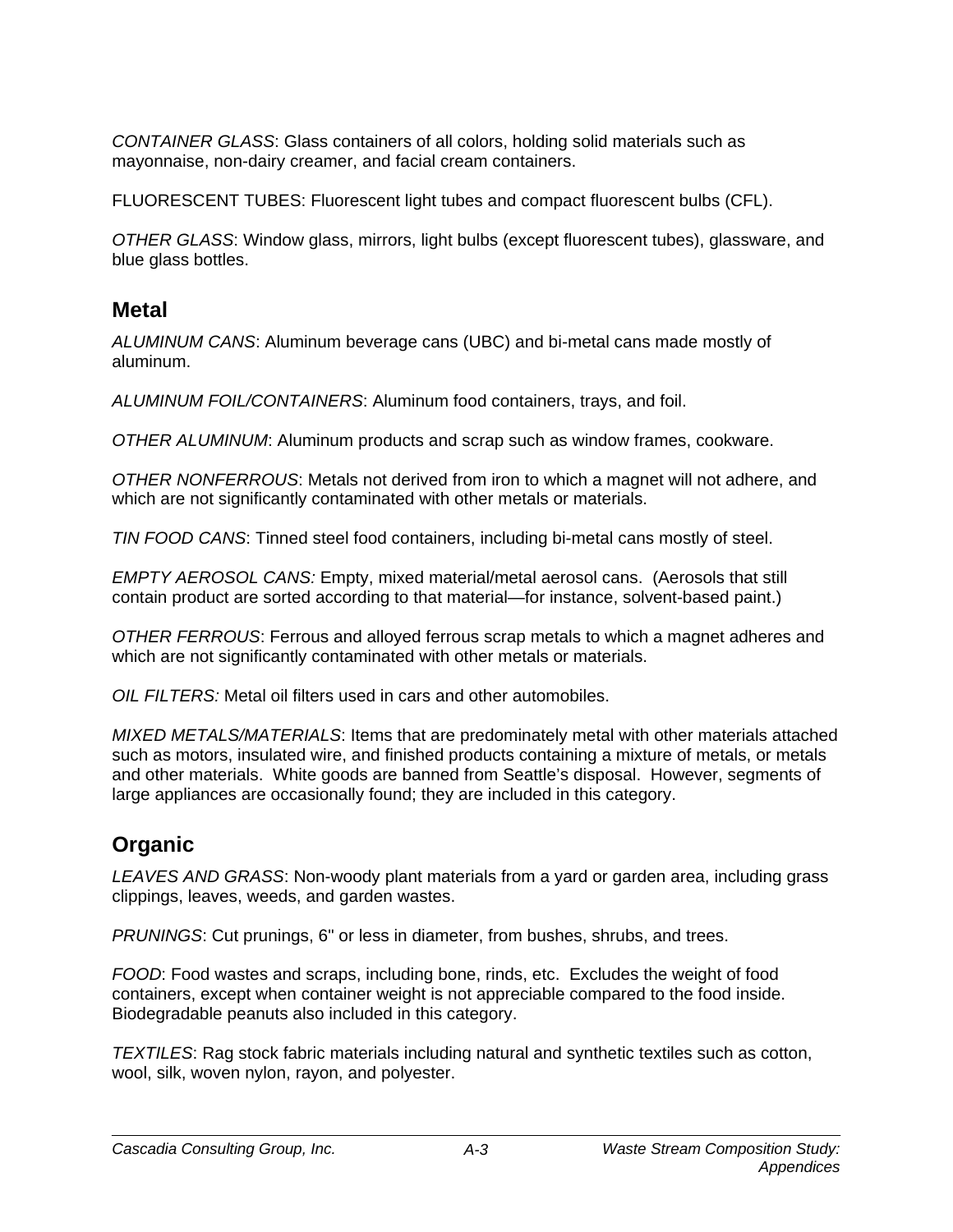*CARPET/UPHOLSTERY*: General category of flooring applications and non-rag stock textiles consisting of various natural or synthetic fibers bonded to some type of backing material. Also includes non-rag stock grade textiles such as shoes, handbags, heavy linens, and draperies.

*DISPOSABLE DIAPERS*: Diapers made from a combination of fibers, synthetic, and/or natural, and made for the purpose of single use. This includes disposable baby diapers and adult protective undergarments.

*ANIMAL BY-PRODUCTS*: Animal carcasses not resulting from food storage or preparation, animal wastes, and kitty litter.

*RUBBER PRODUCTS*: Finished products and scrap materials made of natural and synthetic rubber, such as bath mats, inner tubes, rubber hoses, and foam rubber.

*TIRES*: Vehicle tires of all types. Tubes are put into the rubber category.

# **Appliances and Electronics**

*FURNITURE*: Mixed-material furniture such as upholstered chairs. Furniture that is made purely of one material, such as plastic or metal, would be categorized according to that material (e.g., plastic products or other ferrous metal).

*MATTRESSES*: Mattresses and box springs.

*SMALL APPLIANCES*: Small electric appliances such as toasters, microwave ovens, power tools, curling irons, and light fixtures.

*AUDIO/VISUAL EQUIPMENT*: Examples include stereos, radios, tape decks, VCRs, and cell phones.

*COMPUTER MONITORS:* Items other than televisions containing a cathode ray tube (CRT) such as computer monitors and laptops.

*TELEVISIONS:* Television sets containing a cathode ray tube (CRT).

*OTHER COMPUTER EQUIPMENT:* Computer items not containing CRTs such as processors, mice and mouse pads, keyboards, and disk drives.

# **Construction, Demolition, and Landclearing Wastes**

*DIMENSION LUMBER:* Milled lumber commonly used in construction for framing and related uses, including 2 x 4's, 2 x 6's, sheets of plywood, strandboard, and particleboard.

*PALLETS*: Untreated wood pallets, whole and broken.

*CRATES*: Untreated crates, pieces of crates, and other packaging lumber/panelboard.

*OTHER UNTREATED WOOD*: Compostable prunings or stumps 6" or greater in diameter.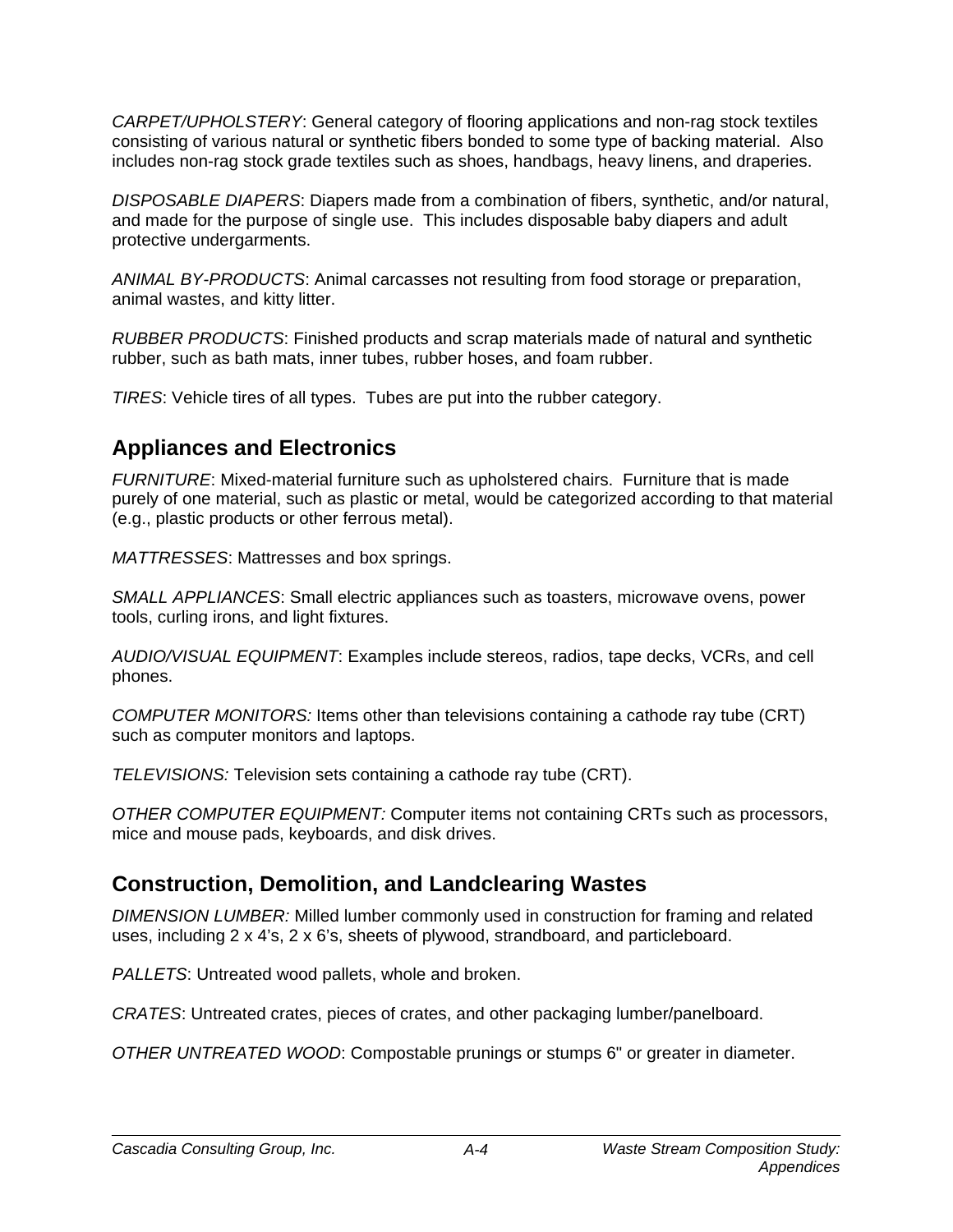*TREATED WOOD*: Lumber and wood products that have been painted or treated so as to render them difficult to compost (with generally 50% or more of the surface area treated). This includes painted and chemically treated lumber.

*CONTAMINATED WOOD:* Predominantly wood and lumber products that are mixed with other materials in such a way that they cannot easily be separated. This includes wood with metal, gypsum, concrete, or other contaminants that would not compost easily.

*NEW GYPSUM SCRAP*: Calcium sulfate dehydrate sandwiched between heavy layers of Krafttype paper. Also known as drywall. This category includes new drywall that has not been painted or treated in other ways.

*DEMO GYPSUM SCRAP*: Used or demolition gypsum wallboard scrap that has been painted or treated.

*FIBERGLASS INSULATION*: Fiberglass building and mechanical insulation, batt or rigid.

*ROCK/CONCRETE/BRICKS*: Rock gravel larger than 2" diameter, Portland cement mixtures (set or unset), and fired-clay bricks.

*ASPHALTIC ROOFING*: Asphalt shingles and tarpaper of built-up roofing.

*CERAMICS*: Finished ceramic or porcelain products such as toilets, sinks, and some dishware.

*OTHER CONSTRUCTION DEBRIS*: Construction debris (other than wood) that cannot be classified elsewhere and mixed fine building material scraps. For example, floor sweepings from construction activities containing sawdust, nails, wire, etc.

# **Hazardous Wastes**

*LATEX PAINTS*: Water-based paints and similar products.

*SOLVENT-BASED ADHESIVES/GLUES*: Oil/resin/volatile solvent-based glues and adhesives, including epoxy, rubber cement, two-part glues and sealers, and auto body fillers.

*WATER-BASED ADHESIVES/GLUES*: Water-based glues, caulking compounds, grouts, and spackle.

*OIL-BASED PAINT/SOLVENT*: Solvent-based paints, varnishes, and similar products. Various solvents, including chlorinated and flammable solvents, paint strippers, solvents contaminated with other products such as paints, degreasers, and some other cleaners if the primary ingredient is (or was) a solvent, or alcohol such as methanol and isopropanol.

*CAUSTIC CLEANERS:* Caustic acids and bases used primarily to clean surfaces, unclog drains, or perform other actions.

*PESTICIDES/HERBICIDES*: Variety of poisons with the purpose of discouraging or killing insects, weeds, or microorganisms. Fungicides and wood preservatives, such as pentachlorophenol, are also included.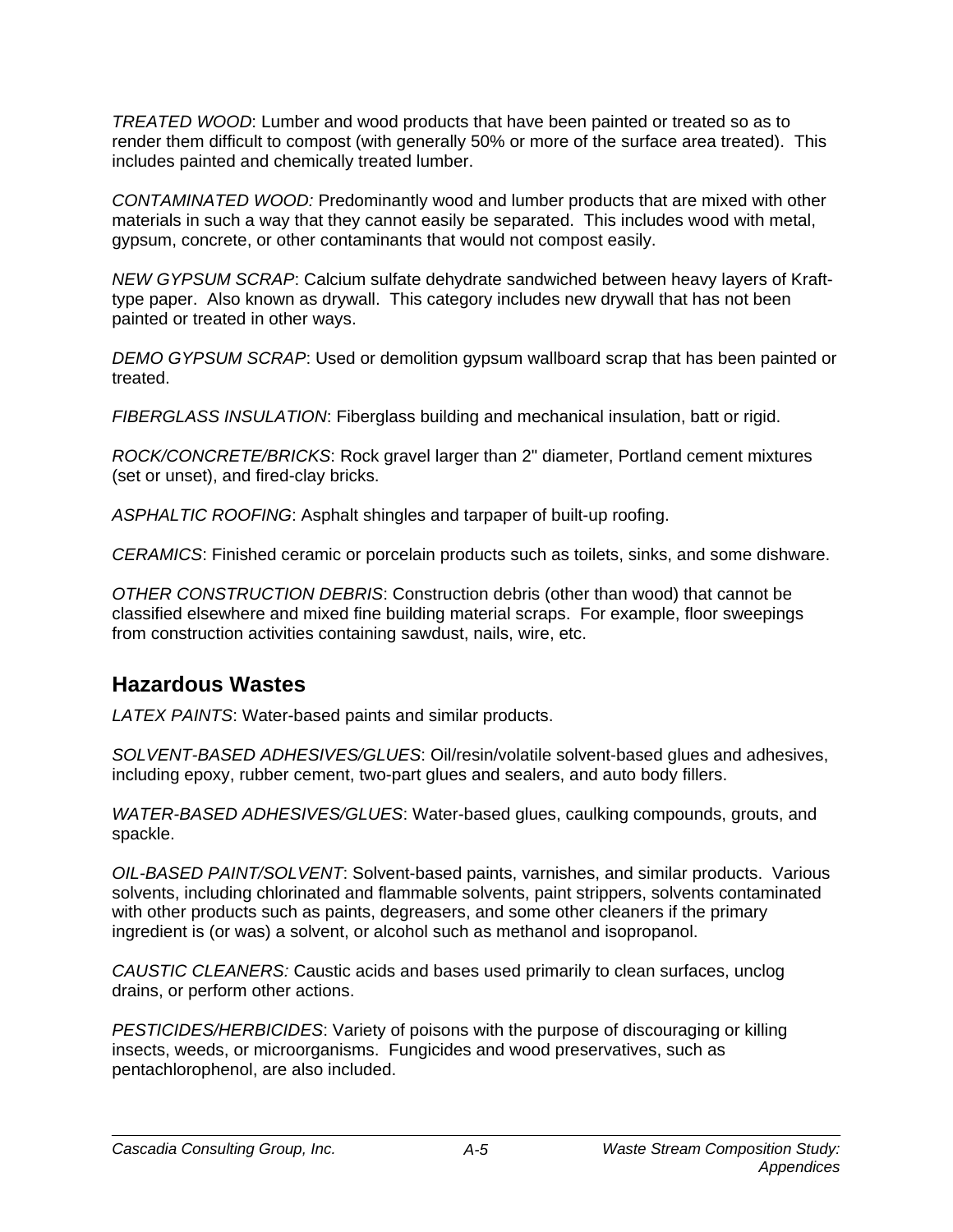*DRY-CELL BATTERIES*: Dry-cell batteries of various sizes and types as commonly used in households. Includes cell phone and button cell batteries.

*WET-CELL BATTERIES*: Wet-cell batteries of various sizes and types as commonly used in automobiles.

*GASOLINE/KEROSENE*: Gasoline, diesel fuel, and fuel oils.

*MOTOR OIL/DIESEL OIL*: Lubricating oils, primarily used in vehicles but including other types with similar characteristics.

*ASBESTOS*: Asbestos and asbestos-containing wastes (if this is the primary hazard associated with these wastes).

*EXPLOSIVES*: Gunpowder, unspent ammunition, picric acid, and other potentially explosive chemicals.

*MEDICAL WASTES*: Materials typically discarded in a health care setting such as I.V. tubing and patient drapes, specimen containers, and Petri dishes. Medical wastes that could be considered a biohazard were weighed, but not further sorted.

*OTHER CLEANERS/CHEMICALS*: Soaps, non-caustic cleaners, medicines, cosmetics, and other household chemicals.

*OTHER POTENTIALLY HARMFUL WASTES*: Other chemicals or potentially harmful wastes that do not fit into the above categories, including unidentifiable materials.

# **Fines and Miscellaneous Materials**

*SAND/SOIL/DIRT*: Contains mixed fines smaller than 2" in diameter.

*NONDISTINCT FINES*: Self-defined.

*MISCELLANEOUS ORGANICS*: Combustible materials including wax, bar soap, cigarette butts, scraps of leather and leather products including shoes and belts, feminine hygiene products, briquettes, and fireplace, burn barrel and fire pit ash, and other organic materials not classified elsewhere.

*MISCELLANEOUS INORGANICS*: Vacuum cleaner bag contents and other inorganic materials not classified elsewhere.

# **Changes to Waste Component Categories**

The material types used to categorize Seattle's waste stream have been refined over the years. Table A-1 tracks these changes. (An "X" signifies that the component remains the same from the previous study period; an outline border reflects how components were split apart or grouped together.)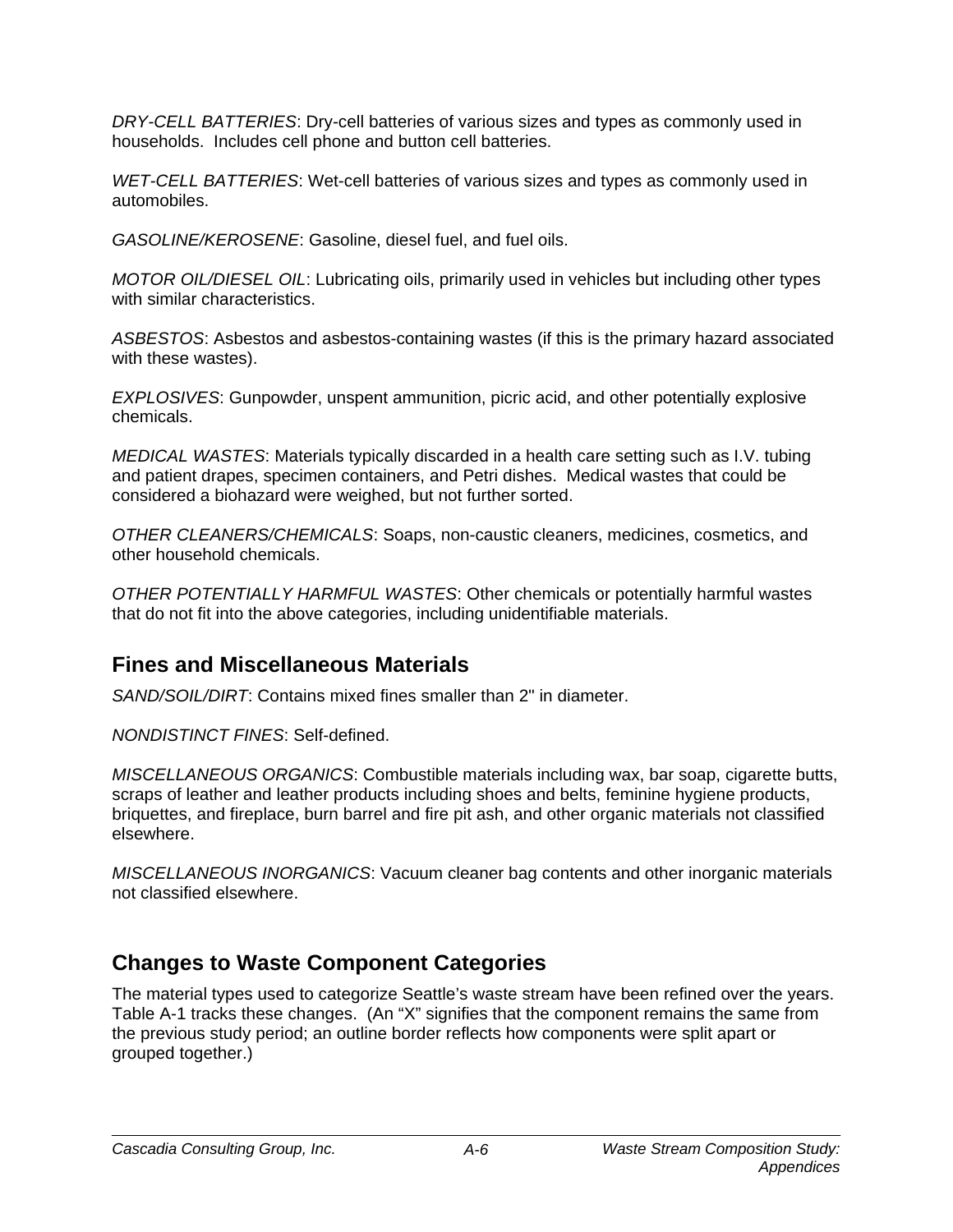| 1988-89                         | 1990                         | 1992                                      | 1994                                                                | 1996                                      | 1998/99                                   | 2000                                            | 2002                               | 2004                              |
|---------------------------------|------------------------------|-------------------------------------------|---------------------------------------------------------------------|-------------------------------------------|-------------------------------------------|-------------------------------------------------|------------------------------------|-----------------------------------|
| <b>PAPER</b>                    |                              |                                           |                                                                     |                                           |                                           |                                                 |                                    |                                   |
| Newspaper                       | $\mathsf{x}$                 | $\mathsf{x}$                              | $\mathsf{x}$                                                        | $\mathsf{x}$                              | $\boldsymbol{\mathsf{x}}$                 | $\boldsymbol{\mathsf{x}}$                       | $\mathsf{x}$                       | $\mathsf{x}$                      |
| <b>Corrugated Paper</b>         | $\pmb{\mathsf{x}}$           | $\pmb{\mathsf{x}}$                        | OCC/Kraft                                                           | <b>OCC/Kraft, Unwaxed</b>                 | $\pmb{\times}$                            | $\pmb{\mathsf{X}}$                              | $\pmb{\mathsf{x}}$                 | $\mathsf{x}$                      |
| <b>Office Paper</b>             | $\pmb{\mathsf{x}}$           | x                                         | $\boldsymbol{\mathsf{x}}$                                           | x                                         | $\boldsymbol{\mathsf{x}}$                 | $\boldsymbol{\mathsf{x}}$                       | $\pmb{\mathsf{x}}$                 |                                   |
| <b>Computer Paper</b>           | $\overline{\mathbf{x}}$      | $\overline{\mathbf{x}}$                   | x                                                                   | $\mathsf{x}$                              | $\overline{\mathbf{x}}$                   | $\mathsf{x}$                                    | $\pmb{\mathsf{x}}$                 | <b>High Grade Paper</b>           |
|                                 |                              |                                           | Mixed Low Grade                                                     | $\boldsymbol{\mathsf{x}}$                 | $\boldsymbol{\mathsf{x}}$                 | $\boldsymbol{\mathsf{x}}$                       | $\boldsymbol{\mathsf{x}}$          |                                   |
| <b>Mixed Scrap Paper</b>        | $\pmb{\mathsf{x}}$           | $\pmb{\times}$                            | <b>Phone Books</b>                                                  | x                                         | $\boldsymbol{\mathsf{x}}$                 | $\overline{\mathbf{x}}$                         | $\boldsymbol{\mathsf{x}}$          |                                   |
|                                 |                              |                                           | Milk/Juice Polycoats                                                | $\mathsf{x}$                              | $\pmb{\chi}$                              | $\mathsf{x}$                                    | $\mathsf{x}$                       |                                   |
|                                 |                              |                                           | Frozen Food Polycoats                                               | x                                         | $\boldsymbol{\mathsf{x}}$                 | $\pmb{\mathsf{x}}$                              | $\pmb{\mathsf{x}}$                 | $\boldsymbol{\mathsf{x}}$         |
| Other Paper                     | $\pmb{\times}$               | x                                         | Compostable/Soiled                                                  | $\pmb{\mathsf{x}}$                        | $\pmb{\times}$                            | $\pmb{\mathsf{X}}$                              | $\pmb{\mathsf{x}}$                 | $\pmb{\chi}$                      |
|                                 |                              |                                           |                                                                     | OCC/Kraft, Waxed                          | $\pmb{\times}$                            | $\pmb{\mathsf{x}}$                              | $\pmb{\mathsf{x}}$                 | $\mathsf{x}$                      |
|                                 |                              |                                           | Paper/Other Materials                                               | x                                         | $\mathsf{x}$                              | $\pmb{\mathsf{X}}$                              | $\pmb{\chi}$                       | Mixed/Other Paper                 |
|                                 |                              |                                           | Other Paper                                                         | x                                         | $\pmb{\mathsf{x}}$                        | $\pmb{\mathsf{x}}$                              | $\boldsymbol{\mathsf{x}}$          |                                   |
| <b>PLASTIC</b>                  |                              |                                           |                                                                     |                                           |                                           |                                                 |                                    |                                   |
|                                 |                              |                                           | PET Pop & Liquor                                                    | $\mathsf{x}$                              | $\mathsf{x}$                              | $\boldsymbol{\mathsf{x}}$                       | $\mathsf{x}$                       | #1 PET Bottles                    |
| <b>PET Bottles</b>              | $\pmb{\mathsf{x}}$           | $\pmb{\times}$                            |                                                                     |                                           |                                           |                                                 |                                    | Moved to component "Other plastic |
|                                 |                              |                                           | Other PET Bottles                                                   | X                                         | $\boldsymbol{\mathsf{x}}$                 | X                                               | $\mathsf{x}$                       | bottles"                          |
|                                 |                              |                                           | HDPE Milk & Juice                                                   |                                           |                                           |                                                 |                                    | #2 HDPE Natural Bottles           |
| <b>HDPE Bottles</b>             | $\pmb{\mathsf{x}}$           | x                                         |                                                                     | x                                         | x                                         | $\pmb{\mathsf{x}}$                              | $\boldsymbol{\mathsf{x}}$          | #2 HDPE Colored Bottles           |
|                                 |                              |                                           |                                                                     |                                           |                                           |                                                 |                                    | Moved to component "Other plastic |
|                                 |                              |                                           | Other HDPE Bottles                                                  | x                                         | х                                         | $\boldsymbol{\mathsf{x}}$                       | x                                  | bottles"                          |
| <b>Expanded Polystyrene</b>     | $\boldsymbol{\mathsf{x}}$    | $\pmb{\mathsf{x}}$                        | X                                                                   | $\pmb{\mathsf{x}}$                        | $\pmb{\mathsf{x}}$                        | $\pmb{\mathsf{x}}$                              | $\pmb{\mathsf{x}}$                 | $\pmb{\chi}$                      |
|                                 | Other Plastic                |                                           |                                                                     |                                           |                                           |                                                 |                                    |                                   |
|                                 | <b>Bottles</b>               | $\pmb{\mathsf{x}}$                        | X                                                                   | x                                         | $\pmb{\mathsf{x}}$                        | $\pmb{\chi}$                                    | $\pmb{\chi}$                       | $\boldsymbol{\mathsf{x}}$         |
|                                 |                              |                                           | <b>Other Rigid Containers</b>                                       | Jars & Tubs                               | $\boldsymbol{\mathsf{x}}$                 | $\mathsf{x}$                                    | $\pmb{\chi}$                       | $\mathsf{x}$                      |
| <b>Plastic Packaging</b>        |                              |                                           | Other Rigid Packaging                                               | x                                         | $\pmb{\mathsf{x}}$                        | $\boldsymbol{\mathsf{x}}$                       | $\pmb{\mathsf{x}}$                 | $\mathsf{x}$                      |
|                                 | $\pmb{\times}$               | $\pmb{\mathsf{x}}$                        | Grocery/Bread Bags                                                  | $\mathsf{x}$                              | $\mathsf{x}$                              | $\pmb{\mathsf{X}}$                              | $\pmb{\mathsf{x}}$                 | Clean Shopping/Dry Cleaner Bags   |
|                                 |                              |                                           |                                                                     | Garbage Bags                              | $\boldsymbol{\mathsf{x}}$                 | $\overline{\mathbf{x}}$                         | $\boldsymbol{\mathsf{x}}$          | Other Film                        |
|                                 |                              |                                           | Other Film                                                          |                                           |                                           |                                                 |                                    |                                   |
|                                 |                              |                                           |                                                                     | х                                         | х                                         | x                                               | X                                  | Other Clean PE Film               |
| <b>Other Plastic Products</b>   | $\pmb{\mathsf{x}}$           | $\pmb{\mathsf{x}}$                        | <b>Plastic Products</b>                                             | $\pmb{\mathsf{x}}$                        | $\pmb{\chi}$                              | $\pmb{\mathsf{X}}$                              | $\pmb{\mathsf{x}}$                 | X                                 |
|                                 |                              |                                           | Plastic/Other Materials                                             | $\mathsf{x}$                              | $\mathsf{x}$                              | $\mathsf{x}$                                    | $\mathsf{x}$                       | $\mathsf{x}$                      |
| <b>GLASS</b>                    |                              |                                           |                                                                     |                                           |                                           |                                                 |                                    |                                   |
| Nonrefillable Pop               | $\mathsf{x}$                 | $\boldsymbol{\mathsf{x}}$                 | Clear Beverage                                                      | $\mathsf{x}$                              | $\boldsymbol{\mathsf{x}}$                 | $\mathsf{x}$                                    | $\mathsf{x}$                       | <b>Clear Bottles</b>              |
| Refillable Pop                  | $\overline{\mathbf{x}}$      | $\boldsymbol{\mathsf{x}}$                 | Green Beverage                                                      | x                                         | $\pmb{\mathsf{x}}$                        | $\boldsymbol{\mathsf{x}}$                       | $\pmb{\chi}$                       | <b>Green Bottles</b>              |
| Nonrefillable Beer              | $\mathsf{x}$                 | $\boldsymbol{\mathsf{x}}$                 | <b>Brown Beverage</b>                                               | $\mathsf{x}$                              | $\boldsymbol{\mathsf{x}}$                 | $\boldsymbol{\mathsf{x}}$                       | $\mathsf{x}$                       | <b>Brown Bottles</b>              |
| <b>Refillable Beer</b>          | $\overline{\mathbf{x}}$      | $\overline{\mathbf{x}}$                   | (After 1994, characterized according to color)                      |                                           |                                           |                                                 |                                    |                                   |
| <b>Container Glass</b>          | X                            | x                                         | X                                                                   | x<br><b>Other Glass</b>                   | $\boldsymbol{\mathsf{x}}$                 | x                                               | $\boldsymbol{\mathsf{x}}$          | $\boldsymbol{\mathsf{x}}$         |
| Nonrecyclable Glass             | $\pmb{\mathsf{x}}$           | x                                         | X                                                                   |                                           | $\boldsymbol{\mathsf{x}}$                 | $\pmb{\mathsf{x}}$                              | $\pmb{\mathsf{x}}$                 | $\boldsymbol{\mathsf{x}}$         |
| <b>METAL</b>                    |                              |                                           |                                                                     | <b>Fluorescent Tubes</b>                  | $\overline{\mathbf{x}}$                   | $\overline{\mathbf{x}}$                         | $\mathsf{x}$                       | $\pmb{\chi}$                      |
| Aluminum Cans                   | $\mathsf{x}$                 | $\mathsf{x}$                              | $\mathsf{x}$                                                        | $\mathsf{x}$                              | $\mathsf{x}$                              | $\mathsf{x}$                                    | $\mathsf{x}$                       | $\mathsf{x}$                      |
| <b>Aluminum Foil/Containers</b> |                              |                                           | $\mathsf{x}$                                                        | $\mathsf{x}$                              |                                           |                                                 |                                    | $\mathsf{x}$                      |
| <b>Tinned Cans</b>              | $\pmb{\chi}$<br>$\mathsf{x}$ | $\boldsymbol{\mathsf{x}}$<br>$\mathsf{x}$ | $\mathsf{x}$                                                        | $\mathbf{x}$                              | $\boldsymbol{\mathsf{x}}$<br>$\mathsf{x}$ | $\boldsymbol{\mathsf{x}}$<br>$\mathsf{x}$       | $\mathsf{x}$<br>$\pmb{\chi}$       | $\mathsf{x}$                      |
| <b>Bi-metal Cans</b>            | $\pmb{\mathsf{x}}$           |                                           |                                                                     |                                           |                                           |                                                 |                                    |                                   |
|                                 | $\pmb{\mathsf{x}}$           | $\pmb{\mathsf{x}}$<br>$\pmb{\mathsf{X}}$  | (After 1994, characterized according to predominant metal)          | $\mathsf{x}$                              | $\mathsf{x}$                              |                                                 |                                    |                                   |
| Ferrous                         |                              |                                           | $\boldsymbol{\mathsf{x}}$                                           | <b>Other Nonferrous</b>                   |                                           | $\boldsymbol{\mathsf{x}}$                       | $\mathsf{x}$<br>$\pmb{\chi}$       | $\boldsymbol{\mathsf{x}}$         |
| Nonferrous                      |                              |                                           | X                                                                   |                                           | $\pmb{\mathsf{x}}$                        | $\boldsymbol{\mathsf{x}}$                       |                                    | $\pmb{\chi}$                      |
|                                 | $\pmb{\mathsf{x}}$           | x                                         | Other Aluminum                                                      | $\mathsf{x}$<br><b>Empty Aerosol Cans</b> | $\mathsf{x}$<br>$\overline{\mathbf{x}}$   | $\pmb{\mathsf{X}}$<br>$\boldsymbol{\mathsf{x}}$ | $\pmb{\mathsf{x}}$<br>$\mathsf{x}$ | $\pmb{\chi}$<br>$\pmb{\chi}$      |
| <b>Mixed Metals/Materials</b>   | $\pmb{\times}$               | x                                         | $\pmb{\mathsf{x}}$                                                  | X                                         | $\overline{\mathbf{x}}$                   | $\pmb{\mathsf{X}}$                              | $\pmb{\chi}$                       | $\pmb{\chi}$                      |
|                                 |                              |                                           |                                                                     |                                           | <b>Metal Oil</b>                          |                                                 |                                    |                                   |
|                                 |                              |                                           |                                                                     |                                           | <b>Filters</b>                            | $\pmb{\mathsf{x}}$                              | $\mathsf{x}$                       | $\pmb{\chi}$                      |
| <b>White Goods</b>              | $\mathsf{x}$                 | $\mathsf{x}$                              | (After 1994, banned from disposal. Parts show up in "Mixed Metals") |                                           |                                           |                                                 |                                    |                                   |
| <b>RUBBER</b>                   |                              |                                           |                                                                     |                                           |                                           |                                                 |                                    |                                   |
| <b>Rubber Products</b>          | x                            | $\mathsf{x}$                              | moved to "Other Materials"                                          | x                                         | $\pmb{\times}$                            |                                                 |                                    | Moved to "Organics"               |
| Tires                           | χ                            | χ                                         | moved to "Other Materials                                           | $\overline{x}$                            | $\mathsf{x}$                              | x<br>$\overline{\mathbf{x}}$                    | X<br>$\mathsf{x}$                  | Moved to "Organics"               |
|                                 |                              |                                           |                                                                     |                                           |                                           |                                                 |                                    |                                   |

# **Table A-1 Changes to Waste Component Categories, 1988 to present**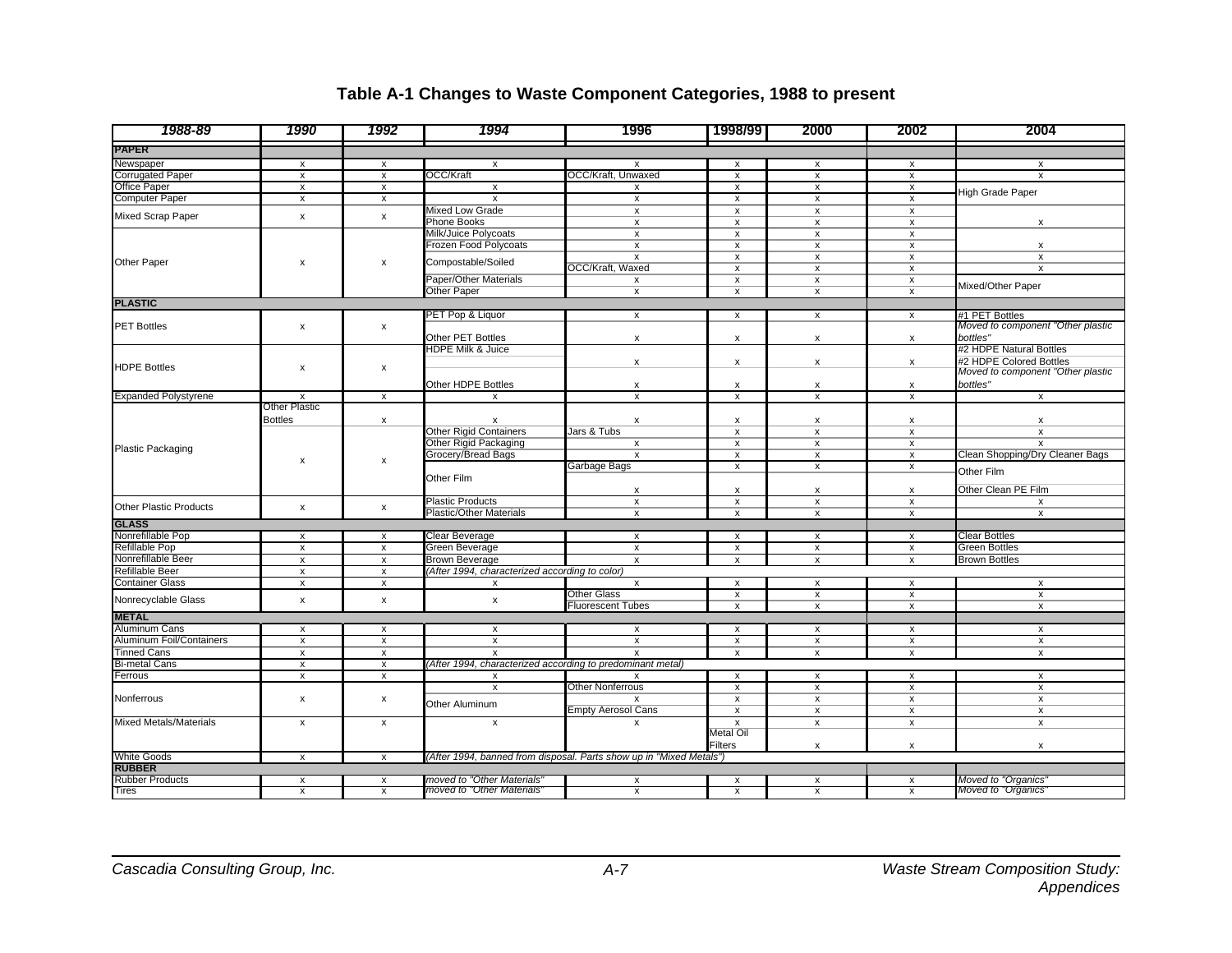### **Table A-1 Changes to Waste Component Categories, 1988 to present (continued)**

| 1988-89                                                                                                       | 1990                      | 1992                      | 1994                      | 1996                                                          | 1998/99                                  | 2000                                      | 2002                                      | 2004                                                             |
|---------------------------------------------------------------------------------------------------------------|---------------------------|---------------------------|---------------------------|---------------------------------------------------------------|------------------------------------------|-------------------------------------------|-------------------------------------------|------------------------------------------------------------------|
| <b>ORGANICS</b>                                                                                               |                           |                           |                           |                                                               |                                          |                                           |                                           |                                                                  |
|                                                                                                               |                           |                           | X                         | Dimension Lumber; new<br>category "CDL Wastes"                | $\mathsf{x}$                             | x                                         | x                                         | X                                                                |
|                                                                                                               | <b>Jntreated Wood</b>     |                           | Crates/Pallets            | Other Untreated Wood; new<br>category "CDL Wastes"<br>Pallets | $\pmb{\mathsf{x}}$<br>$\pmb{\mathsf{x}}$ | x<br>x                                    | x<br>X                                    | $\boldsymbol{\mathsf{x}}$<br>Moved to "CDL Wastes"               |
| Wood                                                                                                          | x                         |                           |                           | Crates/Boxes<br>Moved to new category "CDL                    | $\pmb{\mathsf{x}}$                       | X                                         | x                                         | Moved to "CDL Wastes'                                            |
|                                                                                                               |                           | <b>Treated Wood</b>       | $\pmb{\mathsf{x}}$        | Wastes"<br>Contaminated Wood; new                             | $\pmb{\chi}$                             | x                                         | x                                         | x                                                                |
| <b>Leaves and Grass</b>                                                                                       |                           |                           |                           | category "CDL Wastes"                                         | $\mathsf{x}$                             | X                                         | X                                         | X                                                                |
|                                                                                                               | $\pmb{\mathsf{x}}$        | $\mathsf{x}$              | $\pmb{\mathsf{x}}$        | x                                                             | $\pmb{\mathsf{x}}$                       | $\boldsymbol{\mathsf{x}}$                 | X                                         | $\pmb{\times}$                                                   |
| Prunings                                                                                                      | $\boldsymbol{\mathsf{x}}$ | $\boldsymbol{\mathsf{x}}$ | X                         | x                                                             | $\boldsymbol{\mathsf{x}}$                | x                                         | X                                         | $\pmb{\times}$                                                   |
| Food<br><b>OTHER MATERIALS</b>                                                                                | $\boldsymbol{\mathsf{x}}$ | $\boldsymbol{\mathsf{x}}$ | x                         | $\mathsf{x}$                                                  | $\boldsymbol{\mathsf{x}}$                | $\boldsymbol{\mathsf{x}}$                 | x                                         | $\mathsf{x}$                                                     |
|                                                                                                               |                           |                           | x                         | Textiles/Clothing                                             | $\mathsf{x}$                             | X                                         | x                                         | Moved to "Organics"                                              |
| Textiles                                                                                                      | $\mathsf{x}$              | $\mathsf{x}$              | Carpet/Upholstery         | x                                                             | $\overline{\mathbf{x}}$                  | x                                         | x                                         | Moved to "Organics"                                              |
|                                                                                                               |                           |                           |                           |                                                               |                                          |                                           |                                           | Moved to component "Miscellaneous                                |
| Leather                                                                                                       | Х                         | Х                         | X                         | х                                                             | $\pmb{\mathsf{x}}$                       | x                                         | x                                         | Organics"                                                        |
| Disposable Diapers                                                                                            | $\boldsymbol{\mathsf{x}}$ | $\boldsymbol{\mathsf{x}}$ | $\boldsymbol{\mathsf{x}}$ | $\mathsf{x}$                                                  | $\boldsymbol{\mathsf{x}}$                | x                                         | X                                         | Moved to "Organics"                                              |
| (Discarded from samples prior to 1994)                                                                        |                           |                           | Animal By-Products        | $\mathsf{x}$                                                  | $\mathsf{x}$                             | $\boldsymbol{\mathsf{x}}$                 | $\boldsymbol{\mathsf{x}}$                 | Moved to "Organics"<br>Moved to component "Miscellaneous"        |
| Ash                                                                                                           |                           |                           | $\boldsymbol{\mathsf{x}}$ | $\mathsf{x}$                                                  | $\boldsymbol{\mathsf{x}}$                | X                                         | $\mathsf{x}$                              | Organics"                                                        |
| (Prior to 1994, split among various materials; Mixed Metal, Textiles,<br>Other Plastics, etc.)                |                           |                           | Furniture                 | $\mathsf{x}$                                                  | $\mathsf{x}$                             | X                                         | $\mathsf{x}$                              | Moved to new category "Appliances"<br>and Electronics"           |
| (Prior to 1994, split among various materials; Mixed Metal, Textiles,<br>Other Plastics, etc.)                |                           |                           | Mattresses                | x                                                             | $\pmb{\mathsf{x}}$                       | x                                         | X                                         | Moved to new category "Appliances<br>and Electronics"            |
| (Prior to 1994, split among various materials; Mixed Metal, Textiles,<br>Other Plastics, etc.)                |                           |                           | Small Appliances          | $\pmb{\mathsf{x}}$                                            | $\pmb{\mathsf{x}}$                       | x                                         | $\pmb{\mathsf{x}}$                        | Moved to new category "Appliances<br>and Electronics"            |
|                                                                                                               |                           |                           |                           |                                                               |                                          |                                           |                                           | Moved to new category "Appliances                                |
|                                                                                                               |                           |                           |                           | x                                                             |                                          | x                                         | x                                         | and Electronics"<br>Moved to new category "Appliances            |
| (Prior to 1994, split among various materials; Mixed Metal, Textiles,<br>Other Plastics, etc.)                |                           |                           | A/V Equipment             |                                                               | х                                        | Televisions &<br><b>Computer Monitors</b> | <b>Television Sets</b>                    | and Electronics"<br>Moved to new category "Appliances            |
|                                                                                                               |                           |                           |                           |                                                               |                                          | <b>Other Computer</b>                     | <b>Computer Monitors and Electronics"</b> | Moved to new category "Appliances                                |
|                                                                                                               |                           |                           |                           |                                                               |                                          | Equipment                                 | X                                         | and Electronics"                                                 |
| Ceramics, Porcelain, China                                                                                    | $\mathsf{x}$              | $\mathsf{x}$              | $\mathsf{x}$              |                                                               | $\overline{\mathbf{x}}$                  | x                                         | $\overline{\mathbf{x}}$                   | Moved to "CDL Wastes"                                            |
|                                                                                                               |                           |                           |                           | New Gypsum Scrap; new                                         |                                          |                                           |                                           |                                                                  |
| Gypsum Drywall                                                                                                | Х                         | х                         | $\pmb{\mathsf{x}}$        | category CDL Wastes<br>Demo Gypsum Scrap; new                 | $\boldsymbol{\mathsf{x}}$                | x                                         | x                                         | X                                                                |
|                                                                                                               |                           |                           |                           | category CDL Wastes                                           | $\boldsymbol{\mathsf{x}}$                | x                                         | х                                         | X                                                                |
| <b>Fiberglass Insulation</b>                                                                                  | x                         | x                         | x                         | Moved to new category CDL<br>Wastes                           | x                                        | x                                         | x                                         | x                                                                |
| Rock/Concrete/Brick                                                                                           | $\pmb{\chi}$              | $\pmb{\chi}$              | х                         | Moved to new category CDL<br>Wastes                           | $\pmb{\chi}$                             | x                                         | x                                         | x                                                                |
|                                                                                                               |                           |                           |                           | Moved to new category CDL<br>Wastes                           | $\pmb{\chi}$                             | $\pmb{\chi}$                              | $\pmb{\chi}$                              | $\pmb{\times}$                                                   |
| <b>Other Construction Debris</b>                                                                              | $\mathsf{x}$              | $\pmb{\chi}$              | $\pmb{\mathsf{x}}$        | Asphaltic Roofing; new                                        |                                          |                                           |                                           |                                                                  |
|                                                                                                               |                           |                           |                           | category CDL Wastes<br>Moved to new category CDL              | $\pmb{\mathsf{x}}$                       | $\boldsymbol{\mathsf{x}}$                 | x                                         | x<br>Moved to new category "Fines &                              |
| Sand, Dirt, Non-distinct Fines                                                                                | $\pmb{\chi}$              | $\pmb{\chi}$              | Sand/Soil/Dirt            | Wastes                                                        | $\pmb{\chi}$                             | $\pmb{\mathsf{x}}$                        | x                                         | Miscellaneous Materials"<br>Moved to new category "Fines &       |
|                                                                                                               |                           |                           | Non-distinct Fines        | x                                                             | x                                        | x                                         | x                                         | Miscellaneous Materials"                                         |
| (Prior to 1994, mostly in "Sand, Dirt, Non-distinct Fines; also in<br>various "Mixed" and "Other" categories) |                           |                           | Misc. Organics            | x                                                             | $\pmb{\chi}$                             | $\pmb{\chi}$                              | x                                         | Moved to new category "Fines &<br>Miscellaneous Materials"       |
| (Prior to 1994, mostly in "Sand, Dirt, Non-distinct Fines; also in<br>various "Mixed" and "Other" categories) |                           |                           | Misc. Inorganics          | $\mathsf{x}$                                                  | $\boldsymbol{x}$                         | $\boldsymbol{x}$                          | $\boldsymbol{x}$                          | woved to new category Fines &<br><b>Miscellaneous Materials"</b> |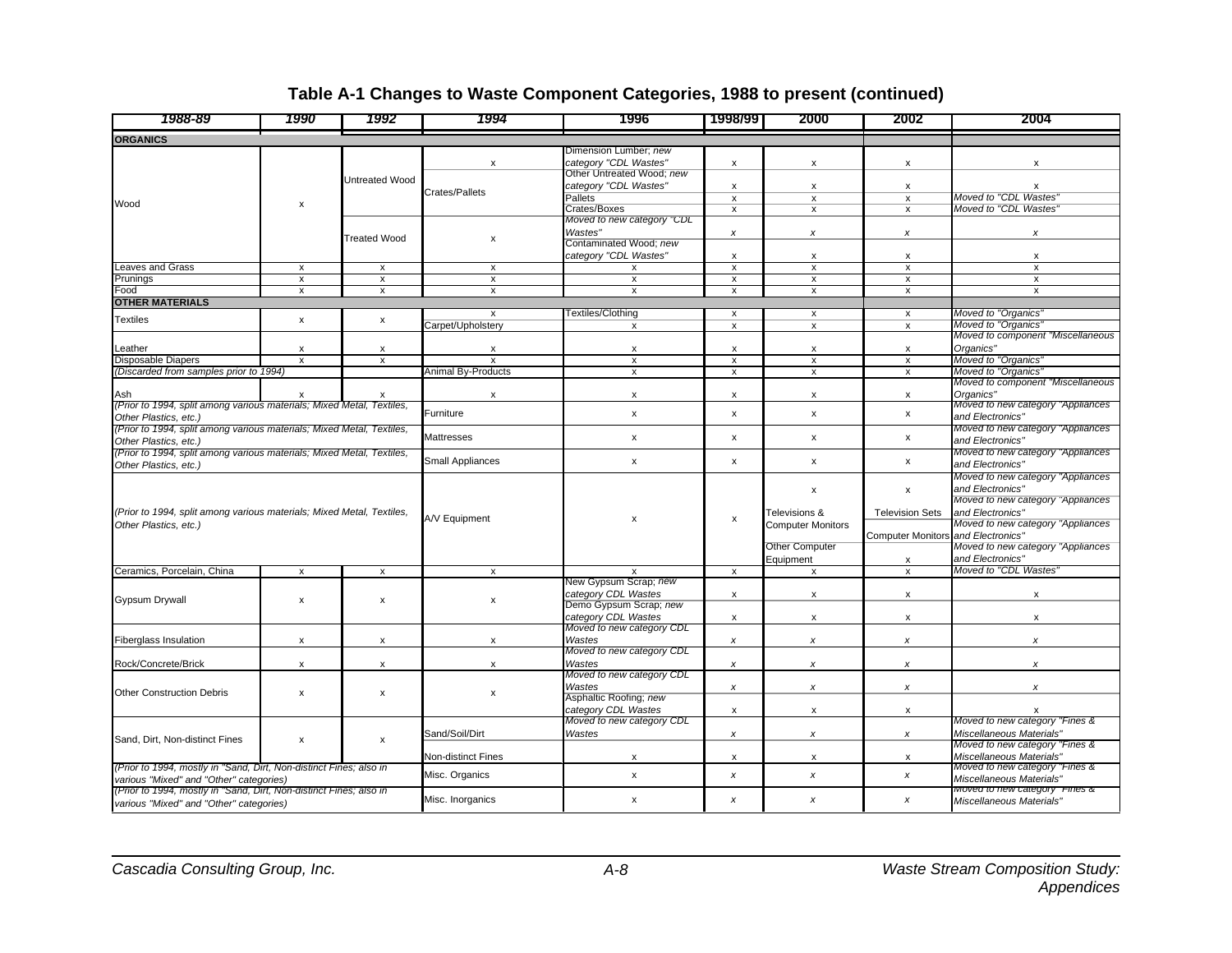| 1988-89                    | 1990 | 1992 | 1994                      | 1996                            | 1998/99      | 2000         | 2002         | 2004                                    |  |
|----------------------------|------|------|---------------------------|---------------------------------|--------------|--------------|--------------|-----------------------------------------|--|
| <b>HOUSEHOLD HAZARDOUS</b> |      |      |                           |                                 |              |              |              | <b>HAZARDOUS WASTES</b>                 |  |
| <b>Latex Paints</b>        | X    | X    |                           |                                 | $\mathsf{x}$ | X            | $\checkmark$ |                                         |  |
|                            |      |      |                           |                                 |              |              |              | Renamed "Solvent-based                  |  |
| Adhesives/Glues            |      |      |                           | <b>Hazardous Glue/Adhesives</b> | $\mathsf{x}$ | $\mathsf{x}$ | X            | Adhesives/Glues"                        |  |
|                            | X    | X    | х                         |                                 |              |              |              | Renamed "Water-based                    |  |
|                            |      |      |                           | NonHazardous Glue/Adhesives     | x            | X            |              | Adhesives/Glues"                        |  |
| Oil-based Paints/Solvents  | X    | X    |                           |                                 | x            | X            |              |                                         |  |
| Cleaners                   | х    | X    |                           |                                 | x            | X            |              | Renamed "Caustic Cleaners"              |  |
| Pesticides/Herbicides      | X    | X    |                           |                                 | х            |              |              |                                         |  |
| <b>Batteries</b>           | X    |      |                           | <b>Dry-Cell Batteries</b>       |              | x            |              |                                         |  |
|                            |      |      | <b>Wet-Cell Batteries</b> |                                 | X            | X            | x            |                                         |  |
| Gasoline/Kerosene          | X    | X    | X                         |                                 | x            | x            | X            |                                         |  |
| Motor Oil/Diesel Oil       | X    | X    | X                         |                                 | x            | X            |              |                                         |  |
| Asbestos                   | X    | X    | X                         |                                 | x            | x            |              |                                         |  |
| <b>Explosives</b>          | X    | X    | X                         |                                 | X            | x            | X            |                                         |  |
|                            |      |      |                           | Other Hazardous Chemicals       |              |              |              | <b>Other Potentially Harmful Wastes</b> |  |
| <b>Other Chemicals</b>     |      | X    | х                         |                                 | х            | x            |              | <b>Medical Wastes</b>                   |  |
|                            | x    |      |                           | Other NonHazardous              |              |              |              | Renamed "Other                          |  |
|                            |      |      |                           | Chemicals                       | x            |              |              | Cleaners/Chemicals"                     |  |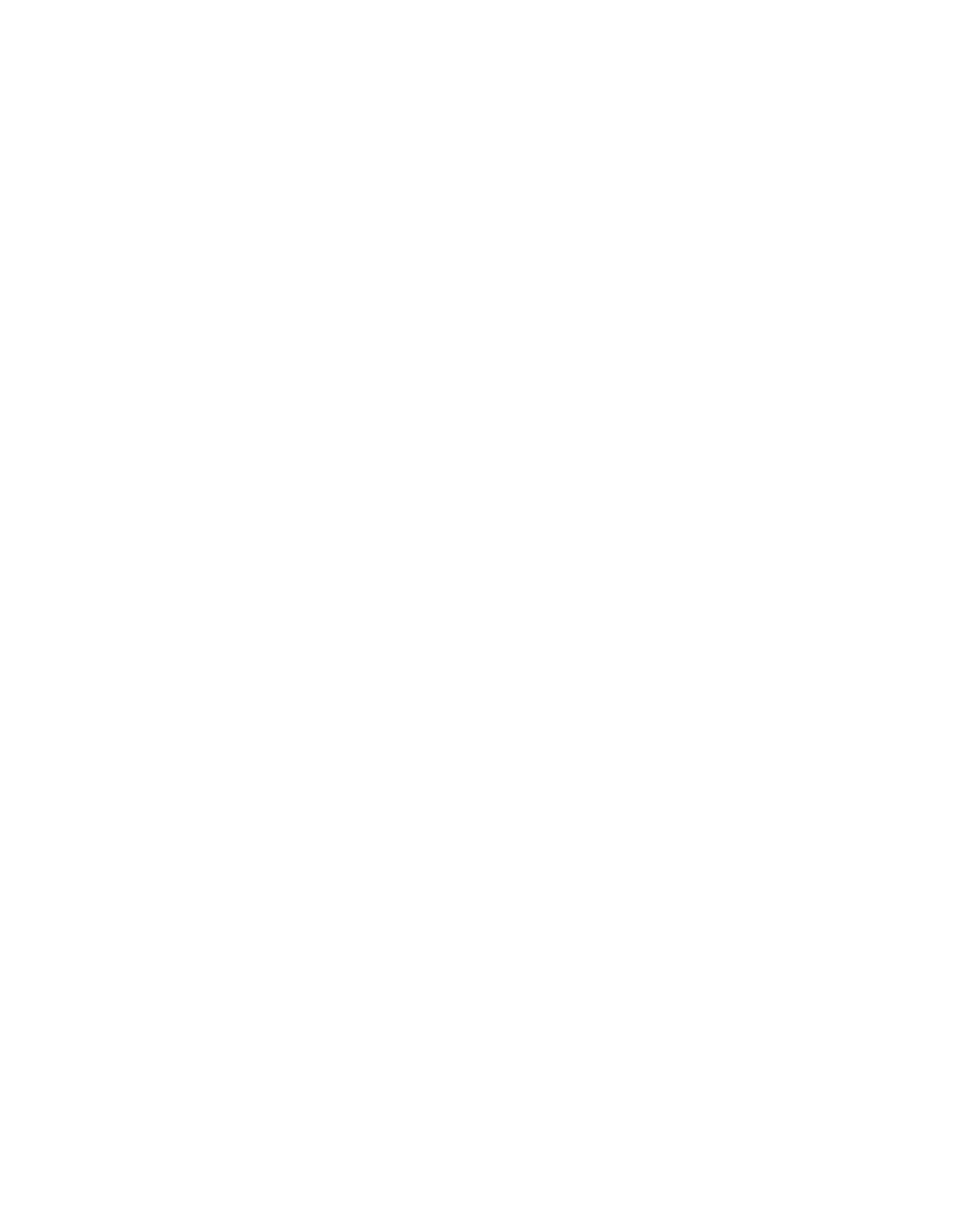# **Appendix B Sampling Methodology**

# **Overview**

The objective of the 2004 Seattle Waste Composition Study was to provide statistically significant data on the composition of commercial and self-haul waste in the City of Seattle. The commercial and self-haul waste substreams were last sampled in 2000. The current project follows the same basic methodology as the 2000 study. However, the component categories were revised since the 2000 study (Appendix A).

# **Substream Definition**

For any specific geographic area, the total *waste stream* is composed of various *substreams*. A "substream" is determined by the particular generation, collection, or composition characteristics that make it a unique portion of the total waste stream. This study targets two of three main substreams in Seattle: the commercial and self-haul substreams.<sup>1</sup> These are described in detail below.

# **Commercial Substream**

The **commercial** substream is comprised of wastes that are a) generated at businesses and institutions and b) collected by contracted hauling companies. The commercial substream is composed of twelve subpopulations as shown in Table B-1. Subpopulations are defined according to three groupings: service area (north or south), shift (day or night), and vehicle type (front loader, rear loader, or roll-off).

|       |       |                          | <b>Service Area</b>      |                       |                   |                     |                       |  |  |  |  |  |  |
|-------|-------|--------------------------|--------------------------|-----------------------|-------------------|---------------------|-----------------------|--|--|--|--|--|--|
|       |       |                          | <b>North</b>             |                       |                   | South               |                       |  |  |  |  |  |  |
|       |       |                          | <b>Vehicle Type</b>      |                       |                   | <b>Vehicle Type</b> |                       |  |  |  |  |  |  |
|       |       | Front<br>loader          | Rear<br>loader           | Roll-off              | Front<br>loader   | Rear<br>loader      | Roll-off              |  |  |  |  |  |  |
| Shift | Day   | Day FL<br><b>North</b>   | Day RL<br><b>North</b>   | Day RO<br>North       | Day FL<br>South   | Day RL<br>South     | Day RO<br>South       |  |  |  |  |  |  |
|       | Night | Night FL<br><b>North</b> | Night RL<br><b>North</b> | Night<br>RO.<br>North | Night FL<br>South | Night RL<br>South   | Night<br>RO.<br>South |  |  |  |  |  |  |

|  | Table B-1 Commercial Subpopulations, by Service Area, Shift, and Vehicle Type |  |  |
|--|-------------------------------------------------------------------------------|--|--|
|  |                                                                               |  |  |

The two service areas from which Seattle's commercial waste is collected, *north* and *south*, are divided by Royal Brougham Way and Jackson Street, located south of downtown.

 $\overline{a}$  $1$  The residential substream was not included in this study. For the most recent analysis of Seattle's residential waste stream, please see the *2002 Residential Waste Composition Study Final Report* prepared for the Seattle Public Utilities by Cascadia Consulting Group, Inc.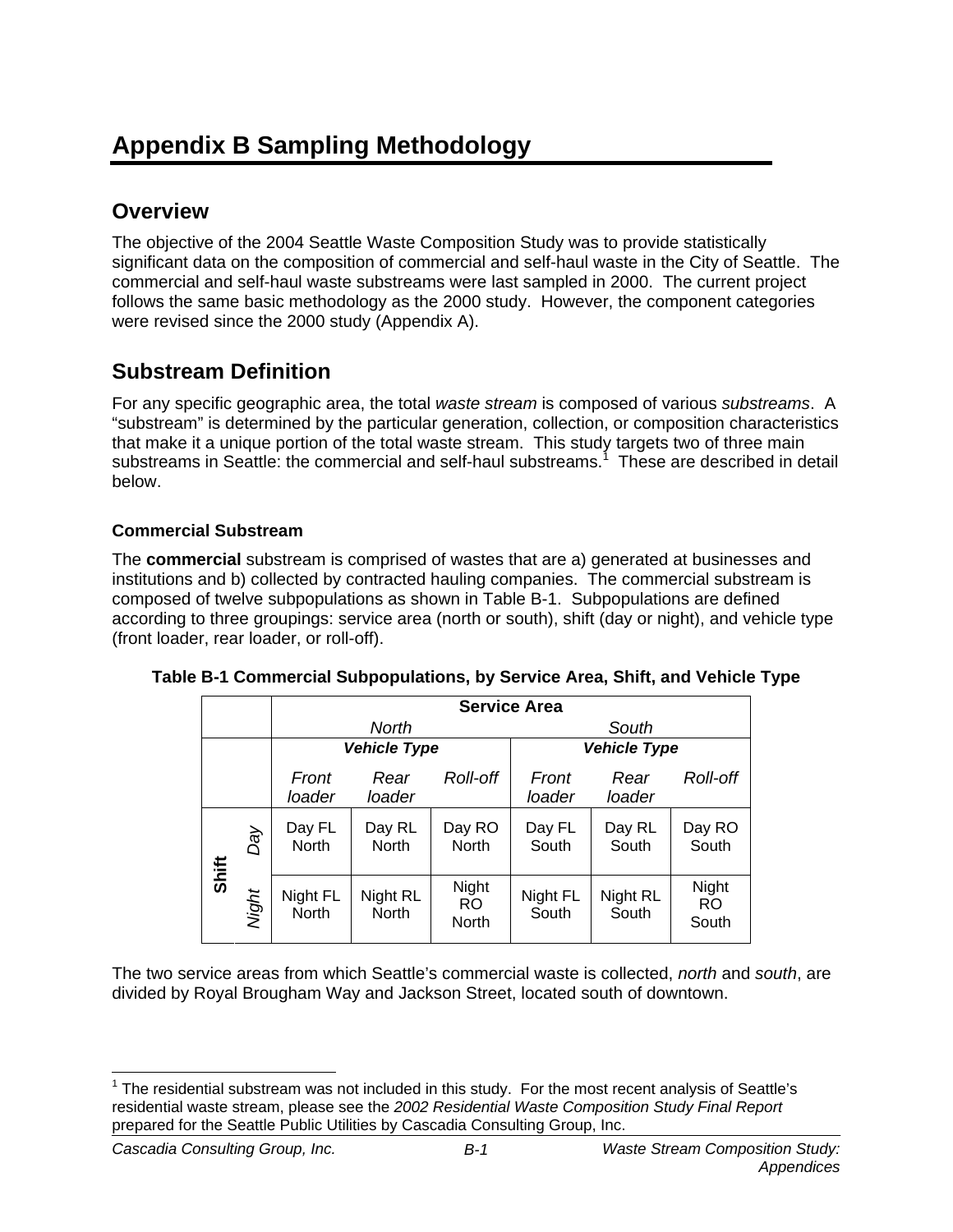Commercial waste from the north and south service areas is hauled by private hauling companies. During the study period the majority of waste from both service areas – 53% of the total collected – was hauled to Third & Lander (owned by Allied Waste). Some waste from the south service area – 32% of the total collected – was hauled to two stations: Eastmont (owned by Waste Management) through June 2004; and, after the Eastmont station was closed in June, to the South Recycling & Disposal Station (SRDS). Also, 14% of the total waste collected was hauled to the North Recycling & Disposal Station (NRDS). Finally, a negligible amount of waste is hauled to the Rabanco station and was not included in this study. See Appendix B for the locations and dates of the sampling events. Since this study characterized municipal solid waste (MSW) only, no samples were taken from construction, demolition, and landclearing waste (CDL) loads delivered to these facilities.<sup>2</sup>

### **Self-haul Substream**

The **self-haul** substream is comprised of wastes that are a) generated at residences as well as businesses and institutions and b) hauled by the household or business that generated the waste. The self-haul substream is composed of four subpopulations as shown in Table B-2. Subpopulations are defined according to generator type and disposal station. Generator types are defined as follows.

- *Self-haul commercial*: Waste that is hauled to the NRDS or SRDS by a commercial enterprise (landscaper, contractor, etc.), including waste from residential dwellings.
- *Self-haul residential*: Waste that is hauled to the NRDS or SRDS by a resident from his or her home.

All self-haul waste included in the study is disposed at one of two City-owned disposal stations: North or South Recycling and Disposal Station (NRDS or SRDS).

|          |             | Commercial Residential    | <b>Generator Type</b>      |
|----------|-------------|---------------------------|----------------------------|
|          | <b>NRDS</b> | Commercial<br><b>NRDS</b> | Residential<br><b>NRDS</b> |
| Disposal | ഗ<br>SRD.   | Commercial<br><b>SRDS</b> | Residential<br><b>SRDS</b> |

### **Table B-2 Self-haul Subpopulations, by Generator Type and Service Area**

# **Sample Allocation**

### **Commercial Samples**

For this study, a total of 270 commercial samples were characterized. These samples were allocated to the 12 commercial subpopulations using the following steps.

1. Samples were allocated to each of the two service areas equally: 135 to the north and 135 to the south service area. An equivalent number of samples provides a comparable

 $\overline{a}$ 2 For more detail regarding Seattle's CDL waste stream, please see the *Construction, Demolition and Landclearing (CDL) Report* electronically at

http://www.seattle.gov/util/About\_SPU/Garbage\_System/Reports/CDL\_Reports/index.asp.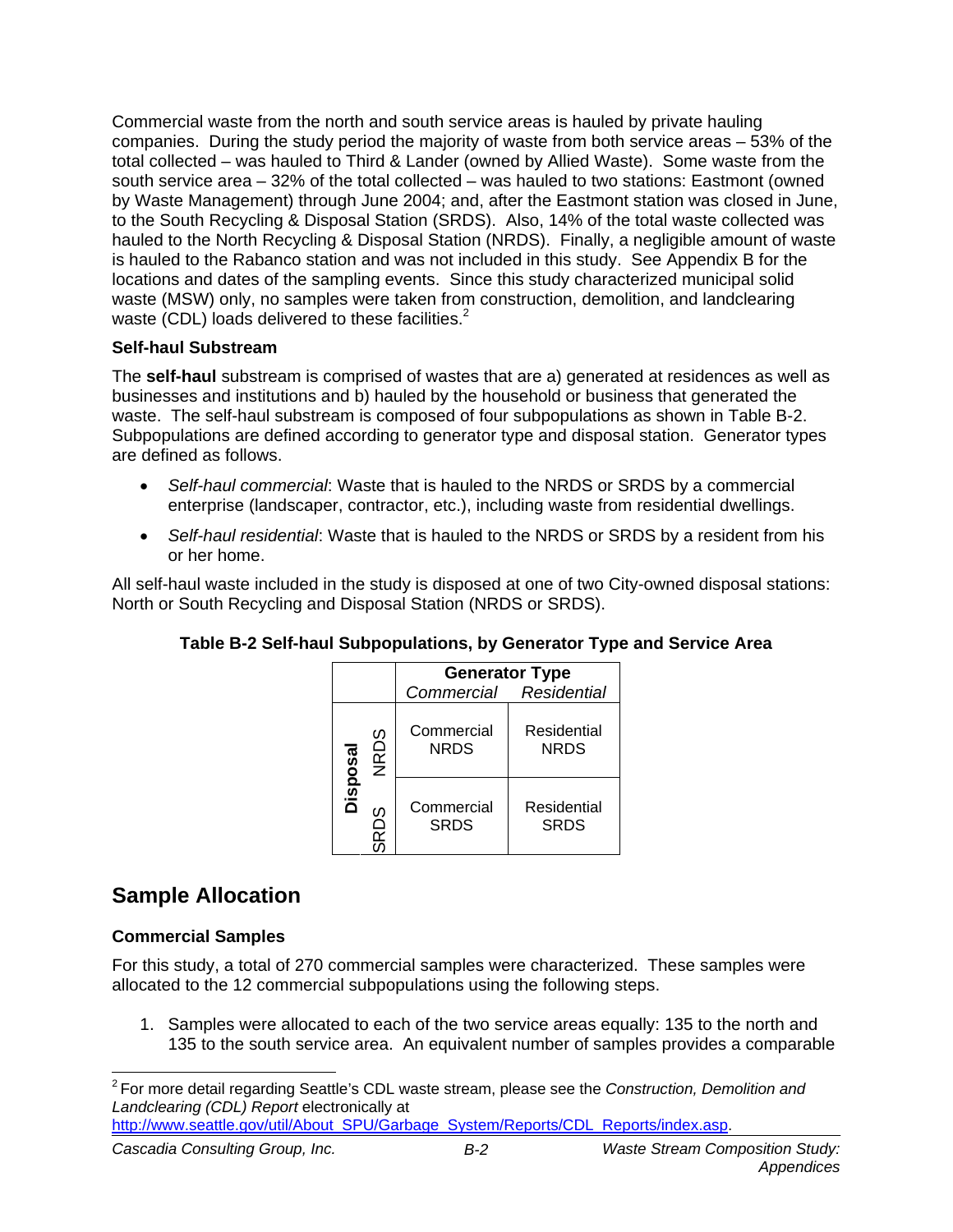level of precision, or similar error rates, in the resulting composition data for each of these geographic service areas. These "comparable" data permit sensitive comparisons between the two areas and provide equally sound composition information for future geographic-based programmatic and evaluative analyses.

- 2. For both the day and night shifts, samples for each service area were allocated based on the proportion of tonnage collected. For example, about 60% of the total waste collected from the south service area is disposed during the day, so 60% of the samples assigned to that service area were allocated to day shifts and 40% to night shifts.
- 3. Next, samples were allocated to specific vehicle types such as loose roll-offs and packer trucks. Again, samples were allocated based on the average tons collected in each service area and delivered by each vehicle type for each shift.

The numbers of samples allocated to the various subpopulations are detailed in Table B-3.

| <b>Service Area</b>       |              |       |
|---------------------------|--------------|-------|
| <b>Shift</b>              |              |       |
|                           |              | % of  |
| <b>Vehicle Type</b>       | # of Samples | total |
| <b>North Service Area</b> |              |       |
| Day                       |              |       |
| Front loader              | 58           | 21%   |
| Rear loader               | 4            | 1%    |
| Roll-off                  | 31           | 11%   |
| <b>Night</b>              |              |       |
| Front loader              | 20           | 7%    |
| Rear loader               | 4            | 1%    |
| Roll-off                  | 18           | 7%    |
| South Service Area        |              |       |
| Day                       |              |       |
| Front loader              | 48           | 18%   |
| Rear loader               | 1            | $0\%$ |
| Roll-off                  | 32           | 12%   |
| Night                     |              |       |
| Front loader              | 25           | 9%    |
| Rear Ioader               | 0            | $0\%$ |
| Roll-off                  | 29           | 11%   |
| Totals                    | 270          | 100%  |

**Table B-3 Commercial Sample Allocation<sup>3</sup>**

4. On each day, samples were allocated based on the sampling quotas for each service area and shift. For example, in the south service area during the night shift, seven samples were allocated to front loaders, one to rear loaders, and seven to roll-offs.

\_\_\_\_\_\_\_\_\_\_\_\_\_\_\_\_\_\_\_\_\_\_\_\_\_\_\_\_\_\_\_\_\_\_\_\_<br><sup>3</sup> Seattle Public Utilities provided commercial and self-haul tonnages used for allocating samples in the study. These tonnages were confirmed with the haulers and adjusted when needed.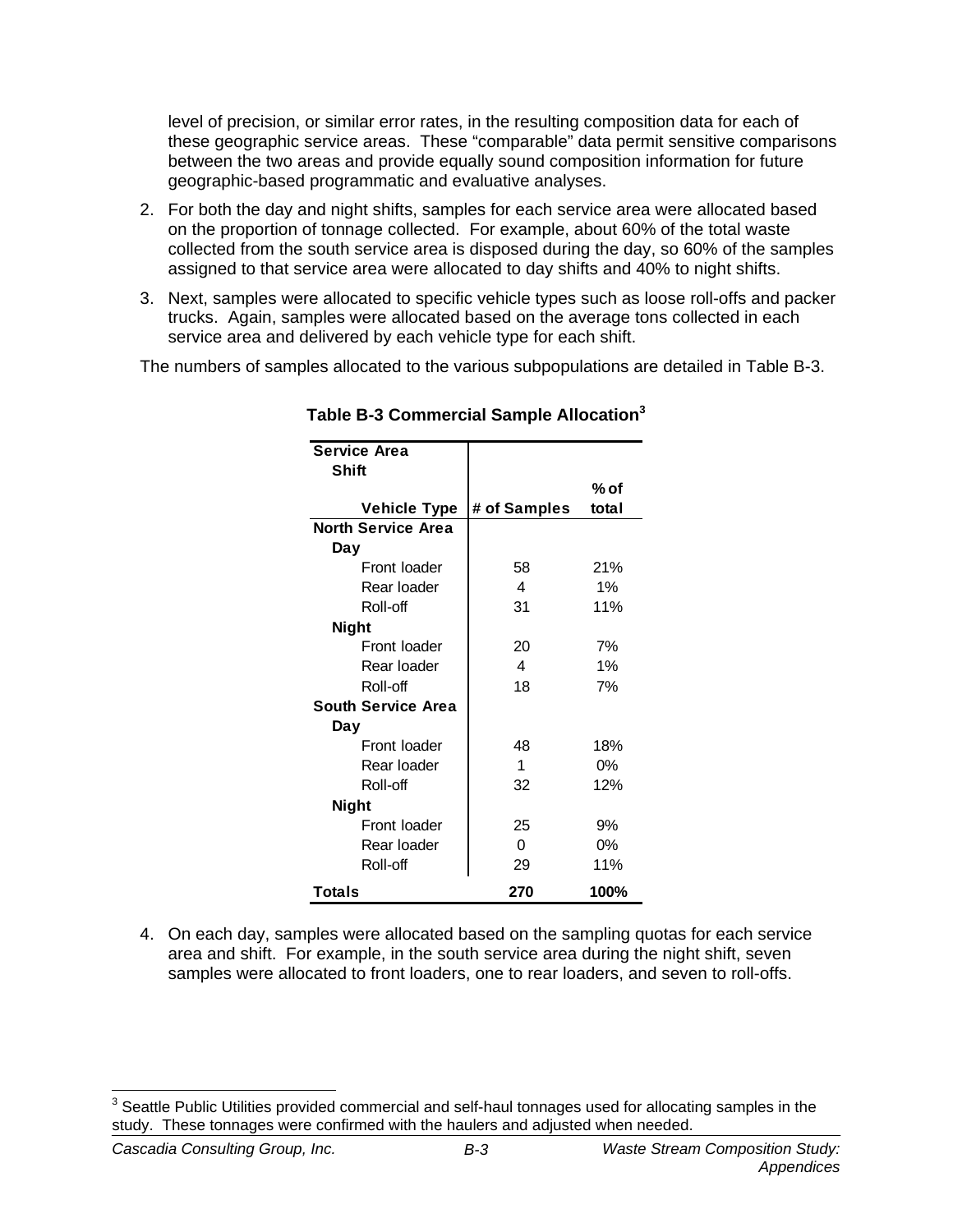### **Self-haul Samples**

Since the proportion of self-haul tonnage transported to the NRDS and SRDS is nearly equal (54% and 46%, respectively), half the self-haul samples were allocated to each facility: 108 at NRDS and 108 at SRDS. This study did not stratify samples by generator type as data from the study was also used to determine the relative mix of residential and commercial loads arriving at each disposal station.

# **Sampling Calendar**

A total of 270 commercial and 216 self-haul samples were sorted during this study. Due to the expense of moving the sampling crew from site to site, sorting only occurred at one facility per sampling day. Since the field crew can sort approximately 15 commercial loads and 18 selfhaul loads per day, 18 days of commercial and 12 days of self-haul sampling were scheduled to meet the study's sampling goals. In order to capture any seasonal variation, the sampling events were distributed across the 12-month study period. Sampling generally occurred every other month for five consecutive days each selected month, for a total of 30 days of sampling. Each sampling month consisted of three days of commercial sampling and two days of self-haul sampling. Contingency days were scheduled for the months of April and June to fulfill the study's sampling goals for the commercial substream.

Working around major holidays and the sorting crew's availability, sampling dates within each month were selected using a random number generator and refined so that the distribution across weeks of the month and days of the week were roughly even. Whenever possible, the sampling dates for both the commercial and self-haul waste sorts were scheduled contiguously.

The sampling calendar is shown in Table B-4. The resulting allocation of waste sampling days for the commercial and self-haul substreams is shown in Table B-5 and Table B-6, respectively.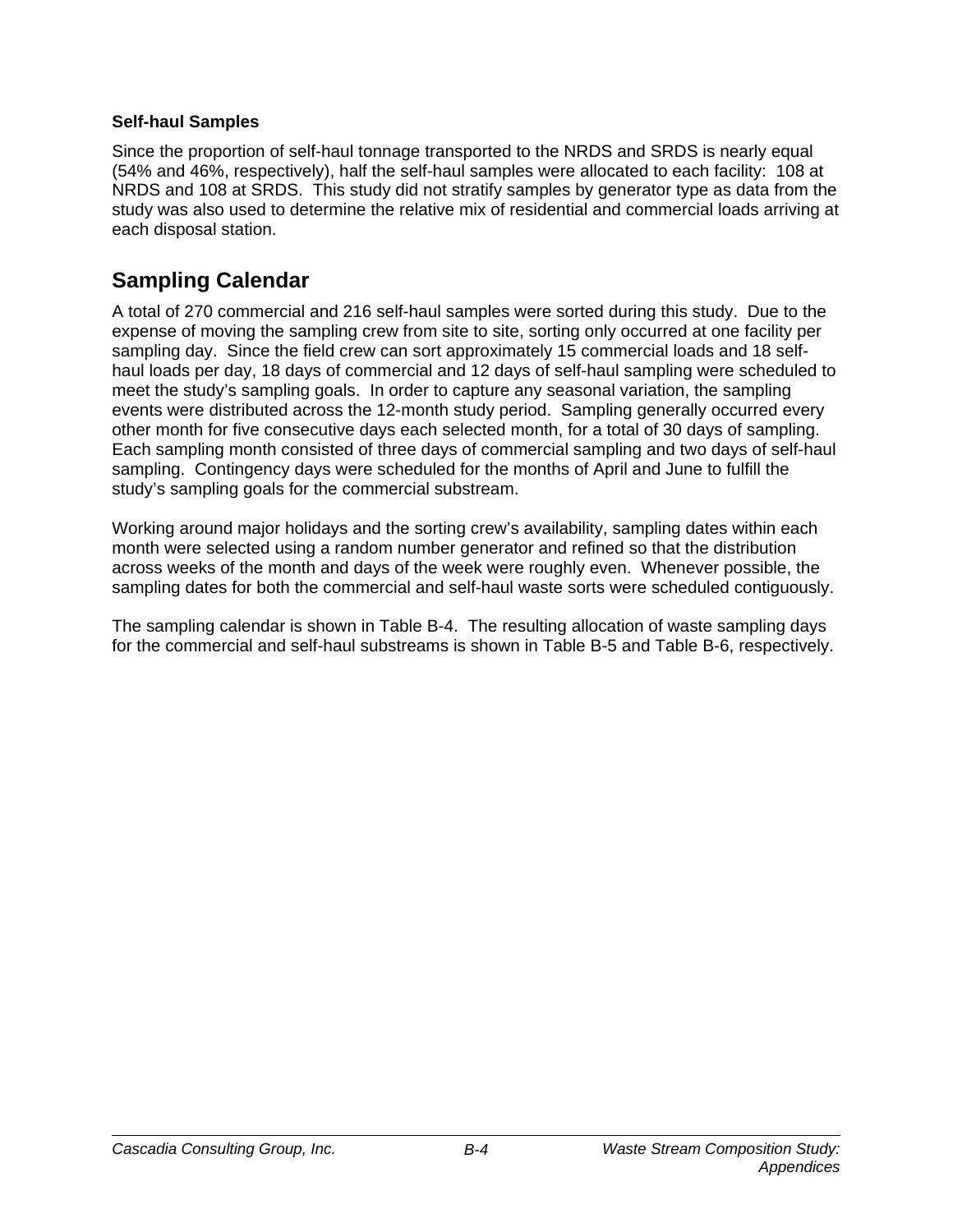| <b>Date</b> | <b>Shift</b> | <b>Hauler/Substream</b> | <b>Facility</b> | Day of the  | Week of the    |
|-------------|--------------|-------------------------|-----------------|-------------|----------------|
|             |              |                         |                 | <b>Week</b> | <b>Month</b>   |
| 12/10/2003  | Night        | <b>Emerald City</b>     | 3rd & Lander    | Wednesday   | 2              |
| 12/12/2003  | Day          | <b>Emerald City</b>     | 3rd & Lander    | Friday      | $\overline{2}$ |
| 12/17/2003  | Day          | Self-haul               | <b>SRDS</b>     | Wednesday   | 3              |
| 12/18/2003  | Day          | Waste Management        | Eastmont        | Thursday    | 3              |
| 12/19/2003  | Day          | Self-haul               | <b>NRDS</b>     | Friday      | 3              |
| 2/8/2004    | Day          | Self-haul               | <b>NRDS</b>     | Sunday      | $\overline{2}$ |
| 2/9/2004    | Day          | Waste Management        | Eastmont        | Monday      | $\mathbf{2}$   |
| 2/9/2004    | Night        | Waste Management        | Eastmont        | Monday      | $\overline{c}$ |
| 2/11/2004   | Day          | Self-haul               | <b>SRDS</b>     | Wednesday   | $\overline{c}$ |
| 2/12/2004   | Day          | <b>Emerald City</b>     | 3rd & Lander    | Thursday    | $\overline{2}$ |
| 3/22/2004   | Day          | Self-haul               | <b>NRDS</b>     | Monday      | $\overline{4}$ |
| 3/23/2004   | Day          | Self-haul               | <b>SRDS</b>     | Tuesday     | 4              |
| 4/28/2004   | Day          | Waste Management        | Eastmont        | Wednesday   | $\overline{4}$ |
| 4/29/2004   | Day          | <b>Emerald City</b>     | 3rd & Lander    | Thursday    | 5              |
| 4/29/2004   | Night        | <b>Emerald City</b>     | 3rd & Lander    | Thursday    | 5              |
| 5/1/2004    | Day          | <b>Emerald City</b>     | 3rd & Lander    | Saturday    | 1              |
| 7/12/2004   | Day          | Self-haul               | <b>SRDS</b>     | Monday      | $\overline{2}$ |
| 7/13/2004   | Day          | <b>Emerald City</b>     | 3rd & Lander    | Tuesday     | $\overline{c}$ |
| 7/14/2004   | Day          | Self-haul               | <b>NRDS</b>     | Wednesday   | $\overline{c}$ |
| 7/14/2004   | Night        | Waste Management        | 3rd & Lander    | Wednesday   | $\overline{2}$ |
| 7/16/2004   | Day          | Waste Management        | <b>SRDS</b>     | Friday      | 3              |
| 7/17/2004   | Day          | Waste Management        | <b>SRDS</b>     | Saturday    | 3              |
| 8/16/2004   | Night        | <b>Both</b>             | 3rd & Lander    | Monday      | $\overline{3}$ |
| 8/17/2004   | Day          | <b>Emerald City</b>     | 3rd & Lander    | Tuesday     | 3              |
| 8/18/2004   | Day          | <b>Emerald City</b>     | 3rd & Lander    | Wednesday   | 3              |
| 8/19/2004   | Day          | Self-haul               | <b>NRDS</b>     | Thursday    | 3              |
| 8/19/2004   | Night        | Waste Management        | 3rd & Lander    | Thursday    | 3              |
| 8/20/2004   | Day          | <b>Emerald City</b>     | 3rd & Lander    | Friday      | 3              |
| 8/21/2004   | Day          | Self-haul               | <b>SRDS</b>     | Saturday    | 4              |
| 10/3/2004   | Day          | Self-haul               | <b>SRDS</b>     | Sunday      | 1              |
| 10/5/2004   | Day          | Self-haul               | <b>NRDS</b>     | Tuesday     | 1              |
| 11/2/2004   | Night        | <b>Both</b>             | 3rd & Lander    | Tuesday     | 1              |
| 11/4/2004   | Day          | <b>Waste Management</b> | <b>SRDS</b>     | Thursday    | 1              |
| 11/5/2004   | Day          | <b>Emerald City</b>     | 3rd & Lander    | Friday      | 1              |

# **Table B-4 Sampling Calendar**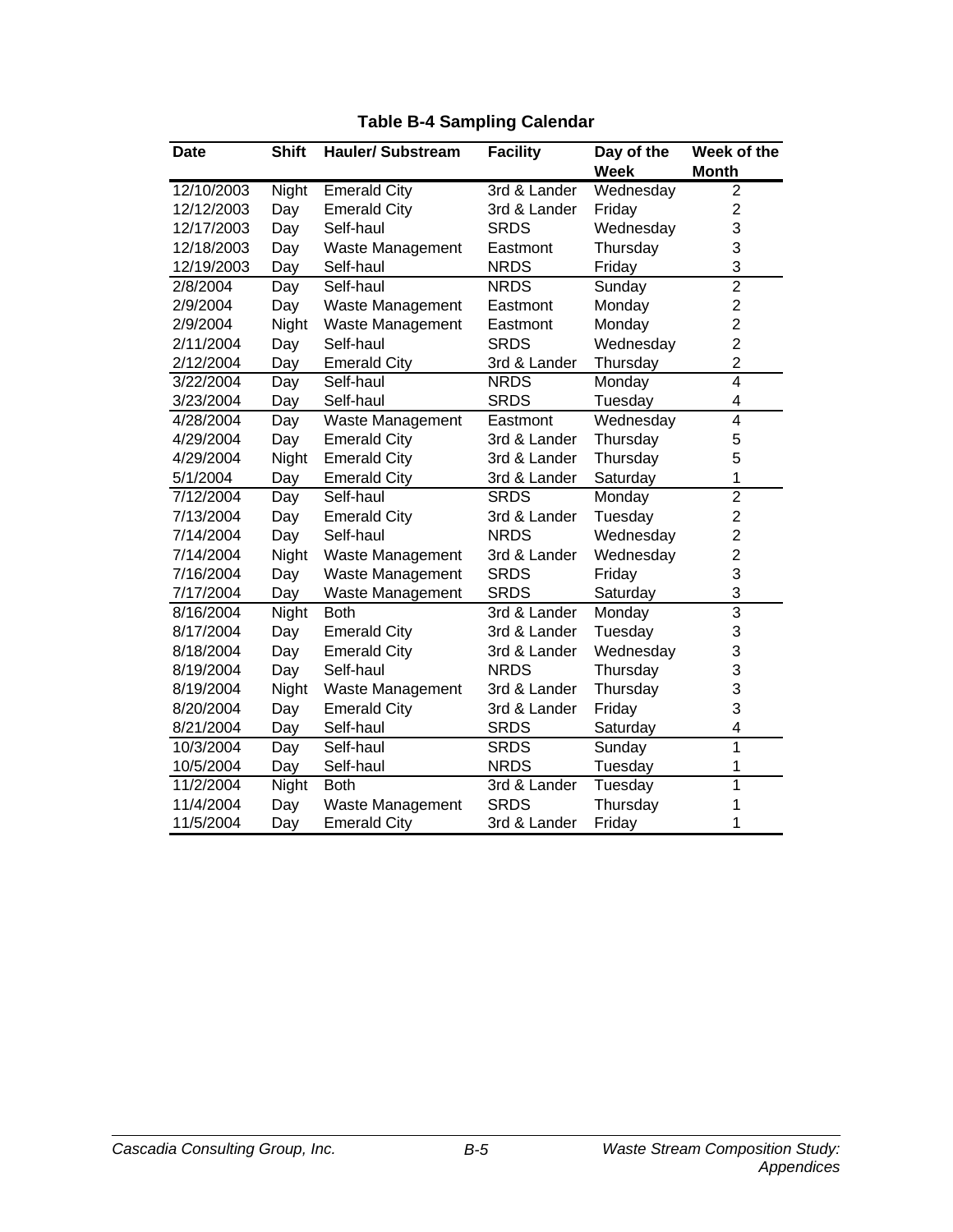|               | Number of Commercial Waste Sampling Days: North Service Area |              |                                                                     |                |               |          |          |                |              |
|---------------|--------------------------------------------------------------|--------------|---------------------------------------------------------------------|----------------|---------------|----------|----------|----------------|--------------|
|               | <b>Monday</b>                                                |              | Tuesday Wednesday Thursday                                          |                | Friday        | Saturday | Sunday   | Overall        |              |
|               | 1                                                            | 3            | $\mathbf 2$                                                         | 3              | 3             |          | $\bf{0}$ | 13             |              |
| Winter        | $\bf{0}$                                                     | $\bf{0}$     | 1                                                                   | 1              | 1             | $\bf{0}$ | $\bf{0}$ | 3              |              |
| Week 1        | 0                                                            | $\Omega$     | 0                                                                   | $\mathbf 0$    | 0             | $\Omega$ | $\Omega$ | 0              |              |
| Week 2        | 0                                                            | 0            | 1                                                                   | 1              | $\mathbf{1}$  | $\Omega$ | 0        | 3              | <b>KEY</b>   |
| Week 3        | 0                                                            | 0            | $\Omega$                                                            | 0              | 0             | 0        | 0        | 0              | Day          |
| Week 4        | 0                                                            | 0            | 0                                                                   | 0              | 0             | 0        | 0        | 0              | <b>Night</b> |
| Week 5        | 0                                                            | 0            | 0                                                                   | 0              | 0             | 0        | 0        | 0              | <b>Both</b>  |
| <b>Spring</b> | 0                                                            | $\bf{0}$     | 0                                                                   | $\mathbf{2}$   | 0             | 1        | $\bf{0}$ | 3              |              |
| Week 1        | 0                                                            | 0            | 0                                                                   | 0              | 0             | 1        | 0        |                |              |
| Week 2        | 0                                                            | 0            | 0                                                                   | O              | 0             | $\Omega$ | 0        | 0              |              |
| Week 3        | 0                                                            | 0            | 0                                                                   | O              | 0             | 0        | 0        | 0              |              |
| Week 4        | 0                                                            | 0            | 0                                                                   | 0              | 0             | 0        | 0        | 0              |              |
| Week 5        | 0                                                            | 0            | 0                                                                   | $\overline{2}$ | 0             | 0        | 0        | $\overline{2}$ |              |
| <b>Summer</b> | 1                                                            | 2            | 1                                                                   | 0              | 1             | $\bf{0}$ | $\bf{0}$ | 5              |              |
| Week 1        | 0                                                            | 0            | $\Omega$                                                            | 0              | 0             | $\Omega$ | 0        | $\overline{0}$ |              |
| Week 2        | 0                                                            | 1            | 0                                                                   | 0              | 0             | 0        | 0        |                |              |
| Week 3        | $\mathbf{1}$                                                 | $\mathbf{1}$ | $\mathbf{1}$                                                        | 0              | $\mathbf{1}$  | 0        | 0        | 4              |              |
| Week 4        | 0                                                            | 0            | 0                                                                   | 0              | $\Omega$      | 0        | 0        | 0              |              |
| Week 5        | 0                                                            | 0            | 0                                                                   | 0              | 0             | 0        | 0        | 0              |              |
| Fall          | 0                                                            | 1            | 0                                                                   | 0              | 1             | $\bf{0}$ | 0        | $\overline{2}$ |              |
| Week 1        | 0                                                            | $\mathbf{1}$ | 0                                                                   | 0              | $\mathbf{1}$  | $\Omega$ | $\Omega$ | $\overline{2}$ |              |
| Week 2        | 0                                                            | $\Omega$     | 0                                                                   | 0              | 0             | 0        | 0        | 0              |              |
| Week 3        | 0                                                            | 0            | 0                                                                   | Ω              | 0             | 0        | 0        | 0              |              |
| Week 4        | 0                                                            | 0            | 0                                                                   | O              | 0             | 0        | 0        | 0              |              |
| Week 5        | $\Omega$                                                     | $\Omega$     | 0                                                                   | 0              | 0             | $\Omega$ | 0        | $\overline{0}$ |              |
|               |                                                              |              |                                                                     |                |               |          |          |                |              |
|               |                                                              |              | <b>Number of Commercial Waste Sampling Days: South Service Area</b> |                |               |          |          |                |              |
|               | <b>Monday</b>                                                |              | Tuesday Wednesday Thursday                                          |                | <b>Friday</b> | Saturday | Sunday   | Overall        |              |
|               |                                                              |              |                                                                     |                |               |          |          |                |              |

# **Table B-5 Distribution of Commercial Waste Sampling Days**

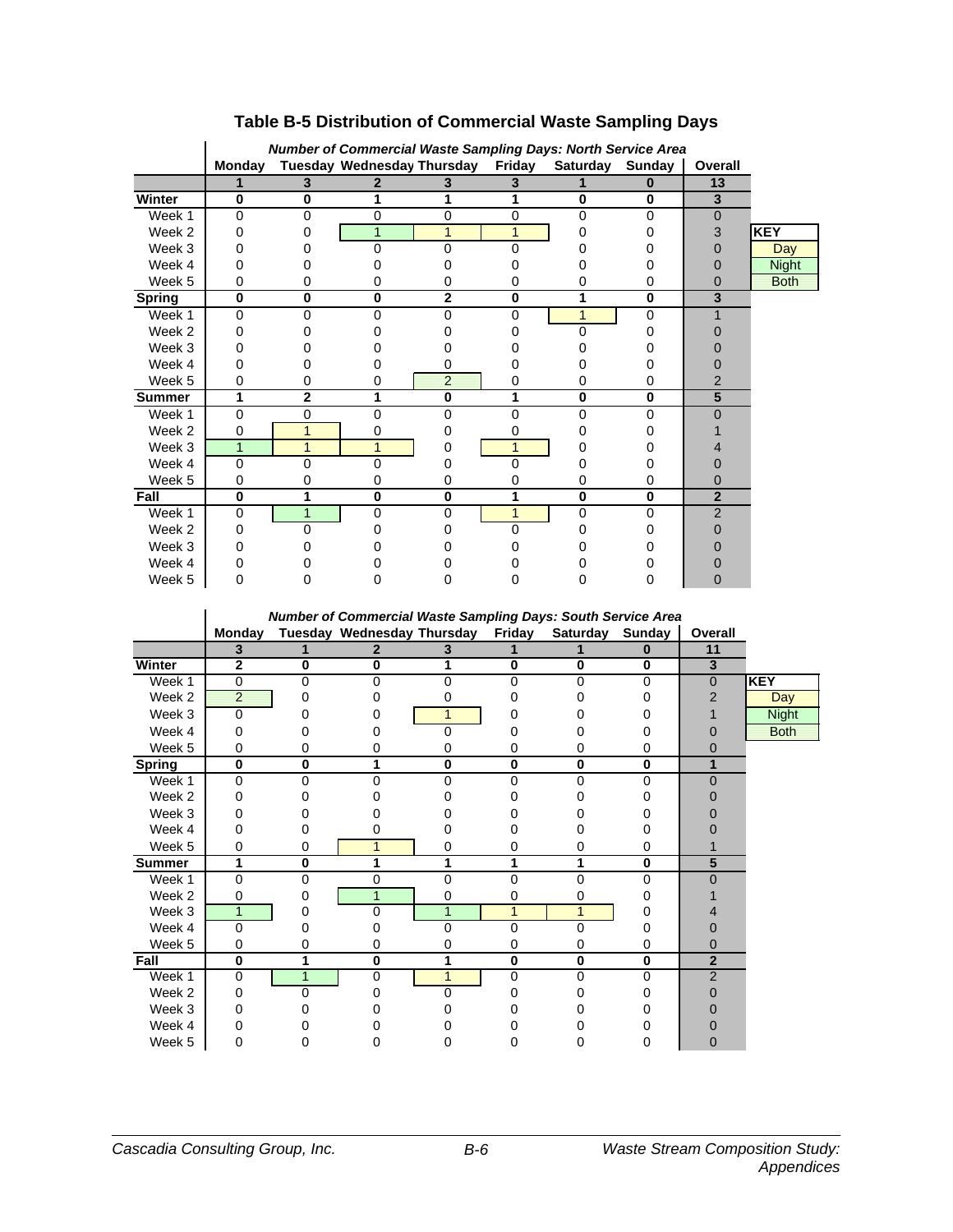|               | <b>Number of Self-haul Waste Sampling Days (NRDS)</b> |          |                            |          |               |          |          |                |
|---------------|-------------------------------------------------------|----------|----------------------------|----------|---------------|----------|----------|----------------|
|               | <b>Monday</b>                                         |          | Tuesday Wednesday Thursday |          | <b>Friday</b> | Saturday | Sunday   | Overall        |
|               | 1                                                     |          |                            |          |               | n        |          | 6              |
| Winter        | 0                                                     | $\bf{0}$ | $\bf{0}$                   | $\bf{0}$ |               | $\bf{0}$ |          | $\overline{2}$ |
| Week 1        | $\Omega$                                              | 0        | $\Omega$                   | 0        | 0             | 0        | 0        |                |
| Week 2        | O                                                     |          |                            |          | 0             |          | 1        |                |
| Week 3        |                                                       |          |                            |          | 1             |          | ∩        |                |
| Week 4        |                                                       |          |                            |          | O             |          |          |                |
| Week 5        | 0                                                     |          |                            |          |               | 0        |          |                |
| <b>Spring</b> | 1                                                     | O        | $\bf{0}$                   | 0        | 0             | $\bf{0}$ | $\bf{0}$ |                |
| Week 1        | 0                                                     | ∩        | O                          | O        | O             | 0        | n        |                |
| Week 2        | 0                                                     |          |                            |          |               |          |          |                |
| Week 3        | 0                                                     |          |                            |          |               |          |          |                |
| Week 4        | 1                                                     |          |                            |          |               |          |          |                |
| Week 5        | $\Omega$                                              | 0        | O                          |          | 0             | 0        | 0        |                |
| <b>Summer</b> | 0                                                     | 0        | 1                          |          | $\bf{0}$      | $\bf{0}$ | $\bf{0}$ | $\overline{2}$ |
| Week 1        | $\Omega$                                              | 0        | $\mathbf 0$                | ი        | 0             | 0        | ი        |                |
| Week 2        |                                                       |          | 1                          | 0        |               |          |          |                |
| Week 3        |                                                       |          | ∩                          |          |               |          |          |                |
| Week 4        |                                                       |          |                            | n        |               |          |          |                |
| Week 5        | Ω                                                     |          | 0                          |          | 0             |          |          |                |
| Fall          | 0                                                     | 1        | $\bf{0}$                   | $\bf{0}$ | 0             | 0        | $\bf{0}$ |                |
| Week 1        | 0                                                     | 1        | $\Omega$                   | U        | O             | 0        | n        |                |
| Week 2        | n                                                     | ∩        |                            |          |               |          |          |                |
| Week 3        |                                                       |          |                            |          |               |          |          |                |
| Week 4        |                                                       |          |                            |          |               |          |          |                |
| Week 5        |                                                       |          |                            |          |               |          |          |                |

# **Table B-6 Distribution of Self-haul Sampling Days**

|               | <b>Number of Self-haul Waste Sampling Days (SRDS)</b> |          |                            |              |               |                 |          |                |
|---------------|-------------------------------------------------------|----------|----------------------------|--------------|---------------|-----------------|----------|----------------|
|               | <b>Monday</b>                                         |          | Tuesday Wednesday Thursday |              | <b>Friday</b> | Saturday Sunday |          | Overall        |
|               |                                                       |          | $\mathbf{2}$               | Ω            | 0             |                 |          | 6              |
| Winter        | $\bf{0}$                                              | 0        | $\overline{2}$             | $\mathbf{0}$ | $\bf{0}$      | $\bf{0}$        | $\bf{0}$ | $\overline{2}$ |
| Week 1        | 0                                                     | 0        | 0                          | $\Omega$     | $\Omega$      | $\Omega$        | $\Omega$ | ∩              |
| Week 2        | O                                                     |          | 1                          |              |               |                 |          |                |
| Week 3        |                                                       |          | 1                          |              |               |                 |          |                |
| Week 4        |                                                       |          | $\Omega$                   |              |               |                 |          |                |
| Week 5        | 0                                                     | O)       | 0                          | 0            | $\Omega$      | $\Omega$        | $\Omega$ |                |
| <b>Spring</b> | $\bf{0}$                                              | 1        | $\bf{0}$                   | $\mathbf{0}$ | $\bf{0}$      | $\bf{0}$        | $\bf{0}$ |                |
| Week 1        | $\Omega$                                              | ∩        | $\Omega$                   | 0            | $\Omega$      | 0               | $\Omega$ |                |
| Week 2        |                                                       |          |                            |              |               |                 |          |                |
| Week 3        |                                                       | 0        |                            |              |               |                 |          |                |
| Week 4        | O                                                     | 1        |                            |              |               |                 |          |                |
| Week 5        | 0                                                     | $\Omega$ | 0                          | 0            | 0             | 0               | 0        |                |
| <b>Summer</b> | 1                                                     | $\bf{0}$ | 0                          | $\bf{0}$     | $\bf{0}$      |                 | $\bf{0}$ | $\overline{2}$ |
| Week 1        | 0                                                     | 0        | $\Omega$                   | 0            | O             | U               | U        |                |
| Week 2        | 1                                                     |          |                            |              |               |                 |          |                |
| Week 3        | 0                                                     |          |                            |              |               | $\cup$          |          |                |
| Week 4        | Ω                                                     |          |                            |              |               | 1               |          |                |
| Week 5        | 0                                                     | 0        | 0                          | 0            | 0             | $\Omega$        | 0        |                |
| Fall          | $\bf{0}$                                              | $\bf{0}$ | $\bf{0}$                   | $\mathbf{0}$ | $\bf{0}$      | $\bf{0}$        | 1        |                |
| Week 1        | $\Omega$                                              | 0        | 0                          | O            | O             | 0               | 1        |                |
| Week 2        | O                                                     |          |                            |              |               |                 | U        |                |
| Week 3        | O                                                     |          |                            |              |               |                 |          |                |
| Week 4        |                                                       |          |                            |              |               |                 |          |                |
| Week 5        |                                                       |          |                            |              |               |                 |          |                |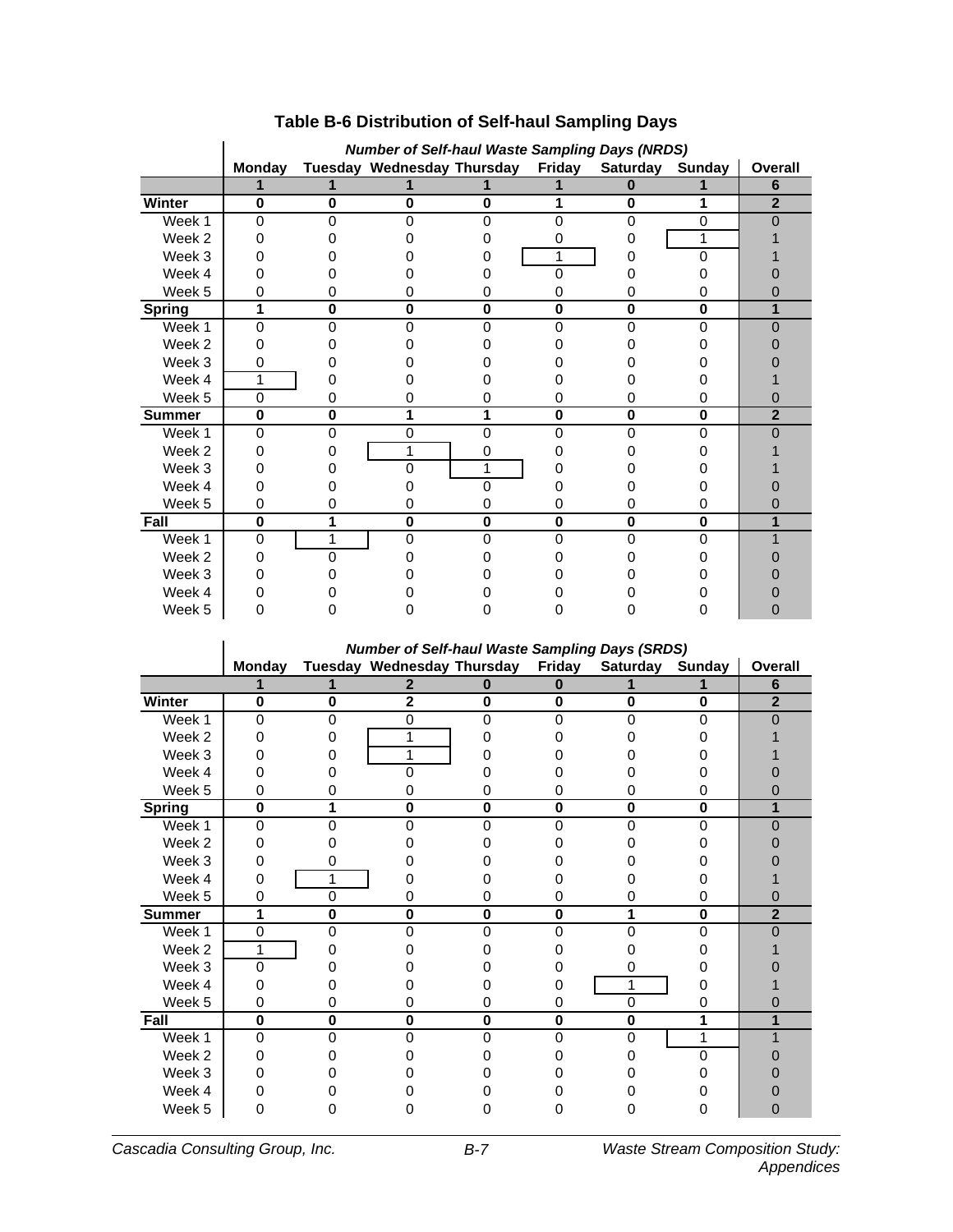# **Hauler and Transfer Station Participation**

### **Commercial Sampling**

The sampling schedule for the study year was given to each commercial hauler. Prior to each month's sampling event, a vehicle selection sheet was faxed to the affected companies. The haulers were asked to notify the drivers of the loads selected for sampling and write in the estimated time of arrival for each load (to assist the Field Supervisor in identifying the sample truck). Because both haulers occasionally deliver waste to the public transfer stations, drivers of these loads were re-routed when selected for sampling.

## **Self-haul Sampling**

For self-haul loads, affected staff were given an annual schedule and informed of loads that were selected at the facility, NRDS or SRDS, on each sampling day.

# **Load Selection**

### **Commercial Loads**

Typically, commercial vehicles transport more than one load per shift. Since there were more vehicles per shift than the quota to be sampled, it was necessary to designate which specific loads were to be sampled. To accomplish this, an identifier was assigned to every expected load on a given sampling day. A random number generator was used to sort the identifiers by vehicle type; loads were then selected in that sequence until the quota for each vehicle type was filled. Selected loads for a sampling day were summarized on vehicle selection sheets such as the one shown in Appendix F.

### **Self-haul Loads**

Self-haul loads were systematically selected at each facility. Systematic selection consisted of taking every "nth" vehicle that entered the facility at a randomly selected start time. The sampling intervals (n) were determined by dividing the day's expected number of arriving vehicles by the number of samples needed on that day. This method of selecting vehicles provides a representative number of samples for the commercial and residential generators of self-haul waste. The expected traffic count was based on either the average weekday or weekend vehicle count from the same month in 2003. On a typical sampling day, every  $13<sup>th</sup>$ vehicle was sampled, although the "n" value could be as low as 7 and as high as 16.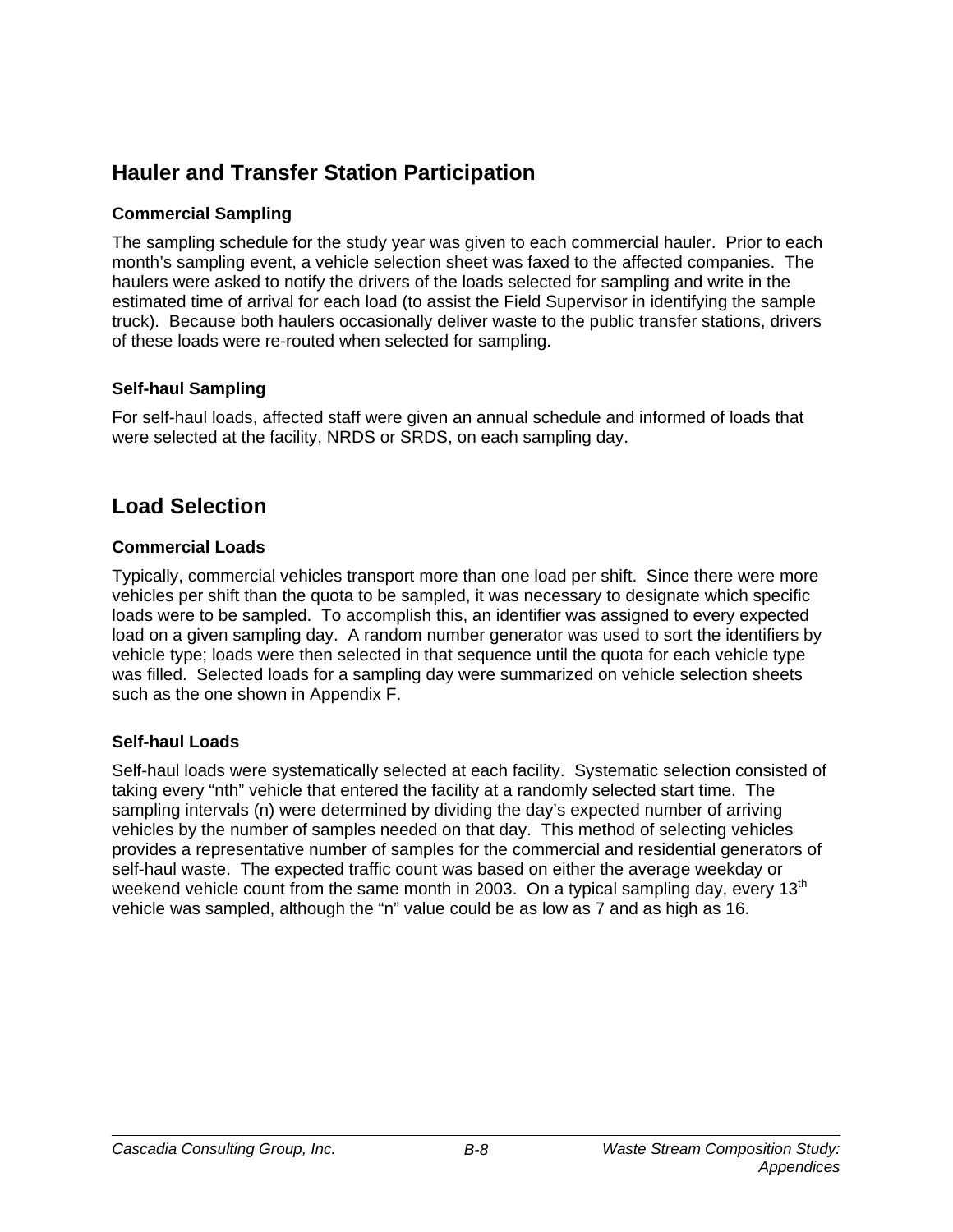### **Field Procedures**

Upon arrival at the sampling facility, the Field Manager coordinated the details of truck diversion, sample extraction, sorting, and disposal of sorted waste with each transfer station manager. When a vehicle selected for sampling arrived, the Field Supervisor obtained the origin of all loads, truck and route information from commercial drivers, and generator and residence type from self-haul drivers. Both commercial and self-haul drivers were asked to identify from which type of business the sample load is from. Table B-7 lists the corresponding Standard Industry Codes (SIC) for loads from businesses. Information collected from each driver was recorded on the load's corresponding tally sheet (see Appendix F for a copy of this sheet).

| <b>Generator Category</b>                  | <b>SIC Codes</b>                                |
|--------------------------------------------|-------------------------------------------------|
| Construction, Demolition, and Landclearing | $15 - 17$                                       |
| Education                                  | 82                                              |
| <b>Health Care</b>                         | 80                                              |
| Hotel/Motel                                | 70                                              |
| Manufacturing                              | 20, 22-26, 28-36, 38-39, 372, 373, 376          |
| Office                                     | 01-02, 08-09, 10, 14, 27, 48, 49, 60-67, 73, 81 |
| <b>Other Non-Residential</b>               |                                                 |
| <b>Other Services</b>                      | 7, 55, 72, 75, 76, 78-79, 84, 86, 89            |
| Restaurant                                 | 58                                              |
| Retail                                     | 52-54, 56-57, 59                                |
| Transportation                             | 40-47, 371, 374, 375, 379                       |
| Wholesale                                  | 50, 51                                          |
| <b>Mixed Commercial Generators</b>         |                                                 |

|  |  | Table B-7 SIC Codes, by Generator Type |  |
|--|--|----------------------------------------|--|
|  |  |                                        |  |

#### **Commercial Samples**

To capture commercial samples at SRDS, the loader nosed into the stream of material falling from the selected truck, capturing a 5-cubic yard slice of garbage. For most commercial samples, the entire truckload of waste was dumped onto the floor at the transfer station. Wherever possible, an imaginary 8-section, 2-layer grid (16 cells total) was superimposed on the load, and a randomly selected cell was identified for sampling. Approximately 250 pounds of waste was dumped onto a tarp for sorting.

In order to meet the sampling goals, as outlined in Table B-1, it was occasionally necessary to capture two samples from a selected load. About 80 commercial samples were captured in this way. These samples were extracted from two randomly selected cells identified for sampling. This occurred on a limited basis when the number of vehicles was constrained so that it was not otherwise possible to meet the sampling goals.

#### **Self-haul Samples**

Samples from large (greater than 250 pounds) self-haul loads were either entirely sorted, or a slice was selected in much the same manner as commercially collected loads. If the load was less than 250 pounds then the next vehicle of the same generator group (residential or commercial) was selected. A sample was captured from this vehicle so that the weight of the two samples equaled at least 250 pounds.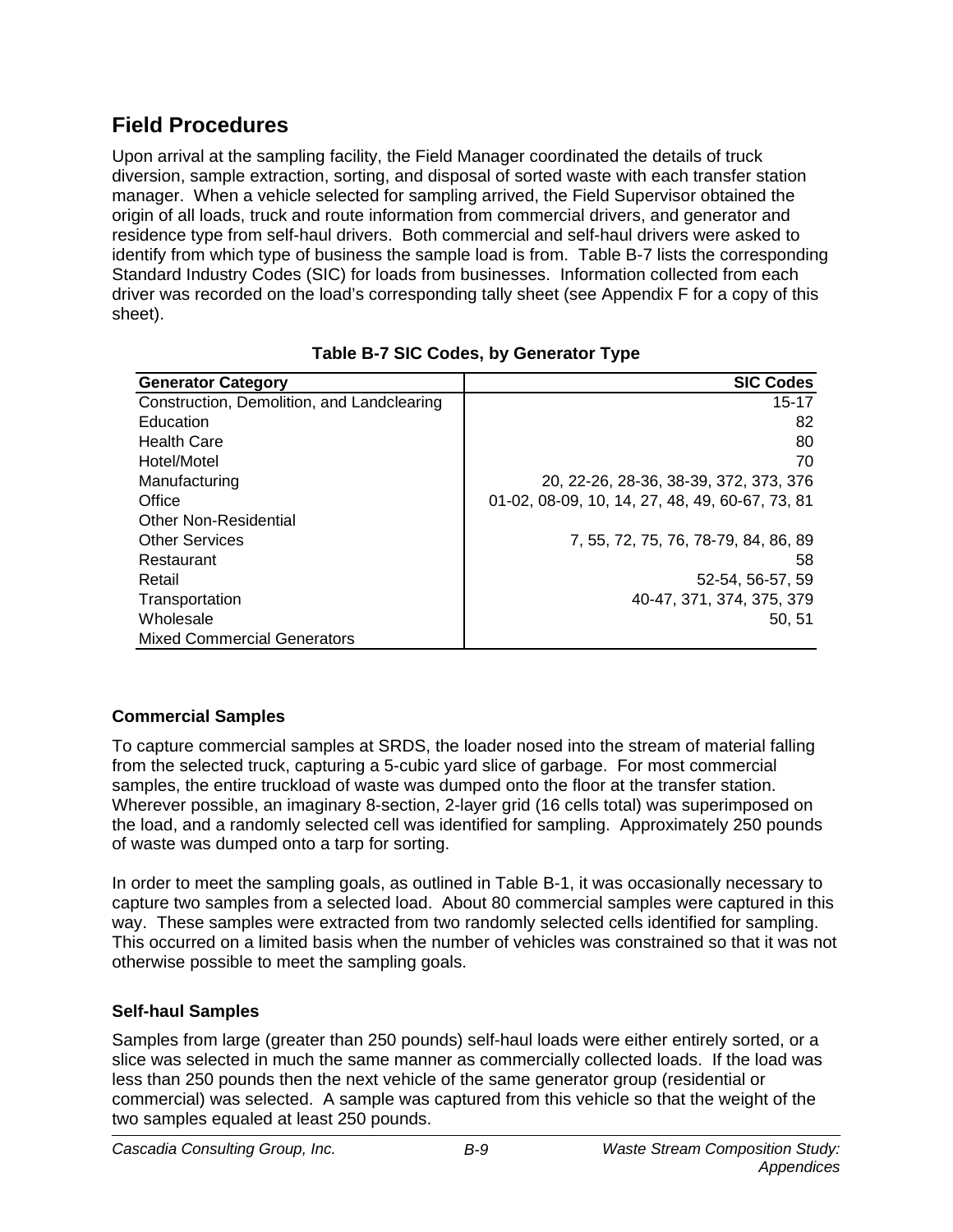To obtain net weights, the Field Supervisor gave the drivers of non-passenger vehicles a net weight card so that the scale attendant could record the weight. For passenger vehicles, which are not weighed, if the full load is sorted the total weight of the sample was equal to the weight of the load. Otherwise, the Field Supervisor estimated what percentage of the load was sorted so that the weight of the load can be estimated.

Each sample was sorted by hand into the defined component categories (please see Appendix A for component definitions). For example, food containers were separated from the food and classified according to the containers' material. Each sample was sorted to the greatest reasonable detail. Rarely, a *supermix* of material (a residue composed of mixed material, each piece smaller than one-half inch) remained after sorting a sample. During this study period, a supermix was recorded for fewer than 20 samples. In these cases, the Field Supervisor weighed the combined *supermix* (never totaling more than 10 pounds) and visually estimated the percentage of each component material in the *supermix*. The weights of all materials were recorded on tally sheets, such as the one shown in Appendix F.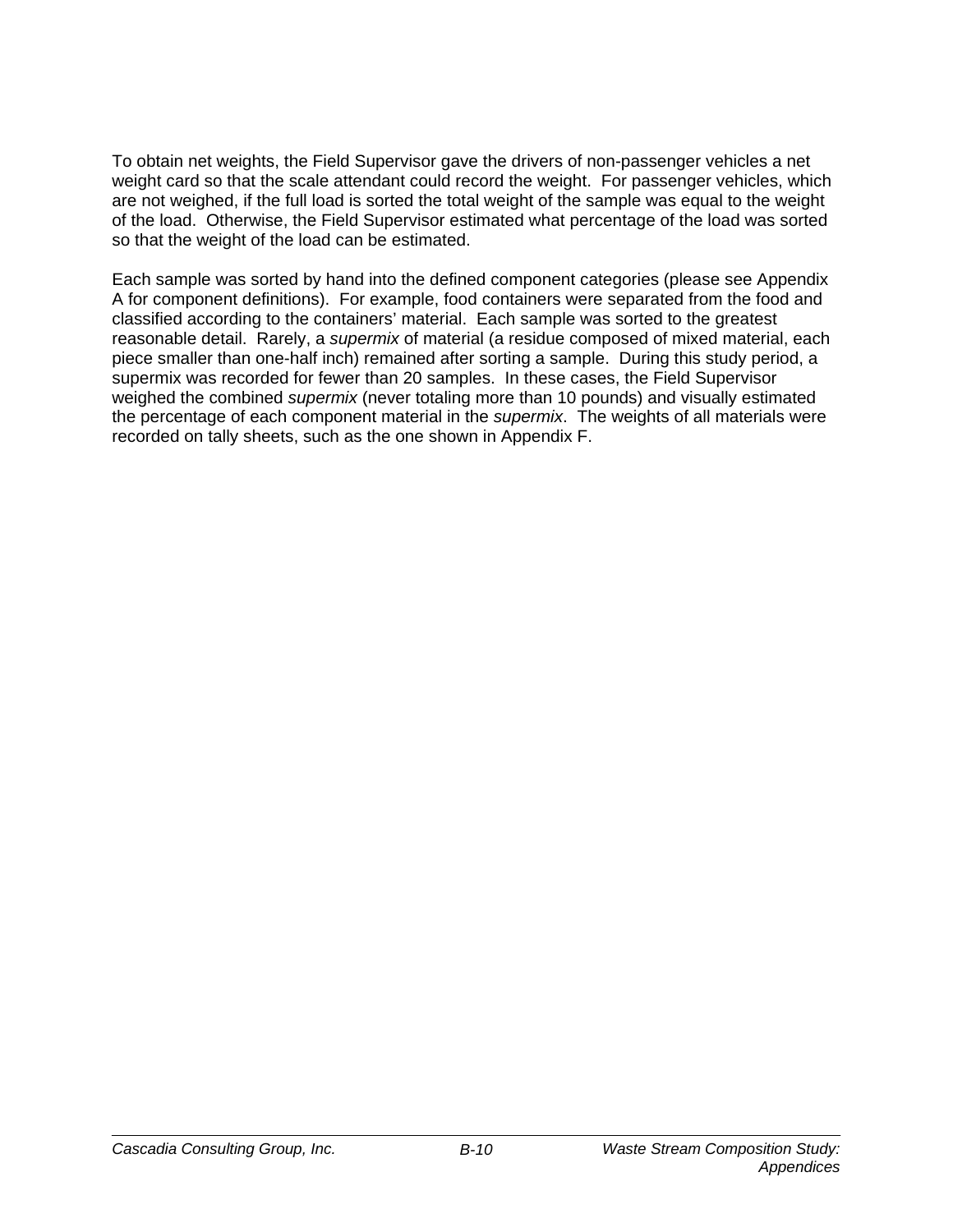# **Appendix C Comments on Monthly Sampling Events**

## **December 2003**

The commercial waste stream sampling began on the night of December 10 at Third & Lander. Samples from seven roll-offs and eight front loaders were obtained as planned.

On December 12, a total of seven front loaders and seven roll-offs were sorted at Third & Lander. Two of the expected roll-off loads did not arrive, so one less roll-off load was sampled. We have determined that our list of vehicles will need to be checked with dispatch on the very morning of sampling, instead of the day before as the roll-off drivers are still being assigned vehicles at the last minute.

Eighteen self-haul samples were sorted as planned at the SRDS on December 17.

At Eastmont on December 18, four front loaders, 1 rear loader, and eight roll-offs were sampled. The sampling crew was unable to sort two of the pre-selected front loaders.

On December 19, eighteen samples were captured and sorted at NRDS as planned.

### **February**

Sampling this month began at the North Recycling and Disposal Station on Sunday, February 8th. Eighteen self-haul samples were captured and sorted.

On Monday, February 9, commercial sampling took place at Eastmont. Ten roll-off and three front loaders were sampled. On this day, the sampling crew was asked to move to a new area by a King County Health Department Inspector due to a lack of containment of waste. The new area should be sufficient for sorting in the future.

On Monday night, thirteen samples were again collected at Eastmont. Samples were taken from six front loaders and seven roll-offs. Front loaders were double-sampled since the number of loads is not representative of the night tonnage.

Eleven samples, from eight front loaders and three roll-offs, were captured at Third & Lander on Wednesday, February 12. One front loader and one roll-off were not sampled.

A total of eighteen self-haul samples were sorted at the SRDS on Thursday, February 11.

#### **March**

The self-haul waste stream sampling occurred on March 22 at NRDS and March 23 at SRDS. As planned, eighteen samples were captured and sorted both days.

### **April**

On April 28 at Eastmont, the sampling goal, eight front loaders, 1 rear loader, and four roll-offs, was met.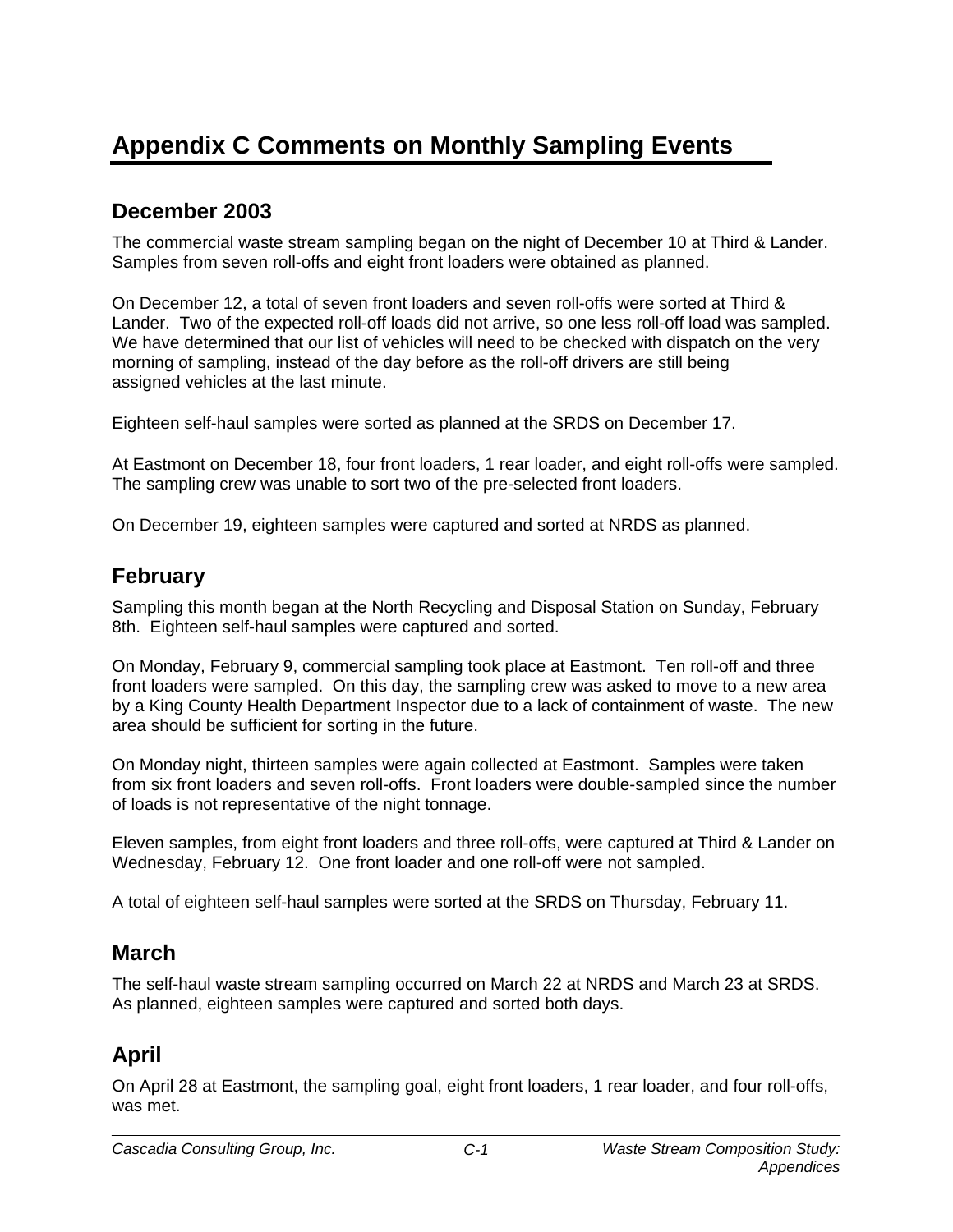At Third & Lander on April 29 during the day shift, 9 front loaders and 4 roll-offs were sampled, which was consistent with the day's goal. That night at Third & Lander, 6 front loaders, 2 rear loaders, and 6 roll-offs were sampled. This was the same number of samples as were planned for the night shift.

# **May**

On Saturday, May 1, at Third & Lander, eight front loaders and 3 roll-offs were sampled. The sampling crew was unable to capture 2 of the roll-offs that were pre-selected for sampling.

### **July**

Eighteen self-haul samples were sorted as planned at the SRDS on July 12.

On July 13 at Third & Lander, Rabanco commercial loads were sampled. Samples were collected from 1 rear loader, 6 front loaders, and 3 roll-offs. The crew was not able to get several samples that day due to operational difficulties at the facility. Brad Anderson, of Sky Valley Associates, arrived at the facility a few minutes before 6am and communicated to several people that he needed to have a drop-box moved so that he could use the area for sorting. Despite his repeated attempts to have the box moved, it wasn't actually moved until 8:45. While it was moved, the five samples that he had placed on the ground in front of the box were disposed by the loader operator. As a result, Sky Valley was only able to sort 10 samples. Unfortunately, Cascadia is obligated to pay Sky Valley for 15 samples on this day since they had captured the 15 samples and had crew available to sort them.

On Wednesday, July 14, 18 self-haul samples were sorted at the NRDS.

During the night shift of Wednesday, July 14, samples were collected at Third & Lander from Waste Management commercial loads. Eight front loaders and eight roll-off samples were collected and sorted.

Waste Management commercial loads were sampled at the SRDS on Friday, July 16 and Saturday, July 17. On Friday, two rear loaders, 14 front loaders, and six roll-offs were sampled. On Saturday, four front loaders and one roll-off were sampled.

Multiple samples were taken from loads on the night shift on Wednesday, July 14, and the day shifts on Friday, July 16, and Saturday, July 17. This was done to make up for an insufficient number of packer loads available for sampling.

## **August**

Unlike previous sampling seasons, we were able to collect samples from both haulers during the night shift at Third & Lander. This flexibility made meeting sampling goals easier. Eightytwo samples were sorted during this week.

On Monday, August 16, samples were selected from both Rabanco and Waste Management commercial loads during the night shift at Third & Lander. One rear loader, four front loaders, and four roll-offs were selected for sampling from Rabanco. Samples were captured from three front loaders and one roll-off Waste Management loads. A total of thirteen commercial loads were sampled.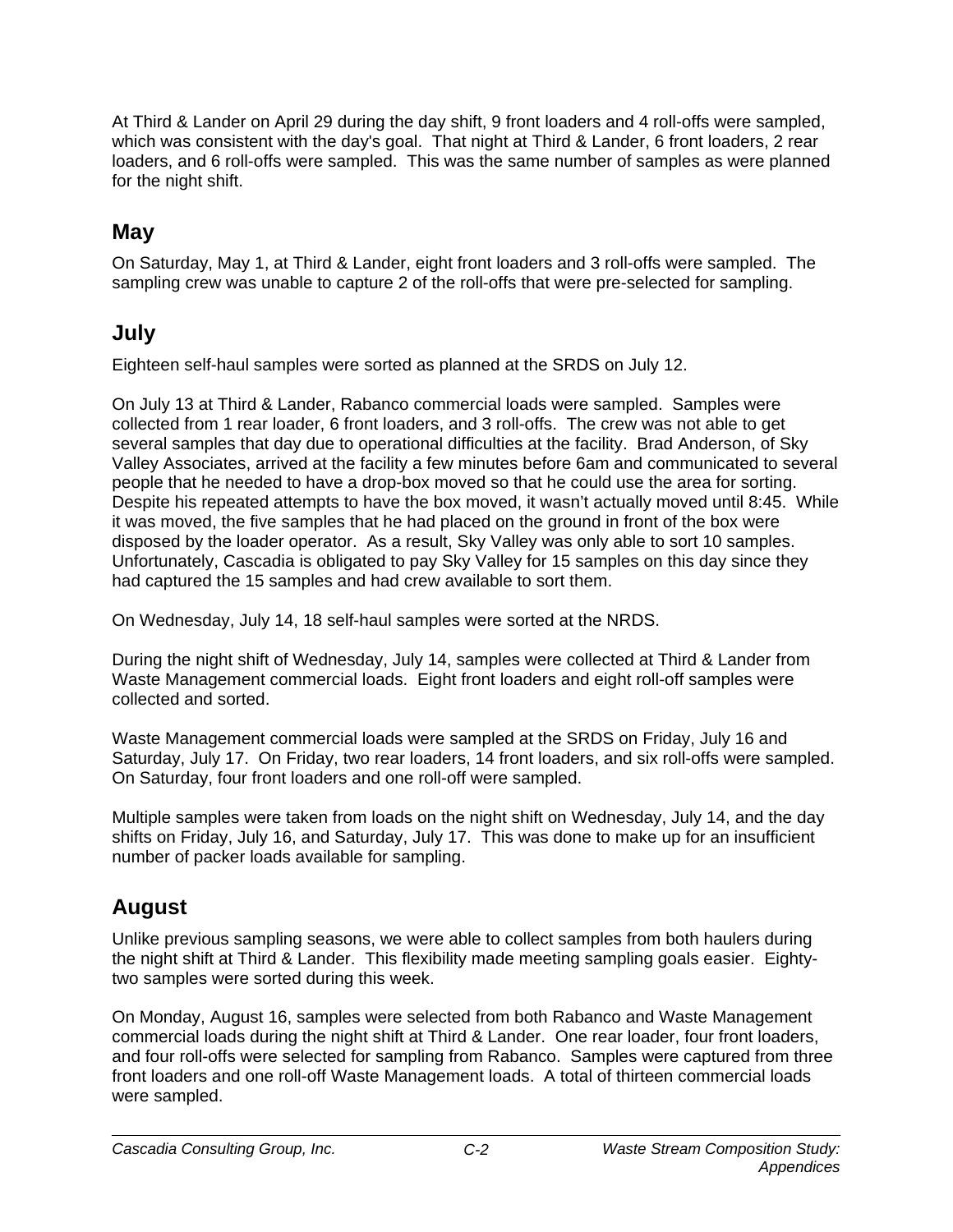The following day, Tuesday, August 17, while the crew was sorting the previous night's samples, four additional Rabanco commercial front loaders were selected for sampling.

On Wednesday, at Third & Lander, commercial loads from Rabanco were sampled. One rear loader, nine front loaders, and five roll-offs were selected for sampling, for a total of 15 samples. One front-loader was double-sampled.

Eighteen self-haul samples were sorted as planned at the NRDS on August 19.

During the night shift on Thursday, August 19, the crew selected samples at Third & Lander. Commercial loads from both haulers were sampled. Four front loaders and eight roll-offs were sampled from Waste Management; one front loader and one roll-off were selected from Rabanco. Fourteen commercial samples were collected in all. One front-loader was doublesampled. On Saturday, the last day of the sampling week, eighteen self-haul samples were sorted at the SRDS.

### **October**

Due to issues at Third & Lander, discussed below, only self-haul vehicles were sampled.

Eighteen self-haul vehicles were sampled on each of two sampling days: Sunday, October 3 at the SRDS and on Tuesday, October 5 at the NRDS. A total of 36 samples were captured and sorted.

Commercial sampling did not occur as planned. On Monday morning, the Sky Valley crew, led by Brad Anderson, arrived at Third & Lander as scheduled. Brad worked with the loader operator to clear an area for sample collection and sorting. He had captured one sample when the operations manager arrived and told him that they wouldn't be able to accommodate him.

We learned that they were experiencing at least two major difficulties at the facility that day. There had been a power outage on the previous Friday that they were apparently still trying to recover from. More importantly, though, the train was not able to handle the trash that was building up. After this incident, the facility manager informed us that the site would be unable to accommodate our sorting activities for at least two weeks.

Brad and the crew are not available again until the first week of November. This week would replace the previously scheduled first week of October. Sampling will take place Wednesday through Friday, November 3 through the 5. Both haulers would be sampled during the night shift on Tuesday. On Wednesday, the crew would sort those samples. Thursday would be a Waste Management day and Friday would be a Rabanco sampling day. The only change in this schedule is that the previously planned Monday loads from Rabanco would now be captured on Friday.

#### **November**

As self-haul sampling was completed in October, only commercial trucks were sampled in November.